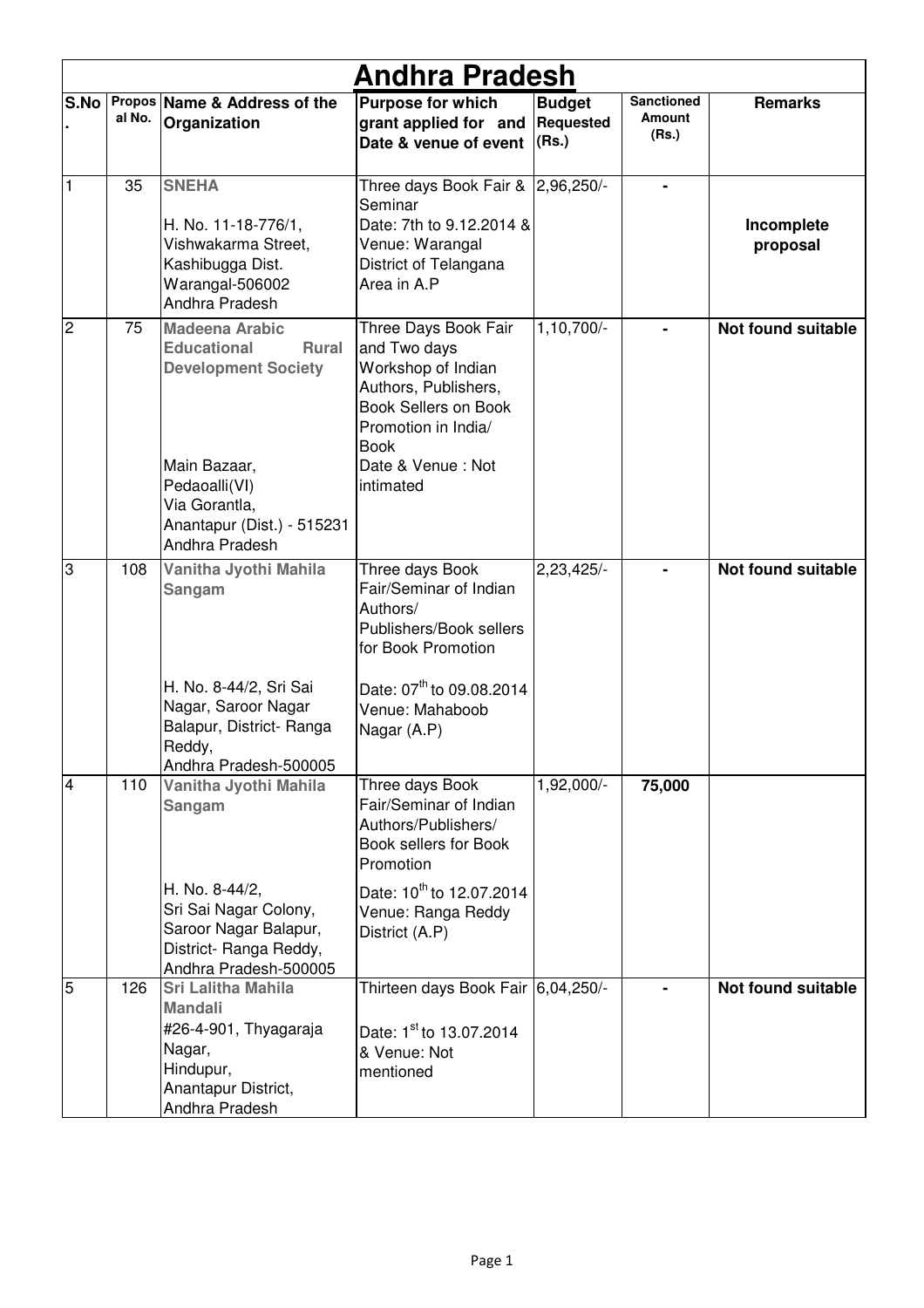| $\overline{6}$ | 127 | <b>Gram Swaraj Rural</b><br><b>Development Society</b><br>#26-4-888, Guddam<br>Hindupur,<br>Anantapur District,<br>Andhra Pradesh                                                                                                                 | Fifteen days Book Fair<br>Date: 15th to<br>30.05.2014 & Venue:<br>not intimated                                                                                  | 6,04,250/-   | Not found suitable                                            |
|----------------|-----|---------------------------------------------------------------------------------------------------------------------------------------------------------------------------------------------------------------------------------------------------|------------------------------------------------------------------------------------------------------------------------------------------------------------------|--------------|---------------------------------------------------------------|
| $\overline{7}$ | 155 | <b>Rural Education and</b><br><b>Environment Protection</b><br><b>Society</b>                                                                                                                                                                     | Five days Seminar &<br>Book Exhibition on<br>Famous Indian Authors<br>& Writers Connected<br><b>With Book Promotion</b><br><b>Activities</b>                     | 1,90,838/-   | Incomplete<br>proposal and<br>Programme not<br>found suitable |
|                |     | 28-2-29, Venkateswara<br>Nagar,<br>Ananthapur-515001,<br>Andhra Pradesh                                                                                                                                                                           | Date: 04th to<br>08.07.2014 Venue:<br>Ananthapur District.<br>(A.P)                                                                                              |              |                                                               |
| $\overline{8}$ | 169 | Navajyothi Harijana<br>Yuvajana Sangham,<br>(RITYDC)<br>Postal Beat No.6, H.No.<br>7E-2/3/27, 10th Division,<br>Near PothuRaju Babu<br>Temple,<br>Near<br>Ambedkar Statue,<br>Madepalli Road,<br>Eluru-534001<br>West Godavari,<br>Andhra Pradesh | Seven days Book Fair & 3,72,000/-<br>Seminar Cum<br>Workshop<br>Date: 14th to<br>20.11.2014<br>Venue : Godavari (A.P.)                                           |              | Incomplete<br>proposal                                        |
| σ              | 187 | <b>Al-Akbar Education &amp;</b><br><b>Welfare Society-Kurnool</b><br>H.N.FC-57, Cement<br>Nagar, Betham Charla,<br>District Kurnool, Andhra<br>Pradesh                                                                                            | Three days Book Fair /<br>Seminar of Indian<br>Authors/ Publishers/<br>Book sellers for Book<br>Promotion<br>Date: 15th to<br>17.09.2014 Venue:<br>Kurnool (A.P) | 3,08,550/-   | Incomplete<br>proposal                                        |
| 10             | 190 | <b>Rural Research Reform</b><br><b>And Development</b><br>No. 9/655B, R.N. Pet,<br>Rly. Kodur,<br>Kadapa District,<br>Andhra Pradesh-516101                                                                                                       | Three days Seminar of<br><b>Indian Publishers</b><br>Date: 05 to 07.06.2014<br>Venue: YSR Kadapa<br>District (A.P)                                               | $1,65,750/-$ | Incomplete<br>proposal and<br>Programme not<br>found suitable |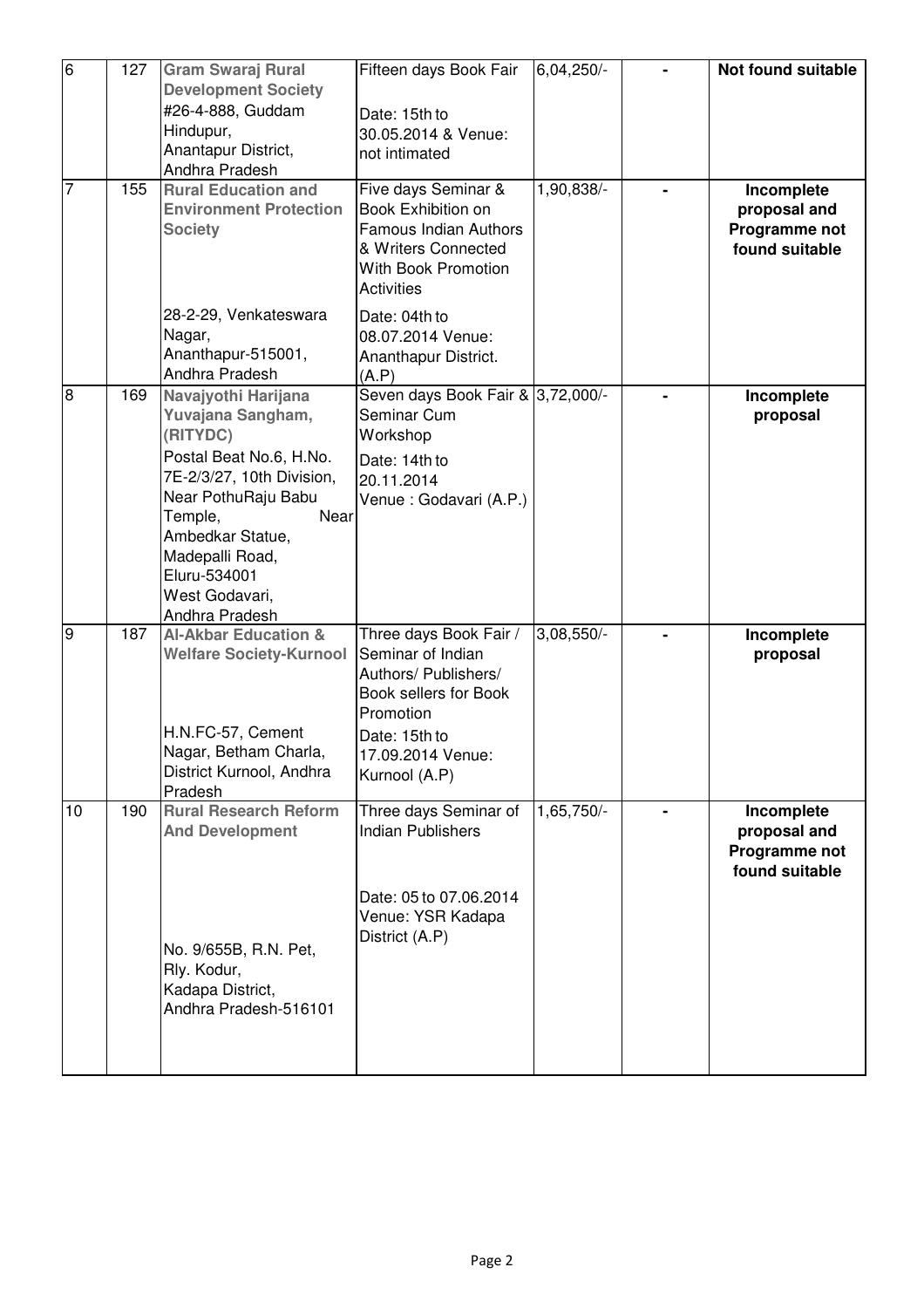| 11 | 191 | Lakshmi Arundathiya<br><b>Mahila Mandali</b>                                                                                                                                                     | <b>Five days Seminars</b>                                                                                                                                                                                            | 4,27,000/- | Incomplete<br>proposal and<br>Programme not<br>found suitable |
|----|-----|--------------------------------------------------------------------------------------------------------------------------------------------------------------------------------------------------|----------------------------------------------------------------------------------------------------------------------------------------------------------------------------------------------------------------------|------------|---------------------------------------------------------------|
|    |     | 1/595, Kusuma<br>Harijanawada,<br>Nawabpet,<br>Nellore-2<br>S.P.S.R.Nellore District,<br>Andhra Pradesh                                                                                          | Date: 25th to<br>29.05.2014 Venue:<br>Nellore Distirct (A.P)                                                                                                                                                         |            |                                                               |
| 12 | 196 | <b>Social and Economic</b><br><b>Development Society</b><br>(SEDS)                                                                                                                               | Six days Seminars on of 1,31,085/-<br><b>India Authors</b>                                                                                                                                                           |            | Incomplete<br>proposal and<br>Programme not<br>found suitable |
|    |     | Kesinenivaripalem<br>(Village),<br>Chadalawada (Post),<br>Naguluppalapadu<br>(Mandal),<br>Prakasam Dist.,<br>Andhra Pradesh                                                                      | Date: Not mentioned<br>Venue: 6 Mandals of<br>Prakasam District of<br>(A.P)                                                                                                                                          |            |                                                               |
| 13 |     | 233 People Welfare Society<br>#40-15-9/2, Abhilash<br>Apartments,<br>Near Greenland,                                                                                                             | Ten days Book Fair &<br>Seminar<br>Date: 20th to<br>29.06.2014 Venue:<br>Vijayawada of Krishna                                                                                                                       | 2,65,463/- | Incomplete<br>proposal                                        |
| 14 |     | 236 Health Rural<br><b>Development Society</b><br>Prashanthi Gram,<br>Near S.S Hospital,<br>Puttaparthy Mandal,<br>Anantapur District,<br>Andhra Pradesh                                         | Eight days Book Fair<br>Date: 20th to<br>27.08.2014 Venue: Sri<br>Sathya Sai Nagar,<br>Anantapur Distt.                                                                                                              | 4,75,000/- | Not found suitable                                            |
| 15 |     | 241 Sreenivasa Youth<br><b>Association</b><br>Marthadu Village-515731,<br>Garladinne Mandal,<br>Ananthapur District,                                                                             | Three days National<br>Book Exhibition & Book<br>Fair Connected with<br><b>Book Promotion</b><br><b>Activities of Famous</b><br>Indian Writers &<br>Authors<br>Date: 18th to<br>20.06.2014 & Venue:<br>Garladinne of | 1,25,063/- | Incomplete<br>proposal                                        |
| 16 |     | 252 Schedule Tribe &<br>Backward Class Forming Authors/Publisher/<br><b>Society</b><br>Bhupathipalli,<br>B.O. Bhupathipalli (PO),<br>Markapur Mandal,<br>Prakasam Dist.-523332<br>Andhra Pradesh | Five days Seminar of<br><b>Booksellers</b><br>Date: 5th to 10.08.2011<br>Venue: Markapur                                                                                                                             | 5,05,500/- | Not found suitable                                            |
| 17 |     | 261 Sri Venkateswara<br><b>Educational Society</b>                                                                                                                                               | Twelve days Book Fair 6,04,200/-                                                                                                                                                                                     |            | Not found suitable                                            |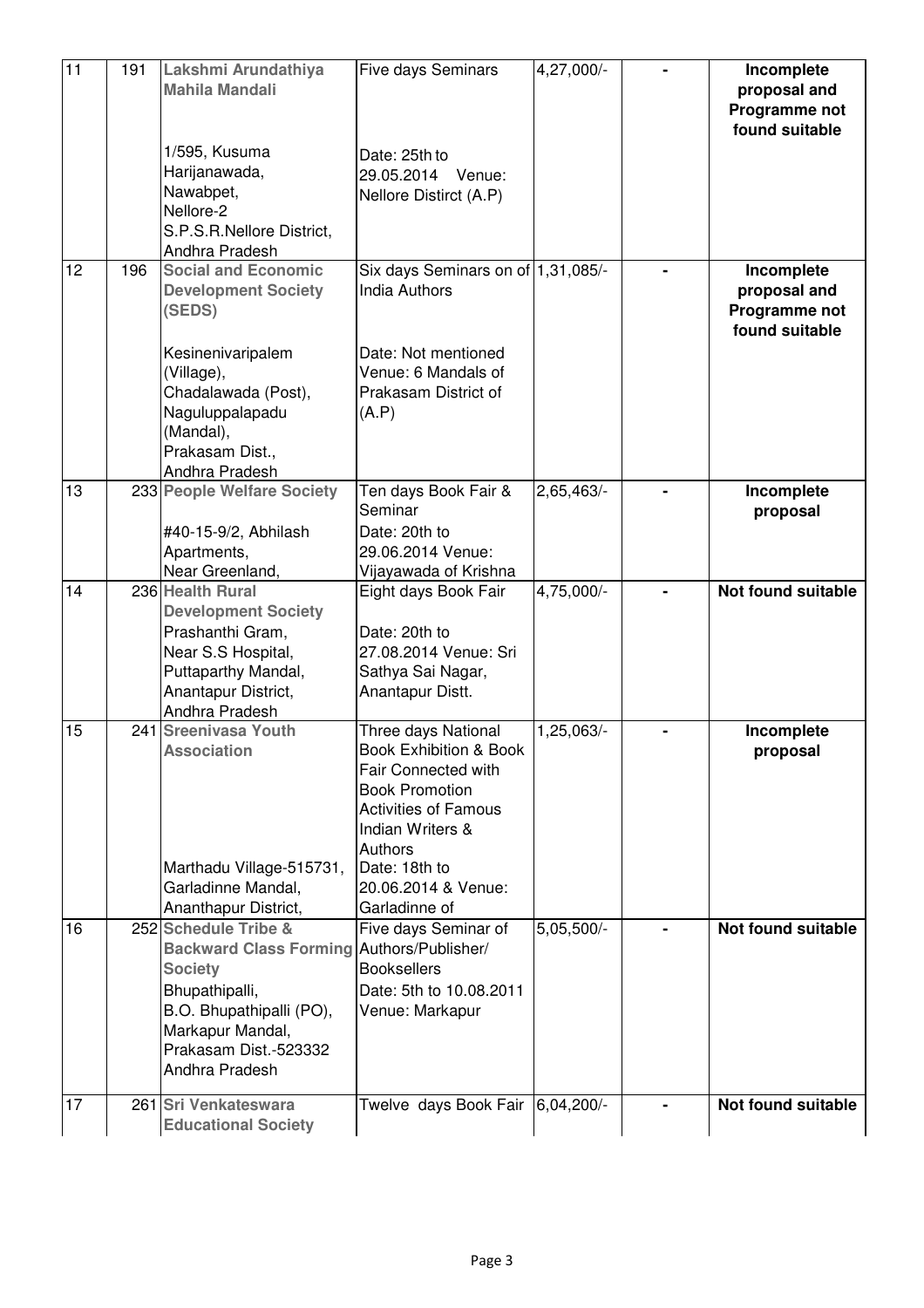| 18 | R.T.C. Colony,<br>D.No. 26-4-1129/1,<br>Hindupur,-515201,<br>Anantapur Dist,<br>Andhra Pradesh<br>272 Jyothi Rural<br><b>Development Society</b><br>P.T.R.Palli, | Date: 1st to 12.09.2014<br>& Venue: -Not<br>mentioned<br>Ten days Book Fair<br>Date: 06th to<br>15.05.2014 | $3,07,500/-$ | 75,000 | subject to NBT<br>(SRO) office visit<br>the book fair and                     |
|----|------------------------------------------------------------------------------------------------------------------------------------------------------------------|------------------------------------------------------------------------------------------------------------|--------------|--------|-------------------------------------------------------------------------------|
|    | East Kodipalli Post,<br>Kalyanadurga-Tq.<br>Anatapur District,<br>Andhra Pradesh-515765                                                                          | Venue: Not mentioned                                                                                       |              |        | submitt the event<br>report                                                   |
| 19 | 276 Layola Rural<br><b>Development Society</b><br>RPGT Road,<br>Rathnam Complex,<br>Hindupur-515201,<br>Anantapur Dist.,<br>Andhra Pradesh                       | Twelve days Book Fair<br>Date: 1st to 12.09.2014<br>Venue: - Not mentioned                                 | 6,04,200/-   |        | <b>Not found suitable</b>                                                     |
| 20 | 277 Society For Integrated<br><b>Development</b><br>K. Maruvapalli-515124,<br>Roddam Mandal,<br>Penukonda Taluk,<br>Anantapur Dist.,<br>Andhra Pradesh           | Twelve days Book Fair<br>Date: 1st to 12.09.2014<br>Venue: - Not mentioned                                 | $6,04,200/-$ |        | <b>Not found suitable</b>                                                     |
| 21 | 296 Krishna & Ramesh<br><b>Samskruthika Sangam</b><br>R.T.C. Colony,<br>Hindupur-515201,<br>Anantapur Dist,<br>Andhra Pradesh                                    | Twelve days Book Fair<br>Date: 1st to 12.09.2014<br>Venue: - Not mentioned                                 | 6,04,200/-   |        | <b>Unrealistic budget</b><br>estimate on higher<br>side not found<br>suitable |
| 22 | 301 Sir C.V. Raman<br><b>Educational Society</b><br>Giddangivaripalli Village &<br>Post,<br>Vempally Mandal,<br>Kadapa Dist.-516350,<br>Andhra Pradesh           | Seven days Book Fair<br>Date: 10th to<br>17.08.2014 & Venue:<br>Not mentioned                              | $3,00,000/-$ |        | <b>Not found suitable</b>                                                     |
| 23 | 319 Labour Organization For<br><b>Rural Development</b>                                                                                                          | Seven days Book Fair                                                                                       | $6,04,250/-$ |        | Not found suitable                                                            |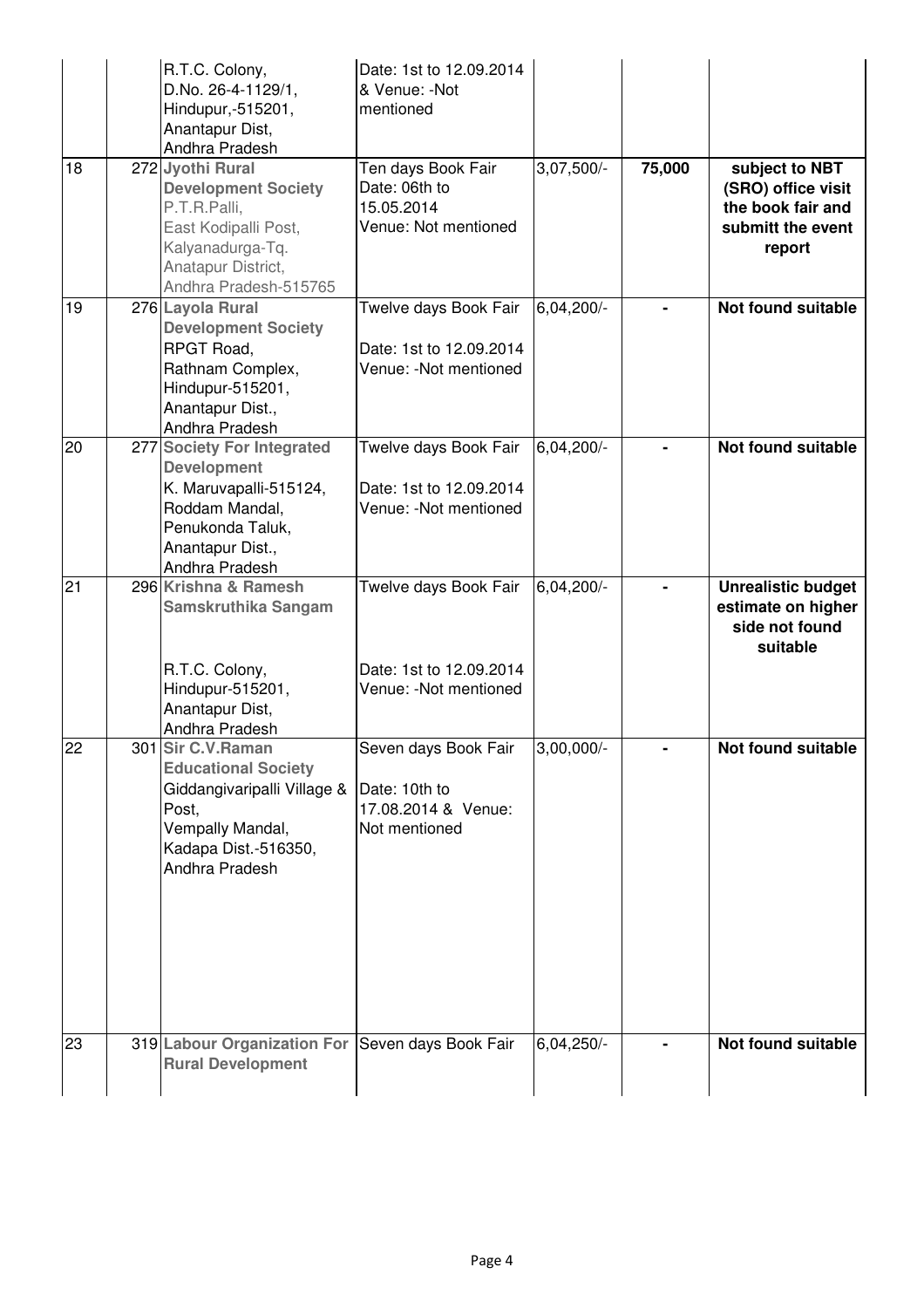|    | K. Maruvapalli-515124,<br>Roddam Mandal,<br>Penukonda Taluk,<br>Aantapur,<br>Andhra Pradesh                                                                                                            | Date: 1st to 12.09.2014<br>& Venue: -Not<br>mentioned                                 |              |        |                                                                                                                                                                                    |
|----|--------------------------------------------------------------------------------------------------------------------------------------------------------------------------------------------------------|---------------------------------------------------------------------------------------|--------------|--------|------------------------------------------------------------------------------------------------------------------------------------------------------------------------------------|
| 24 | 333 Rural Integrated<br><b>Development Society</b><br>Kotlopalli Village Kodur,<br>Post-515601,<br>Chilamathur Mandal,<br>Anantapur Distt.,<br>Andhra Pradesh                                          | Five days Children Book 2,67,375/-<br>Fair<br>Date: Not mentioned<br>Venue: Anantapur |              |        | <b>Not found suitable</b>                                                                                                                                                          |
| 25 | 334 Ashraya Rural<br><b>Development Society</b><br>Chagaleru Village & Post,<br>Chilamathur Mandal,<br>Anantapur District,<br>Andhra Pradesh-515601                                                    | Seven days Book Fair<br>Date: 20th to<br>26.08.2014 & Venue:<br>Anantapur             | $3,00,000/-$ |        | <b>Not found suitable</b>                                                                                                                                                          |
| 26 | 335 People's Organization<br><b>For Welfare &amp; Education</b><br><b>Rural</b><br>Thurukalapatnam Village<br>& Post,<br>Roddam Mandal,<br>Anantapur District,<br>Andhra Pradesh-515123                | Seven days Book Fair<br>Date: 2nd to 08.09.2014<br>& Venue: Anantapur                 | $2,25,000/-$ |        | <b>Not found suitable</b>                                                                                                                                                          |
| 27 | 337 Society For Social<br><b>Transformation</b><br>D.No. 46/162,<br>Budhawarapet,<br>Kurnool-518002,<br>Andhra Pradesh                                                                                 | Six days Book Fair<br>Date: 02nd to<br>07.12.2014 Venue:<br>Kurnool (A.P)             | $3,91,500/-$ |        | Incomplete<br>proposal                                                                                                                                                             |
| 28 | 338 Balappalli Harijana<br>Abhivruddhi Sangham,<br>Chagaleru-515604,<br>Chilamathur Mandal,<br>Anantapur District,<br>Andhra Pradesh                                                                   | Seven days Children<br><b>Book Fair</b><br>Date: Not mentioned<br>Venue: Anantapur    | $3,36,000/-$ |        | <b>Not found suitable</b>                                                                                                                                                          |
| 29 | 366 Shri. Mokshagundam<br><b>Vishweshwaraiah</b><br><b>Cultural Society</b><br>B. Settypalli Village &<br>Post, Chilamathur Mandal,<br>Hindupur Taluk,<br>Anantapur District,<br>Andhra Pradesh-515241 | Ten days Book Fair<br>Date: 16th to<br>25.08.2014 & Venue:<br>Anantapur               | 2,25,000/-   | 75,000 | Subject to<br>supervision of the<br>I.A.S, District<br>Collector,<br>Anantapur, or<br>his/her<br>representative for<br>Inspecting the book<br>fair and submit the<br>event report. |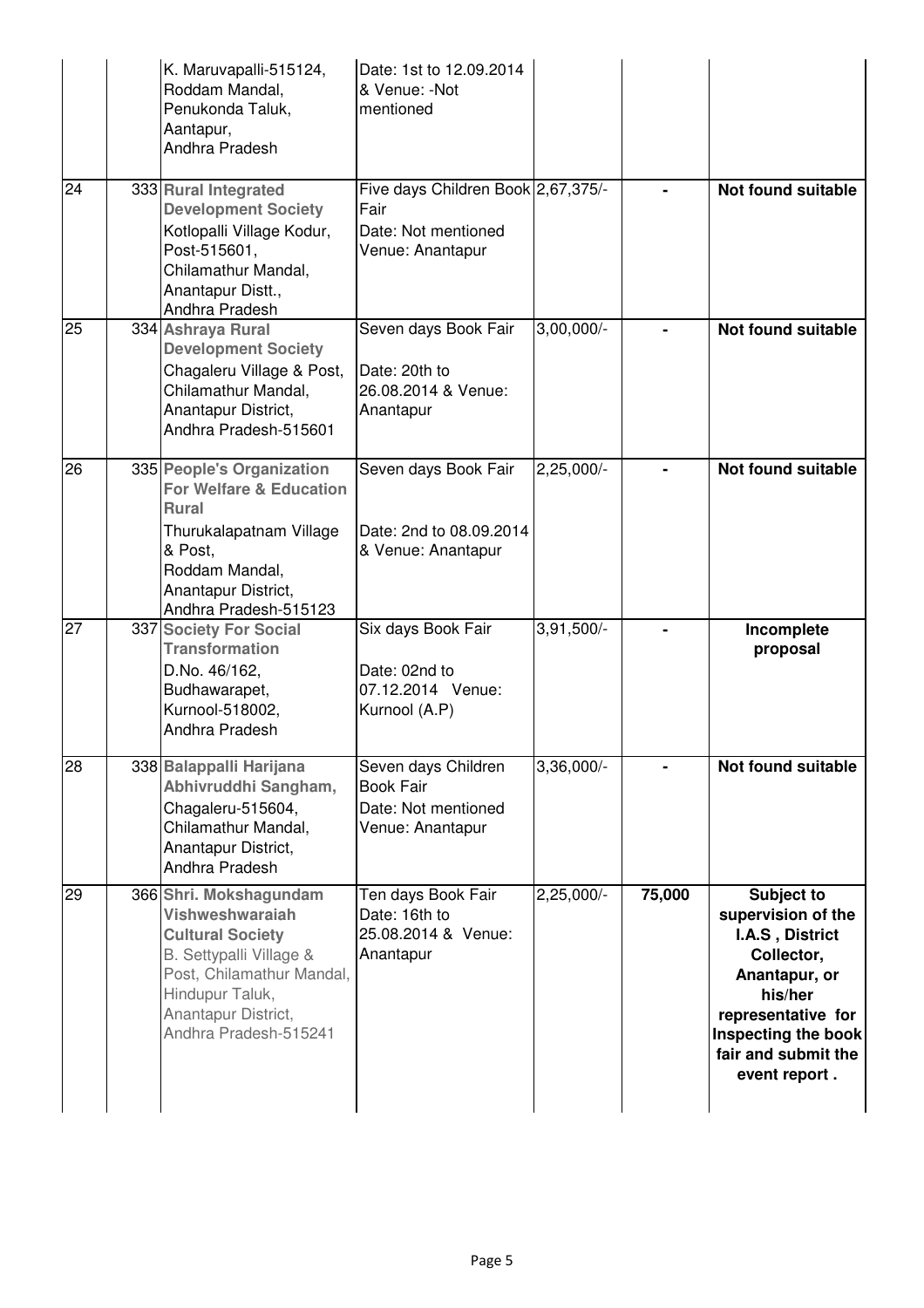| 30 | 373 Chowdeswari Mahila<br>Mandali,<br>Utakur, #2-89,<br>Utakur,<br>Parigi Mandal,<br>Ananthapuramu Dt.,<br>Andhra Pradesh-515261                        | Twelve days Book Fair<br>Date: 1st to 12.09.2014<br>Venue: Anantapur                            | 6,04,250/- |        | Incomplete<br>proposal and<br><b>Unrealistic</b><br><b>Estimated budget</b><br>estimate on higher<br>side not found<br>suitable |
|----|---------------------------------------------------------------------------------------------------------------------------------------------------------|-------------------------------------------------------------------------------------------------|------------|--------|---------------------------------------------------------------------------------------------------------------------------------|
| 31 | 374 Jupiter Educational<br>Society,<br>Utakur Village,<br>Parigi Mandal,<br>Ananthapuramu Dt.,<br>Andhra Pradesh-515261                                 | Twelve days Book Fair<br>Date: 12th to<br>24.09.2014 & Venue:<br>Anantapur                      | 6,04,250/- |        | Incomplete<br>proposal and<br><b>Unrealistic</b><br><b>Estimated budget</b><br>estimate on higher<br>side not found<br>suitable |
| 32 | 379 Rythu Sangham<br>H.No.-1-28, B.Settypalli<br>VPO.-Chilamathur Mandal,<br>Hindupur Taluk,<br>Anantapur District,                                     | Seven days Book<br><b>Exhibition &amp; Seminar</b><br>Date: Not mentioned &<br>Venue: Anantapur | 2,70,000/- |        | Not found suitable                                                                                                              |
| 33 | 395 Ushodaya Educational<br><b>Society</b><br>Beside Madeenamajied,<br>Old NavathaRoad,<br>Gorantla-515231,<br>Anantapur Dist,<br>Andhra Pradesh        | Seven days Mega<br>Children Book Fair<br>Date: Not mentioned &<br>Venue: Karnol                 | 3,36,000/- |        | <b>Not found suitable</b>                                                                                                       |
| 34 | 417 Adarsha Rural &<br><b>Development Society</b><br>#26-4-901, Near Bakery,<br>Thyagaraja Nagar,<br>Hindupur,<br>Anantapur District,<br>Andhra Pradesh | Twelve days Book Fair<br>Date: 1 to 13.6.2014 &<br>Venue: Ananthapuramu                         | 6,04,250/- |        | <b>Unrealistic budget</b><br>estimate on higher<br>side not found<br>suitable                                                   |
| 35 | 425 Arunodaya Rural<br><b>Education Development</b><br><b>Society</b>                                                                                   | Three days Children<br><b>Book Fair</b>                                                         | 1,21,000/- | 75,000 |                                                                                                                                 |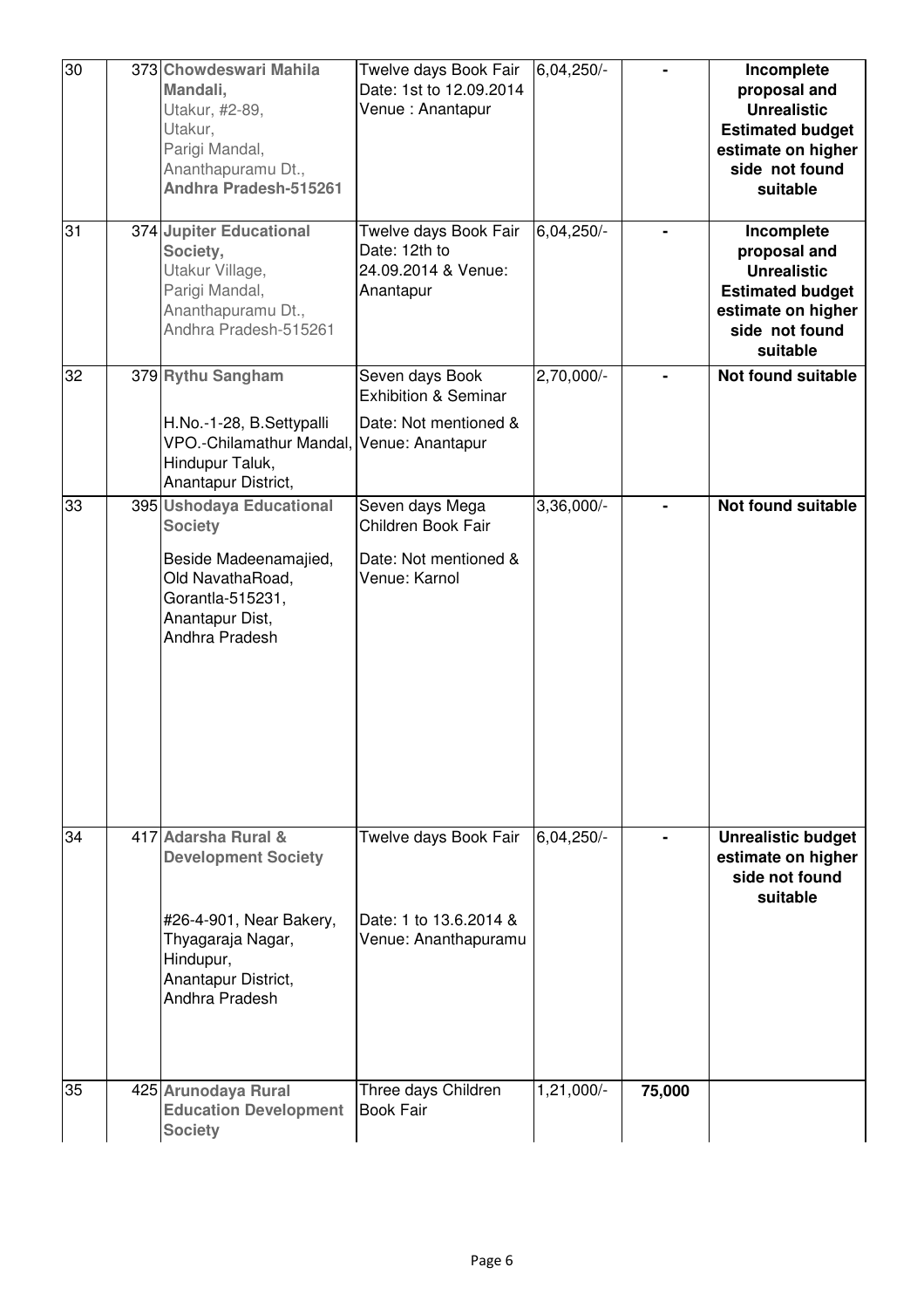|                 | Vinayaka Nager,<br>Near R.K. Theatre,<br>Gorantla-515231,<br>Anantapur District,<br>Andhra Pradesh                                                              | Date: Not mentioned &<br>Venue: Chitoor Distt.                                                                                                                   |              |          |                           |
|-----------------|-----------------------------------------------------------------------------------------------------------------------------------------------------------------|------------------------------------------------------------------------------------------------------------------------------------------------------------------|--------------|----------|---------------------------|
| 36              | 427 Adarsha Rural<br><b>Development and</b><br><b>Training Society,</b><br>Kodikonda-515601,<br>Anantapur-District,                                             | Two days Seminar of<br>Indian Authors /<br>Publishers and Book<br>Sellers on Book<br><b>Promotion Activities</b><br>Date: not mentioned<br>Venue: Prakasam       | 1,20,750/-   | Ξ.       | <b>Not found suitable</b> |
|                 | Andhra Pradesh                                                                                                                                                  |                                                                                                                                                                  |              |          |                           |
| $\overline{37}$ | 434 Vijayawada Book<br><b>Festival Society,</b>                                                                                                                 | Nine days Conducting<br>Visakha Book Festival &<br><b>Nellore Book Festival</b>                                                                                  | 7,00,000/-   | 3,00,000 |                           |
|                 | Anjanam Building,<br><b>CVR High School</b><br>Campus, Gopala Reddy<br>Road,<br>Vijayawada-520002,<br>Krishna District,<br>Andhra Pradesh,                      | Date: 2014-15 Venue<br>Not mentioned                                                                                                                             |              |          |                           |
| 38              | 442 Surya Rural<br><b>Development Society</b><br>Koduru VPO.-Chilamathur<br>Mandal,<br>Hindupur Taluk,<br>Anantapur Dist.,<br>Andhra Pradesh-515601             | Seven days Book Fair<br>Programme Connected<br>with Book Promotional<br><b>Activities</b><br>Date: 03rd to<br>09.04.2014 Venue:<br>Ananthapuramu                 | 2,43,750/-   |          | Not found suitable        |
| 39              | 452 Voluntary Integrated<br><b>Development Society,</b><br>D.No.10-2-203/10C,<br>Teachers Colony,<br>Teachers Colony,<br>Rayadurg-515865<br>Anantapur District, | Two days Seminar on<br>"Making of a Reading<br>Society (Development<br>culture of Book Reading<br>among the Youth""<br>Date: Not mentioned &<br>Venue: Anantapur | $1,50,000/-$ |          | Not found suitable        |
| 40              | Andhra Pradesh-515231<br>474 R S Educational & Rural<br>Economic Development Book Promotional<br><b>Society</b>                                                 | Four days Book Fair on<br><b>Activities</b>                                                                                                                      | 4,32,000/-   |          | Incomplete<br>proposal    |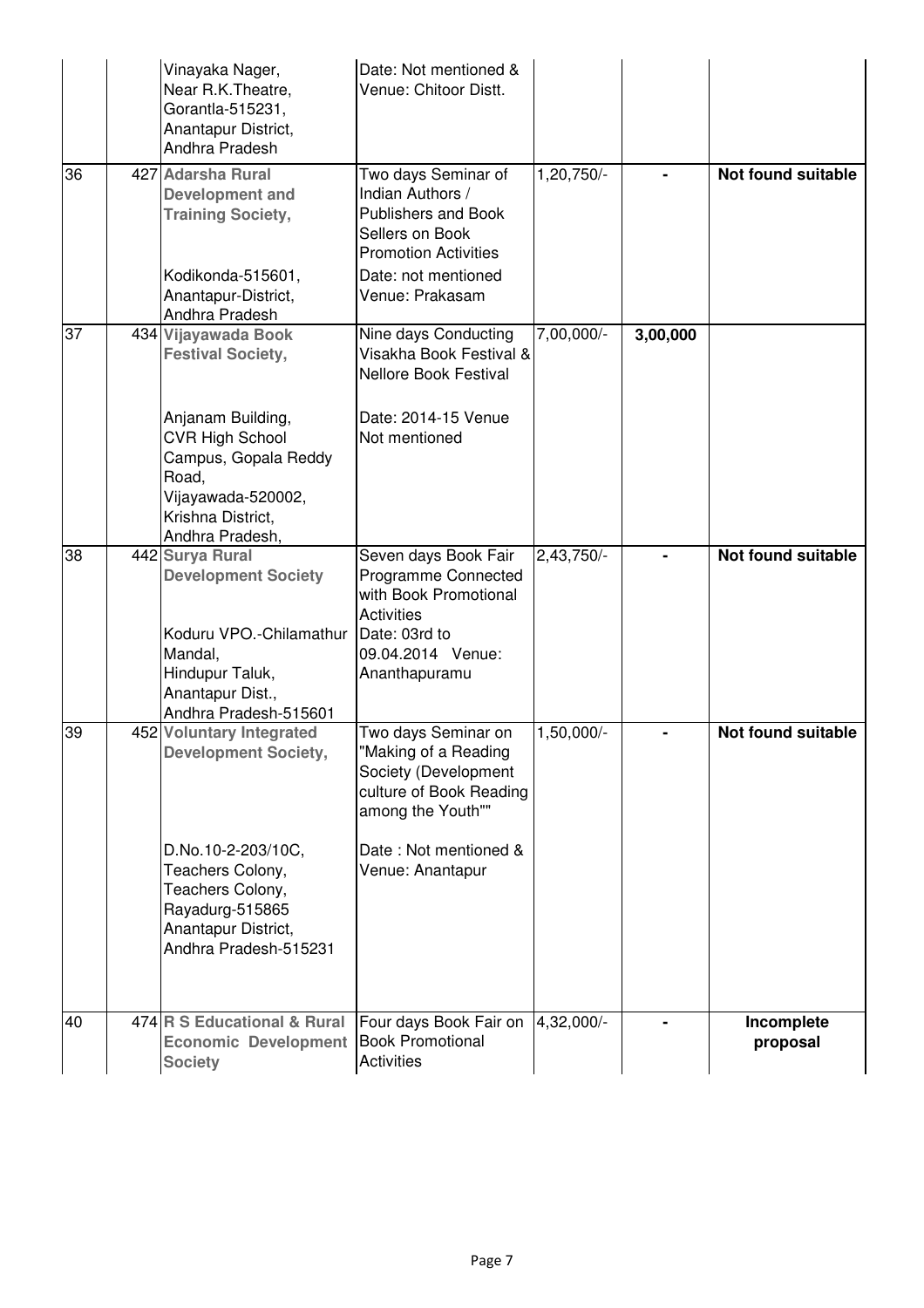|    | D.No. 6-1-69/B,<br>Varadarajanagar,<br>K.T.Main Road,<br>Tirupati,<br>Chittoor-District,<br>Andhra Pradesh-517507 | Date: 05th to<br>08.10.2014 Venue:<br>Chitoor Distt.  |              |                                                               |
|----|-------------------------------------------------------------------------------------------------------------------|-------------------------------------------------------|--------------|---------------------------------------------------------------|
| 41 | 493 Girijana Vardhika                                                                                             | Four days Book<br>Seminar / Workshop<br>etc           | 3,90,750/-   | Incomplete<br>proposal and<br>Programme not<br>found suitable |
|    | H.No. Gangavaram,<br>Rampachodavaram<br>Division,<br>East Godavari District,<br>Andhra Pradesh                    | Date: 2014-15 Venue<br>Not mentioned                  |              |                                                               |
| 42 | 513 Ravavarapu Educational<br><b>Academy</b>                                                                      | Four days Seminar                                     | $2,30,287/-$ | Not found suitable                                            |
|    | Bhavishya Educational<br>Campus<br>Medarametla-523212,<br>Praksasam Distt.<br>Andhra Pradesh                      | Date: 16th 19.09.2014<br>Venue: Prakasam Distt.       |              |                                                               |
| 43 | 524 Ventures Society For<br><b>Rural Development</b>                                                              | Three days Workshop                                   | 2,69,000/-   | Incomplete<br>proposal and<br>Programme not<br>found suitable |
|    | Kodur-515601,<br>Via Kodikonda,<br>Hindupur Tq.<br>Anantpur Distt.<br>Andhra Pradesh                              | Date: 07th to<br>10.10.2014 & Venue:<br>Not mentioned |              |                                                               |
| 44 | 525 Vikas Nikethan Society<br>for Rural Development                                                               | Three days Workshop                                   | 2,69,000/-   | Incomplete<br>proposal and<br>Programme not<br>found suitable |
|    | Galiveedu Post & Mandal<br>Lakkireddypalli Taluk,<br>Cuddapah Dist.,<br>Andhra Pradesh-516267                     | Date: 02nd to<br>04.10.2014 & Venue:<br>Not mentioned |              |                                                               |
| 45 | 526 Sai Vikas Kendra Society<br>for Rural Development                                                             | Three days Workshop                                   | $2,62,500/-$ | Incomplete<br>proposal and<br>Programme not<br>found suitable |
|    | H.No. 51-980/305,<br>indiragandhi Nagar,<br>Kurnool Dist.,<br>Andhra Pradesh -518002                              | Date: 09th to<br>11.09.2014 & Venue:<br>Not mentioned |              |                                                               |
| 46 | 586 Association For Global<br><b>Rural Alert (AGRA),</b>                                                          | Five days Book Fair                                   | 2,34,000/-   | Not found suitable                                            |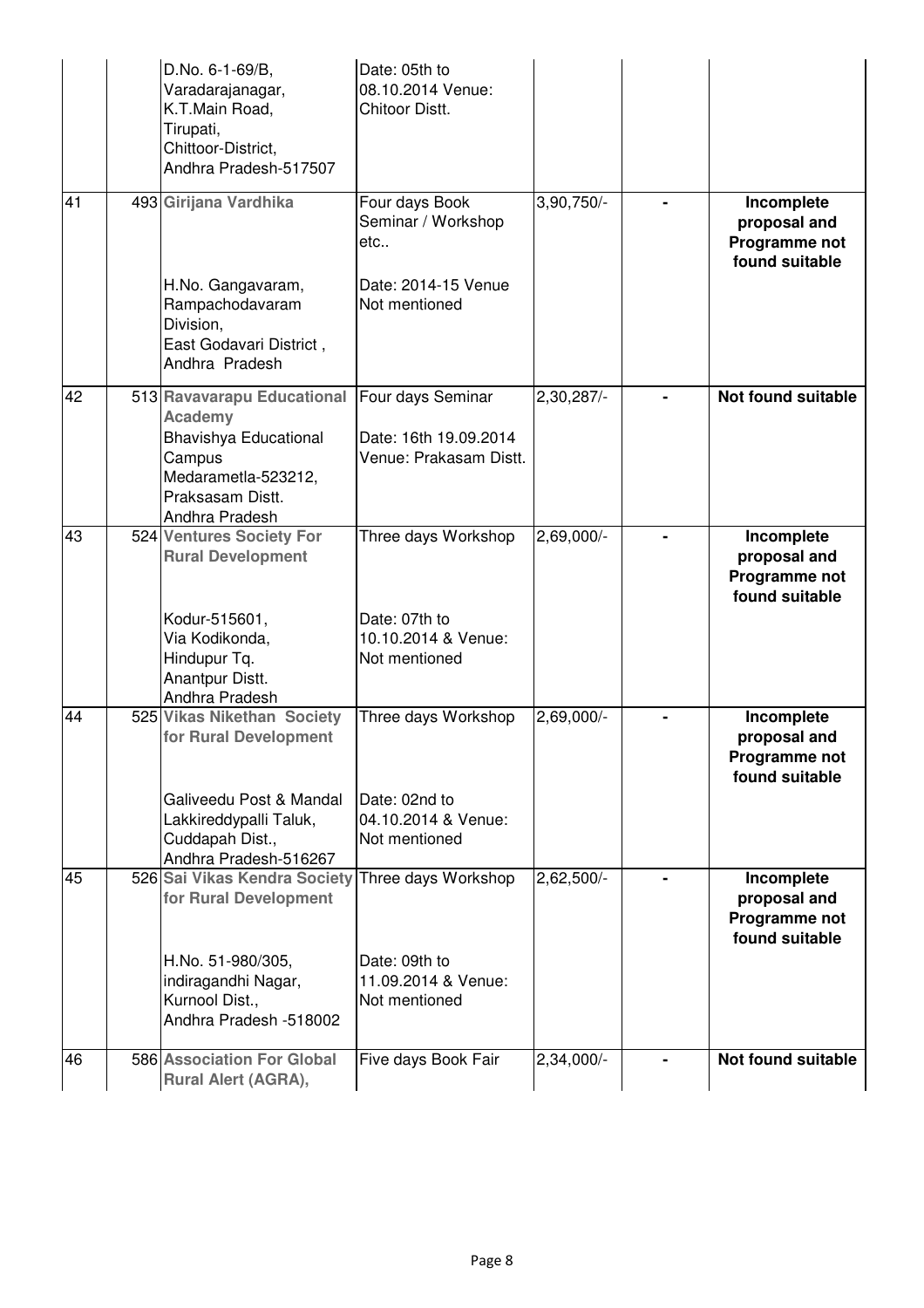|    | D.No.-13-2-264,<br>Ramachandra Nagar,<br>Anantapur-515001,<br>Andhra Pradesh                                                                                                                           | Date: 15th to<br>19.07.2014 & Venue:<br>Anantapur                                                                                                                           |                         |        |                                                               |
|----|--------------------------------------------------------------------------------------------------------------------------------------------------------------------------------------------------------|-----------------------------------------------------------------------------------------------------------------------------------------------------------------------------|-------------------------|--------|---------------------------------------------------------------|
| 47 | 637 Arun Kumar Rural<br><b>Development Society</b><br>(AKRDS)<br>D.No.-4/42, Pallevandla<br>Palli H/o.-Uravai,<br>UMR Palli Post-515551<br>Nallacheruvu Mandal,<br>Anantapur Distt.,<br>Andhra Pradesh | Three days Book Fair /<br>Seminar<br>Date: 11th to<br>13.11.2014 & Venue:<br>Not mentioned                                                                                  | 2,60,000/-              |        | Incomplete<br>proposal                                        |
| 48 | 638 Calvary Rural<br><b>Evangelical Fellowship</b><br>D.No.1-33,<br>Balijepalli-522261,<br>Vemuru Mandal,<br>Guntur District,<br>Andhra Pradesh                                                        | Six days Book<br><b>Exhibition Cum Seminar</b><br><b>Connected with Book</b><br><b>Promotion Activities</b><br>Date: 03rd to<br>08.07.2014 Venue:<br>Guntur District, (A.P) | 1,50,263                |        | Incomplete<br>proposal                                        |
| 49 | 640 Arunodaya Educational<br><b>Rural Development</b><br><b>Society (AERDS)</b><br>Calvary Rural Evangelical<br>Fellowship                                                                             | Seven days Book Fair /<br><b>Book Exhibition</b><br>Connected with Book<br><b>Promotion Activities</b><br>Date: 10th to<br>16.06.2014 & Venue:<br>Kurnool (A.P)             |                         |        | Incomplete<br>proposal                                        |
| 50 | 651 Society For Medical<br><b>Awareness and Rural</b><br><b>Transformation (SMART)</b><br>Somasila VPO-524301<br>Ananthasagaram Mandal<br><b>SPS Nellore Distt.</b><br>Andhra Pradesh                  | <b>Book Fair inculcate</b><br>culture of Book Reading<br>and Dessemination of<br>Knowledge of New<br>Publications<br>Dates: Not mentioned &<br>Venue: Nellore, A.P          | 2,79,000/-              |        | Incomplete<br>proposal and<br>Programme not<br>found suitable |
| 51 | 682 Annadaatha<br>H.No.-1-30, B.Settypalli<br>V&O.-Chilamathur Mandal, 2014 Venue: Tirupathi<br>Anantapur District,<br>Andhra Pradesh                                                                  | Seven days Children's<br>Book Fair Programme<br>connected with Book<br><b>Promotional Activities</b><br>Date: 06 to 12 Sep.<br>in Chittor District                          | $2,25,000$ <sup>-</sup> | 75,000 |                                                               |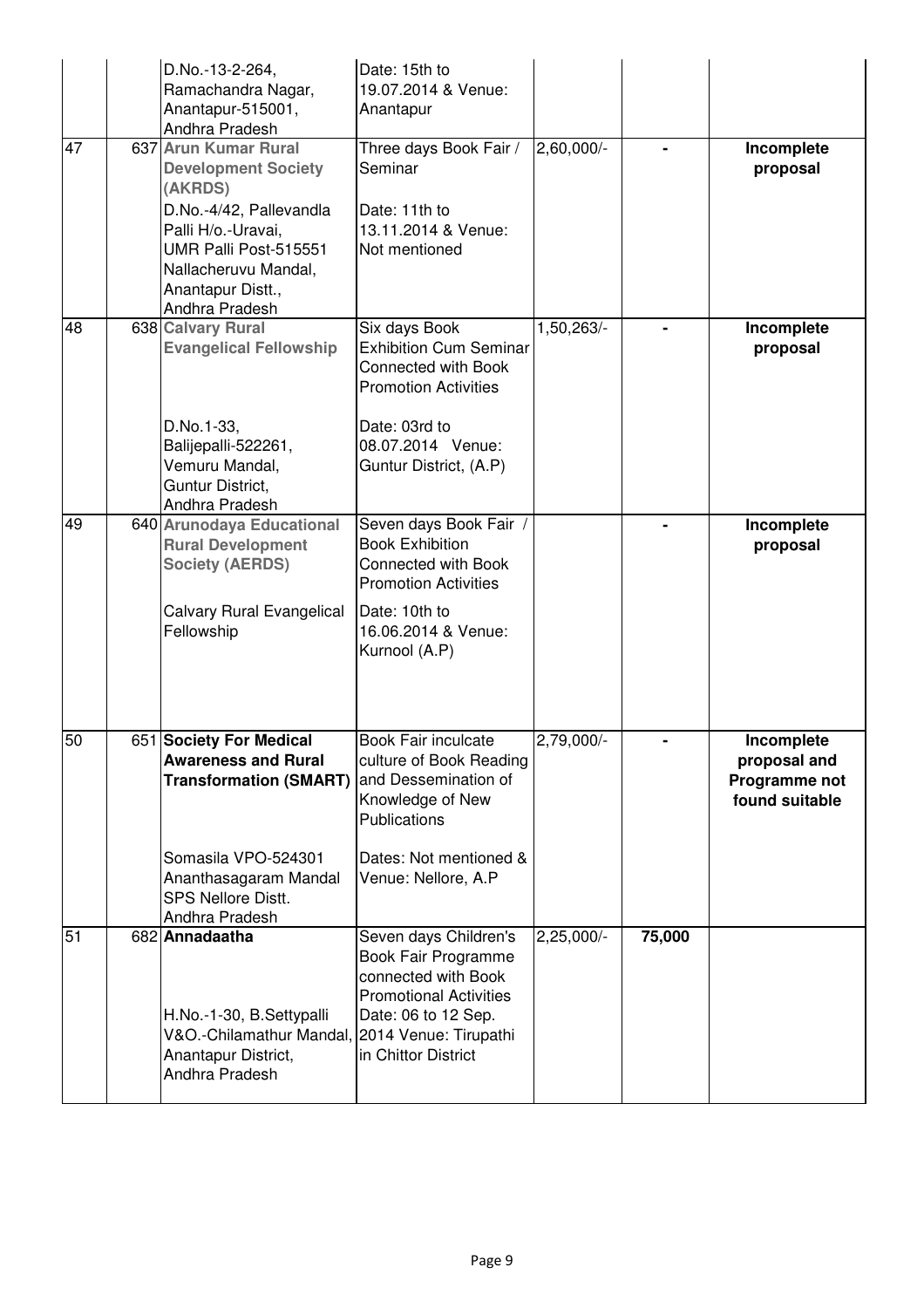| 52 | 684 Grameen Vikasa Mahila<br><b>Mandali Society for</b><br><b>Rural Development</b>                                           | Three days Book Fairs<br>to promote Culture<br>Book Reading and<br>Dissemination of<br>Knowledge of New<br>Publications        | 2,69,000/-   |   | Incomplete<br>proposal                                        |
|----|-------------------------------------------------------------------------------------------------------------------------------|--------------------------------------------------------------------------------------------------------------------------------|--------------|---|---------------------------------------------------------------|
|    | D. No. 3/259, Near Bus<br>Stand, Gorantla, Hindupur<br>TQ, Anantapur Dist,<br>Andhra Pradesh                                  | Date: 10-13 Oct. 2014 &<br>Venue: Anantapura<br>Dist. of A.P.                                                                  |              |   |                                                               |
| 53 | 721 The Federation of<br><b>Educational Publishers</b><br>lin India<br>X-39, Institutional Area,<br>Karkardooma, Delhi        | One day Seminar on<br>Technology of E-Book<br>Venue: Hyderabad                                                                 | 2,71,603     | - | Not found suitable                                            |
| 54 | 731 S.V. Educational society<br>Kotlpalli V&O.-Puttparthi<br>Mandal,<br>Anantapur District,<br>Andhra Pradesh                 | Five days book Fair and 3,01,500/-<br>two day seminar (7<br>days)<br>Date: 6-12 Aug. 2014 &<br>Venue: Not intimated            |              |   | <b>Not found suitable</b>                                     |
| 55 | 752 Vasudha - Society For<br><b>Rural Development,</b><br>Kodur-515601, Hindupur<br>Taluk Anantapur Distt.,<br>Andhra Pradesh | Seven days Book Fair<br>Date: 22 to 29 Sep.<br>2014 & Venue: Not<br>mentioned                                                  | $5,13,000/-$ |   | Incomplete<br>proposal                                        |
| 56 | 754 Kotireddy Subbi Reddy<br><b>Amarnath Reddy</b><br><b>Memorial Society</b><br>(KSRARMS)                                    | Five days State level<br>Seminar of Indian<br>Authors, Publishers and<br>Booksellers under Book<br><b>Promotional Activity</b> | $3,00,000/-$ |   | <b>Not found suitable</b>                                     |
|    | H.No.-6-3-960, Maruthi<br>Nagar, 3rd Cross,<br>Anantapur,<br>Andhra Pradesh-515004                                            | Date: 15 to 19 Nov.<br>2014 & Venue:<br>Anantapur District, A.P                                                                |              |   |                                                               |
| 57 | 781 Rural Integrated & Social<br><b>Educational Society</b><br>(RISES)                                                        | Five days State level<br>Seminar of Indian<br>Authors, Publishers and<br>Booksellers under Book<br><b>Promotional Activity</b> | $3,75,000/-$ |   | Incomplete<br>proposal and<br>Programme not<br>found suitable |
|    | Opp.-Z.P.H. School,<br>Chennekothapalli,<br>Anantapur District, Andhra Anantapur District, A.P<br>Pradesh-515101              | Date: 18 to 22 Oct.<br>2014 & Venue:                                                                                           |              |   |                                                               |
| 58 | 802 Prajasakti Book House                                                                                                     | <b>Book Promotion</b>                                                                                                          | 36,00,000/-  |   | Incomplete<br>proposal                                        |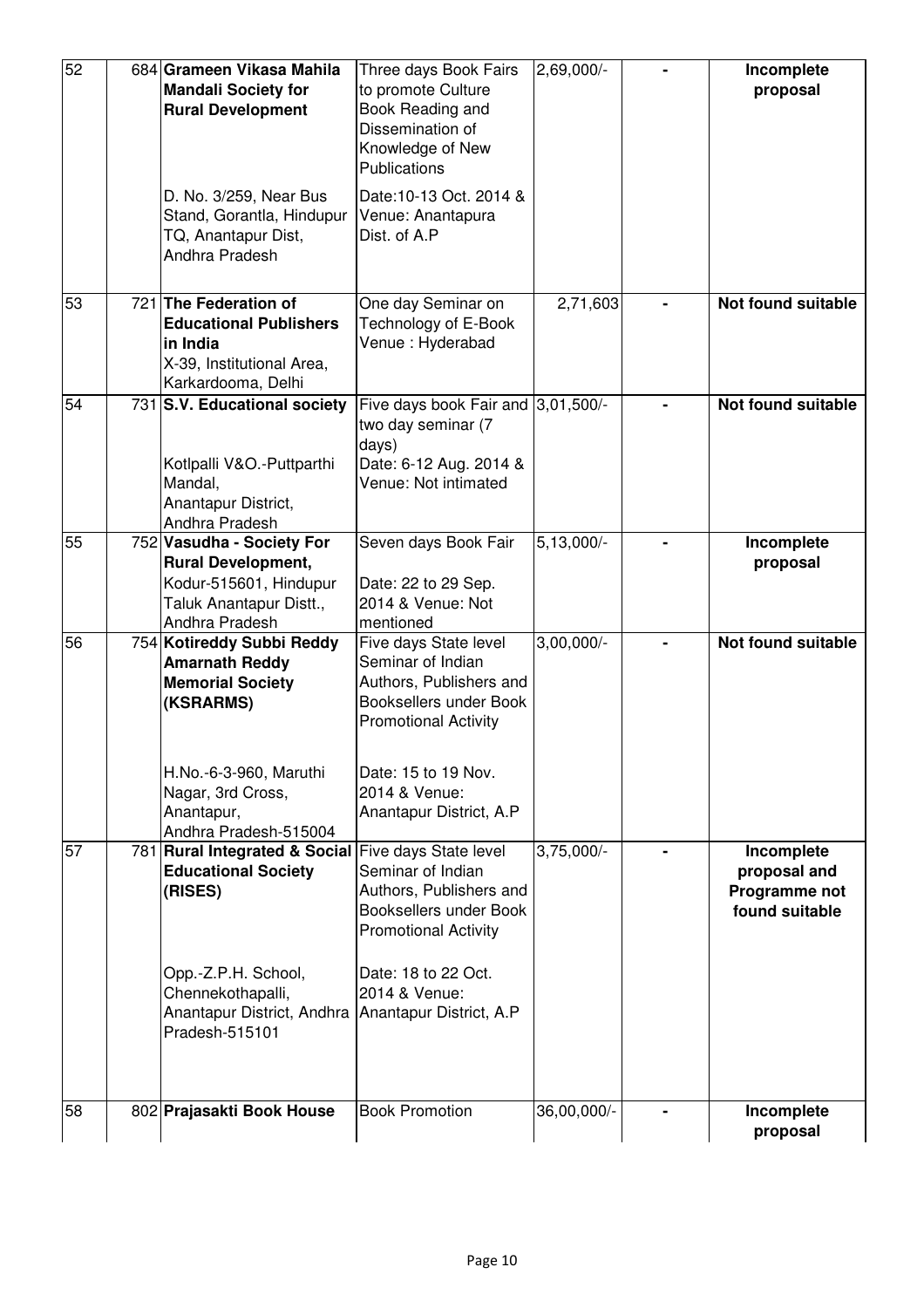|              |    | M H Bhawan, Plot No.<br>21/1, Azamabad,<br>Hyderabd-500020,<br>Andhra Pradesh                                                              | Date: Oct, Nov, Dec-<br>2014, Jan, Feb & March<br>2015 & Venue: Not<br>intimated                                               |              |          |                                                                                                                                                                         |
|--------------|----|--------------------------------------------------------------------------------------------------------------------------------------------|--------------------------------------------------------------------------------------------------------------------------------|--------------|----------|-------------------------------------------------------------------------------------------------------------------------------------------------------------------------|
| 59           |    | 812 Society For Technical<br>and Environmental<br><b>Movement (STEM)</b>                                                                   | Five days State level<br>Seminar of Indian<br>Authors, Publishers and<br>Booksellers under Book<br><b>Promotional Activity</b> | 3,37,500/-   | 50,000   |                                                                                                                                                                         |
|              |    | # 1-2-465, Santhi Nagar,<br>IV Road Extension,<br>Ananthapuramu,<br>Andhra Pradesh-515004                                                  | Date: 9 to 13 Oct. 2014<br>& Venue:<br>Ananthapuramu Dist.<br>A.P                                                              |              |          |                                                                                                                                                                         |
| 60           |    | 587 Anjuman-E-Taraqi-O-<br><b>Baga Urdu</b>                                                                                                | Three days Book Fair /<br>Seminar                                                                                              | $3,50,000/-$ | 1,00,000 |                                                                                                                                                                         |
|              |    | H.No.17-3-225/1/C,<br>Situated at Quraishi Lane,<br>Yakutpura,<br>Hyderabad-500023,<br>Andhra Pradesh                                      | Date: 2014-15<br>Venue Not mentioned                                                                                           |              |          |                                                                                                                                                                         |
|              |    |                                                                                                                                            |                                                                                                                                |              |          |                                                                                                                                                                         |
|              |    |                                                                                                                                            | <b>Arunachal Pradesh</b>                                                                                                       |              |          |                                                                                                                                                                         |
| $\mathbf{1}$ | 84 | <b>District Horticulture And</b><br>Agriculture Development Workshop On Book<br>cooperative Society LTD Promotional Activities<br>(DHADCS) | Five days Seminar cum                                                                                                          | 4,50,000/-   | 75,000   | Subject to<br>supervision of the<br><b>Deputy</b><br><b>Commissioner or</b><br>his representative<br>for Inspecting the<br>book fair and<br>submit the event<br>report. |
|              |    | Seppa T-II Colony,<br>District East Kameng,<br><b>Arunachal Pradesh</b>                                                                    | Date: - Not intimated &<br>Venue: - Seppa District<br>East Kameng                                                              |              |          |                                                                                                                                                                         |
|              |    | <b>Corresponding Office:</b><br>Naharlagun C' Sector Near<br><b>Forest Nursery District</b><br>Papumpare, Arunachal<br>Pradesh 791 110     |                                                                                                                                |              |          |                                                                                                                                                                         |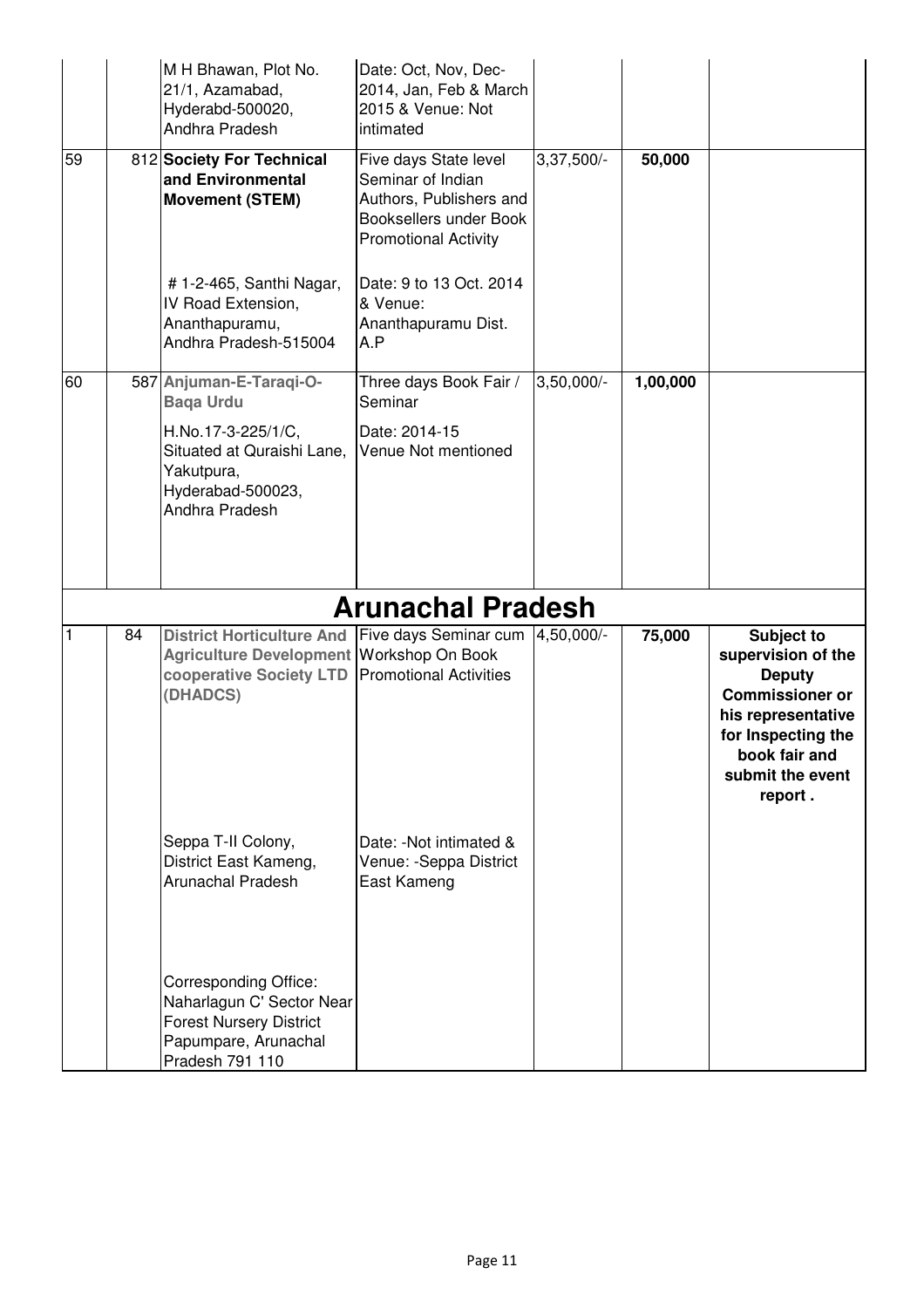| $\overline{2}$ | 85  | <b>Changkiu Bagang VFMC</b><br>PO-Chayang Tajo,<br>Disttrict East Kameng,<br><b>Arunachal Pradesh</b><br>Corresponding Office,<br>Seppa Bebo Colony,<br>Dist.-East Kameng,<br>Arunachal Pradesh-<br>790102          | Five days Seminar cum<br>Workshop on Book<br><b>Promotional Activities</b><br>Date: - Not intimated<br>Venue: - At Seppa in<br>East Kameng Ve | 4,50,000/- |        | <b>Not found suitable</b>                                  |
|----------------|-----|---------------------------------------------------------------------------------------------------------------------------------------------------------------------------------------------------------------------|-----------------------------------------------------------------------------------------------------------------------------------------------|------------|--------|------------------------------------------------------------|
|                |     |                                                                                                                                                                                                                     | Assam                                                                                                                                         |            |        |                                                            |
| $\mathbf{1}$   | 48  | Resahrds' NGO. (Rural,<br><b>Educational, Social,</b><br><b>Agricultural &amp; Human</b><br><b>Resource Development</b><br>Society)<br>Vill. P.O. Daulatpur,<br>P.S. Bihpuria,<br>Dist. Lakhimpur-787054<br>(Assam) | Three days Seminars<br>Date: Not mentioned<br>Venue: Not mentioned                                                                            | 1,20,000/- |        | Incomplete proposal<br>and Programme not<br>found suitable |
| $\overline{2}$ | 117 | Gauripur Vivekananda Club Three days Book Fair &<br>Ward No.4,<br>(Near Post Office),<br>P.O. Gauripur,<br>District Dhubri,<br>Dev<br>Block: Rupshi,<br>Assam-783331                                                | Workshop connected with<br><b>Book Promotional</b><br><b>Activities</b><br>Date: - Not intimated &<br>Venue: District Dhubri<br>(Assam)       | 3,97,500/- |        | <b>Not found suitable</b>                                  |
| 3              | 119 | <b>South Geramari Titanic</b><br><b>Club Cum Library</b><br>Vill. & P.O. South Geramari,<br>P.S. Gauripur,<br>Dist.-Dhubri,<br>Assam                                                                                | Three days Seminar Cum<br><b>Book Fair</b><br>Date: Not intimated<br>Venue: District Dhubri<br>(Assam)                                        | 5,00,000   |        | <b>Not found suitable</b>                                  |
| $\overline{4}$ |     | 162 Ata-Bhowkamari Society<br><b>Development Assocation</b><br>Vill-Ata Gaon,<br>Post Sartapa,<br>District Barpeta,<br>Assam-781352                                                                                 | Five days Book Fair for<br><b>Books Promotion</b><br>Date: Not mentioned &<br>Venue: District Barpeta,<br>Assam                               | 5,32,500/- |        | Not found suitable                                         |
| 5              |     | 357 Unique Vikas Sansthan                                                                                                                                                                                           | Five days Book Fair                                                                                                                           | 4,80,000/- | 50,000 |                                                            |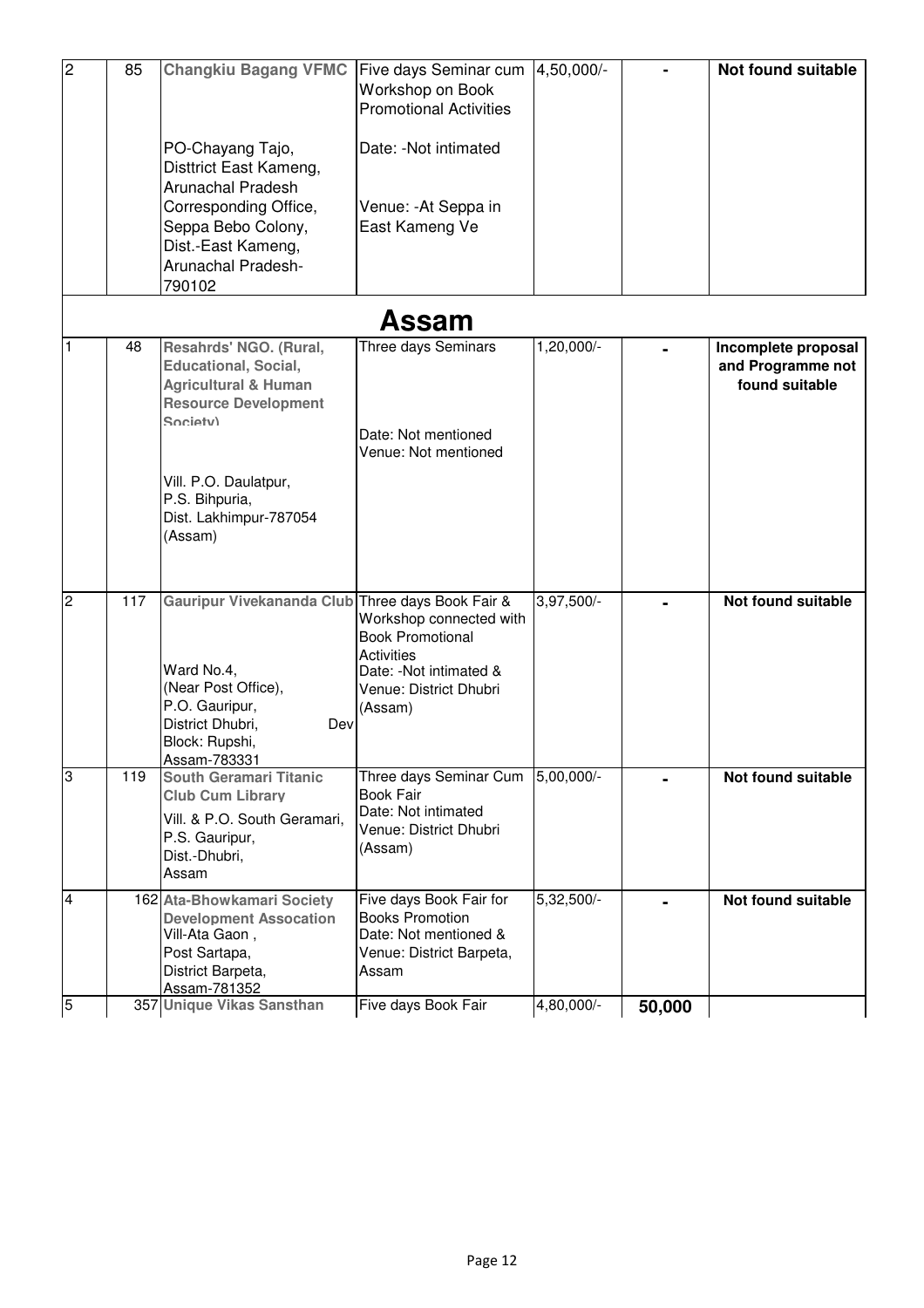|                 | 2/94-B, Vijay Khand<br>Gomti Nagar,<br>District-Lucknow-226010,<br><b>Uttar Pradesh</b>                                                                                                 | Date: 24th to 28.12.2014<br>& Venue: Tinsukia of<br>Assam                                                                                |              |        |                                                            |
|-----------------|-----------------------------------------------------------------------------------------------------------------------------------------------------------------------------------------|------------------------------------------------------------------------------------------------------------------------------------------|--------------|--------|------------------------------------------------------------|
| $6\phantom{.}6$ | 413 Sreemantaa Sankar<br><b>Mission of Guwahati,</b>                                                                                                                                    | Two days Workshop                                                                                                                        | 2,49,000/-   |        | Incomplete proposal<br>and Programme not<br>found suitable |
|                 | Ist Floor, Mahabharata<br>Karyalaya,<br>College Hostel Road,<br>Panbazar,<br>Guwahati-781001,<br>Assam                                                                                  | Date: Not mentioned &<br>Venue: Not mentioned                                                                                            |              |        |                                                            |
| 7               | 423 Sankar Madhab Kristi<br>Bikash Kendra,<br>Milanpur,                                                                                                                                 | Two days Seminar<br>Date: 2014-15 & Venue:                                                                                               | $1,12,500/-$ |        | Incomplete proposal<br>and Programme not<br>found suitable |
|                 | Dist.& P.O.<br>Nagaon-782001,<br>Assam                                                                                                                                                  | Not mentioned                                                                                                                            |              |        |                                                            |
| ø               | 532 Manab Pragati Samaj<br>Ho-Aminpatty,<br>P.O.- Nagaon,<br>P.S.-Nagaon,<br><b>District-</b><br>Nagaon,<br>Assam-<br>782001                                                            | Three days Book Fair &<br>Workshop cnnected with<br><b>Book Promotional</b><br><b>Activities</b><br>Date: Not mentioned<br>Venue: Nagaon | 3,90,000/-   |        | Not found suitable                                         |
| 9               | 533 Cosmos Mission<br>Ho.-Vill.-Kaplkata,<br>Po.-Sonapur,<br>Ps Khetri,<br>Distt.-Kamrup,<br>Assam-782402                                                                               | Three days Book Fair &<br>Workshop<br>Date: Not mentioned &<br>Venue: Kamrup, Assam                                                      | $3,90,000/-$ |        | Not found suitable                                         |
| 10              | 560 Dr. Ambedkar Mission,<br><b>Assam</b><br>Vill.-Dhopatari,<br>P.O.-Changsari,<br>Taluk-Sila Sundari Ghopa,<br><b>Block-Bezera Development</b><br>Block Dist.-Kamrup-781101,<br>Assam | Three days Book Fair<br>Date: Not mentioned<br>Venue: Changsari<br>(Assam)                                                               | $3,43,630/-$ |        | Incomplete proposal                                        |
| 11              | 563 Khorapathar Sanmilita<br>Yuvak Samaj (KSYS)<br>VPO.-Sandahkhowa,<br>Dist.-Lakhimpur-787054,                                                                                         | Three days Book Fair /<br>Seminar<br>Date: 25th to 27.07.2014<br>& Venue: Lakhimpur of                                                   | $3,56,000/-$ | 50,000 | Subject to submit the<br>list of participants              |
| 12              | Assam<br>572 Rounaq Development                                                                                                                                                         | Assam<br>Three days Book Fair for                                                                                                        | 3,97,500/-   |        | Not found suitable                                         |
|                 | <b>Society</b>                                                                                                                                                                          | <b>Book Promotion</b>                                                                                                                    |              |        |                                                            |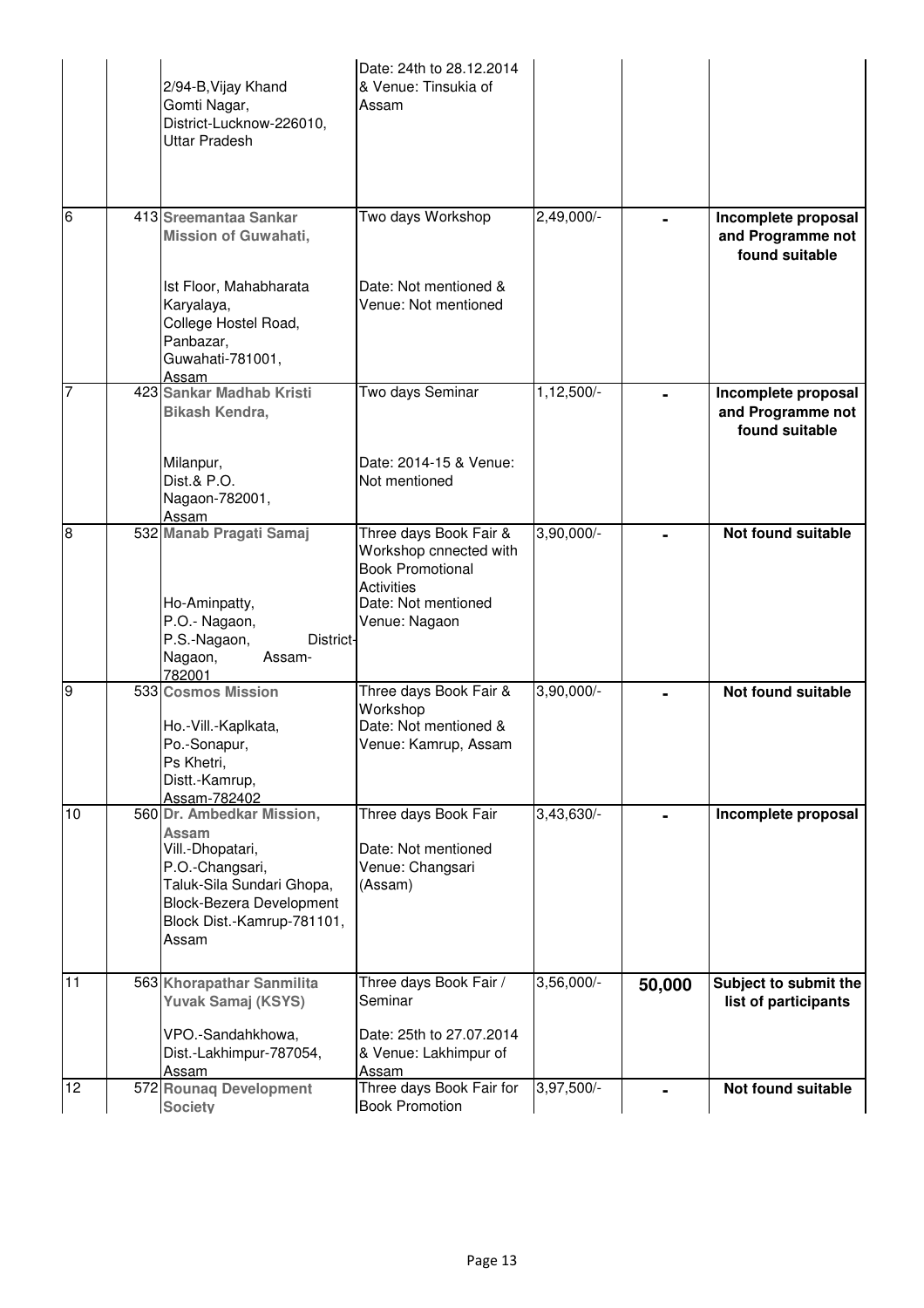|    | H.O.-Kirtan Ghar Road,<br>Fauzdaripatty,<br>P.O. & Distt.-Nagaon,<br>Assam-782001                                                                       | Date: Not mentioned &<br>Venue: Nagaon                                                                  |              |          |                                                                               |
|----|---------------------------------------------------------------------------------------------------------------------------------------------------------|---------------------------------------------------------------------------------------------------------|--------------|----------|-------------------------------------------------------------------------------|
| 13 | 573 Brahmaputra Valley<br><b>Development Society</b><br><b>&amp;Research Center</b>                                                                     | Five days Book Fair /<br>Seminar of Indian Authors<br>Publisher / Book Sellers<br>for Book Promotion    | $3,17,250/-$ |          | Incomplete proposal                                                           |
|    | Vill.-Balijana,<br>Po.-Agia,<br>District-Gaolpara,<br><u>Assam</u>                                                                                      | Date: 12th to 16.07.2014<br>Venue: Goalpara District<br>(Assam)                                         |              |          |                                                                               |
| 14 | 585 Janapriya N.G.O.                                                                                                                                    | Four days Book Fair /<br>Seminar of Indian authors<br>/ Publishers / Book Sellers<br>for Book Promotion | 2,92,500/-   | 50,000   |                                                                               |
|    | P.O.-Gobindnagar,<br>P.S. & Distt.-Goalpara,<br>Assam-783101                                                                                            | Date: 17th to 20.07.2014<br>& Venue: District Goalpara<br>(Assam)                                       |              |          |                                                                               |
| 15 | 632 Al Hilal Development<br><b>Society Larkuchi</b>                                                                                                     | Five days Book Fair                                                                                     | 6,37,500     |          | <b>Unrealistic budget</b><br>estimate on higher<br>side not found<br>suitable |
|    | Vill.-Larkuchi<br>No.-2,<br>Post-Larkuchi,<br>Distt.-Nalbari,<br>Assam-781138                                                                           | Date: Not mentioned &<br>Venue: District Nalbari<br>(Assam)                                             |              |          |                                                                               |
| 16 | 694 United Rural Development<br>Oraganisation<br>VPO.-Eradighalpani,<br>VIA.-Howraghat,<br>District-Karbi Anglong,<br>Assam, Pin-782481                 | Four days Book Fair and<br>One Day Seminar<br>Date: Not mentioned<br>Venue: Bakaliaghat<br>(Assam)      | 2,83,500/-   | 75,000   |                                                                               |
| 17 | 698 New Vision Creative<br><b>Society</b><br>VPO.-Eradighalpani,<br>Via.-Howraghar,<br>District-Karbi,<br>Anglong,<br>Assam, Pin-782481                 | Five days Book Fair<br>Date: Not mentioned &<br>Venue: Bhuragaon<br>(Assam)                             | 2,88,750/-   | 75,000   |                                                                               |
| 18 | 720 The Federation of<br><b>Educational Publishers in</b><br>India<br>X-39, Institutional Area,<br>Karkardooma, Delhi                                   | One day Seminar on<br>Challenges and<br>Opportunities in publishing<br>Industry<br>Venue: Guwahati      | 1,97,859/-   | 1,00,000 |                                                                               |
| 19 | 729 United Rural Artisans<br><b>Cooperative Society Ltd</b><br>VPO.-Eradighalpani, VIA.-<br>Howraghat, District-Karbi<br>Anglong, Assam, Pin-<br>782481 | Three days Seminar<br>Date: Not mentioned &<br>Venue: puranigudam,<br>Nagaon (Assam)                    | 2,36,250     |          | Not found suitable                                                            |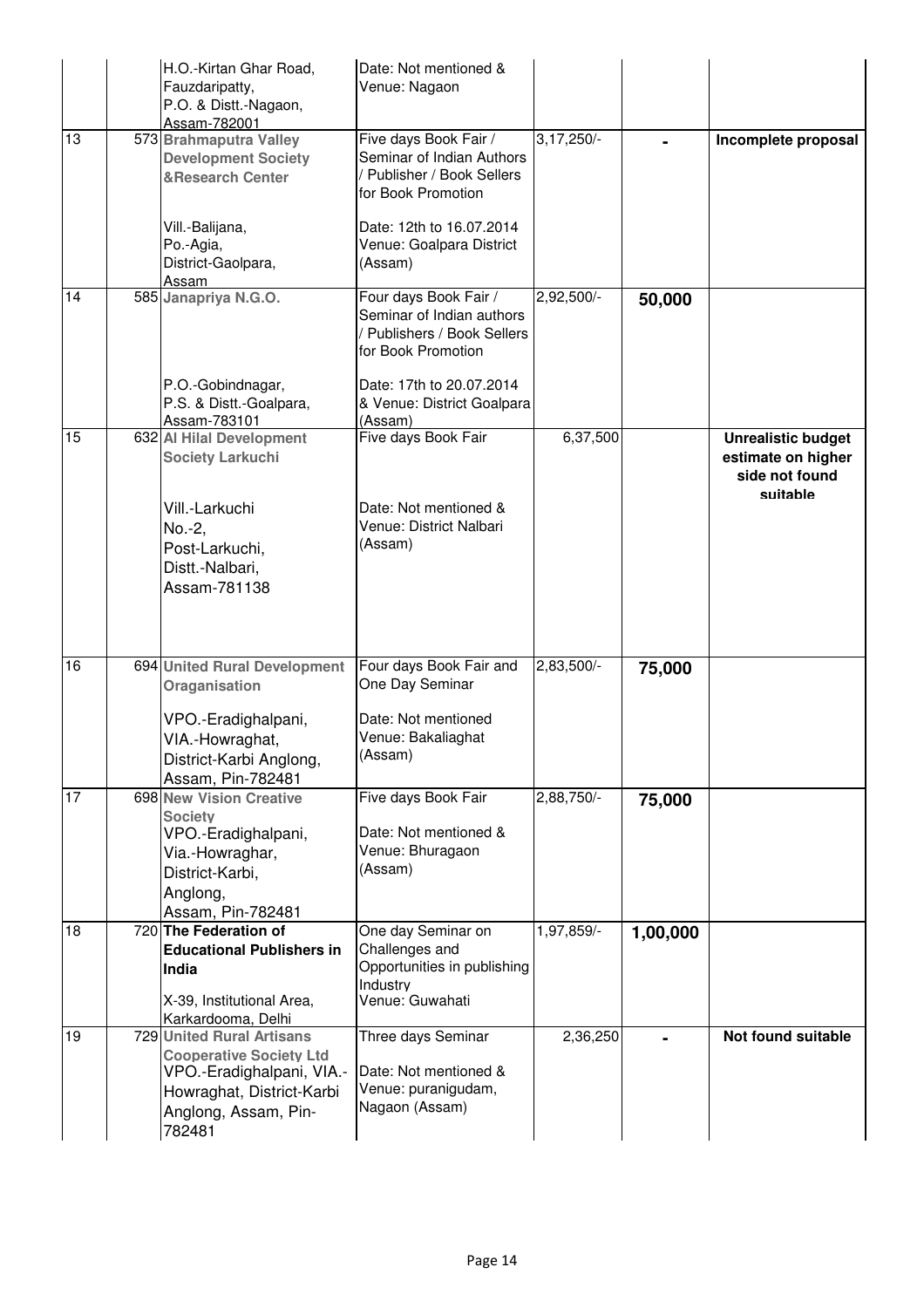| $\overline{20}$ |        | 807 Abhigyan Centre For Social Book Promotional Activiity 20,00,000/-<br><b>And Development (A Circle</b><br>of Inclusive Education,<br><b>Health and Rural</b><br>Development) |                                                                                                                                    |           |          | Incomplete proposal<br>and Unrealistic<br>budget estimate on<br>higher side not found<br>suitable |
|-----------------|--------|---------------------------------------------------------------------------------------------------------------------------------------------------------------------------------|------------------------------------------------------------------------------------------------------------------------------------|-----------|----------|---------------------------------------------------------------------------------------------------|
|                 |        | Ward No.-11, K.B. Road,<br>North Lakhimpur-787001,<br>Assam                                                                                                                     | Date & Venue: Not<br>mentioned                                                                                                     |           |          |                                                                                                   |
| 21              |        | 829 Care For Oppressed<br>People<br>H.No.-09, Kharghuli Road,<br>Guwahati-781004,<br>Assam                                                                                      | Two days Exhibition and<br>Workshop<br>Date: Not mentioned &<br>Venue: Guwahati (Assam)                                            | 1,81,125  |          | Not found suitable                                                                                |
| 22              |        | 888 Jyotimoy Foundation At.<br>Rukminigaon<br>Sadhani Path House No.-<br>8, Po.-Khanapara,<br>Guwahati-22,<br>Distt.-Lamrup (Assam)                                             | Five days Book Fair and<br>One Day Seminar<br>Date: Not mentioned<br>Venue: Morigaon (Assam)                                       | 3,11,250  | 75,000   |                                                                                                   |
| 23              | $L-19$ | Anwesha<br>M C Road, Barowari,<br>Guwahati-781003,<br>Assam                                                                                                                     | 10th Festival of Books for<br>Chilren<br>Date: 10-19 Oct.2014<br>Venue: AEI Field<br>Chanmari, Guwahati<br>Venue: Guwahati (Assam) | 26,42,790 | 1,50,000 |                                                                                                   |

## **Bihar**

| $\vert$ 1      | 34 | <b>Bashirul Hoda Islahul</b><br><b>Muslemin Welfare</b><br><b>Society</b><br>At-Nakchhed Tola,<br>& PS.<br>Motihari<br>Distt.-East Champaran-<br>845501 (Bihar) | Three days Book Fair & 2,16,000/-<br>Seminar<br>PO. Date: -Not mentioned &<br>Venue: Motihari, East<br>Champaran, Bihar |              | Not found suitable        |
|----------------|----|-----------------------------------------------------------------------------------------------------------------------------------------------------------------|-------------------------------------------------------------------------------------------------------------------------|--------------|---------------------------|
|                |    |                                                                                                                                                                 |                                                                                                                         |              |                           |
| $\overline{c}$ | 42 | <b>Motipur Gramin Vikas</b><br>Pariyojana<br>Mathurapur,<br>Po. Mohajamma,<br>Dist.-Muzaffarpur,<br>Bihar                                                       | Three days Book Fair &<br>Seminar<br>Date: - Not mentioned &<br>Venue: Muzaffarpur,<br>Bihar                            | $1,82,250/-$ | Not found suitable        |
| l3             | 47 | <b>Abdul Qaiyum Ansari</b><br>Audyogik Vidyalaya<br>Sah Prashikchan Kendra<br>Mohalla Kazi Tola Sarai,<br>P.O. Arrah,<br>Bhojpur,<br>Bihar 802301               | One year programme<br>for Book Promotional<br><b>Activities</b><br>Date & Venue: Not<br>intimated                       | 6,75,000/-   | <b>Not found sutiable</b> |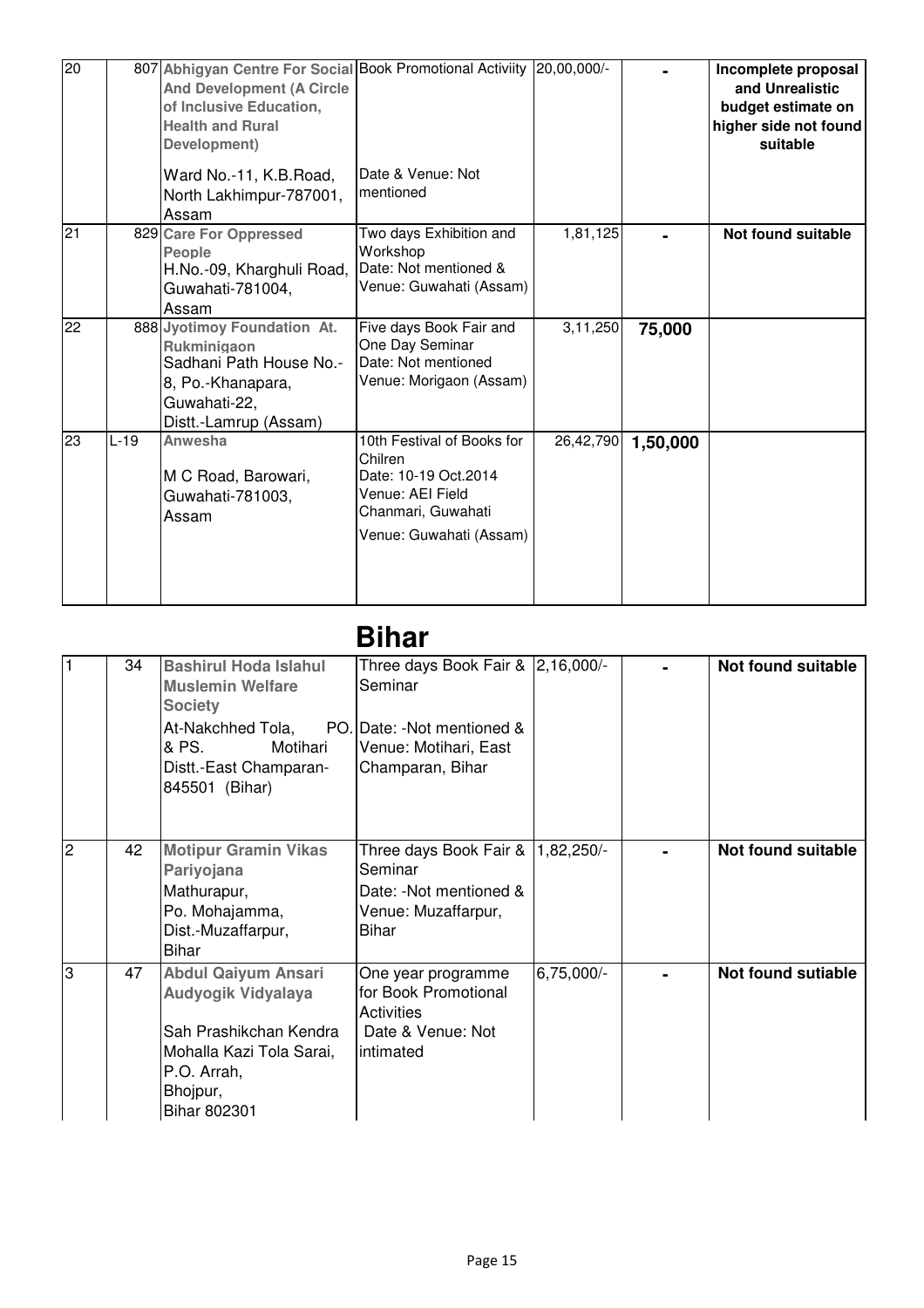| $\overline{4}$ | 53  | Sevapuram<br>Vill.& P.O- Amnour,<br>Dist-Saran (Chapra),<br>Bihar-841401                                                                                                                  | Three days Book Fair<br>and Seminar cum<br><b>Workshop Connected</b><br>with Book Promotional<br><b>Activities</b><br>Date: Not Mentioned<br>Venue : Saran Bihar                        | 4,61,250/-   |        | Not found suitable                                            |
|----------------|-----|-------------------------------------------------------------------------------------------------------------------------------------------------------------------------------------------|-----------------------------------------------------------------------------------------------------------------------------------------------------------------------------------------|--------------|--------|---------------------------------------------------------------|
| $\overline{5}$ | 166 | Gramdeep<br>Vill-Gosaitoal,<br>P.O.- Raghopur Valat,<br>Via-Rampati,<br>Dist.-Madhubani,<br>Pin-847211,<br><b>Bihar</b>                                                                   | Four days Book Fair &<br>Seminar<br>Date: - Not mentioned<br>Venue: Madhubani,<br><b>Bihar</b>                                                                                          | 12,78,000/-  | 75,000 |                                                               |
| 6              | 184 | <b>Maa Bhagwati</b><br><b>Foundation</b><br>Taloka Apartment,<br>Room No.-G6,<br>Ram Jaypal Road opposite<br>Gola Road,<br>Bailey Road,<br>Pin-801503,<br>District-Patna,<br><b>Bihar</b> | Four days Book Fair &<br>Seminar<br>Date: - Not mentioned<br>Venue: Patna                                                                                                               | $3,28,500/-$ |        | <b>Not found suitable</b>                                     |
| $\overline{7}$ | 185 | <b>Ram Sevak Mahto Seva</b><br><b>Sansthan</b><br>Buddha Colony Linepar,<br>Mirjapur (Nanaura Road)<br>Dist-Nawada -805110<br>(Bihar)                                                     | Five days Seminar-cum- 2,87,625/-<br>Book Fair on Indian<br>Authors Publishers and<br>Book sellers<br><b>Promotional Activities</b><br>Date: 26th to<br>30.06.2014 & Venue: -<br>Nawada |              | 75,000 |                                                               |
| $\overline{8}$ | 186 | <b>Bindeshwar Foundation</b><br><b>Madhubani</b><br>Vill.-Gosai Tola,<br>Post-Raghopur Balat,<br>Dist.-Madhubani,<br><b>Bihar Pin-847211</b>                                              | Four days Book Fair &<br>Seminar on Books<br>Date: & Venue: -<br>Madhubani                                                                                                              | 4,50,000/-   |        | Not found suitable                                            |
| g              | 270 | <b>Fuhari Vikas Sansthan</b>                                                                                                                                                              | Two days Workshop                                                                                                                                                                       | 1,09,500/-   |        | Incomplete<br>proposal and<br>Programme not<br>found suitable |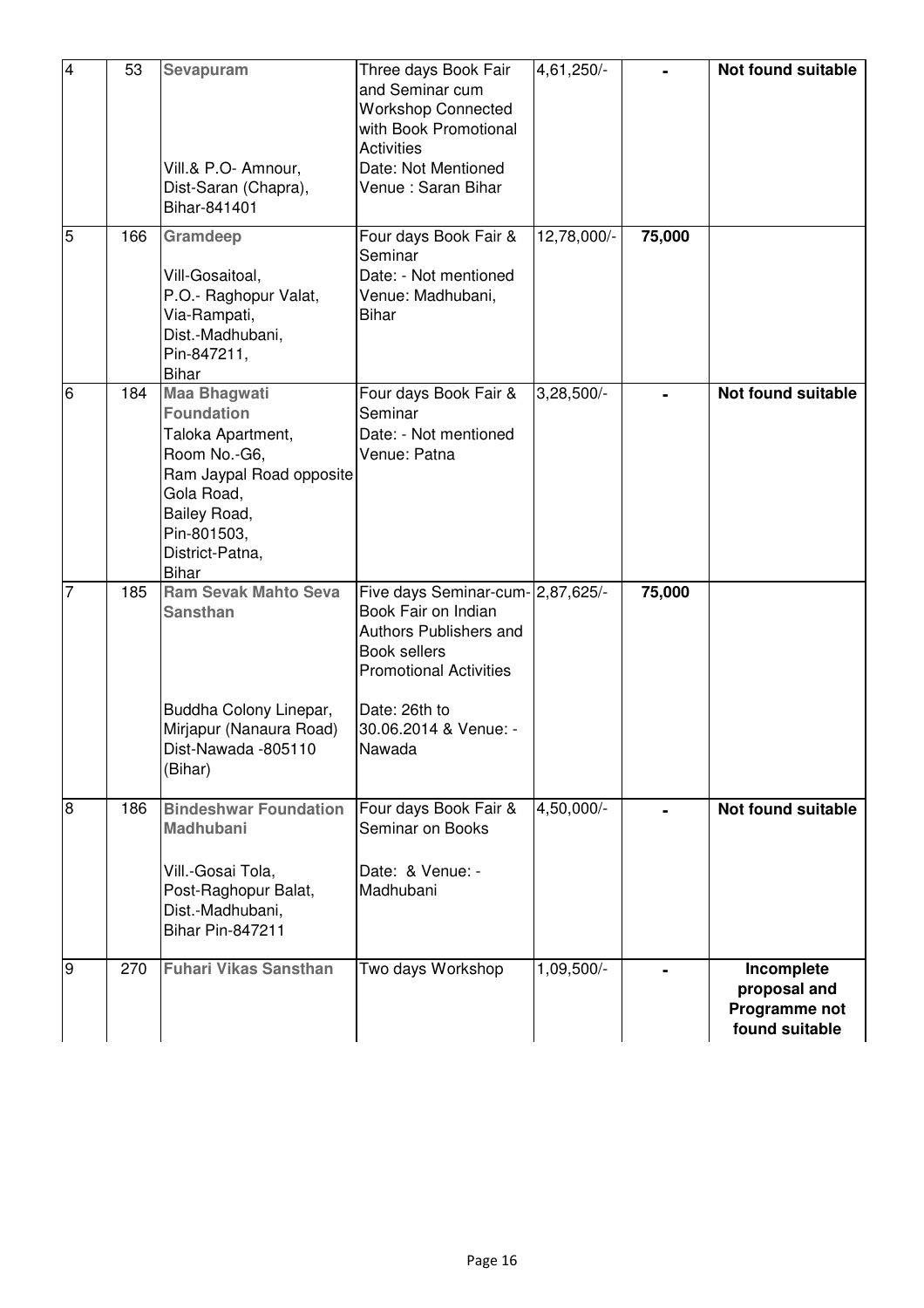|    |     | Vill-Fuhari,<br>P.O. Kharua,<br>P.S. Rahika,<br>Dist-Madhubani,<br>Bihar-847238                                                     | Date & Venue: Not<br>mentioned                                                                                |                        |        |                                                                               |
|----|-----|-------------------------------------------------------------------------------------------------------------------------------------|---------------------------------------------------------------------------------------------------------------|------------------------|--------|-------------------------------------------------------------------------------|
| 10 | 326 | <b>Ilashree Seva Sansthan</b><br>Baba Pokhar,<br>Rajputani Tola,<br>Jainagaer,<br>Madhubani-847226,                                 | Two days Seminar<br>Date: Not mentioned &<br>Venue: Jainager &<br>Other Blocks of<br>Madhubani District       | 3,68,250/-             |        | <b>Not found suitable</b>                                                     |
| 11 | 349 | <b>Bihar</b><br><b>Pragati Adarsh Seva</b>                                                                                          | Four days Book Fair                                                                                           | 1,44,000/-             |        | <b>Not found sutiable</b>                                                     |
|    |     | Kendra<br>Dudhapura,<br>Vaya-Kashipur,<br>Samastipur -848101,                                                                       | Date: 14th to<br>17.07.2014 & Venue:<br>Not mentioned                                                         |                        |        |                                                                               |
| 12 | 351 | Harijan Udhar Mahila<br>Samaj Kalyan Samiti<br>At -Vill.-Gulariatol,<br>Via; Ghoghardiha,<br>Dist.-Madhubani,                       | 2 years Book Promotion 1,44,000/-<br>& Awareness<br>Progamme<br>Date: Not mentioned &<br>Venue: Not mentioned |                        |        | <b>Not found suitable</b>                                                     |
|    |     | (Bihar)-847402                                                                                                                      |                                                                                                               |                        |        |                                                                               |
| 13 | 391 | <b>Jagdambi Prasad Yadav</b><br><b>Smariti Pratishthan</b><br>153-M.I.G.,<br>Lohiya Nagar,<br>KankarBagh,<br>Patna-800020,<br>Bihar | One days Book Fair<br>Date: Not mentioned<br>Venue: Not proposed                                              | 1,00,000/-             | 50,000 | Subject to three<br>days book fair                                            |
| 14 | 397 | <b>Adarsh Utthan Seva</b><br><b>Sansthan</b><br>VPO.-Rampur,<br>Dudhpura,<br>Distt.-Samastipur-848101,<br><b>Bihar</b>              | Four days Book Fair<br>Date: 12th to<br>15.08.2014 & Venue:<br>Not mentioned                                  | $7,20,00$ <sup>-</sup> |        | <b>Unrealistic budget</b><br>estimate on higher<br>side not found<br>suitable |
| 15 | 440 | <b>Aprajita Bharti Sewa</b><br><b>Sansthan</b><br>VPO.-Mahthi,<br>Block-Bhibhutipur,<br>Distt.-Samastipur-848211,<br>(Bihar)        | Three days Book Fair<br>Date: 21st to<br>23.08.2014 & Venue:<br>Not mentioned                                 | 99,900/-               |        | Not found suitable                                                            |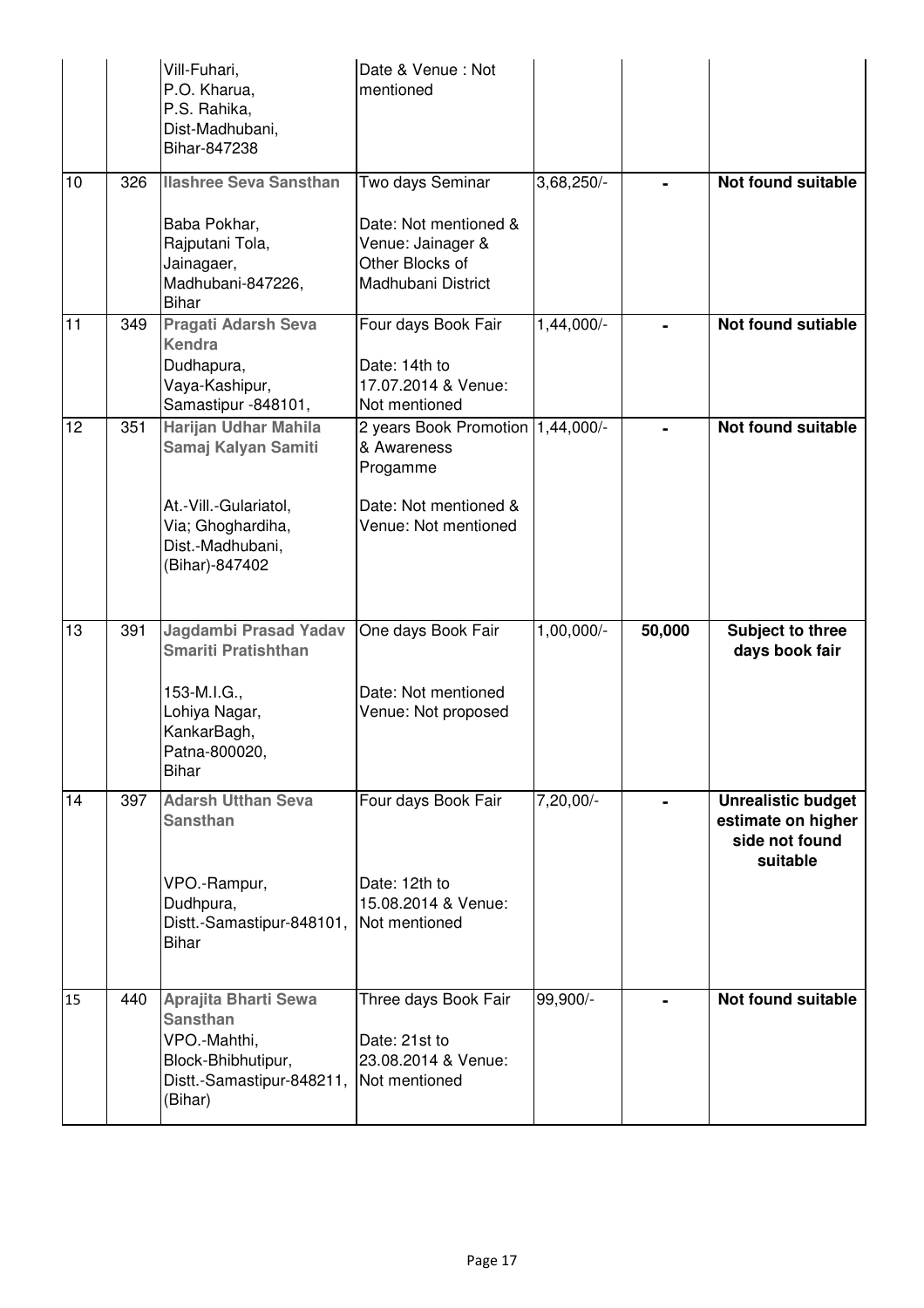| 16 | 453 | <b>Smart Infomative</b><br><b>Sansthan</b>                                                                                 | Workshop five days<br>Training Prog.<br>24<br>days Annual Prog. 12                                         | 8,25,000/-   |        | Not found suitable                                                                                                                                                             |
|----|-----|----------------------------------------------------------------------------------------------------------------------------|------------------------------------------------------------------------------------------------------------|--------------|--------|--------------------------------------------------------------------------------------------------------------------------------------------------------------------------------|
|    |     | M.O.+P.O.-Moulabag,<br>Arrah Block-Arrah Sadar,<br>District-Arrah,<br>Bhojpur,<br>Bihar-802301                             | Date: Not mentioned &<br>Venue: Bhojpur                                                                    |              |        |                                                                                                                                                                                |
| 17 | 479 | <b>Tarun Bharat</b><br>Vill.-Bahadurpur,<br>Po-Kawalpura,<br>Block-Mashrak,<br>District-Saran-841417,<br>Bihar             | Three days Book Fair & 3,34,875/-<br>Workshop<br>Date: Not mentioned &<br>Venue: Chhapra                   |              |        | Not found suitable                                                                                                                                                             |
| 18 | 518 | <b>Pratibha Mahila Sodh</b><br><b>Foundation</b><br>At+Po.-Dewdhi,<br>Taraiya, Chapra,<br>Distt.-Saran,<br>Bihar-841418    | Five days Exhibition<br>cum Workshop<br>Date: 05th to<br>09.12.2014 & Venue:<br>Siwan, Bihar               | $5,41,875/-$ |        | Not found suitable                                                                                                                                                             |
| 19 | 558 | <b>Gramin Swasthya Sewa</b><br>Kendra (G.S.S.K)<br>VPO.-Paroo,<br>Block-Para,<br>Distt-Muzaffarpur-843112,<br><b>Bihar</b> | Three days Book Fair & 2,16,000/-<br>Seminar<br>Date: 05th to<br>09.12.2014 & Venue:<br>Paroo, Muzaffarpur |              |        | <b>Not found suitable</b>                                                                                                                                                      |
| 20 | 576 | <b>Axis Welfare Society</b>                                                                                                | Seven days Seminar<br>cum Workshop on Book<br><b>Promotional Activities</b>                                | 5,26,500/-   | 50,000 | Subject to<br>supervision of the<br><b>Municipal</b><br><b>Commissioner or</b><br>his/her<br>representative for<br>Inspecting the book<br>fair and submit the<br>event report. |
|    |     | At-Rasulpur Near Govt.<br>Middle School,<br>Post-Muzaffarpur,<br>Bihar-843113                                              | Date: 1st to 07.09.2014<br>Venue: Muzaffarpur                                                              |              |        |                                                                                                                                                                                |
| 21 | 612 | <b>Ideal Foundation</b>                                                                                                    | Three days Book Fair<br>and Seminar connected<br>with book promotional<br>activities                       | 4,28,250/-   |        | Incomplete<br>proposal                                                                                                                                                         |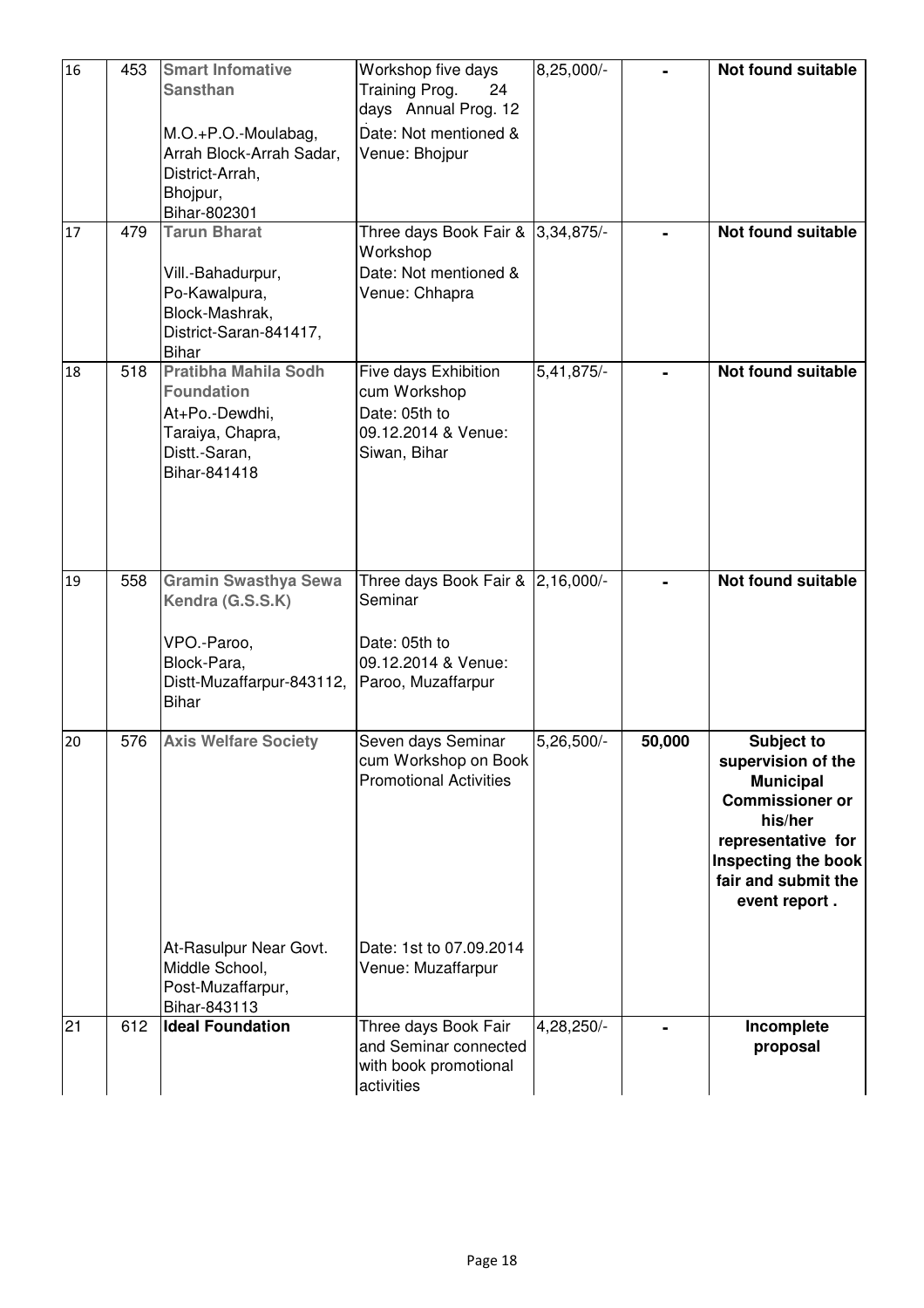|    |     | H.No.-253, Ground Floor<br>Rohini, Block Pocket-5,<br>Sector-8, Near City Centre<br>Rohini, Delhi-110085                                                                | Date: Not mentioned &<br>Venue: Manpur Katsa,<br>Saran District in Bihar                                                     |                |        |                           |
|----|-----|-------------------------------------------------------------------------------------------------------------------------------------------------------------------------|------------------------------------------------------------------------------------------------------------------------------|----------------|--------|---------------------------|
| 22 | 761 | Jan Chetna Kendra<br><b>Arafabad</b><br>Mohalla-Arafabad, (Gur Ki<br>Mandi) P.O.-Gulzar Bagh,<br>Block-Patna Sadar, Distt.-<br>Patna-7, State-Bihar,                    | Three days Book Fair<br>for books promotion<br>Date: Not mentioned &<br>Venue: Siwan district,<br><b>Bihar</b>               | $3,71,250/-$   |        | <b>Not found suitable</b> |
| 23 | 762 | Nari Chetna Patna<br>Lohiya Nager, Purvi Ashok<br>Nager, Road No.-14,<br>Kankarbagh, Patna-<br>800020                                                                   | Three days Book Fair<br>for books promotion<br>Date: & Venue: Vaishali<br>district of Bihar                                  | $3,52,500/-$   | 50,000 |                           |
| 24 | 763 | <b>Vir Kunwar Singh</b><br><b>Smarak Samiti</b><br>East Ashok Nagar, Road<br>No.-14 A, Kankarbagh,<br>Patna-800020                                                      | Three days Book Fair<br>for books promotion<br>Date:not mentioned &<br>Venue: Kaimur district<br>of Bihar                    | $3, 11, 250/-$ |        | Not found suitable        |
| 25 | 764 | Akhil Bhartiya Sarvangin<br><b>Vikas Sanstha</b><br>Salempur, Chapra, Distt.-<br>Saran-841301, Bihar                                                                    | Five days Exhibition-<br>cum-workshop<br>Date: & Venue:<br>Nagarpalika Maidan in<br>District- Saran, Chapra,<br><b>Bihar</b> | 5,41,875/-     |        | <b>Not found suitable</b> |
| 26 | 827 | <b>Eagle Handicraft</b><br><b>Development Society</b><br>Balmiki Niketan, Vill.-<br>Aranda, P.O.-Gamhari,<br>Distt.-Aurangabad, Bihar-<br>824203                        | Seminar on Book<br>Promotion activity<br>Venue: Aranda,<br>Aurangabad District of<br><b>Bihar</b>                            | 5,26,600/-     |        | Not found suitable        |
| 27 | 830 | <b>Chandrashekhar Azad</b><br><b>Gramin Vikas Seva</b><br><b>Sansthan</b><br>P. O. - Gharwara, Via-<br>Barharwa, Distt.-Sitamarhi, Rajendra Bhwan,<br>Bihar, Pin-843315 | Three days Book Fair<br>and Seminar connected<br>with book promotional<br>activities<br>Date: & Venue:<br>Sitamarhi          | 3,85,5000/-    |        | <b>Not found suitable</b> |
| 28 | 873 | <b>Raj Foundation</b><br>Barahichintaman, P.O. -<br>Boktha, Via - Barharwa,<br>Dist. Sitamarhi, Bihar                                                                   | Four days Book Fair for<br>book promotion<br>Date: & Venue:<br>Sheohar District of Bihar                                     | 8,10,900/-     | 50,000 |                           |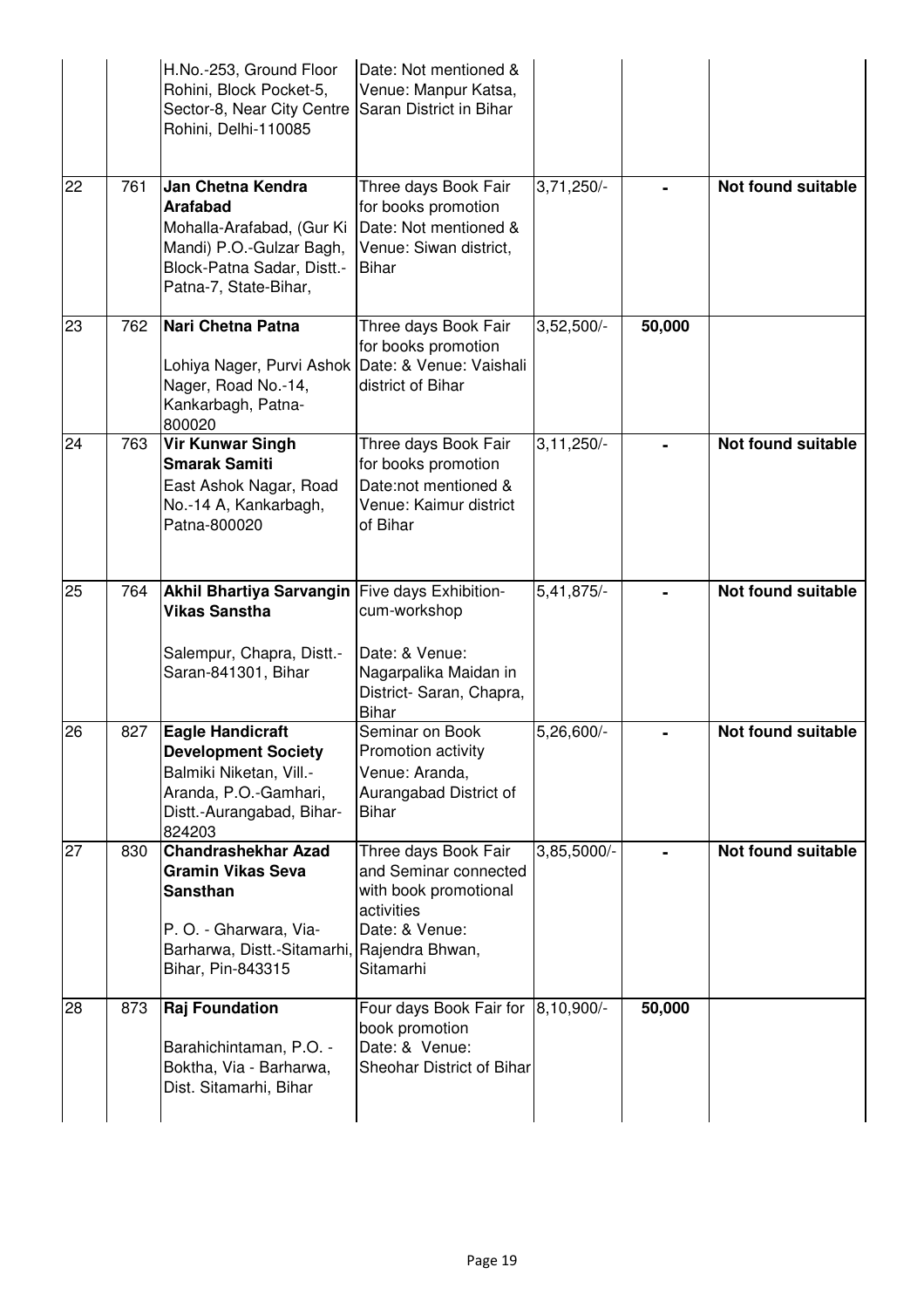| 29 | 879 | Gramin Mahila Evam Bal Three days Book Fair & 2,92,500/-<br><b>Vikas Niketan</b><br>New Chandmari, Motihari, Date: & Venue:<br>East Champaran - 845401, Motihari, Bihar<br><b>Bihar</b> | Seminar under<br>promotional educational<br>activities                                                                 |  | Incomplete<br>proposal |
|----|-----|-----------------------------------------------------------------------------------------------------------------------------------------------------------------------------------------|------------------------------------------------------------------------------------------------------------------------|--|------------------------|
| 30 | 928 | <b>Vikas Chakra Satalkha</b><br>Village - Guapokhar<br>Khund, P.O. - Bhachhi,<br>Block - Rahika, Dist. -<br>Madhubani, Bihar -<br>847212                                                | Three days Book Fair &  3,78,750/-<br>seminar-cum-workshop<br>Date: & Venue:<br>Guapokhar, Dist. -<br>Madhubani, Bihar |  | Incomplete<br>proposal |

## **Chhattisgarh**

| 1  | 22 | Arunodaya Shikshan<br><b>Samiti</b><br>Hari Om Nagar,<br>Dongargaon,<br>Dist.-Rajnandgaon<br>(Chhattisgarh)                | Five days National<br>Level Book Fair of India<br>Authors, Publishers &<br>Booksellers on Book<br>Promotion<br>Date: December 2014 &<br>Venue: Not mentioned     | 4,36,550/-   | 50,000 |                           |
|----|----|----------------------------------------------------------------------------------------------------------------------------|------------------------------------------------------------------------------------------------------------------------------------------------------------------|--------------|--------|---------------------------|
| Cν | 26 | <b>Gramin vikas Sahara</b><br><b>Sanstha</b><br>Vill. & PO. Mahrumkala,<br>Dist. Rajnandgaion<br>(Chhattisgarh)            | Five days National<br>Level Book Fair of<br>Indian Authors/<br>Publishers &<br>Booksellers on Book<br>Promotion<br>Date: January 2015 &<br>Venue: -Not mentioned | 4,36,550/-   |        | <b>Not found suitable</b> |
| 3  | 88 | Kesharwani Shiksha<br><b>Samiti</b><br>Budha Tola, Ward No.-6,<br>Ramanujgang<br>Distt.-Balrampur-497220<br>(Chhattisgarh) | Three days Book Fair<br>Date: Not mentioned<br>Venue: Balrampur<br>(C.G.)                                                                                        | $3,15,000/-$ |        | Not found suitable        |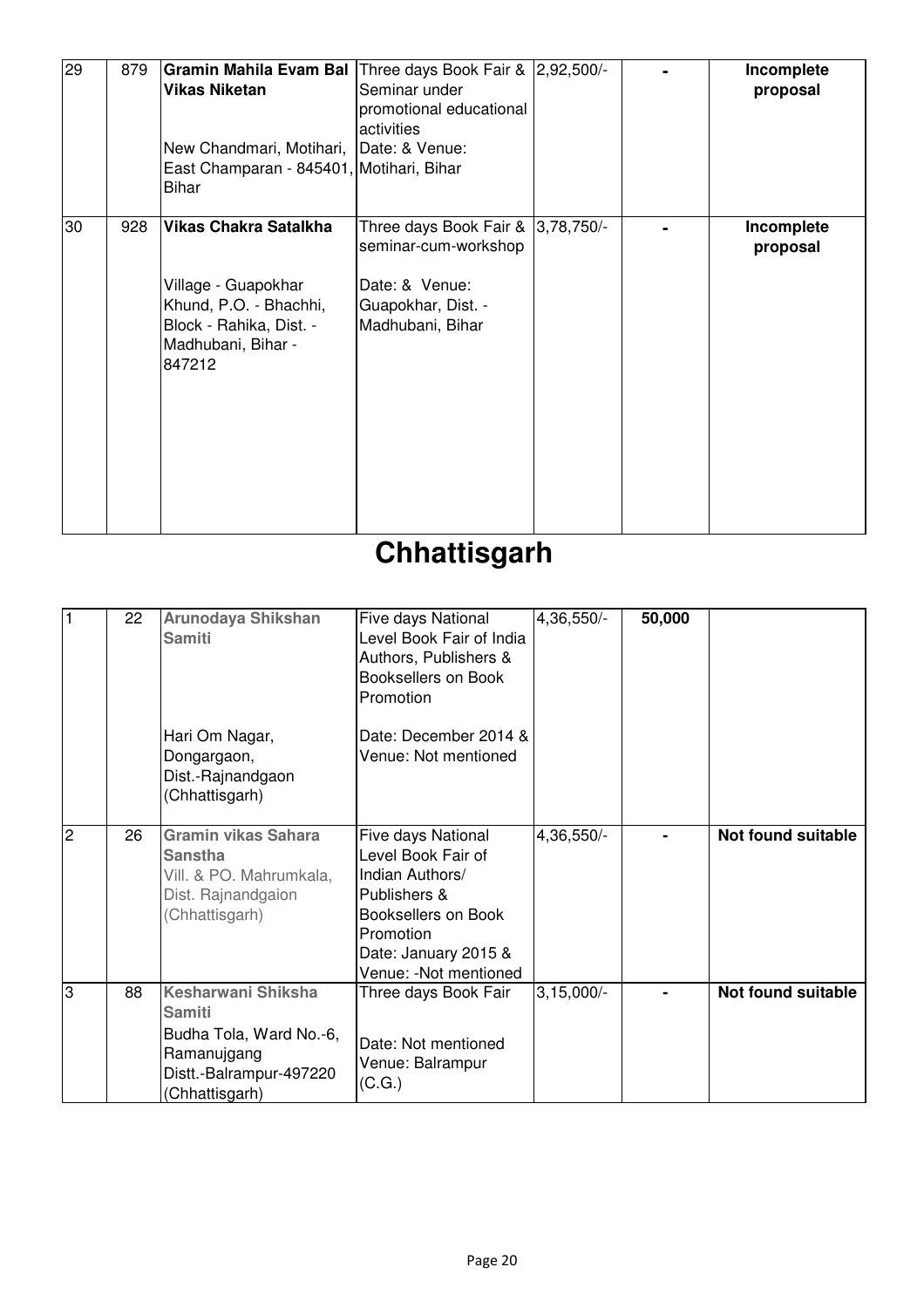| $\overline{4}$ | 188 | <b>Indian Society of</b><br><b>Authors</b><br>A-58, Ordnance<br>Apartments,<br>Vikas Puri,<br>New Delhi                                                            | Three days Seminar on<br>Literature & National<br>Intergration<br>Date: Not intimated &<br>Venue: -Raipur                                                                            | 4,00,000/-   | 2,50,000 |                                                                                                                                                                                 |
|----------------|-----|--------------------------------------------------------------------------------------------------------------------------------------------------------------------|--------------------------------------------------------------------------------------------------------------------------------------------------------------------------------------|--------------|----------|---------------------------------------------------------------------------------------------------------------------------------------------------------------------------------|
| $\overline{5}$ | 394 | <b>Parwah Educational &amp;</b><br><b>Welfare Society</b><br>Officers Colony,<br>Ward No.-14,<br>Near Of RIM Tower, Sakti,<br>Distt.-Janjgir-Champa<br>Chhatisgarh | Five days Book Fair<br>Date: 1st to 5.08.2014 &<br>Venue: Sakit Distt.<br>Janjgir-Champa<br>Chhattisgarh                                                                             | $3,15,000/-$ | 75,000   | <b>Subject to</b><br>supervision of the<br><b>District Education</b><br>Officer or his/her<br>representative for<br>Inspecting the book<br>fair and submit the<br>event report. |
| 6              | 521 | <b>Suryoday Lok Kalyan</b><br>Samiti Jewartala,<br>Post-Tatenga,<br>Block Doundi Lohara,<br>Distt.-Balod<br>(Chhatisgarh)                                          | Five days National<br>Level Book Fair of<br>Indian Authors /<br>Publishers & Bookseller<br>on Book Promotion<br>Date: 1st to 5.06.2014<br>Venue: Balod (C.G.)                        | 4,36,550/-   |          | Not found suitable                                                                                                                                                              |
| 7              | 595 | Navchetan Jankalyan<br><b>Evam Mahila Utthan</b><br><b>Samiti</b><br>Raipur,<br>Chhattisgarh                                                                       | Three days Book<br>Promotion<br>Date: 2nd to 04.10.2014<br>& Venue: Dhamtari<br>(C.G)                                                                                                | $5,00,000/-$ | 1,00,000 |                                                                                                                                                                                 |
| 8              | 600 | Navin Ankur mahila<br>Mandal,<br>Pandari,<br>Kalinagar,<br>Raipur,<br>Chhatishagarh                                                                                | Three days National<br>Level Seminar of Indian<br>Authors / Publishers &<br><b>Booksellers on Book</b><br>Promotion<br>Date: 10th to<br>12.06.2014 & Venue:<br>Pandari, Raipur (C.G) | $2,43,750/-$ |          | Not found suitable                                                                                                                                                              |
| 9              | 674 | <b>Upkar Samajik Sanstha</b>                                                                                                                                       | Five days National<br>Level Seminar of Indian<br>Authors / Publishers &<br>Bookseller on Book<br>Promotion                                                                           | 4,36,550     |          | <b>Unrealistic budget</b><br>estimate on higher<br>side not found<br>suitable                                                                                                   |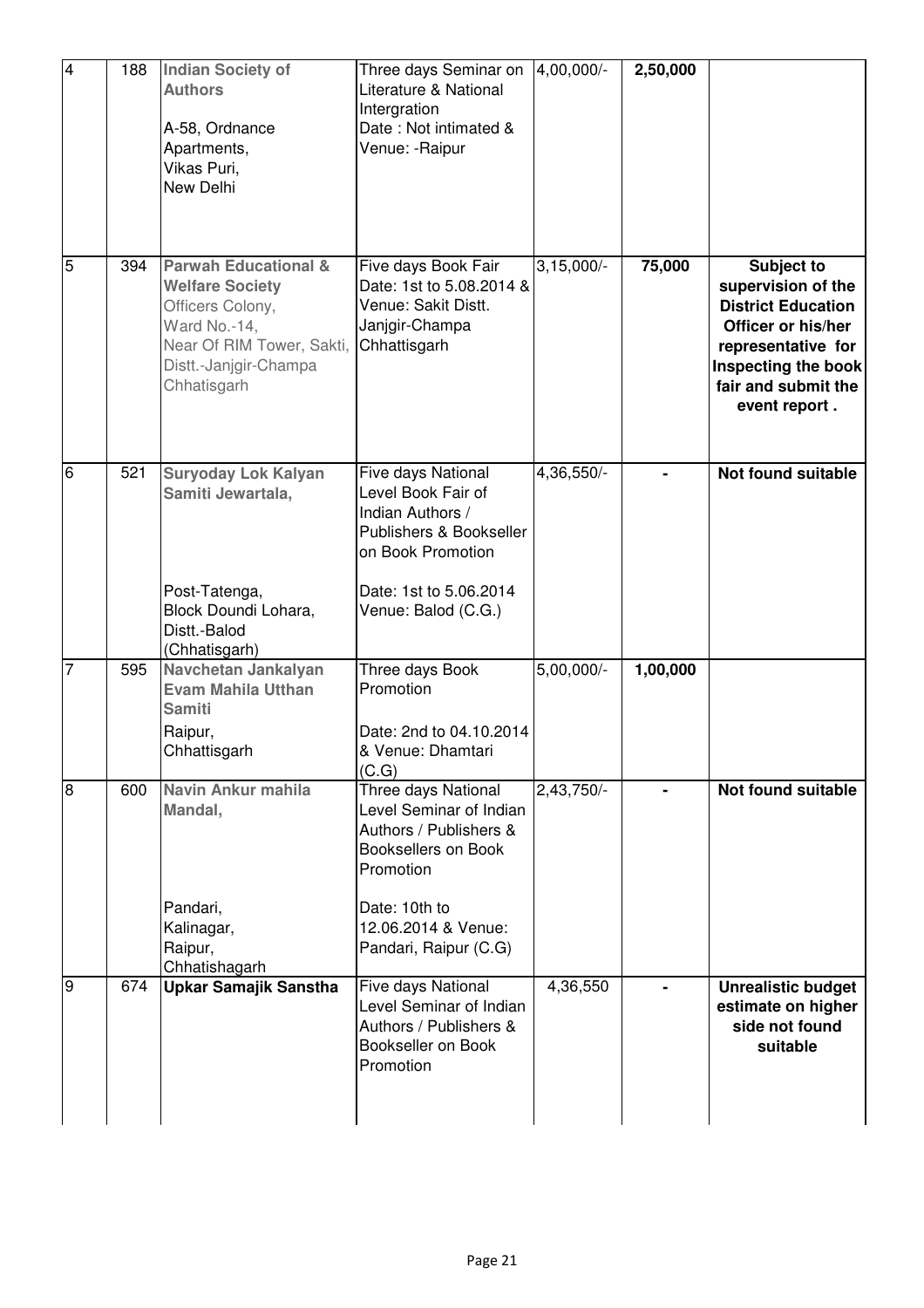| 10 | 692 | Shakti Deep Mahila<br><b>Mandal</b><br>Kailash Nagar, Main Road<br>Rajnandgaon<br>Chhatishagarh                                                                                    | Three days Book Fair<br>and seminar-cum-<br>workshop<br>Venue: Rajnandgaon<br><b>District</b>   | $5,00,000/-$ | <b>Unrealistic budget</b><br>estimate on higher<br>side not found<br>suitable |
|----|-----|------------------------------------------------------------------------------------------------------------------------------------------------------------------------------------|-------------------------------------------------------------------------------------------------|--------------|-------------------------------------------------------------------------------|
| 11 | 774 | <b>Vasudha Foundation</b><br>Ganj<br>Chowk, in-front-of Ware<br>House, Rajnandgao<br>Chhatisgarh                                                                                   | Three days Book Fair<br>for book promotion                                                      | 5,00,000     | Not found suitable                                                            |
| 12 | 848 | <b>Nature Care and Social</b><br><b>Welfare Society</b><br>Dr. Vineeta Pandey C/o<br>D.P. Shukla Dikshit Gali,<br>Near Ram Mandir, Malviya<br>Road, Raipur, Chhatisgarh-<br>492001 | Three days Book Fair &<br>Seminar-cum-workshop<br>connected with book<br>promotional activities | 5,30,000/-   | <b>Unrealistic budget</b><br>estimate on higher<br>side not found<br>suitable |
|    |     |                                                                                                                                                                                    | Venue: Raipur District<br>Date: 2-4 October 2014                                                |              |                                                                               |
| 13 |     | 856 Chhattisgarh Jan Aastha<br>Kalyan Samiti                                                                                                                                       | Three days Book Fair &<br>Seminar-cum-workshop<br>connected with book<br>promotional activities | 5,30,000/-   | <b>Unrealistic budget</b><br>estimate on higher<br>side not found<br>suitable |
|    |     | C-316, Rohinipuram, Near<br>Gol Chowk, Dindayal<br>Upadhayay Nagar,<br>Raipur,<br>Chhattisgarh                                                                                     | Venue: Durg District                                                                            |              |                                                                               |
| 14 | 857 | Anmol Jan-Kalyan Vikas<br><b>Samiti</b>                                                                                                                                            | Three days Book Fair &<br>Seminar-cum-workshop<br>connected with book<br>promotional activities | $5,00,000/-$ | <b>Unrealistic budget</b><br>estimate on higher<br>side not found<br>suitable |
|    |     | H. No. 101, RDA Colony,<br>Boriyakhurd, Raipur,<br>Chhattisgarh                                                                                                                    | Venue: Bametara<br>District, C.G.                                                               |              |                                                                               |
| 15 | 880 | <b>Chhattisgarh Sarvjan</b><br><b>Vikas Samiti</b>                                                                                                                                 | Three days Book Fair &<br>Seminar-cum-workshop<br>connected with book<br>promotional activities | $5,10,000/-$ | <b>Unrealistic budget</b><br>estimate on higher<br>side not found<br>suitable |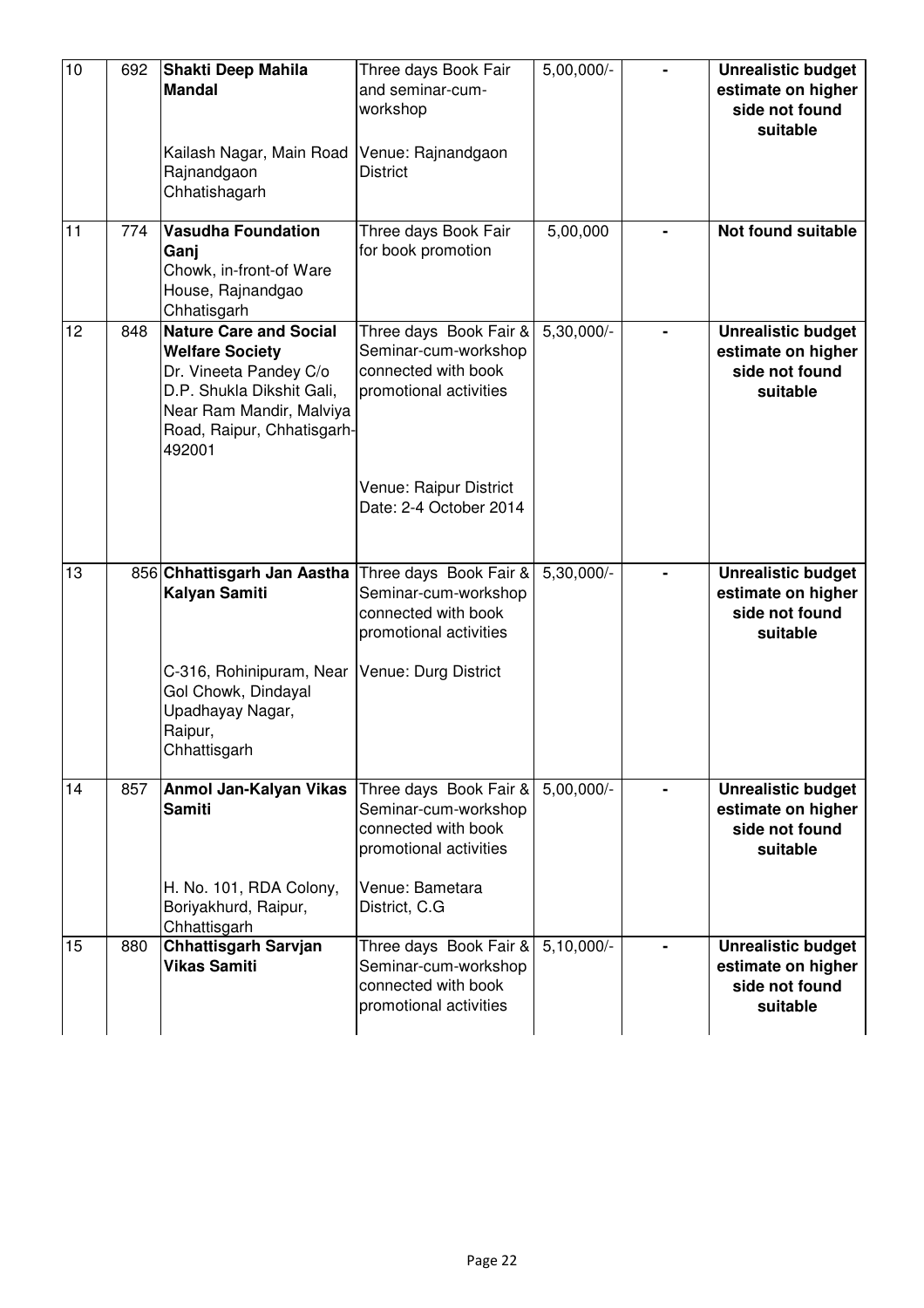| 16             | 924 | C/o Shri Laxmi Nivas,<br>Station Para,<br>Ward No. 9,<br>Rajnandgao,<br>Chhattisgarh<br><b>Adhar Sewa Samiti</b>                                    | Venue:<br>RajnandgaonDistrict,<br>C.G<br>Five days Book Fair &<br>Seminar                                                                                                           | $1,95,000/-$  | 50,000 |                                                  |
|----------------|-----|-----------------------------------------------------------------------------------------------------------------------------------------------------|-------------------------------------------------------------------------------------------------------------------------------------------------------------------------------------|---------------|--------|--------------------------------------------------|
|                |     | H. No. 132, Block No. 9,<br>Housing Board Colony,<br>Aakash Nagar,<br>Avanti Vihar,<br>Distt. Raipur,<br>Chhattisgarh                               | Venue: Gariaband<br>District, C.G.                                                                                                                                                  |               |        |                                                  |
|                |     |                                                                                                                                                     | <b>Delhi</b>                                                                                                                                                                        |               |        |                                                  |
| $\vert$ 1      | 136 | <b>Sarva Saksham</b><br><b>Educational Society</b><br>B-284, Block-B,<br>Extn, Mohan Garden,<br>Delhi-110059                                        | Three days Seminar<br>cum Awareness<br>Date: 10th to<br>12.08.2014 &<br>Venue: - Delhi                                                                                              | 2,40,000/-    |        | Not found suitalbe                               |
| $\overline{2}$ |     | 353 Om Bal Vikas Samiti<br>(Regd.)<br>K-1504/19,<br>Sangam Vihar,<br>New Delhi-110080                                                               | Five days Books Fair &<br>Seminar<br>Venue: South Delhi                                                                                                                             | 2,42,250/-    |        | Incomplete<br>proposal and not<br>found suitable |
| 3              |     | 362 Nayee Umang<br>C-171, Pocket-A,<br>Phase-II,<br>Mayur Vihar,<br>District East,<br>Delhi-110091                                                  | Three days Seminar /<br><b>Book Exhibition</b><br>Date: 21st to<br>23.10.2014 Venue: East<br>Delhi Dist. Of Delhi<br>State.                                                         | 3,87,750/-    | 75,000 |                                                  |
| $\overline{4}$ |     | 385 Talim Development<br><b>Society</b><br>620/20 DDA Flats,<br>Kalkaji,<br>New Delhi-110019                                                        | Three days National<br>Level Seminar of India<br>Authors / Publishers &<br>Bookseelers on Book<br>Date: 21st to<br>23.05.2014 & Venue:<br>Kalkaji (New Delhi)                       | 2,92,500/-    |        | <b>Not found suitalbe</b>                        |
| $\overline{5}$ |     | 424 Neelkanth Vikalang<br><b>Punerwas Sanstha</b><br>(NVPS)<br>RZ-A/39, Subhas Park,<br>Bindapur Matiyala Road,<br>Uttam Nagar,<br>New Delhi-110059 | Three days Book Fair /<br>Seminar of Indian<br>Authors / Publishers /<br><b>Book Sellers for Book</b><br>Promotion<br>Date: 5th to 7.08.2014 &<br>Venue: Uttam Nagar<br>(New Delhi) | $3,56,000$ /- |        | Not found suitalbe                               |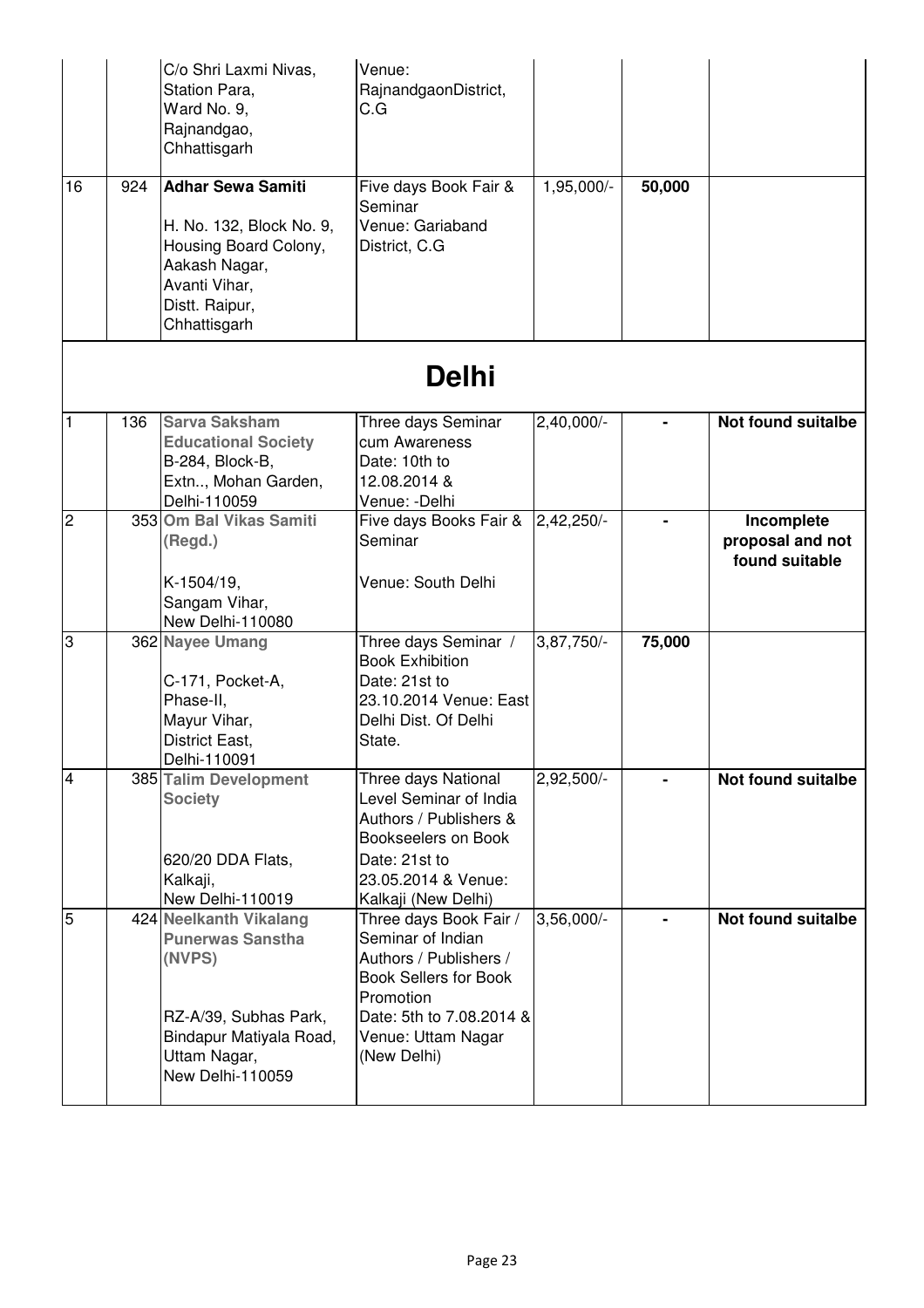| $\overline{6}$  | 428 Gautam Buddh Medical<br><b>Foundation</b>                                                                                                                  | Five days Book Fair                                                                                                                           | 6,84,975/-   |          | Incomplete<br>proposal and<br><b>Unrealistic budget</b><br>estimate on higher<br>side not found<br>suitable |
|-----------------|----------------------------------------------------------------------------------------------------------------------------------------------------------------|-----------------------------------------------------------------------------------------------------------------------------------------------|--------------|----------|-------------------------------------------------------------------------------------------------------------|
|                 | 591/20, A/4,<br>Nakul Gali,<br>Viswas Nagar,<br>Shahdara<br>Delhi-110032                                                                                       | Date: Not mentioned &<br>Venue: Delhi                                                                                                         |              |          |                                                                                                             |
| $\overline{7}$  | 491 Maa Ratni<br>409, GF D-Pocket<br><b>Dilshad Garden</b><br>Delhi-95                                                                                         | Three days Book Fair<br>Date: Not mentioned &<br>Venue: Not mentioned                                                                         | 5, 18, 625/- | 1,00,000 |                                                                                                             |
| Ιœ              | 514 Cine Darbaar<br>W-104, Second Floor,<br>Greater Kailash-I,                                                                                                 | Two - Three Months<br>Youth-Children Literary<br>Event: Celebrating 125<br>Years of Chacha Nehru<br>Date: Not mentioned &<br>Venue: Delhi NCR | $3,60,000/-$ | 1,00,000 |                                                                                                             |
| 9               | New Delhi-110048<br>531 Akhil Bhartiya Mahila<br><b>Jagriti Sansthan</b><br>35-B, Sainik Enclave<br>Sector 1 Mohan Garden,<br>Uttam Nagar,<br>New Delhi-110059 | (Gurgaon, Noida)<br>Two days Book Fair<br>Date: 15th to<br>16.08.2014 & Venue:<br>Mohan Garden (New<br>Delhi)                                 | $3,00,000/-$ |          | <b>Not found suitalbe</b>                                                                                   |
| $\overline{10}$ | 617 Saraswati Convent<br><b>Education Society</b><br>112/3, Shakti Vihar,<br>Meethapur,<br>Extn. Badarpur,<br>New Delhi-110044                                 | Seven days Seminar /<br>Training / Workshop on<br>Book Promotion & Book<br>Fair<br>Date: Not mentioned &<br>Venue: Badarpur (New<br>Delhi)    | $4,99,500/-$ |          | <b>Not found suitalbe</b>                                                                                   |
| 11              | 619 Hajra Girls School<br><b>Human Development</b><br><b>Welfare Society</b><br>249 H Block Jaitpur<br>Ext-Part-II,<br>Badarpur-110044,<br>Delhi               | Five days Book Fair for<br><b>Book Promotion</b><br>Date: 24th to<br>28.09.2014 & Venue:<br>South Delhi                                       | $3,42,000/-$ |          | <b>Not found suitalbe</b>                                                                                   |
| 12              | 622 Bhartiya Ekta Vikas                                                                                                                                        | Five days Book Fair &                                                                                                                         | $3,22,500/-$ |          | Not found suitalbe                                                                                          |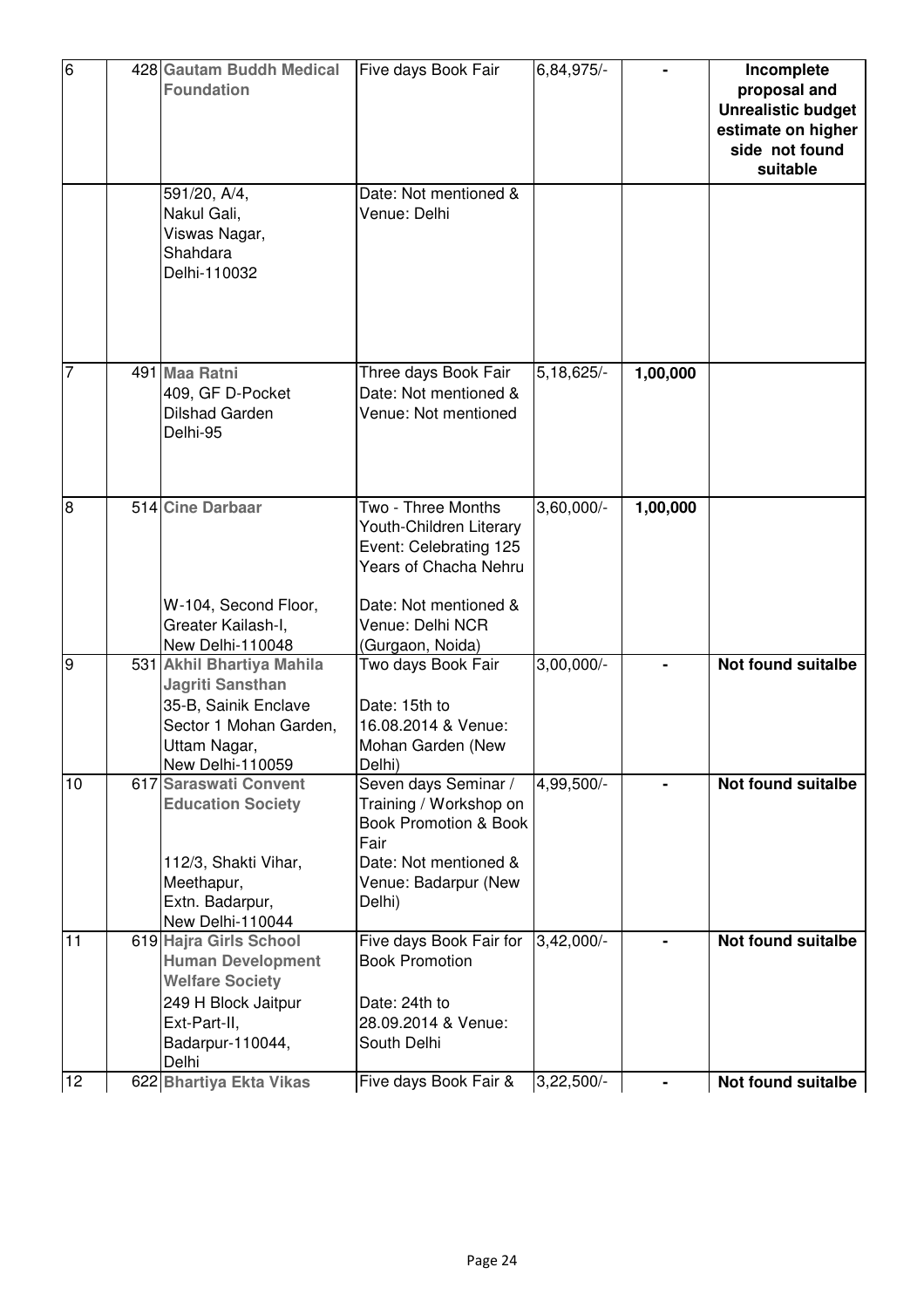|    | C-106, Vijay Vihar,<br>Phase-II,<br>Delhi-110085                                                                              | Date: 07th to<br>11.06.2014 & Venue:<br>Not mentioned                                                                    |                         |          |                                                                                                      |
|----|-------------------------------------------------------------------------------------------------------------------------------|--------------------------------------------------------------------------------------------------------------------------|-------------------------|----------|------------------------------------------------------------------------------------------------------|
| 13 | 623 Nav Abhiyan                                                                                                               | Four days Book<br><b>Exhibition connected</b><br>with Book Promotion<br><b>Activities</b>                                | 1,53,300/-              |          | Incomplete<br>proposal                                                                               |
|    | B-77, Patel Garden,<br>Near Gopal Diary,<br>Dwarka More,<br>Uttam Nagar-110059                                                | Date: 10th to<br>13.01.2015 & Venue:<br><b>Uttam Nagar (New</b><br>Delhi)                                                |                         |          |                                                                                                      |
| 14 | 626 Alnaaz Foundation<br>1570/13-FF,<br>Govindpuri,<br>Kalkaji,<br>New Delhi-110019                                           | Five days Book Fair &<br>Seminar Cum<br>Workshop<br>Date: Not mentioned &<br>Venue: Sangam Vihar,<br>Delhi               | $2,92,500$ <sup>-</sup> |          | <b>Not found suitalbe</b>                                                                            |
| 15 | 627 Care & Recover The<br><b>NGO</b><br>B-7/88, Pharma<br>Apartments,<br>88 IP Extension,<br>Delhi-110092                     | Five days Book Fair &<br>Seminar Cum<br>Workshop<br>Date: Not mentioned &<br>Venue: Delhi                                | 4,98,750/-              |          | <b>Not found suitalbe</b>                                                                            |
| 16 | 709 Sadik Masih Medical<br><b>Social Servant Society</b><br>(Regd.)<br>Block No. 9, Basti Vikas<br>Kendra, Trilok Puri, Delhi | Three days Book Fair &<br>Seminar Connected<br>with Book Promotional<br>activities<br>Venue: Trilok Puri, Delhi          | 5,00,000/-              |          | Incomplete<br>proposal and<br>Programme not<br>found suitable                                        |
| 17 | 722 Rural Development<br>Organisation<br>D-1882, Jahangir Puri,<br>Delhi                                                      | Five days Book Fair and 3,48,750/-<br>Seminar there in on the<br>subject Dalit Sahitya<br>Venue: Jahangir Puri,<br>Delhi |                         | 50,000   |                                                                                                      |
| 18 | 737 Bengal Association<br>3, Hailey Road, Banga<br>Bhawan, New Delhi                                                          | Six days Book Fair<br>(14th Book Fair)<br>Venue: Kali Bari, New<br>Delhi                                                 | 15,00,000/-             | 3,00,000 | Provide free stall to<br><b>National Book</b><br>Trust, for<br>participation during<br>the Book Fair |
| 19 | 753 Shri Sai Jan Shakti<br><b>Samarpan Sanstha</b>                                                                            | Three days Book Fair<br>and Seminar on<br>Promotion of Hindi<br>Literature                                               | $2,25,000$ <sup>-</sup> |          | Incomplete<br>proposal and<br>Programme not<br>found suitable                                        |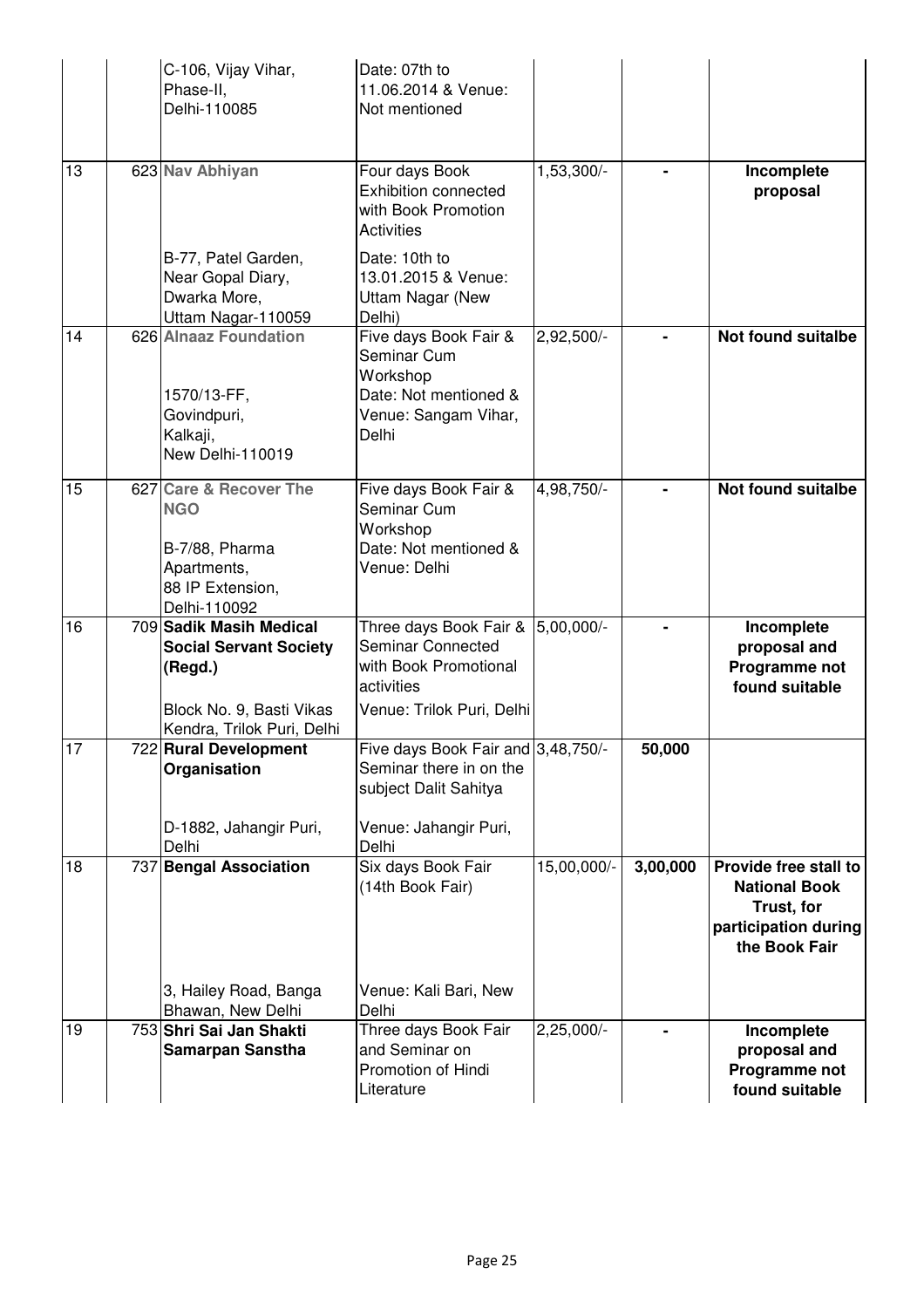|    |        | T-27, 1st Floor, Vishnu<br>Garden, West Delhi, New<br>Delhi                                                                            | Venue: Khyala, West<br>Delhi, New Delhi                                                                                                                                |                         |           |                                                               |
|----|--------|----------------------------------------------------------------------------------------------------------------------------------------|------------------------------------------------------------------------------------------------------------------------------------------------------------------------|-------------------------|-----------|---------------------------------------------------------------|
| 20 |        | 799 Anchal Charitable Trust                                                                                                            | One week Seminar &<br>Exhibition on promotion<br>of books                                                                                                              | 4,09,500/-              |           | Incomplete<br>proposal and<br>Programme not<br>found suitable |
|    |        | F-16, Naveen Shahdara,<br>Behind Shyamlal College,<br>Shahdara, Delhi                                                                  | Venue: East District of<br>Delhi                                                                                                                                       |                         |           |                                                               |
| 21 |        | 908 Samajik Nyay Sanstha<br>118/1, Krishan Kunj Ext.,<br>Laxmi Nagar, Delhi                                                            | Three days Book<br>Seminar/Workshop<br>Venue: Delhi                                                                                                                    | $2,05,500$ <sup>-</sup> |           | <b>Not found suitalbe</b>                                     |
| 22 |        | 909 Divya Bal Ratan Social<br>Shikshan Sanstha<br>D-874, East Gokulpur<br>Shahdara, Dist. North<br>East, Delhi                         | Three days Book<br>Seminar for Children &<br>Women increase book<br>reading<br>Venue: North East,<br>Delhi & Date: 11,17 and<br>23 October 2014                        | 3,87,750/-              |           | Not found suitalbe                                            |
| 23 | $L-7$  | <b>Federation of Indian</b><br><b>Publishers</b><br>18/1-C, Institutional Area,<br>Near JNU, Aruna Asaf Ali<br>Marg, New Delhi 110 067 | To meet expenditure on 39,67,500/-<br>the organization of Delhi<br>Book Fair 2014 and<br>various book<br>promotional activities<br>Date: 23 to 31 August<br>2014 Venue |                         | 15,00,000 |                                                               |
| 24 | L10    | <b>Federation of Indian</b><br><b>Publishers</b><br>18/1-C, Institutional Area,<br>Near JNU, Aruna Asaf Ali<br>Marg, New Delhi 110 067 | Two days National<br>conventions of Indian<br>Laguage Publishers in<br><b>Four States</b><br>Date: Not mentioned<br>Venue: Chennai,<br>Kolkata, Jaipur and<br>Lucknow  | 16,19,250               | 4,00,000  | 2.00 lac each for<br>Chennai & Jaipur                         |
| 25 |        | 800 Basic Foundation<br>F-1/418, Sunder Nagri,<br>Delhi-110093                                                                         | Four days Book<br>Seminar and Book Fair<br>etc.<br>Date: 11-14 November<br>2014<br>Venue: North East,<br>Delhi                                                         | 4,34,250                |           | Not found suitalbe                                            |
|    |        |                                                                                                                                        | Goa                                                                                                                                                                    |                         |           |                                                               |
|    | $L-20$ | <b>Dogears Print Media Pvt.</b><br>Ltd.                                                                                                | Two days all India<br><b>Publishing Conference</b>                                                                                                                     | $3,00,000/-$            | 2,00,000  |                                                               |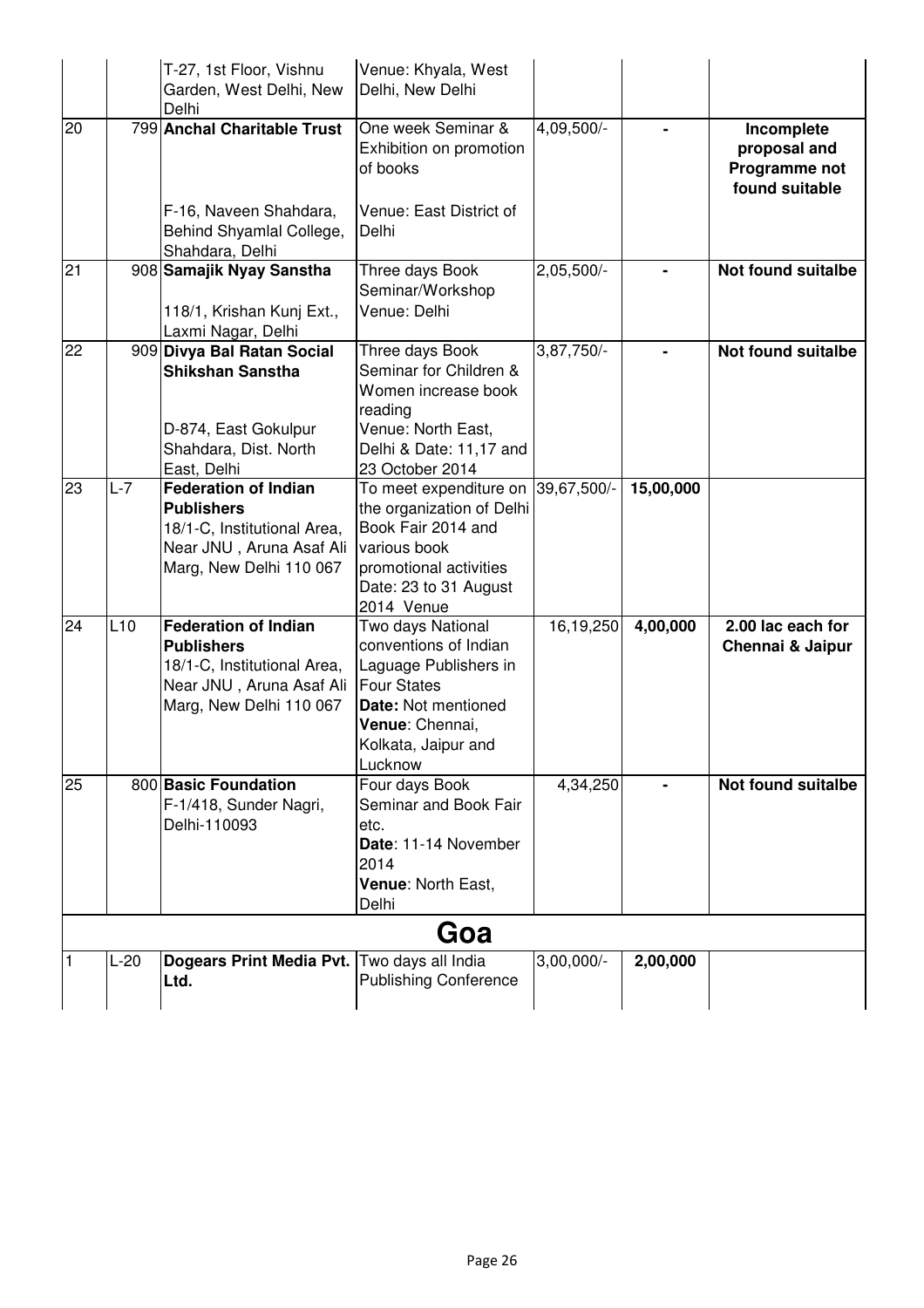|                | Plot No. 16, Gogol,<br>Vidhyanagar, Housing<br>Board Colony, Margao,<br>Salcete,<br>South Goa - 403601,<br>Goa                       | Date: 19 to 20 Sep.<br>2014 & Venue: Not<br>mentioned                                                                                                       |                |          |                        |
|----------------|--------------------------------------------------------------------------------------------------------------------------------------|-------------------------------------------------------------------------------------------------------------------------------------------------------------|----------------|----------|------------------------|
|                |                                                                                                                                      | Gujarat                                                                                                                                                     |                |          |                        |
| 1              | 3 Kiran Trust                                                                                                                        | Three days Book Fair & 2,05,000/-<br>Seminar                                                                                                                |                |          | Incomplete<br>proposal |
|                | At. Bholeshwar,<br>P.O. Katwad,<br>Tahsil Himatnagar-<br>383001,<br>S.K, (Gujarat)                                                   | Date: Not intimated-<br>Venue: Sabarkantha,<br>Gujarat                                                                                                      |                |          |                        |
| $\overline{2}$ | 15 Ahmedabad Jilla Mahila<br>& Bal Vikas Sangh                                                                                       | Five days Book Fair                                                                                                                                         | 6,81,750/-     | 1,00,000 |                        |
|                | C-9, Ayojannagar,<br>Nr. Shreyas Crossing,<br>Paldi,<br>Ahmedabad-380007,<br>Gujarat                                                 | Date: 26th to<br>30.11.2014 & Venue:<br>Asharwa, Ahmedabad                                                                                                  |                |          |                        |
| 3              | 21 Janpath Seva Samaj<br>At-Bholeshwar,<br>PO. Karwad,<br>Taluka Himatnagar,<br>District Sabarkanatha-<br>383001,<br>Gujarat         | Three days Book Fair & 2,00,000/-<br>Seminar<br>Date: - Not intimated<br>Venue:Sabarkantha                                                                  |                |          | Incomplete<br>proposal |
| $\overline{4}$ | 25 Parivartan<br>B/3, Basement,<br>Anand Mangal-3,<br>Rajnagar Club Lane,<br>Nr. Parimal Crossing,<br>Ajmedabad-380006,<br>(Gujarat) | Five days Book Fair<br>Date: 15th to<br>19.10.2014<br>Venue: Dharampur<br>Nagar Palika Hall Nr.<br>Jilla Seva Sadan,<br>Dharampur, Dist.<br>Valsad, Gujarat | 6,08,250/-     | 75,000   |                        |
| $\overline{5}$ | 31 Success Foundation                                                                                                                | Five days Book Fair &<br>Seminar Childrens<br>Literature programme.                                                                                         | $6, 15, 225/-$ | 75,000   |                        |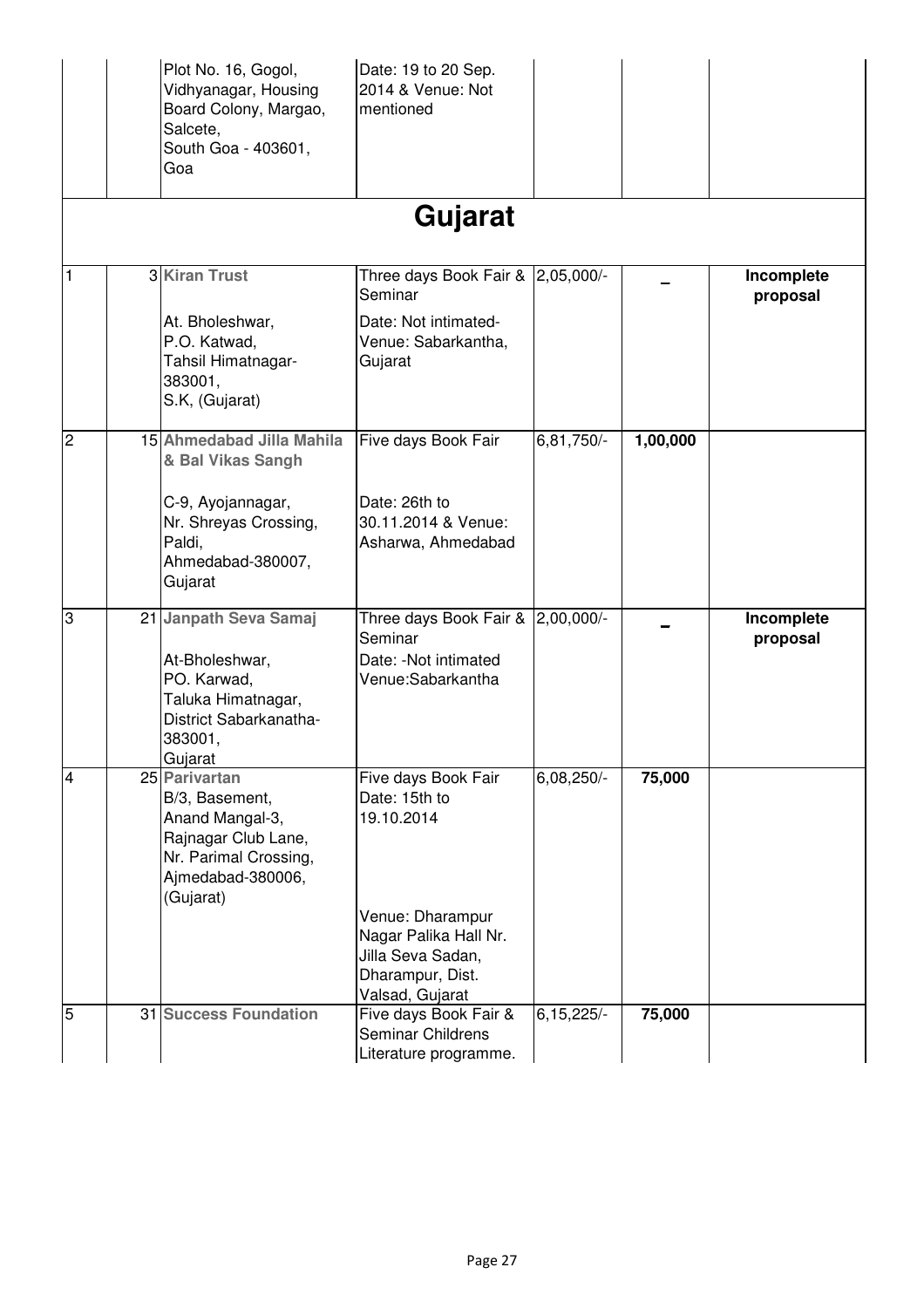|                | C-3, Cellar,<br>Anand Mangal-3,<br>Opp. Core House,<br>Nr. Parimal Crossing,<br>Ambawadi,<br>Ellisbridge,<br>Ahmedabad-380006,<br>Gujarat                                                                   | Date: 22th to<br>26.11.2014<br>Venue: Panchmahal<br>(Gujarat)                                                                                                                               |              |        |                                                                                                                                                                             |
|----------------|-------------------------------------------------------------------------------------------------------------------------------------------------------------------------------------------------------------|---------------------------------------------------------------------------------------------------------------------------------------------------------------------------------------------|--------------|--------|-----------------------------------------------------------------------------------------------------------------------------------------------------------------------------|
| $\overline{6}$ | 32 Social Women Education Five days Book Fair &<br><b>Economic Trust</b><br>610, 6th Floor,<br>Anand Mangal-3,<br>Opp. Core House,<br>Nr. Parimal Crossing,<br>Ellisbridge,<br>Ahmedabad-380006,<br>Gujarat | Seminar of Childrens<br><b>Educational Activities</b><br>Date: 22th to<br>26.11.2014 & Venue:<br>Taluka Panchayat<br>Community Hall, Nr.<br>Bus Stand, Idar, Dist.<br>Sabarkantha (Gujarat) | $3,79,500/-$ |        | <b>Not found suitable</b>                                                                                                                                                   |
| 7              | 37 Punita Foundation<br>264, Kothni Pole,<br>Nr. Bhut Ni Ambli,<br>Raipur,<br>Ahmedabad-1,<br>Gujarat                                                                                                       | Five days Book Fair<br>Date: 24th to<br>28.11.2014 & Venue:<br>Community hall, Nr. Bus<br>Stand Vadgam (S.C.),<br>Dist.-Banaskantha<br>(Gujarat)                                            | $5,08,500/-$ | 50,000 |                                                                                                                                                                             |
| $\overline{8}$ | 40 Saloni Foundation                                                                                                                                                                                        | Five days Book Fair<br>Programme for Poor &<br><b>Backward class People</b><br>Schedule Tribe area of<br>Jhagadia                                                                           | 5,37,750/-   | 50,000 | <b>Subject to</b><br>supervision of the<br><b>District Education</b><br>Officer or his<br>representative for<br>Inspecting the book<br>fair and submit the<br>event report. |
|                | 21, Sahjanand Plaza,<br>Bhatta, Paldi,<br>Ahmedabad-380007,<br>Gujarat                                                                                                                                      | Date: 18th to<br>22.12.2014<br>Venue: Bharuch, Gujarat                                                                                                                                      |              |        |                                                                                                                                                                             |
| 9              | <b>41 Prayas Foundation</b><br>B/402, Bansari Apartment,<br>3/A, Maninagar Co.Op.<br>Society,<br>Opp. Saraswati Balmandir,<br>Char Rasta,<br>Maninagar,<br>Ahmedabad-380008,<br>Gujarat                     | Five days Children's<br>Book-Fair & One<br>Seminar during<br>"National Book Week"<br>Date: 14th to<br>18.11.2014<br>Venue: Mehsana,<br>Gujarat                                              | 5,08,500/-   | 50,000 |                                                                                                                                                                             |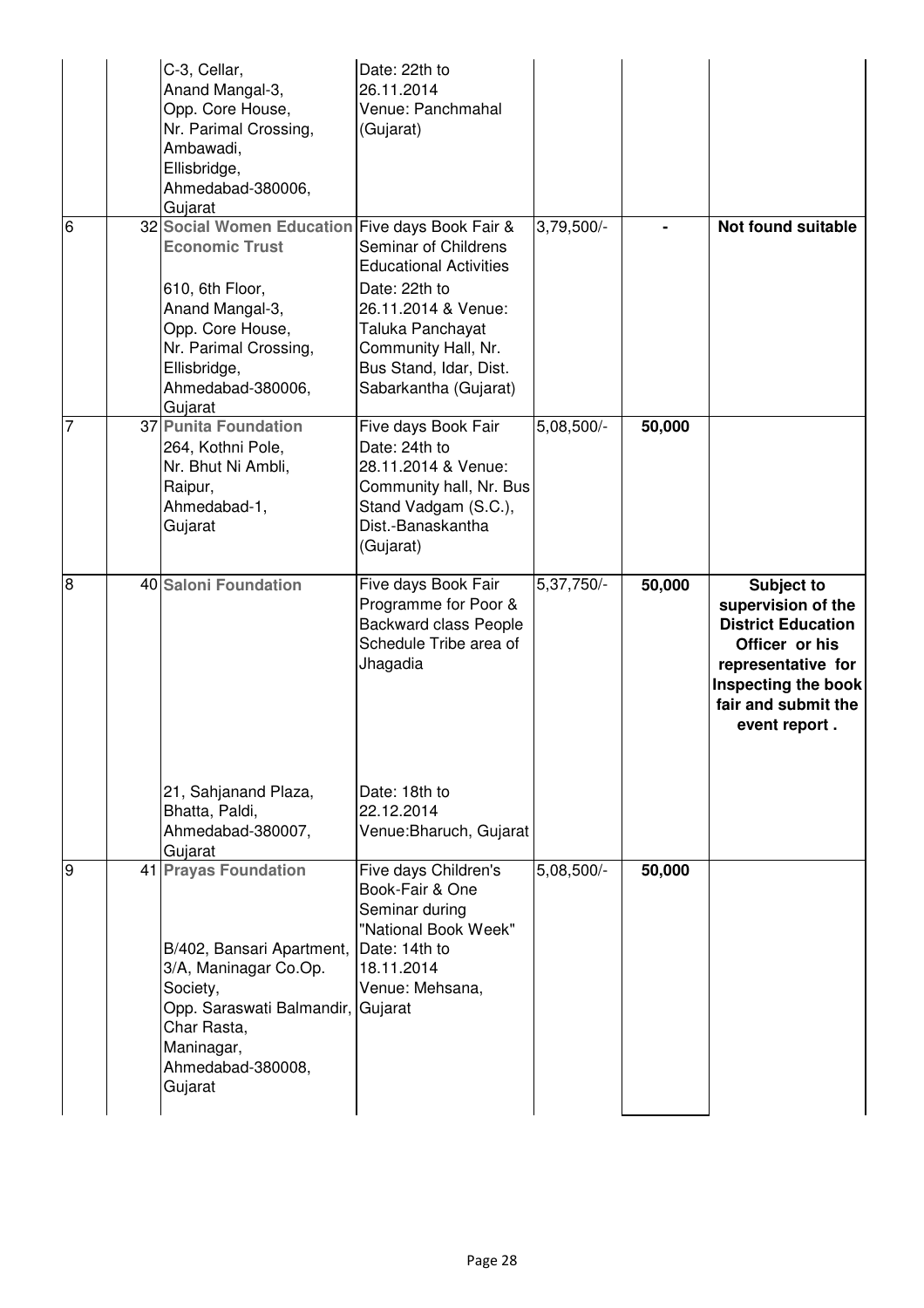| 10 | 67 Divyang Seva Sangh                                                                                                                                  | One week Program                                                                                                                                                             | 9,76,875/-   |        | Not found suitable                                                                           |
|----|--------------------------------------------------------------------------------------------------------------------------------------------------------|------------------------------------------------------------------------------------------------------------------------------------------------------------------------------|--------------|--------|----------------------------------------------------------------------------------------------|
|    | At: Khorasa (Gir)<br>Ta: Maliya Hatina<br>Dist.: Junagadh<br>Gujarat                                                                                   | Date: - Not mintimated<br>& Venue: Maliya Hatina<br>Dist. Junagadh                                                                                                           |              |        |                                                                                              |
| 11 | 68 Happy Chritable Trust<br>At-Tankwada Char Rasta,<br>Patan,<br>(North Gujarat)                                                                       | One week Program of<br><b>Book Exhbition</b><br>Date: - & Venue: Vyas<br>Sabhagruh Hall, Varai<br>Chakla, Patan                                                              | 9,76,875/-   |        | Not completed<br>three years of<br>Registration<br><b>Certificate. Not</b><br>found suitalbe |
| 12 | 86 Kheda Jilla Mahila &<br><b>Balvikas Sangh</b><br>G-75, Rameshwar Flat,<br>Vikas Gruh Road,<br>Ashoknagar,<br>Paldi,<br>Ahmedabad-380007,<br>Gujarat | Five days Book Fair on<br>Children Books for<br>Personality<br>Development<br>Date: 2nd to 06.10.2014<br>& Venue: Limkheda<br>Taluka Hall, Limkheda,<br>Dist. Dahod, Gujarat | 5,81,250/-   | 75,000 |                                                                                              |
| 13 | 104 Dhvani<br><b>Education</b><br><b>Cheritable Trust</b><br>At-Juna Badesara,<br>Post-Mudawadekh,<br>Ta;- Khanpur,<br>Dist-Panchmahal,<br>Gujarat     | & One days Workshop<br>Date: Not mentioned &<br>Venue: Not mentioned                                                                                                         | 1,17,750/-   |        | <b>Not found suitalbe</b>                                                                    |
| 14 | <b>Education</b><br>105 Dhvani<br><b>Cheritable Trust</b><br>At-Juna Badesara,<br>Post-Mudawadekh,<br>Ta;- Khanpur,<br>Dist-Panchmahal,<br>Gujarat     | & Seven days Workshop<br>Date & Venue: Not<br>mentioned                                                                                                                      | 11,61,750/-  |        | <b>Unrealistic budget</b><br>estimate on higher<br>side not found<br>suitable                |
| 15 | 122 Namrata Deep<br><b>Foundation</b>                                                                                                                  | Five days Book Fair &<br>One Day Seminar on<br><b>Children Development</b>                                                                                                   | $3,31,875/-$ | 75,000 |                                                                                              |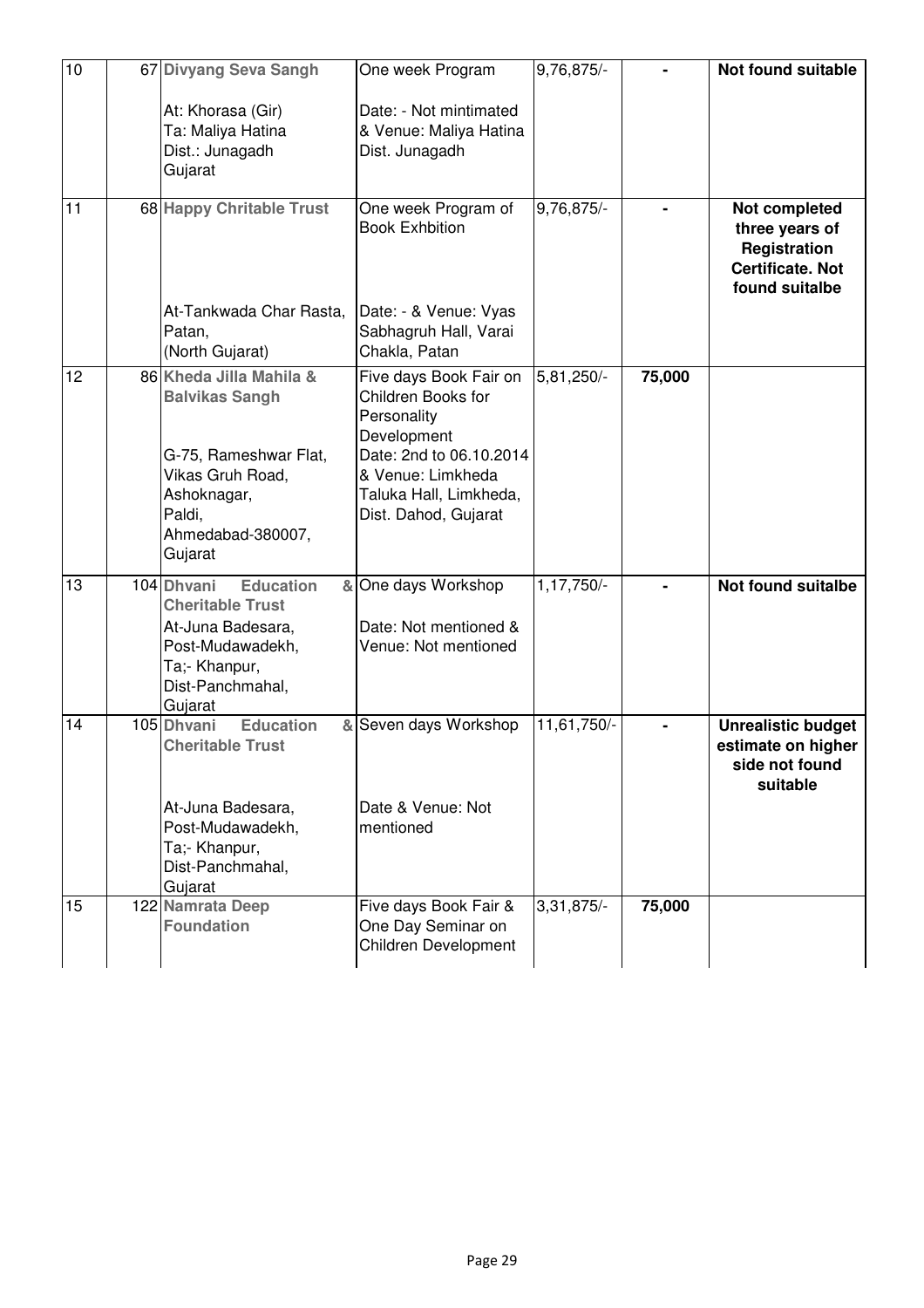|    | Gate-7, H.No.9/C,<br>Ayogannagar Co.Op.Hou<br>Society Nr. Jivraj Mehta<br>Hospital,<br>Vasna,<br>Ahmedabad-380007<br>Gujarat                                                | Date: 18th to<br>22.12.2014 & Venue:<br>Bardoli Taluka<br>Community Hall Vyara<br>Road, Bardoli (S.T.)<br>Dist.Surat, Gujarat                                        |                         |        |                                                               |
|----|-----------------------------------------------------------------------------------------------------------------------------------------------------------------------------|----------------------------------------------------------------------------------------------------------------------------------------------------------------------|-------------------------|--------|---------------------------------------------------------------|
| 16 | 134 Ashwini Mahila Seva<br>Sangh<br>A/5, Atilaxmi Apartment,<br>Nr. Ramdevpir Tekra,<br>Vadaj,<br>Ahmedabad-13<br>(Gujarat)                                                 | Five days Book Fair<br>Date: 20th to<br>24.10.2014 & Venue:<br>Nizampura Atithi Gruh,<br>Chani Road,<br>Nizampura,<br>Vadodara(City), Dist.-<br>Vadodara (Gujarat)   | $5,22,000$ <sup>-</sup> | 75,000 |                                                               |
| 17 | 148 Prayosha Mahila Vikas<br><b>Education &amp; Charitable</b><br><b>Trust</b><br>C/301, Pramukh Exotica,<br>Kudasan-Por Road,<br>Kudasan,<br>Gandhinagar-382421<br>Gujarat | Five days Book Fair<br>Date: 20th to<br>24.10.2014 & Venue:<br>Nagar Palica Hall, Opp.<br>Railway Station Chhota<br>Udipur, (S.T.) Distt.<br>Chhota Udaipur, Gujarat | 4,82,175/-              |        | <b>Not found suitalbe</b>                                     |
| 18 | 161 Gayatri Mahila Vikash<br>Trust,<br>Plot No.-539/1,<br>Saurabh Society,<br>Sector-23,<br>Gandhinagar<br>(Gujarat)                                                        | Five days Book Fair<br>Date: 11 to 15-12-2014<br>& Venue: Community<br>Hall, Nr. S.T.Stand,<br>Opp.APMC Market,<br>Vyara, Dist. Tapi,<br>Gujarat                     | 6,60,000/-              |        | <b>Not found suitalbe</b>                                     |
| 19 | 264 Ahmedabad<br><b>Management</b><br><b>Association</b><br>Ama Complex,<br>Atira,                                                                                          | Two days Exhibition<br>Date: Between August<br>to November 2014 &                                                                                                    | 3,05,250/-              |        | Incomplete<br>proposal and<br>Programme not<br>found suitable |
| 20 | 280 Hi-Tech Infromation<br><b>Technology Society</b><br>(HITS)                                                                                                              | Seven days Program                                                                                                                                                   | 9,76,875/-              |        | <b>Not found suitalbe</b>                                     |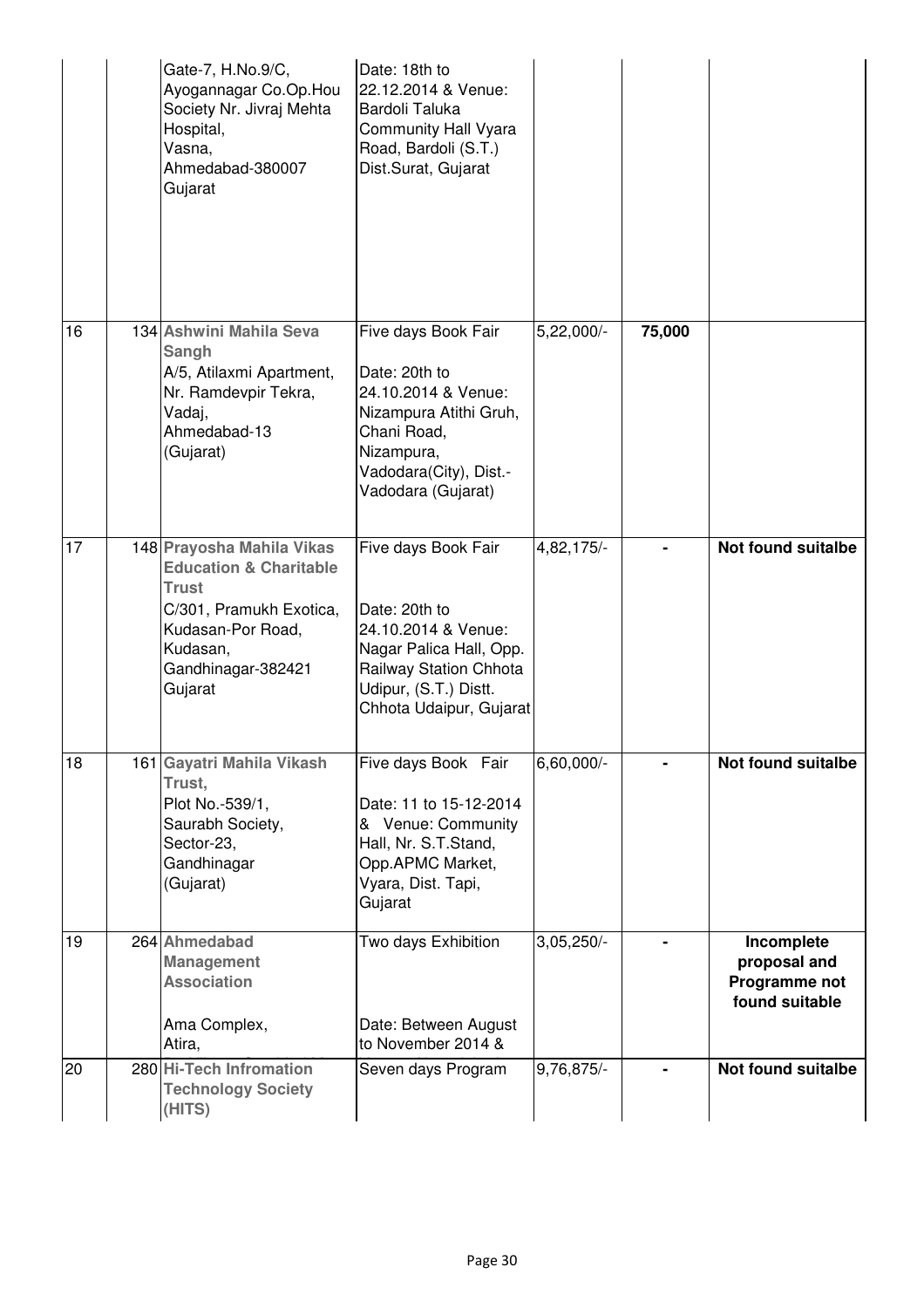|                    | S-21, City Point,<br>Zakli Talav,<br>Borsad-388540,<br>Dist-Anand<br>Gujarat                | Date: Not mentioned &<br>Venue: Nr. Zakali Talav,<br><b>Borsad Dist-Anand</b> |              |                                                                                               |
|--------------------|---------------------------------------------------------------------------------------------|-------------------------------------------------------------------------------|--------------|-----------------------------------------------------------------------------------------------|
| 21                 | 355 Unique Vikas Sansthan<br>2/94-B, Vijay Khand,                                           | Five days book fair<br>Date: Not mentioned &                                  | 4,80,000/-   | <b>Not found suitalbe</b>                                                                     |
|                    | Gomtinagar, Lucknow -<br>226010                                                             | Venue: Dist.<br>Ahmedabad, Gujarat                                            |              |                                                                                               |
| $\overline{2}2+A5$ | 680 Shree Bhailalbhai<br>Boghabhai Mehta<br><b>Education and</b><br><b>Charitable Trust</b> | Book Exhibition of one<br>week                                                | 9,76,875/-   | <b>Not found suitalbe</b>                                                                     |
|                    | At-Vekariya Ta.-Visavadar, Date: Nil & Venue:<br>Distt.-Junagadh                            | Dhari Dist. Amreli                                                            |              |                                                                                               |
| 23                 | 696 Parivartan Trust                                                                        | One week book<br>exhibition                                                   | $5,71,125/-$ | Incomplete<br>proposal and<br><b>Estimated budget</b><br>on higher side not<br>found suitable |
|                    | Panchavati Society,<br>Station Road, Meghraj,<br>Dist. Sabarkantha                          | Date: & Venue: Nr. Bus<br>Station, Meghraj, Dist.<br>Sabarkantha              |              |                                                                                               |
| 24                 | 707 Shree Sahjanand Trust                                                                   | Three days Book Fair<br>for book promotion                                    | $5,20,000/-$ | Incomplete<br>proposal and<br><b>Estimated budget</b><br>on higher side not<br>found suitable |
|                    | Untvada Ta. Tarapur, Dist, Date: 7 to 9 Oct. 2014 &<br>Anand. (Gujarat)                     | Venue: Anand Dist.,<br>Gujarat                                                |              |                                                                                               |
| 25                 | 710 Atmabad Viklang Seva<br><b>Mandal</b>                                                   | Three days Book Fair<br>for book promotion                                    | 5,20,000/-   | Incomplete<br>proposal and<br><b>Estimated budget</b><br>on higher side not<br>found suitable |
|                    | Vill.-Nana Kalodara, Ta.<br>Khambhat, Dist-Anand<br>(Gujarat)                               | Date: 4 to 6 Oct. 2014 &<br>Venue: Anand Dist.,<br>Gujarat                    |              |                                                                                               |
| 26                 | 712 Jivan Jyoti Gramin &<br>Shaheri Vikas Sanstha                                           | Three days Book Fair<br>for book promotion                                    | $5,00,000/-$ | Incomplete<br>proposal and<br><b>Estimated budget</b><br>on higher side not<br>found suitable |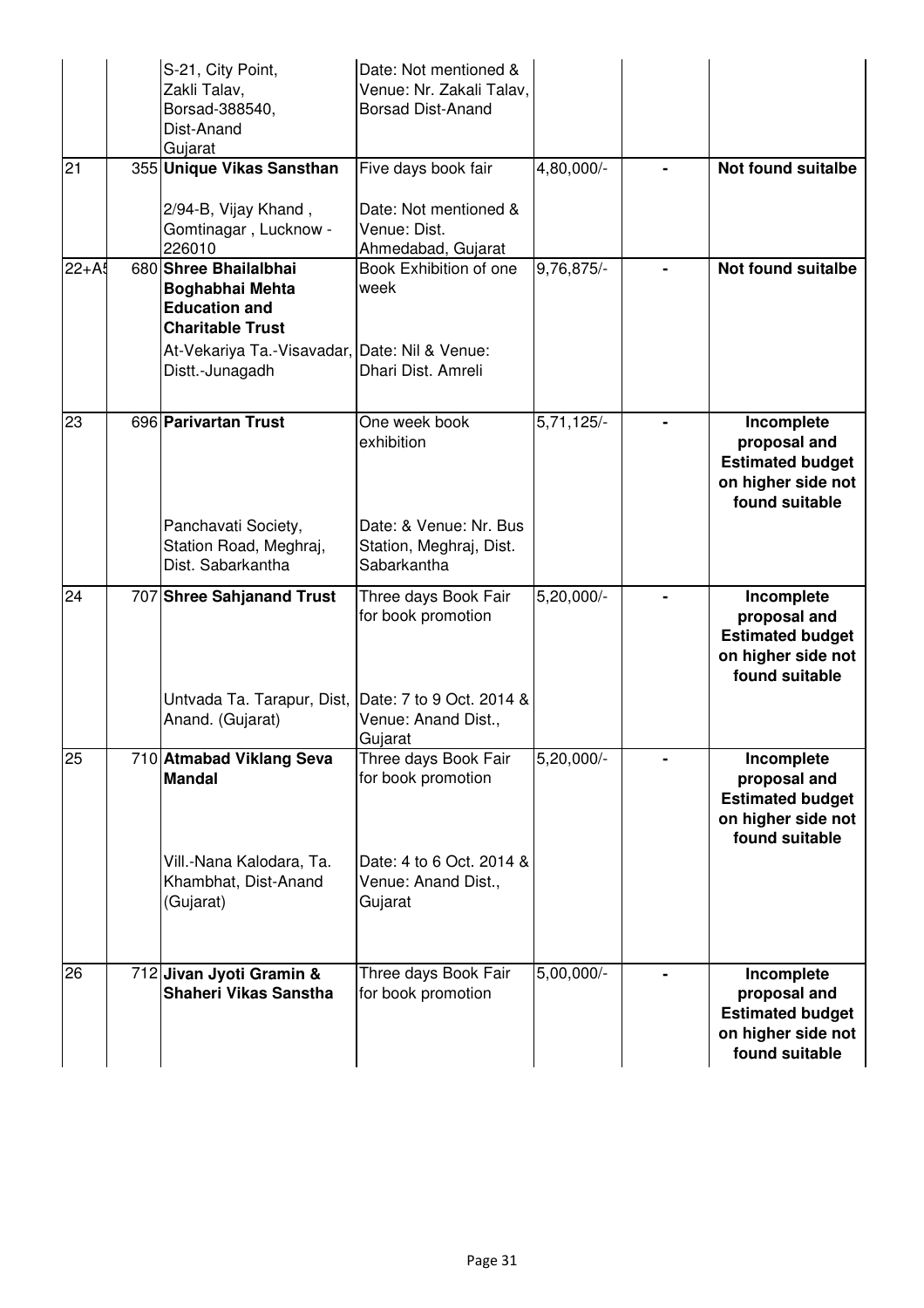|    | Golana, Ta. Khambhat.<br>Dist.-Anand (Gugarat)                                                                                              | Date: 6 to 8 Oct. 2014 &<br>Venue: Anand Dist.,<br>Gujarat                            |            |        |                                                                                               |
|----|---------------------------------------------------------------------------------------------------------------------------------------------|---------------------------------------------------------------------------------------|------------|--------|-----------------------------------------------------------------------------------------------|
| 27 | 713 Shri Shiv Shakti Manav<br><b>Vikas Sangh</b>                                                                                            | Three days Book Fair<br>for book promotion                                            | 5,60,000   |        | Incomplete<br>proposal and<br><b>Estimated budget</b><br>on higher side not<br>found suitable |
|    | 3/78, Vill.-Jaksana, Vankar Date: 2 to 4 Oct. 2014 &<br>Vas, Craft & Factory,<br>Tal.Dist. Mehsana (N.G.)<br>Gujarat Jivanbhai<br>R.Solamki | Venue: Mehsana Dist.,<br>Gujarat                                                      |            |        |                                                                                               |
| 28 | 814 Mahatma Gandhi Khadi<br><b>Gram Udhyog Trust,</b>                                                                                       | Ten days Workshop,<br>Seminar and Exhibition<br>for book promotion                    | 4,99,500   | 75,000 |                                                                                               |
|    | Dehgam-382305 Jawahar<br>Sheri TA. Dehgam Dist.-<br>Gandhinagar, Gujarat                                                                    | Date: 1 to 9 July 2014 &<br>Venue: Dehgarh,<br>Gandhinagar                            |            |        |                                                                                               |
| 29 | 815 Shri Nutanprakash<br>Kelavani Mandal                                                                                                    | One week Program                                                                      | 6,64,500/- |        | Incomplete<br>proposal and<br><b>Estimated budget</b><br>on higher side not<br>found suitable |
|    | At-Mathasuliya Po-Jalodar<br>Ta-Modasa Distt-Aravalli,<br>(Gujarat) Pin-383315                                                              | Date: & Venue: Nr. Bus<br>Station, Modasa, Dist,<br>Arvalli                           |            |        |                                                                                               |
| 30 | 821 Navchetan Vikas Sangh                                                                                                                   | One week Program                                                                      | 6,64,500/- |        | Incomplete<br>proposal and<br><b>Estimated budget</b><br>on higher side not<br>found suitable |
|    | Mathasuliya Po.-Jalodar<br>Ta-Modasa Distt.-Aravali,<br>Gujarat                                                                             | Date: & Venue: Nr. Bus<br>Station, Malpur, Dist,<br>Arvalli                           |            |        |                                                                                               |
| 31 | 834 Gramin Vikas Trust                                                                                                                      | Five days Book Fair and 1,80,563/-<br>Seminar on importance<br>of Gujarati Literature |            |        | Incomplete<br>proposal                                                                        |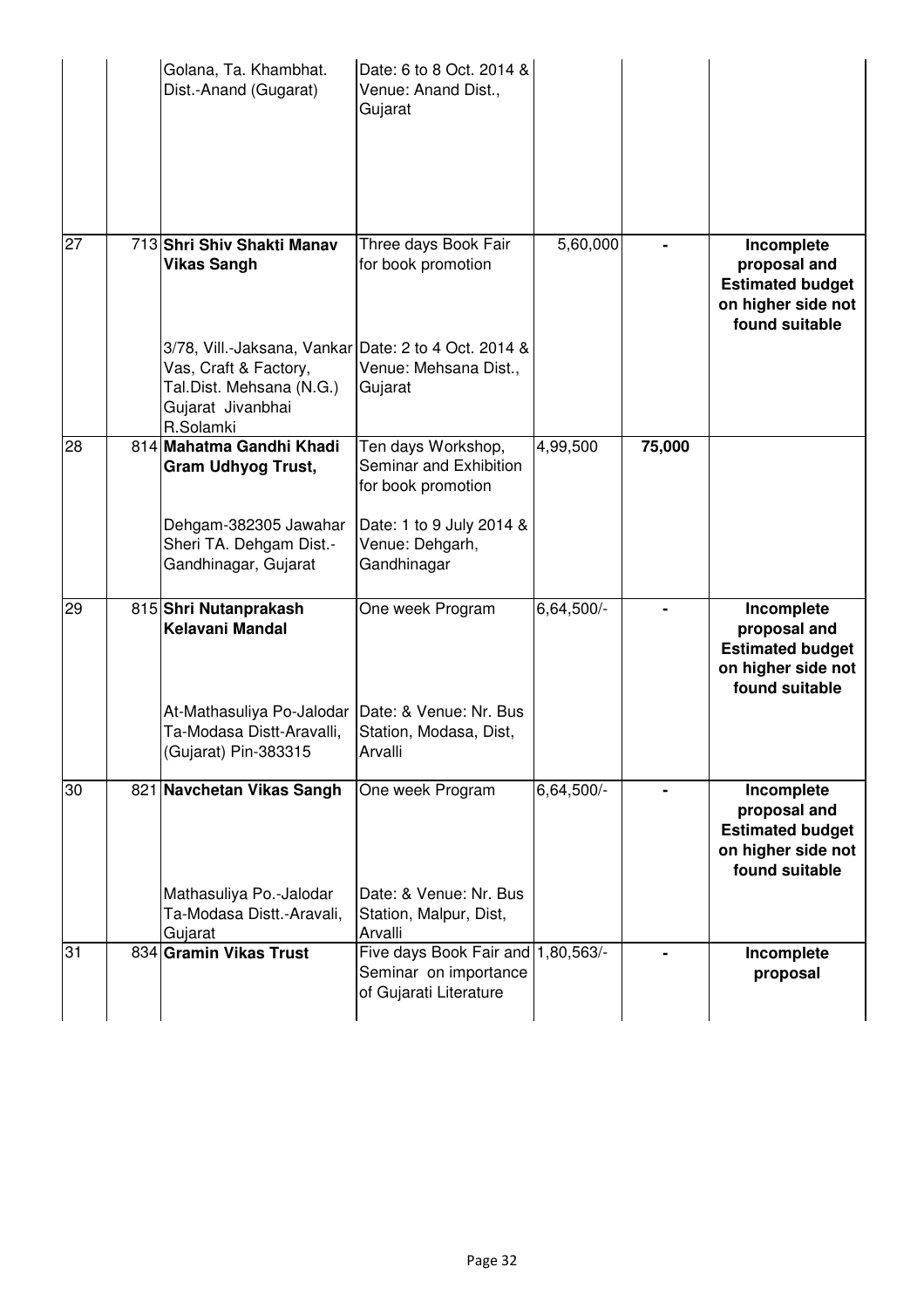|                 | Pavapur, Ta-Lunawada,<br>Distt.-Panchmahal,<br>Gujarat-389230                                                                        | Date: 25 to 29 Nov.<br>2014 & Venue:<br>Panchmahal Dist. Of<br>Gujarat                                                                                                                  |                            |          |                                                                                               |
|-----------------|--------------------------------------------------------------------------------------------------------------------------------------|-----------------------------------------------------------------------------------------------------------------------------------------------------------------------------------------|----------------------------|----------|-----------------------------------------------------------------------------------------------|
| $\overline{32}$ | 866 Bhil(Adivasi) Mahila<br><b>Utkarsh Mandal</b><br>Sheri No. 4, B/h. Bharat<br>Bakery, Sadar Bazar,<br>Rajkot - 360002,<br>Gujarat | Five days workshop for<br>book promotional<br>activities]<br>Date: & Venue: Rajkot,<br>Gujarat                                                                                          | 3,04,021/                  |          | Incomplete<br>proposal and<br>Programme not<br>found suitable                                 |
| 33              | 447 Navsarjan Foundation<br>At-Bodala,<br>Post-Motap.<br>Ta & Dist.-Mahsana,<br>Gujarat                                              | Seven days Program<br>Date: Not mentioned &<br>Venue: Municipal<br>Ground, Mehsana                                                                                                      | 9,76,875/-                 |          | Incomplete<br>proposal and<br><b>Estimated budget</b><br>on higher side not<br>found suitable |
|                 |                                                                                                                                      | <b>Haryana</b>                                                                                                                                                                          |                            |          |                                                                                               |
| $\mathbf{1}$    | 71 Kamal Khadi Gramodyog 1. Five days Book<br><b>Mandal</b><br>Modern Colony,<br>Safidon,<br>Dist-Jind-126112,<br>Haryana            | Exhibition & seminar on<br>Children Books<br>2. Five days Book<br>Exhibition & Seminar on<br><b>Children Educational</b><br><b>Activites</b><br>Date: 15th to<br>19.12.2014 and 22nd to | 2,56,500/-<br>$2,55,000/-$ | 1,00,000 | Rs.50,000/- each for<br>Panipat & Karnal                                                      |
| $\overline{2}$  | 72 Parivartan<br>Ward No. 15,<br>Near Haryana College of<br>Education,<br>Rampura Road Safidon,<br>Dist-Jind-126112,<br>Haryana      | 1. Five days Book<br>Exhibition & seminar on<br><b>Children's Activites</b><br>2. Five days Book<br>Exhibition & Seminar on<br>Children Books                                           | 2,64,562/-<br>$2,67,187/-$ | 50,000   | For sonipat                                                                                   |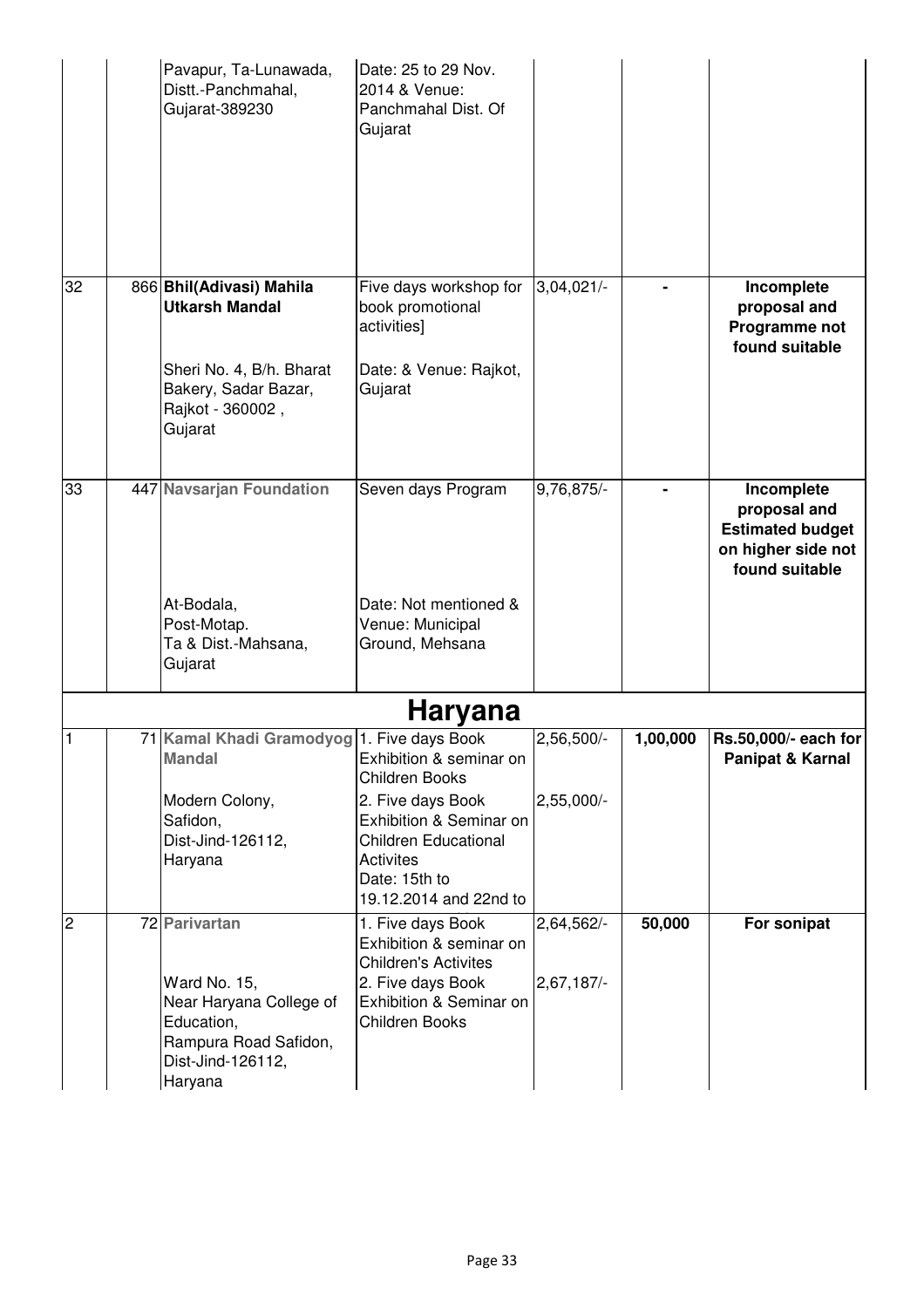|                |                                                                                                                                                                               | Date: 17th to<br>21.11.2014 and 8th to<br>12.12.2014 & Venue: 1.<br>Distt-Jind<br>2.<br>Sonipat                                                   |              |        |                                                               |
|----------------|-------------------------------------------------------------------------------------------------------------------------------------------------------------------------------|---------------------------------------------------------------------------------------------------------------------------------------------------|--------------|--------|---------------------------------------------------------------|
| က              | 130 Shree Bhagwan Singh<br><b>Educational Society</b><br>Indraprasth Aerospace &<br>Knowledge Park, Sector<br>77, Delhi Jaipur Highway<br>(NH-8), Gurgaon, Haryana<br>122 004 | Seven days Book Fair<br>and Seminar Cum<br>Workshop<br>Date: - Not intimated &<br>Venue: -Gurgaon                                                 | 9,93,750/-   |        | <b>Not found suitalbe</b>                                     |
| $\overline{4}$ | 552 S.B. Education Society<br>Vill.-Parbhuwala Teh.<br>Ukalna Mandi,<br>Distt.-Hisar,<br>Haryana                                                                              | Two days Book Fair &<br>Workshop<br>Date: Not mentioned<br>Venue: Hisar                                                                           | 2,54,400/-   |        | <b>Not found suitable</b>                                     |
| $\overline{5}$ | 565 Nehru Yuva Culb<br>Vill.-Nara,<br>Teh.-Narnaund,<br>Distt.-Hisar<br>Haryana-125039                                                                                        | Five days Book<br><b>Exhibition and Seminar</b><br>Date: 4th to 9.11.2014 &<br>Venue: Fatehabad                                                   | $3,69,000/-$ | 75,000 |                                                               |
| $\overline{6}$ | 569 All India Foundation For<br><b>Peace And Disaster</b><br><b>Management</b><br>2, Shivam Apt.<br>Sector-15, Rohini,<br>New Delhi-110089                                    | Three days National<br>Seminar & Book<br>Exhibition<br>Date: 25th to<br>27.08.2014 & Venue:<br>Murthal, Sonepat (H.R)                             | 4,57,500/-   |        | Not found suitable                                            |
| $\overline{7}$ | 609 Svyam Deeksha<br><b>Educational &amp; Welfare</b><br><b>Society</b><br>Plot No.-777, VPO.-<br>Ghevra, Balmiki Mohalla,<br>Dehi                                            | Four days Seminar &<br><b>Book Fair</b><br>Date: Not Mentioned &<br>Venue: Ghevra, (Delhi<br>Dehat) Near<br>Bahadurgrah, Haryana<br><b>Border</b> | 3,56,250/-   |        | Incomplete<br>proposal and<br>Programme not<br>found euitabla |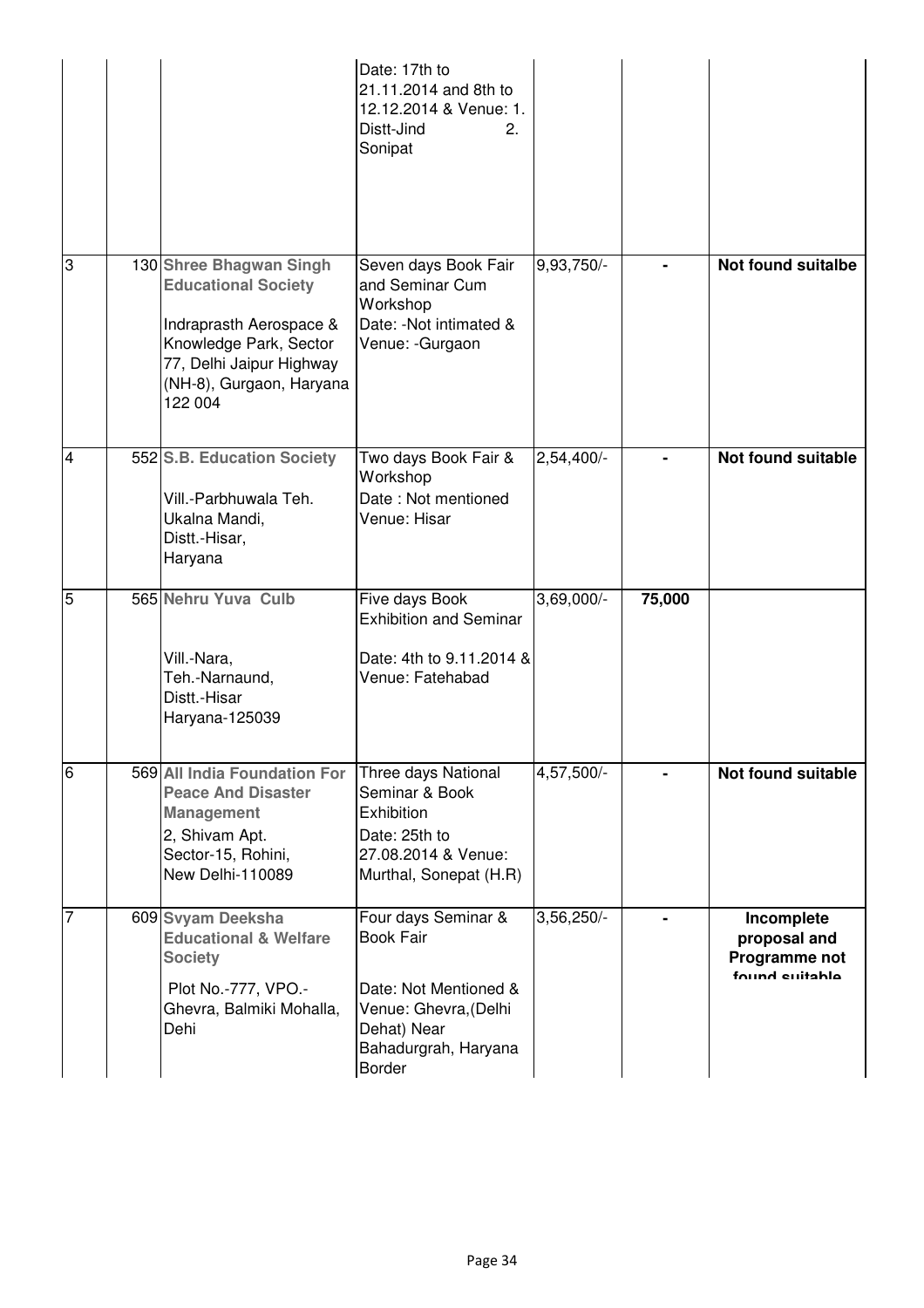| $\overline{8}$ |     | 765 Dharam Chand Tek<br><b>Chand Education</b><br><b>Society</b>                                                                                         | Three days Seminar &<br><b>Book Fair</b>                                                                                                    | 2,62,500/-     |        | Not found suitable        |
|----------------|-----|----------------------------------------------------------------------------------------------------------------------------------------------------------|---------------------------------------------------------------------------------------------------------------------------------------------|----------------|--------|---------------------------|
|                |     | 68-B.T.M Chowk, Near<br>Shivangi Fashion House<br>Bhiwani, Haryana-127021                                                                                | Date: Not Mentioned &<br>Venue: 68-B.T.M<br>Chowk, Near Shivangi<br>Fashion House Bhiwani,<br>Haryana-127021                                |                |        |                           |
| 9              |     | 887 Samaj Vikash Samiti<br>VPO .- Nara The .-<br>Narnound Distt.-Hissar<br>(Haryana) 125039                                                              | Five days Seminar &<br><b>Book Exhibition</b><br>Date: Not Mentioned &<br>Venue: Sirsa                                                      | 3,60,000/-     | 75,000 |                           |
| 10             | 896 | India International<br><b>Intellectual Society</b><br>G-201, Signature View<br>Apt. (DDA Flats)<br>Mukherjee Nagar, Delhi                                | Four days Book Fair,<br><b>Literary Festival and</b><br>Seminar & Debates<br>Venue: Kanya<br>Mehavidalya,<br>Kherkhoda, Sonepat,<br>Haryana | $5,40,000/-$   |        | <b>Not found suitable</b> |
| 11             |     | 898 Career Point Educational<br>Oraganisation<br>213, New D.C. Colony,<br>Infront ESI Hospital, Hansi<br>Road, Bhiwani-127021                            | Five days Seminar &<br><b>Book Exhibition</b><br>Date:Dec 2014 &<br>Venue:<br>Narnoul(M.Gargh)                                              | $3,67,500/-$   |        | <b>Not found suitable</b> |
| 12             |     | 900 Ch. Surender Singh<br><b>Memorial Sports Welfare Book Exhibition</b><br><b>Academy</b><br>Tosham Hansi, Bye-Pass<br>Road, Distt.-Bhiwani,<br>Haryana | Five days Seminar &<br>Date: Not Mentioned &<br>Venue: Distt-Rewari,<br>Haryana                                                             | $3,70,500/-$   | 75,000 |                           |
| 13             |     | 901 Society For Awareness,<br><b>Welfare, Education &amp;</b><br><b>Rural Advancement</b><br>(SWERA)                                                     | Five days Seminar &<br><b>Book Exhibition</b>                                                                                               | $6, 11, 250/-$ | 50,000 |                           |
|                |     | Jhimron Wali Gali, Ward<br>No.-8, Safidon city, Distt.-<br>Jind, Haryana-126112                                                                          | Date: 14-18 Dec 2012 &<br>Venue: Tehsil-<br>Safidon(Jind), Haryana                                                                          |                |        |                           |
| 14             |     | 902 Gram Sudhar Samiti ®                                                                                                                                 | Five days Book Fair                                                                                                                         | $6,41,250/-$   |        | <b>Not found suitable</b> |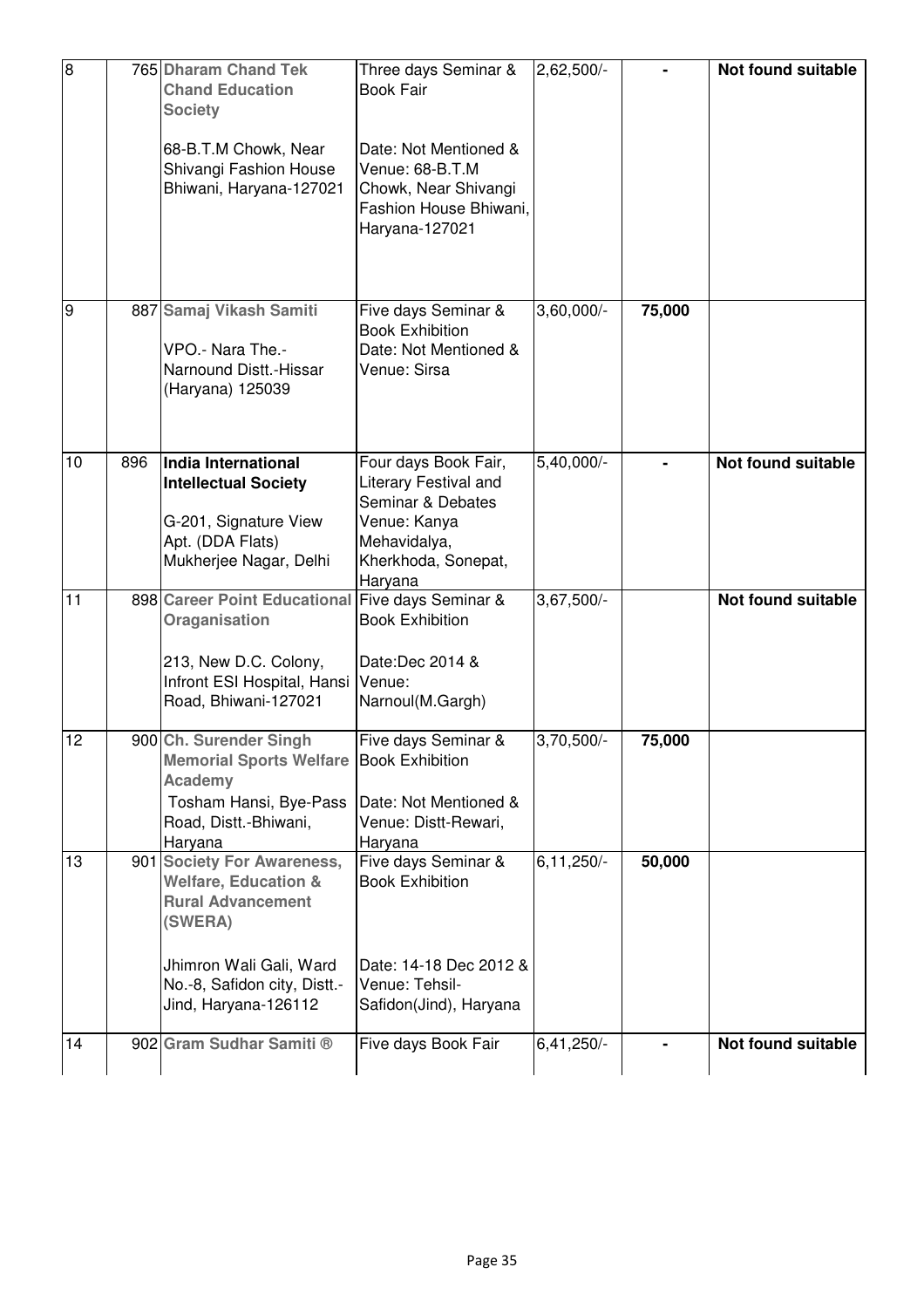| 15             |    | VPO.-Badhana, Block-<br>Alewa, The & Distt.-Jind,<br>Haryana-126111<br>921 Mewat Sahyog<br><b>Foundation</b><br>Apna Bazar, Tauru Distt.-<br>Mewat, (Haryana)-122105                                        | Date: 14-18 Nov. 2014<br>& Venue: B.P.R. Sr.<br>Sec. School, Khanda,<br>Block Alewa(Jind),<br>Haryana<br>Five days Book Fair and 3,78,750/-<br>Seminar Cum<br>Workshop<br>Date: 14-18 Nov. 2014<br>& Venue: Tauru, Distt-<br>Mewat, Haryana |            |        | Incomplete<br>proposal                                        |
|----------------|----|-------------------------------------------------------------------------------------------------------------------------------------------------------------------------------------------------------------|---------------------------------------------------------------------------------------------------------------------------------------------------------------------------------------------------------------------------------------------|------------|--------|---------------------------------------------------------------|
| 16             |    | 697 S N S Foundation<br>88-89, Industrial<br>Development Colony,<br>Mehrauli, Gurgaon Road,<br>Gurgaon 122 001                                                                                              | Not mentioned Venue:<br>Haryana<br>Date: 14-18 Nov. 2014<br>& Venue: Tauru, Distt-<br>Mewat, Haryana                                                                                                                                        | 3,49,550   |        | Incomplete<br>proposal                                        |
|                |    |                                                                                                                                                                                                             | <b>Himachal Pradesh</b>                                                                                                                                                                                                                     |            |        |                                                               |
| 1              | 71 | <b>Parayas Society</b><br>"Participatory Action For<br><b>Rural Advancement and</b><br><b>Youth Awareness"</b><br>V.P.O Bharog Baneri,<br>Tehsil Paonta Sahib,<br>Distt-Sirmour,<br><b>Himachal Pradesh</b> | Five days Book Fair &<br><b>Children's Activities</b><br>Date: 6th to 10.10.2014<br>& Venue: Sirmour (H.P)                                                                                                                                  | 4,65,000/- | 75,000 |                                                               |
| $\overline{2}$ |    | 182 Stellar Society<br>Trivenee School of<br>Excellence,<br>Paonta Sahib,<br>District-Sirmaur,<br>Himachal Pradesh-173025                                                                                   | Two days Seminar on<br>Books on Vivekananda<br>Date: 17th to<br>18.10.2014 & Venue:<br>Not mentioned                                                                                                                                        | 4,20,000/- |        | Incomplete<br>proposal and<br>Programme not<br>found suitable |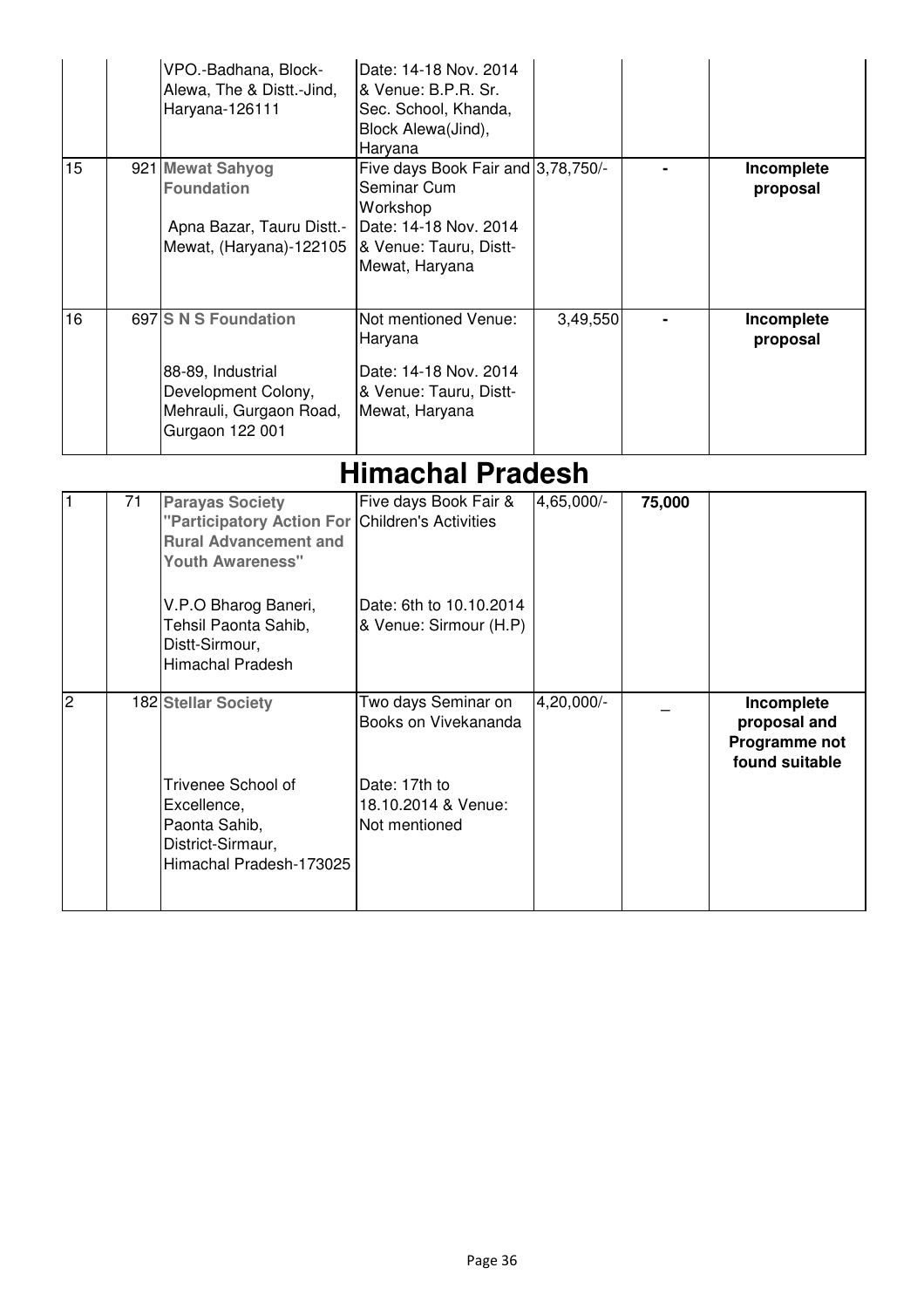| $\overline{3}$          | 168 Grameen Vikas Sansthan Five days Book Fair,<br>(Association of Rural<br>Development)<br>Vill.-Nirmalpur,<br>Post-Gousganj,<br>Dist.-Hardoi,<br><b>Uttar Pradesh</b> | Seminar, Educational,<br>Cultural, Activities<br>Venue: Solan, Himachal<br>Pradesh<br>Date: Not<br>mentioned      | $3,33,750/-$ |        | Incomplete<br>proposal |
|-------------------------|-------------------------------------------------------------------------------------------------------------------------------------------------------------------------|-------------------------------------------------------------------------------------------------------------------|--------------|--------|------------------------|
| $\overline{\mathbf{4}}$ | 892 Bhandari Vidaya Niketan<br><b>Society</b><br>VPO.-Bharog Baneri, The.<br>Paonta Sahib<br>Distt.-Sirmour,<br>Himachal Pradesh                                        | Four days Book Fair<br>and Seminar<br>Date: 12th to<br>15.09.2014 Venue:<br>Tehsil-Paonta Sahib,<br>Distt-Sirmour | $3,75,000/-$ | 75,000 |                        |

## **Jammu & Kashmir**

|  | 33 S.R. Institute of               | Six days Seminar & | 8,53,663/- | 75,000 |  |
|--|------------------------------------|--------------------|------------|--------|--|
|  | <b>Devlopment</b>                  | <b>Book Fair</b>   |            |        |  |
|  | 2nd Floor, Room No. 6,             | Date & Venue: Not  |            |        |  |
|  | Khan Complex, Rambagh,   mentioned |                    |            |        |  |
|  | Oppisite Masjid Bilal,             |                    |            |        |  |
|  | Srinagar-190015,                   |                    |            |        |  |
|  | Kashmir,                           |                    |            |        |  |
|  | J&K.                               |                    |            |        |  |
|  |                                    |                    |            |        |  |
|  |                                    |                    |            |        |  |
|  |                                    |                    |            |        |  |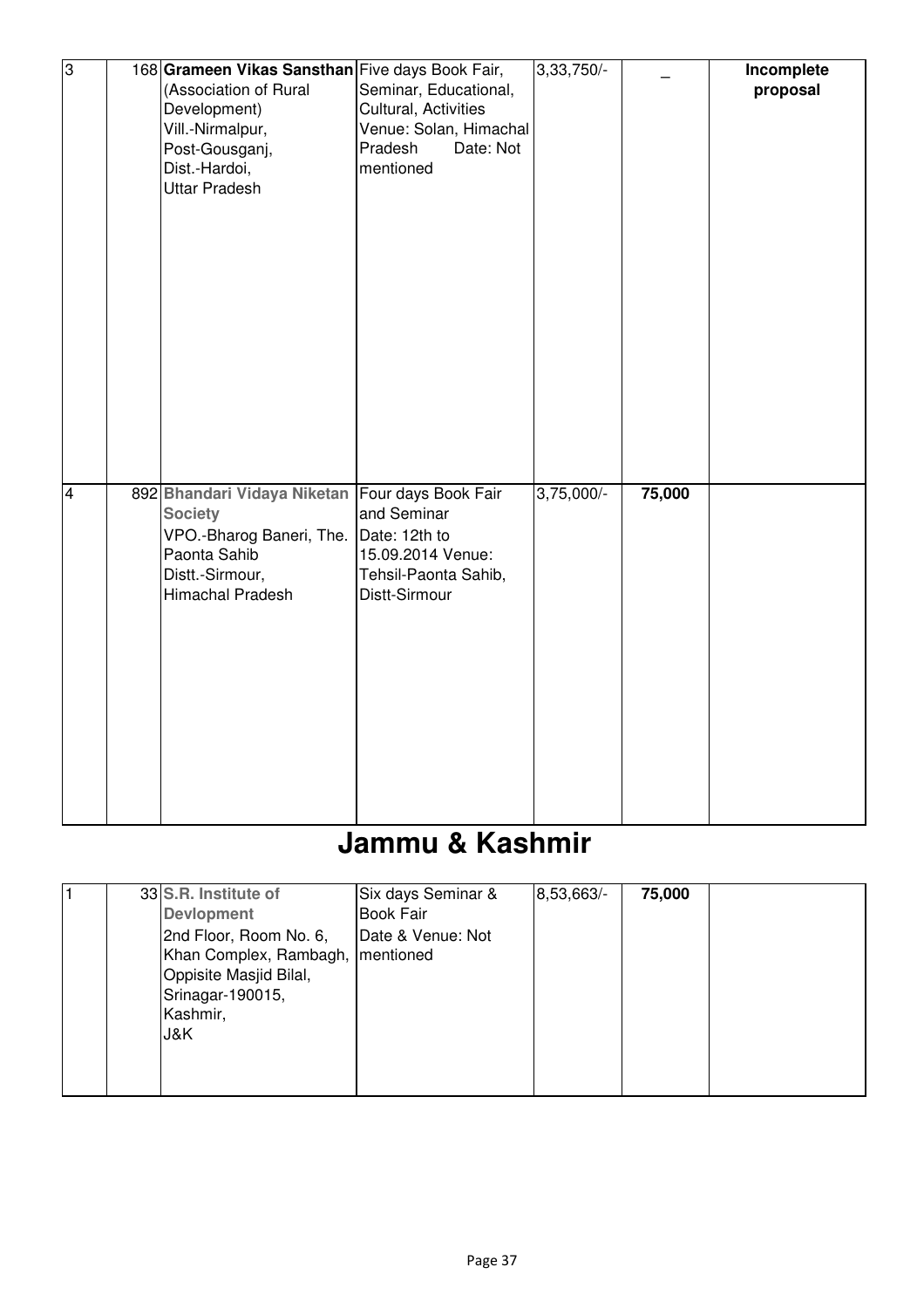| $\overline{2}$ | 227 Bhartiya Lok Sangeet<br><b>Kala Sansthan</b><br>4-124 Old SBI Lane<br>Pamposh Colony,<br>Janipur<br>Jammu & Kashmir-180007                                          | Three days Book Fair & 5,10,000/-<br>Seminar Connected<br>with Book Promotional<br>Activites<br>Date: 29th to<br>31.10.2014 & Venue:<br>Katra (Navratra<br>Fastival) |                         |        | <b>Not found suitalbe</b> |
|----------------|-------------------------------------------------------------------------------------------------------------------------------------------------------------------------|----------------------------------------------------------------------------------------------------------------------------------------------------------------------|-------------------------|--------|---------------------------|
| 3              | 250 Unison Cultural Troupe<br>(REGD)<br>768/192-Mohalla Rehari<br>Chungi,<br>Jammu Tawi,<br>Jammu & Kashmir-180005                                                      | Three days Book Fair &<br><b>Seminar Connected</b><br>with Book Promotional<br><b>Activites</b><br>Date: 7th to 9.08.2015 &<br>Venue: Jammu of<br>Jummu & Kashmir    | 4,62,000/-              |        | <b>Not found suitalbe</b> |
| $\overline{4}$ | 289 Progressive Youth<br>Society (Regd.)<br>H.No. 74, Ward No.10,<br>Exchange Building,<br>Adhyapak nagar<br>Ramnagar,<br>District- Udhampur,<br>Jammu & Kashmir-182122 | Five days Book Fair &<br>Seminar<br>Date: 13th to<br>17.10.2013 & Venue:<br>Udhampur (J&K)                                                                           | 2,61,000/-              | 75,000 |                           |
| $\overline{5}$ | 332 Deep (Disable<br><b>Educational</b><br><b>Empowerment)</b><br>Organization<br>Zari Mohalla Lal.<br>Bazaar Srinagar-190011,<br>Jammu & Kashmir                       | Five days Book Fair<br>Date: 2nd to 6.06.2014<br>& Venue: Mastpora<br>Keller Shopian                                                                                 | 1,31,750/-              |        | Not found suitable        |
| 6              | 461 Kashmir Artisans<br><b>Society</b><br>J & K Braripora,<br>Nawakadal,<br>Srinagar-190001,<br>Kashmir<br><b>J&amp;K</b>                                               | Six days Seminar &<br><b>Book Fair</b><br>Date: Not mentioned &<br>Venue: Not mentioned                                                                              | $3,66,150$ <sup>-</sup> | 75,000 |                           |
| $\overline{7}$ | 597 Escorts Organization<br>(NGO)<br>Zadibal,<br>Near Astana Mir<br>Shamus-Din Iraqi,<br>Srinagar-190011                                                                | Five days Book Fair<br>Date: 22nd to<br>26.05.2013 & Venue:<br>Srinagar                                                                                              | $1,31,750$ <sup>-</sup> |        | <b>Not found suitable</b> |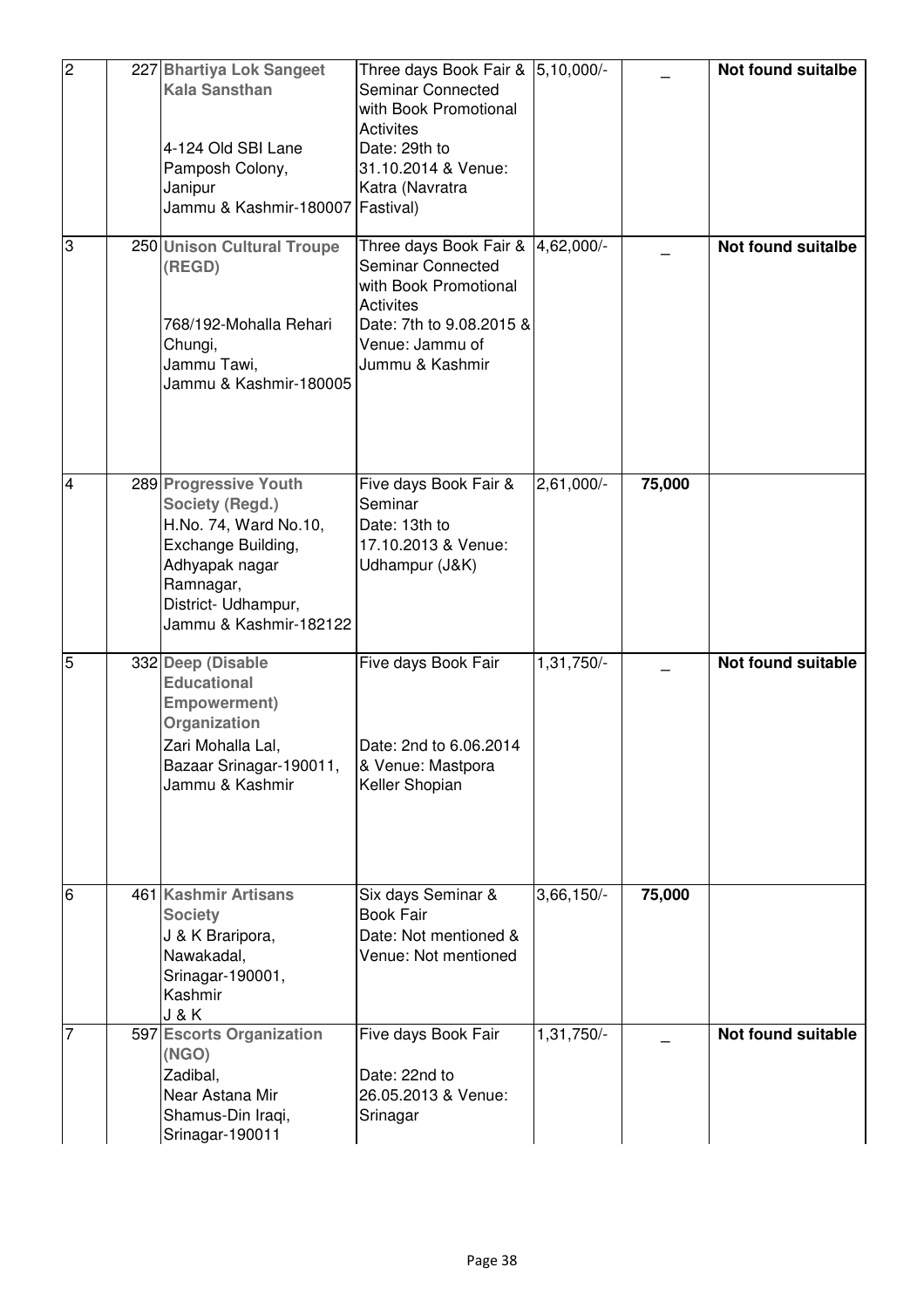| $\overline{8}$ |                  | 790 NEAT (NGO's Education<br>& Trainings)<br>275, Bagh-i-Mehtab,<br>Budgam-190019,<br>Kashmir J&K                                                 | <b>Six Days</b><br>Seminar and Book Fair<br>2014-15 &<br>Date:<br>Venue: Not mentioned                                                          | 3,66,150                |          | Incomplete<br>proposal                                                                                                                                                   |  |  |  |
|----------------|------------------|---------------------------------------------------------------------------------------------------------------------------------------------------|-------------------------------------------------------------------------------------------------------------------------------------------------|-------------------------|----------|--------------------------------------------------------------------------------------------------------------------------------------------------------------------------|--|--|--|
|                |                  | P.O Box-810,<br>GPO,<br>Srinagar-<br>190001, Kashmir J&K                                                                                          |                                                                                                                                                 |                         |          |                                                                                                                                                                          |  |  |  |
| σ              |                  | 932 Samridhi Awareness<br>Organization                                                                                                            | <b>Book Fair</b>                                                                                                                                | <b>Not</b><br>mentioned |          | Incomplete<br>proposal and<br>Programme not<br>found suitable                                                                                                            |  |  |  |
|                |                  | Jindiyal House,<br>Dhoke Paloura<br>(Behind Tiny Tots School)<br>Paloura, Jammu                                                                   | Date:Not mentioned &<br>Venue: Not mentioned                                                                                                    |                         |          |                                                                                                                                                                          |  |  |  |
|                | <b>Jharkhand</b> |                                                                                                                                                   |                                                                                                                                                 |                         |          |                                                                                                                                                                          |  |  |  |
| 1              |                  | 55 Mahila Kalyan Samiti<br>Dhori,<br><b>BokaroStaff</b><br>Colony,<br>Near Dhori Dispensary,<br>Bokaro-825102,<br>Jharkhand                       | Ten days Book Fair of<br>India Authors/<br>Publishers and<br><b>Booksellers on Book</b><br>Promotion<br>Date: 2014-15 & Venue:<br>Not mentioned | 4,69,500/-              | 1,00,000 | Subject to<br>supervision of the<br><b>District Education</b><br>Officer or his/her<br>representative for<br>Inspecting the book<br>fair and submit the<br>event report. |  |  |  |
| $\overline{2}$ |                  | 94 Pustak Mela Samiti<br>I-1/16, Shantimohan<br>House, Ansari Road,<br>Daryaganj, New Delhi 110<br>002                                            | Ten Days Book Fair<br>Date: 7 to 16 November<br>2014 & Venue:<br>Chaibasa, Jharkhand                                                            | 8,00,000                | 1,00,000 | Jamshedpur Book<br>Fair                                                                                                                                                  |  |  |  |
| $\overline{3}$ |                  | 235 Jharkhand Momin<br><b>Welfare Society,</b><br>Village-Sutribaida,<br>$Po -$<br>Kumirdoba, Chandankyari,<br>Dist.-Bocaro, Jharkhand-<br>828134 | Three days Book Fair/<br>Seminar<br>Date: 5th to 8.10.2014 &<br>Venue: Chandankyari,<br><b>Bocaro</b>                                           | $1,25,000/-$            |          | Incomplete<br>proposal                                                                                                                                                   |  |  |  |
| $\overline{4}$ |                  | 740 Sahyogini<br>VPO.-Bahadurpur (Jaina)<br>Distt.-Bokaro-829301,<br>Jharkhand                                                                    | Seven Days Seminar<br>Date: 02 to 08.10.2014<br>& Venue: Not<br>mentioned                                                                       | 1,87,500/-              |          | Not found suitable                                                                                                                                                       |  |  |  |

## **Karnataka**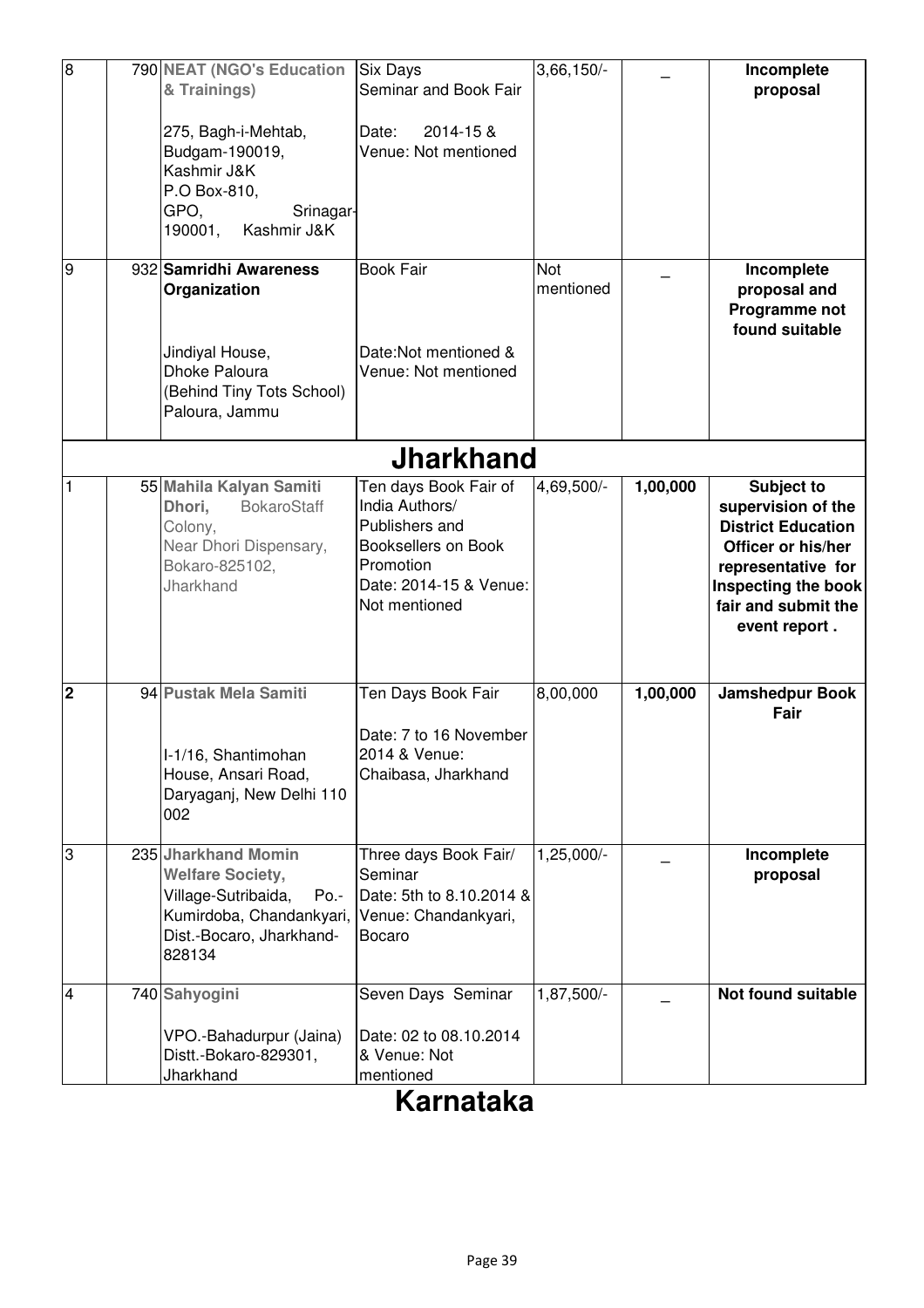| 1              | $\mathbf{1}$ | <b>Spurti Women</b><br><b>Development Society ®</b><br>Near Simpi Samajam<br>Town Ship,<br>Dandeli-581325                                                            | Three days "National<br>Seminar on Intellectual<br>Property Right"<br>Date: Not mentioned &<br>Venue: Not mentioned                           | 10,00,000/-  |        | Incomplete<br>proposal and<br>Programme not<br>found suitable |
|----------------|--------------|----------------------------------------------------------------------------------------------------------------------------------------------------------------------|-----------------------------------------------------------------------------------------------------------------------------------------------|--------------|--------|---------------------------------------------------------------|
| $\overline{c}$ | 18           | Karnataka<br>Dr. B.R. Ambedkar Rural<br><b>Development Society ®</b><br>Hanumanthapura Village,<br>Sugutoor Post,<br>Kolar Taluk-563101,<br>Kolar Dist,<br>Karnataka | Seven days Book Fair<br>Programme<br>Date: 1st to 7.08.2014 &<br>Venue: Kolar Town,<br>Kolar Dist-Karnataka                                   | $3,24,000/-$ | 50,000 |                                                               |
| 3              |              | 164 Bijapur District<br><b>Physically Handicapped</b><br><b>Welfare Association (R)</b><br>Mathapati Galli,<br>Bijapur-586101,<br>Karnataka                          | Four days Seminar Cum 4,36,500/-<br><b>Book Fair</b><br>Date: 8th to 11.12.2014<br>& Venue: Khed College<br>Campus Matapati Galli,<br>Bijapur |              |        | Not found suitable                                            |
| 4              |              | 194 Gagruthi Rural<br><b>Development Society ®</b><br>Pothepalli Village,<br>Nallapareddypalli Post,<br>Bagepalli Taluk-561207,<br>Kolar Dist,<br>Karnataka          | Seven days Book Fair<br>Programme<br>Date: 1st to 7.08.2014 &<br>Venue:, Kolar Dist.<br>Head Quarters,<br>Karnataka                           | 2,82,375/-   |        | Not found suitable                                            |
| 5 <sup>1</sup> |              | 203 Jalana Rural<br><b>Development Society ®</b>                                                                                                                     | Seven days Book Fair<br>Programme                                                                                                             | $5,71,500/-$ |        | Not found suitable                                            |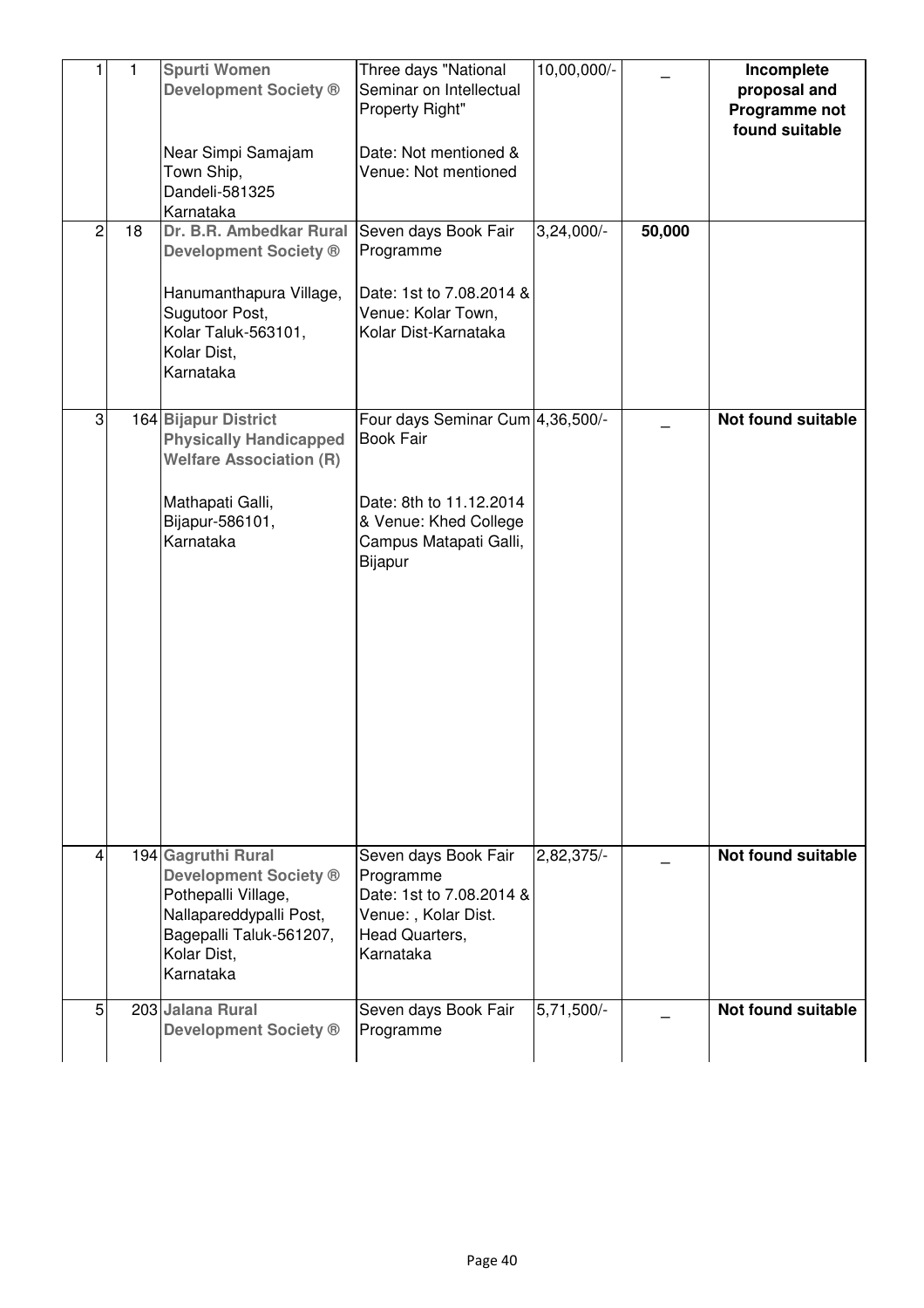|                | Door No. 133,<br>2nd Ward,<br>Nagappa Building,<br>Bagepalli-561207,<br>Chikkaballapura Dist.,<br>Karnataka                                                              | Date: 5th to 11.07.2014<br>Venue: Not mentioned                                                                                                                                                      |              |                           |
|----------------|--------------------------------------------------------------------------------------------------------------------------------------------------------------------------|------------------------------------------------------------------------------------------------------------------------------------------------------------------------------------------------------|--------------|---------------------------|
| 6              | 214 Samruddi Multipurpose<br><b>Development Service</b><br>Society,<br>No. 36/1, Leo Colony,<br>Raichur Road,<br>Taluk-Kushtagi,<br>District-Koppal-584121,<br>Karnataka | Three days Book Fair /<br>Seminar Of Indian<br>Authors/ Publishers /<br><b>Book Sellers for Book</b><br>Promotion<br>Date: 17th to<br>19.08.2014 & Venue:<br>Kustagi, Koppal District-<br>Karanataka | $1,18,750/-$ | <b>Not found suitable</b> |
|                | 216 "Nesara Rural<br>Development Society" ®<br>Door No. 224,<br>2nd Ward,<br>Behind SC Girls Hostel,<br>Gulur Road,<br>Bagepalli Town-561207,<br>Chikkaballapur Dist,    | Nine days Book Fair<br>Date: 5th to 13.08.2014<br>& Venue: In Rural Area<br>of Chikkaballapur<br><b>District</b>                                                                                     | 7,31,000/-   | Not found suitable        |
| 8              | Karnataka<br>254 Sri Vasavi Educational<br><b>Development &amp; Training</b><br>Society ®<br>Zalik-585204,<br>Indi Taluk,<br>Bijapur Dist.,<br>Karnataka                 | Seven days Book Fair<br>Programme<br>Date: 20th to<br>27.08.2014 & Venue:<br>Not mentioned                                                                                                           | $5,00,000/-$ | <b>Not found suitable</b> |
| $\overline{9}$ | 255 Society For Integrated<br><b>Rural Development</b><br>Chikkakodagalli (V),<br>Herekodagalli (P),<br>Hunagonda (T),<br>Bagalkote Dist.,<br>Karnataka                  | Seven days Book Fair<br>Programme<br>Date: 25th to<br>31.08.2014<br>Venue: Not mentioned                                                                                                             | 5,00,000/-   | Not found suitable        |
| 10             | 260 Sri Mahadeswari Mahila<br>Chikkakodagalli (V),<br>Herekodagalli (P),<br>Hunagonda (T),<br>Bagalkote Dist.,<br>Karnataka                                              | Seven days Book Fair<br>Date: 20th to<br>27.08.2014<br>Venue: Not mentioned                                                                                                                          | 5,00,000/-   | Not found suitable        |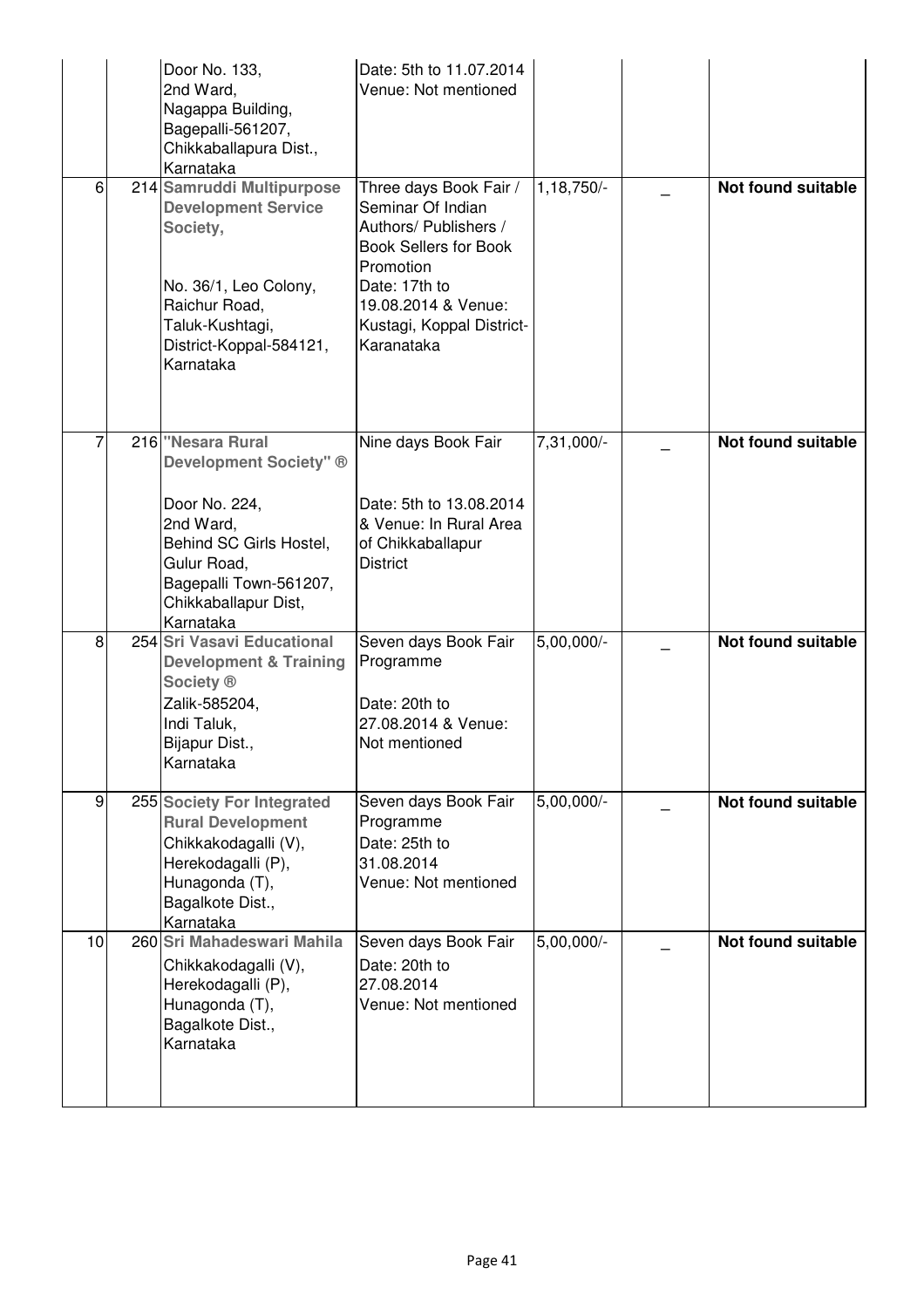| 11 | 262 Mamatha Makkala<br><b>Mandira</b><br>No.2, 3rd Main,<br>Kalyan Nagar,<br>Nagarabhavi I Stage,<br>Bangalore-560072,<br>Karnataka                                                                                 | Five days Book Fair on<br><b>Book Promotion</b><br>Date: 20th to<br>27.08.2014 &<br>Venue: Not mentioned | 5,00,000/-   |        | Not found suitable                                                            |
|----|---------------------------------------------------------------------------------------------------------------------------------------------------------------------------------------------------------------------|----------------------------------------------------------------------------------------------------------|--------------|--------|-------------------------------------------------------------------------------|
| 12 | 266 Vishva Manava<br><b>Sarvathomukha</b><br>Abhivrudhi Sangha<br>Kyadigunte Village,<br>Prasaramapura Hobli,<br>Siddeswarana Durga Post, Not mentioned<br>Challikere Taluk,<br>Chithradurga District,<br>Karnataka | Seven days Book Fair<br>Programme<br>Date: 20th to<br>27.08.2014 & Venue:                                | $5,00,000/-$ |        | Not found suitable                                                            |
| 13 | 267 Adarsha Rural &<br>23rd Ward,<br>Door No. 2774/2,<br>Bagepalli-561207,<br>Chickaballapur Dist,<br>Karnataka                                                                                                     | Seven days Book Fair<br>Date: 20th to<br>27.08.2014 & Venue:<br>Not mentioned                            | $5,00,000/-$ |        | <b>Unrealistic budget</b>                                                     |
| 14 | 269 Sri Vivekananda<br><b>Educational</b><br><b>Development Tranining</b><br><b>Society</b><br>10th Ward,<br>New Tank Area,<br>Bagepalli Town,<br>Bagepalli-561207,<br>Chikkaballapur Dist,<br>Karnataka-561207     | Three days Seminar<br>Date: 1st to 3.07.2014 &<br>Venue: Not mentioned                                   | $3,46,000/-$ |        | <b>Unrealistic budget</b><br>estimate on higher<br>side not found<br>suitable |
| 15 | 271 Sri Manjunatha Rural<br><b>Development Society,</b><br>P. Roppa, Roppa Post,<br>Penukonda Main Road,<br>Penukonda Main Road,<br>Pavagad-561202,<br>Tumkur District-Karnataka                                    | Seven days Book Fair<br>Programme<br>Date: 1st to 7.06.2014 &<br>Venue: Not mentioned                    | 5,67,000/-   | 50,000 |                                                                               |
| 16 | 273 Shimmer Urban & Rural<br><b>Development</b><br><b>Association ®</b><br>Gulabarga Opp Malsa,<br>Nursing Home,<br>Jala Nagar,<br>S.R. Colony Bijapur Dist.,<br>Karnataka                                          | Three days Book<br>Exhibition<br>Date: 21st to<br>23.08.2014 & Venue:<br>Not mentioned                   | 3,87,750/-   |        | <b>Not found suitable</b>                                                     |
| 17 | 298 Rural Integrated<br><b>Development Society</b>                                                                                                                                                                  | Seven days Book Fair<br>Programme                                                                        | 2,64,750     |        | Not found suitable                                                            |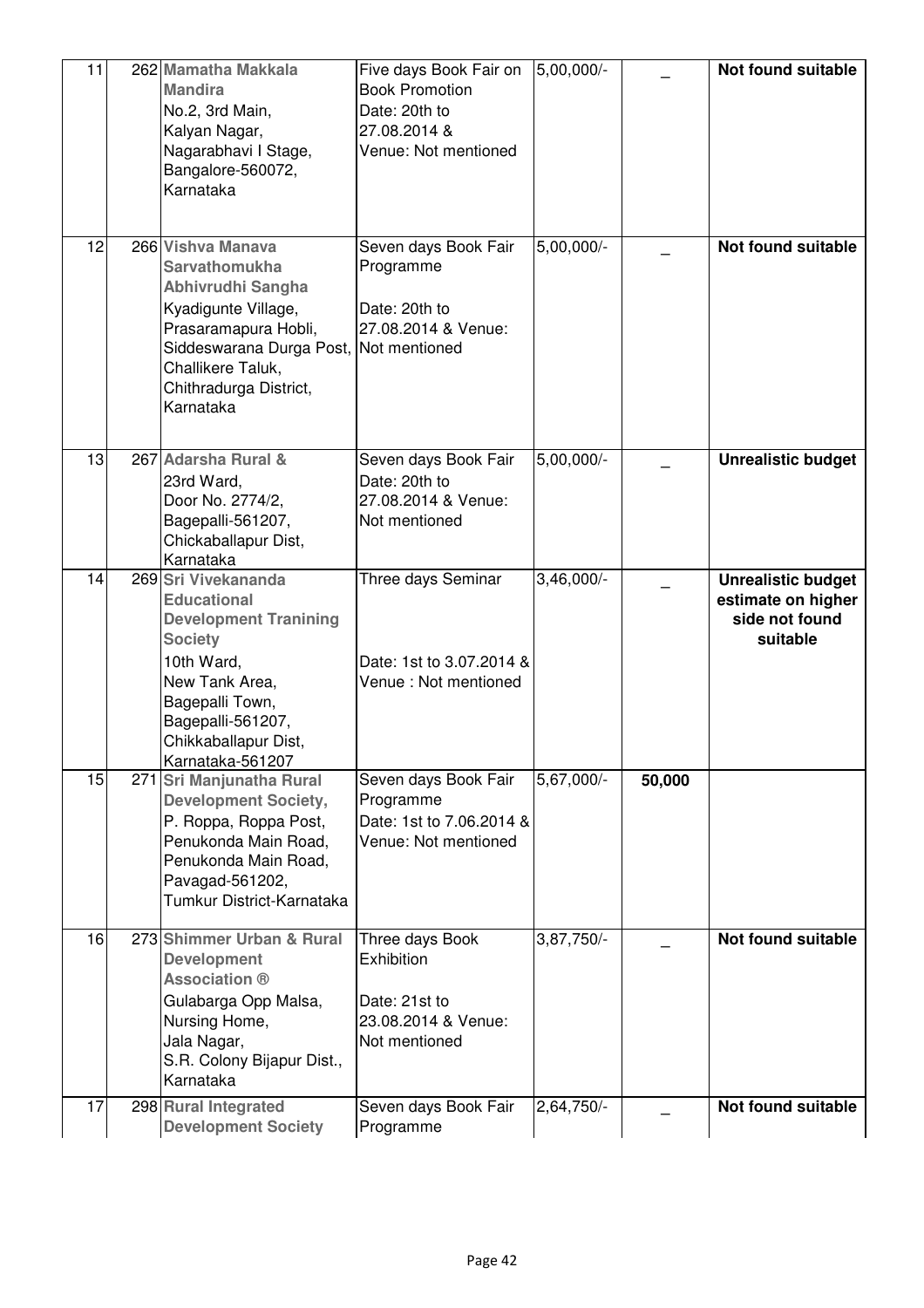|    | Kadehalli (Village),<br>Hamapasandra (Post),<br>Gudibande Taluk-561209,<br>Chikkallapur Dist,<br>Karnataka                                                                                                  | Date: Not mentioned &<br>Venue: Chickballapur<br>Disrtict, Head Quarters                                                                                                      |              |                                                                 |
|----|-------------------------------------------------------------------------------------------------------------------------------------------------------------------------------------------------------------|-------------------------------------------------------------------------------------------------------------------------------------------------------------------------------|--------------|-----------------------------------------------------------------|
| 18 | 307 Rural Development And<br><b>Environment</b><br><b>Conservation Samiti</b><br>General Hospital Road,<br>Netravathi Medical Stores<br>Building,<br>Madhugiri,<br>Tumkur Dt.,<br>Karnataka                 | Twelve days Book Fair<br>Date: 1st to 12.09.2014<br>& Venue: Chickballapur<br>Disrtict, Head Quarters                                                                         | 6,04,250/-   | <b>Not found suitable</b>                                       |
| 19 | 330 M.K. Educational Trust<br>Akkammanahalli-561202,<br>Pavagada (Tq),<br>Tumkur District,<br>Karnataka                                                                                                     | Twelve days Book Fair<br>Date: 1st to 12.09.2014<br>& Venue: Not<br>mentioned                                                                                                 | $6,04,250/-$ | Not found suitable                                              |
| 20 | 336 Centre for Social And<br><b>Economic Development</b><br>#09, Simhardi Nilaya,<br>5th Main,<br>Seethappa Layout,<br>C.N.Halli,<br>R.T.Nagar Post, Bangalore-<br>032                                      | Ten days Book Fair<br>Programme Connected<br>with Book Promotion<br><b>Activities</b><br>Date: Not mentioned &<br>Venue: Bangalore,<br>Karnataka                              | 1,77,375/-   | Not found suitable                                              |
| 21 | 341 Sri Rajeshwari Mahila<br><b>Mandali</b><br>#247, 21st Ward,<br>Swathi Nilaya,<br>Opp.-Raghavendra<br>Swamy Matt,<br>Bagepalli Town,<br>Bagepalli Taluk,<br>Chickballapura District,<br>Karnataka-561207 | Seven days Level<br>Workshop Cum / Book<br>Fair Programme<br><b>Connected with Book</b><br><b>Promotional Activities</b><br>Date: 25th to<br>31.08.2014 & Venue:<br>Bagepalli | $3,56,250/-$ | Not found suitable                                              |
| 22 | 348 Baba Budangiri Yuati<br>Sangh <sup>®</sup> ,                                                                                                                                                            | Three days Book<br>Exhibition                                                                                                                                                 | 3,87,750/-   | Incomplete<br>proposal and<br>budget estimate on<br>higher side |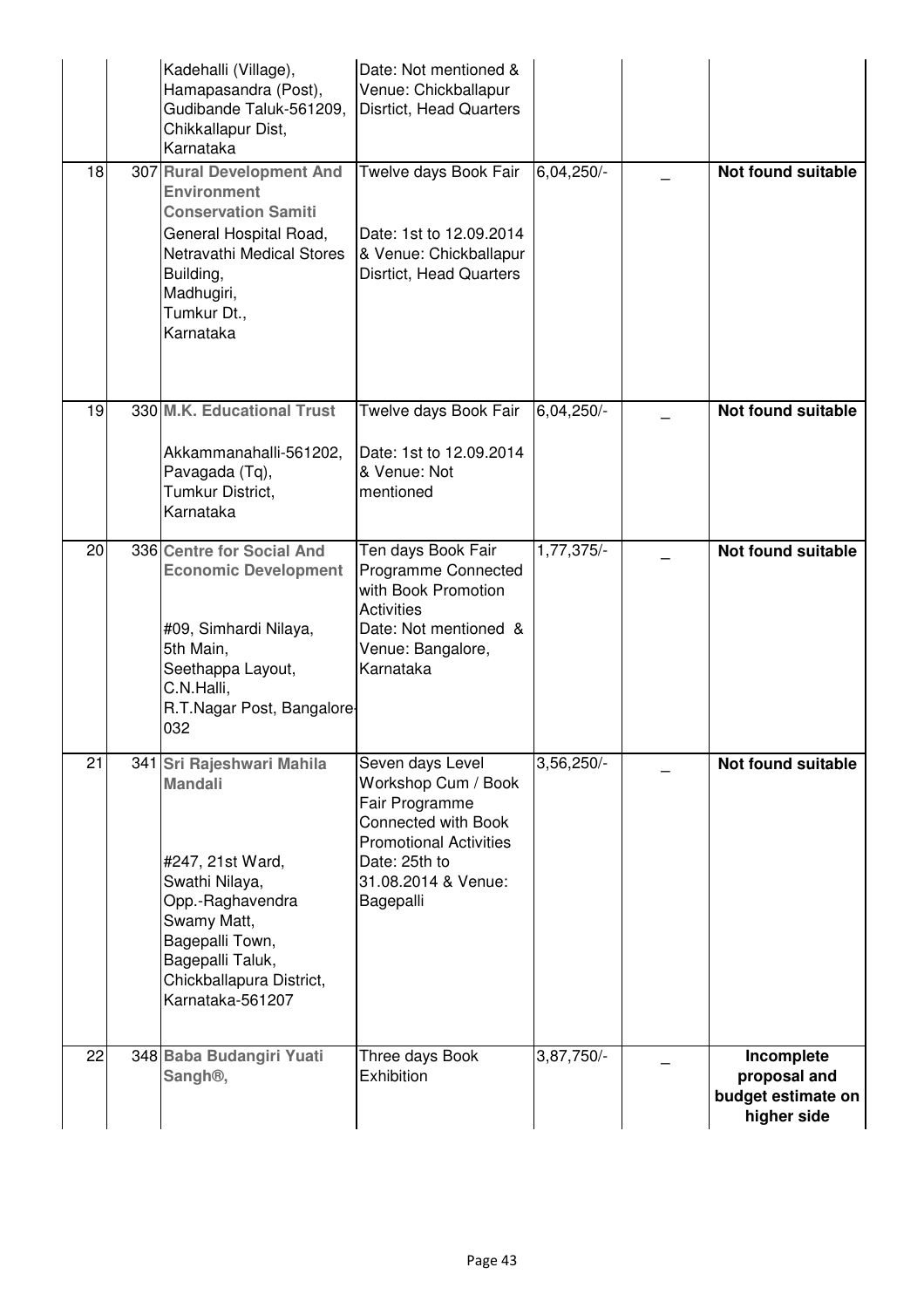|    | R.Zelon Zakit Moulvie,<br>Health Quarters,<br>Shivaji Chowk,<br>Bijapur District,<br>Karnataka                                                                                                      | Date: 21st to<br>23.08.2014 Venue:<br>Bijapur District,<br>Karnataka                                                                                                                        |              |                                                                 |
|----|-----------------------------------------------------------------------------------------------------------------------------------------------------------------------------------------------------|---------------------------------------------------------------------------------------------------------------------------------------------------------------------------------------------|--------------|-----------------------------------------------------------------|
| 23 | 376 Society For Socio,<br><b>Economic And</b><br><b>Educational</b><br><b>Development</b><br>Dibburahalli Village & P.o,                                                                            | Ten days Book Fair<br>Programme Connected<br>with Book Promotion<br><b>Activities</b><br>Date: 16th to                                                                                      | $1,77,375/-$ | Not found suitable                                              |
|    | Sidlaghatta Taluk,<br>Chickballapur District,<br>Karnataka-562105                                                                                                                                   | 25.08.2014 & Venue:<br>Not mentioned                                                                                                                                                        |              |                                                                 |
| 24 | 388 Gayathri Rural<br><b>Development Society</b>                                                                                                                                                    | Nine days Book Fair                                                                                                                                                                         | 7,42,875/-   | Incomplete<br>proposal and<br>budget estimate on<br>higher side |
|    | Madapura VPO.-<br>Chamaraja Nagar,<br>Taluk & District-571313,<br>Karnataka                                                                                                                         | Date: Not mentioned &<br>Venue: Not mentioned                                                                                                                                               |              |                                                                 |
| 25 | 408 Janashree Samaja Seva<br>Sansthe ®<br>Sanjay. Pol Ap/Nej<br>Tq/Chikkodi<br>Dist/Belgaum                                                                                                         | Date: Not mentioned &<br>Venue: Not mentioned                                                                                                                                               | 7,95,00/-    | Incomplete<br>proposal                                          |
| 26 | 439 Karuna Rural<br><b>Development Society</b><br>(KRDS)                                                                                                                                            | Three days Book Fair /<br>Seminar Of Indian<br>Authors/ Publishers /<br><b>Book Sellers for Book</b><br>Promotion                                                                           | $3,43,500/-$ | <b>Not found suitable</b>                                       |
|    | No. 28, Sarovar Complex,<br>Kittur Channanima High<br>School.<br>District-Bellary-583103,<br>Karnataka                                                                                              | Date: 7th to 09.07.2014<br>& Venue: Campus at<br>Bellary, Karnataka                                                                                                                         |              |                                                                 |
| 27 | 445 Shri Mailarlingeshwar<br><b>Rural Development</b><br>Samagra Peede Nirvahan<br>Swa Sahay Sangh,<br><b>Dharwad</b><br>Michigan Compound,<br>(Sadashivnagar),<br>C.I.T.B. Plot No.5,<br>Saptapur, | 1year Trainning/<br>Courses / Workshops /<br>Annual Conventions /<br>Ect., Connected with<br><b>Book Promotional</b><br><b>Activities</b><br>Date: Not mentioned &<br>Venue: Dharwad Distt. | $1,05,000/-$ | Incomplete<br>proposal and<br>Programme not<br>found suitable   |
| 28 | Dharwad,<br>Karnataka<br>456 Shri Sharadhambe<br>Janapar Pragathi Sangha                                                                                                                            |                                                                                                                                                                                             | 79,500/-     | Incomplete<br>proposal and not                                  |
|    | ® Dharwad                                                                                                                                                                                           |                                                                                                                                                                                             |              | found suitable                                                  |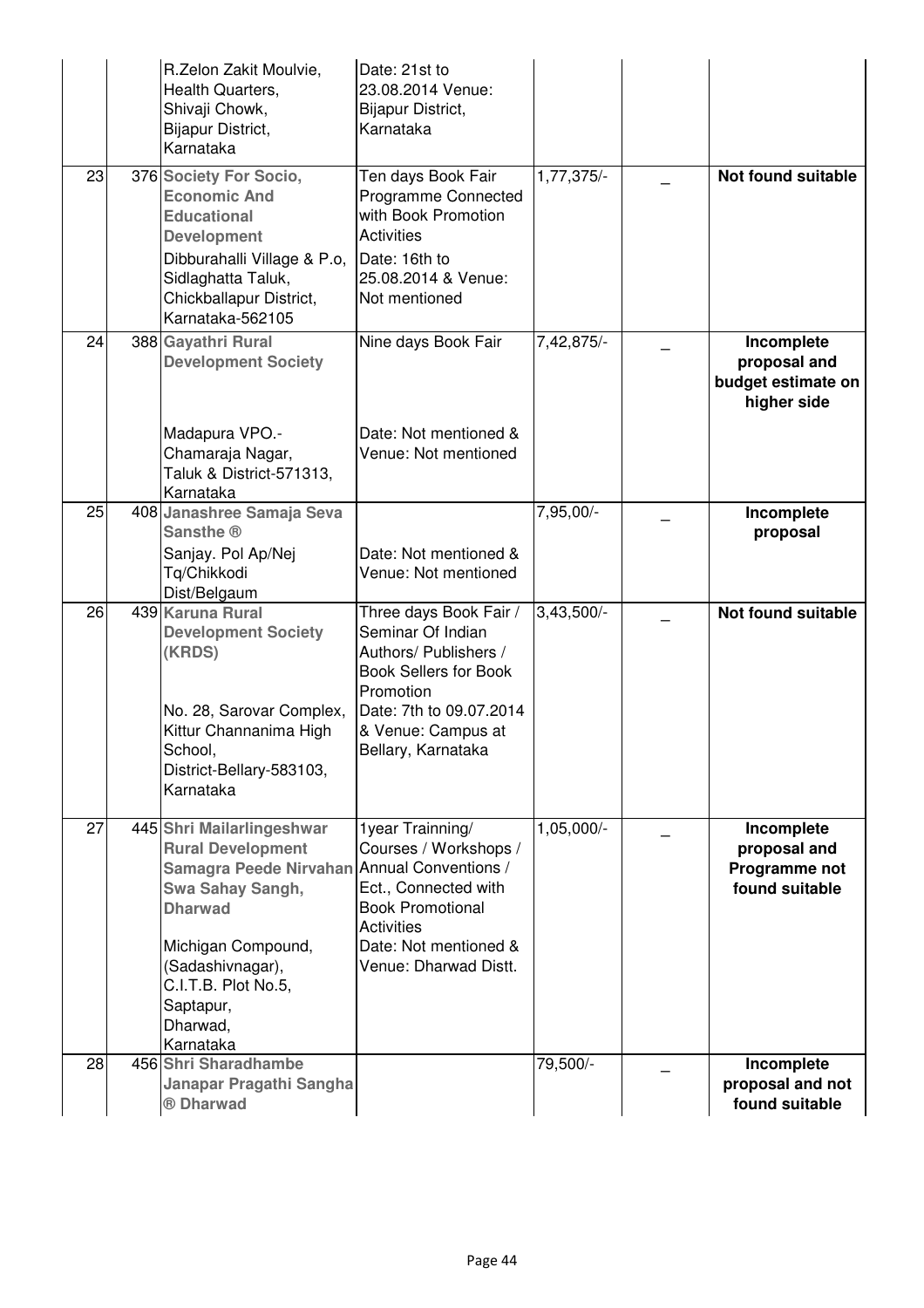|    | Joshi Ini Back Side<br>Hosayellapur,<br>Dharwad-580001,<br>Karnataka                                                                                                                        | Date: Not mentioned &<br>Venue: Not mentioned                                                                                                   |              |          |                                                               |
|----|---------------------------------------------------------------------------------------------------------------------------------------------------------------------------------------------|-------------------------------------------------------------------------------------------------------------------------------------------------|--------------|----------|---------------------------------------------------------------|
| 29 | 466 Sri Siddalingeswara<br><b>Unne Nekarara</b><br>Kshemabivruddi Sanga<br>®<br>Medimallasandra VPO.-<br>A.G. Halli (Ho),<br>Hoskote (TQ)-562125,<br>Bangalore Rural (Dist),<br>Karnataka   | Five days Book Fair on<br><b>Book Promotion</b><br>Date: Not mentioned &<br>Venue: Not mentioned                                                | 2,66,250     |          | <b>Not found suitable</b>                                     |
| 30 | 470 Indian Global Education<br>Society,<br>At. Shivaji Marthole Shop,<br>Belkoni (BHO),<br>Tq. Aurad,<br>Dist. Bidar,<br>Karnataka-585443                                                   | Seven days Book Fair<br>cum Seminar<br>Date: Not mentioned &<br>Venue: Not mentioned                                                            | 3,09,359/-   |          | Incomplete<br>proposal                                        |
| 31 | 499 Firdose Mahila Samaj<br>12th Cross Pension<br>Mohalla Hassan-573201,<br>Karnataka                                                                                                       | Four days Book Fair<br>Date: 10th to<br>14.09.2014 & Venue:<br>Hassan District,<br>Karnataka                                                    | 3,82,500/-   | 1,00,000 |                                                               |
| 32 | 500 Citizen Mahila Mandali<br>(R)<br>Pension Mohalla,<br>Hassan-573201,<br>(Karnataka)                                                                                                      | Three days Book Fair<br>for Book Promotion<br>Date: 02nd to<br>04.10.2014 & Venue:<br>Hassan District,<br>Karnataka                             | $5,00,000/-$ |          | <b>Not found suitable</b>                                     |
| 33 | 520 Nisarga Rural<br><b>Development Service</b><br><b>Society (R.) NRDSS</b><br>No.-4, Laxmi Layout<br>Afzalapur Road,<br>Sharan Sirsagi (PO) Tq.<br>Dist.<br>Gulbarga-585103,<br>Karnataka | Three days Seminar of<br>Indian Authors /<br>Publishers / Book<br><b>Sellers</b><br>Date: 14th to<br>16.05.2014 & Venue:<br>Gulbarga, Karnataka | 2,80,780/-   |          | Incomplete<br>proposal and<br>Programme not<br>found suitable |
| 34 | 591 Pavithra Yuvathi Mandali Three days Book Fair                                                                                                                                           | for Book Promotion                                                                                                                              | $3,00,000/-$ |          | Not found suitable                                            |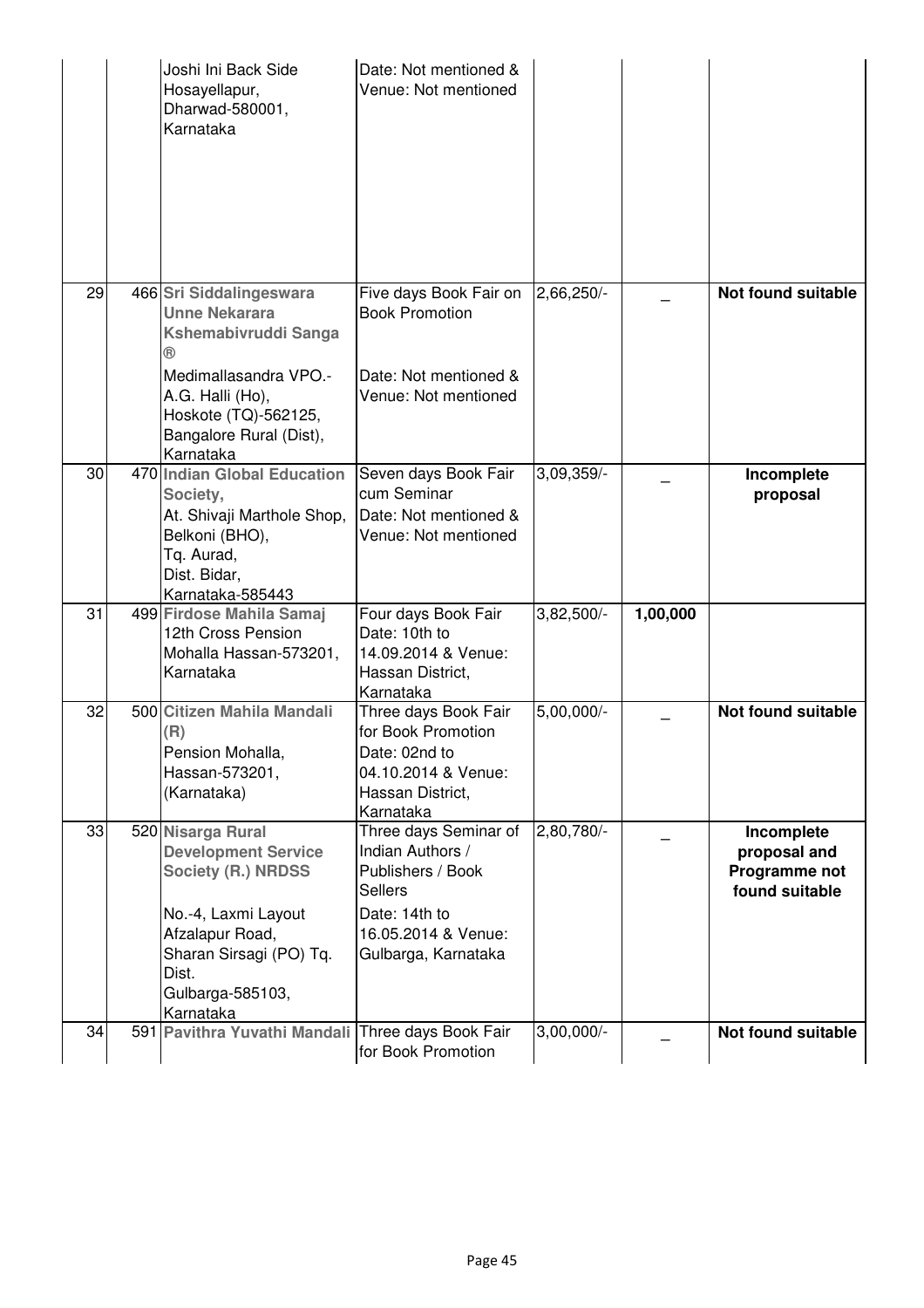|    | Abbad Mohalla,<br>Hassan Distt.-573201,<br>Karnataka                                                                                                      | Date: 03rd to<br>06.08.2014 & Venue:<br>Hassan District,<br>Karnataka                                                 |                         |                                                                  |
|----|-----------------------------------------------------------------------------------------------------------------------------------------------------------|-----------------------------------------------------------------------------------------------------------------------|-------------------------|------------------------------------------------------------------|
| 35 | 639 Anjuman Falahe Melath<br><b>Trust</b><br>10th Ward,<br>New Tank Area<br>Bagepally-561207,<br>Chikkaballapur,<br>Distt.-Karnataka                      | Twelve days Book Fair<br>Date: 1st to 31.12.2014<br>& Venue: Chikkballapur<br>Disrtict, Karnataka                     | 2,79,000/-              | Not found suitable                                               |
| 36 | 683 Ventures Society For<br><b>Rural Development</b><br>Parasuramapura,                                                                                   | Three days Book Fair<br>Date: 02-04 Oct. 2014 &                                                                       | 2,69,000/-              | Incomplete<br>proposal and<br>Programme not<br>found suitable    |
|    | Chellakera Tq, Chitradurga Venue: Not mentioned<br>Dist, Karnataka-577538                                                                                 |                                                                                                                       |                         |                                                                  |
| 37 | 685 Social Action For Rural<br>Poor<br>Siddeshwarana Durga-<br>577538, Parasharampura<br>Hobli, Chelakere Taluk,<br>Chitradurga District,<br>Karnataka    | Eight days Book Fair<br>Date: 10-17 August<br>2014 & Venue:<br>Chitradurga                                            | 2,70,000/-              | <b>Not found suitable</b>                                        |
| 38 | 730 Padmavathi Educational<br><b>And Rural Development</b><br>Gundlapalli Vill. C.R.<br>PalliPost Gulur (Ho),<br>Bagepalli (Tq)-561207,<br>Chickaballapur | Five days Book Fair<br>Date: Not mentioned &<br>Venue: Punganur Town,<br>Chitoor District, A.P                        | 2,66,250/-              | Not found suitable                                               |
| 39 | 778 Channava Education<br><b>Society</b><br>House No. 5-6-29 Ganj<br>Area, Station Road Bhalki<br>Distt. Bidart Pin-585328,<br>Karnataka                  | Six days Book Fair Cum 4, 23, 600/-<br>Seminar<br>Date:<br>01-06-2014 To 6-06-<br>2014 & Venue: Bhalki<br>(Karnataka) |                         | <b>Not found suitable</b>                                        |
| 40 | 779 Laxmibai Education<br><b>Society</b><br>Murki TQ.Aurad .Distt.<br>Bidart, Pin-585328<br>Karnataka                                                     | Five days Book Fair<br><b>Cum Seminar</b><br>Date:<br>15-06-2014 To 19-06-<br>2014 & Venue: Bhidar<br>(Karnataka)     | $3,74,250/-$            | Not found suitable                                               |
| 41 | 826 Minorities Women<br><b>Multipurpose Society &amp;</b><br><b>Rural Social Welfare</b><br><b>Trust</b>                                                  | Three days Book Fair                                                                                                  | $5,00,000$ <sup>-</sup> | Incomplete<br>proposal and<br>estimated budget<br>on higher side |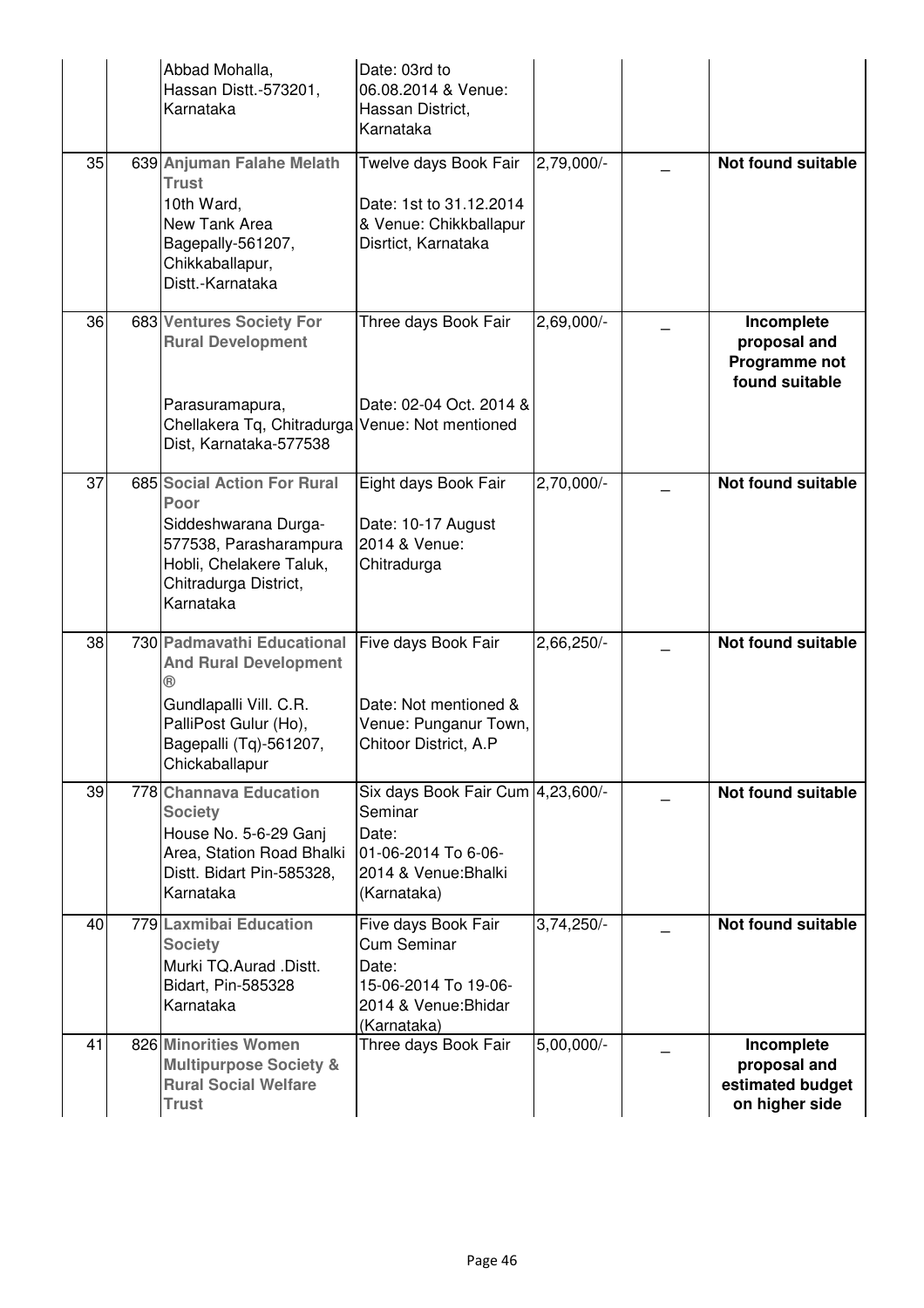|    | Kalakeri-586118, Tq-<br>Sindagi, Distt.-Bijapur<br>(Karnataka)                                                                                                                                                       | Date:<br>02-10-2014 To 04-10-<br>2014 & Venue: Bijapur<br>(Karnataka)                                                                                     |              |                                                                      |
|----|----------------------------------------------------------------------------------------------------------------------------------------------------------------------------------------------------------------------|-----------------------------------------------------------------------------------------------------------------------------------------------------------|--------------|----------------------------------------------------------------------|
| 42 | 828 Tirumala Education and<br><b>Social Welfare Society</b><br>Ward No.-5, Sr.<br>No.639/A1/A1-B1, Vidhay<br>Nagar, Near PDJ High<br>School, Bijapur-586101,<br>Karnataka                                            | Three Days Five<br><b>Training Programme</b><br>Date: Not mentioned &<br>Venue: Bijapur District,<br>Karnataka                                            | 10,00,000/-  | <b>Not found suitable</b>                                            |
| 43 | 835 Deepankar Charity<br><b>Foundation (R)</b><br>Add.-Raj-Gruha Palace,<br>Warawatti (B) Tq.-Bhalki<br>Bidar District-Karnataka                                                                                     | Four Days Book<br>Seminar/ Workshop etc.<br>Date: Not mentioned &<br>Venue: Bidar, District<br>Karnataka                                                  | $3,90,000/-$ | Incomplete<br>proposal and<br>Programme not<br>found suitable        |
| 44 | 863 Vision For The Intigrated<br><b>Social Health And</b><br><b>Womens Awarness</b><br><b>Society</b><br>Society, Opp.-H.R.G<br>house, Basaveshwara<br>Circle Anegundi Road<br>Gangavati Distt.-Koppal,<br>Karnataka | Three Days Book Fair<br>Date: 7th 8th 9th July<br>2014 & Venue: Bellary,<br>District Karnataka                                                            | $3,43,500/-$ | Not found suitable                                                   |
| 45 | 870 Pavan Education Society<br>Gokul<br><b>Pavan Education Society</b><br>Gokul Post-Kitta, Tq.<br>Basavakalyan-585327,<br>Dist.-Bidar, Karnataka                                                                    | Three Days Seminar &<br><b>Children Book Activities</b><br>Date: 25-27 May 2014 &<br>Venue: Post: Kitta. Tq.<br>Basavakalyan, Bidar<br>District Karnataka | 2,43,750/-   | Incomplete<br>proposal and<br><b>Programme not</b><br>found outphale |
| 46 | 883 Mega Rural Development Five Days National<br><b>Society</b><br>371/29, Behind<br>St.Joseph's Convent<br>School, Sunnakallu Street,<br>Chickaballpur-562101,<br>Karnataka                                         | Level Book Fair<br>Date: Not mentioned &<br>Venue: Chickaballapur<br>town, Chickballapur<br>District Karnataka                                            | 4,50,000/-   | Not found suitable                                                   |
| 47 | 884 Anusaya Education<br>Society,                                                                                                                                                                                    | Seven Days Book Fair<br><b>Cum Seminar</b>                                                                                                                | 3,07,350/-   | Incomplete<br>proposal                                               |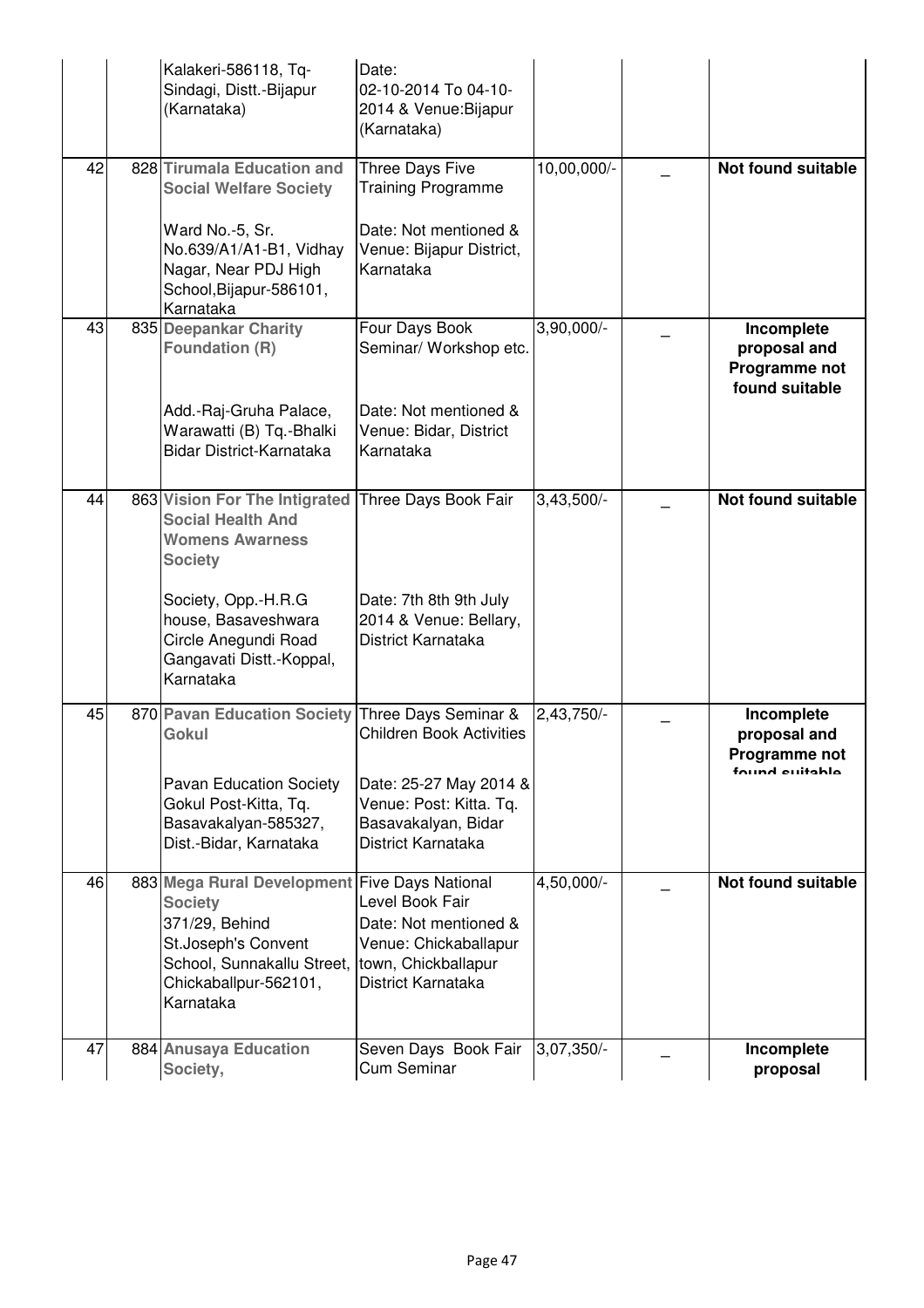|                |               | Belkoni (BHO) Tq. Aurad<br>Dist. Bidar-585417,<br>Karnataka                                                                                         | Date: Not mentioned &<br>Venue: Not mentioned                                                                       |               |          |                                                                                            |  |  |  |
|----------------|---------------|-----------------------------------------------------------------------------------------------------------------------------------------------------|---------------------------------------------------------------------------------------------------------------------|---------------|----------|--------------------------------------------------------------------------------------------|--|--|--|
| 48             |               | 70 Sri Ranganatha Swamy<br><b>Educational Trust (R.)</b><br>Nambanna Layout,<br>Hirebidanur, Gauribidanur<br>Tq., Kolar Dist., Karnataka-<br>561208 | Three days Seminar of<br>Indian Authors /<br>Publishers / Book<br><b>Sellers</b>                                    | 1,65,750/-    | 50,000   | <b>NBT (SRO) Office</b><br>inspect the<br><b>Seminar and</b><br>submit the event<br>report |  |  |  |
|                | <b>Kerala</b> |                                                                                                                                                     |                                                                                                                     |               |          |                                                                                            |  |  |  |
|                |               | <b>73 National Women's</b><br><b>Welfare Centre (NWWC)</b>                                                                                          | Organizing Training<br>Courses-Annual<br><b>Conventions Connected</b><br>With Book Promotional<br><b>Activities</b> | 2,62,000/-    |          | Incomplete<br>proposal and<br>Programme not<br>found suitable                              |  |  |  |
|                |               | Vanitha Bhavan<br>Ariyancode Ottasekhara<br>Mangalam P.O.,<br>Perunkadavila Block,<br>Thiruvananthapuram<br>District,<br>Kerala-695125              | Date: 2014-2015 &<br>Venue: Not mentioned                                                                           |               |          |                                                                                            |  |  |  |
| 2              |               | 323 Authors Guild of India<br>F-12, Jangpura Extension,<br>New Delhi-110014                                                                         | Two days Seminar<br>(Literature and Society)<br>Date: December 2014<br>Venue: Thrissur<br>(Kerala)                  | 8,38,000/-    | 2,50,000 |                                                                                            |  |  |  |
| $\overline{3}$ |               | 631 Darsan Cultural Society<br>Ward No.-9/180,<br>Sastri Road.<br>Kottayam-686001,<br>Kerala                                                        | Ten days Programme<br>Date: 31st to 09.02.2014<br>& Venue: Thirunakkara<br>Maidan, Kottayam                         | $10,00,000/-$ | 2,50,000 | Subject to organize<br>book fair                                                           |  |  |  |
| 4              |               | 805 Antharashtra<br>Pusthakotsava Samithi<br>Kaloor Towers, Kaloor,<br>Kanayannur Taluk,<br>Ernakulam Dist,<br>Kochi-682017,<br>Kerala              | Ten days Programme<br>Date:<br>29-11-2014<br>to<br>08-12-2014 & Venue:<br>Kochi                                     | $9,00,000/-$  | 2,50,000 | Subject to organize<br>book fair                                                           |  |  |  |
|                |               |                                                                                                                                                     | Madhya Pradesh                                                                                                      |               |          |                                                                                            |  |  |  |
| 1              |               | 6 Sharadha Astha Samajik<br>Jan Kalyan Samiti                                                                                                       | Three days Workshop                                                                                                 | 16,00,000/-   |          | Incomplete<br>proposal and<br>estimated budget<br>on higher side                           |  |  |  |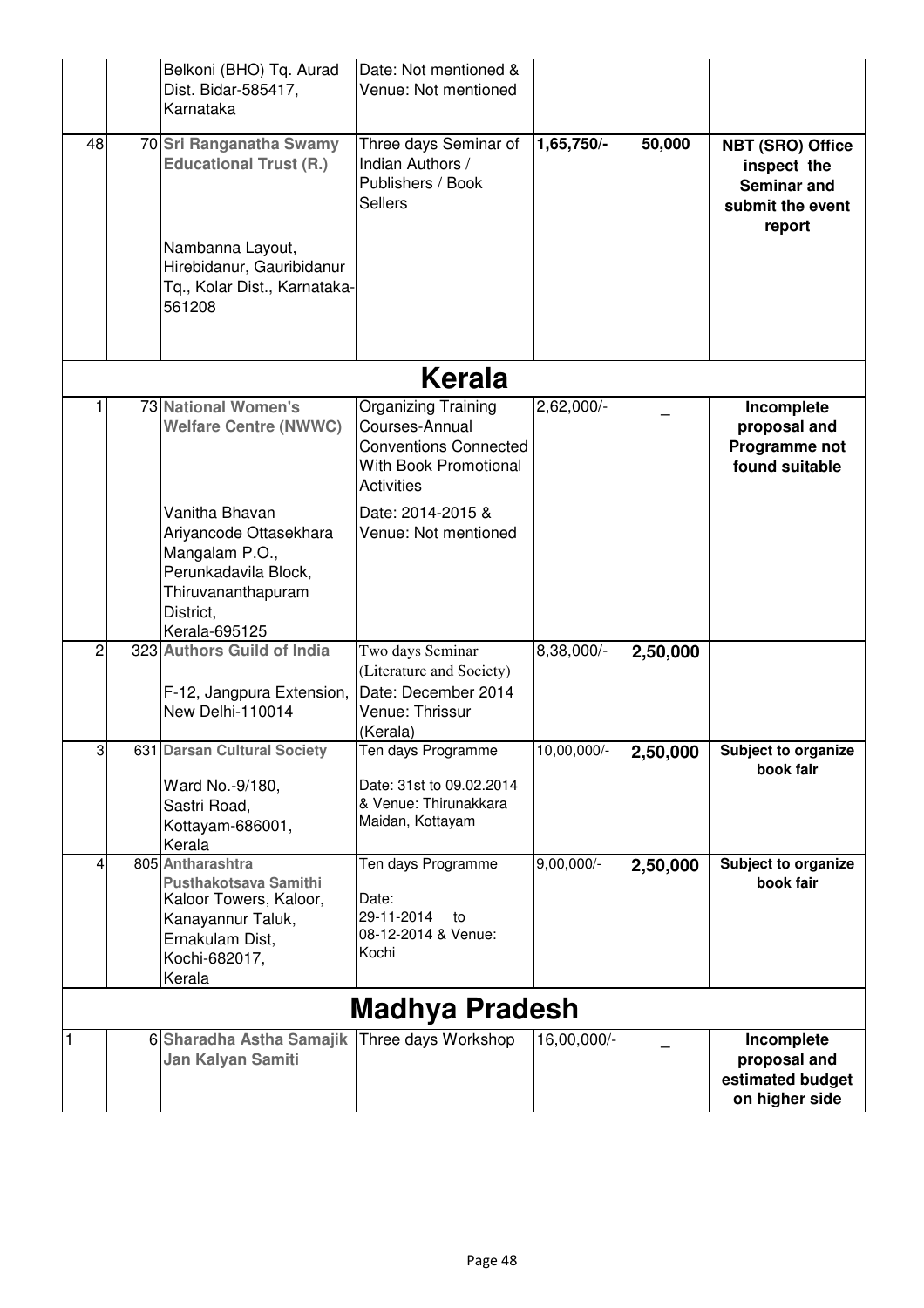|                | E-7/324, Arera Colony,<br>Bhopal-462016,<br>Madhya Pradesh                                                                                   | Date: Not mentioned &<br>Venue: Not mentioned                                     |              |        |                           |
|----------------|----------------------------------------------------------------------------------------------------------------------------------------------|-----------------------------------------------------------------------------------|--------------|--------|---------------------------|
| $\overline{2}$ | 29 Punam Samaj Seva<br><b>Samiti Satho</b>                                                                                                   | Five days Book Fair                                                               | 3,90,000/-   |        | <b>Not found suitable</b> |
|                | Vill.-Satho,<br>Th.-Porsa,<br>Dist.-Muraina,<br>Madhya Pradesh-476115                                                                        | Date: Not mentioned &<br>Venue: Not mentioned                                     |              |        |                           |
| 3              | 49 Narmadanchal Naya<br>Jivan Jan Kalyan Sewa<br><b>Samiti</b>                                                                               | Five days Book Fair                                                               | 2,25,000     |        | <b>Not found suitable</b> |
|                | H.N.-110, Hanuman<br>Mandir, Sanjay Nagar,<br>Gwaltoli, Dist.-<br>Hoshangabad,<br>Madhya Pradesh                                             | Date: 2014-15 & Venue:<br>Raipur                                                  |              |        |                           |
| $\overline{4}$ | 50 Pragati Yuva Vikash<br><b>Kendra</b>                                                                                                      | Five days Book Fair                                                               | $3,40,500/-$ |        | Incomplete<br>proposal    |
|                | Lovekushnagar,<br>Chhatarpur Dist.-<br>Chhatarpur,<br>Madhya Pradesh471515                                                                   | Date: 1st to 5.11.2014<br>Venue: Chhatarpur<br>(M.P.)                             |              |        |                           |
| $\overline{5}$ | 51 Sarvangeen Vikash<br><b>Mahila Samiti</b>                                                                                                 | Five days Book Fair                                                               | 4,35,375/-   | 75,000 |                           |
|                | Seetaram Colony,<br>Chhatarpur Distt.,<br>Madhya Pradesh                                                                                     | Date: 1st to 5.11.2014 &<br>Venue: Chhatarpur<br>(M.P)                            |              |        |                           |
| 6              | 52 Manav Seva Kalyan<br><b>Sansthan</b><br>289, Ganga Nagar,<br>Dewas.<br>Block,<br>Taluk,<br><b>District-Dewas</b><br>Madhya Pradesh-455001 | Five days Book Fair<br>Date: 10th to<br>14.07.2014 & Venue:<br>Dewas (M.P)        | $2,10,000/-$ | 75,000 |                           |
| 17             | 74 Kadambini Shiksh Evam<br>Samaj Kalyan Seva<br><b>Samiti Bhopal</b><br>3, Paras Nagar<br>Berasia Road,<br>Bhopal,<br>Madhya Pradesh        | Five days Book Fair<br>Date: 2014-2015 &<br>Venue: Hindi Bhawan,<br><b>Bhopal</b> | 7,27,500/-   | 75,000 |                           |
| 8              | 77 Suman Shiksha Yevam<br>Samaj Kalyan Samiti                                                                                                | <b>Five days Conventions</b><br>of Leading of<br><b>Educational Writers</b>       | 75,000/-     |        | <b>Not found suitable</b> |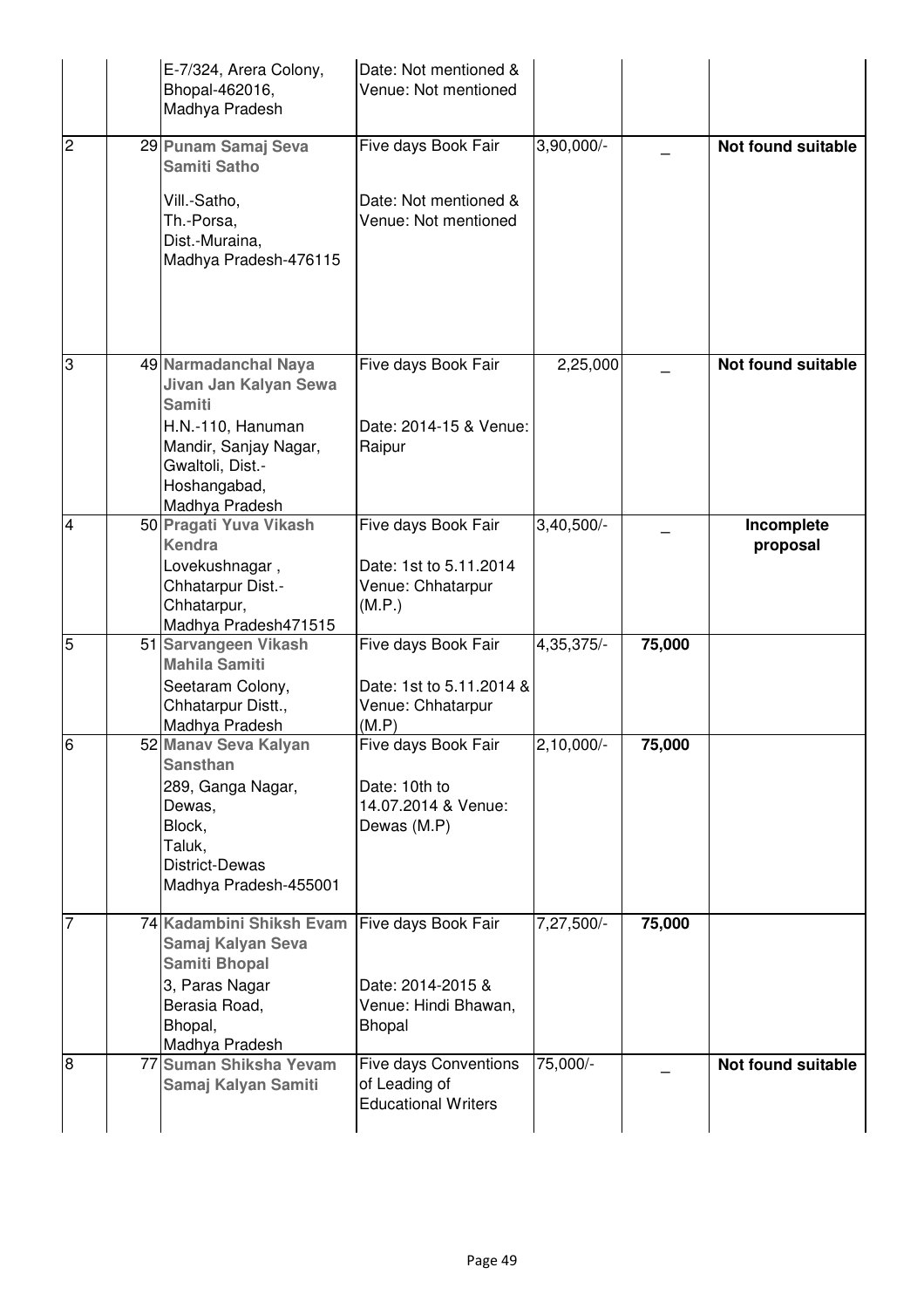|    | Hazira,<br>Chauraha,<br>J.C. Mill Road,<br>Birla Nagar,<br>Gwalior-474004,<br>Madhya Pradesh                                                             | Date: 2nd to 6.10.2014<br>& Venue: Not<br>mentioned                                                              |                  |                                                                               |
|----|----------------------------------------------------------------------------------------------------------------------------------------------------------|------------------------------------------------------------------------------------------------------------------|------------------|-------------------------------------------------------------------------------|
| Θ  | 82 Parijat Shiksha Vikas<br><b>Evam Samaj Sudhar</b><br><b>Samiti</b>                                                                                    | Three days Book fair                                                                                             | $9,00,000/-$     | Incomplete<br>proposal and<br>estimated budget<br>on higher side              |
|    | G-139, Gautam Nagar,<br>Govindpura Bhopal,<br>Madhya Pradesh                                                                                             | Date: Not mentioned &<br>Venue: Not mentioned                                                                    |                  |                                                                               |
| 10 | 90 Shayama Welfare<br><b>Society</b>                                                                                                                     | Three days National<br>Level Seminar of Indian<br>Authors/ Publishers &<br>Bookseller on Book<br>Promotion       | 8,96,250/-       | <b>Not found suitable</b>                                                     |
|    | B260 Murli Nagar,<br>Gram Karond Kala,<br>Tehasil Huzur,<br>Dist.-Bhopal -462038,<br>Madhya Pradesh                                                      | Date: Not mentioned &<br>Venue: Not mentioned                                                                    |                  |                                                                               |
| 11 | 153 Vimal Foundation 2008,<br>Gohad<br>Rathyan Ka Mohalla Ward<br>No.-5 Gohad,<br>Distt.-Bhind,<br>Madhya Pradesh                                        | Not mentioned<br>Date: Not mentioned &<br>Venue: Not mentioned                                                   | not<br>mentioned | Incomplete<br>proposal                                                        |
| 12 | 171 ALAKH<br>F-4, Ist Floor, Shri<br>Ganesh Complex A, G.<br>Office Tiraha,<br>Jhansi Road,<br>Gwalior-474002,<br>Madhya Pradesh-                        | Five days Book Fair &<br><b>Exhibition &amp; Culture</b><br>Programme<br>Date: Not mentioned &<br>Venue: Gwalior | 1,80,000/-       | <b>Not found suitable</b>                                                     |
| 13 | 174 Centre for Science &<br><b>Heritage Development,</b><br>F-4-A, 1st, Floor,<br>Shri Ganesh Complex,<br>SMS Road,<br>Gwalior,<br>Madhya Pradesh-474009 | Five days Book<br>Fair/Cultural<br>programmes & Seminar<br>etc.<br>Date: Not mentioned &<br>Venue: Not mentioned | 2,54,250/-       | <b>Not found suitable</b>                                                     |
| 14 | 179 Yuva Parishad                                                                                                                                        | Seven days Book Fair                                                                                             | 7,39,425/-       | <b>Unrealistic budget</b><br>estimate on higher<br>side not found<br>suitable |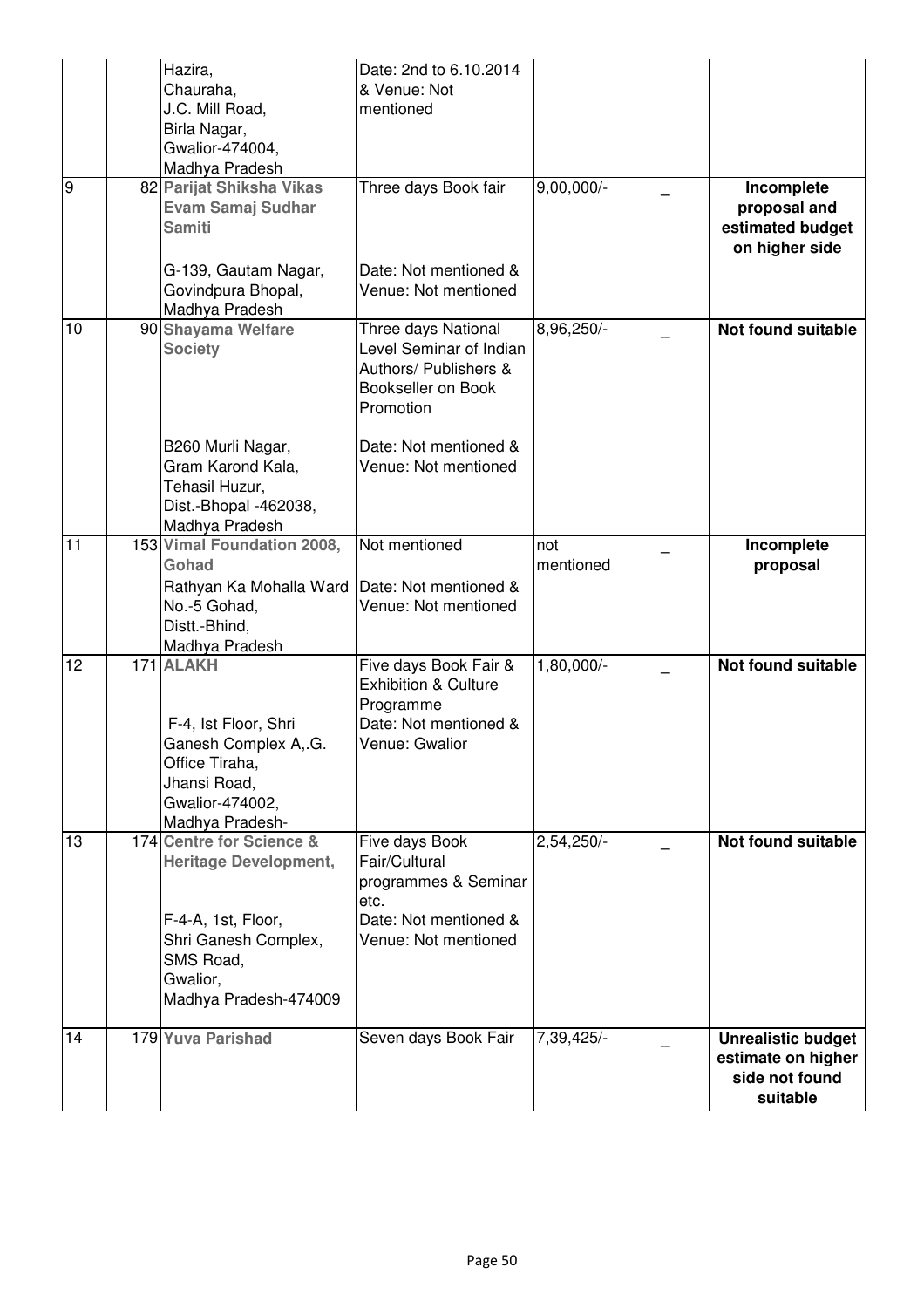|    | Panjiyan Kariyala 44<br>Ghoda Nakash Road<br>Bhopal Tehsil-Huzur,<br>Dist.-Bhopal,<br>Madhya Pradesh                                                                | Date: Not mentioned &<br>Venue: Hoshangabad<br><b>District</b>                                            |              |          |                                                               |
|----|---------------------------------------------------------------------------------------------------------------------------------------------------------------------|-----------------------------------------------------------------------------------------------------------|--------------|----------|---------------------------------------------------------------|
| 15 | 183 Nav Udai Nari Utthan<br><b>Samiti</b><br>H.No.251/B,<br>Old Ashoka Garden,<br>Tehsil-Huzur,<br>Distt.Bhopal,<br>Madhya Pradesh                                  | Five days Book Fair<br>Date: Not mentioned &<br>Venue: Raisen District                                    | 7,39,425/-   | 1,00,000 |                                                               |
| 16 | 205 Ch. Roop Narayan Dubey<br>Samaj Kalyan Samiti<br>Kushwah Colony, Etawah<br>Road Bhind-477001,<br>Madhya Pradesh                                                 | Seven days Book Fair & 4,52,750/-<br>Seminar Cum<br>Workshop<br>Date: 2nd to 08.04.2014<br>& Venue: Bhind |              |          | <b>Not found suitable</b>                                     |
| 17 | 258 Muslim Maashrra<br><b>Taraqqi Society</b><br>793 Indira Nagar,<br>Police Chowki ke Samne,<br>Teela Jamalpura Road,<br>Bhopal,<br>Madhya Pradesh                 | Seven days Book Fair<br>& Seminar Cum<br>Workshop<br>Date: Not mentioned &<br>Venue: Not mentioned        | 1,80,120/-   |          | Incomplete<br>proposal                                        |
| 18 | 263 G.S. Hitkarini Samiti<br>Infront of Hanuman<br>Mandir, New Double Story<br>Govinda Colliery,<br>P.O. Kotma Colliery,<br>Distt. Anuppur-484336<br>Madhya Pradesh | Five days workshop for<br>book promotion<br>Date: Not mentioned &<br>Venue: Anuppur (M.P)                 | 4,35,375/-   |          | Incomplete<br>proposal and<br>Programme not<br>found suitable |
| 19 | 295 Smt Prayaglata Mahila<br>Samaj Evam Bal Kalyan<br><b>Samiti</b>                                                                                                 | Seven days Book Fair                                                                                      | $3,22,500/-$ | 50,000   |                                                               |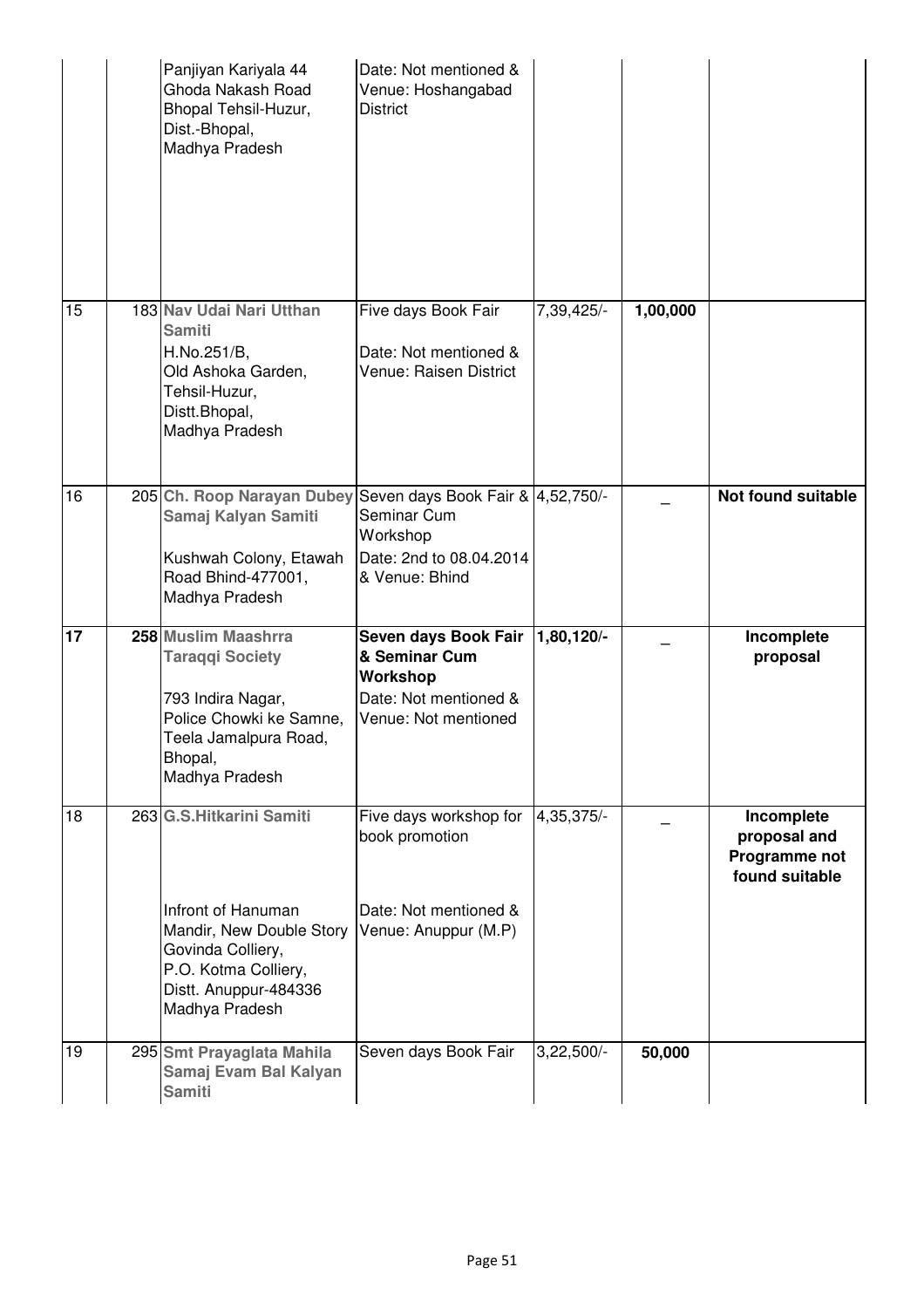|    | Mudian Kuwan,<br>Tehsile-Datia,<br>Block-Datia,<br>Dist-Datia,<br>Madhya Pradesh                                                                                                                 | Date: 7th to 13.07.2014<br>& Venue: Datia (M.P)                                                            |                         |        |                                                                                                                                                                                 |
|----|--------------------------------------------------------------------------------------------------------------------------------------------------------------------------------------------------|------------------------------------------------------------------------------------------------------------|-------------------------|--------|---------------------------------------------------------------------------------------------------------------------------------------------------------------------------------|
| 20 | 299 Janmitra Samaj Sewa<br><b>Santha</b><br>346, Govt Employee Awas<br>Colony City Center,<br>Block-Morar,<br>Dist-Gwalior,<br>Madhya Pradesh                                                    | Seven days Book Fair<br>Date: 10th to<br>16.11.2014 & Venue:<br>Gwalior (M.P)                              | $3,10,\overline{875/-}$ |        | Incomplete<br>proposal                                                                                                                                                          |
| 21 | 331 M P Prakratik<br>Chikitsalaya Tatha<br>Mahavidyalaya Samiti,<br>346, Govt Employee Awas<br>Colony City Center,<br>Block-Morar,<br>Dist-Gwalior,                                              | Seven days Book Fair<br>& Seminar Cum<br>Workshop<br>Date: 12th to<br>18.10.2014 & Venue:<br>Sheopur (M.P) | 5,27,000/-              | 75,000 | <b>Subject to</b><br>supervision of the<br><b>District Education</b><br>Officer or his/her<br>representative for<br>Inspecting the book<br>fair and submit the<br>event report. |
| 22 | Madhya Pradesh<br>358 Unique Vikas Sansthan<br>2/94-B, Vijay Khand<br>Gomti Nagar,<br>District-Lucknow-226010,<br><b>Uttar Pradesh</b>                                                           | Five days Book Fair<br>Date: 17th to<br>21.12.2014 & Venue:<br>Indore of Madhya<br>Pradesh                 | 4,80,000/-              |        | <b>Not found suitable</b>                                                                                                                                                       |
| 23 | 361 Gramin Vikas Utthan<br><b>Evam Takniki</b><br><b>Prashikchan Samaj</b><br><b>Kalyan Sansthan</b><br>Jan-10/342,<br>VPO.-Ummedgarh Bansi,<br>Tehsil-Joure,<br>Dist.-Morena,<br>Madhya Pradesh | Seven days Book Fair<br>Date: 1st to 7.08.2014 &<br>Venue: Morena (M.P)                                    | $3,07,500/-$            |        | Not found suitable                                                                                                                                                              |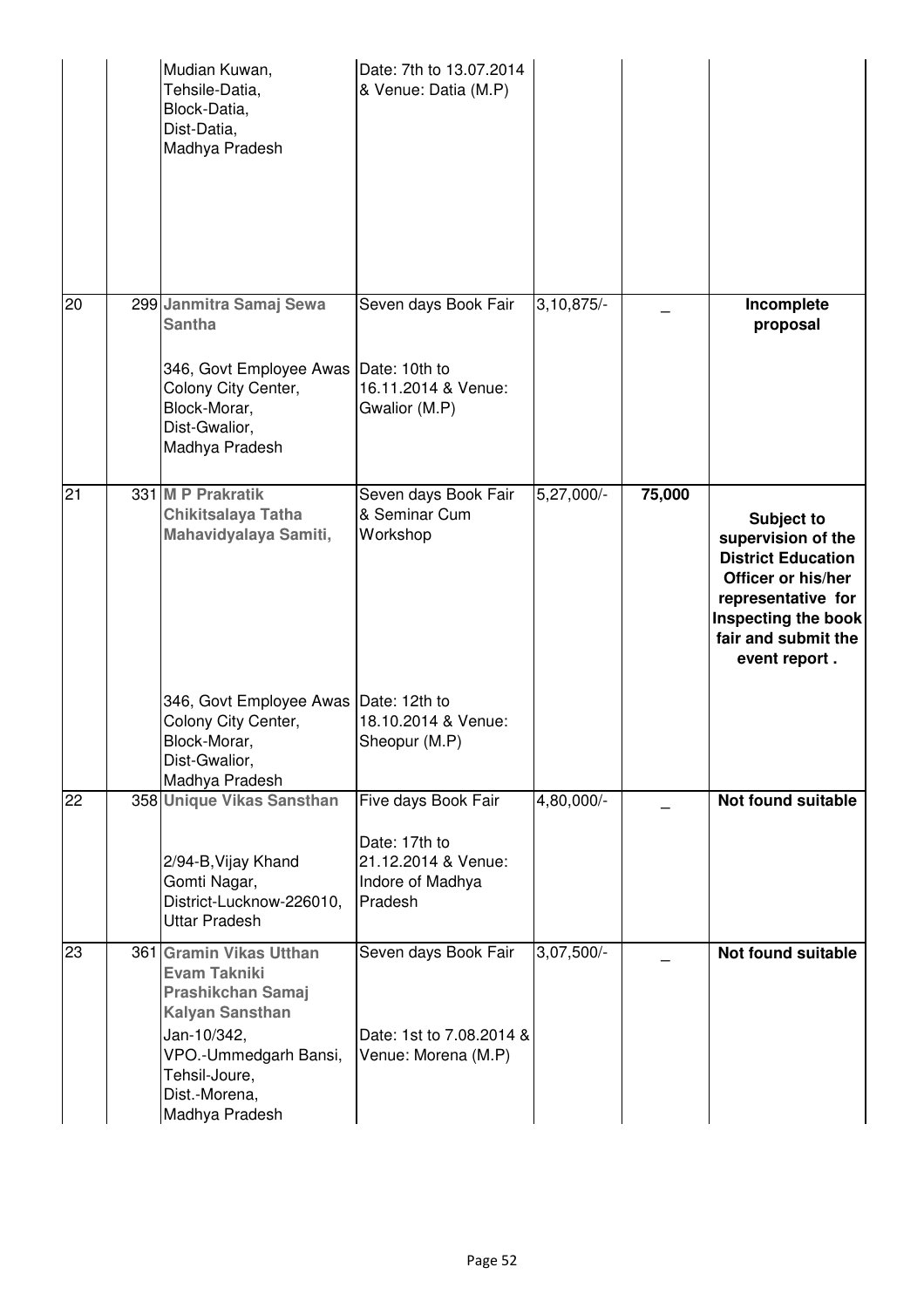| 24 | 372 Mateshwari Jan Kalyan                                                                                    | Five days Book Fair                                                                                         | $3,00,000/-$ |        | <b>Not found suitable</b>                                                                                                                                                       |
|----|--------------------------------------------------------------------------------------------------------------|-------------------------------------------------------------------------------------------------------------|--------------|--------|---------------------------------------------------------------------------------------------------------------------------------------------------------------------------------|
|    | <b>Samiti</b>                                                                                                | workshop                                                                                                    |              |        |                                                                                                                                                                                 |
|    | Civil Line Thane Ke                                                                                          | Date: 15th to                                                                                               |              |        |                                                                                                                                                                                 |
|    | Samne Pann Road                                                                                              | 19.08.2014 & Venue:                                                                                         |              |        |                                                                                                                                                                                 |
|    | Chattarpur,                                                                                                  | Not mentioned                                                                                               |              |        |                                                                                                                                                                                 |
|    | Madhya Pradesh                                                                                               |                                                                                                             |              |        |                                                                                                                                                                                 |
| 25 | 386 Anupam Education And                                                                                     | Five days Book Fair                                                                                         | 4,08,750/-   | 75,000 |                                                                                                                                                                                 |
|    | <b>Welfare Society</b>                                                                                       |                                                                                                             |              |        | <b>Subject to</b><br>supervision of the<br><b>District Education</b><br>Officer or his/her<br>representative for<br>Inspecting the book<br>fair and submit the<br>event report. |
|    | H.N. 77 Pandit Maholla<br>Shadhora Distt.,                                                                   | Date: Not mentioned &<br>Venue: Bhopal                                                                      |              |        |                                                                                                                                                                                 |
|    | Ashoknagar,<br>Madhya Pradesh                                                                                |                                                                                                             |              |        |                                                                                                                                                                                 |
| 26 | 401 Shri Darshan Singh                                                                                       | Three days Book Fair                                                                                        | 2,70,000/-   |        | Not found suitable                                                                                                                                                              |
|    | <b>Shiksha Samiti Gwalior</b>                                                                                |                                                                                                             |              |        |                                                                                                                                                                                 |
|    | Near of P.D. Convent                                                                                         | Date: 10th to                                                                                               |              |        |                                                                                                                                                                                 |
|    | School,                                                                                                      | 12.08.2014 & Venue:                                                                                         |              |        |                                                                                                                                                                                 |
|    | Kota Bala Mohalla,                                                                                           | Gwalior (M.P)                                                                                               |              |        |                                                                                                                                                                                 |
| 27 | Loha Mandi Gwalior.<br>402 New Shiv Mahila Shiksha Five days Book Fair /                                     |                                                                                                             | $2,25,000/-$ |        | Incomplete                                                                                                                                                                      |
|    | Evam Samaj Kalyan<br><b>Samiti</b>                                                                           | Exhibition                                                                                                  |              |        | proposal                                                                                                                                                                        |
|    | Bhanwar Singh Ka Bara                                                                                        | Date: 10th to                                                                                               |              |        |                                                                                                                                                                                 |
|    | Ghas Mandi Gwalior,                                                                                          | 15.08.2014 & Venue:                                                                                         |              |        |                                                                                                                                                                                 |
|    | Madhya Pradesh                                                                                               | Gwalior (M.P)                                                                                               |              |        |                                                                                                                                                                                 |
| 28 | 415 Mukti Mamta Mahila<br><b>Mandal</b>                                                                      | Three days National<br>Level Seminar of India<br>Authors / Publishers &<br>Booksellers on Book<br>Promotion | 2,43,750/-   |        | <b>Not found suitable</b>                                                                                                                                                       |
|    | Lahar,                                                                                                       | Date: 10th to                                                                                               |              |        |                                                                                                                                                                                 |
|    | Distt.-Bhind,                                                                                                | 12.06.2014 & Venue:                                                                                         |              |        |                                                                                                                                                                                 |
|    | Madhya Pradesh                                                                                               | Gwalior (M.P)                                                                                               |              |        |                                                                                                                                                                                 |
| 29 | 458 Jyoti Mahila Mandal,                                                                                     | Eight days Book Fair                                                                                        | $1,50,000/-$ |        | Not found suitable                                                                                                                                                              |
|    | 926/9, Nehru Nagar Indore Date: Not mentioned &<br>90 Quarter Indore, Madhya Venue: Not mentioned<br>Pradesh |                                                                                                             |              |        |                                                                                                                                                                                 |
| 30 | 473 Prithvi Samajotthan                                                                                      | Seven days Book Fair                                                                                        | 7,39,425/-   |        | Not found suitable                                                                                                                                                              |
|    | <b>Samiti</b>                                                                                                |                                                                                                             |              |        |                                                                                                                                                                                 |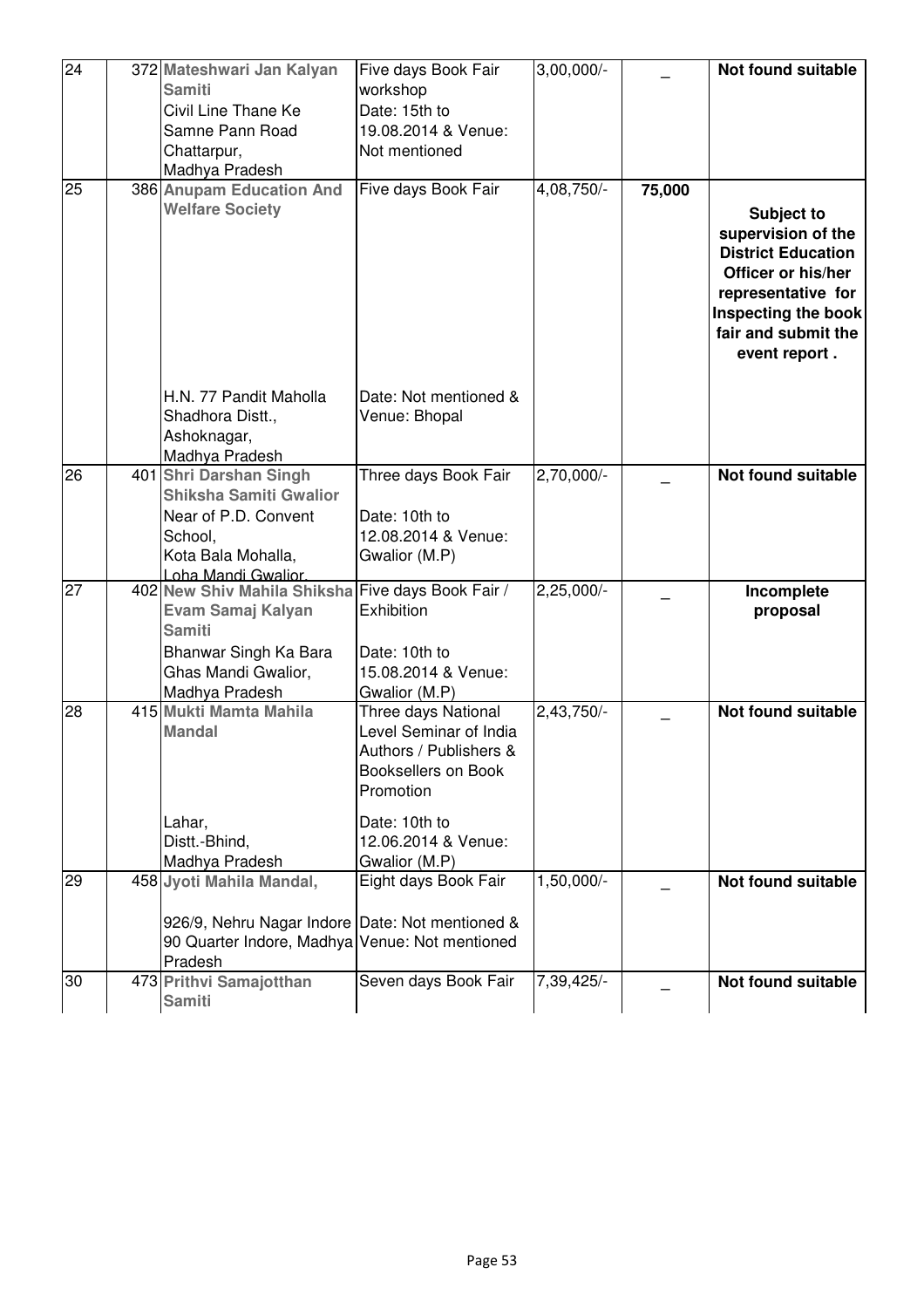|    | H.No. J.J. Institute Behind Date: Not mentioned &<br>Hanuman Mandir,<br>5, Civil Line Sagar<br>Tehsil-Sagar,<br>Madhya Pradesh                                                                                      | Venue: The. Bina,<br>(Sagar District)                                                                                                                                                 |              |        |                                          |
|----|---------------------------------------------------------------------------------------------------------------------------------------------------------------------------------------------------------------------|---------------------------------------------------------------------------------------------------------------------------------------------------------------------------------------|--------------|--------|------------------------------------------|
| 31 | 477 Prithvi Samajotthan<br><b>Samiti</b><br>H.No. J.J. Institute Behind<br>Hanuman Mandir,<br>5, Civil Line Sagar<br>Tehsil-Sagar,<br>Madhya Pradesh                                                                | Seven days Book Fair<br>Date: Not mentioned<br>Venue: Damoh Distt.<br>(M.P.)                                                                                                          | 7,09,425/-   |        | Not found suitable                       |
| 32 | 504 Subhlaxmi Social<br><b>Welfare Samiti</b><br>85/1, Bala Bai Ka Bazar,<br>Near Sabzi Mandi,<br>Lashkar,<br>Gwalior,<br>Madhya Pradesh                                                                            | Seven days Book Fair<br>Date & venue: Not<br>mentioned                                                                                                                                | 90,000/-     |        | Incomplete<br>proposal                   |
| 33 | 529 Uday The Rising Shiksha Three days Book Fair<br><b>Prasar Avam Samaj</b><br>Kalyan Samiti Morena<br>Behind ITI,<br>Near Sikarwar Health Club 23.06.2014 & Venue:<br>Subhash Nagar,<br>Morena,<br>Madhya Pradesh | Date: 20th to<br>Morena (M.P)                                                                                                                                                         | $3,00,000/-$ | 50,000 |                                          |
| 34 | 535 Shri Ram Swaroop Singh Five days National<br>Shiksha Prasar Samiti<br>VPO.-Nunhad (Gormi),<br>Distt. Bhind,<br>(Madhya Pradesh)                                                                                 | Level Seminar of Indian<br>Authors / Publishers &<br><b>Book Sellers on</b><br><b>National Book Trust</b><br><b>Activities</b><br>Date: 20th to<br>24.11.2014 & Venue:<br>Bhind (M.P) | $6,22,800/-$ | 50,000 | <b>Subject to five days</b><br>book fair |
| 35 | 537 Rounak Samaj kalyan<br>Sansthan,<br>R.B.-1/97/11,<br>Near Dabur Factory<br>Tansen Road,<br>Dist-Gwalior,<br>Madhya Pradesh                                                                                      | Seven days Book Fair<br>Date: & Venue: Gwalior<br>(M.P)                                                                                                                               | $3,11,250/-$ |        | Not found suitable                       |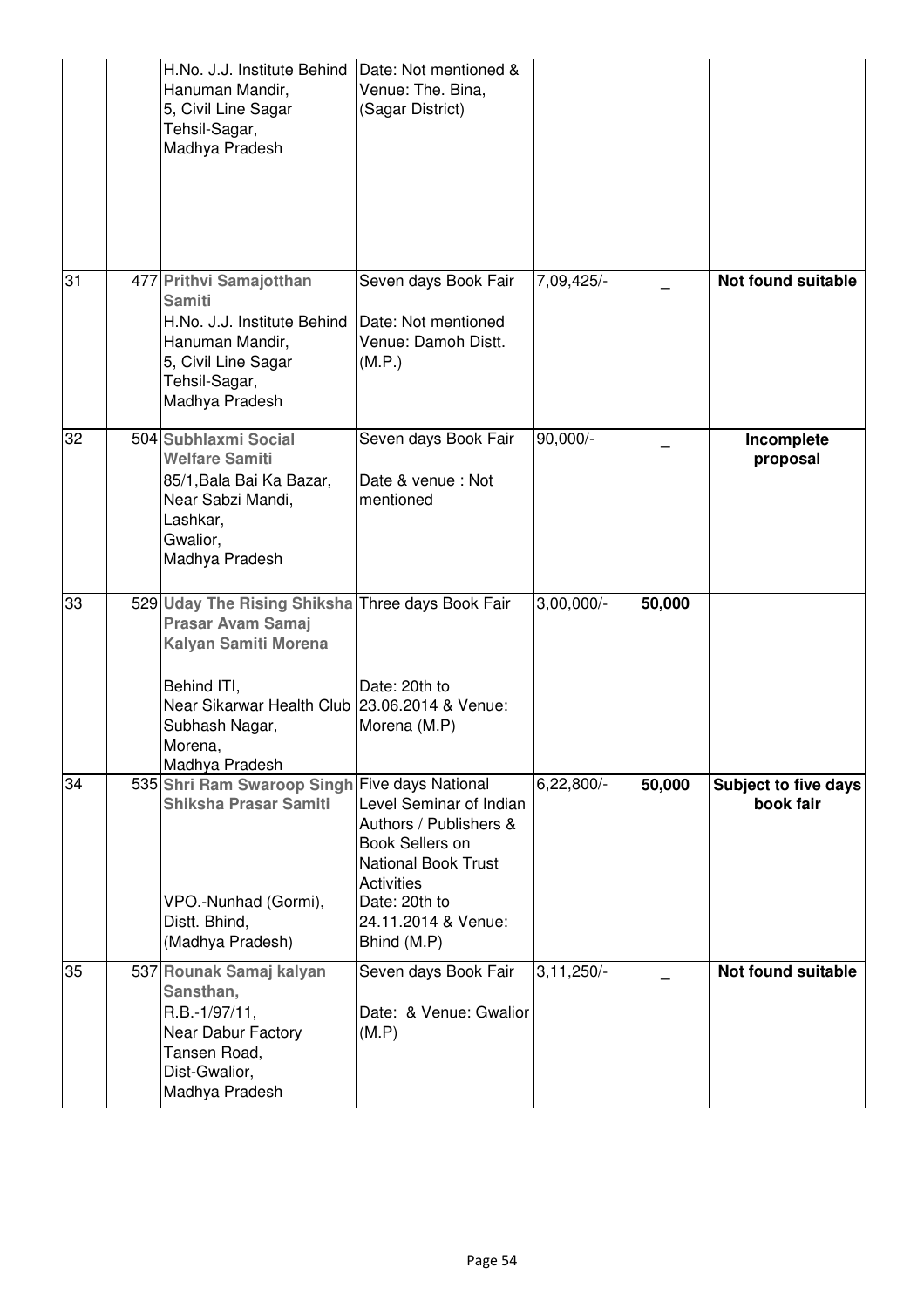| 36 | 550 Spandan Sanstha,<br><b>Bhopal</b><br>Parmabeda,<br>Haripura,                                                                                                            | Two days Book Fair<br>Date: Not mentioned &<br>Venue: Not mentioned                                                   | 4,26,000/-                   |        | Incomplete<br>proposal and<br>Programme not<br>found suitable |
|----|-----------------------------------------------------------------------------------------------------------------------------------------------------------------------------|-----------------------------------------------------------------------------------------------------------------------|------------------------------|--------|---------------------------------------------------------------|
|    | Vill.-Padriya Raisen Road,<br>Bhopal,<br>Madhya Pradesh                                                                                                                     |                                                                                                                       |                              |        |                                                               |
| 37 | 551 Shri Radhe Krishan<br>Shiksha Avam Samaj<br>Kalyan Samiti Morena,<br>26/84, Malgodam Road<br>Ganesh Pura Morena<br>Block Morena Teh,<br>Morena Distt.<br>Madhya Pradesh | Seven days Book Fair<br>Date: 20th to<br>26.06.2014 & Venue:<br>Morena (M.P)                                          | 4,06,500/-                   | 50,000 |                                                               |
| 38 | 564 Pracheen Samavrdhi<br>Samaj Sewi Sanstha<br><b>Green Field Convent</b><br>School Dushyant Nagar<br>Thatipur,<br>Morar,<br>Gwalior,<br>Madhya Pradesh                    | Seven days Book Fair<br>and Seminar Cum<br>Workshop<br>Date: 24th to<br>30.11.2014 & Venue:<br>Bhind Trade Fair (M.P) | $3,75,000/-$                 |        | Incomplete<br>proposal                                        |
| 39 | 566 Bal Shanti Shiksha<br><b>Prasar Samiti</b><br>Gautam Bihar,<br>Dist.-Shivpuri,<br>Madhya Pradesh                                                                        | Seven days Book Fair in 3, 11, 250 x<br>50 district<br>Date: Not mentioned &<br>Venue: All District in<br>(M.P)       | $50=$<br>1,55,62,50<br>$0/-$ |        |                                                               |
| 40 | 567 Pitambra Kala Kendra<br>Evam Samaj Kalyan<br><b>Sansthan</b><br>40, New Khedapati Colony<br>Near Baldev Appartment,<br>Distt.-Gwalior,<br>Madhya Pradesh                | Seven days Book Fair & 4,12,500/-<br>Cultrual Program<br>Date: 25th to<br>01.07.2014 & Venue:<br>Gwalior (M.P)        |                              | 50,000 |                                                               |
| 41 | 574 Prithvi Samajotthan<br><b>Samiti</b><br>H.No. J.J. Institute Behind<br>Hanuman Mandir, 5, Civil<br>Line Sagar<br>Tehsil-Sagar,<br>Madhya Pradesh                        | Seven days Book Fair<br>Date: Not mentioned &<br>Venue: Sagar (M.P)                                                   | 7,09,425/-                   | 50,000 |                                                               |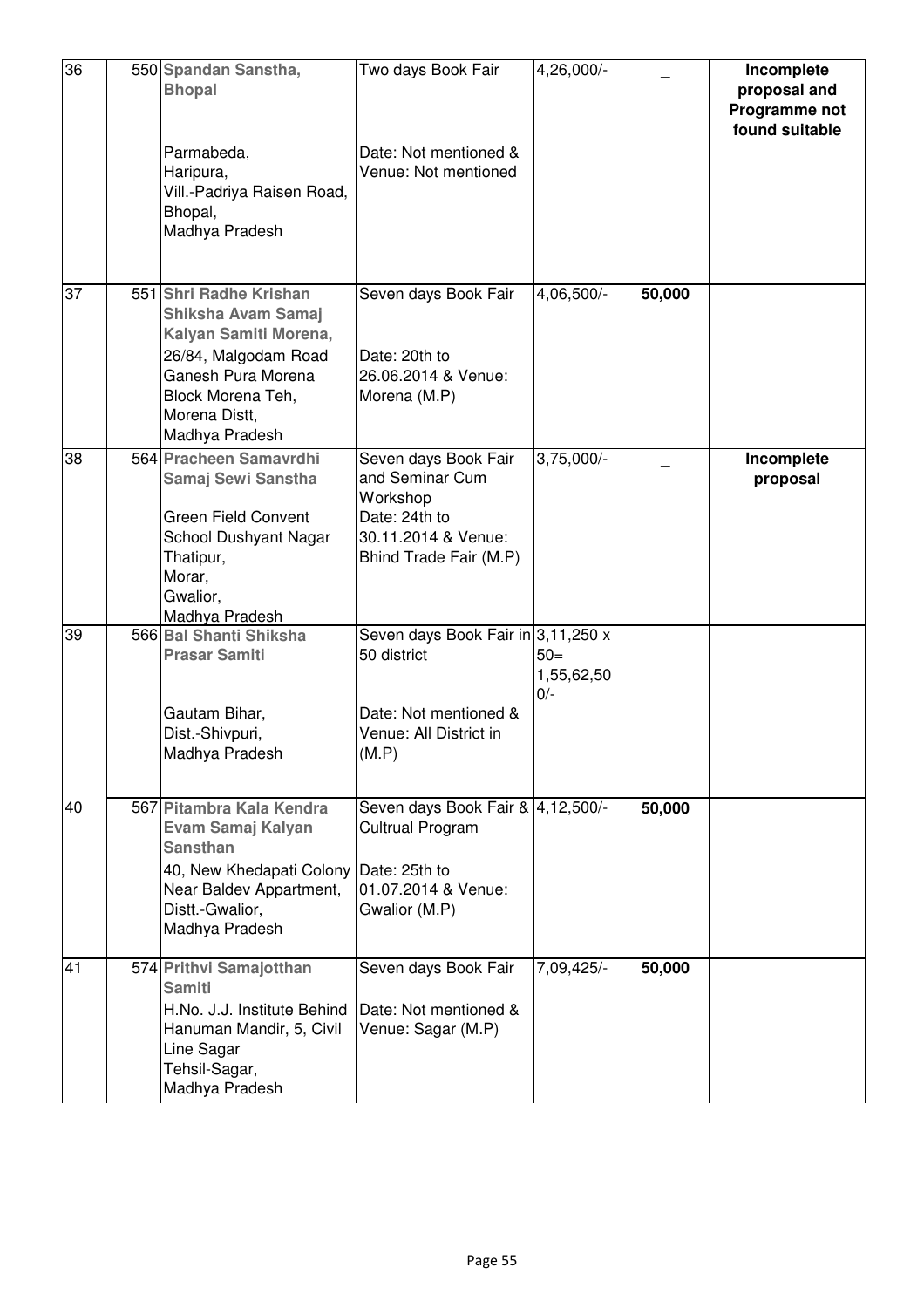| 42 | 577 Muslim Evam<br>Alpsankhyak Shiksha v<br>Samaj kalyan Samiti,<br>H.No.-9, Mohalla Chiipeti,<br>Near Habibiya School,<br>Sironj Distt.-Vidisha,<br>Madhya Pradesh | Three days Book Fair<br>Date: Not mentioned &<br>Venue: Not mentioned       | 7,20,000/-   |        | Incomplete<br>proposal and<br>estimated budget<br>on higher side |
|----|---------------------------------------------------------------------------------------------------------------------------------------------------------------------|-----------------------------------------------------------------------------|--------------|--------|------------------------------------------------------------------|
| 43 | 603 Karayalay Kumari<br>Gayatri SC/ST Kalyan<br><b>Samiti</b><br>Distt.-Shyorpur,<br>Chambal Sanbhag,<br>Madhya Pradesh                                             | Five days Book Fair<br>Date: 2014-15 & Venue:<br>Not mentioned              | $3,27,500/-$ | 75,000 |                                                                  |
| 44 | 604 Sameer Tanay Shiksha<br><b>Prasar Samiti</b><br>Vill.-Dandroua,<br>Post-Katrol<br>Teh.-Mehgaun,<br>Dist.-Bhind,<br>Madhya Pradesh                               | Seven days Book Fair<br>Date: 7th to 13.07.2014<br>& Venue: Bhind           | 4,68,750/-   |        | Not found suitable                                               |
| 45 | 607 Smt Bhagwati Devi<br>Shiksha Evam Samaj<br><b>Kalyan Samiti</b><br>New Resham Mill,<br>Birla Nagar,<br>Gwalior-474004,<br>Madhya Pradesh                        | Seven days Book Fair<br>Date: 20th to<br>26.12.2014 & Venue:<br>Dewas (M.P) | $6,10,875/-$ |        | Not found suitable                                               |
| 46 | 608 Sahara Social Welfare<br><b>Society</b><br>11, Gayatri Nagar,<br>Teh.-Gird Gwalior,<br>Block-Morar,<br>Distt.-Gwalior,<br>Madhya Pradesh                        | Seven days Book Fair<br>Date: Not intimated &<br>Venue: Bhind & Gwalior     | 5,62,500/-   |        | <b>Not found suitable</b>                                        |
| 47 | 611 Jan Shruti Evam Samaj<br>Kalyan Mahila Mandal<br>14/2 Near Water Chakki<br>Kamla Park,<br>Bhopal,<br>Madhya Pradesh                                             | Three days Workshop<br>Date: Not mentioned &<br>Venue: Not mentioned        | 7,20,000/-   |        | Incomplete<br>proposal and<br>Programme not<br>found suitable    |
| 48 | 613 Abhisamvardhan                                                                                                                                                  | Seven days Book Fair & 3,72,000/-<br>Seminar Cum<br>Workshop                |              |        | Not found suitable                                               |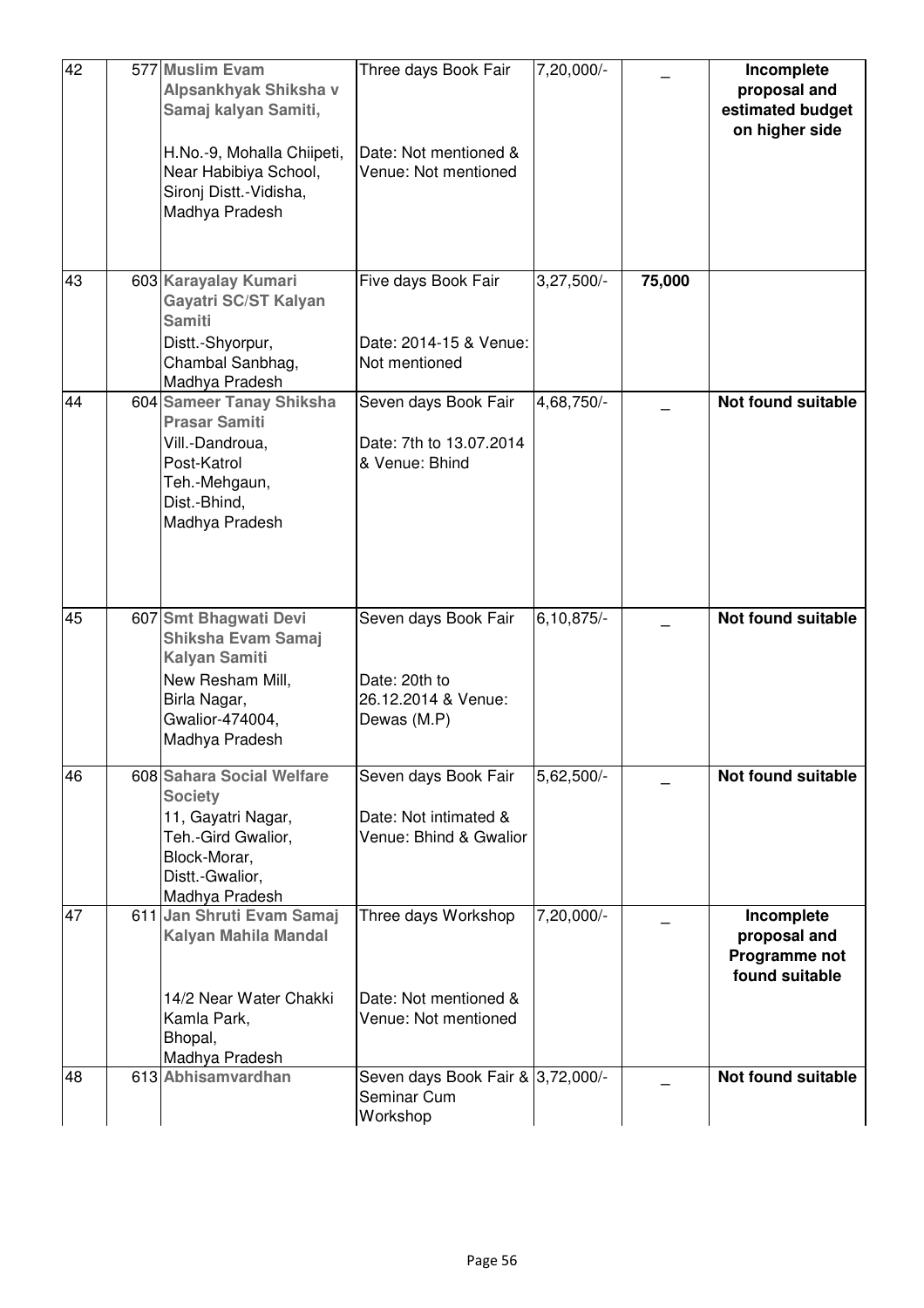|    | 49, Raghvendra Nagar,<br>Shivpuri-473551,<br>Madhya Pradesh                                                                                                             | Date: Not mentioned &<br>Venue: Not mentioned                                                                                                                                               |                |        |                                                                 |
|----|-------------------------------------------------------------------------------------------------------------------------------------------------------------------------|---------------------------------------------------------------------------------------------------------------------------------------------------------------------------------------------|----------------|--------|-----------------------------------------------------------------|
| 49 | 614 Konhar Mahila Mandal<br>Vill.-Konhar,<br>Teh.-Mehgaun,<br>Distt.-Bhind,<br>Madhya Pradesh                                                                           | Seven days Book Fair<br>Date: 25th to<br>31.12.2014 & Venue:<br><b>Bhind</b>                                                                                                                | $5,51,250/-$   | 75,000 |                                                                 |
| 50 | 642 Utthan Mahila Mandal<br><b>Samiti</b><br>Khachcharam Ki Gali<br>Kashiram Ka Makhan<br>Loha Mandi, Gwalior,<br>Madhya Pradesh-474003                                 | Seven days Book Fair 3,75,000/-<br>and Seminars cum<br>workshop<br>Date: (1) 24th to 30th<br>November, 2014<br>Date: (2) 1st November<br>to 2nd November, 2014<br>& Venue: Sheopur<br>(M.P) |                |        | Incomplete<br>proposal                                          |
| 51 | 653 Gram Vilao Yuvak<br><b>Mandal</b><br>Gram-Vilao, Near Police<br>Chowki, Tehsil & Distt.-<br>Bhind, Madhya Pradesh                                                   | Seven days Books<br><b>Promotion Activities</b><br>(Book Fair)<br>Date: 10th to 16th July,<br>2014 & Venue: Bhind                                                                           | $3, 11, 250/-$ |        | Not found suitable                                              |
| 52 | 657 Hopes Society For<br>Community<br><b>Empowerment &amp;</b><br><b>Research</b><br>S-4 lind Floor, Central<br>Plaza, Bagmugalia,<br>Hoshangabad Road<br>Bhopal-462026 | Three days Seminar<br>cum Awareness<br>Program<br>Date: 10th to 12th<br>August, 2014 & Venue:<br>Bhopal                                                                                     | 4,80,000/-     |        | Incomplete<br>proposal and<br>budget estimate on<br>higher side |
| 53 | 677 Adarsh Sanskritik Kala<br><b>Evam Welfare Society</b><br>(Madhya Pradesh)<br>11, New Govind Colony<br>Amla, District-Betul,<br>Madhya Pradesh                       | Five days Seminar on<br><b>Book Promotion</b><br>Date: 20th to 24th July,<br>2014 & Venue:<br>Dussrhra ground, Aagar                                                                        | $2,25,000/-$   |        | Not found suitable                                              |
| 54 | 699 Active Institute Mahila<br><b>Mandal</b><br>H.N.-212, Ward No.-12,<br>Lahar Road Block-Mihona,<br>Distt.-Bhind Madhya<br>Pradesh                                    | Seven days Books<br><b>Promotion Activities</b><br>(Book Fair)<br>Date:15th to 21st<br>August, 2014 & Venue:<br><b>Bhind</b>                                                                | $3, 11, 250/-$ | 75,000 |                                                                 |
| 55 | 725 Pragati Chetna Manch<br>G-3, Kajal Shikhar<br>Complex Vijay Nagar,<br>Lalghati, Bhopal                                                                              | Five days Books<br><b>Promotion Activities</b><br>Date: Not mentioned &<br>Venue: Bhopal                                                                                                    | $3,28,125/-$   |        | Not found suitable                                              |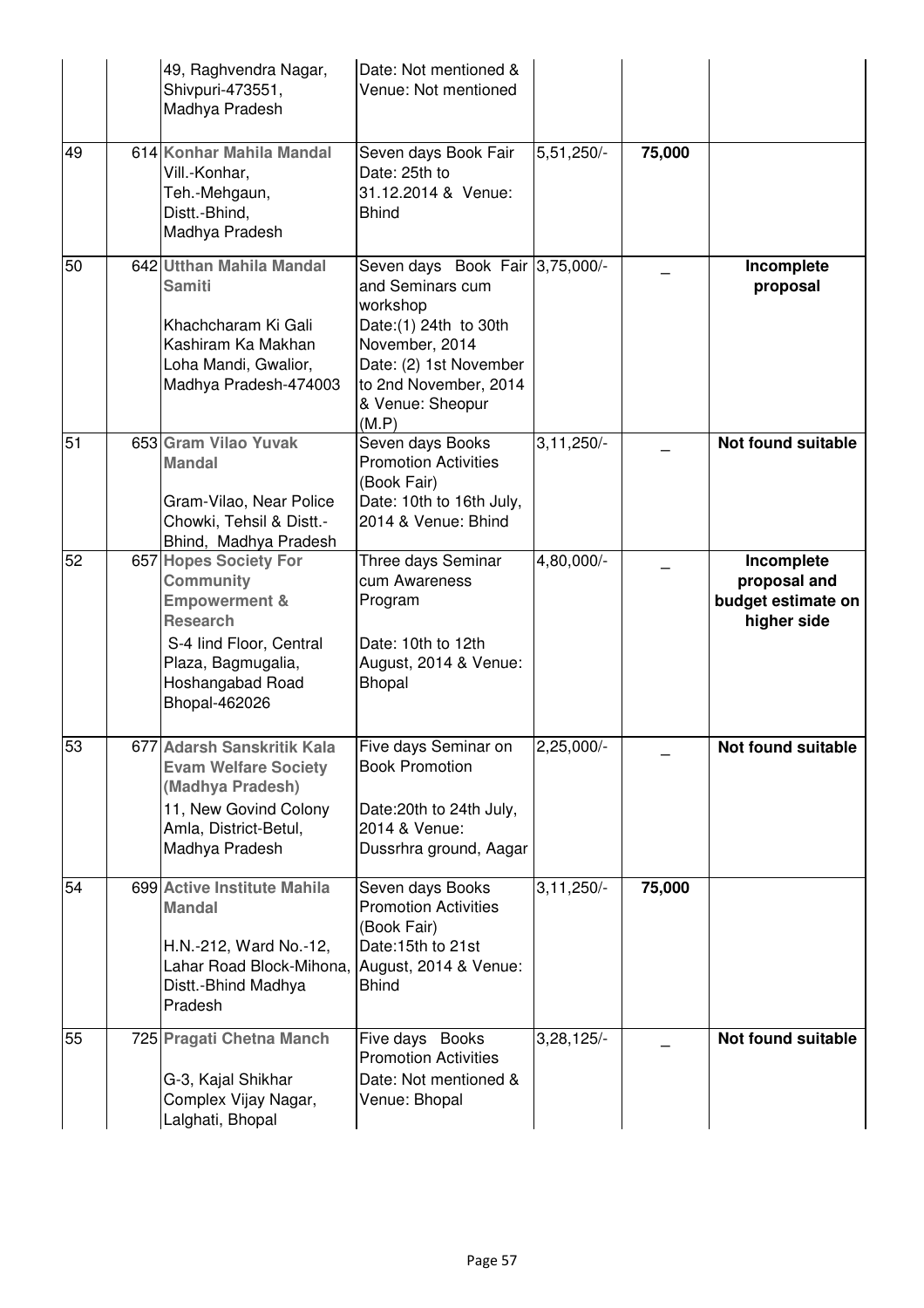| 56 | 726 Udghosh Sahitya<br><b>Sanskritik Avam Krida</b><br><b>Parishad</b>                                                                                                             | Five days<br><b>Book Fair</b>                                                                            | $1,50,000/-$     | 1,00,000 |                                                               |
|----|------------------------------------------------------------------------------------------------------------------------------------------------------------------------------------|----------------------------------------------------------------------------------------------------------|------------------|----------|---------------------------------------------------------------|
|    | Banmali Complex Beohari, Date: 10th to 14th<br>Shahdol Distt. Shahdol,<br>Madhya Pradesh - 484774                                                                                  | August, 2014 & Venue:<br><b>Bhopal</b>                                                                   |                  |          |                                                               |
| 57 | 759 Shri Mansarovar Shiksha Five days<br><b>Evam Samaj Sewa</b><br>Samiti, Tanda District-<br>Dhar, (M.P.)<br>38, Chitnis Chowk<br>SharadChand Marg Distt.<br>Dhar, Madhya Pradesh | <b>Book Fair</b><br>Date: 2014-15 & Venue:<br>Dhar                                                       | $2,60,000/-$     | 50,000   |                                                               |
| 58 | 793 Swaranjali Sanskritik<br>Kala Parishad (M.P.)<br>Vill.-Bamla, The.-Aamla,<br>Distt.-Baitul, Madhya<br>Pradesh                                                                  | <b>Book Fair</b><br>Five days<br>Date: Not mentioned &<br>Venue: Betul                                   | $2,25,000/-$     | 50,000   |                                                               |
| 59 | 795 Shikha Mahila Mandal<br>Narsinghpur, (M.P.)<br>Near-Chichali Naka,<br>Gadarvada Distt.<br>Narsinghpur,<br>Madhya Pradesh                                                       | <b>Book Fair</b><br>Five days<br>Date: 20th to 24th<br>August, 2014 & Venue:<br>Narsinghpur              | $2,25,000/-$     |          | <b>Not found suitable</b>                                     |
| 60 | 810 Mukesh Srivastav<br><b>Memoriyal Samaj Kalyan</b><br><b>Samiti</b><br>173, Near Rajendra Nagar<br>Railway Coach Fectory<br>Distt. Bhopal, Madhya<br>Pradesh                    | <b>Book Fair</b><br>Five days<br>Date: 20th to 24th July,<br>2014 & Venue: Agar<br>Malwa (M.P)           | $2,25,000/-$     |          | Not found suitable                                            |
| 61 | 837 Shiv Shakti Mahila<br><b>Mandal</b><br>H.No.-163, Kabitpura,<br>Baghmufti Sahab,<br>Shahjhanabad, Bhopal,<br>Madhya Pradesh                                                    | Three days<br><b>Book</b><br><b>Promotion Activities</b><br>Date: Not mentioned &<br>Venue: Sehore (M.P) | $7,20,000/-$     |          | Incomplete<br>proposal and<br>Programme not<br>found suitable |
| 62 | 845 Hira Mahila Mandal<br><b>Samiti</b><br>H.No.-1058, Street No.-1,<br>Retghat Kamla Park,<br>Bhopal-462001                                                                       | Seven days<br><b>Book</b><br>Fair<br>Date: Not mentioned &<br>Venue: Betul                               | 75,000/-         |          | Incomplete<br>proposal                                        |
| 63 | 847 Sagar Shiksha Vikas<br><b>Parishad Sagar</b><br>142, Gopal Ganj, Sagar,<br>Madhya Pradesh                                                                                      | Seven days<br><b>Book</b><br><b>Promotion Activities</b><br>Date: Not mentioned &<br>Venue: Sagar        | Not<br>mentioned |          | Incomplete<br>proposal                                        |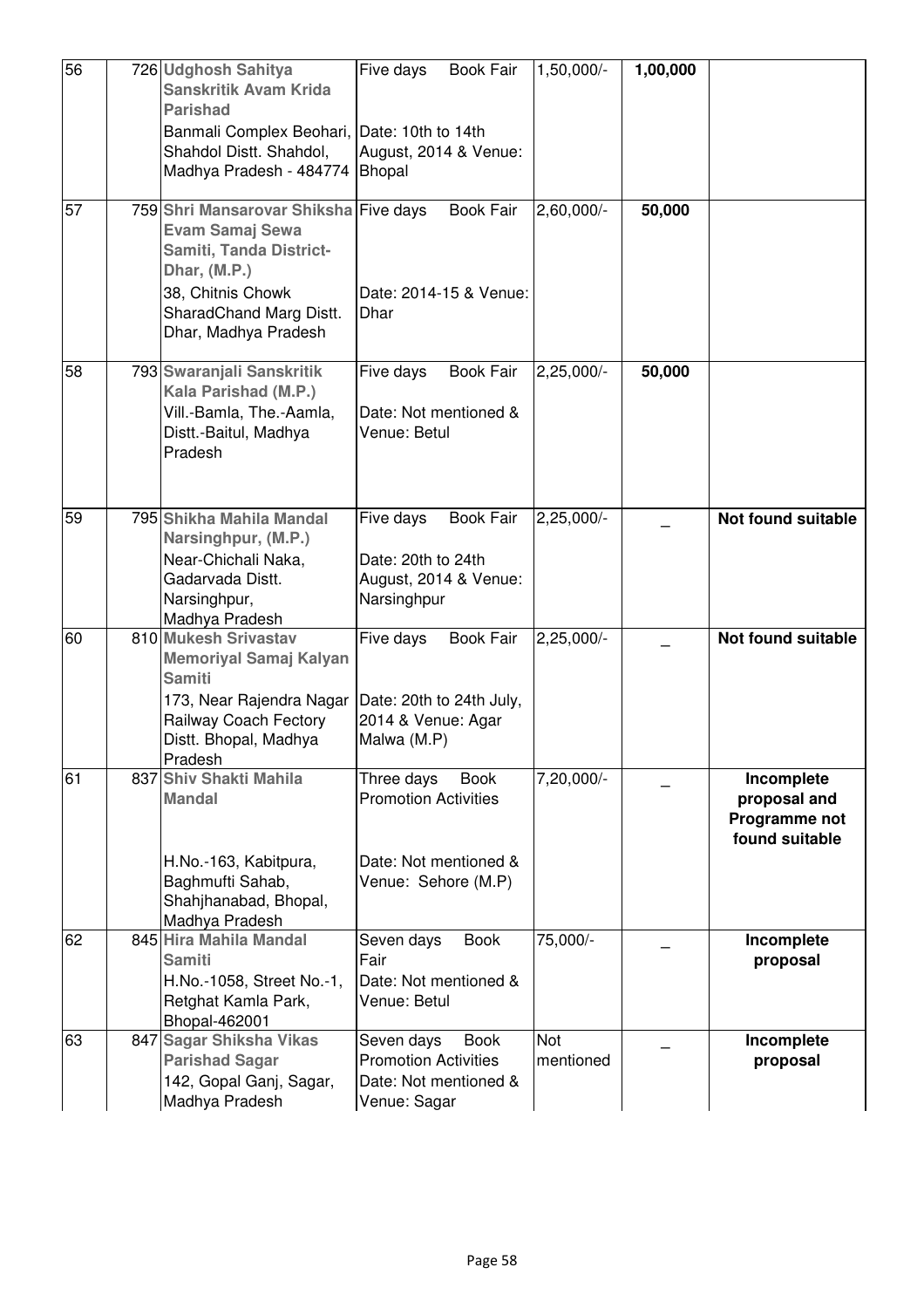| 64 | 869 Niviraj Education And<br><b>Welfare Society, Bhopal</b>                                                                                                                             | Seven days<br><b>Book</b><br>Fair                                                                                                           | 75,000/-                | 75,000 |                                                               |
|----|-----------------------------------------------------------------------------------------------------------------------------------------------------------------------------------------|---------------------------------------------------------------------------------------------------------------------------------------------|-------------------------|--------|---------------------------------------------------------------|
|    | 190 Suraj Nagar Behind<br>Radha Sinamy Sai Sangh,<br>Bhadbhada, Bhopal (M.P.)<br>4620044                                                                                                | Date: Not mentioned &<br>Venue: Dindori                                                                                                     |                         |        |                                                               |
| 65 | 877 Shaswat Foundation<br>A-38, Pragati Parisar,<br>Depot Squire Jawahar<br>Chowk, Bhopal, Madhya<br>Pradesh-462003                                                                     | Seven days Book<br><b>Promotion Activities</b><br>Date: Not mentioned &<br>Venue: Hoshangabad<br>(M.P.)                                     | 75,000/-                |        | Incomplete<br>proposal                                        |
| 66 | 881 Shukla Shiksha Avam<br>Samaj Kalyan Samiti,<br>Bhopal (M.P.)<br>D-20, Siddharth Lake City,<br>Anand Nagar,<br>Raisen Road,<br>Bhopal<br>Madhya Pradesh-462022                       | Seven Days Seminar for 3,19,125/-<br>Writers, Publishers and<br>Book seller<br>Date: November +<br>December, 2014 &<br>Venue: Not mentioned |                         |        | Incomplete<br>proposal                                        |
| 67 | 885 Hema Mahila Vikas<br><b>Samiti</b><br>C/o, Shani Market, Behind<br>Samad Bairing, Gurandi,<br>Jabalpur, Madhya Pradesh (M.P.)                                                       | Three Days Book<br>Seminar of Indian<br>Authors/Publishers and<br>Book seller<br>Date: 17th to 19th June,<br>2014 & Venue: Jabalpur         | $3,56,250/-$            |        | Incomplete<br>proposal and<br>Programme not<br>found suitable |
| 68 | 890 Nikhil Computer<br><b>Prashikchan Evam</b><br>Samaj Kalyan Sansthan<br>C/o Arpit Facility Centre<br>37, New Khedapati Colony<br>Phoolbag, Distt.-Gwalior-<br>474002, Madhya Pradesh | Seven days Book<br><b>Promotion Activities</b><br>Date: 2nd October to<br>8th October, 2014 &<br>Venue: Gwalior (M.P.)                      | 3,56,625/-              | 50,000 |                                                               |
| 69 | 891 Pt. Jagdish Kumar<br><b>Pathak Smarti</b><br><b>Bahuuddeshiya Samaj</b><br><b>Kalyan Samiti</b>                                                                                     | Seven days Book<br><b>Promotion Activities</b><br>(Book Fair)                                                                               | $3,10,875$ <sup>-</sup> |        | <b>Not found suitable</b>                                     |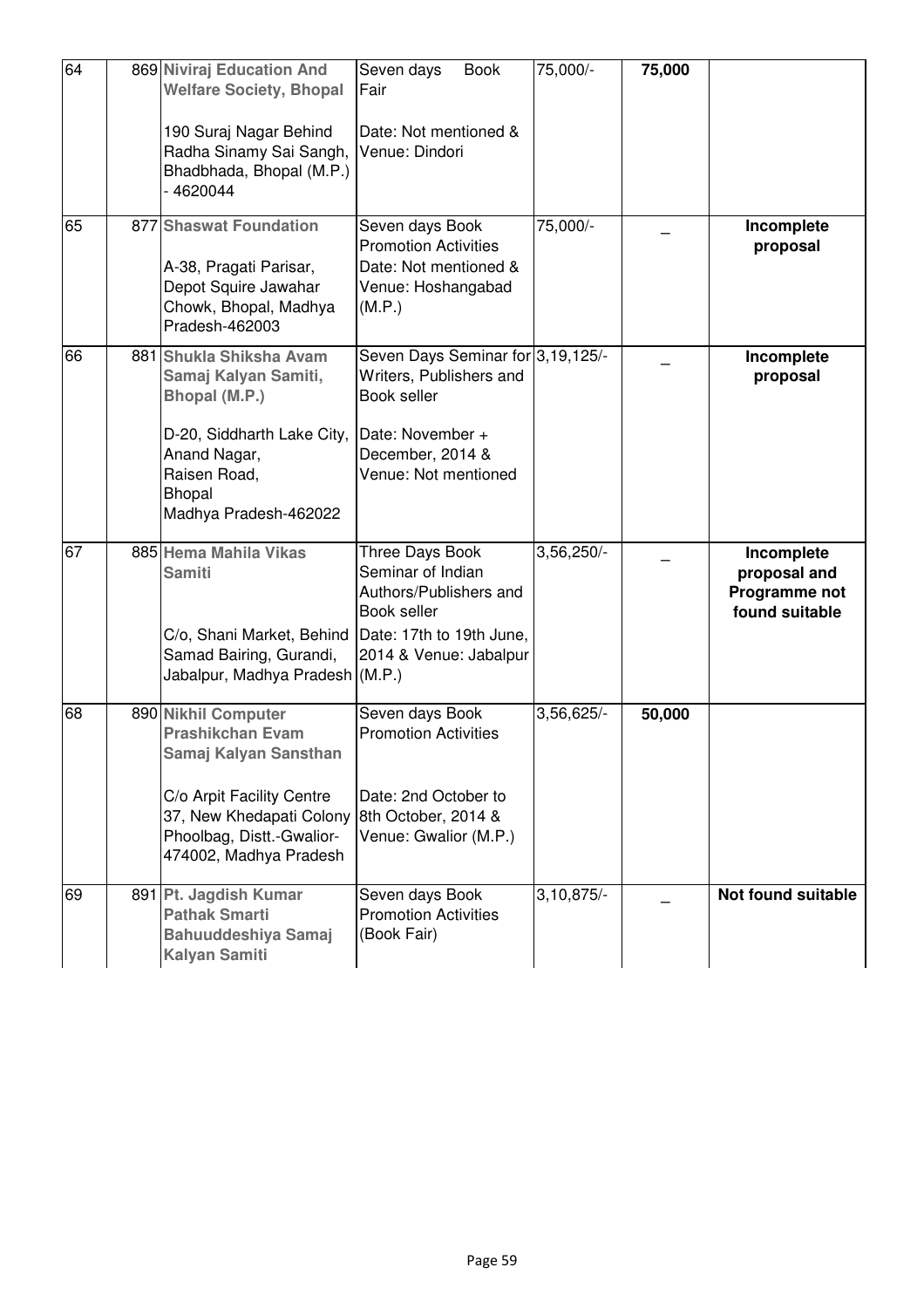|                 | Swastik Hospitl & Aurvedic Date: 25th December to<br><b>Research Centre</b><br>Mahalgaun, City Centre<br>Block-Morar,<br>Dist.-Gwalior,<br>Madhya Pradesh                                            | 31st December, 2014 &<br>Venue: Gwalior (M.P.)                                                                                          |                |          |                           |
|-----------------|------------------------------------------------------------------------------------------------------------------------------------------------------------------------------------------------------|-----------------------------------------------------------------------------------------------------------------------------------------|----------------|----------|---------------------------|
| 70              | 912 Shradha Mahila Mandal<br>202, Fine Encleve Kolar<br>Road, Bhopal, Madhya<br>Pradesh-462042                                                                                                       | Five days Book Fair<br>Date:19th to 23rd July,<br>2014 & Venue:<br>Mandideep, Raisen<br>(M.P.)                                          | $2,10,000/-$   | 1,00,000 |                           |
| $\overline{71}$ | 920 Late Shri Baburam<br>Shukla Bahuuddesiya<br><b>Samiti</b><br>34, Gayatri Nagar,<br>Tansen Road, Tehsile-Gird Venue: Gwalior (M.P.)<br>Gwalior, Block-Morar,<br>Distt.-Gwalior, Madhya<br>Pradesh | Seven days Book<br><b>Promotion Activities</b><br>(Book Fair)<br>Date: Not mentioned &                                                  | $3,18,750/-$   |          | <b>Not found suitable</b> |
| 72              | 931 Koushki Social Welfare<br><b>And Environment</b><br><b>Society</b><br>C/o.-Dileep Tiwari VPO.-<br>Gaswani, The. Vijaypur<br>Distt.-Sheopur, Madhya<br>Pradesh                                    | Seven days Book<br><b>Promotion Activities</b><br>(Book Fair)<br>Date:25th December to<br>31st December, 2014 &<br>Venue: Sheopur (M.P) | $6, 10, 875/-$ | 75,000   |                           |

## Maharashtra

|   | 2 Jai Kisan Shikshan<br><b>Prasark Mandal</b><br>Undri (PM) Tq.<br>Mukhed Dist.<br>Nanded-431715,<br>Maharashtra | Three days Book Fair<br>Date: 8th to 10.8.2014 &<br>Venue: Nanded                            | $5,10,000/-$ | Not found suitable        |
|---|------------------------------------------------------------------------------------------------------------------|----------------------------------------------------------------------------------------------|--------------|---------------------------|
| 2 | <b>5 Ajit Foundation</b><br>Wani Plot, Agalgaon<br>Road,<br>Barshi-413401,<br>Dist. Solapur,<br>Maharashtra      | Two days Seminar for<br>writers and Publishers<br>Date: 20 to 21.06.2014<br>& Venue: Solapur | 1,47,600/-   | <b>Not found suitable</b> |
| 3 | 36 Sunrise Education &<br><b>Welfare Organization</b><br>Hingoli, Tq.<br>Dist. Hingoli-431513,<br>Maharashtra    | Three days Book Fair<br>for Book Promotion<br>Date: 2nd to 04.10.2014<br>& Venue: Hingoli    | 5,00,000/-   | Not found suitable        |
|   | 59 Chikhali Vikas Pratisthan Five days Book Fair for                                                             | <b>Book Promotion</b>                                                                        | $3,30,000/-$ | Incomplete<br>proposal    |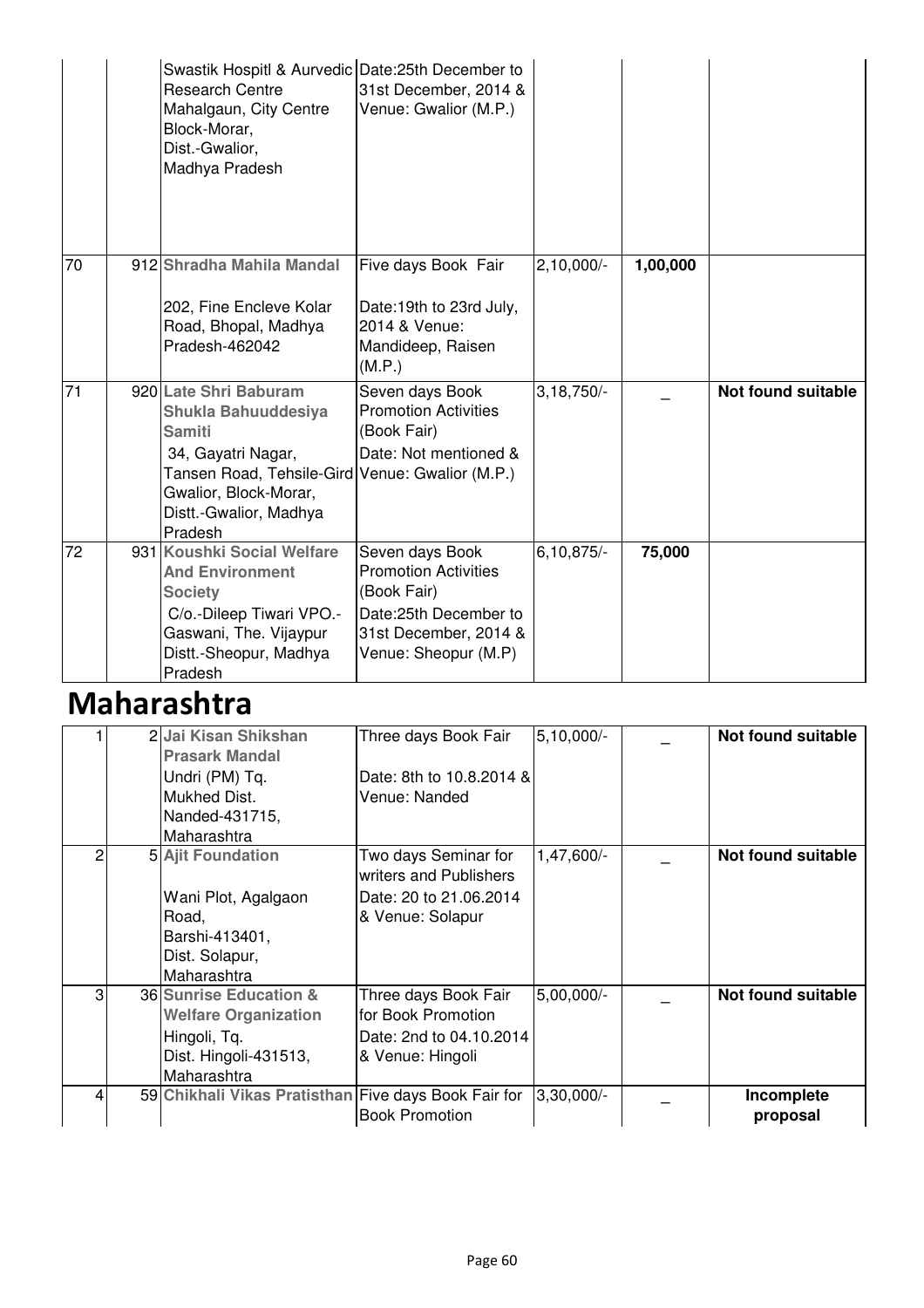|   |    | Chikhali, Tal. Shrigonda,<br>Dist-Ahmednagar,<br>Maharashtra                                                                                                                                        | Date: 2nd to 06.05.2014<br>& Venue: Ahmednagar<br>(M.S)                                                       |              |        |                                                                               |
|---|----|-----------------------------------------------------------------------------------------------------------------------------------------------------------------------------------------------------|---------------------------------------------------------------------------------------------------------------|--------------|--------|-------------------------------------------------------------------------------|
| 5 |    | 89 Dr. Babasaheb<br><b>Ambedkar Sarvajanik</b><br>Vachanalaya<br>At & Post Sainiknagar,<br>Tal. Dist.-Ahmednagar,                                                                                   | Seven days Workshop.<br>Subject of workshop not<br>mentioned<br>Date: Not mentioned &<br>Venue: Not mentioned | 7,00,000/-   |        | <b>Unrealistic budget</b><br>estimate on higher<br>side not found<br>suitable |
| 6 |    | Maharashtra<br>91 Integrity Human<br>Development Foundation and Three days<br>(IHDF)<br>At. Post. Yelgaon,<br>Tq. Dist. Buldhana-443001<br>Maharashtra                                              | Three days Book Fair<br>Workshop<br>Date: Not mentioned &<br>Venue: Not mentioned                             | 5,00,000/-   | 50,000 |                                                                               |
|   |    | 95 Navjivan Samaj Sewa<br>Mandal,<br>Chandrashekhar Kapkar,<br>Tadurwar Nagar,<br>Armori, Tahsil Armori,<br>District Gadchiroli-441208<br>Maharashtra                                               | Three days Book Fair<br>Date: 2 to 4.09.2014 &<br>Venue: At Armori Block<br>of Gadchiroli District<br>(M.S)   | $3,75,000/-$ |        | <b>Not found suitable</b>                                                     |
| 8 | 96 | Nalanda Bahuuddeshiya<br><b>Shikshan Sanstha</b><br>Gewardha,<br>Parmananda K. Meshram,<br>Tadurwar Nagar,<br>Armori, Tahsil Armori, Dist. District-Gadchiroli,<br>Gadchiroli-441208<br>Maharashtra | Three days Book Fair<br>Date: 2 to 4.09.2014 &<br>Venue: at Kurkheda,<br>(M.S)                                | $3,75,000/-$ | 50,000 |                                                                               |
| 9 |    | 97 Tulshiram Patil<br><b>Bahuudhyashiy</b><br><b>Shikshan Sanstha</b><br><b>Bhandala</b>                                                                                                            | Three days Book Fair                                                                                          | $3,75,000/-$ |        | Incomplete<br>proposal and<br>budget estimate on<br>higher side               |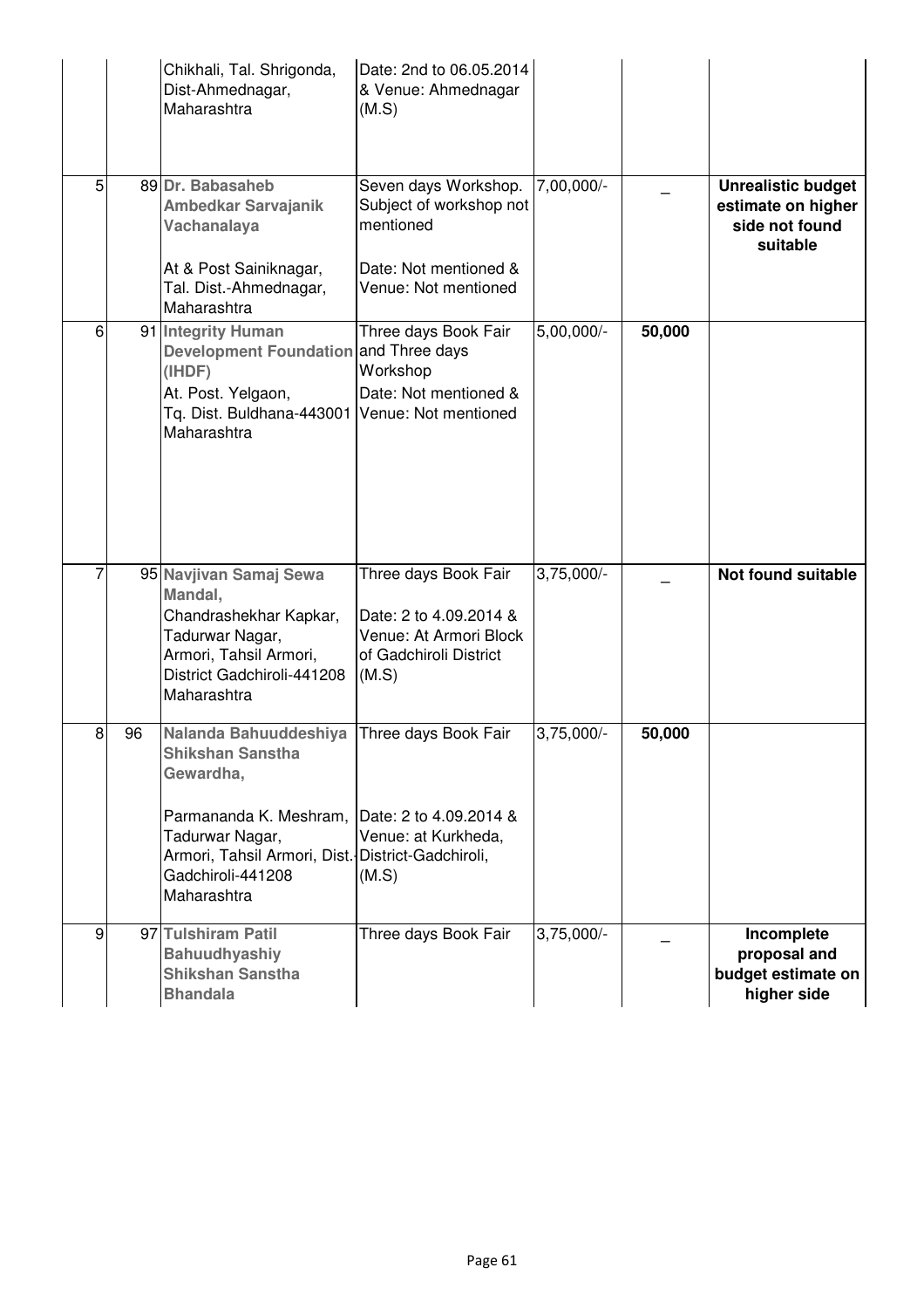|    | Kalpataru Vidhya Mandir<br>Mean Roa Shindevai,<br>Ta-Shindewai,<br>Dist.-Chandrapur,<br>Maharashtra                                                                           | Date: 2nd to 4.09.2014<br>& Venue: Chandrapur                                                                                  |                  |        |                                                               |
|----|-------------------------------------------------------------------------------------------------------------------------------------------------------------------------------|--------------------------------------------------------------------------------------------------------------------------------|------------------|--------|---------------------------------------------------------------|
| 10 | 100 Uday Adivasi Va Gram<br><b>Vikas Sanstha Kurza,</b><br>Near LIC Office,<br>Armori Road,<br>Bramhapuri,<br>Tahsil.-Bramhapuri,<br>Dist.-Chandrapur -441206,<br>Maharashtra | Three days Book Fair<br>Date: 2nd to 4.09.2014<br>& Venue: Bramhapuri<br><b>Block of Chandrapur</b>                            | 3,75,000         |        | <b>Not found suitable</b>                                     |
| 11 | 102 Jai Jagdamba Shikshan<br><b>Prasarak Mandal</b><br>Tq. Dist. Hingoli-431513<br>Maharashtra                                                                                | Three days Book Fair<br>Date: 2 to 4.10.2014 &<br>Venue: Hingoli                                                               | Not<br>intimated |        | <b>Budget estimate</b><br>not mentioned                       |
| 12 | 159 Shri Ramling<br><b>Bhuudeshiya Sevabhavi</b><br>Sanstha,<br>At-Bhoinge,<br>Post.-Shendri<br>Tq-Barshi,<br>Dist.-Solapur<br>(Maharashtra)                                  | Two days Seminar for<br>writers and Publishers<br>Date: 15th to<br>16.08.2014 & Venue:<br>Bhoinge Tq- Barshi, Dist-<br>Solapur | 1,47,600/-       |        | Incomplete<br>proposal and<br>Programme not<br>found suitable |
| 13 | 160 Shivnirmal Shaikshnik<br>Sanstha,<br>A/P Shirpurvade,<br>Tal-Satana,<br>Dist.-Nashik-423204<br>Maharashtra                                                                | Two days Seminar<br>Date: 15th to<br>16.09.2014 & Venue:<br>Not mentioned                                                      | 2,62,500/-       |        | Incomplete<br>proposal and<br>Programme not<br>found suitable |
| 14 | 176 Late. Bapuraoji Bahu-<br><b>Uddeshiya Krida</b><br><b>Shikshan Prasarak</b><br><b>Mandal</b><br>At.-Meha,<br>Tq.-Karanji (Lad)<br>Dist.-Washim,<br>Maharashtra            | Three days Book<br>Fair/Seminar<br>Date: Not mentioned &<br>Venue: Not mentioned                                               | 4,50,000/-       |        | Not found suitable                                            |
| 15 | 192 Arogya Prabodhini,                                                                                                                                                        | Four days Book Fair<br>and Meet with authors                                                                                   | $2,50,000/-$     | 50,000 |                                                               |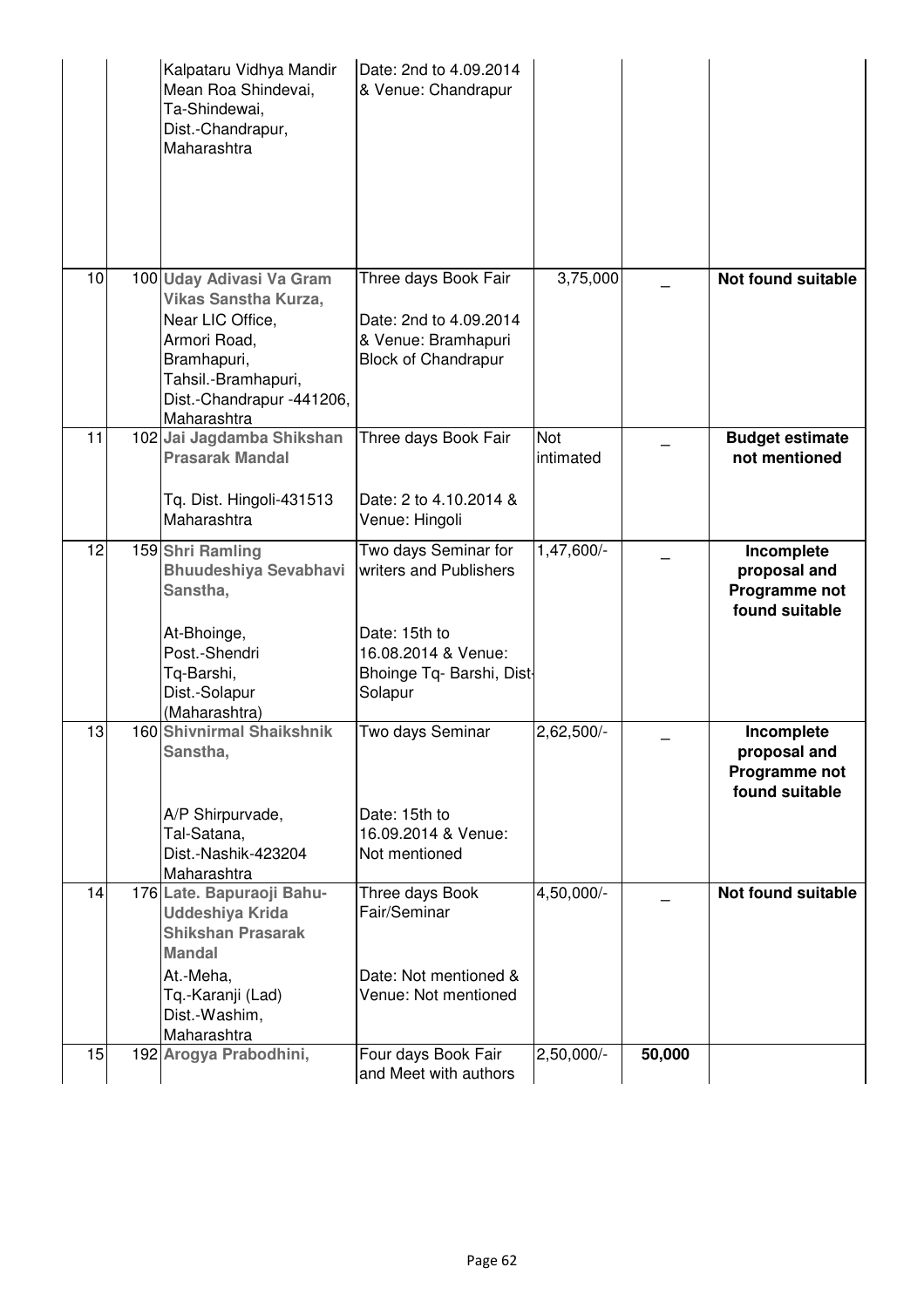|    | Amgaon (Buti),<br>Tah-Desaiganj,<br>Dist.-Gadchiroli<br>Maharashtra                                                                                                                                                 | Date: Second Week of<br>November-2014 &<br>Venue: Gadchiroli                                                      |              |        |                                                                 |
|----|---------------------------------------------------------------------------------------------------------------------------------------------------------------------------------------------------------------------|-------------------------------------------------------------------------------------------------------------------|--------------|--------|-----------------------------------------------------------------|
| 16 | 198 Shetkari Shikshan<br>Prasarak Mandal,<br>Mumbai,<br>S.S.P.M. Educational<br>Complex,<br>Gauri Pada Road,<br>Milind Nagar, Kalyan (W),<br>Tal. Kalyan,<br>Dist-Thane-421301                                      | Seminar / Traning<br>Courses/Work<br>shops/Annual<br>Conventions<br>Date: Not mentioned &<br>Venue: Not mentioned | $5,00,000/-$ |        | Incomplete<br>proposal and<br>Programme not<br>found suitable   |
| 17 | 208 Vidyaniketan Bahu-<br><b>Uddeshiya Sanstha</b><br>At, Post Buldana,<br>Dist. Buldana-443001,<br>Maharashtra                                                                                                     | Three days Book Fair<br>Date: 11th to<br>13.09.2014 & Venue:<br>Not mentioned                                     | $3,75,000/-$ |        | <b>Not found suitable</b>                                       |
| 18 | 213 Nitee Niketan<br><b>Bahuuddeshiya</b><br>Shikshan Sanstha,<br><b>Tondchir</b><br>C/o. Smit. Lalita Manmath<br>Bhatade Near,<br>Gayatri Sonography,<br>Shivaji Society,<br>Udgir-413517,<br>Tq.Udgir Dist.-Latur | Three days Book Fair<br>Date: 2nd to 04.10.2014<br>& Venue: Latur (M.S)                                           | $5,00,000/-$ |        | Incomplete<br>proposal and<br>budget estimate on<br>higher side |
| 19 | 218 Ganoja Devi<br><b>Bahuddeshiya Sanstha</b><br>A/P Ganoja (Devi),<br>Tal. Bhatkuli,<br>Dist-Amravati,<br>Maharashtra                                                                                             | Four days Book<br>Seminar/ Workshop<br>Date: Not mentioned &<br>Venue: Not mentioned                              | 3,90,750/-   |        | Incomplete<br>proposal                                          |
| 20 | 221 Chikhali Vikas Pratisthan<br>Chikhali, Tal.Shrigonda,<br>Dist-Ahmednagar,<br>Maharashtra                                                                                                                        | Five days Book Fair<br>Date: 2 to 6-5-2014                                                                        | 3,30,000/-   |        | Incomplete<br>proposal and<br>budget estimate on<br>higher side |
| 21 | 248 Yash Bahuudeshya<br>Gramin vikas Sanstha,<br><b>Newasa</b>                                                                                                                                                      | Four days Seminar of<br>Authors / Publisher &<br><b>Booksellers</b>                                               | $1,78,500/-$ | 50,000 |                                                                 |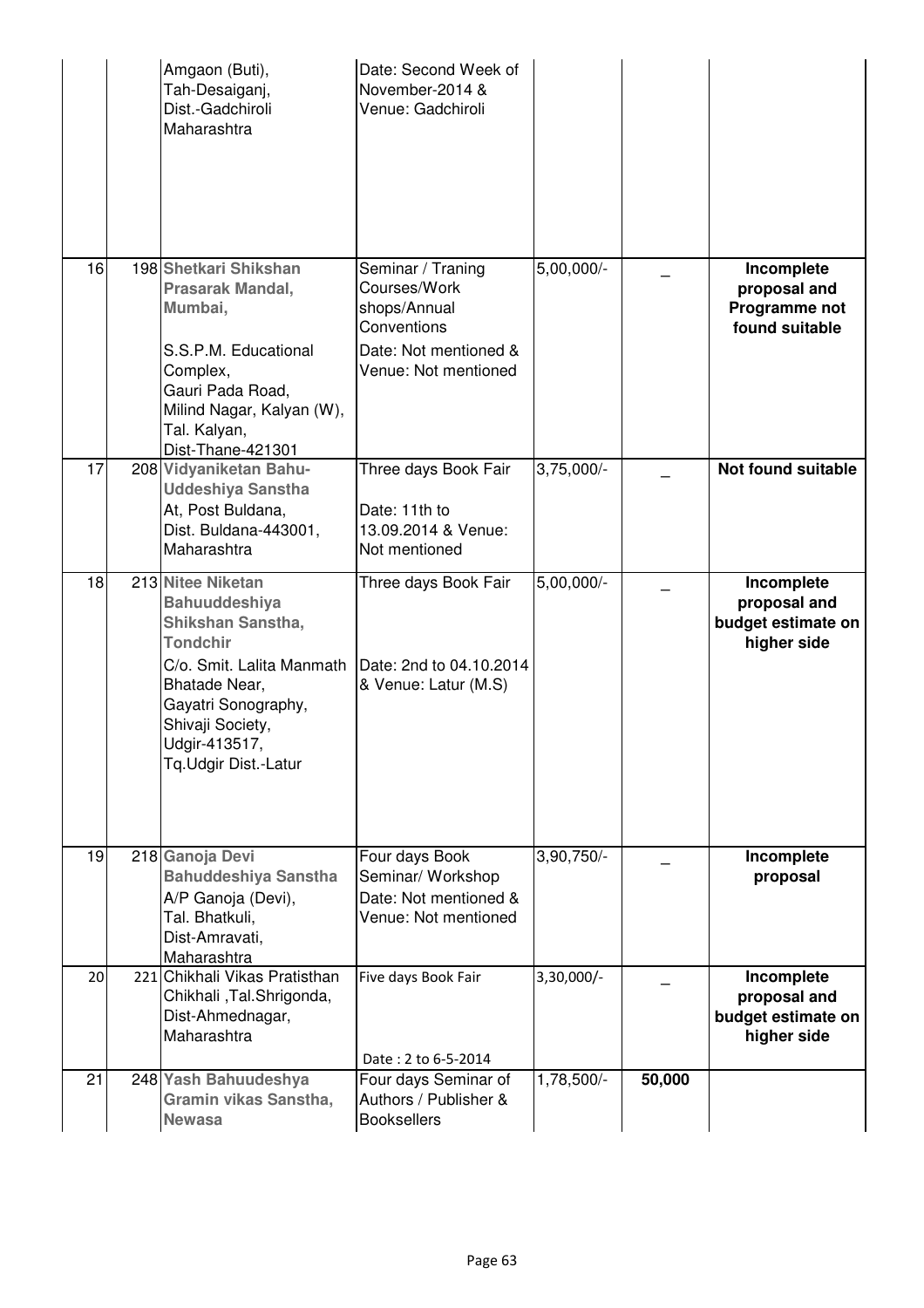|    | Tal-Newasa<br>Dist-Ahmednagar,<br>Maharshtra-414603                                                                                                                       | Date: Not mentioned &<br>Venue: Not mentioned                                                                       |              |        |                                                                 |
|----|---------------------------------------------------------------------------------------------------------------------------------------------------------------------------|---------------------------------------------------------------------------------------------------------------------|--------------|--------|-----------------------------------------------------------------|
| 22 | 251 Kasturba Gandhi<br><b>Shikshan Prasarak</b><br><b>Mandal</b><br>C/o, Adv. Ab. Sayeed,<br>Mahavir Nagar,<br>Purna,<br>District- Parbhani,<br>Maharshtra                | Three days Book Fair<br>Date: 2nd to 4.09.2014<br>& Venue: Purna                                                    | $3,75,000/-$ |        | <b>Not found suitable</b>                                       |
| 23 | 256 People's Education<br><b>Society</b><br>Near Navjivan Hospital,<br>Shivaji Vidyalaya Road,<br>Buldana-443001,<br>Maharshtra                                           | Three days Book Fair<br>Date: 2nd to 4.11.2014<br>& Venue: Buldana                                                  | $5,00,000/-$ |        | Incomplete<br>proposal and<br>budget estimate on<br>higher side |
| 24 | 268 Sahyadri Shikshan<br><b>Prasarak Mandal</b><br>Dhamod,<br>Dist-Kolhapur,<br>Maharshtra                                                                                | 75 days book exhbition<br>three days each school<br>Date: 2nd to 4.11.2014<br>& Venue: Not<br>mentioned             | 6,65,625/-   |        | <b>Not found suitable</b>                                       |
| 25 | 318 M.K. Gandhi Mission<br>At. Vajirkheda Post,<br>Pimpalgaon Kolte<br>(Vadodbazar),<br>Taluk, Bhokardan,<br>District-Jalna,<br>Maharashtra-431134                        | Four days Seminar on<br><b>Book Promotion</b><br><b>Activities</b><br>Date: Not mentioned &<br>Venue: Not mentioned | $5,15,355/-$ |        | Incomplete<br>proposal and<br>Programme not<br>found suitable   |
| 26 | 375 Hanuman Krida Samajik<br>Va Sanskrutik Mandal,<br>Shevgaon<br>C/o Shri Sai Baker's,<br>Main Road,<br>at/post/tal-Shevgaon,<br>Dist.-Ahmednagar,<br>Maharashtra-414502 | Seven days Book Fair<br>Date: 15th to<br>21.09.2014 & Venue:<br>Shevgaon Dist.<br>Ahmednagar                        | 2,49,375/-   | 30,000 |                                                                 |
| 27 | 387 Narayana Vyayam Shala<br>& Krida Mandal,                                                                                                                              | Four days Seminar on<br><b>Book Promotion</b><br><b>Activities</b>                                                  | 1,35,000/-   |        | <b>Not found suitable</b>                                       |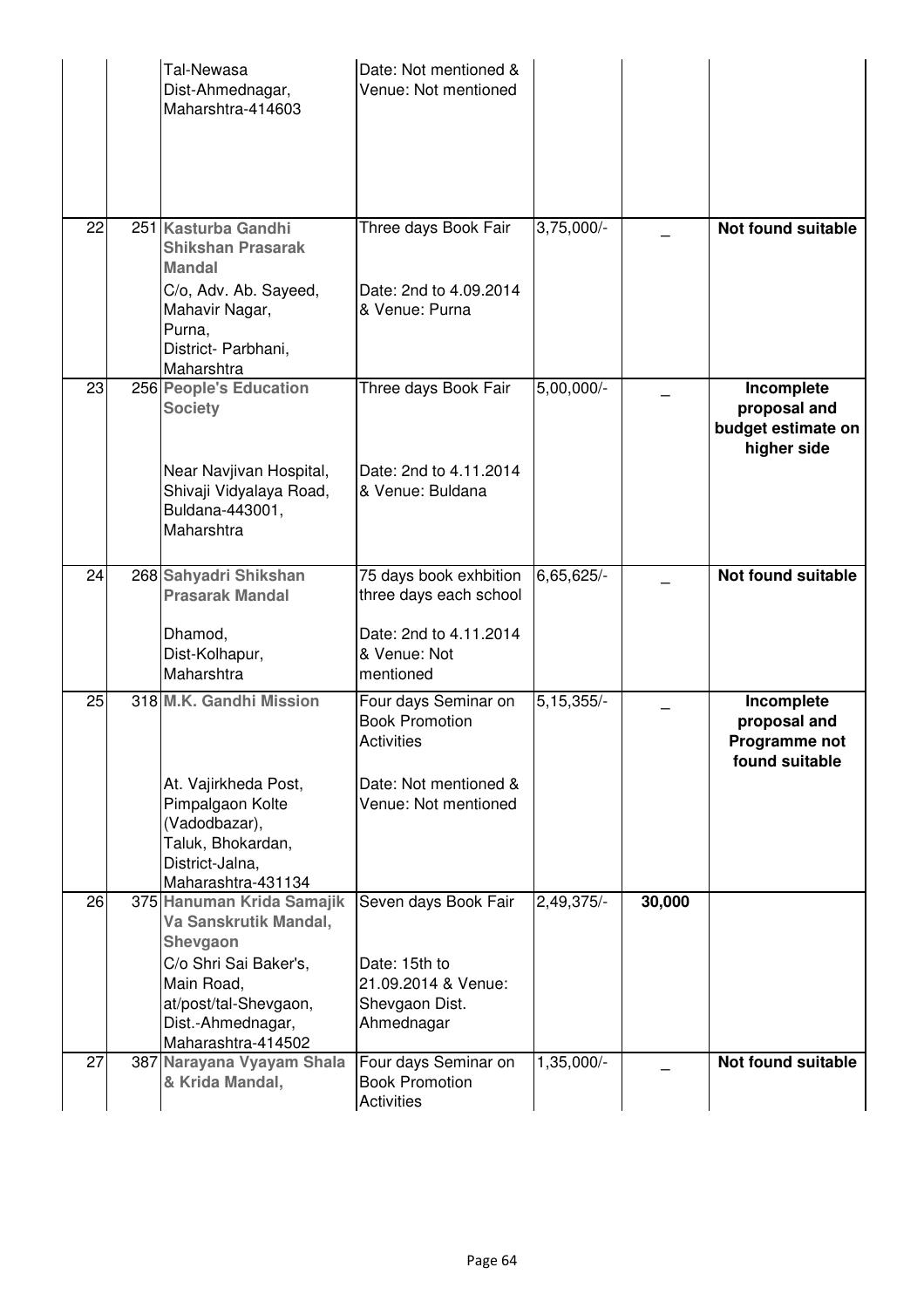|    | Aurangabad. N-7,<br>F-48/7, Ayodhyanagar,<br>CIDCO,<br>Aurangabad,<br>Maharashtra                                                                                                                                         | Date: Not mentioned &<br>Venue: Aurangabad                                                                                                                                  |              |        |                                                               |
|----|---------------------------------------------------------------------------------------------------------------------------------------------------------------------------------------------------------------------------|-----------------------------------------------------------------------------------------------------------------------------------------------------------------------------|--------------|--------|---------------------------------------------------------------|
| 28 | 396 Adishakti Shikshan<br>Vyayam Krida Va Yuvak<br>Kalyan Sanstha,<br>Malegaon,<br>At.-"Adishakti" Malegaon,<br>Tq. Malegaon,<br>Dist.-Washim-444503,<br>Maharashtra                                                      | Five days Book Fair /<br>Seminar / Book<br><b>Promotional Activities &amp;</b><br><b>Voluntary Agencies</b><br>Date: Not mentioned &<br>Venue: Washim Distt.<br>Maharashtra | $2,25,000/-$ | 50,000 |                                                               |
| 29 | 426 Vatsalyasindhu Mahila<br><b>Bahuuddeshiya</b><br>Sevabhavi Sanstha,<br>C/o Prof. V.B.Singh, 8,<br>Maharashtra Housing<br>Society, MIDC Road,<br>Near Mandade Hospital,<br>Latur Dist.<br>Latur-413512,<br>Maharashtra | Seven days Book Fair & 5,00,000/-<br>Seminar<br>Date: 15th to<br>21.08.2014 & Venue:<br>Latur Distt. Maharashtra                                                            |              |        | Not found suitable                                            |
| 30 | 443 Yuvak Pratishthan<br>Gosegaon,<br>Tal.Bhokardan,<br>Distt.Jalna,<br>Maharashtra                                                                                                                                       | Four days Seminar on<br><b>Book Promotion</b><br><b>Activities</b><br>Date: Not mentioned &<br>Venue: Jalna Dist.<br>Maharashtra                                            | 1,35,000/-   |        | <b>Not found suitable</b>                                     |
| 31 | 448 Adhyatma Pratishthan<br>Office-Plot No.-34,<br>House No.-1173,<br>Vasmat Road,<br>Behind Datta Dham,<br>Karegaon,<br>Parbhani-431401,<br>Maharashtra                                                                  | Seven days Book Fair & 5,00,000/-<br>Seminar<br>Date: 15th to<br>21.09.2014 & Venue:<br>Parbhani, Maharashtra                                                               |              | 50,000 |                                                               |
| 32 | 450 Shri Deopur Vidhayak<br><b>Samiti</b>                                                                                                                                                                                 | Four days Book /<br>Seminar / Workshop<br>etc                                                                                                                               | 3,90,750/-   |        | Incomplete<br>proposal and<br>Programme not<br>found suitable |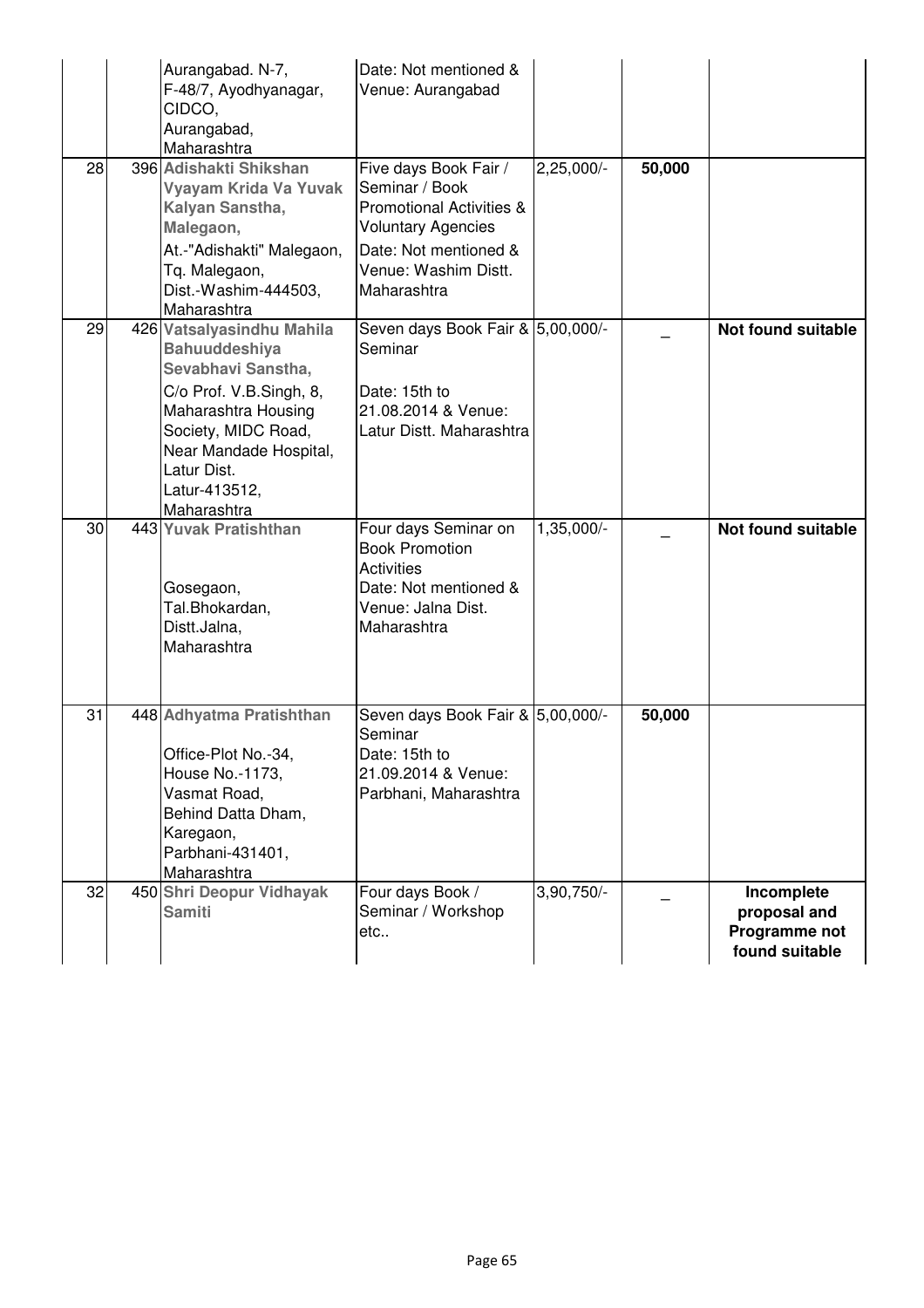|    | 2, Shree Gurudatta Nagar, Date: 2014-15 & Venue:<br>Wadi Bhoker Road,<br>Deopur Dhule-2,<br>Maharashtra                                                                                      | Not mentioned                                                                                                                                        |            |        |                                                                  |
|----|----------------------------------------------------------------------------------------------------------------------------------------------------------------------------------------------|------------------------------------------------------------------------------------------------------------------------------------------------------|------------|--------|------------------------------------------------------------------|
| 33 | 460 Ahilya Bahudhesiya<br><b>Shikshan Prasarak</b><br><b>Mandal</b><br>Shree Nagar,<br>Ahilaya Nivas,<br>Near Vidya Vikas School,<br>Barsh Road,<br>Tq-Latur,<br>Dist.-Latur,<br>Maharashtra | Six days Books<br>Exhibition & Seminar for<br>New Book Authors &<br>Student<br>Date: Not mentioned &<br>Venue: Not mentioned                         | 4,00,000/- |        | Incomplete<br>proposal and<br>Programme not<br>found suitable    |
| 34 | 465 Fly-Well Educational<br><b>Multipurpose</b><br><b>Foundation, DEPUL</b><br>C/o. Balaji Pandurang<br>Gangawane<br>At, Post.Depul, Tq.,<br>Distt.-Washim,<br>Maharashtra                   | Three days Book Fair & 2,03,625/-<br>Seminar of Book<br><b>Promotion Activities</b><br>Date: 2014-15 & Venue:<br>Depul Distt.-Washim,<br>Maharashtra |            |        | Not found suitable                                               |
| 35 | 467 Adivasi Research &<br><b>Development Foundation Exhibition</b><br>Jaichand nagar,<br>Plot No. 42,<br>Korit Road,<br>Nandurbar-425412,<br>Dist.-Nandurbar,<br>Maharashtra                 | Three days Book<br>Date: 2014-15 & Venue:<br>Nandurbar,<br>Maharashtra                                                                               | 5,96,250/- | 75,000 |                                                                  |
| 36 | 519 Sau. Videhi Education<br><b>Society</b><br>Satav Chowk,<br>Opp. Birala Ram Mandir,<br>Jathapeth,<br>Akola-444005,<br>Maharashtra                                                         | Seven days Book Fair & 12,75,000/-<br>Seminar Cum<br>Workshop<br>Date: 2014-15 & Venue:<br>Akola , (M.S)                                             |            |        | Incomplete<br>proposal and<br>estimated budget<br>on higher side |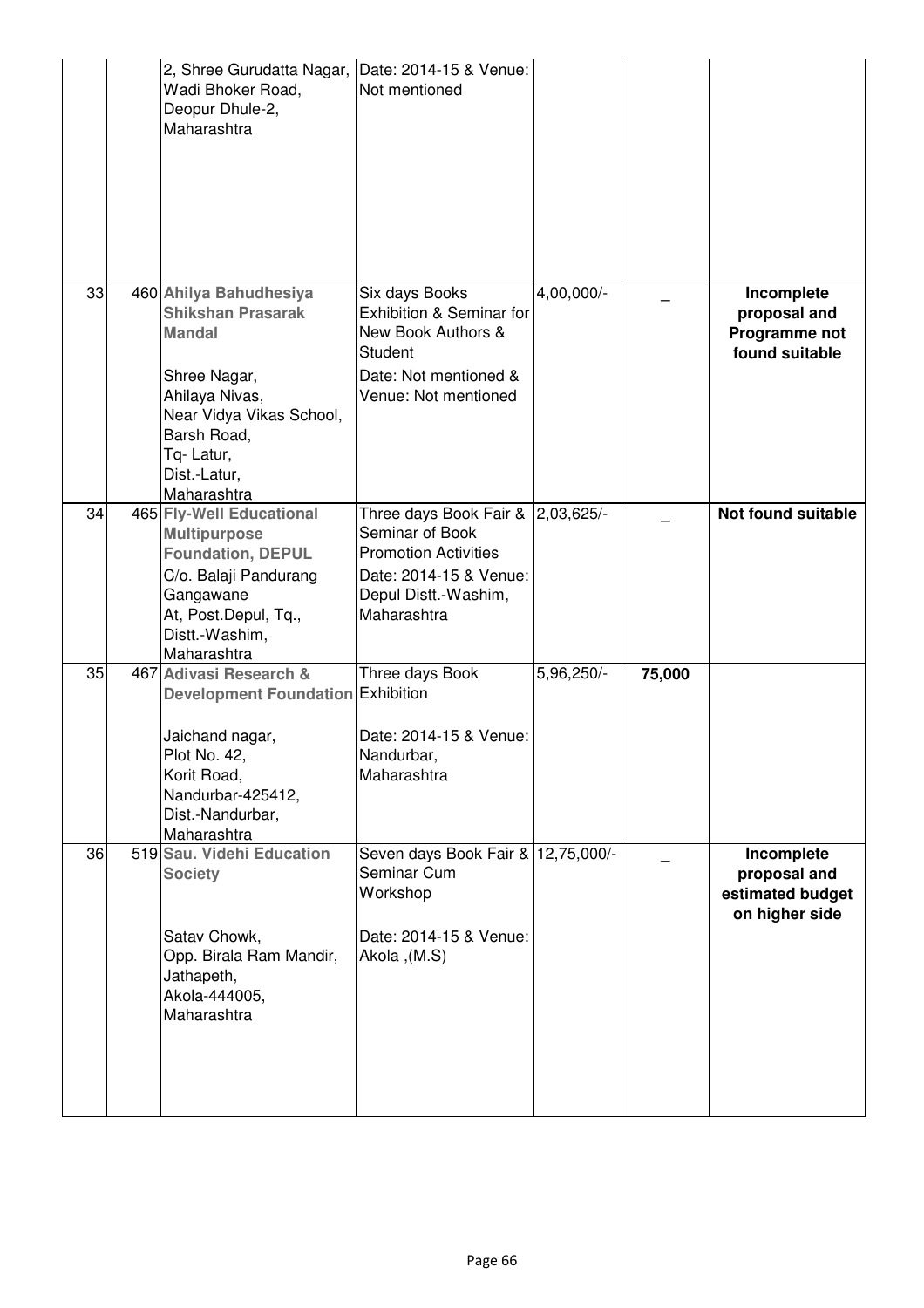| 37<br>38 | 523 Adarsha<br>Minoritymultipurpose<br><b>Educational &amp; Sports</b><br>Society,<br>At. Mastan Chowk,<br>Umrala Road,<br>Ansing, Tq. & Dist.<br>Washim-444505,<br>Maharashtra<br>527 Late Chhatrapate<br><b>Shivray Bahuddeshiya</b><br>Va Shikshan Santha | Five days Book Fair /<br>Seminar / Book<br><b>Promotional Activities &amp;</b><br><b>Voluntary Agencies</b><br>Date: Not mentioned &<br>Venue: Washim, (M.S)<br>Three days Book Fair /<br>Seminar under the<br>Scheme ' Book<br><b>Promotional Activities &amp;</b> | $2,25,000/-$<br>4,50,000/- |          | Not found suitable<br><b>Not found suitable</b> |
|----------|--------------------------------------------------------------------------------------------------------------------------------------------------------------------------------------------------------------------------------------------------------------|---------------------------------------------------------------------------------------------------------------------------------------------------------------------------------------------------------------------------------------------------------------------|----------------------------|----------|-------------------------------------------------|
|          | At. Manoli,<br>Post. Arak,<br>Tq. Mangrulpir,<br>Dist. Washim,<br>Maharashtra                                                                                                                                                                                | <b>Voluntary Agencies'</b><br>Date: Not mentioned &<br>(M.S), Venue: Washim                                                                                                                                                                                         |                            |          |                                                 |
| 39       | 528 Aastha Social<br><b>Association</b><br>56, Bhande Plot,<br>Umred Road,<br>Nagpur-440024,<br>Maharashtra                                                                                                                                                  | Five days Book Fair &<br>Seminar<br>Date: 5th to 09.05.2014<br>Venue: Nagpur, (M.S)                                                                                                                                                                                 | $3,70,000/-$               | 1,00,000 |                                                 |
| 40       | 543 Gopi Memorial<br><b>Pratishthan</b><br>Vishalaxi' Building,<br>2-Chakradhar Swami<br>Nagar,<br>Malegaon Rd Taroda (K),<br>Tq. & Dist. Nanded,<br>Maharashtra-431605                                                                                      | Ten days Book Fair<br>Date: 11th to<br>20.11.2014 & Venue:<br>Nanded Dist. (M.S)                                                                                                                                                                                    | 5,01,750/-                 | 50,000   |                                                 |
| 41       | 544 Sanskar Sanstha,<br><b>Itapally</b><br>C/o Vijay Sommaiyyaji<br>Sunkepakwar,<br>Adarsh Colony,<br>Ward No.-01,<br>Itapally Distt,<br>Taluk-Etapally,<br>Distt.-Gadchiroli,<br>Maharashtra-442704                                                         | Ten days Book Fair<br>Date: 16th to<br>25.08.2014 & Venue:<br>Gadchiroli, (M.S)                                                                                                                                                                                     | 5,01,750/-                 | 50,000   |                                                 |
| 42       | 555 Sustainable Research &<br><b>Development Centre,</b><br>Jeur, Tal. & Dist.<br>Ahmednagar-414601,<br>Maharashtra                                                                                                                                          | Two days Book<br>Exhibition<br>Date: Not mentioned &<br>Venue: Not mentioned                                                                                                                                                                                        | $5,31,000$ <sup>-</sup>    | 50,000   |                                                 |
| 43       | 581 Samrat Bahuuddeshiya<br>Sewabhavi Sanstha,,<br><b>Buldhana</b>                                                                                                                                                                                           | Three days Book Fair &<br><b>Seminar Connected</b><br>with Book Promotional<br><b>Activities</b>                                                                                                                                                                    | $3,15,750/-$               |          | <b>Not found suitable</b>                       |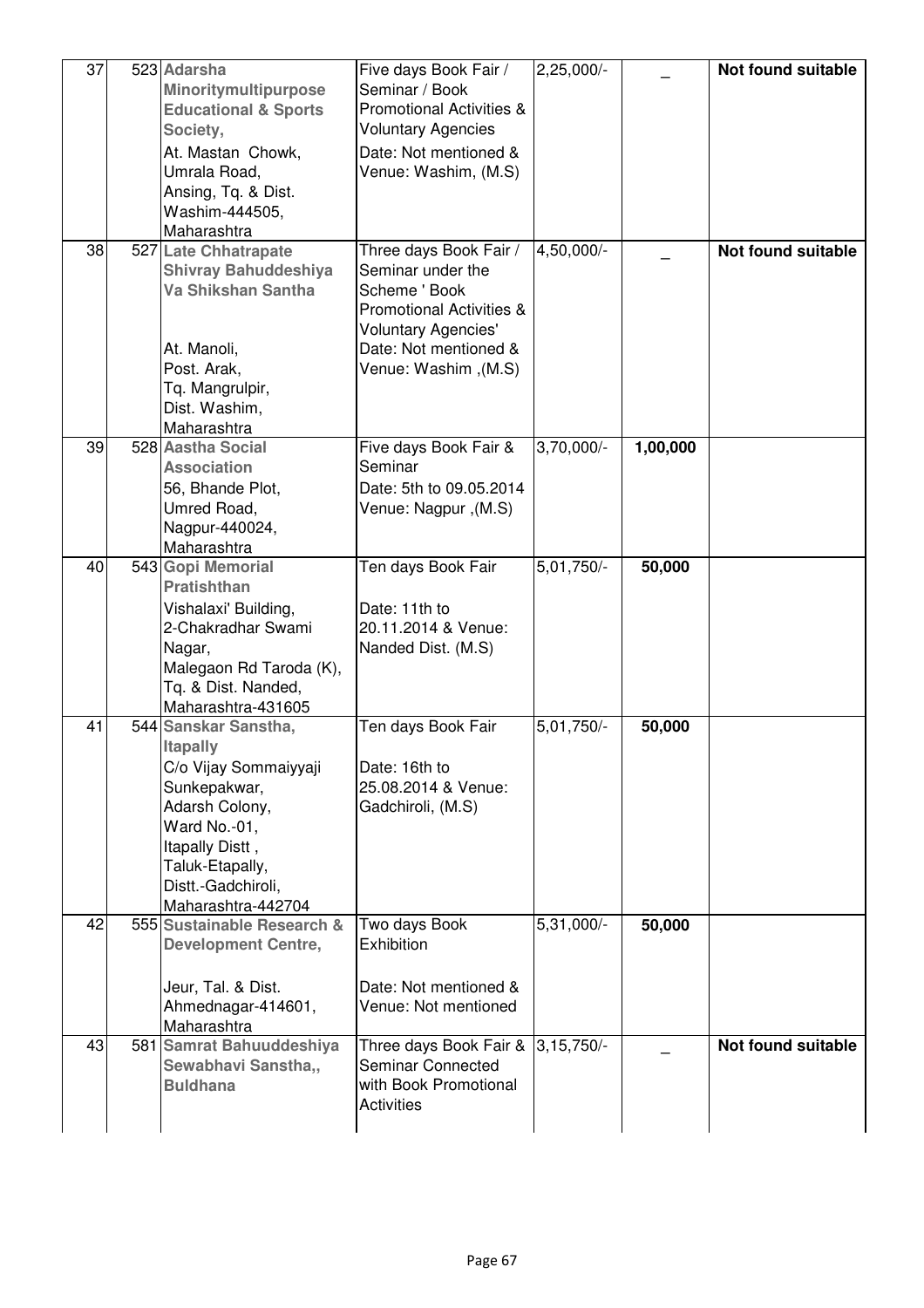|    | Ward No.-1,<br>Samrat Ashok Nagar<br>Buldana Tq.,<br>District Buldana,<br>Maharashtra-443001       | Date: Not mentioned &<br>Venue: Buldana                                                                      |              |        |                           |
|----|----------------------------------------------------------------------------------------------------|--------------------------------------------------------------------------------------------------------------|--------------|--------|---------------------------|
| 44 | 605 Raje Sambhaji<br>Sevabhavi Sanstha,<br>Kinhola                                                 | Four days Book Fair /<br>Mela                                                                                | 3,51,330/-   |        | Incomplete<br>proposal    |
|    | Maharani Chowk,<br>Gavane Road,<br>Parbhani-431401                                                 | Date: Month of August<br>2014 & Venue:<br>Yavatmal Distrct, (M.S)                                            |              |        |                           |
| 45 | 606 Shri Someshwar<br><b>Gramvikas Pratishthan</b>                                                 | Five days Book Fair /<br>Seminar of Indian<br>Authors / Publishers /<br>Book sellers for Book<br>Promotion   | $3,17,250/-$ |        | Incomplete<br>proposal    |
|    | At Somthana,<br>Tq. Manwat,<br>Dist. Parbhani,<br>Maharashtra                                      | P.Kothala   Date: 23rd to<br>27.06.2014 & Venue:<br>District Chandrapur,<br>(M.S)                            |              |        |                           |
| 46 | 649 Dhartimata Bahu.<br>Sevabhavi Sanstha                                                          | Five days National<br>Level Seminar of India<br>Authors, Publishers and<br>Booksellers on book<br>promotion  | 4,75,000/-   |        | <b>Not found suitable</b> |
|    | Baranjala (Sable), P.O.<br>Tadegaon, Tq. Bhokardan, 2014 &<br>Dist. Jalna                          | Date: 01 to 05 June<br>Venue: Jalna Dist.<br>Maharashtra                                                     |              |        |                           |
| 47 | 695 Kai. Subhashrao Patil<br>Bahuudheshiya Sanstha                                                 | Ten days Palam Book<br> Fair                                                                                 | 6,38,250/-   | 50,000 |                           |
|    | C/o. Madhavrao<br>Subhashrao Babar At/Po.<br>Asthtur Tq Loha Dist<br>Nanded-431708,<br>Maharashtra | Date: 22 to 31 Dec.<br>2014 & Venue: Palam<br>Dist Parbhani                                                  |              |        |                           |
| 48 | 714 Bhartiya Gramin Vikash<br><b>Sanstha</b>                                                       | Three days National<br>Level Seminar of India<br>Authors, Publishers and<br>Booksellers on book<br>promotion | 2,43,750/-   | 50,000 |                           |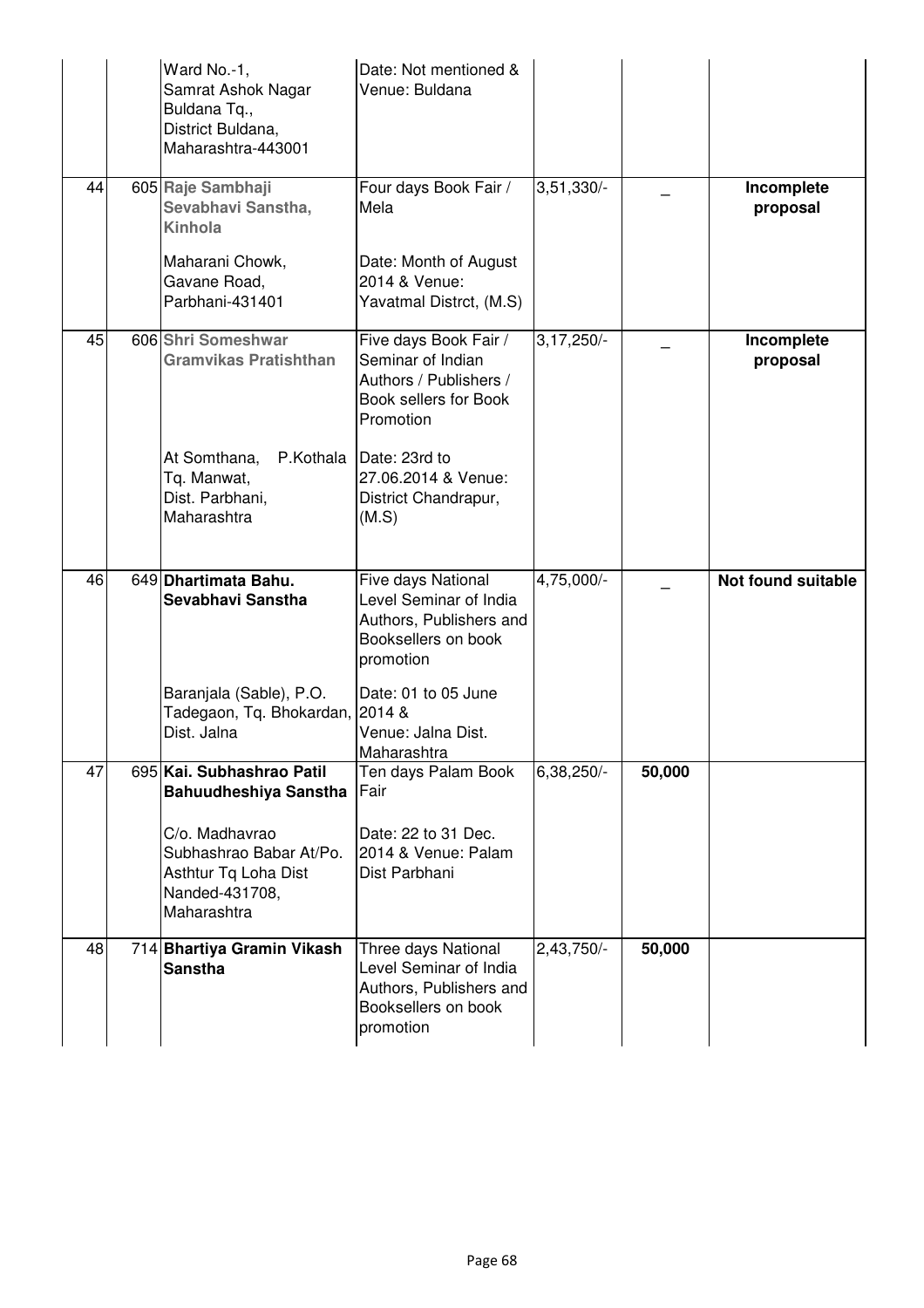|    | Post - Rawankola Jalkot,<br>Dist, Latur, Maharashtra -<br>413532                                                                                                                  | Date: 10 to 12 May<br>2014 & Venue: Post -<br>Rawankola Jalkot, Dist,<br>Latur, Maharashtra -<br>413532                                                      |              |          |                           |
|----|-----------------------------------------------------------------------------------------------------------------------------------------------------------------------------------|--------------------------------------------------------------------------------------------------------------------------------------------------------------|--------------|----------|---------------------------|
| 49 | 723 Aadhar Project Walfare<br>Society<br>P.O. - Kalambi Road, A/P,<br>Malgaon, Tal- Miraj, Dist. -<br>Sangli, Maharashtra -<br>416407                                             | Five days Seminar &<br><b>Book Fair</b><br>Date: 11 to 15 Sep.<br>2014 & Venue: Sangli<br>Dist. Maharashtra                                                  | $3,71,250/-$ |          | <b>Not found suitable</b> |
| 50 | 755 Enlighten Society<br>Enlighten Film Company<br>Pvt Ltd, 51, Anil<br>Chambers, Samhita<br>Complex, Near<br>International Airport, Taj<br>Sats Lane, Andheri East,<br>Mumbai-72 | Nayaa A conference<br>about books in New<br>World<br>Venue: Not mentioned<br>Date: Not mentioned                                                             | 8,61,750     |          | Incomplete<br>proposal    |
| 51 | 851 Jaihind Bahu Uddeshiy<br>Sevabhavi Mahila Vikas<br>manadal<br>Plot No. 15, Pushpak<br>Nagar, Telicoc Colony,<br>Nata Road, Jalna, Dist.<br>Jalna, Maharashtra -<br>431203     | Hundred days Book Fair 9,00,000<br>& Exhibition<br>Date: Not mentioned &<br>Venue: Aurangabad,<br>Jalna, Beedu, Bultana                                      |              |          | <b>Not found suitable</b> |
| 52 | 760 Kusum Bahuddeshiya<br><b>Sanstha</b><br>Near D.N. College, Savda-<br>Faizpur, Distt.-Jalgaon,<br>Maharashtra                                                                  | Five days Seminar-cum- 4,50,000/-<br>workshop on book<br>promotional activities<br>Date: Not mentioned &<br>Venue: Savda, Jalgaon<br>District of Maharashtra |              |          | Incomplete<br>proposal    |
| 53 | 927 Aakanksha Shiksha<br><b>Kalyan Samiti</b><br>17/18, Transit Camp, New<br>MMRDA Colony, Kokari<br>Agar, Antop Hill, Mumbai -<br>37                                             | Three days Book Fair<br>for Book Promotion<br>Date: Not mentioned &<br>Venue: District Mumbai,<br>Maharashtra                                                | $3,75,000/-$ |          | Incomplete<br>proposal    |
| 54 | 916 Bhaashaa Foundation                                                                                                                                                           | Two days International<br>Conference on the topic<br><b>Translation and</b><br>Migrations                                                                    | 8,62,500/-   | 1,00,000 |                           |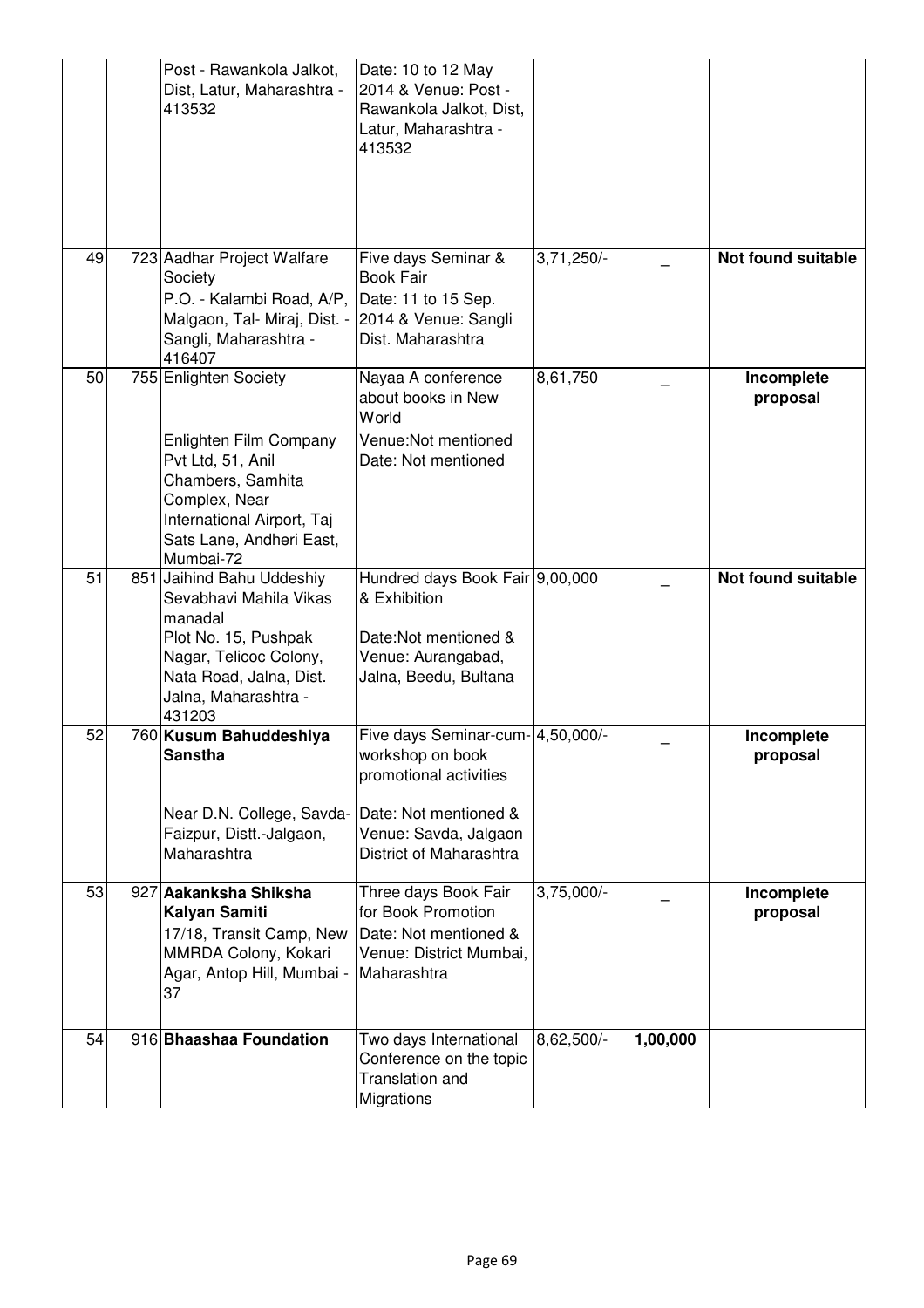|    | C-9, Renuka Complex,<br>1259/-, Deccan<br>Gymkhana, Above Canara<br>Bank, Pune - 411004                                                                                    | Date: 21 to 22 Nov.<br>2014 & Venue: Pune                                                                                                       |                         |                                 |
|----|----------------------------------------------------------------------------------------------------------------------------------------------------------------------------|-------------------------------------------------------------------------------------------------------------------------------------------------|-------------------------|---------------------------------|
| 55 | 852 Rajarshee Pratishtan                                                                                                                                                   | Seventy five days book<br>exhibition in 25 schools                                                                                              | 5,96,250/-              | <b>Unrealistic</b><br>programme |
|    | Vambori, Tal. Rahuri, Dist. Date: Not mentioned &<br>Ahmednagar                                                                                                            | Venue: Ahmednagar<br>(M.S)                                                                                                                      |                         |                                 |
| 56 | 853 Kal Matoshri Masaheb<br>Ambedkar Gramvikas<br>Sevabhavi Sanstha<br>Paithan, Tq. Keij, Dist.<br>Beed, Maharashtra -                                                     | Five days Seminar-cum- 4,50,000/-<br>workshop on book<br>promotional activities<br>Date: Not mentioned &<br>Venue: Keij, Dist. Beed,            |                         | Incomplete<br>proposal          |
| 57 | 431122<br>859 Dnyandeep Pratishthan                                                                                                                                        | Maharashrta<br>Three days Book Fair                                                                                                             | $3,75,000/-$            | Incomplete                      |
|    | Telhara Dist. - Akola,<br>Maharashtra                                                                                                                                      | Date: Not mentioned &<br>Venue: Telhara Block of<br>Akola District,<br>Maharashtra                                                              |                         | proposal                        |
|    |                                                                                                                                                                            | <b>Manipur</b>                                                                                                                                  |                         |                                 |
|    | 30 Khomidok Library &<br><b>Cultural Development</b><br><b>Association</b><br>Khomidok Maning Leikai<br>S.P.O.- Pangel,<br>Pin-795114,<br>Imphal East District,<br>Manipur | Five days Training<br>Course on Book<br>Publishing<br>Date: Not mentioned &<br>Venue: Not mentioned                                             | 1,70,000/-              | Incomplete<br>proposal          |
| 2  | <b>43 Mass Education and</b><br><b>Social Development</b><br><b>Organisation (MESDO),</b><br>Khomidok Umang Leikai,<br>S.P.O. Pangei-795114<br>Manipur                     | Two days Seminar on<br>Scientific Management<br>& Preservation of Books<br>For Future Generation<br>Date: Not mentioned<br>Venue: Not intimated | $1,14,750$ <sup>-</sup> | Incomplete<br>proposal          |
| 3  | 145 Lamding Cherapur<br>Homoeopathic & Unani<br><b>Associations</b>                                                                                                        | Three days Book<br>Fair/Seminar of Indian<br>Authors/<br>Publishers/Book sellers<br>for Book Promotion                                          | $3,40,500/-$            | Incomplete<br>proposal          |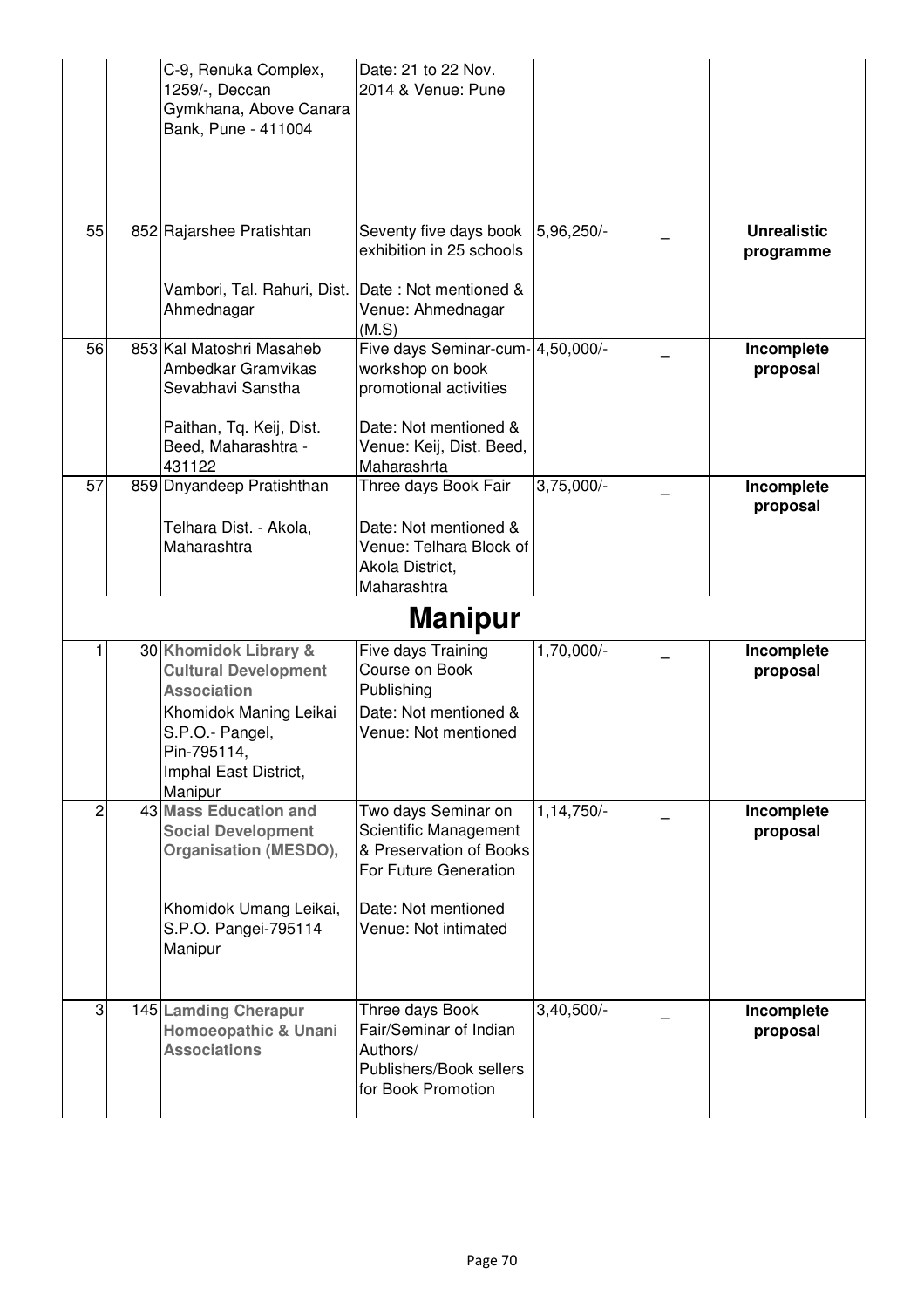|   | Lachua Complex,<br>Cherapur,<br>Post-Wangjing-795148,<br>District-Thoubal,<br>Manipur                                                                                                   | Date: Not mentioned &<br>Venue: Cherepur,<br>Wangjing, Thoubal<br>District of Manipur                                                                                                        |              |        |                        |
|---|-----------------------------------------------------------------------------------------------------------------------------------------------------------------------------------------|----------------------------------------------------------------------------------------------------------------------------------------------------------------------------------------------|--------------|--------|------------------------|
|   | 189 Women And Child Care<br><b>Mission</b><br>Khurainandeibamleikai,<br>P.O.-Lamlong, Imphal<br>East District, Manipur, Pin-<br>795010                                                  | Two days Seminar on<br>Indian Authors/<br>Publishers & Book<br>Sellers on Book<br>Promotion<br>Date: 19th to<br>20.07.2014 & Venue:<br>State Guest House,<br>Sanjenthong, Imphal,<br>Manipur | 1,38,000/-   |        | Incomplete<br>proposal |
| 5 | 279 Earth Care Foundation<br>(ECF)<br>Kiyam Siphai<br>Khong Ahanbileikai,<br>Thoubal District,<br>Manipur-795138                                                                        | Five days State Level<br>Book Fair / Exhibition<br>Date & Venus: Not<br>mentioned                                                                                                            | 4,50,000/-   | 50,000 |                        |
| 6 | 325 The Indigenous World<br>Soibam Leikai,<br>P.O. Imphal,<br>NH 102, Indo, Myanmar<br>Road, P.O. & P.S. Thoubal Community Hall, District<br>795 138 Imphal East-<br>795001,<br>Manipur | Three days Book Fair<br>on Book Promotion<br><b>Activites</b><br>Date: Not mentioned &<br>Venue:<br>Ningthoungkhong<br>of Bishnupur, Manipur                                                 | $1,37,750/-$ | 50,000 |                        |
|   | 346 Youths Development<br><b>Project</b><br>Singjamei Wangma<br>Kshetri Leikai,<br>Akampat, Imphal East-II,<br>Near DOEAC,<br>Manipur,<br>P.O.-Imphal-795001                            | Six days National Book<br>Fairs-Cum-Conference<br>of Writers / Publishers/<br>Printers/ local writers<br>Date: 12th to<br>17.11.2014 & Venue:<br>Imphal, Mainpur                             | 1,16,700/-   |        | Not found suitable     |
| 8 | 480 Library And Information<br><b>Centre</b>                                                                                                                                            | Three days Conference<br>of Writers / Publishers /<br>Printers/ Booksellers &<br>Organisation of Book<br>Fair                                                                                | $3,00,000/-$ |        | Incomplete<br>proposal |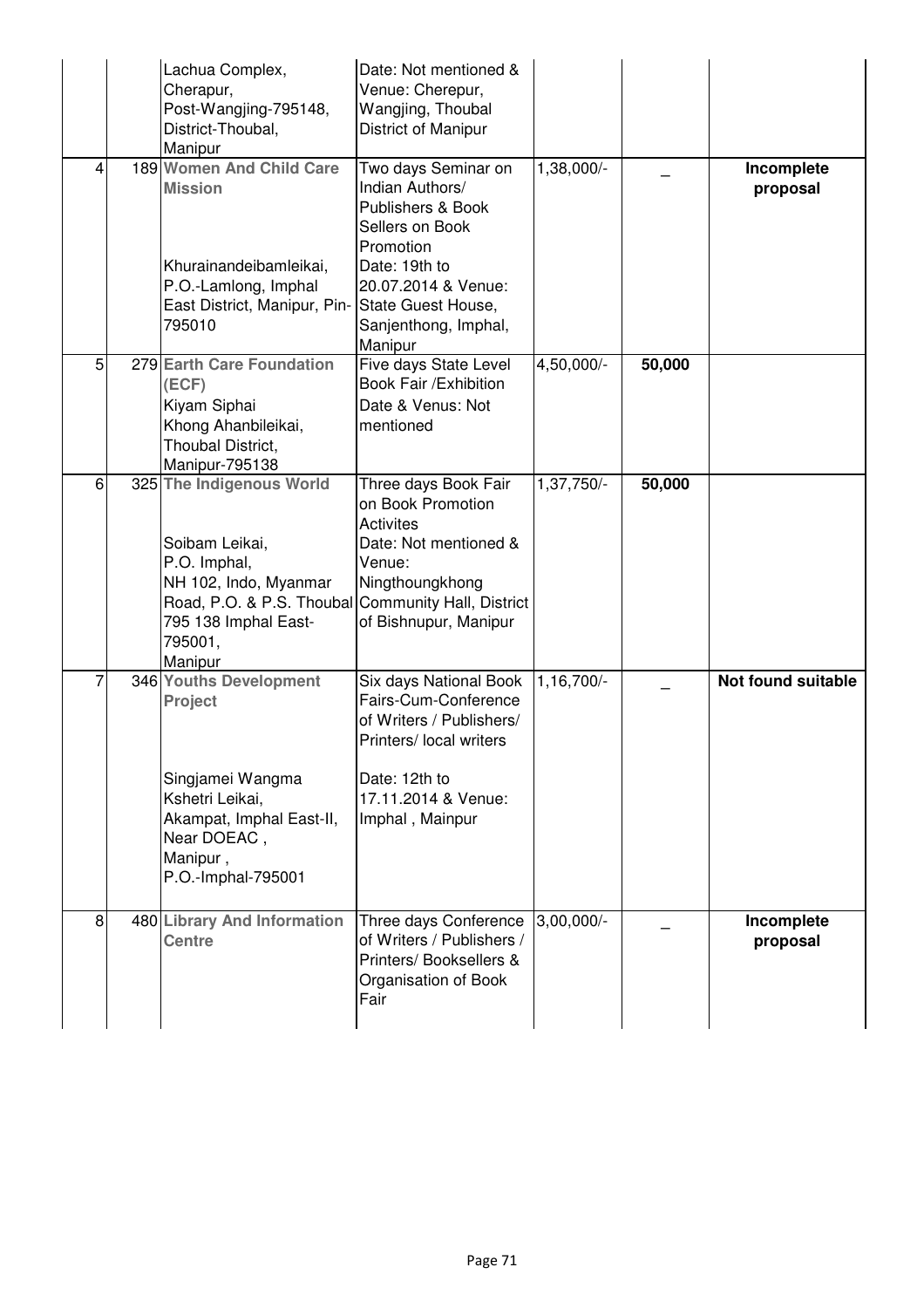|    | Kakching: Manipur,<br>Opposite: Kakching<br>Higher Secondery School,<br>Kakching,<br>P.O. & P.S.<br>Kakching-795103,<br>Manipur                       | Date: 12th to<br>17.11.2014 & Venue:<br>Imphal, Mainpur                                             |                |        |                                                                                                                                                                   |
|----|-------------------------------------------------------------------------------------------------------------------------------------------------------|-----------------------------------------------------------------------------------------------------|----------------|--------|-------------------------------------------------------------------------------------------------------------------------------------------------------------------|
| 9  | 481 Mayai Lambi Integrated<br><b>Development</b><br>Organisation                                                                                      | Five days Book Fair on<br><b>Book Promotion</b><br><b>Activities</b>                                | $2,62,500/-$   | 50,000 | Subject to<br>supervision of the<br><b>Zonal Education</b><br>Officer or his<br>representative for<br>Inspecting the book<br>fair and submit the<br>event report. |
|    | Shamurou Bazar,<br>P.O.-Wangoi-795009,<br>Imphal West,<br>Manipur                                                                                     | Date: Not mentioned &<br>Venue: Not mentioned                                                       |                |        |                                                                                                                                                                   |
| 10 | 486 The Rural Development<br><b>Association</b>                                                                                                       | Five days Seminar Cum   1,83,750/-<br><b>Book Fair</b>                                              |                | 50,000 | Subject to<br>supervision of the<br><b>Zonal Education</b><br>Officer or his<br>representative for<br>Inspecting the book<br>fair and submit the<br>event report. |
|    | Bamon Kampu Makha<br>Leikai,<br>Imphal East,<br>Keirao Bitra C.D. Block-II,<br>Imphal East                                                            | Date: Not mentioned &<br>Venue: Bamon Kampu,<br>Manipur                                             |                |        |                                                                                                                                                                   |
| 11 | 496 Action For Social Justice Two days Seminar on<br>Organizartion<br>Khurai Soibam Leikai,<br>Near Citizen's Club,<br>Imphal East-795001,<br>Manipur | <b>Book Promotional</b><br><b>Activities</b><br>Date: Not mentioned<br>Venue: Not mentioned         | 1,57,875/-     | 50,000 |                                                                                                                                                                   |
| 12 | 506 Imphal East District<br><b>Boyscouts &amp; Girl Guides</b><br><b>Association</b>                                                                  | Six days National Book<br>Fairs-Cum-Conference<br>of Writers / Publishers/<br><b>Printers Press</b> | $1, 17, 105/-$ |        | Not found suitable                                                                                                                                                |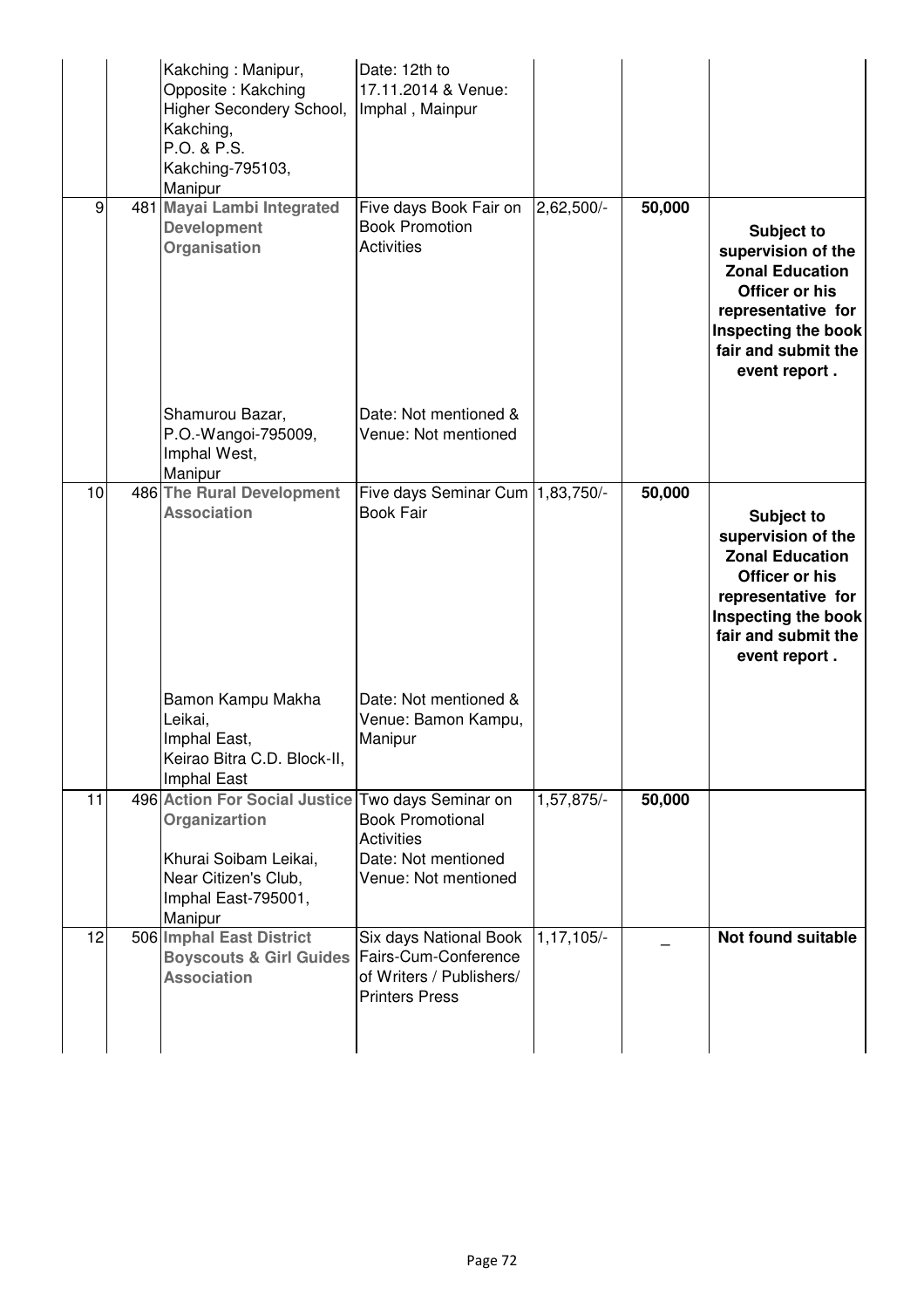|    | Singjamei Wangma<br>Akampat,<br>(Near DOEACC)<br>Imphal East,<br>Manipur,<br>P.O.-Imphal-795001                                                                                   | Date: Not mentioned<br>Venue: Not mentioned                                                                                                                                               |              |        |                           |
|----|-----------------------------------------------------------------------------------------------------------------------------------------------------------------------------------|-------------------------------------------------------------------------------------------------------------------------------------------------------------------------------------------|--------------|--------|---------------------------|
| 13 | 507 UMA Foundation<br>heingang Makha Leikai<br>P.O.-Heingang-795002<br>Sawombung C.D. Block,<br>Manipur                                                                           | Five days Book Fair<br>with Seminar on<br>promotion of Indian<br>Book Seller/ Authors/<br><b>Publishers</b><br>Date: Not mentioned<br>Venue: Heingang<br>Makha Leikai,<br>Community Hall. | 2,28,750/-   |        | <b>Not found suitable</b> |
| 14 | 570 L.I.S Competiti<br><b>Ewaminations Academy</b>                                                                                                                                | Six days National Book<br>Fairs-Cum-Conference<br>of Writers / Publishers/<br><b>Printers Press</b>                                                                                       | 1,17,105/-   |        | <b>Not found suitable</b> |
|    | Singjamei Mayengbam<br>leikai,<br>Imphal West (Manipur),<br>P.O.-Singhamei-795008                                                                                                 | Date: Not mentioned<br>Venue: Not mentioned                                                                                                                                               |              |        |                           |
| 15 | 644 Earth Care Foundation<br>(ECF)<br>Kiyam Siphai Khong<br>Ahanbi leikai Thoubal<br>District Manipur-795138                                                                      | Five days State Level<br><b>Book Fair</b><br>Date: Not mentioned<br>Venue: Kiyam Siphai<br><b>Babu Bazar Community</b><br>Hall, Thoubal                                                   | 4,50,000/-   |        | <b>Not found suitable</b> |
| 16 | 732 The Rural Women<br><b>Society</b><br>Kodompokpi Mamang<br>Leikai Imphal West I.C.D. Venue: Kodompokpi<br>Block Kodompokpi Imphal Imphal West District,<br><b>West Manipur</b> | Ten days Book Fair<br>Date: Not mentioned<br>Manipur                                                                                                                                      | $6,90,000/-$ |        | Incomplete<br>proposal    |
| 17 | 809 Social And Cultural<br><b>Advancement</b><br><b>Foundation (SCAF)</b><br>Khurai Thoudam Leikai,<br>Ayangpali Road, Imphal<br>East District-Manipur-<br>795010                 | Three days State level<br>Seminar<br>Date: Not mentioned<br>Venue: Sangeet Kala<br>Sangam Hall, Khurai<br>Lamlong                                                                         | 1,83,570/-   |        | Not found suitable        |
| 18 | 930 The Rural Medical &<br><b>Health Care Centre</b>                                                                                                                              | Five days Book Fair and 3,78,750/-<br>Seminar Cum Work<br>shop                                                                                                                            |              | 75,000 |                           |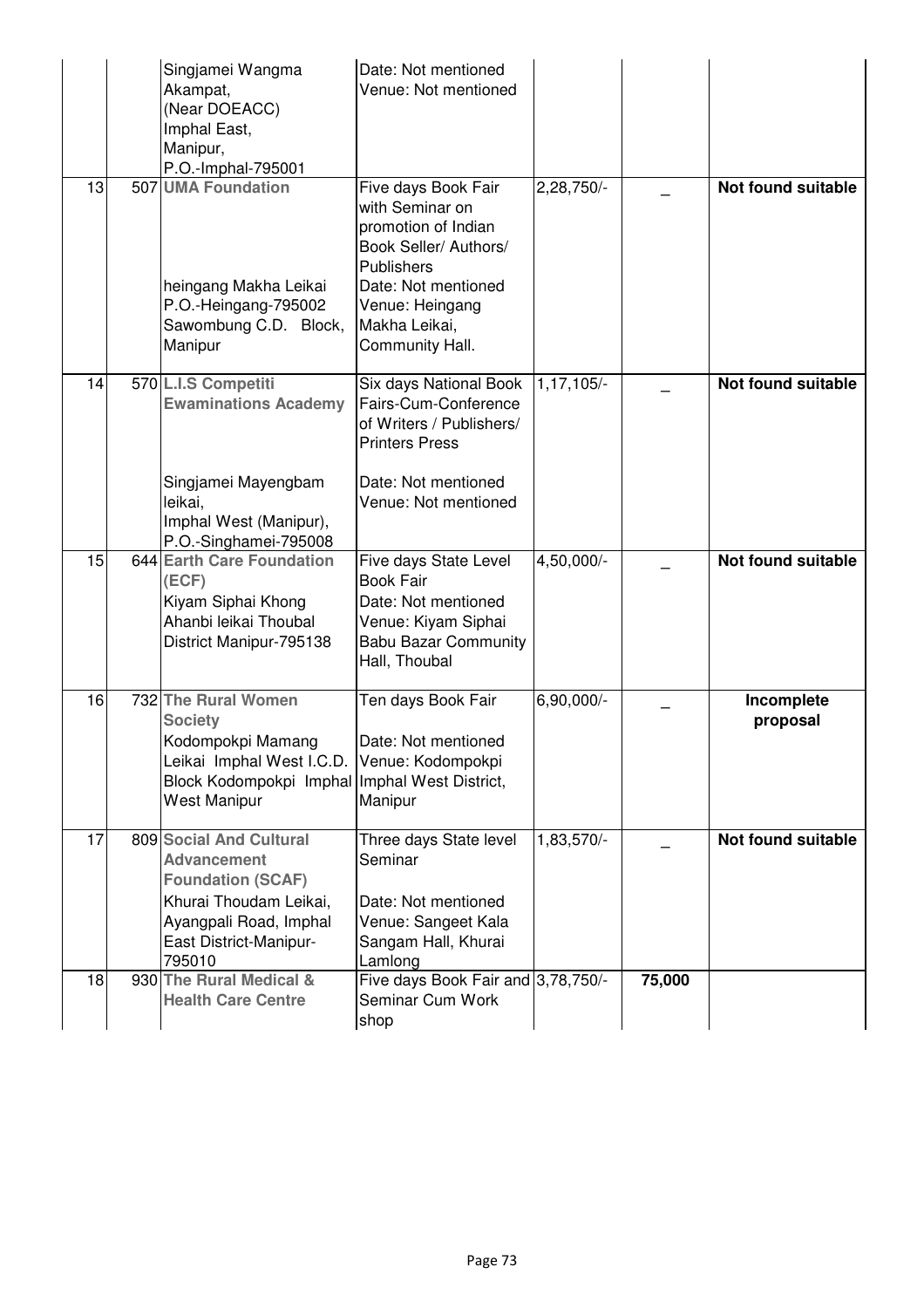|   |     | Wali Villa, Moijing Khong<br>Manung, PO/PS/Distt.-<br>Thoubal, Manipur-795138                                  | Date: Not mentioned<br>Venue: Thoubal Distt<br>Manipur                                                                                                                                                       |              |        |                    |
|---|-----|----------------------------------------------------------------------------------------------------------------|--------------------------------------------------------------------------------------------------------------------------------------------------------------------------------------------------------------|--------------|--------|--------------------|
|   |     |                                                                                                                | <b>Nagaland</b>                                                                                                                                                                                              |              |        |                    |
|   | 125 | <b>Chewing Society</b><br>Tening-Nagaland New<br>Ministor Hill Kohima,<br>Post Box-882,<br>Pin-797001          | Five days Seminar on<br>Indian<br>Authors/Publishers &<br>Booksellers promotion<br>Date: Not mentioned<br>Venue: Not mentioned                                                                               | 3,63,750/    |        | Not found suitable |
| 2 |     | 249 Vikehie Welfare Socieity<br>A.G Colony, Kohim,<br>Nagaland, Post Box<br>No.393, (HPO), Kohima,<br>Nagaland | Three days National<br>Level Seminar of Indian<br>Authors, Publishers and<br><b>Booksellers on Book</b><br><b>Promotion Activities</b><br>Date: Not mentioned<br>Venue: Kohima Dist.<br>Nagaland             | $4,18,125/-$ |        | Not found suitable |
| 3 |     | 872 Ayolta Human<br><b>Resources Society</b>                                                                   | Four days National<br>Level Seminar of Indian<br>Authors, Publishers and<br>Booksellers on Book<br><b>Promotion Activities</b><br>Venue:Longleng Block<br>& Tamlu Block of<br>Longleng District,<br>Nagaland | 3,86,250/-   | 50,000 |                    |
|   |     | Ogangkong Village,<br>Longleng District,<br>Nagaland-798625                                                    | Date: Not mentioned<br>Venue: Kohima District.<br>Nagaland<br>$\bigwedge$ . If $\bigcup$ is                                                                                                                  |              |        |                    |

## **Odisha**

|                    | 18 Maa Sarada Pallimangala Two days Conference | $3,67,500/-$ | Not found suitable |
|--------------------|------------------------------------------------|--------------|--------------------|
| <b>Kala Sansad</b> | <b>Writers/ Publishers</b>                     |              |                    |
|                    | Promotion of Odia                              |              |                    |
|                    | literature on the                              |              |                    |
|                    | occasion of the "Silver                        |              |                    |
|                    | Jubilee Celebration" of                        |              |                    |
|                    | the Organization                               |              |                    |
|                    |                                                |              |                    |
|                    |                                                |              |                    |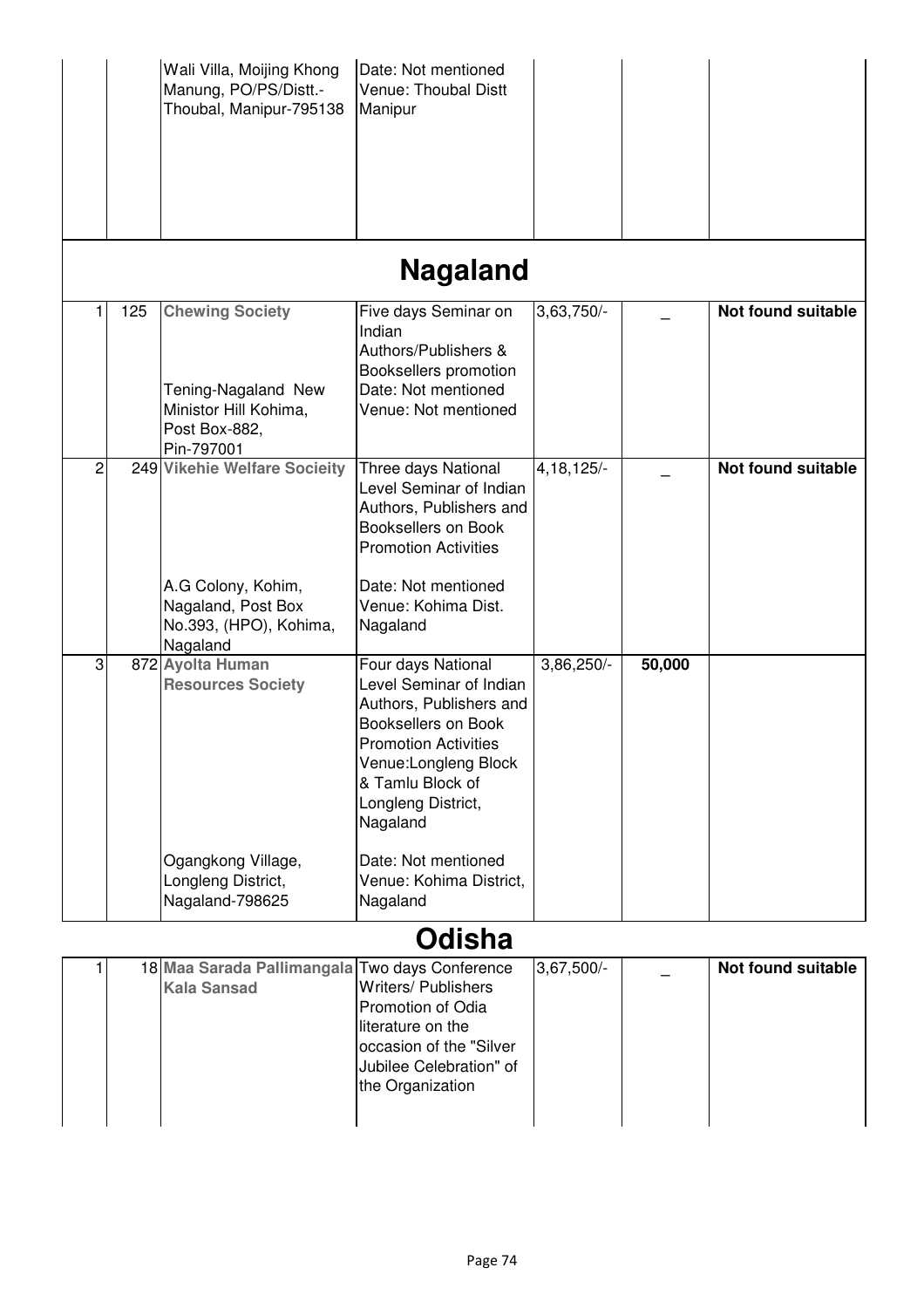|   | At-Sanabad (Champailo),<br>PO- Pichukuli,<br>Dist-Khordha,<br>Odisha-752064                                                                     | Date: During the year<br>2014-15<br>Venue: Not mentioned                                                                             |              |          |                        |
|---|-------------------------------------------------------------------------------------------------------------------------------------------------|--------------------------------------------------------------------------------------------------------------------------------------|--------------|----------|------------------------|
| 2 | 56 SAMBEDANA Voluntary<br>Organisation<br>At/PO. Thakurpatra,<br><b>Kendrapara Odisha</b><br>754250                                             | Six Months Organizing<br>conducat<br>research/Survey<br>Connected to the Book<br><b>Promotional Activities</b><br>with Book Industry | 75,000/-     |          | Incomplete<br>proposal |
| 3 | 58 Pancham<br>At-radharani Para,<br>(Mausi Maa Mandir),<br>Po/Dist-Balangir,<br>Odisha-767001                                                   | Three days Organize<br>Seminar Among<br>Storywriter, Poet and<br>Playwriter<br>Date: Not mentioned<br>Venue: Bolangir                | 1,50,000/-   |          | Incomplete<br>proposal |
| 4 | 142 Society for Welfare<br><b>Activates &amp; Justice in</b><br><b>Rural Area (SWARAJ)</b><br>At. Malpara<br>Po/Dist-Balangir,<br>Odisha-767001 | Seven days Workshop/<br>Seminar<br>Date: Not mentioned<br>Venue: Not mentioned                                                       | 4,00,000/-   | 75,000   |                        |
| 5 | 143 Netaji Memorial Club,<br>At/Po. Garadapur,<br>Dist.-Kendraapara,<br>Pin-754153,<br>Odisha                                                   | Seven days Block Level 3,00,000/-<br><b>Book Fair</b><br>Date: 1st to 5.10.2014<br>Venue: Kendrapara<br>Dist. Hq.Odisha              |              | 50,000   |                        |
| 6 | 175 ADHIKAR<br>AT/PO-Alatara,<br>Block-M, Rampur,<br>Dist-Kalahandi,<br>State-Odisha,<br>Pin-766102,                                            | Five days Book Fair &<br>Seminar<br>Date: 10th to<br>16.06.2014<br>Venue: Kalahandi<br>(Odisha)                                      | $1,50,000/-$ | 1,00,000 |                        |
|   | 193 Harijana Adibasi Magala<br>Samiti (HAMS)<br>At/Po-Nayagarh,<br>Via-Navagarh,<br>Dist.-Nayagarh,<br>Pin-752069,<br>Odisha                    | Five days Book Fair<br>Date: 2014-15<br>Venue: Dist.Hq.<br>Nayagarh                                                                  | $3,15,000/-$ |          | Not found suitable     |
| 8 | 195 Madni Women's Welfare<br><b>Association</b>                                                                                                 | Two days Annual<br>Conference of Book<br><b>Sellers</b>                                                                              | 85,000/-     |          | Not found suitable     |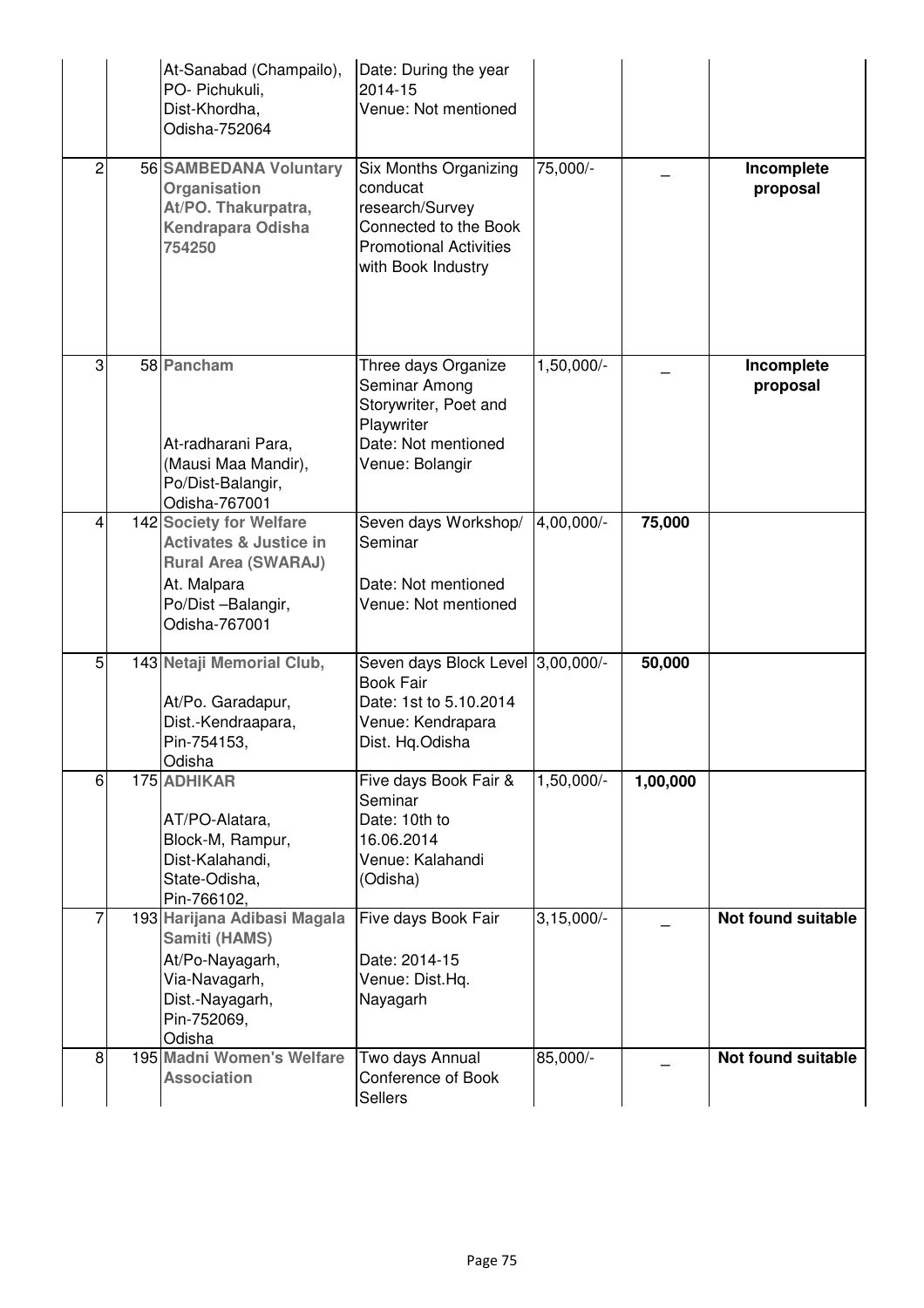|    | Plot No.Liv-453,<br>Phase-4,<br>Dumduma Housing Board<br>Colony,<br>Bhubaneshwar,<br>Dist-Khurda,<br>Odisha                                                       | Date: Not mentioned<br>Venue: Bhubaneswar<br>(Odisha)                                                                                                                                                                                           |              |        |                                                                               |
|----|-------------------------------------------------------------------------------------------------------------------------------------------------------------------|-------------------------------------------------------------------------------------------------------------------------------------------------------------------------------------------------------------------------------------------------|--------------|--------|-------------------------------------------------------------------------------|
| 9  | 201 Perpetual<br><b>Reconstructive Institute</b><br><b>For Youth Activity</b><br>(PRIYA)                                                                          | Five days 2nd South<br>Odisa Book Fair                                                                                                                                                                                                          | $3,00,000/-$ | 75,000 |                                                                               |
|    | 141, Kananvihar,<br>Phase-II,<br>Bhubaneswar-751024,<br>Odisha                                                                                                    | Date: 10th to<br>14.10.2014<br>Venue: Nabarangapur<br>(ST Dominated Area)                                                                                                                                                                       |              |        |                                                                               |
| 10 | 207 Health Environment<br><b>Literacy Plantation</b><br>(H.E.L.P) Organisation<br>At/PO:- Dala,<br>Jajpur Raod,<br>Blcok-Korai,<br>Dist;-Jajpur,<br>Odisha-755048 | Seven days Book Fair<br>Via-Date: 10th to<br>16.10.2014<br>Venue: Raja Nagar,<br>Keonjhar                                                                                                                                                       | $3,00,000/-$ | 75,000 |                                                                               |
| 11 | 220 Thanapalli Millita Jubak<br>Sangha                                                                                                                            | Three days Children<br>Writers Samelan/<br><b>Children Literature</b><br>Writer's Seminar for<br>Development of<br>Children Literature to<br>aware Rural Public/<br><b>Children for Different</b><br>issues for Social<br>Development/ Problems | 75,000/-     |        | Incomplete<br>proposal                                                        |
|    | Via-Baghamari,<br>Block-Bolgarh,<br>P.S.-Begunia,<br>Dist.-Khurda<br>Odisha-752061                                                                                | Date: 4th to 6.07.2014<br>Venue: Khurda Dist                                                                                                                                                                                                    |              |        |                                                                               |
| 12 | 223 Smart Organisation<br>At/Mathasahi,<br>P.O-Ratalanga,<br>Via-Binjharpur,<br>Block-Bari,<br>Dist-Jajpur,<br>Odisha-755008                                      | Five days Book Fair<br>Date: 2nd to 06.10.2014<br>Venue: Jajpur                                                                                                                                                                                 | $2,70,000/-$ | 50,000 |                                                                               |
| 13 | 257 Asha                                                                                                                                                          | Two days Seminar of<br>Publishers/ BookSellers                                                                                                                                                                                                  | $2,74,875/-$ |        | <b>Unrealistic budget</b><br>estimate on higher<br>side not found<br>suitable |
|    | At/PO: Khariar,<br>(Lal Saheb Pada),<br>Ward No. 7,<br>Dist-Nuapada (Odisha)                                                                                      | Date: Not mentioned<br>Venue: Not mentioned                                                                                                                                                                                                     |              |        |                                                                               |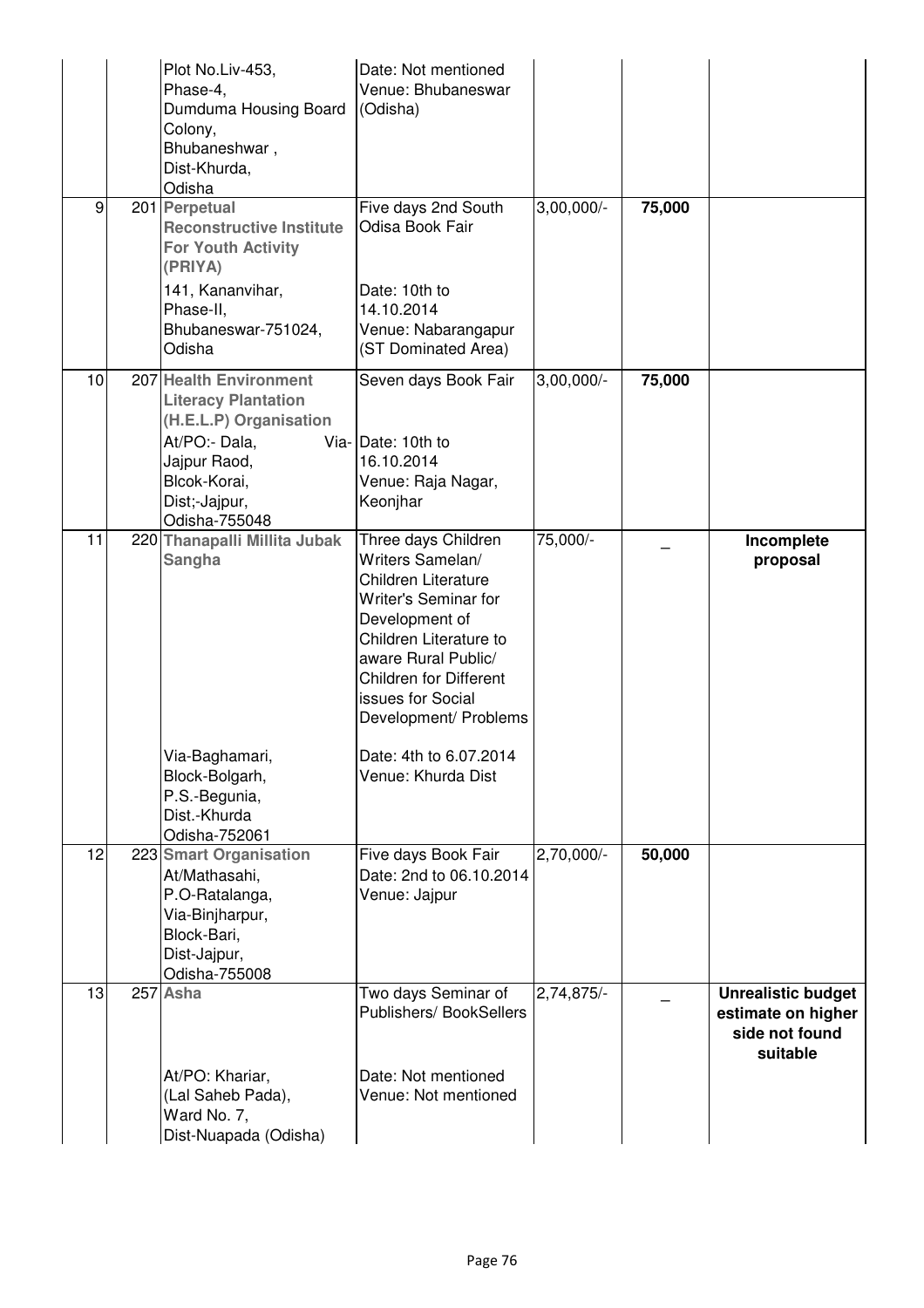| 14 | 293 Bikalpa Bikash                                                         | Seven days 10th Angul                                                                            | 5,29,125/    | 1,50,000 |                                                                                                                                                                                                                |
|----|----------------------------------------------------------------------------|--------------------------------------------------------------------------------------------------|--------------|----------|----------------------------------------------------------------------------------------------------------------------------------------------------------------------------------------------------------------|
|    |                                                                            | district Book Fair                                                                               |              |          |                                                                                                                                                                                                                |
|    | At-Odakapa,                                                                | Date: December 2014                                                                              |              |          |                                                                                                                                                                                                                |
|    | PO-Tukuda,<br>Dist-Angul-759127                                            | to January 2015<br>Venue: Jajpur                                                                 |              |          |                                                                                                                                                                                                                |
| 15 | Odisha<br>313 Maa Laxmi Mahila                                             |                                                                                                  |              |          |                                                                                                                                                                                                                |
|    | Sangathan                                                                  | Five days Book Fair<br>with Seminar                                                              | 4,99,500/-   | 50,000   |                                                                                                                                                                                                                |
|    |                                                                            |                                                                                                  |              |          | <b>Subject to</b><br>Supervision of the<br>I.A.S., Collector &<br><b>District Magistrate,</b><br>Mayurbhanj or<br>his/her<br>representative for<br>Inspecting the book<br>fair and submit the<br>event report. |
|    |                                                                            |                                                                                                  |              |          |                                                                                                                                                                                                                |
|    | At-Baghra Road,<br>W.No-16, Baripada,<br>Dist-Mayurbhanj,<br>Odisha-757001 | Date: Not mentioned<br>Venue: Not mentioned                                                      |              |          |                                                                                                                                                                                                                |
| 16 | 315 Fakir Mohan Sahitya<br><b>Parisad</b>                                  | Seven days Book Fair-<br>Cum-Seminar                                                             | $2,55,000/-$ |          | Incomplete<br>proposal                                                                                                                                                                                         |
|    | Mallikaspur,                                                               | Date: 13th to                                                                                    |              |          |                                                                                                                                                                                                                |
|    | P.O.-Motiganj,<br>Dist-Balasore-756003,                                    | 19.01.2015<br>Venue: Not mentioned                                                               |              |          |                                                                                                                                                                                                                |
|    | Block/Taluk/Dist-Balasore,<br>Odisha                                       |                                                                                                  |              |          |                                                                                                                                                                                                                |
| 17 | 321 Brundaban Educational                                                  | Five days Book Fair &<br>Seminar                                                                 | 2,60,250     |          | <b>Not found suitable</b>                                                                                                                                                                                      |
|    | & Janseva Development                                                      |                                                                                                  |              |          |                                                                                                                                                                                                                |
|    | Society 6, South Avenue,<br>New Delhi-110011                               | 15 to 19 December<br>2014                                                                        |              |          |                                                                                                                                                                                                                |
|    |                                                                            | Venue: Cuttack, Odisha                                                                           |              |          |                                                                                                                                                                                                                |
| 18 | 342 Odisha Vikash                                                          | Two days Annual                                                                                  | 75,000/-     |          | Incomplete                                                                                                                                                                                                     |
|    |                                                                            | Conferences of Writer /<br>Publisher/ Printers/<br><b>Book Sellers</b>                           |              |          | proposal                                                                                                                                                                                                       |
|    | At/Po.-Amathapur,<br>Via-Indupur,<br>Dist-Jajpur-754214,<br>(Odisha)       | Date: 2014-15<br>Venue: Not mentioned                                                            |              |          |                                                                                                                                                                                                                |
| 19 | 414 Viswamukti                                                             | Two days Conference of 3,30,000/-<br><b>Writer Relating Book</b><br><b>Promotional Activites</b> |              |          | <b>Unrealistic budget</b><br>estimate on higher<br>side not found<br>suitable                                                                                                                                  |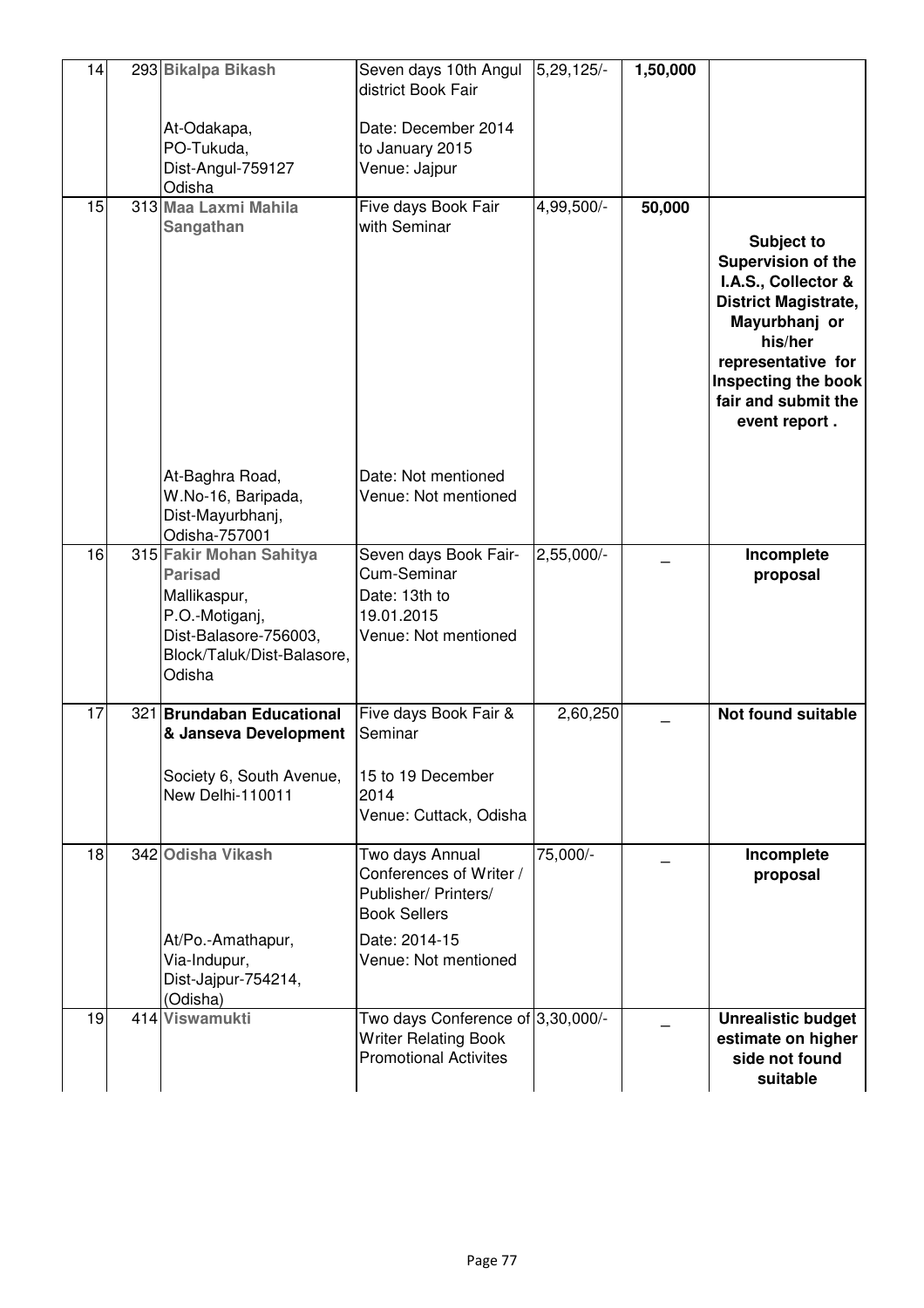|    | CHP-30/31 (P) Kanan<br>Vihar Phase-1,<br>Po.-Patia,<br>Bhubaneswar 24,<br>Dist.-Khurda,<br>Odisha                                                                                               | Date: Not mentioned<br>Venue: Bhubaneswar<br>(Odisha)                                                                                                               |              |                                                                               |
|----|-------------------------------------------------------------------------------------------------------------------------------------------------------------------------------------------------|---------------------------------------------------------------------------------------------------------------------------------------------------------------------|--------------|-------------------------------------------------------------------------------|
| 20 | 462 Nandighosh, Bolgarh,<br>Khordha (Odisha)<br>Taluk/Block-Bolgarh<br>P.S.-Bolgarh,<br>Dist-Khordha,<br>Odisha-752066                                                                          | Five days Book Fair<br>Date: 2nd to 06.10.2014<br>Venue: Bolgarh,<br>(Odisha)                                                                                       | $2,10,000/-$ | Not found suitable                                                            |
| 21 | <b>464 Society For Training</b><br><b>Action And Research</b><br>(STAR)<br>At-Kadhamalla,<br>Po-Thanapalli,<br>Block-Banki,<br>Taluk-Banki<br>Ps-Baideswar,<br>Dist-Cuttack-752061,<br>Odisha   | Five days Book Fair for<br>Rural Students / Youths<br>Women and all sort of<br><b>Book lovers</b><br>Date: 01st to<br>05.05.2014<br>Venue: Not mentioned            | $1,12,500/-$ | Incomplete<br>proposal                                                        |
| 22 | 476 Prachandeswar Seva<br><b>Sansthan</b><br>Seva Bhawan,<br>Nadakhanda,<br>Po-Abhyamukhi,<br>Via-Beroboi,<br>Dist-Puri-752016,<br>Odisha                                                       | Two days State Level<br>Seminar of Writers &<br>Publishers a Book<br><b>Promotional Activities</b><br>Date: 10th to<br>11.12.2014<br>Venue: Bhubaneswar<br>(Odisha) | 1,00,000/-   | Incomplete<br>proposal                                                        |
| 23 | 494 Know How To Grass<br><b>Root new Technology</b><br>(KGNT)<br>At/Po. Kandetara,<br>Via-Komna,<br>Distt.-Nuapada,<br>Odisha-766105                                                            | Two days Book Fair &<br>Seminar Cum<br>Workshop<br>Date: 22nd to<br>24.09.2014<br>Venue: Nuapada                                                                    | $3,00,000/-$ | <b>Not found suitable</b>                                                     |
| 24 | 557 (SHARE) Society For<br><b>Humanitarian Action</b><br><b>Rehabilitation And</b><br><b>Empowerment</b><br>At/Po.-Pattamundai<br>College Road,<br>Pattamundai,<br>Kendrapara-754215,<br>Odisha | Two days Book Fair<br>Date: 20th to<br>21.10.2014<br>Venue: Kendrapara<br>Dist. Hq.Odisha                                                                           | $3,00,000/-$ | Incomplete<br>proposal                                                        |
| 25 | 633 Puspanjali Cultural<br><b>Association (PCA)</b>                                                                                                                                             | Two days Seminar of<br>Publishers/ BookSellers                                                                                                                      | $2,79,000/-$ | <b>Unrealistic budget</b><br>estimate on higher<br>side not found<br>suitable |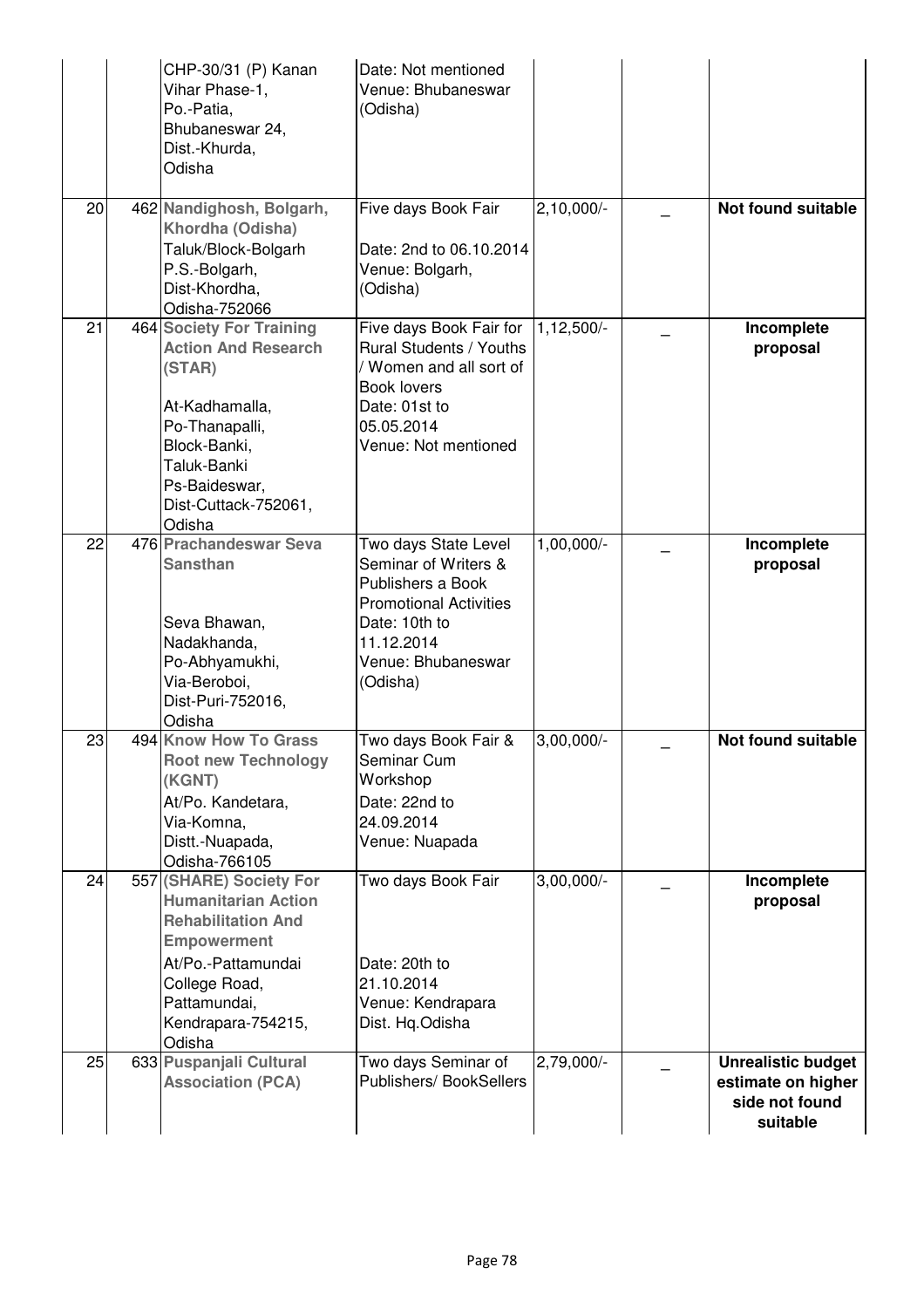|    |     | At: Behind Tikrapada U.P.<br>School,<br>Po/Distt.-Balangir<br>Odisha-767001                                                                                                  | Date: Not mentioned<br>Venue: Balangir Dist.<br>Odisha                                                                                                                                       |            |        |                        |
|----|-----|------------------------------------------------------------------------------------------------------------------------------------------------------------------------------|----------------------------------------------------------------------------------------------------------------------------------------------------------------------------------------------|------------|--------|------------------------|
| 26 | 641 | <b>Odisha Multipurpose</b><br><b>Development Centre</b>                                                                                                                      | One year Conference of 76,125/-<br>writers/publishers/printe<br>rs/book sellers                                                                                                              |            |        | Incomplete<br>proposal |
|    |     | 9/22, MIG-II, BDA Colony,<br>Chandrasekharpur,<br>Bhubneswar-751016                                                                                                          | Date:Not mentioned<br>Venue: Not mentioned                                                                                                                                                   |            |        |                        |
| 27 | 643 | <b>Ideal National Society</b><br>For Awareness &<br><b>Furtherance (INSAF)</b><br>At. Bagasahi, P.O./Dist.<br>Jagatisinghpur-754103<br>Block-Jagatsinghpur, State-<br>Odisha | Two days Seminar on<br>promotion &<br>development of<br>activities guide books<br>on Science &<br>Environment<br>Date:Not mentioned<br>Venue: Not mentioned                                  | 1,20,000/- |        | Not found suitable     |
| 28 | 648 | <b>Ekamra Pustak</b><br><b>Mahotsav Committee'</b>                                                                                                                           | Organise a Book<br>Festival and<br>Workshop/Seminar and<br>Conference of<br>Writer/Publishers/Book<br>Sellers/Printers/Book<br>Reader and Student for<br>the Book Promotional<br>Activities. | 5,85,008/- | 75,000 |                        |
|    |     | Plot No.-166, Sahid Nagar, Date: 1st week of Nov.<br>Bhubaneswar-751007<br>Block-Bhubaneswar,<br>District-Khurda, State-<br>Odisha                                           | 2014<br>Venue: Odisha                                                                                                                                                                        |            |        |                        |
| 29 | 660 | <b>National Rural</b><br><b>Development Institute</b><br>(NRDI)                                                                                                              | Three days Seminar on<br>book promotional<br>scheme for publishers,<br>authores and writers                                                                                                  | 5,08,500/- |        | Incomplete<br>proposal |
|    |     | At-Nua Mugapada, Po.-<br>Dighi, Via.-Marthapur,<br>Distt.-Dhenkanal, Odisha-<br>759023                                                                                       | Date:Not mentioned<br>Venue: Not mentioned                                                                                                                                                   |            |        |                        |
| 30 | 672 | <b>Development Action</b><br><b>Society Foundation,</b>                                                                                                                      |                                                                                                                                                                                              |            |        | Incomplete<br>proposal |
|    |     | Plot No.-1345, Near Patia<br>Railway Station, Patia<br>Tangi, P.O.-Kalarhanga,<br>Bhubaneswar-751024                                                                         |                                                                                                                                                                                              |            |        |                        |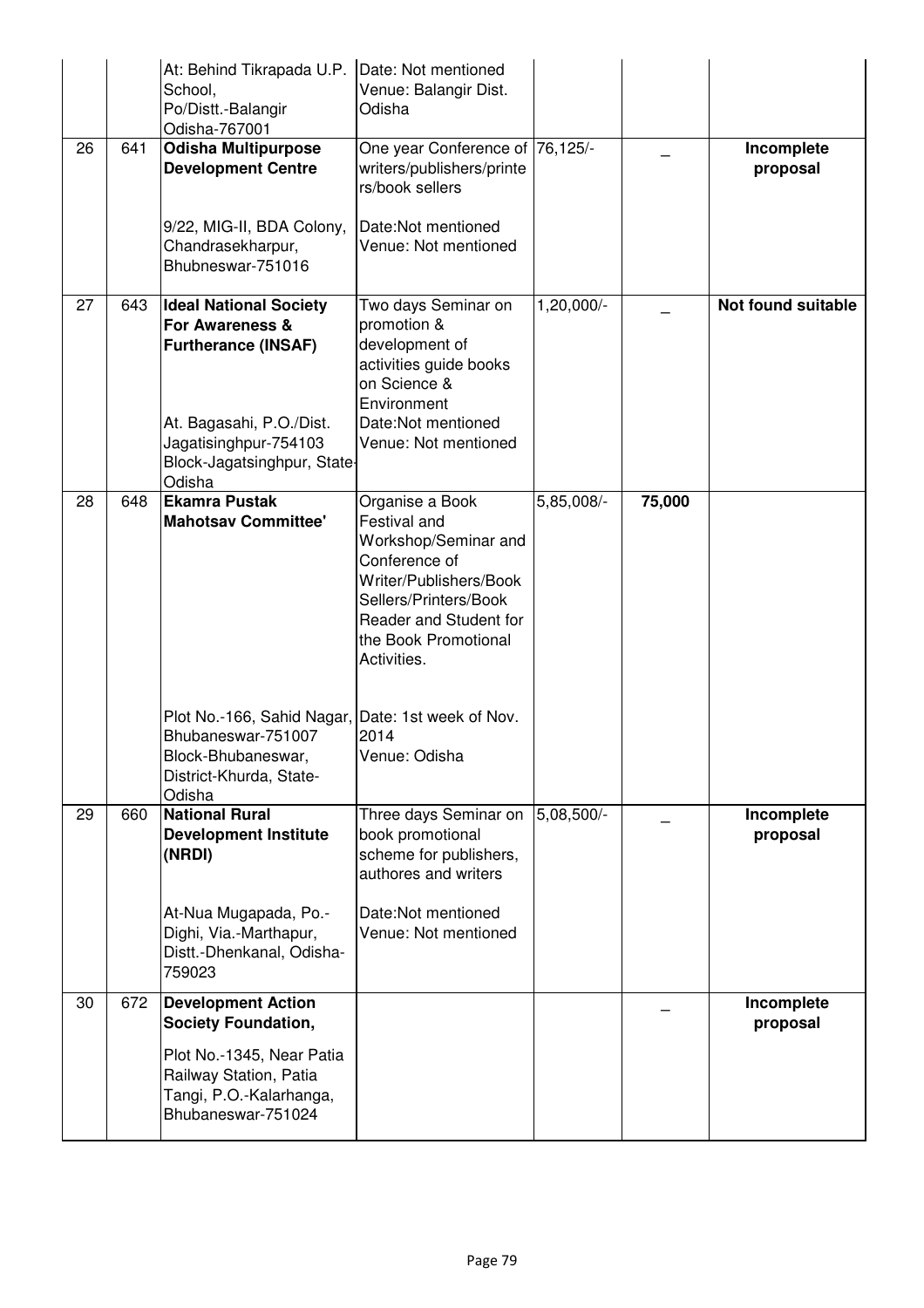| 31 | 686 | <b>State Council for</b><br><b>Renovation of Ancient</b>                                                         | Two days annual<br>convention/conference                                                                                              | $2,77,875/-$ |        | <b>Unrealistic budget</b><br>estimate on higher                               |
|----|-----|------------------------------------------------------------------------------------------------------------------|---------------------------------------------------------------------------------------------------------------------------------------|--------------|--------|-------------------------------------------------------------------------------|
|    |     | Art & Culture, Odisha                                                                                            | of writers/publishers/<br>printers/book sellers.                                                                                      |              |        | side not found<br>suitable                                                    |
|    |     | Kirekela, PO. Karlakot,<br>Dist. Nuapada, Odisha                                                                 | Date: Not mentioned<br>Venue: Nuapada District<br>of Odisha                                                                           |              |        |                                                                               |
| 32 | 727 | <b>Jagannath Seva</b><br><b>Pratisthan (Library)</b>                                                             | Two days Seminar and<br>Development of Book<br>Publicity in Rural Area                                                                | 4,15,000/-   |        | <b>Unrealistic budget</b><br>estimate on higher<br>side not found<br>suitable |
|    |     | At-Luna Vihar, Po.-<br>Nandigoda, Via-Kanas,<br>Distt.-Puri, Odisha, Pin-<br>752017                              | Date: Not mentioned<br>Area                                                                                                           |              |        |                                                                               |
| 33 | 742 | <b>Mahanadi Rural</b><br><b>Development Societies</b>                                                            | Two days<br>Seminar/Training<br>Courses/Workshops/An<br>nual Conventions etc.<br>connected with Book<br><b>Promotional Activities</b> | $2,43,500/-$ |        | Incomplete<br>proposal                                                        |
|    |     | Village: Kunjabihari Lane,<br>Nuapada, P.O: Nayabazar, 2014 & Venue: Cuttak<br>Dist. Cuttack - 753004,<br>Odisha | Date: 22-23 October<br>District of Odisha                                                                                             |              |        |                                                                               |
| 34 | 794 | Participatory &<br><b>Reconstruction Institute</b><br>Action,<br>Kolha, P.O-Kalakala, Via-                       | Seven days Book Fair<br>and Exhibitions-cum-<br>Seminar/Workshop on<br>readership promotion<br>Date: 15 to 21                         | $2,69,750/-$ | 50,000 |                                                                               |
|    |     | Byree, Distt.-Jajpur,<br>Odisha, Pin-754082                                                                      | December 2014<br>Venue: Jaraka, Jajpur                                                                                                |              |        |                                                                               |
| 35 | 796 | Mahila O Shishu Kalyan<br>Samiti (MOSKS)                                                                         | Two days annual<br>convention/conference<br>of<br>writers/publishers/printe<br>rs/book sellers.                                       | 2,95,875/-   |        | <b>Unrealistic budget</b><br>estimate on higher<br>side not found<br>suitable |
|    |     | At. Hatipada (Ward No.-<br>16) Po/Dist-Balangir<br>(Odisha) Pin-767001                                           | Date: Not mentioned<br>Venue: Balangir Dist.<br>Odisha                                                                                |              |        |                                                                               |
| 36 | 818 | Sradhanjali                                                                                                      | Five days Book Fair                                                                                                                   | $3,15,000/-$ |        | Incomplete<br>proposal                                                        |
|    |     | At/Po/Via-Patkura,<br>Kendrapara, Odisha                                                                         | Date:Not mentioned<br>Venue: Kendrapara<br>Dist. Hq.Odisha                                                                            |              |        |                                                                               |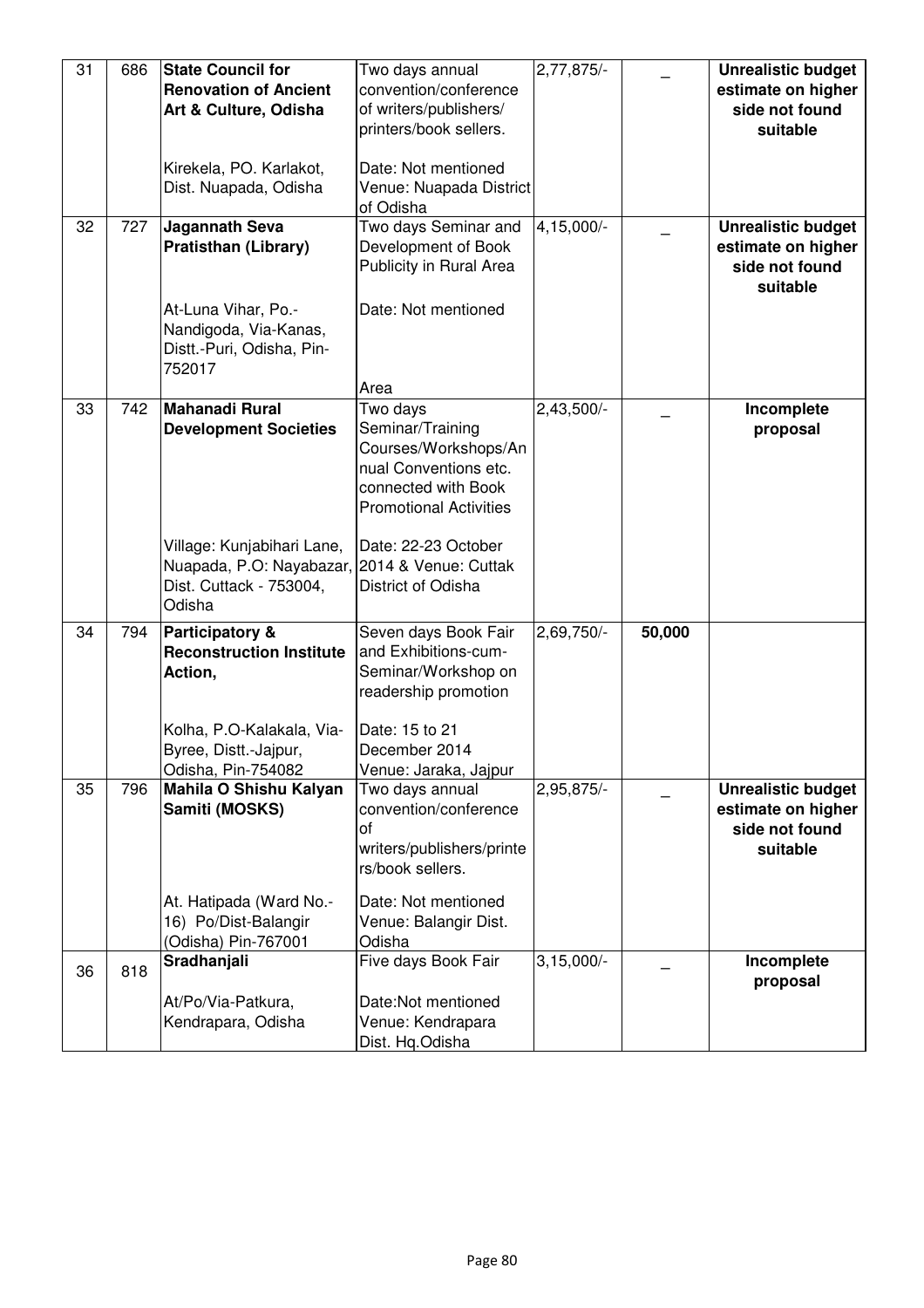| 37 | 824 | <b>National Youth Socio</b><br><b>Cultural Organisation</b><br>(NYSCO)<br>At-Kamalpur Arundaya<br>Market, Link Road,<br>Cuttack, Distt.-Cuttack,<br>Odisha         | Three days Seminar on<br>book promotional<br>scheme for publishers,<br>authores and writers<br>Date:Not mentioned<br>Venue: Cuttak District of<br>Odisha                                                                                 | $3,47,500/-$ |        | Incomplete<br>proposal                                        |
|----|-----|--------------------------------------------------------------------------------------------------------------------------------------------------------------------|------------------------------------------------------------------------------------------------------------------------------------------------------------------------------------------------------------------------------------------|--------------|--------|---------------------------------------------------------------|
| 38 | 825 | <b>Human Welfare Centre</b><br>At-Sukla Gali (S.P. Office<br>Back Side) Ward No.-10,<br>Po/Via/Distt.-Bargarh,<br>Odisha, Pin-768028                               | Five days Book Fair,<br>Seminar of Indian<br>authors,<br>publishers/book sellers,<br>conference of<br>writers/publisher/printed<br>book seller cultural<br>programme.<br>Date: 5 to 10 Oct. 2014<br>Venue: Bargarh district<br>of Orisha | 2,85,000     |        | Incomplete<br>proposal                                        |
| 39 | 836 | <b>Institute For National</b><br><b>Development On Integral</b><br><b>Assistance</b><br>At-Madana, Po.-Naindipur,<br>Via-Garadpur, Dist.-<br>Kendrapara, Odisha    | One year Conference of 76,125/-<br>writers/publishers/printe<br>rs/book sellers<br>Date:Not mentioned<br>Venue: Kendrapara<br>Dist. Hq.Odisha                                                                                            |              |        | Incomplete<br>proposal                                        |
| 40 | 838 | <b>Association For</b><br><b>Excellent Yeoman</b><br><b>Service (AEYS)</b><br>At/Po-Asureswar Block-<br>Nischintakoili, Distt.-<br>Cuttack, Odisha, Pin-<br>754209 | Three days annual<br>conventions/conference<br>of the writers<br>Date:Not mentioned<br>Venue: Cuttak District of<br>Odisha                                                                                                               | 1,00,000/-   |        | Incomplete<br>proposal and<br>programme not<br>found suitable |
| 41 | 862 | <b>Social Development</b><br><b>Service</b><br>P.O: Khaki Matha Nua<br>Sahi, Block-Sadar, Taluk-<br>Sadar, Dist - Puri, Odisha                                     | Three days Seminar on<br><b>Book Promotion Activity</b><br>Date: Not mentioned<br>Venue: Sadar Block of<br><b>Puri District</b>                                                                                                          | 1,39,950/-   | 50,000 |                                                               |
| 42 | 864 | <b>Sampark</b><br>Village/Post - Jamapara,<br>P.S. - Patkura, Dist.<br>Kendrapara - 754244,<br>Odisha                                                              | Three days Book<br>Fair/Seminar of Indian<br>Authors/Publishers/Boo<br>k sellers for Book<br>Promotion<br>Date: 10-12 Aug. 2014<br>Venue: Kendrapara<br>Dist. Hq.Odisha                                                                  | 3,72,900/-   |        | Incomplete<br>proposal                                        |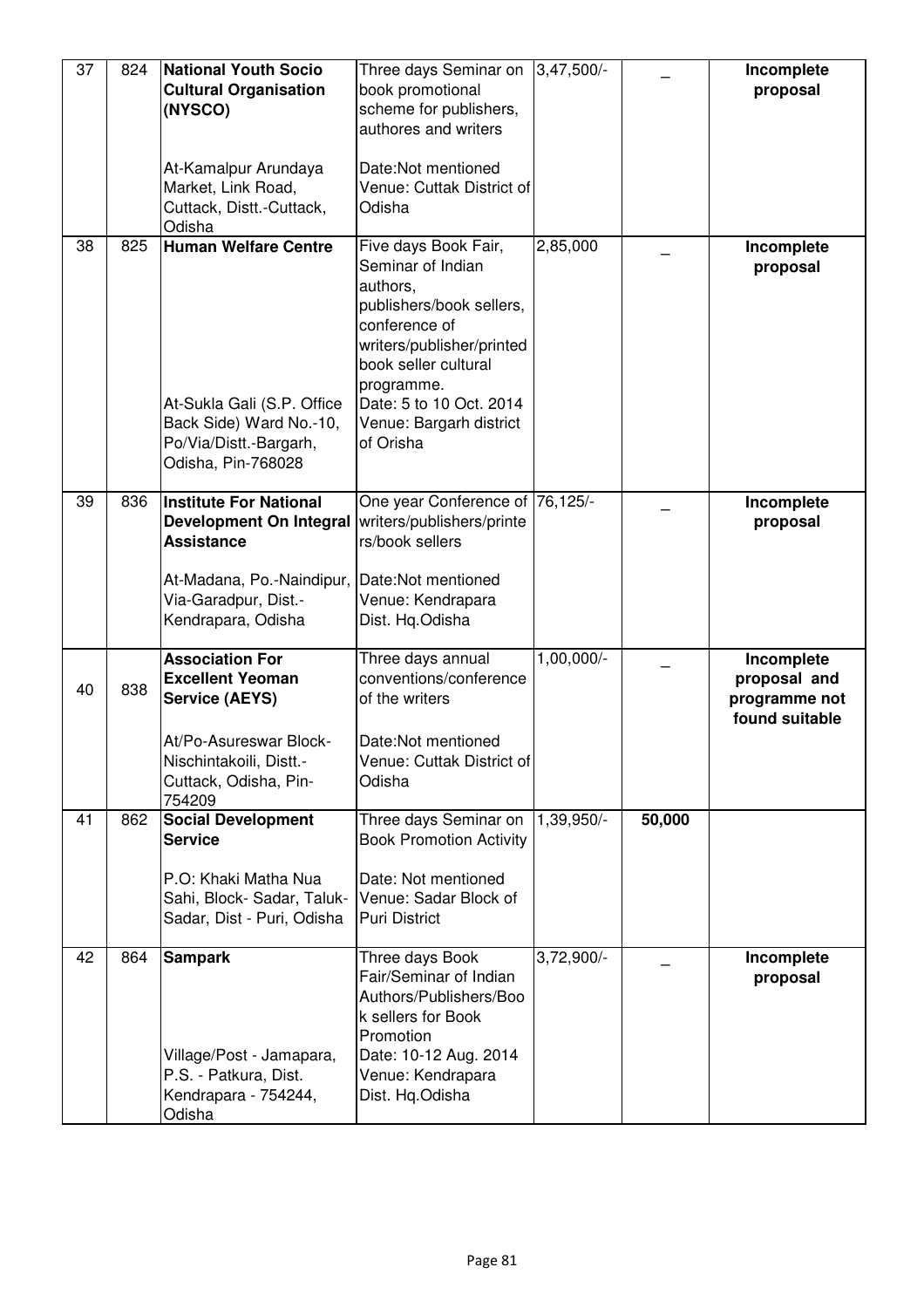| 43<br>44 | 876<br>919 | <b>Society for Tribal and</b><br><b>Youth Action</b><br>Pallikateni, P.O. - Bankual, Date:Not mentioned<br>Dist. - Dhenkanal, Pin -<br>759023, Odisha<br>Anchalika Seba<br>Pratisthan<br>Rautarapur, P.O.-<br>Gadakokal, P.S -<br>Brahmagiri, Dist. Puri, | Three days Seminar on<br>book promotional<br>scheme for publishers,<br>authores and writers<br>Venue: Dhenkanal<br>district of Odisha<br>Three days workshop<br>on book promotion<br>activity<br>Date: Not mentioned<br>Venue: Jilla School<br>Campus, P. O - Puri, | $3,47,500/-$<br>1,66,275/- |          | Incomplete<br>proposal<br>Not found suitable |  |
|----------|------------|-----------------------------------------------------------------------------------------------------------------------------------------------------------------------------------------------------------------------------------------------------------|---------------------------------------------------------------------------------------------------------------------------------------------------------------------------------------------------------------------------------------------------------------------|----------------------------|----------|----------------------------------------------|--|
| 45       | $L-17$     | Odisha<br><b>Council of Cultural</b><br><b>Growth &amp; Cultural</b><br><b>Relations</b><br>The Universe,<br>Maitree Sarani,<br>Rastrabhasa Road,<br>P.O. Buxi Bazar,<br>Cuttack-753001,<br>Odisha                                                        | Dist - Puri<br>One day Coference of<br>Writers, Publishers &<br>Booksellers for<br>promotion of Odia<br>Literature & Book<br><b>Exhibition</b><br>Date: Not mentioned<br>Venue: Not mentioned                                                                       | $2,25,000/-$               | 1,00,000 | For three days<br>seminar                    |  |
| 46       |            | 304 Maa Satabhauni Club<br>At-<br>Chhachina, Po.-Nuhat,<br>Vias-Derabish, Dist.-<br>Kendrapada, Odisha<br>At-Chhachina, Po.-Nuhat,<br>Vias-Derabish, Dist.-<br>Kendrapada, Odisha                                                                         | Two days Book Fair<br>celebration<br>Date: 2 to 3 November<br>2014 & Venue: Berabish<br>Block of Kendrapara<br>Distt. of Odisha                                                                                                                                     | $2,43,500/-$               |          | Incomplete<br>proposal                       |  |
| Punjab   |            |                                                                                                                                                                                                                                                           |                                                                                                                                                                                                                                                                     |                            |          |                                              |  |
|          |            | 728 R.M.E. Samudai Bal<br><b>Vikas Society</b><br>Basti Vikas Kendra<br>(M.C.D), B.I.W Colony,<br>N.T.P.C Gate No. 1,<br>Badarpur, New Delhi                                                                                                              | Five days Book Fair and 7,20,225/-<br>Seminar<br>Venue: Sirhind, Punjab                                                                                                                                                                                             |                            |          | Incomplete<br>proposal                       |  |
| 2        |            | 724 Sehyog Vikas Samiti,<br>118, Amatawali Gali<br>Meethapur,<br>Vill.-Badarpur<br>New Delhi-110044                                                                                                                                                       | Five days Book Fair<br>Not Mention<br>Venue: Rajpura dist.,<br>Punjab                                                                                                                                                                                               | 9,23,250                   |          | Incomplete<br>proposal                       |  |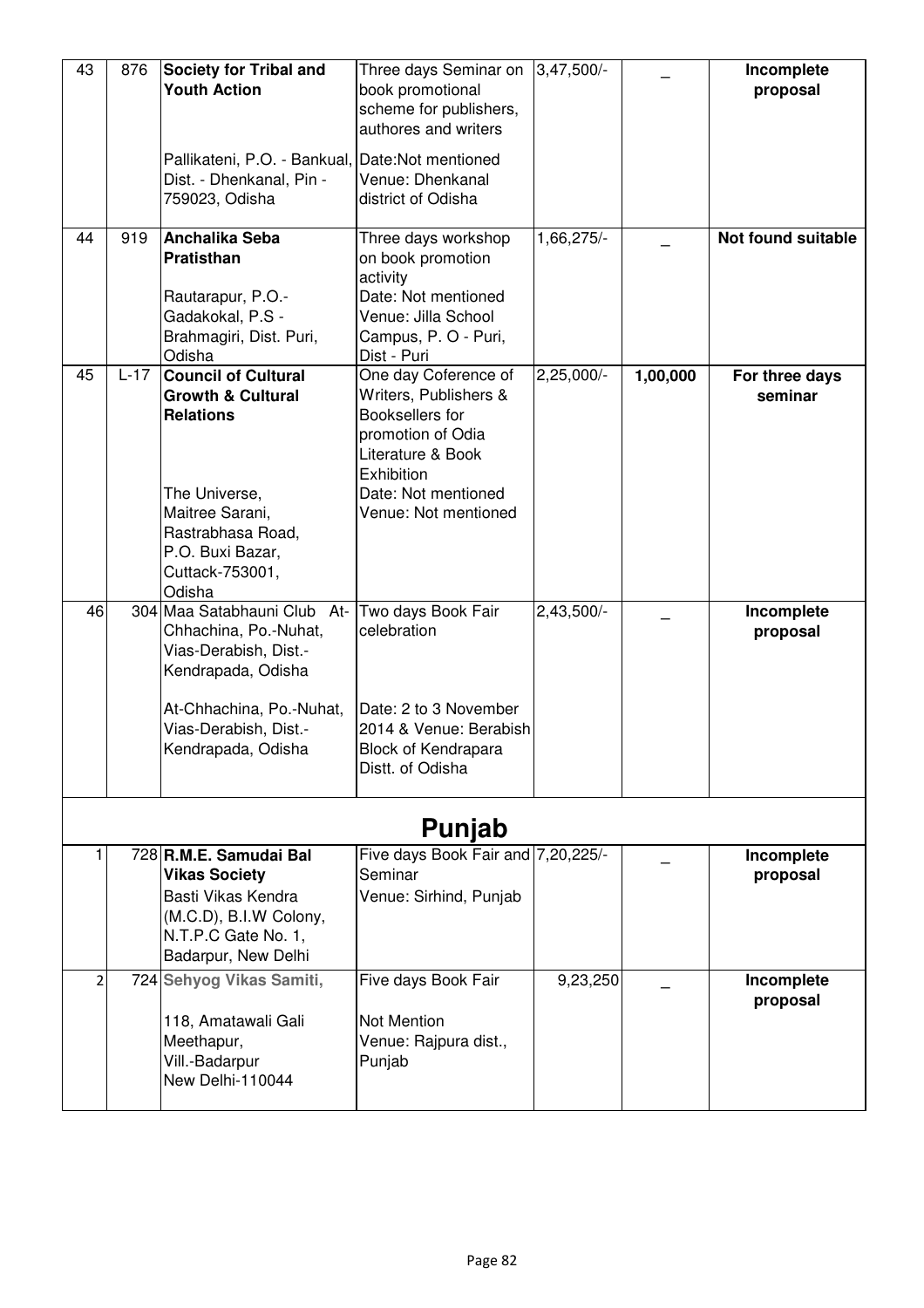|   |                                            | Rajasthan                                    |              |        |                                      |
|---|--------------------------------------------|----------------------------------------------|--------------|--------|--------------------------------------|
|   | 63 Deep Vidhya Mandir<br><b>Samiti</b>     | Five days Book Fair                          | 3,82,500/-   |        | Not found suitable                   |
|   | Gayatri Nagar,                             | Date: Not mentioned                          |              |        |                                      |
|   | Dausa Tehsil,                              | Venue: Dausa Dist.,                          |              |        |                                      |
|   | Dist-Dausa,                                | H.Q. Rajasthan                               |              |        |                                      |
|   | Rajasthan-303303                           |                                              |              |        |                                      |
| 2 | 64 Deep Vidhya Mandir<br><b>Samiti</b>     | Two days Book<br><b>Promotional Workshop</b> | 2,01,338/-   |        | <b>Not found suitable</b>            |
|   | Gayatri Nagar,                             | Date: Not mentioned                          |              |        |                                      |
|   | Dausa Tehsil,                              | Venue: Dausa Dist.,                          |              |        |                                      |
|   | Dist-Dausa,                                | H.Q. Rajasthan                               |              |        |                                      |
|   | Rajasthan-303303                           |                                              |              |        |                                      |
| 3 | 65 Deep Vidhya Mandir<br><b>Samiti</b>     | Two days Book<br><b>Promotional Workshop</b> | $2,01,338/-$ |        | <b>Not found suitable</b>            |
|   |                                            | Date: Not mentioned                          |              |        |                                      |
|   | Gayatri Nagar,<br>Dausa Tehsil,            | Venue: Jaipur Dist.                          |              |        |                                      |
|   | Dist-Dausa.                                | Rajasthan                                    |              |        |                                      |
|   | Rajasthan-303303                           |                                              |              |        |                                      |
| 4 | 66 Deep Vidhya Mandir                      | Five days Book Fair                          | 3,82,500/-   | 75,000 |                                      |
|   | <b>Samiti</b>                              |                                              |              |        |                                      |
|   | Gayatri Nagar,                             | Date: Not mentioned                          |              |        |                                      |
|   | Dausa Tehsil,                              | Venue: Bandikui Block                        |              |        |                                      |
|   | Dist-Dausa,                                | H.Q., Dausa, Rajasthan                       |              |        |                                      |
|   | Rajasthan-303303                           |                                              |              |        |                                      |
| 5 | 79 Jhunjhunu Zila                          | Three days Book Fair /<br>Seminar            | 25,02,418/-  |        | <b>Unrealistic budget</b>            |
|   | <b>Parayavaran Sudhar</b><br><b>Samiti</b> |                                              |              |        | estimate on higher<br>side not found |
|   |                                            |                                              |              |        | suitable                             |
|   | B-26 Indira Nagar,                         | Date: Not mentioned                          |              |        |                                      |
|   | Jhunjhunu,                                 | Venue: Not mentioned                         |              |        |                                      |
|   | Rajasthan                                  |                                              |              |        |                                      |
|   |                                            |                                              |              |        |                                      |
| 6 | 139 All India Global Society               | 1. Five days Book                            | $2,53,500/-$ | 50,000 | For Sanganer Distt.                  |
|   |                                            | Exhibition & Seminar on                      |              |        | Jaipur                               |
|   |                                            | <b>Children's Educational</b>                |              |        |                                      |
|   |                                            | <b>Activities</b>                            |              |        |                                      |
|   |                                            | 2. Five days Book<br>Exhibition & Seminar on | $2,60,500/-$ |        |                                      |
|   |                                            | <b>Children Books</b>                        |              |        |                                      |
|   | 103 A, Sector-6, Pocket-2,                 | Date: 10th to                                |              |        |                                      |
|   | DDA LIG Flats,                             | 14.11.2014 and 24th to                       |              |        |                                      |
|   |                                            |                                              |              |        |                                      |
|   |                                            | 28.11.2014                                   |              |        |                                      |
|   | Pappan Kalan Dwarka,<br>New Delhi-110075   | Venue: 1. Tehsil-                            |              |        |                                      |
|   |                                            | Distt-<br>Sanganer,                          |              |        |                                      |
|   |                                            | Jaipur, Rajasthan                            |              |        |                                      |
|   |                                            | 2. Tehsil-Chaksu,                            |              |        |                                      |
|   |                                            | Distt- Jaipur, Rajasthan                     |              |        |                                      |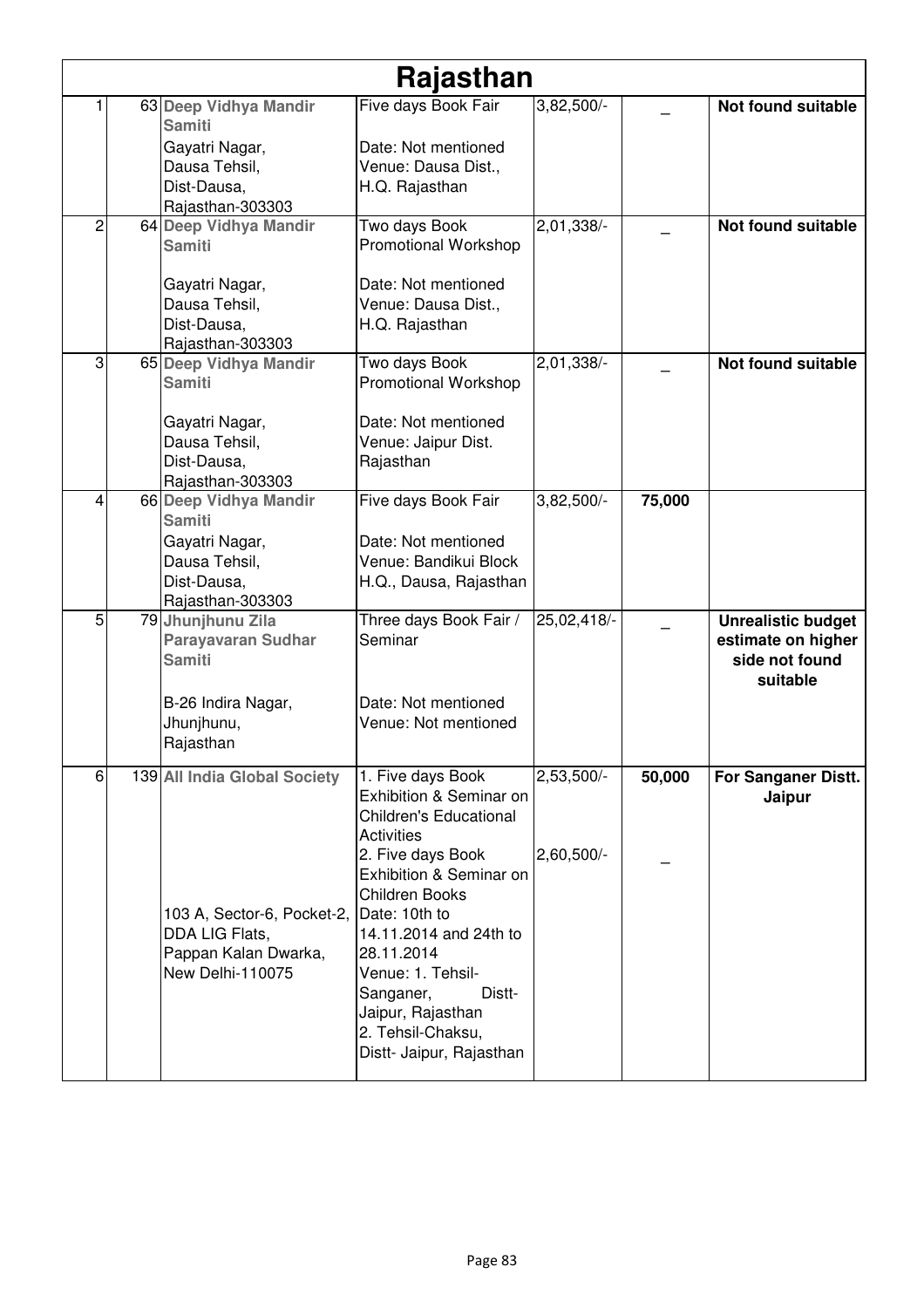|    | 140 Radha Swami Mahila<br><b>Mandal Society</b><br>32/468, Sector-3,<br>Pratap Nagar,<br>Jaipur,<br>Rajasthan                                                          | Three days Book Fair<br>for Book Promotion<br>Date: 1st to 3.10.2014<br>Venue: Jaipur Dist.<br>Rajasthan                         | $5,00,000/-$                             |        | <b>Unrealistic budget</b><br>estimate on higher<br>side not found<br>suitable |
|----|------------------------------------------------------------------------------------------------------------------------------------------------------------------------|----------------------------------------------------------------------------------------------------------------------------------|------------------------------------------|--------|-------------------------------------------------------------------------------|
| 8  | <b>141 Muskan Sansthan</b><br>Chobisa Samaj Ka Nohra<br>Dungarpur<br>Distt.Dungarpur,<br>Rajasthan                                                                     | Three days Book Fair<br>for Book Promotion<br>Date: 1st to 3.10.2014<br>Venue: Dungarpur,<br>Rajasthan                           | $5,00,000/-$                             |        | <b>Unrealistic budget</b><br>estimate on higher<br>side not found<br>suitable |
| 9  | 146 Churiya Muriya Shiksha<br><b>Paryavaran Evam</b><br><b>Swasthya Sewa Samiti</b><br>10-D-26, R.c. Vyas Colony,<br>Bhilwara-311001,<br>Rajasthan                     | Three days Book Fair<br>for Book Promotion<br>Date: 2nd to 4.10.2014<br>Venue: Bhilwara<br>Dhistrict, Rajasthan                  | 5,00,000/-                               |        | Incomplete<br>proposal                                                        |
| 10 | 152 Shri. Thakurdas Shiksha<br><b>Samiti</b><br>Anand Naagar Khairtal<br>Alwar,<br>Rajasthan                                                                           | Three days Book Fair<br>for Book Promotion<br>Date: 5th to 8.11.2014<br>Venue: Alwar District,<br>Rajasthan                      | 4,70,000/-                               |        | <b>Unrealistic budget</b><br>estimate on higher<br>side not found<br>suitable |
| 11 | 210 Anjuman Sansthan Reg:-<br>Jaipur (RAJ.)<br>Plot No. D-19 Mahesh<br>Nagar,<br>80 Feet Road,<br>Near Chandra Kripa<br>Marrige Gardan,<br>Jaipur-302015,<br>Rajasthan | Five days Book Fair/<br>Workshop / Seminar<br>Date: 1).10th to<br>14.09.2014 2). 18th to<br>22.10.2014 3). 12th to<br>16.11.2014 | 9,37,500/-<br>11,02,875/-<br>12,60,600/- | 75,000 | <b>For Barmer</b>                                                             |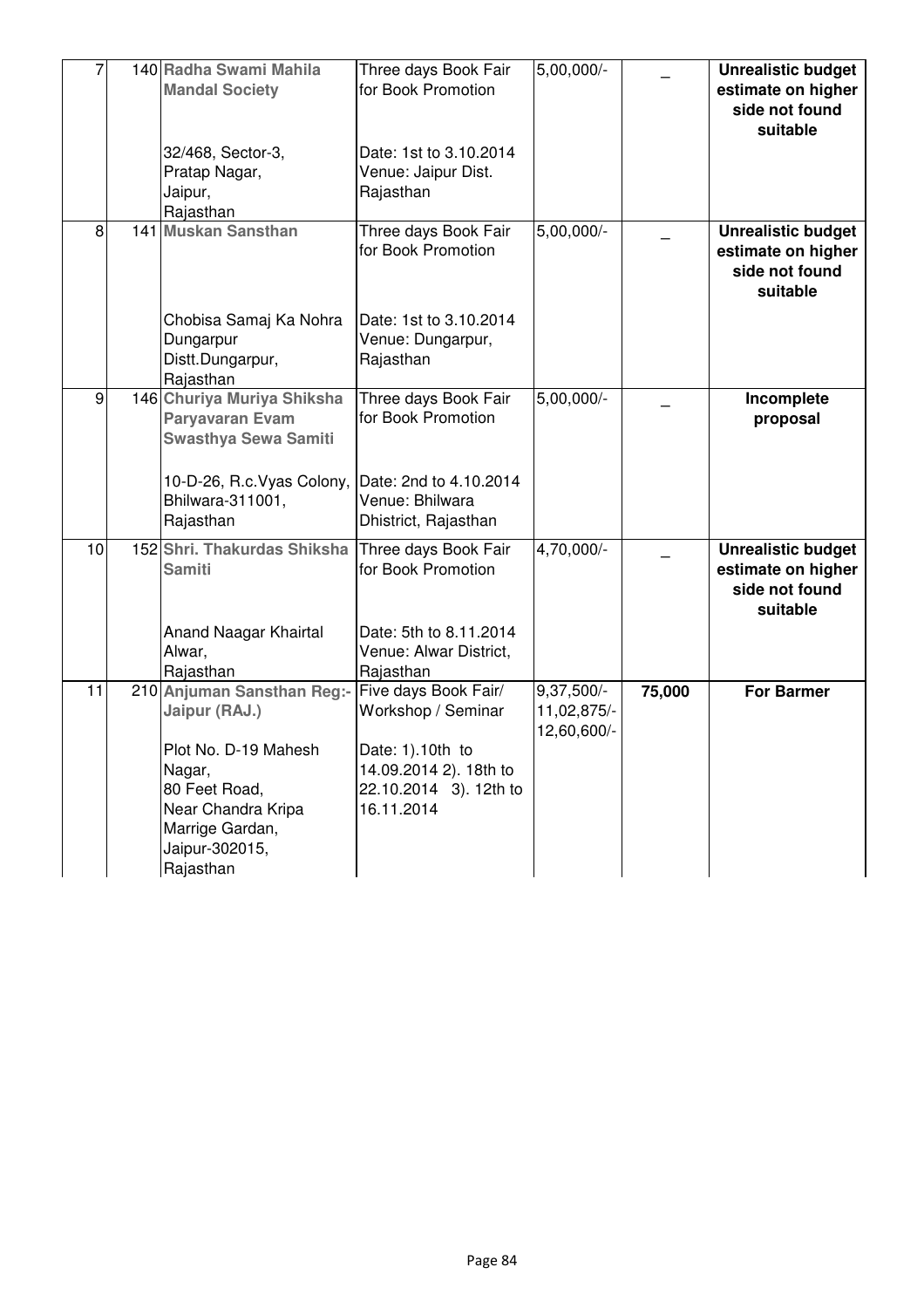|    |                                                                                                                                                                                                                                           | Venue: 1). Shive Dsitrict-<br>Barmer-Rajasthan<br>2).<br>Sirohi Tehsil. Niwae<br>District-Tonk (Raj.)<br>3). Tehsil<br>Jamwaramagdh, District-<br>Jaipur (Raj.)                                |                                              |          |                                                                               |
|----|-------------------------------------------------------------------------------------------------------------------------------------------------------------------------------------------------------------------------------------------|------------------------------------------------------------------------------------------------------------------------------------------------------------------------------------------------|----------------------------------------------|----------|-------------------------------------------------------------------------------|
| 12 | 211 Adarsh Nav Yuvak<br><b>Mandal Toonga-Jaipur</b><br>(Rajasthan)<br>C/o.-Sh. Kamal Kumar<br>Kurdia,<br>Plot No.-190,<br>Bhagwatinagar<br>Ist Near Shree,<br>Kalyan Nagar,<br>Railway Phatak,<br>Dhobimod,<br>Jaipur-302015<br>Rajasthan | Five days Book Fair/<br>Date: 1).11th to<br>15.08.2014 2). 20th to<br>24.09.2014<br>Venue: Tehsil Bamnwas<br>Dsitrict-Sawai,<br>Madhopur (Raj.)<br>2). Jaisalmer District-<br>Jaisalmer (Raj.) | $1$ ).<br>8,66,700/-<br>2).<br>9,68,025/-    | 1,00,000 | Rs.50,000/- each<br>for Madhopur and<br><b>Jaisalmer</b>                      |
| 13 | 229 Nehru Mahila Mandal.,<br>Sanawda-Barmer (Raj.)<br>Ku. Dimpal Paliwal,<br>HB-15, Mahaveer Nagar,<br>2nd, Behind Aadarsh<br>Stedium,<br>Barmer-Rajasthan-344001                                                                         | Five days Two Mega<br>Book Exhibition &<br>Seminar<br>Date: 1).11th to<br>15.01.2015 2). 20th to<br>24.02.2015<br>Venue: Ramderia<br>Dsitrict- Barmer (Raj.)<br>2). District-Jalor (Raj.)      | $1$ ).<br>9,68,025/-<br>2).10,20,67<br>$5/-$ |          | <b>Unrealistic budget</b><br>estimate on higher<br>side not found<br>suitable |
| 14 | 309 Rural Organisation For<br><b>Social Efforts Scoeity</b><br>B-1/183 New Moti Nagar,<br>New Delhi-110015                                                                                                                                | 1. Five days Children's<br>Book Exhibition &<br>Seminar Venue Sawai,<br>Madhopur,<br>2. Five days Book<br>Exhibition & Seminar on<br><b>Children Educational</b><br>Activites                  | 2,41,875/-<br>$2,53,125/-$                   |          | <b>Not found suitable</b>                                                     |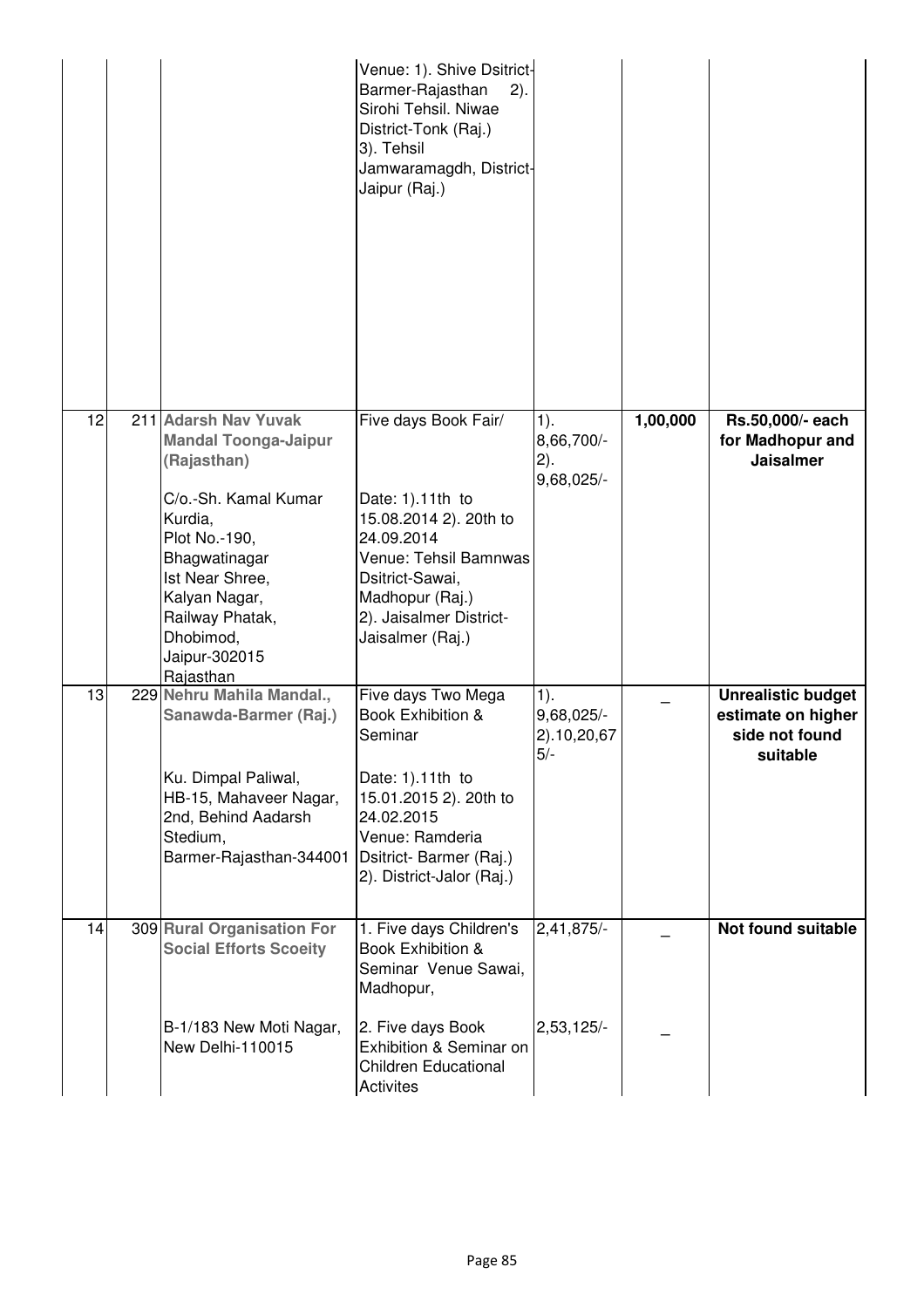|    |                                                                                       | Date: (1) 10th to<br>14.11.2014<br>(2) 17th to 21.11.2014<br>Venue: (1). Tehsil &<br>District-Sawai<br>Madhopur, Rajasthan<br>(2). Tehsil-Bonly,<br>District-Sawai<br>Madhopur,<br>Rajasthan |              |        |                                                                               |
|----|---------------------------------------------------------------------------------------|----------------------------------------------------------------------------------------------------------------------------------------------------------------------------------------------|--------------|--------|-------------------------------------------------------------------------------|
| 15 | 320 Rajiv Gandhi Yuva Vikas<br><b>Parish Sansthan</b>                                 | Three days Book Fair /<br>Seminar                                                                                                                                                            | $6,51,150/-$ |        | <b>Unrealistic budget</b><br>estimate on higher<br>side not found<br>suitable |
|    | B-89 Man Nagar,<br>Jhunjhunu-333001,<br>Rajasthan                                     | Date: Not mentioned                                                                                                                                                                          |              |        |                                                                               |
|    |                                                                                       | Venue: (1). Tehsil &<br>District-Sawai                                                                                                                                                       |              |        |                                                                               |
|    |                                                                                       | Madhopur, Rajasthan<br>(2). Tehsil-Bonly,                                                                                                                                                    |              |        |                                                                               |
|    |                                                                                       | District-Sawai<br>Madhopur,<br>Rajasthan                                                                                                                                                     |              |        |                                                                               |
| 16 | 328 All India Shiksha Evam<br><b>Vikas Association</b>                                | 1. Five days Book<br>Exhibition & One day<br>Seminar                                                                                                                                         | 2,46,375/-   | 50,000 | For Sikar Distt.                                                              |
|    | Flat No. 62, (First Floor),<br>Block-2, Plot No.10,<br>Pocket-6, Janta Flats,         | 2. Five days Book<br>Exhibition & One day<br>Seminar on Children                                                                                                                             | 2,59,500/-   |        |                                                                               |
|    |                                                                                       | Date: (1) 15th to<br>19.12.2014<br>(2).<br>22nd to 26.12.2014<br>Venue: (1). Khatu<br>Shyam Ji, District-Sikar,<br>Rajasthan<br>(2).<br>Tehsil-Sikar, District-<br>Sikar, (Rajasthan)        |              |        |                                                                               |
| 17 | 356 Unique Vikas Sansthan                                                             | Five days Book Fair                                                                                                                                                                          | 4,80,000/-   |        | Not found suitable                                                            |
|    | 2/94-B, Vijay Khand Gomti<br>Nagar<br>District-Lucknow-226010<br><b>Uttar Pradesh</b> | Date: 25th to 29.11.2014<br>Venue: Jaipur of<br>Rajasthan                                                                                                                                    |              |        |                                                                               |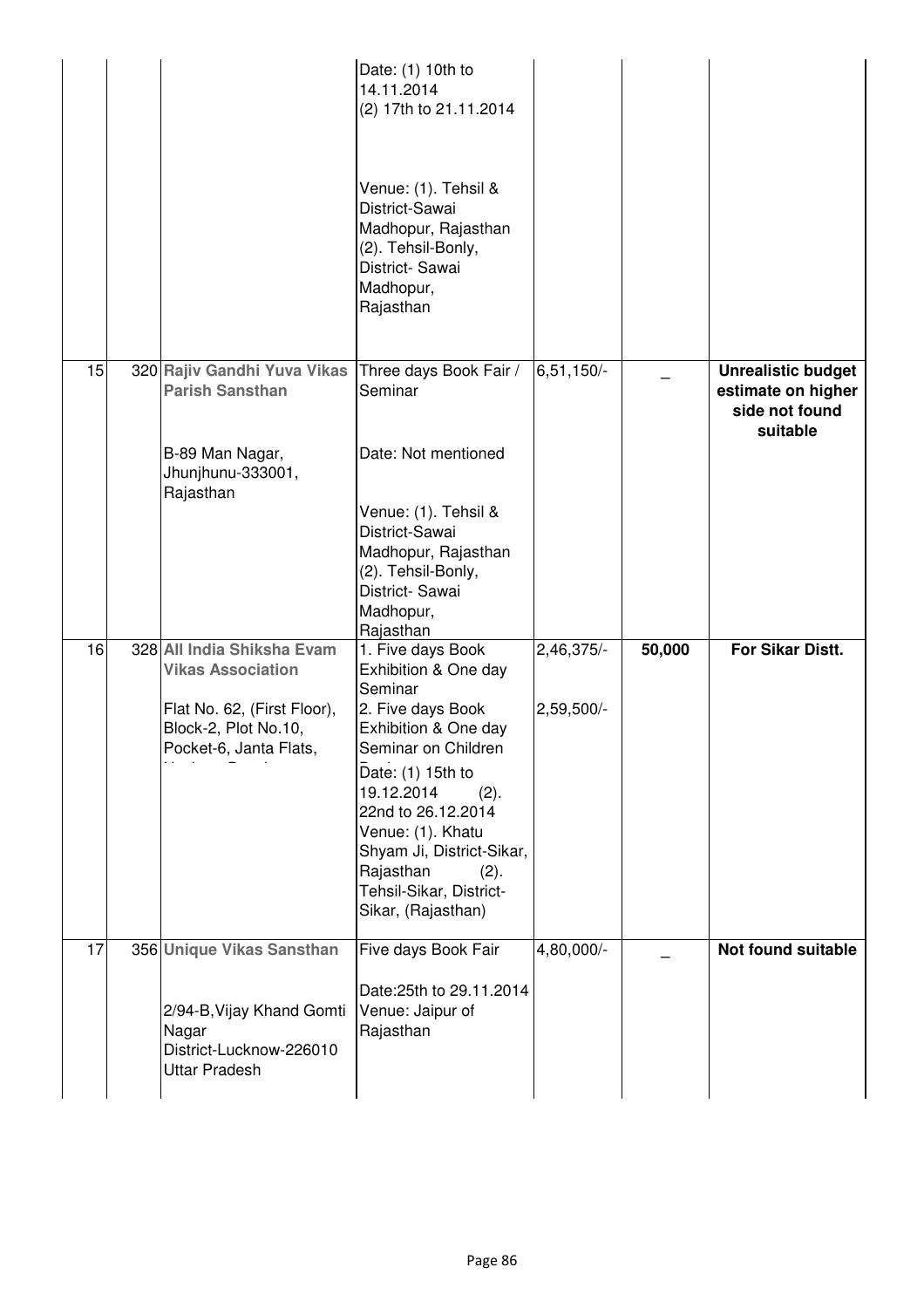| 18 | 594 Rhythm Children &<br><b>Women Welfare Society</b>                                                                                    | Three days Book Fair                                                                                                            | 1,31,750/-   |        | <b>Not found suitable</b>                                                     |
|----|------------------------------------------------------------------------------------------------------------------------------------------|---------------------------------------------------------------------------------------------------------------------------------|--------------|--------|-------------------------------------------------------------------------------|
|    | 4/44B, 2nd Floor,<br>Moti Nagar,<br>New Delhi-110015                                                                                     | Date: Not mentioned<br>Venue: Bhilwada<br>Rajasthan                                                                             |              |        |                                                                               |
| 19 | 601 Marubhumi Pariyavaran<br><b>Sanrakshan Evam</b><br><b>Shaikshinak Sansthan</b>                                                       | Seven days Book Fair /<br>Seminar                                                                                               | 2,50,575/-   | 50,000 |                                                                               |
|    | Tantiya Ka Mandir,<br>Ward No.-17,<br>Sardarshahr Churu,<br>Rajasthan                                                                    | Date: Not mentioned<br>Venue: Churu                                                                                             |              |        |                                                                               |
| 20 | 602 Saraswati Vidyalaya<br><b>Shikshan Sansthan</b><br>Opposite Police Station,<br>Sardar Shahr,<br>Distt.-Churu,<br>Rajasthan           | Seven days Book Fair /<br>Seminar<br>Date: Not mentioned<br>Venue: Churu                                                        | 2,68,200/-   |        | <b>Not found suitable</b>                                                     |
| 21 | 620 Utkarsh Society for<br><b>Social Change &amp;</b><br><b>Economic Reform</b><br>H.No., 445, Punjabi Bazar, Date: 24th to              | Four days Book Fair &<br>Seminar                                                                                                | 3,86,250/-   |        | <b>Not found suitable</b>                                                     |
|    | Kotla Mubarakpur,<br>New Delhi-110003                                                                                                    | 28.09.2014<br>Venue: Bharatpur,<br>(Rajasthan)                                                                                  |              |        |                                                                               |
| 22 | 630 Swastik Education &<br><b>Public Awareness</b><br><b>Society</b>                                                                     | Seven day Book Fair /<br>Seminar                                                                                                | 2,50,575/-   |        | Incomplete<br>proposal                                                        |
|    | 47, New Aggersen Nagar,<br>Sriganganagar,<br>Rajasthan-335001                                                                            | Date: Not mentioned<br>Venue: Not mentioned                                                                                     |              |        |                                                                               |
| 23 | 688 Manav Shakti Vikash<br><b>Samiti</b><br>Near Bus Stand, Jayal<br>VPO.- Jayal, Block-Jayal<br>Distt.-Nagaur (Raj.) Pin<br>Code-341023 | Four days Book Fair<br>and Seminar Book<br><b>Promotion Activities</b><br>Date: Not mentioned<br>Venue: Jodhpur,<br>(Rajasthan) | 4,48,650/-   | 75,000 |                                                                               |
| 24 | 811 Maheveer Bal Shishka<br>Avem Vikas Samiti Jagir<br>Bandikui, Dausa                                                                   | Three days Book<br><b>Promotion Activities</b><br>Date: 20th to 22nd April,<br>2014<br>Venue:<br>Dausa, (Rajasthan)             | 75,000/-     | 50,000 |                                                                               |
| 25 | 841 Anchal Welfare Sanstha                                                                                                               | Two days Annual<br>Conventions of writers                                                                                       | $3,75,000/-$ |        | <b>Unrealistic budget</b><br>estimate on higher<br>side not found<br>suitable |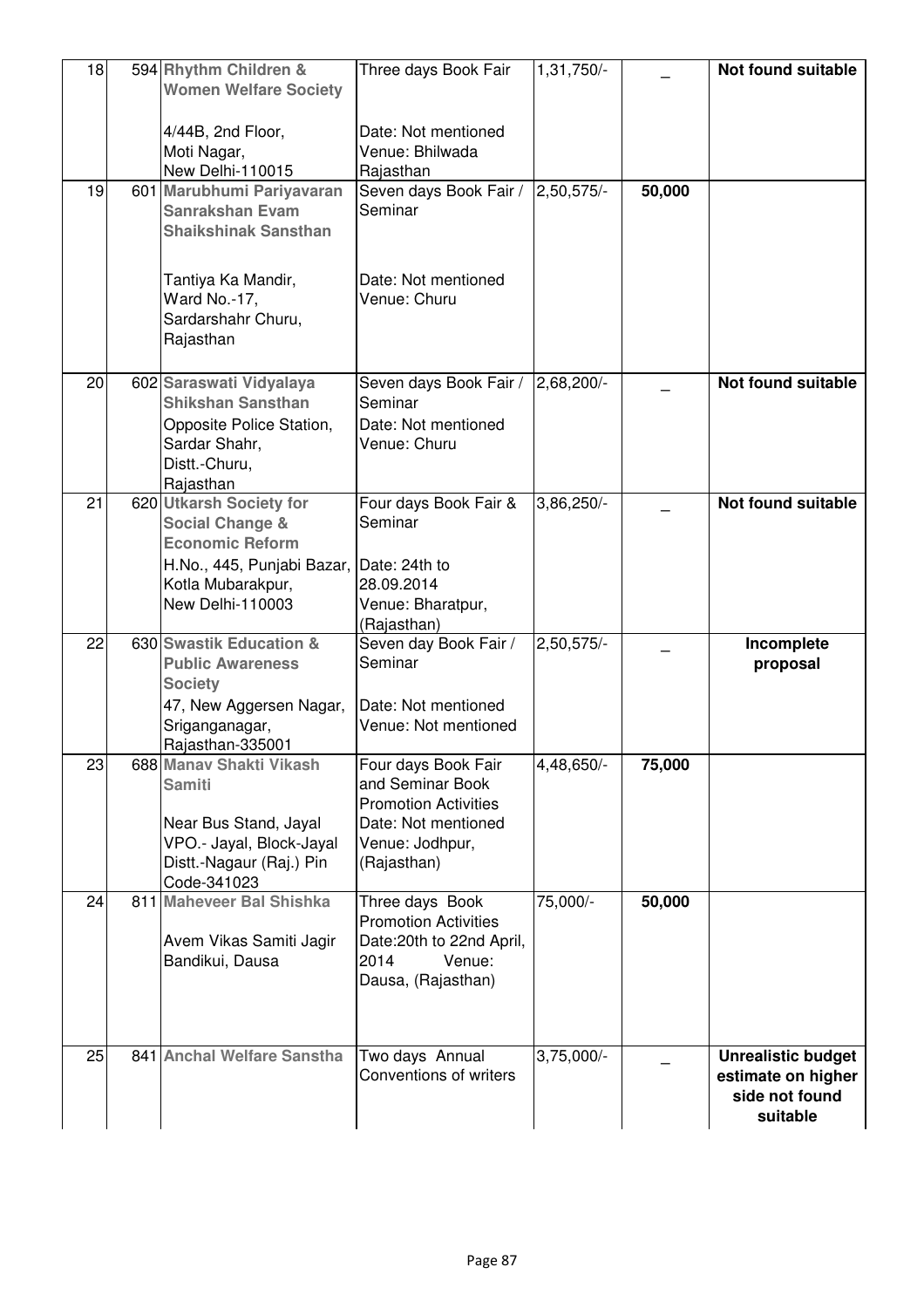|    |            | 207, Shyampuri Colony,<br>Kanta Chauraha, Jhotwara Venue: Jaipur<br>Dist. Jaipur, Rajasthan                                        | Date:not mentioned<br>(Rajasthan)                                                                                                        |            |          |                           |  |  |
|----|------------|------------------------------------------------------------------------------------------------------------------------------------|------------------------------------------------------------------------------------------------------------------------------------------|------------|----------|---------------------------|--|--|
| 26 |            | 850 Chetna Vikas Sansthan<br>Jagir Village and P.O.<br>Bandikui, Dausa,<br>Rajasthan                                               | Three days Book<br><b>Promotion Activities</b><br>Date:16th May to 18th<br>May, 2014 & Venue:<br>Dausa, (Rajasthan)                      | 75,000/-   |          | Not found suitable        |  |  |
| 27 |            | 914 Manay Shakti Vikash<br>Samiti<br>Near Bus Stand, Jayal<br>VPO .- Jayal, Block-Jayal<br>Distt.-Nagaur (Raj.) Pin<br>Code-341023 | Four days Book Fair<br>and Seminar of Book<br><b>Promotion Activities</b><br>Date: Not mentioned<br>Venue: Jayal, Nagaur,<br>(Rajasthan) | 4,48,275/- |          | <b>Not found suitable</b> |  |  |
|    |            |                                                                                                                                    | <b>Sikkim</b>                                                                                                                            |            |          |                           |  |  |
|    |            | 93 Bhartiya Kshetriya<br><b>Patrakar Sangh (Regd.)</b><br>1/16, Ansari Road,<br>Daryaganj,<br>New Delhi-110002                     | Ten days National Book 7,00,000/-<br>Fair<br>Date: 5th to 14.12.2014<br>Venue: Gangtok<br>(Sikkim)                                       |            | 1,00,000 |                           |  |  |
|    | Tamil Nadu |                                                                                                                                    |                                                                                                                                          |            |          |                           |  |  |

## **Tamil Nadu**

|                | 45 Institute of Asian Studies Three days National                                                                                                                                                                                  | Seminar on Promotion<br>of Books On<br>Languages/ Literatures<br>& Cultures in the<br>Regional Languages of<br>India                                 | 4,50,000/- | 1,00,000 | For five days book<br>fair. Grant<br>sanctioned Subject<br>to supervision of<br>the I.A.S. or his/her<br>representative for<br>Inspecting the book<br>fair and submit the<br>event report. |
|----------------|------------------------------------------------------------------------------------------------------------------------------------------------------------------------------------------------------------------------------------|------------------------------------------------------------------------------------------------------------------------------------------------------|------------|----------|--------------------------------------------------------------------------------------------------------------------------------------------------------------------------------------------|
|                | Chemmancherry,                                                                                                                                                                                                                     | Date & Venue: Not                                                                                                                                    |            |          |                                                                                                                                                                                            |
|                | Sholinganallur Post,<br>Chennai-600119,<br><b>Tamil Nadu</b>                                                                                                                                                                       | mentioned                                                                                                                                            |            |          |                                                                                                                                                                                            |
| $\overline{c}$ | 112 Peoples Association For Ten Months Conference 57,000/-<br><b>Reading &amp;</b><br><b>Transformation Kottavilai, One day / Book</b><br>Vadakkankarai,<br>Kappiyarai<br>P.O.-Kanyakumari<br>Dist.-629156<br>Taluk,<br>Tamil Nadu | of Writers/ Publisher<br>Seminar of Indian<br>Authors / Conduct<br>Suruey of Book<br>Industry/ Stickers<br><b>Promoting Among</b><br><b>Students</b> |            |          | <b>Not found suitable</b>                                                                                                                                                                  |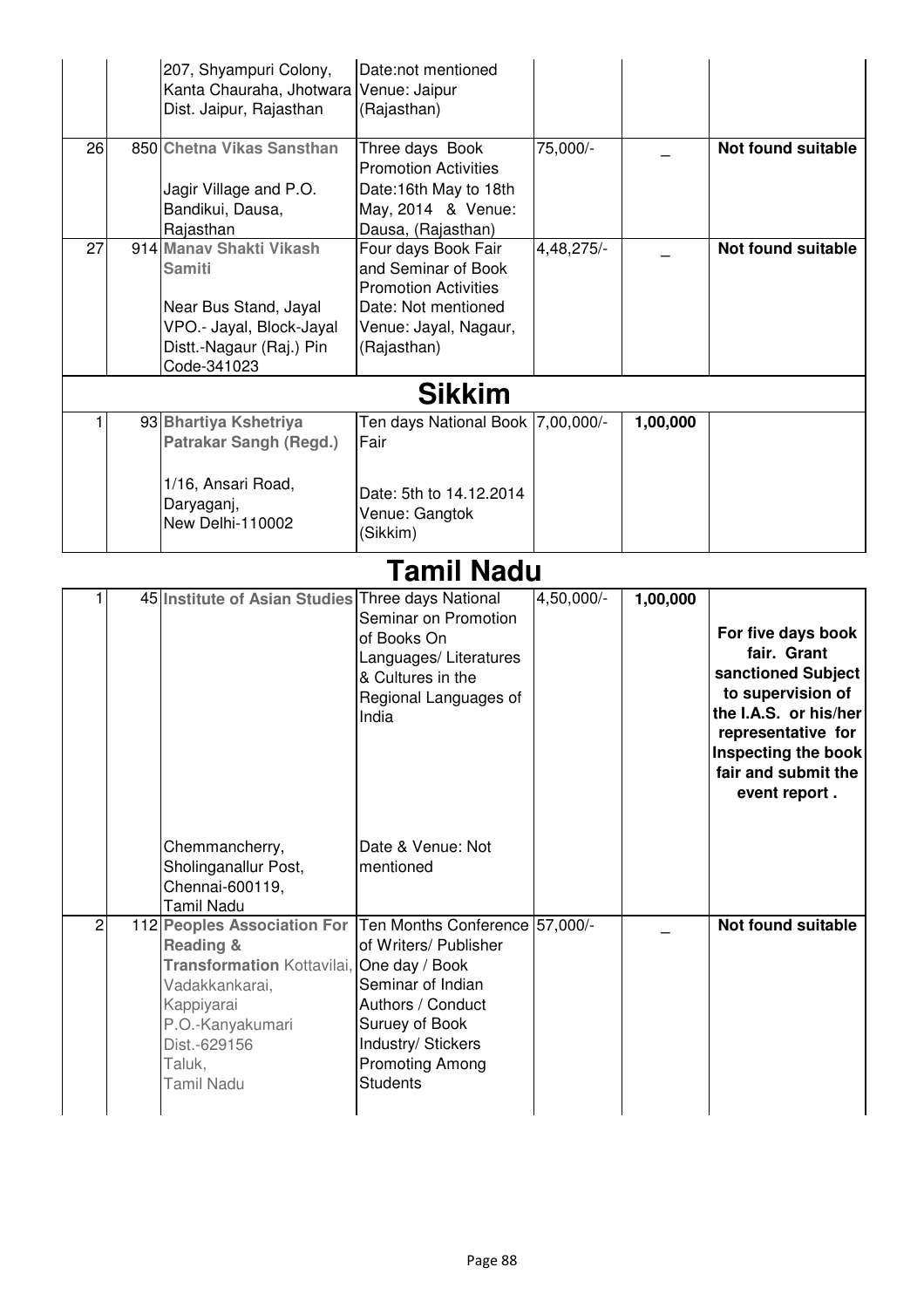| 3 | 114 Rural Education and<br><b>Economic Development</b><br><b>Society (REEDS)</b><br>No. 16, Selva Vinayagar<br>Koil Street,<br>Taluk: Maduranthakam,<br>District-Kancheepuram,<br>Tamil Nadu-603306 | Date: July 2014 to Jan<br>2015<br>Venue: Not intimated<br>Three days Book<br>Exhibition<br>Date: 26th to<br>28.06.2014<br><b>Venue: Town Premises</b><br>of Maduranthakam | $3,58,500/-$ | Not found suitable        |
|---|-----------------------------------------------------------------------------------------------------------------------------------------------------------------------------------------------------|---------------------------------------------------------------------------------------------------------------------------------------------------------------------------|--------------|---------------------------|
| 4 | 197 Association For Women<br><b>Awareness And Rural</b><br><b>Development (AWARD)</b><br>No. 55A. Annasalai,<br>Athani-638502,<br>Taluk-Anthiyur,<br>District-Erode,<br>Tamil Nadu                  | Three days Book<br>Exhibition<br>Date: 26th to<br>28.06.2014<br>Venue: Twon Premises<br>of Anthiyur                                                                       | $3,58,500/-$ | Incomplete<br>proposal    |
| 5 | 204 Social Welfare Education Seven days Book Fair/<br><b>Economic Trust</b><br>(SWEET)<br>5/149, School Street,<br>Ayilam Pudur,<br>Arungundram Post,<br>Vellore-District,<br>Tamil Nadu            | Eassy Competition &<br>Rally<br>Date: Not mentioned<br>Venue: Not mentioned                                                                                               | $3,15,000/-$ | <b>Not found suitable</b> |
| 6 | 244 Women's Organization<br><b>For Rural Development</b><br>No. 240/86, Santhi Nagar,<br>Thiruvalluvar Salai,<br>Pothanur Post,<br>P.Velur Taluk,<br>Namakkal District,<br><b>Tamil Nadu</b>        | Three days Book<br>Exhibition<br>Date: 20th to<br>22.06.2014<br>Venue: Not mentioned                                                                                      | $3,63,300/-$ | <b>Not found suitable</b> |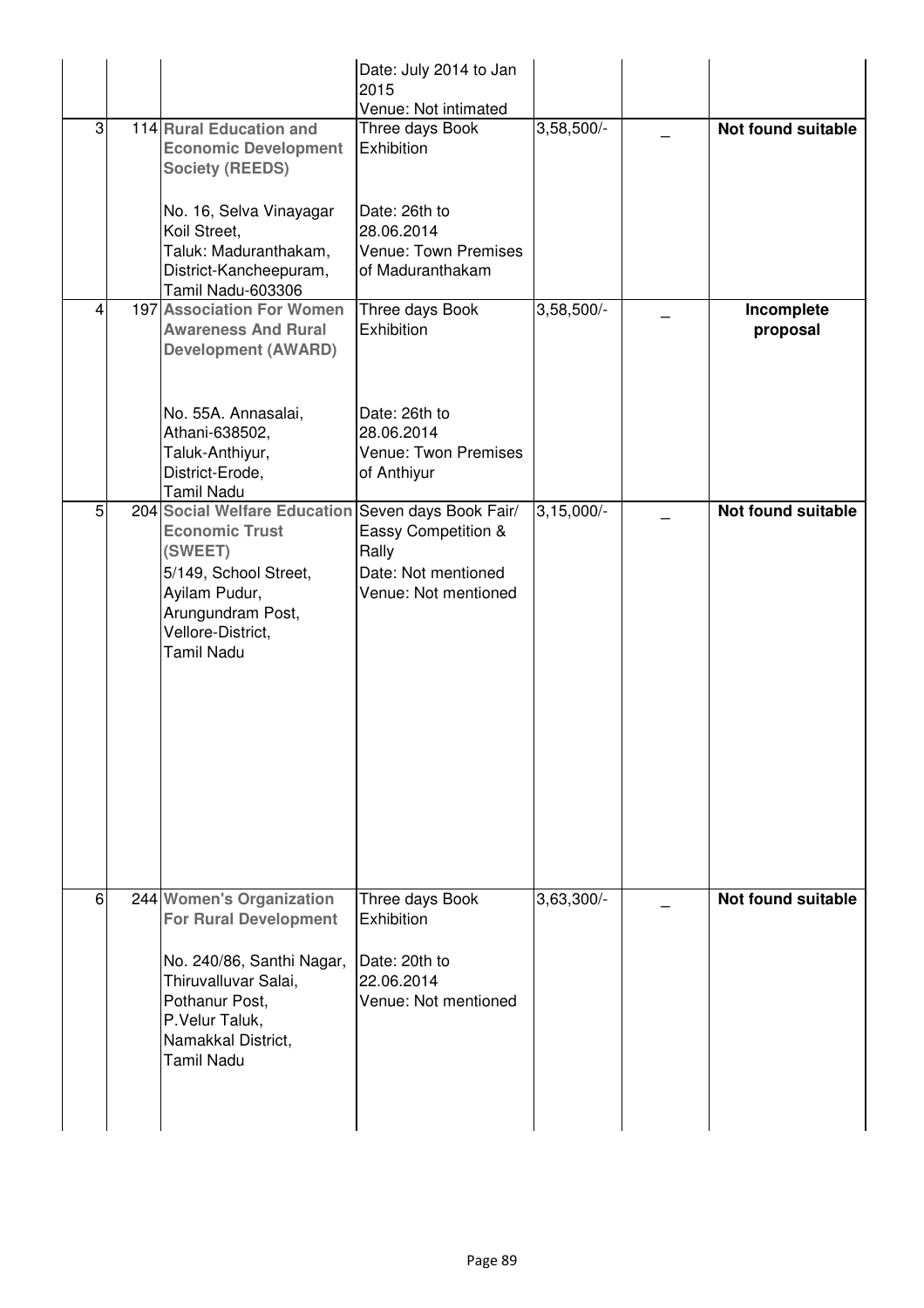|    | 253 United Trust<br>110, Gandhi Illam,<br>Mahatma Gandhi Street,<br>P.T.R.Nagar,<br>Uthamapalayam,<br>PO & TK,<br>Theni District-625533,<br>Tamil Nadu                                        | Seven days Book Fair/<br>Seminars &<br>Conferences<br>Date: Not mentioned<br>Venue: Theni District,<br><b>Tamil Nadu</b>                                                               | $3,51,000/-$ | <b>Not found suitable</b>                                                     |
|----|-----------------------------------------------------------------------------------------------------------------------------------------------------------------------------------------------|----------------------------------------------------------------------------------------------------------------------------------------------------------------------------------------|--------------|-------------------------------------------------------------------------------|
| 8  | 245 Research Improvement<br><b>And Social Harmony</b><br><b>Implementation Trust</b><br>No. 193, Bajani Kovil St,<br>Ammundi Village & Post,<br>Vellore District-632519,<br><b>Tamil Nadu</b> | Four days Book Fair &<br>Seminar of Indian<br>Authors/ Publishers/<br>Booksellers On<br>Literature vs. Interent.<br>Date: 1st to 4.07.2014<br>Venue: Katpadi Railway<br><b>Station</b> | $3,23,250/-$ | <b>Unrealistic budget</b><br>estimate on higher<br>side not found<br>suitable |
| 9  | 317 Omalur Block Women<br><b>Welfare Uplift</b><br><b>Organisation (OBWWUO)</b><br>11/9 Telephone Exchange<br>Road,<br>Omalur (Po), (T.K)<br>Salem District-636455,<br>Tamil Nadu             | Three days Book<br>Exhibition<br>Date: 22nd to<br>24.06.2014<br>Venue:<br>Salem                                                                                                        | $3,40,500/-$ | <b>Unrealistic budget</b><br>estimate on higher<br>side not found<br>suitable |
| 10 | 339 Literates Welfare<br><b>Association (LAW)</b><br>G.H.Road, Kadamalikundu Date: Not mentioned<br>Post,<br>Aundipatti Taluk,<br>Theni Dist.,<br>Tamilnadu -625579                           | 6 months Book<br><b>Promotion Activites</b><br>Venue: Not mentioned                                                                                                                    | 1,85,850/-   | Incomplete<br>proposal                                                        |
| 11 | 344 Salem District People<br><b>Service Society (SDPSS)</b><br>No.-77-A, Bharathi Nagar,<br>Chinnathiruppathi,<br>Salem-636008,<br><b>TamilNadu</b>                                           | Four days Seminar on<br>Indian Authors /<br>Publishers & Book<br><b>Sellers Promotion</b><br>Date: Not mentioned<br>Venue: Salem                                                       | $3,15,000/-$ | Incomplete<br>proposal                                                        |
| 12 | 345 Radhakrishnan<br>Educational & Charitable Indian Authors /<br><b>Trust (RECT)</b>                                                                                                         | Four days Seminar on<br>Publishers & Book<br><b>Sellers Promotion</b>                                                                                                                  | $3,15,000/-$ | Incomplete<br>proposal                                                        |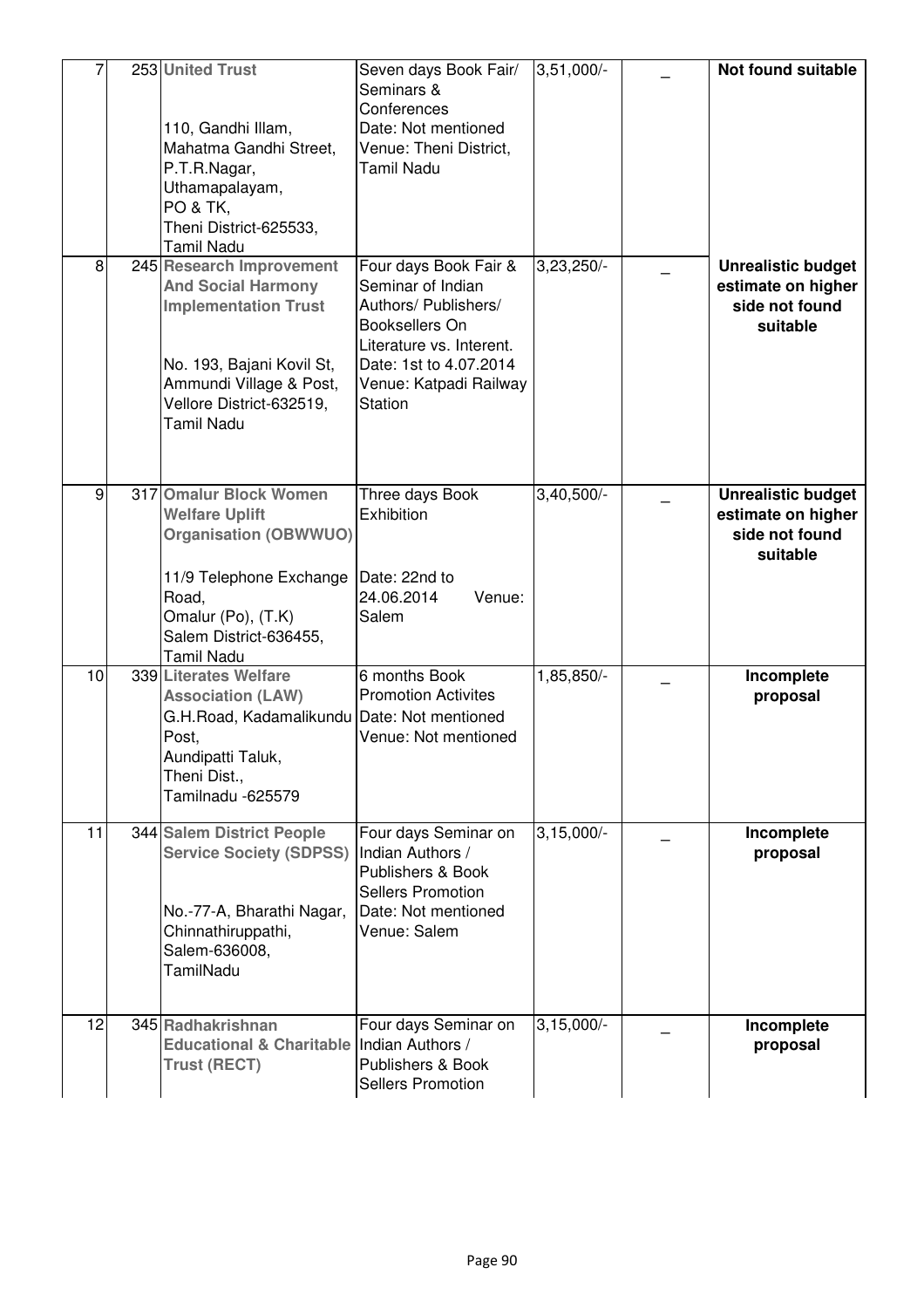|    | No.-2/187 Bharathiyar<br>Street,<br>Therkkutheru Post,<br>Melur Taluk,                                                                                                                                              | Date: Not mentioned<br>Venue: Madurai                                                                                                    |              |        |                           |
|----|---------------------------------------------------------------------------------------------------------------------------------------------------------------------------------------------------------------------|------------------------------------------------------------------------------------------------------------------------------------------|--------------|--------|---------------------------|
|    | Madurai District,<br>Tamilnadu-625106                                                                                                                                                                               |                                                                                                                                          |              |        |                           |
| 13 | 398 Bishop Heber College<br>Tiruchirappalli-620017,                                                                                                                                                                 | One days Programme<br>Date: Not mentioned                                                                                                | 1,50,000/-   |        | Incomplete<br>proposal    |
|    | <b>Tamil Nadu</b>                                                                                                                                                                                                   | Venue: Not mentioned                                                                                                                     |              |        |                           |
| 14 | 431 Sri Planiappa<br><b>Educational Trust</b><br>(SPET)<br>Perali (PO),<br>Veppur Block<br>Perambalur (D.t.)<br>Tamilnadu-621717                                                                                    | Three days Book<br>Exhibition<br>Date: 21st to<br>23.06.2014<br>Venue: Salem                                                             | $2,05,000/-$ |        | Incomplete<br>proposal    |
| 15 | 446 Rural Educational<br><b>Medical Muthiyor &amp;</b><br><b>Adoption Moot New Life</b><br><b>Society (REMMA New</b><br>Life)<br>No. 253/10, K.K. Nagar,<br>Harur Town,<br>Dharmapuri District,<br>Tamilnadu-636903 | Four days Seminar on<br>Indian Authors /<br>Publishers & Book<br><b>Sellers Promotion</b><br>Date: Not mentioned<br>Venue: Not mentioned | $3,15,000/-$ |        | <b>Not found suitable</b> |
| 16 | <b>459 National Economical</b><br><b>Educational Social</b><br><b>Awerness Movement</b><br>No.-24, Natchiyar Koil<br>Road,<br>Ist Floor,<br>Woraiyur,<br>Trichy-620003<br>Tamil Nadu                                | 6 months Book<br><b>Promotion Activites</b><br>Date: july 2014 to<br>December 2014<br>Venue: Not mentioned                               | 60,000/-     |        | Incomplete<br>proposal    |
| 17 | 468 Education,<br><b>Communication and</b><br><b>Development Trust</b><br>2/5A, Mamarathupatti<br>Road,<br>Usilampatti-625532,<br>Madurai District.,<br>Tamilnadu                                                   | Seven days Book Fair<br>cum Seminar<br>Date: 1st to 07.09.2014<br>Venue: Gandhi<br>Museum, Madurai                                       | 1,50,000/-   | 50,000 |                           |
| 18 | 482 Deepam Blind<br><b>Development Trust</b>                                                                                                                                                                        | Four days Seminar on<br>Indian Authors /<br>Publishers & Book<br><b>Sellers Promotion</b>                                                | $3,15,000/-$ |        | Incomplete<br>proposal    |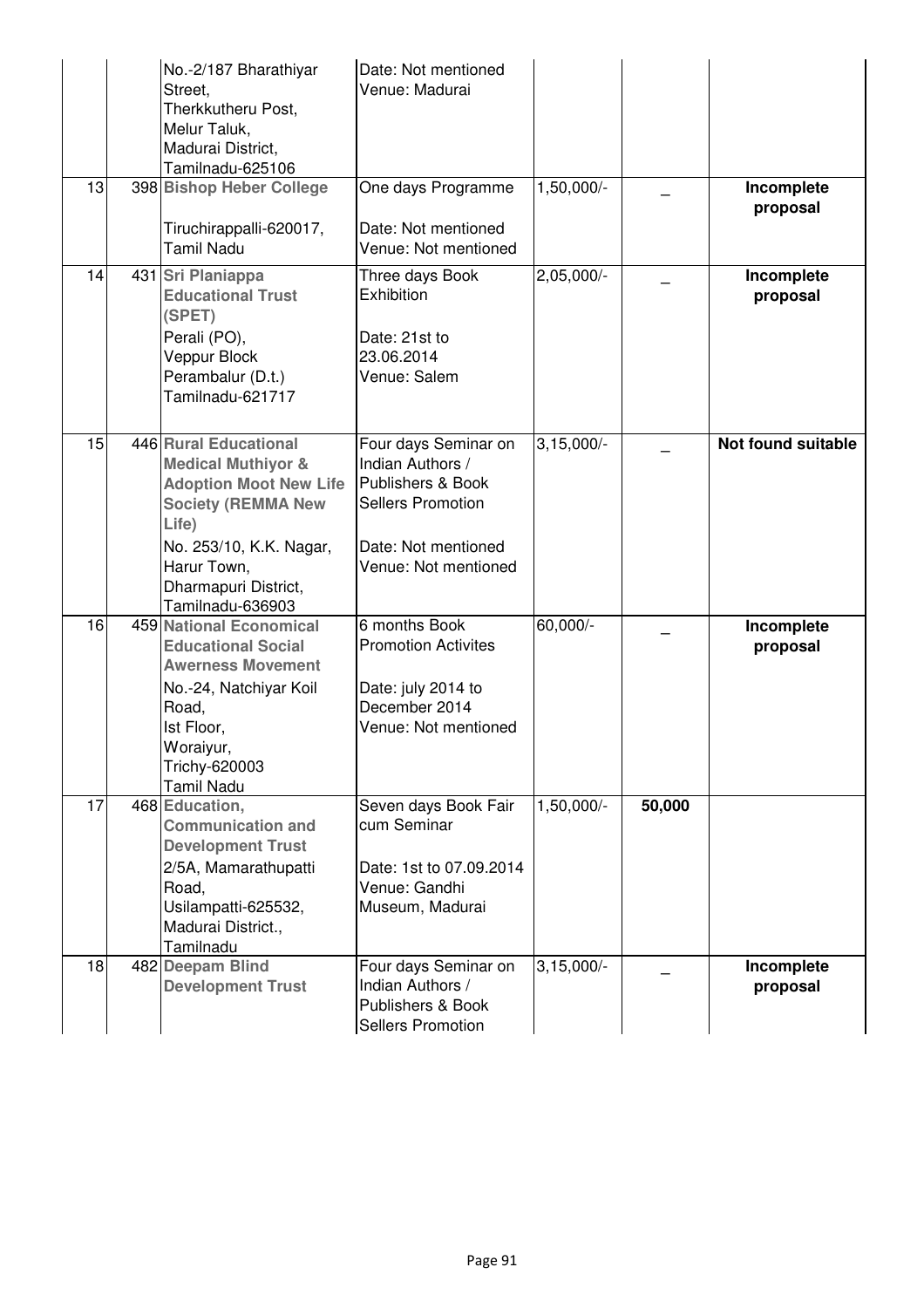|    | Plot No. 203 C,<br>Door No. 21 Neelaiyappar<br>Street, Thirunagar 6th<br>Stop, Madurai District,<br>Tamilnadu-625006                                                                                 | Date: Not mentioned<br>Venue: Madurai                                                                                                                                  |                         |          |                           |
|----|------------------------------------------------------------------------------------------------------------------------------------------------------------------------------------------------------|------------------------------------------------------------------------------------------------------------------------------------------------------------------------|-------------------------|----------|---------------------------|
| 19 | 488 Weavers Integrated<br><b>Development Council</b><br>(WIDCO)<br>Melvanniyanoor Village,<br>Poondi Post,<br>Kalasapakkam Taluk,<br>Tiruvannamalai Distt.,<br>Tamilnadu-606751                      | Four days Seminar on<br>Indian Authors /<br>Publishers & Book<br><b>Sellers Promotion</b><br>Date: Not mentioned<br>Venue: Tiruvannamalai                              | $3,15,000/-$            |          | Incomplete<br>proposal    |
| 20 | 492 The Chiphi Foundation<br>20, manickavasagar<br>Street, Meenakshi Nagar,<br>P and T Nagar Road,<br>Madurai-625017,<br>Tamilnadu                                                                   | Ten days Seminar Cum-<br>Exhibition<br>Date: Not mentioned<br>Venue: Not mentioned                                                                                     |                         | 1,00,000 | <b>For Book Fair</b>      |
| 21 | 538 Dawn Trust<br>14, Venkatesapuram,<br>Perambalur<br>Taluk & Distt.,<br>Tamilnadu-621212                                                                                                           | Seven days Book Fair /<br>Seminar & Conferences<br>Date: Not mentioned<br>Venue: Perambalur<br><b>District</b>                                                         | $3,21,000/-$            |          | Incomplete<br>proposal    |
| 22 | 661 Women Organisation<br>and Rural Development<br>(Word) Trust<br>Kanampatti Village,<br>Marampatti Post,<br>Uthangarai Taluk,<br>Krishnagiri District,<br>Tamilnadu                                | Four days National<br>Level Seminar on Indian<br>Authors, Publishers &<br><b>Book Sellers Promotion</b><br>Date: Not mentioned<br>Venue: Krishnagiri<br>District, T.N. | $3,15,000/-$            |          | <b>Not found suitable</b> |
| 23 | 673 Development of<br><b>Education Environment</b><br><b>Parity and Awarness</b><br><b>Movement</b><br>Santhi Nilayam Girls Hr.<br>Sec. School Stopping,<br>Hapur, Dharmapuri<br>District, Tamilnadu | Four days National<br>Level Seminar on Indian<br>Authors, Publishers &<br><b>Book Sellers Promotion</b><br>Date: Not mentioned<br>Venue: Dharmapuri<br>District, T.N   | $3,15,000$ <sup>-</sup> |          | Incomplete<br>proposal    |
| 24 | 708 VIT University                                                                                                                                                                                   | Two days International<br>Conference on<br>Publishing Industry, E-<br>book and printed books                                                                           | 4,35,000/-              |          | Incomplete<br>proposal    |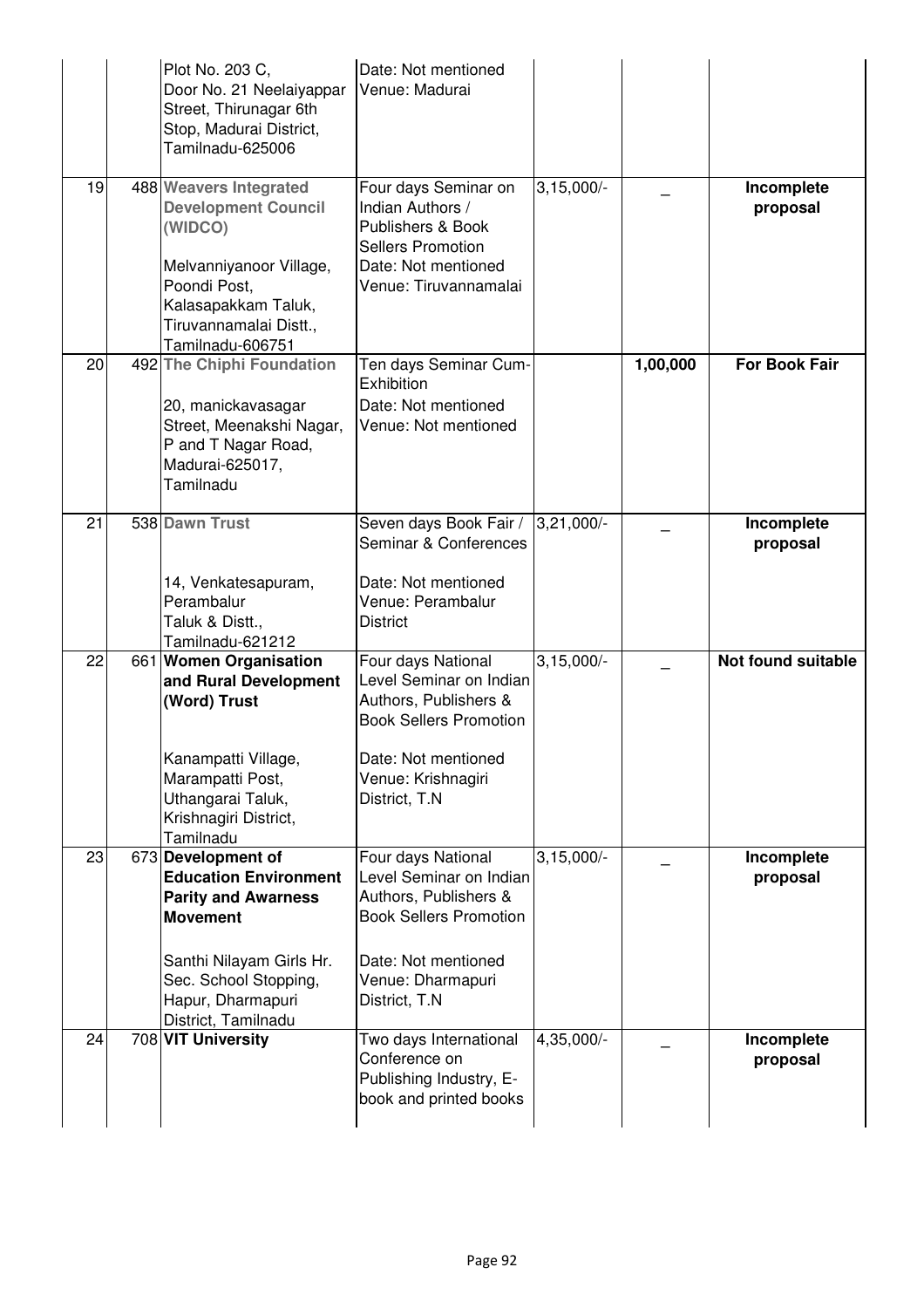|    | Vellore Campus, Vellor,                           | Date: 10-11 Oct. 2014                          |              |        |                        |
|----|---------------------------------------------------|------------------------------------------------|--------------|--------|------------------------|
|    | Tamilnadu                                         | Venue: VIT University,                         |              |        |                        |
| 25 | 711 VIT University                                | Vellore, TN<br>12 Months Survey                | $3,42,668/-$ |        | Incomplete             |
|    |                                                   | <b>Based Research</b>                          |              |        | proposal               |
|    | Vellore Campus, Vellor,                           | Date:                                          |              |        |                        |
|    | Tamilnadu                                         | Venue:                                         |              |        |                        |
| 26 | 797 Mother Thereasas                              | Training courses on a                          | 2,00,000/-   |        | Incomplete             |
|    | Jeevan Rural Woman<br><b>Development</b>          | subject directly related<br>to book promotion  |              |        | proposal               |
|    | <b>Association</b>                                | including increase use                         |              |        |                        |
|    |                                                   | of library                                     |              |        |                        |
|    | 19, Panaimarathu Mission                          | Venue: Madurai District,                       |              |        |                        |
|    | Lane, Old                                         | <b>Tamil Nadu</b>                              |              |        |                        |
|    | Kuyavarpalayam Road,<br>Madurai, Tamilnadu        |                                                |              |        |                        |
|    |                                                   |                                                |              |        |                        |
|    |                                                   |                                                |              |        |                        |
|    |                                                   |                                                |              |        |                        |
| 27 | 822 Development Awareness                         | Four days Seminar on                           | $3,15,000/-$ |        | Incomplete             |
|    | <b>Women Net (Dawn)</b>                           | Indian Authors,<br>Publishers & Book           |              |        | proposal               |
|    |                                                   | <b>Sellers Promotion</b>                       |              |        |                        |
|    | Karapattu Village & Post,                         | Date: Not mentioned                            |              |        |                        |
|    | Uthangarai Taluk,                                 | Venue: Krishnagiri                             |              |        |                        |
|    | Krishnagiri District, Tamil<br>Nadu               | District, T.N                                  |              |        |                        |
| 28 | 849 Muthukaruppan                                 |                                                |              |        | Incomplete             |
|    | <b>Memorial Educational</b>                       |                                                |              |        | proposal               |
|    | Trust                                             |                                                |              |        |                        |
|    | 108 MKN Nagar,                                    |                                                |              |        |                        |
|    | Sillangulam (PO),                                 |                                                |              |        |                        |
|    | Ottapidaram (TK),<br>Thoothukudi (Dt.), Tamil     |                                                |              |        |                        |
|    | Nadu                                              |                                                |              |        |                        |
| 29 | 861 Society for People's                          | Three days Book                                | $3,72,900/-$ | 50,000 |                        |
|    | <b>Health Education &amp;</b>                     | Fair/Seminar of Indian                         |              |        |                        |
|    | <b>Economic Development</b>                       | Authors/Publishers/Boo<br>k Sellers for book   |              |        |                        |
|    |                                                   | promotion                                      |              |        |                        |
|    |                                                   |                                                |              |        |                        |
|    | P.O/Village:                                      | Date: 10-12 Aug. 2014                          |              |        |                        |
|    | Eachampoondi, Post -<br>Banampattu, Via-Kadaladi, | Venue: Kalasapakkam<br>block of Tiruvannamalai |              |        |                        |
|    | Taluk-Polur-606908, Dist:                         | district of T.N                                |              |        |                        |
|    | Tiruvannamalai                                    |                                                |              |        |                        |
|    |                                                   |                                                |              |        |                        |
| 30 | 882 Women For Women                               | Five Days Book Fair &<br>Seminar               | $3,09,375/-$ |        | Incomplete<br>proposal |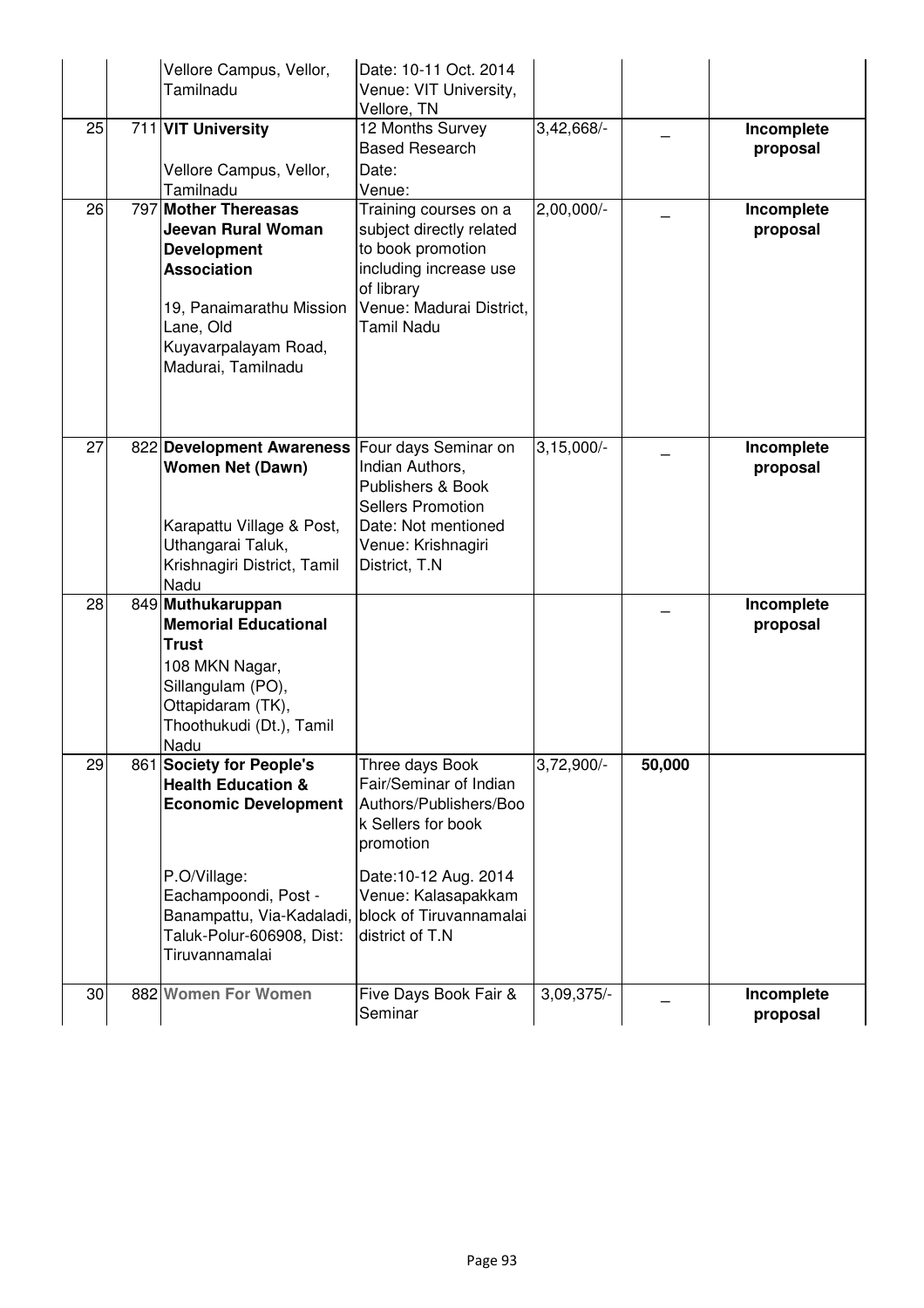|                |   | # 6, 2nd Street, Sasikumar   14 Nov. 18 Nov. 2014<br>Nagar, Kannamangalam-<br>632311, Block-West Arni,<br>Distt.-Thiruvannamalai,<br><b>Tamil Nadu</b>                                                   | Venue:<br>Kannamangalam                                                                                                                 |                  |       |                           |
|----------------|---|----------------------------------------------------------------------------------------------------------------------------------------------------------------------------------------------------------|-----------------------------------------------------------------------------------------------------------------------------------------|------------------|-------|---------------------------|
| 31             |   | 867 Developmnet of Women<br>and Children Trust<br>S M R Building, Sub<br>Registrar Office, 1st Floor,<br>Markayankottai Road<br>Chinnamanur 625 515                                                      | Not mentioned                                                                                                                           | Not<br>mentioned |       | Incomplete<br>proposal    |
| 32             |   | 868 Association for Social<br><b>Solidarity and</b><br><b>Empowerment Training</b><br><b>Trust (ASSET)</b><br>18/10 Manimekalai Street,<br>Ganapathi Nagar,<br>Villapuram, Madurai<br>ubell limeT_Ct0752 | Training course on<br>subject directly related<br>to book promotion<br>One year Venue:<br>various places in<br>Madurai                  | 2,00,000/-       |       | Incomplete<br>proposal    |
| 33             |   | 874 People Development<br><b>Society</b><br>Sadayanodai Village,<br>Kalasthambadi Post,<br>Tiruvannamalai Taluk,<br>Tiruvannamalai District,<br>Tamilnadu State 606805                                   | 4 days seminar on<br>Indian Authors,<br><b>Publishers and Book</b><br><b>Sellers Promotion</b><br>Not Mentioned<br>Venue: Not mentioned | $3,15,000/-$     |       | Incomplete<br>proposal    |
|                |   |                                                                                                                                                                                                          | Uttar Pradesh                                                                                                                           |                  |       |                           |
| 1              | 4 | <b>Upkar Samiti</b><br>Gram Rupapur Krishnaji<br>Puram,<br>Afeem Kothi,<br>Pratapgarh,<br><b>Uttar Pradesh</b>                                                                                           | Ten days Book Fair<br>Date: During the year<br>2014-15<br>Venue:<br>Pratapgarh (U.P)                                                    | 7,13,700/-       | 75000 | <b>Not Found Suitable</b> |
| $\overline{2}$ | 8 | Kamaldeep Murarkhera,<br>Sampurna Nagar,<br>Lakhimpurkheri-262902,<br><b>Uttar Pradesh</b>                                                                                                               | Four days Book Fair<br>Date: During the year<br>2014-15<br>Venue: Lakhimpur Kheri                                                       | 1,00,000/-       |       | <b>Not Found Suitable</b> |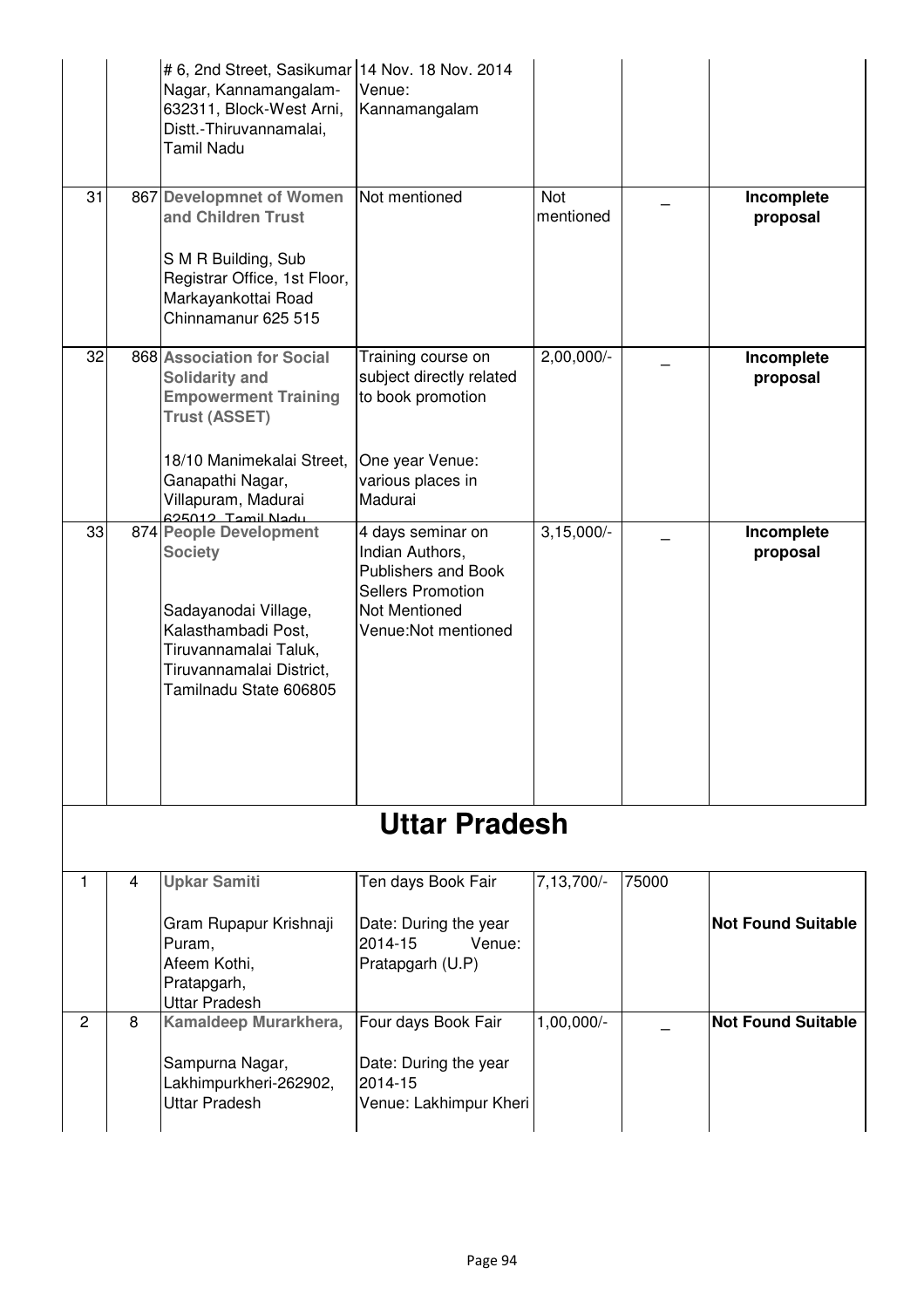| 3              | 9  | <b>Muskan Azad Nagar</b>                                                                                                                                                         | Four days Book Fair                                                          | 90,000/-   |       | <b>Not Found Suitable</b>                                                     |
|----------------|----|----------------------------------------------------------------------------------------------------------------------------------------------------------------------------------|------------------------------------------------------------------------------|------------|-------|-------------------------------------------------------------------------------|
|                |    | Manas Nagar,<br>Lucknow-226023,<br><b>Uttar Pradesh</b>                                                                                                                          | Date: During the year<br>2014-15<br>Venue: Lucknow                           |            |       |                                                                               |
| $\overline{4}$ | 10 | <b>Ambedkar</b><br><b>Samiti</b>                                                                                                                                                 | Shiksha Four days Book Fair                                                  | 75,000/-   | 50000 |                                                                               |
|                |    | 126, Samar Vihar,<br>Kamal Villa Alambagh,<br>Lucknow,<br><b>Uttar Pradesh</b>                                                                                                   | Date: During the year<br>2014-15<br>Venue:<br>Lakhimpur Kheri                |            |       |                                                                               |
| 5              | 11 | Surya Narayan<br><b>Ram Sewa Sansthan</b>                                                                                                                                        | Rishi Four days Seminar on<br><b>Ghandian Literature</b>                     | 4,34,250/- |       | <b>Unrealistic budget</b><br>estimate on Higher<br>side not found<br>suitable |
|                |    | 233A/1C shivkuti,<br>P.O.- Teliarganj<br>Allahabad, Uttar Pradesh-<br>211004                                                                                                     | Date: Not mentioned<br>Venue: Allahabad                                      |            |       |                                                                               |
| 6              | 12 | Jan<br>Jagran<br><b>Gramodhyog Sansthan</b><br>Dhannikapura,<br>Ghraghanpur,<br>P.O.-Dumduma,<br>Distt.-Allahabad,<br><b>Uttar Pradesh</b>                                       | Khadi Five days Book Fair<br>Date: 15th to<br>20.12.2014 Venue:<br>Allahabad | 2,28,750/- | 50000 |                                                                               |
| $\overline{7}$ | 13 | <b>IRADA Foundation</b>                                                                                                                                                          | Seven days Book Fair                                                         | 3,20,775/- |       | Incomplete<br>Proposal                                                        |
|                |    | Vill & Post-Banpur,<br>Distt.-Lalitpur,<br><b>Uttar Pradesh</b>                                                                                                                  | Date: Not mentioned<br>Venue: Not mentioned                                  |            |       |                                                                               |
| 8              | 16 | Shri Vasudevanand Lok Not Clearly mentioned<br><b>Kalyan Samiti</b><br>Vill.-Sauna,<br>Post-Sindurva,<br>Tehsil-Musafirkhana,<br>District-Amethi-227809,<br><b>Uttar Pradesh</b> | Date: During the year<br>2014-15<br>Venue: Not mentioned                     | 4,85,000/- |       | Incomplete<br>Proposal                                                        |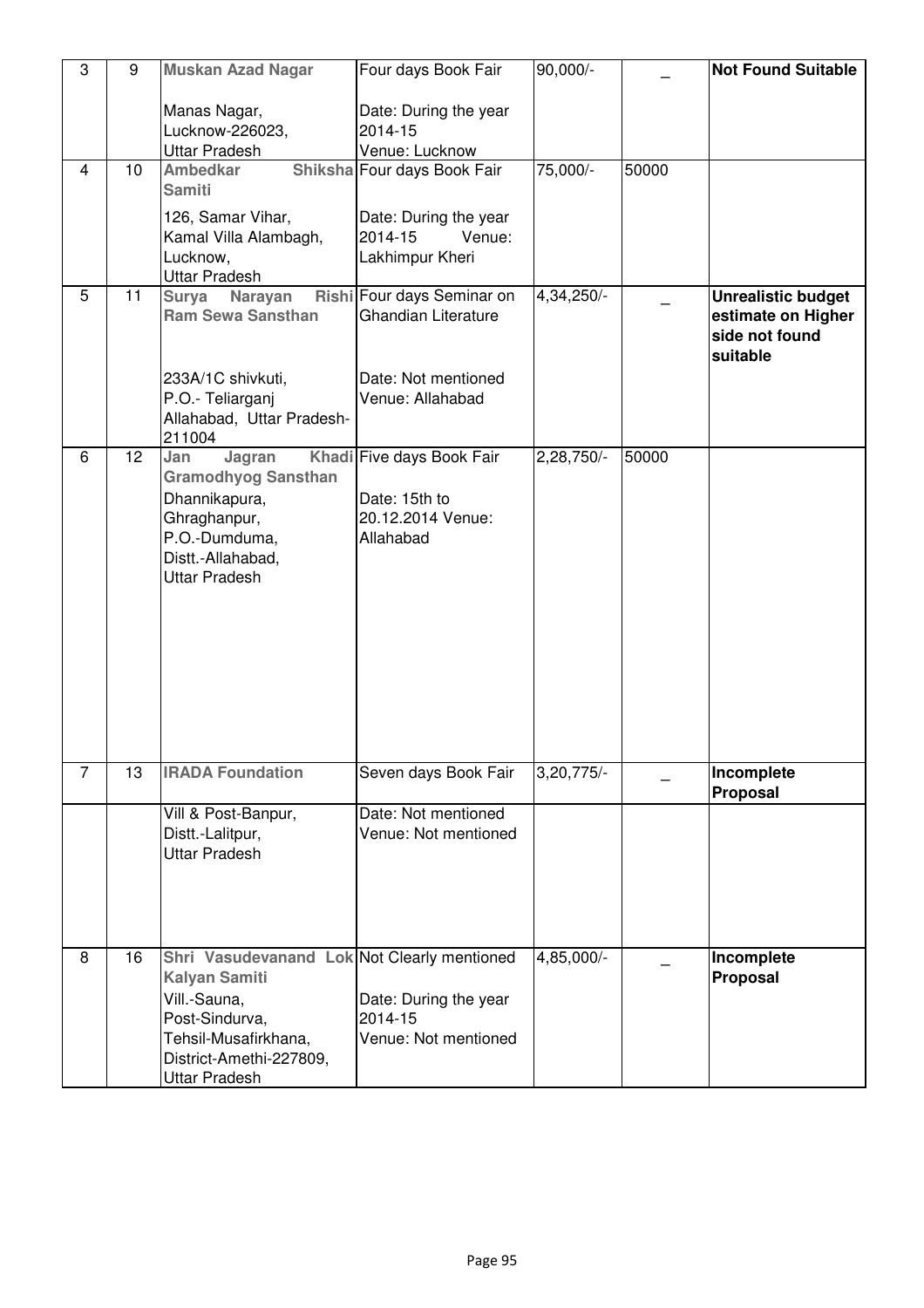| $\overline{9}$ |    | 17 Sewa Sansthan                                                                                                                                                  | Not mentioned<br>Date:                                                                                             | 7,50,000                | Incomplete                                                                    |
|----------------|----|-------------------------------------------------------------------------------------------------------------------------------------------------------------------|--------------------------------------------------------------------------------------------------------------------|-------------------------|-------------------------------------------------------------------------------|
|                |    | Village Adarsh Pustakalya, Not mentioned Venue:<br>Aagrooli, Baliya,<br><b>Uttar Pradesh</b>                                                                      | Not mentioned                                                                                                      |                         | Proposal                                                                      |
| 10             | 19 | Gramin<br><b>Vikas</b><br><b>Shikshan Sansthan</b><br>Vill.-Shijirpur,<br>P.O.-Sarai Mamrej,<br>Dist-Allahabad,<br>Uttar Pradesh-212403                           | Evam Five days Book Fair &<br>Seminar<br>Date: During the year<br>Venue:<br>2014-15<br>Allahabad                   | 6,00,000/-              | <b>Not Found Suitable</b>                                                     |
| 11             | 20 | <b>Gram Vikas Sewa Samiti</b><br>23/5-B2 Ramanand Nagar, Date: During the year<br>Allahpur,<br>Dist.Allahabad-211006,<br><b>Uttar Pradesh</b>                     | Five days Book Fair &<br>Seminar<br>2014-15<br>Venue: Allahabad                                                    | 6,75,000/-              | <b>Not Found Suitable</b>                                                     |
| 12             | 24 | Tulsi Gramodyog Vikas Five days Book Fair &<br><b>Sansthan</b><br>Bhitariya Chauraha,<br>PO.-Ram Sanehi Ghat,<br>Dist.-Barabanki -225409,<br><b>Uttar Pradesh</b> | Seminar<br>Date: Not mentioned<br>Venue: Barabanki (U.P)                                                           | 6,37,500/-              | <b>Unrealistic budget</b><br>estimate on Higher<br>side not found<br>suitable |
| 13             | 27 | Assha<br>$\mathsf{lk}$<br><b>Foundation</b><br>Gola Bazar,<br>Near-P.N.B.<br>(Main Branch) Khalilabad,<br>Sant Kabir Nagar-272175,<br><b>Uttar Pradesh</b>        | Kiran Six Months Seminars /<br>Workshop for Book<br>Promotion<br>Date: Not mentioned<br>Venue: Sant Kabir<br>Nagar | 75,000/-                | <b>Not Found Suitable</b>                                                     |
| 14             | 28 | Audhyogik Jan Kalyan Three days National<br><b>Sansthan</b>                                                                                                       | Level Seminar of Indian<br>Authors / Publishers &<br><b>Book Sellers on Book</b><br>Promotion                      | $2,44,500$ <sup>-</sup> | <b>Not Found Suitable</b>                                                     |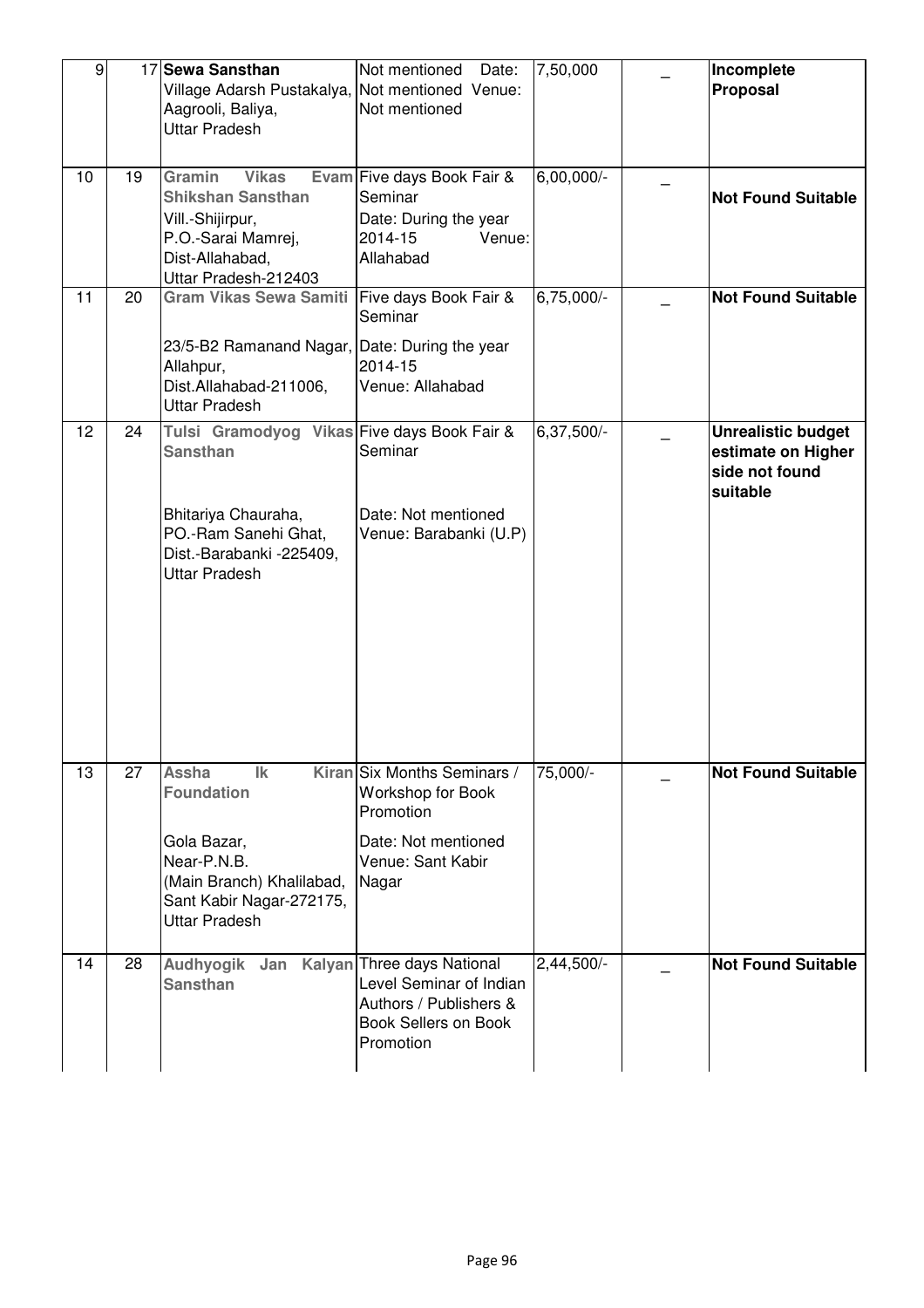|    |    | 756 Ramanand Nagar,<br>Allahpur,<br>Allahabad,<br><b>Uttar Pradesh</b>                                                                                                                        | Date: Last week of Jan<br>2014<br>Venue:<br>Allahabad                                                                                      |              |       |                                                                               |
|----|----|-----------------------------------------------------------------------------------------------------------------------------------------------------------------------------------------------|--------------------------------------------------------------------------------------------------------------------------------------------|--------------|-------|-------------------------------------------------------------------------------|
| 15 | 38 | <b>Mamta Vikas Samiti</b><br>SS/1210, Sec-H, LDA<br>Colony,<br>Kanpur Road,<br>Lucknow-226012,                                                                                                | Four days Seminar on<br>Indian Authors /<br>Publisher & Book<br><b>Sellers</b><br>Date: Not mentioned<br>Venue: Barabanki                  | $2,51,400/-$ | 75000 |                                                                               |
| 16 | 39 | <b>Uttar Pradesh</b><br><b>Mahima</b><br><b>Foundation</b><br>&<br><b>Welfare</b><br>194, Karaundi,<br>Post-Banaras Hindu<br>University,<br>District-Varanasi-221005,<br><b>Uttar Pradesh</b> | <b>Research Three years Book</b><br>Social Publishing of "Adhonik<br>Taknik se Javik Khete"<br>Date: Not mentioned<br>Venue: Not mentioned | 4,65,000/-   |       | Incomplete<br>Proposal                                                        |
| 17 | 44 | Gramin<br><b>Sewashram</b><br>Gram-Madhopur,<br>Baraut (Kantapur),<br>Allahabad-221502<br><b>Uttar Pradesh</b>                                                                                | Vikas Four Days Book Fair<br>and Two Days Seminar<br>Date: 14th to<br>18.04.2014<br>Venue: Allahabad (U.P)                                 | $1,50,000/-$ | 50000 |                                                                               |
| 18 | 46 | Samaj Kalyan Sansthan<br>Nagla Masjid,<br>Post Tundla<br>Dist.-Firozabad,<br>Taluka Tundla-283204<br><b>Uttar Pradesh</b>                                                                     | Four days Book Fair &<br>Seminar Cum<br>Workshop<br>Date: 7th to 10.12.2014<br>Venue: Tundla Head<br>Quarter                               | 4,62,750/-   |       | <b>Unrealistic budget</b><br>estimate on Higher<br>side not found<br>suitbale |
| 19 | 54 | Shri Krishan Gramotthan Four days Seminar or<br><b>Samiti</b><br>H.No.-12, Nagheta Road,<br>Hardoi,<br><b>Uttar Pradesh</b>                                                                   | Indian Authors /<br>Publisher & Book<br><b>Sellers</b><br>Date: Not mentioned<br>Venue: Hardoi (U.P)                                       | $2,51,400/-$ |       | <b>Not found Suitable</b>                                                     |
| 20 | 57 | <b>The Scanear Accadamy</b><br>H.No.-12, Nagheta Road,<br>Hardoi,<br><b>Uttar Pradesh</b>                                                                                                     | <b>Every Month</b><br>Programme<br>Date: During the year<br>2014-15<br>Venue:<br>Allahabad (U.P.)                                          | 37,50,000    |       | <b>Unrealistic budget</b><br>estimate on Higher<br>side not found<br>suitbale |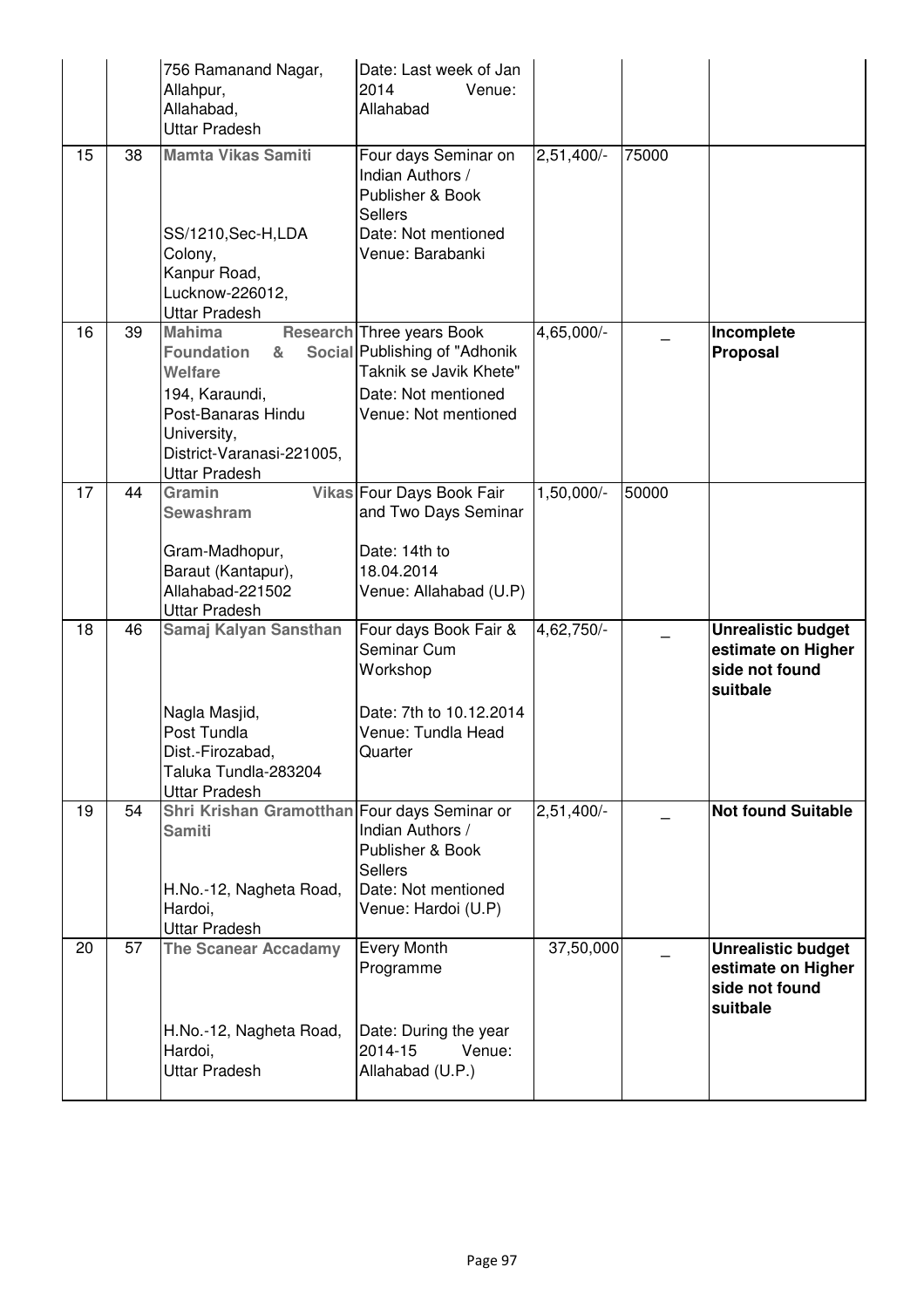| 21 | 60 | Jagriti Jan Kalyan Samiti Three days Book Fair & 1,50,000/-<br>53/1, Tularam Bagh,<br>Allahabad,<br>Uttar Pradesh-211006                                                              | Seminar<br>Date: 8th to 10.06.2014<br>Venue: Rajkiya Degree<br>College, Gyanpur, Sant<br>Ravidas Nagar, Bhadohi             |            | 75000 |                           |
|----|----|---------------------------------------------------------------------------------------------------------------------------------------------------------------------------------------|-----------------------------------------------------------------------------------------------------------------------------|------------|-------|---------------------------|
| 22 | 61 | Jagriti Jan Kalyan Samiti Three days Book Fair<br>53/1, Tularam Bagh,<br>Allahabad,<br>Uttar Pradesh-211006                                                                           | and Seminar<br>Date: 25th to<br>27.05.2014<br>Venue: Mau Aima<br>Degree College, Mau<br>Aima, Allahabad                     | 1,42,500/- |       | <b>Not Found Suitable</b> |
| 23 | 62 | Suraiya Shikshan Evam<br>Samajik Vikas Samiti<br>Regd Off. Old Kachehri,<br>Yusufpur,<br>Po-Muhammadabad,<br>Distt-Ghazipur,<br><b>Uttar Pradesh</b>                                  | Four days Seminar on<br>Indian Authors /<br>Publisher & Book<br><b>Sellers</b><br>Date: September<br>Venue: Ghazipur        | 2,46,000/- |       | <b>Not Found Suitable</b> |
| 24 | 69 | <b>Nehru</b><br>Yuva<br><b>Hathipur Chittu</b><br>Near Kohenoor Tiraha,<br>Dheemri Road,<br>Khuwaja Nagar,<br><b>Ward 31,</b><br>Karula,<br>Moradabad-244001,<br><b>Uttar Pradesh</b> | Club Seven days Book Fair & 4,38,000/-<br>Seminar of Book<br>Promotion<br>Date: 11th to<br>Venue:<br>17.12.2014<br>Ghazipur |            | 75000 |                           |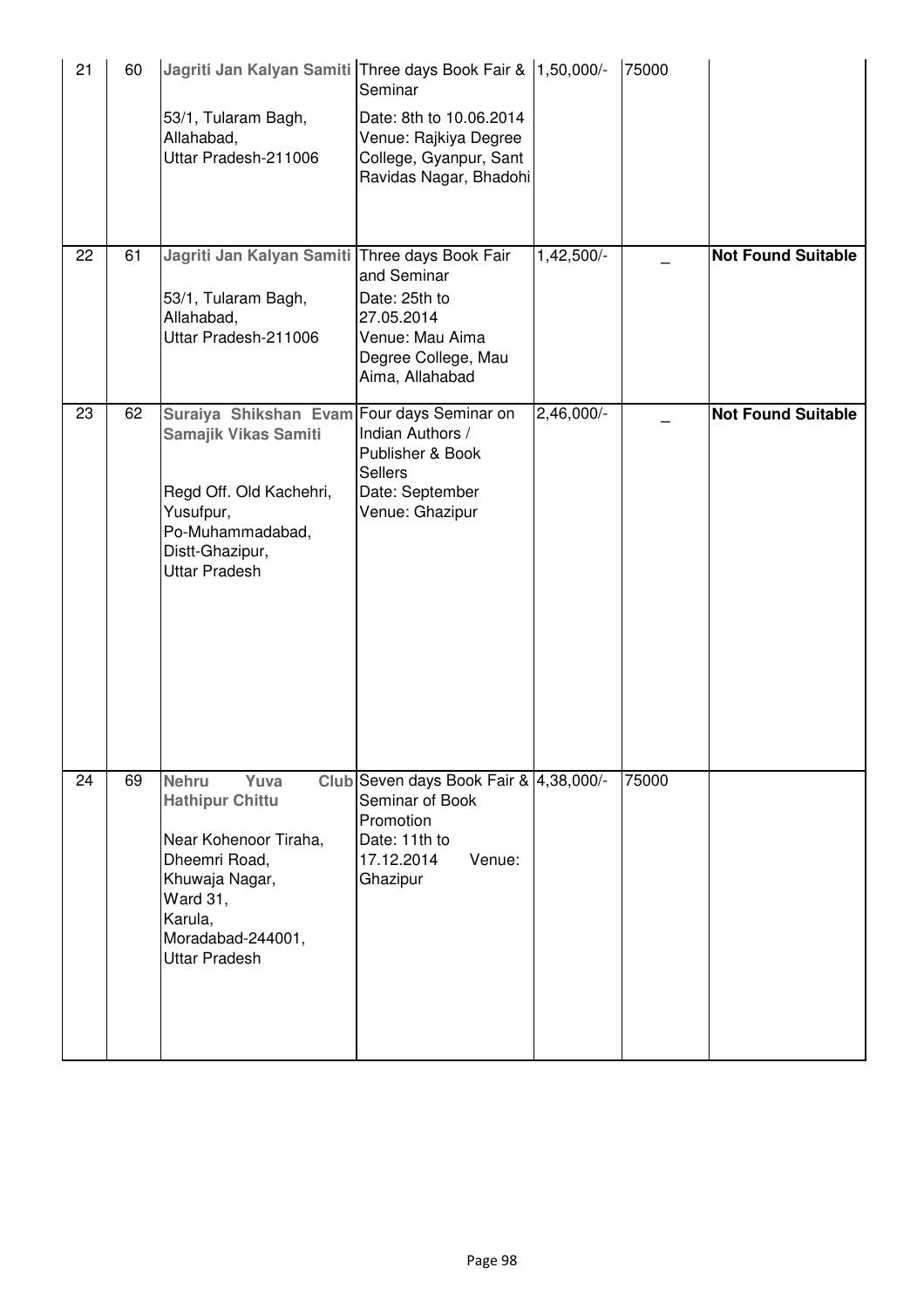| 25 | 78  | <b>Sankalp Sewa Sansthan</b><br>5/1149, Viram Khand,<br>Gomti Nagar,<br>Lucknow-226010,<br>Uttar Pradesh                                                    | Five days Seminar of<br>Authors/ Publishers/<br>Booksellers &<br>Promotion of Book<br>Industry<br>Date: Not mentioned<br>Venue: Not mentioned                                                     | $3,77,250/-$            |       | <b>Not Found Suitable</b> |
|----|-----|-------------------------------------------------------------------------------------------------------------------------------------------------------------|---------------------------------------------------------------------------------------------------------------------------------------------------------------------------------------------------|-------------------------|-------|---------------------------|
| 26 | 80  | <b>Hari</b><br><b>Sansthan</b><br>Vill. Faujuaka,<br>PO-Hetalpur,<br>Aligarh-202137,<br><b>Uttar Pradesh</b>                                                | Gramodhyog Eight days Book Fair<br>Date: Dring the year<br>2014-15<br>Venue: Khair, Distt.<br>Aligarh                                                                                             | 4,87,500/-              | 50000 |                           |
| 27 | 83  | <b>Naari Utthan Samiti</b><br>635/19, Sector-19,<br>Indira Nagar,<br>Lucknow,<br><b>Uttar Pradesh</b>                                                       | Four days Book Fair /<br>Seminar on Indian<br>Authors / Publisher &<br><b>Booksellers</b><br>Date: 11th to<br>14.10.2014<br>Venue: Ayodhya Shodh<br>Sansthan, Ayodhya,<br>Distt. - Faizabad (U.P) | 3,63,750/-              | 50000 |                           |
| 28 | 87  | <b>Kartavya</b><br><b>Sila</b><br>Evam<br><b>Bal</b><br><b>Sansthan</b><br>Nai Colony Para Road,<br>Rajajipuram,<br>Lucknow-226017,<br><b>Uttar Pradesh</b> | Mahila Three days Book Fair &<br>Vikas Conference on Book<br><b>Promotion Activities</b><br>Date: 22nd to 24th<br>October 2014<br>Venue: Lucknow District<br>(U.P)                                | 2,67,375/-              | 50000 |                           |
| 29 | 98  | Jagdish<br><b>Sansthan</b><br>Chota Bharwara,<br>Gomti Nagar,<br>Lucknow,<br>Uttar Pradesh                                                                  | Prasad Four days Seminar on<br>Indian Authors/<br>Publisher & Book<br><b>Sellers</b><br>Date: 22nd to 24th<br>October 2014<br>Venue: Lucknow                                                      | $2,51,114/-$            |       | <b>Not Found Suitable</b> |
| 30 | 99  | Om Shri Ganpati Kripa Five days Book Fair<br><b>Sewa Samiti</b><br>Paigambarpur,<br>Hetapatti,<br>Allahabad,<br><b>Uttar Pradesh</b>                        | Date: Not mentioned<br>Venue: Not mentioned                                                                                                                                                       | $2,77,500$ <sup>-</sup> |       | <b>Not Found Suitable</b> |
| 31 | 101 | <b>Uttam Kala Kendra</b>                                                                                                                                    | Four days Programme                                                                                                                                                                               | $91,500/-$              |       | <b>Not Found Suitable</b> |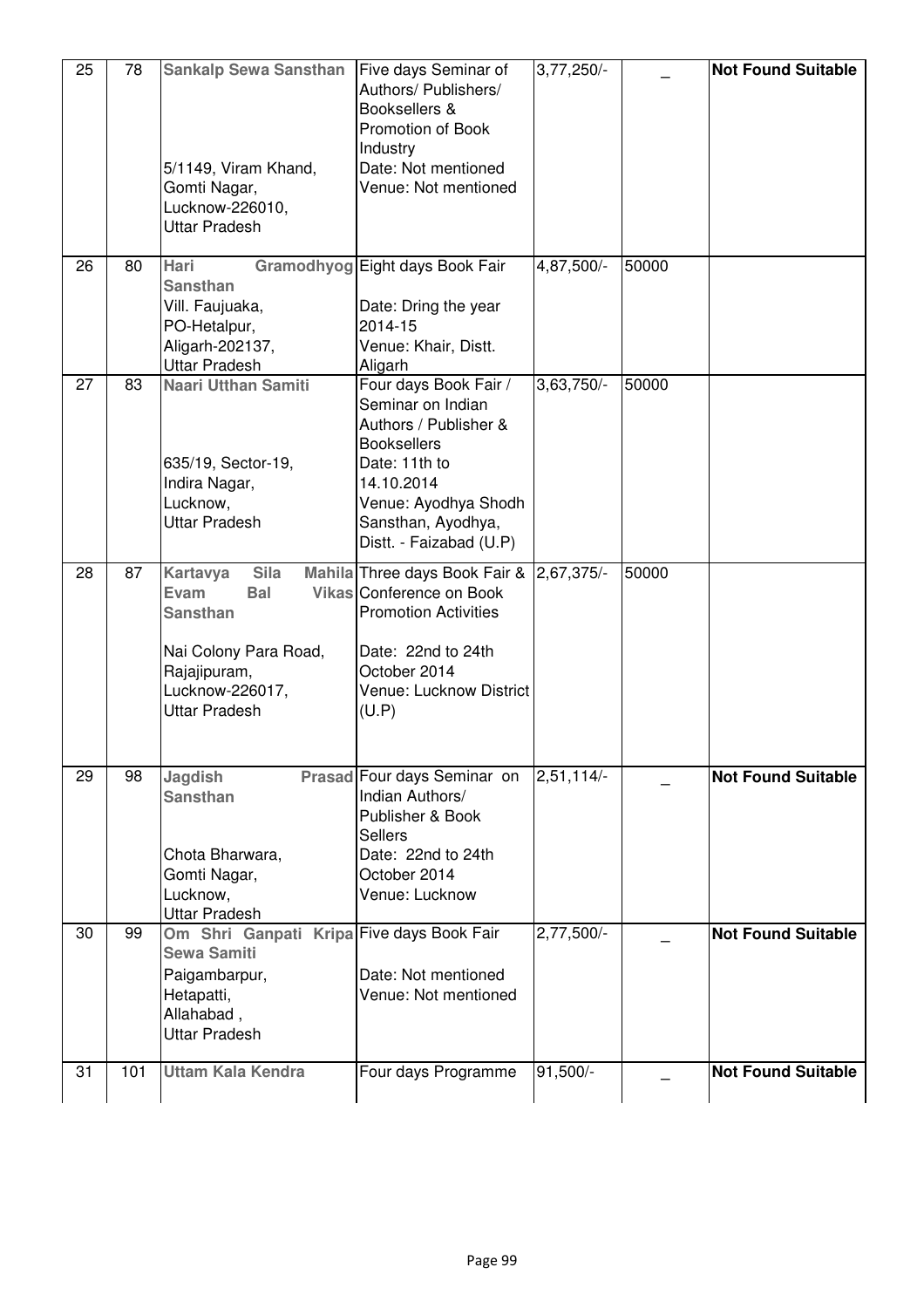|    |     | L-2/501, Vineetkhand,<br>Gomti Nagar,<br>Lucknow-226010,<br><b>Uttar Pradesh</b>                                                                                                        | Date: During the year<br>2013-14<br>Venue:<br>Not mentioned                                                                                               |              |       |                           |
|----|-----|-----------------------------------------------------------------------------------------------------------------------------------------------------------------------------------------|-----------------------------------------------------------------------------------------------------------------------------------------------------------|--------------|-------|---------------------------|
| 32 | 107 | <b>Deeksha</b><br>Samaj<br><b>Sansthan</b><br>80/1, Sadar Mod,<br>Belha Devi Road,<br>Dist.-Pratapgarh-230001,<br><b>Uttar Pradesh</b>                                                  | Sewa Seven days Book Fair<br>Date: 2-8 December<br>2014<br>Venue: Pratapgarh                                                                              | 1,06,500/-   |       | <b>Not Found Suitable</b> |
| 33 | 109 | <b>Mahila</b><br>Aman<br><b>Samiti</b><br>Mohalla-Purana Ganj,<br>Betuk Road,<br>Dist.-Rampur-244901,<br><b>Uttar Pradesh</b>                                                           | Vikas Five days Book Fair /<br>Seimar<br>Date: During the year<br>2014-15<br>Venue:<br>District Rampur (U.P)                                              | 4,87,500/-   | 75000 |                           |
| 34 |     | 116 Rajshri Social<br><b>Development Society,</b><br>Vill.-Dhindala,<br>Po.-Mohiuddinpur,<br>Dist-Meerut-250205,<br><b>Uttar Pradesh</b>                                                | Five days book fair<br>Date: Not mentioned<br>Venue: District Sidhauli,<br>Sitapur & Meerut (U.P)                                                         | 3,27,375/-   |       | Incomplete<br>Proposal    |
| 35 | 118 | Jai Maa Saraswati Public Five days Book Fair /<br><b>Seva Samiti</b><br>Vill.-Madhwa Jalalpur,<br>Po.-Banarki,<br>Tehsil-Ram Nagar,<br>Dist.-Barabanki -225201,<br><b>Uttar Pradesh</b> | Seimar of Indian<br>Authors / Publishers &<br><b>Book Sellers on Book</b><br>Promotion<br>Date: Not mentioned<br>Venue: Barabanki (U.P.)                  | $2,19,750/-$ |       | <b>Not Found Suitable</b> |
| 36 | 120 | <b>Khursheed</b><br>Dr.<br><b>Girls</b><br>&<br><b>Boys</b><br><b>College Samiti</b><br>4A/58, Vishal Khand,<br>Gomti Nagar,<br>Lucknow-226010,<br><b>Uttar Pradesh</b>                 | Jahan Two days Seminar of<br>Inter Authors / Publishers &<br>Book sellers on Book<br><b>Promotion Activities</b><br>Date: Not mentioned<br>Venue: Lucknow | $2,65,000/-$ |       | <b>Not Found Suitable</b> |
| 37 | 121 | Pandit Ramesh Chandre Five days Book Fair<br><b>Sewa Samiti</b>                                                                                                                         |                                                                                                                                                           | $3,25,000/-$ |       | <b>Not Found Suitable</b> |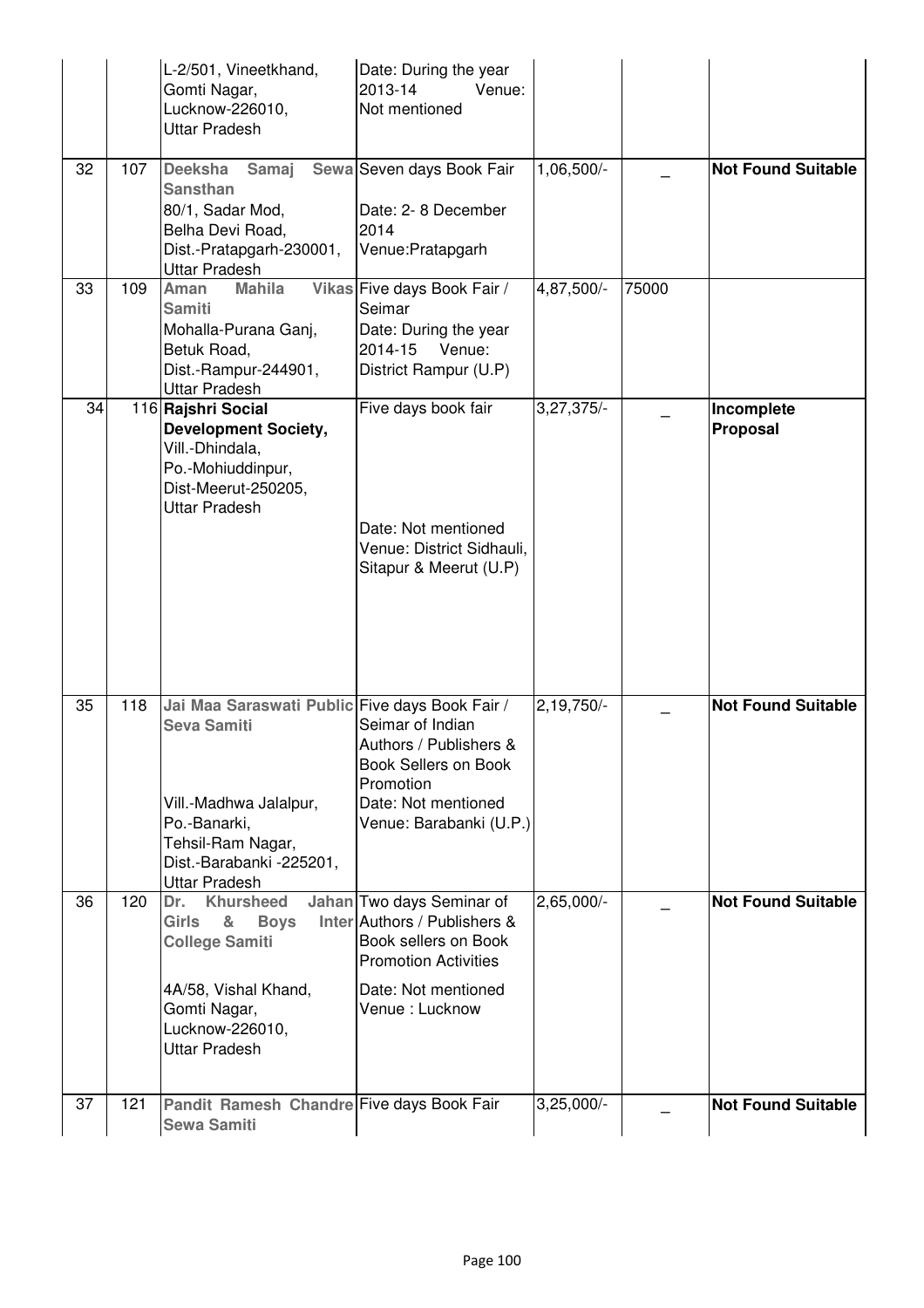|    |     | 2-A, New Prakash Nagar,<br>Bhuteshwar,<br>Krishana Nagar,<br>Mathura,<br><b>Uttar Pradesh</b>                                                                                 | Date: Not mentioned<br>Venue : Not mentioned                                                                                                |            |       |                           |
|----|-----|-------------------------------------------------------------------------------------------------------------------------------------------------------------------------------|---------------------------------------------------------------------------------------------------------------------------------------------|------------|-------|---------------------------|
| 38 | 124 | <b>Shakti Welfare Society</b><br>Mohalla Kumharan Tola,<br>Near Gurdwara,<br>Gola Gokaran Nath,<br>District-Kheri,<br><b>Uttar Pradesh</b>                                    | Four days Seminar on<br>Indian Authors/<br>Publisher & Book<br><b>Sellers</b><br>Date: 24th to<br>27.09.2014<br>Venue : Not mentioned       | 2,46,000/- |       | <b>Not Found Suitable</b> |
| 39 | 128 | <b>Farhat Educational</b><br><b>Welfare Society</b><br>Mohalla- Ismileganj,<br>Post Chinhat,<br>Dist.-Lucknow,<br><b>Uttar Pradesh</b>                                        | & Four days Seminar on<br>Indian Authors/<br>Publisher & Book<br><b>Sellers</b><br>Date: 23th to<br>26.09.2014<br>Venue: Lucknow            | 2,46,000/- |       | Incomplete<br>Proposal    |
| 40 | 129 | <b>Jatmal</b><br>Pur<br><b>Prasar Samiti</b><br>Vill.-Jatmalpur,<br>P.O.-Pipatpati,<br>Block-Rampur Kharkhana, Deoria (U.P.)<br>Distt.-Deoria-274001,<br><b>Uttar Pradesh</b> | Shiksha Six days Book Fair of<br>Indian Authors /<br>Publisher & Book<br>Sellers on Book<br>Promotion<br>Date: 10th to<br>15.10.2014 Venue: | 2,46,000/- |       | <b>Not found Suitable</b> |
| 41 | 131 | <b>Nilofar</b><br><b>Mahila</b><br><b>Samit</b><br>Ajaj Nagar,<br>Nuri Masjid Ke pass,<br>Purana Shahar,<br>Barelly,<br><b>Uttar Pradesh</b>                                  | Vikas Three days Book Fair /<br>Seminar<br>Date: 17th to<br>19.06.2014<br>Venue: Bareilly (U.P)                                             | 3,56,250/  |       | <b>Not found Suitable</b> |
| 42 | 132 | <b>Arj Foundation</b><br>C-2104 Indira Nagar,<br>Lucknow-226016<br><b>Uttar Pradesh</b>                                                                                       | Seven days Book Fair & 2,95,500/-<br>Seminar of Book<br>Promotion<br>Date: 16th to<br>22.08.2014<br>Venue: Barabanki (U.P)                  |            | 75000 |                           |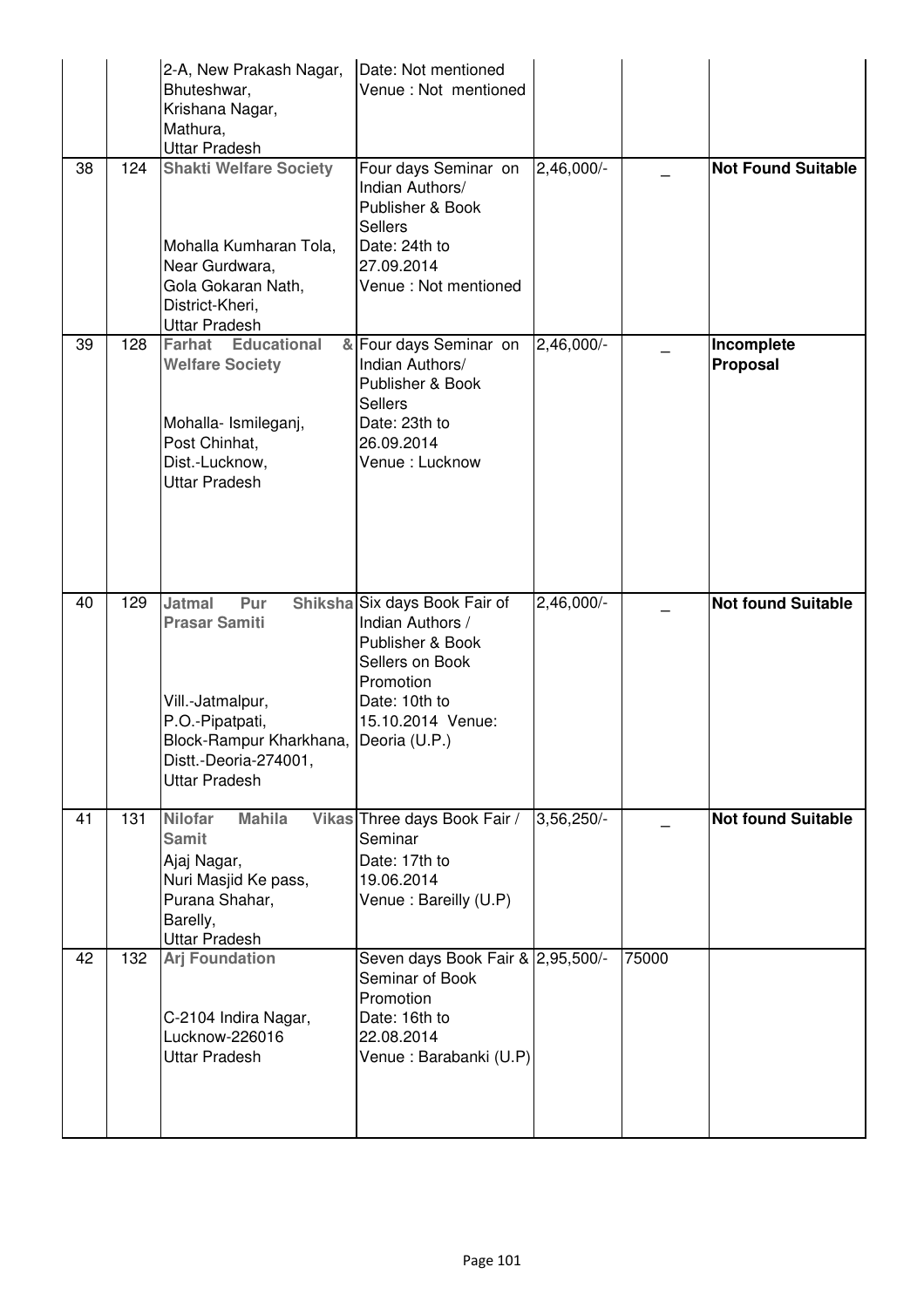| 43 | 135 | <b>Navada</b><br><b>Vikas Samiti</b><br>Moh. Bagla,<br>Amroha-244221,<br><b>Uttar Pradesh</b>                                                        | Gramudhyog Two days Convention of 2,20,500/-<br>Urdu Language book<br>sellers & publishers<br>Date: Not mentioned<br>Venue: Not mentioned |              |       | Incomplete<br>Proposal    |
|----|-----|------------------------------------------------------------------------------------------------------------------------------------------------------|-------------------------------------------------------------------------------------------------------------------------------------------|--------------|-------|---------------------------|
| 44 | 137 | Shri AhilayaBai<br><b>Sewa Samiti</b><br>Mohalla Mohan Vihar,<br>(Dakhal), Kotla Road,<br>Firojabad-283203,<br><b>Uttar Pradesh</b>                  | Holkar Five days Book Fair /<br>Seimar<br>Date: 15 to 18<br>December 2014<br>Venue: Firojabad                                             | $3,08,500/-$ | 50000 |                           |
| 45 | 138 | Pratapgarh<br><b>Samiti</b><br>Vill.-Pura Bedua,<br>Post-Afi Ki Kothi,<br>Dist-Pratapgarh-230131,<br><b>Uttar Pradesh</b>                            | Gramothan Seven days Book Fair<br>Date: 2nd to 08.09.2014<br>Venue: Pratapgarh<br>(U.P)                                                   | 1,06,500/-   |       | <b>Not Found Suitable</b> |
| 46 | 149 | <b>Visheshwar</b><br><b>Madhyamik</b><br>Vidyalaya<br><b>Samiti</b><br>Beligarad, Sector P,<br>Aliganj,<br>Lucknow<br>Block-Chinhat, Lucknow,<br>U.P | Dayal Four days Book Fair<br>Date: 23 to 26<br>November 2014<br>Venue: Shahjahan Pur<br>(U.P.)                                            | $2,21,625/-$ |       | <b>Not Found Suitable</b> |
| 47 | 150 | <b>Indian Social Society,</b><br>Gyan Sarowar School,<br>Banarsi Tola,<br>Aliganj, Block-Chinhat,<br>Distt.-Lucknow<br><b>Uttar Pradesh</b>          | Four days Book Fair<br>Date: 25th to<br>28.11.2014<br>Venue: Saraswati<br>Vidya Mandir,<br>Jalalabad, Shahjahan<br>Pur $(U.P)$            | 2,47,500/-   |       | <b>Not Found Suitable</b> |
| 48 | 151 | <b>Bal Chetna Samiti</b><br>1/386, Suhag Nager<br>Firozabad-283204,<br><b>Uttar Pradesh</b>                                                          | Four days Book Fair &<br>Seminar Cum<br>Workshop<br>Date: 11 to 14<br>November 2014 Venue<br>: Firozabad                                  | $4,62,750/-$ |       | <b>Not Found Suitable</b> |
| 49 | 154 | D.R.B.<br><b>Shri</b><br>Shiksha Samiti<br>Vill-Hasnapur,<br>Post-Rura,<br>Kanpur Dehat,<br><b>Uttar Pradesh</b>                                     | Smarak Four days Book Fair<br>Date: 13th to<br>16.09.2014<br>Venue: Akbarpur,<br>Kanpur Dehat                                             | $2,55,000/-$ |       | <b>Not Found Suitable</b> |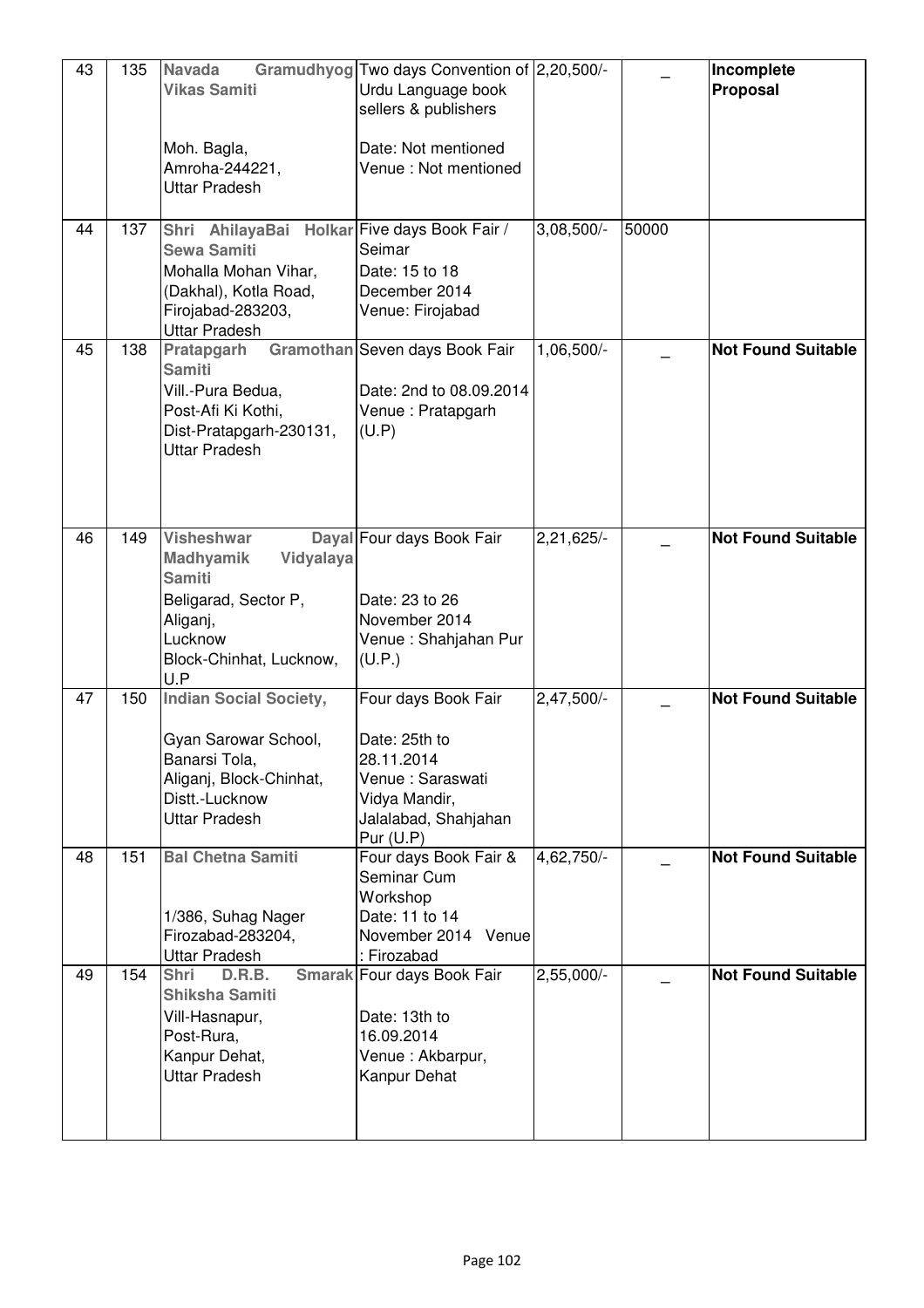| 50 | 156 | <b>Sarva Utthan Sansthan</b>                                                                                                                                                                                            | Three days Book<br><b>Exhibiton Cum Seminar</b>                                                                              | 2,96,250/-   |        | <b>Not Found Suitable</b> |
|----|-----|-------------------------------------------------------------------------------------------------------------------------------------------------------------------------------------------------------------------------|------------------------------------------------------------------------------------------------------------------------------|--------------|--------|---------------------------|
|    |     | Panchayat Samiti<br>Bharetha,<br>Village-Pure Awadhram,<br>Post-Devraha,<br>Tehsil-Amethi-227413,<br><b>Uttar Pradesh</b>                                                                                               | Date: 25th to<br>27.12.2014<br>Venue: Amethi                                                                                 |              |        |                           |
| 51 | 165 | Baba Vishwanath Manav Seven Days Book Fair<br><b>Seva Sansthan</b><br>85, Inamipur (Near-GGIC)<br>Post.-Tanda,<br>Distt.-Ambedkar Nagar,<br>Uttar Pradesh-224190                                                        | Date: Not mentioned<br>Venue: Ambedkar<br>Nagar                                                                              | 1,32,000     |        | Incomplete<br>Proposal    |
| 52 | 167 | Gopal<br><b>Welfare Society</b><br>Harinagar Colony<br>Ramnagar,<br>Bajna,<br>Dist-Mathura,<br>Uttar Pradesh-281201                                                                                                     | Development Six days book fair<br>Date: Not mentioned<br>Venue: Mathura                                                      | 4,87,500/-   |        | <b>Not Found Suitable</b> |
| 53 | 172 | Sri Sai Sewa Samiti Five days Book Fair &<br>Village Nirmalpur, Post Seminar cum Workshop<br>Gousganj, Distt. Hardoi,<br>U.P.                                                                                           | Date: 11 to 15 July 2014<br>Venue Unnao, U.P.                                                                                | $3,53,625/-$ |        | <b>Not Found Suitable</b> |
| 54 | 173 | Sri Ram Khelawan And Five days Book Fair &<br>Jagrani<br>Samaj<br><b>Samiti</b><br>Vill. & Post-Gausganj,<br>Block-Kachouna,<br>Tehshil-Sandila,<br>Distt.-Hardoi,<br><b>Uttar Pradesh</b>                              | Sewa Seminar Cum<br>Workshop<br>Date: 21st to<br>25.07.2014<br>Venue: Hardoi (U.P)                                           | $3,43,875/-$ |        | <b>Not Found Suitable</b> |
| 55 | 178 | Soni Gramoudyog Sewa Five days Book Fair &<br><b>Samiti</b><br>283/1 Awas Vikas Colony,<br>Mainpuri-205001,<br>Block Mainpuri,<br>Taluk-Mainpur,<br><b>Uttar Pradesh</b><br>283/1, Awas Vikas Colony,<br>Mainpuri, U.P. | Seminar cum workshop<br>for Book Promotion<br>Date: 11th to<br>13.07.2014<br>Venue:<br>Mainpuri (U.P) Date:<br>not mentioned | 6,83,000/-   | 100000 |                           |
| 56 | 181 | Mahila Prashikshan Baal Publicity/ Promotion/<br><b>Vikas Sansthan</b>                                                                                                                                                  | Reading of Books for<br><b>General Public</b>                                                                                | $3,75,000/-$ |        | Incomplete<br>Proposal    |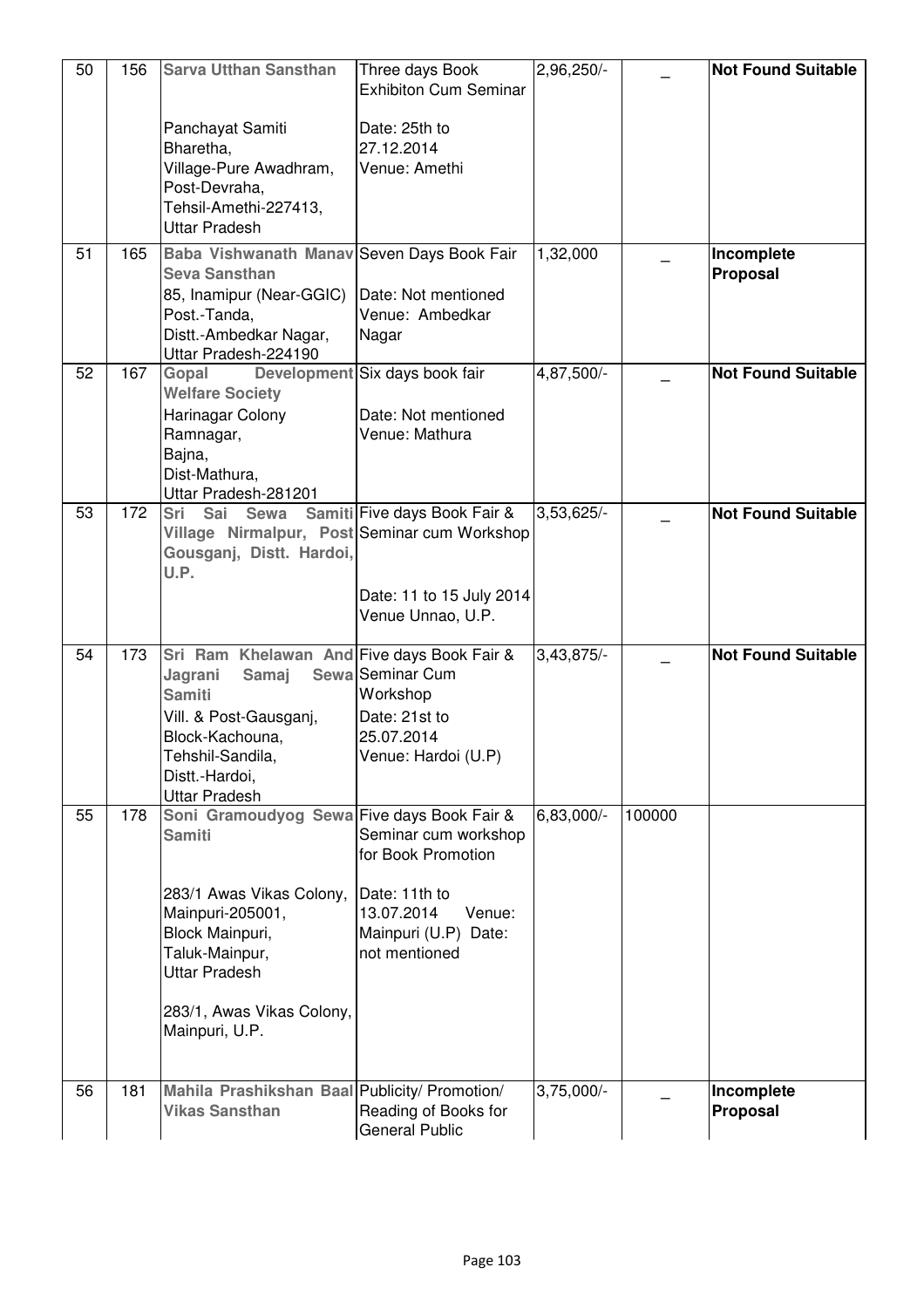|    |     | B-174, Ashyana-II,<br>Moradabad,<br><b>Uttar Pradesh</b>                                                                                              | Date: 01.04.14 to<br>31.03.15<br>Venue: Not mentioned                                                                                                  |                |                           |
|----|-----|-------------------------------------------------------------------------------------------------------------------------------------------------------|--------------------------------------------------------------------------------------------------------------------------------------------------------|----------------|---------------------------|
| 57 | 199 | Mozma Educational<br><b>Welfare Society</b><br>121, Allahabadi, Moh.<br>Pulla No.-09,<br>Distt - Jhansi,<br><b>Uttar Pradesh</b>                      | & Eight Seminars for<br>Conveying survey on<br><b>Book Industry</b><br>Date: Not mentioned<br>Venue: Jhansi (U.P)                                      | 3,79,800/-     | <b>Not Found Suitable</b> |
| 58 | 206 | Kalyanam<br>Village & Post-Pihani,<br>District-Hardoi,<br>Uttar Pradesh-241001                                                                        | Three days Book Fair/<br>Seminar of Indian<br>authors/ Publishers/<br>Book sellers for Book<br>Promotion<br>Date: Not mentioned<br>Venue: Hardoi (U.P) | 3,56,250/-     | <b>Not Found Suitable</b> |
| 59 |     | 209 Umang Sewa Sansthan<br>2/233 Vijay Khand,<br>Gomti Nagar, 226 010                                                                                 | Four days Book Fair/<br>Seminar on Contribution<br>of Jaishanker Prasad to<br>Hindi Literature<br>Date: Not mentioned<br>Venue: Lucknow                | 2,08,500/-     | <b>Not Found Suitable</b> |
|    |     | Lucknow, U.P.                                                                                                                                         |                                                                                                                                                        |                |                           |
| 60 |     | 212 Dr. Bhimrao Ambedker<br><b>Samiti</b><br>Jhigha Byepass,<br>Najirpura,<br>Behraich,<br>Uttar Pradesh                                              | Five days Book fair /<br>Seminar<br>Date: Not mentioned<br>Venue: Behraich                                                                             | $3,18, .750/-$ | Incomplete<br>Proposal    |
| 61 |     | 217 Manav Sewa Bal Kalyan<br><b>Sansthan</b><br>Near Santosh Homeyo<br>Hall,<br>Village & Post Ratanpura,<br>Distt-Mau-221706<br><b>Uttar Pradesh</b> | Seven days Book Fair<br>Date: Not mentioned<br>Venue: Bharti Bab Ka<br>Sthan, Konhia,<br>Ratanpura,<br>Distt-Mau                                       | $1,57,500/-$   | <b>Not Found Suitable</b> |
| 62 |     | 219 Bharat Uday Education<br><b>Society</b><br>VPO.- Khedamastan,<br>Block & the.-Budana,<br>Dist.-Mujaffarnagar<br><b>Uttar Pradesh</b>              | 6 month programme for<br><b>Teacher Training and</b><br><b>Book Promotional</b><br>programmes<br>Date: Not mentioned<br>Vanue: Not mentioned           |                | <b>Not Found Suitable</b> |
| 63 |     | 222 Janta Technical<br><b>Educational Society</b>                                                                                                     | Three days Seminar of<br>Indian Authors /<br>Publshers/Booksellers                                                                                     | $2,20,500/-$   | <b>Not found Suitable</b> |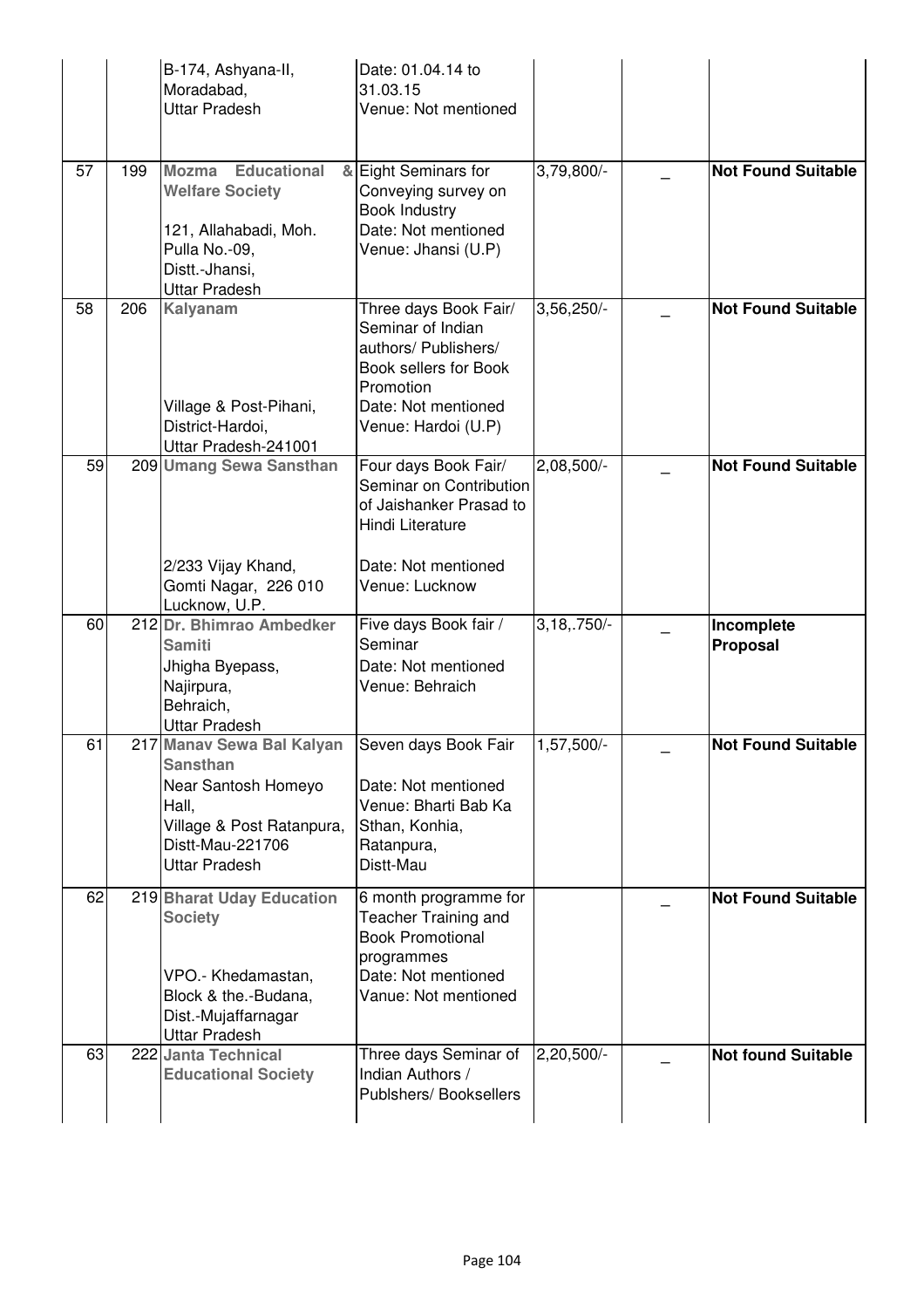|    | E-3/508, Vinay Khand,<br>Gomti Nagar,<br>Lucknow-226010,<br><b>Uttar Pradesh</b>                                                                    | Date & Venue: Not<br>mentioned                                                                                                                  |             |       |                                                               |
|----|-----------------------------------------------------------------------------------------------------------------------------------------------------|-------------------------------------------------------------------------------------------------------------------------------------------------|-------------|-------|---------------------------------------------------------------|
| 64 | 224 Nehru Sashaktikaran<br><b>Kendra</b><br>Village & Post-Khorabar,<br>Distt-Gorakhpur,<br>Uttar Pradesh-273001                                    | Six Months Four<br><b>Regional Writers</b><br>Workshop<br>1.<br>Hindi<br>2.<br>Marathi<br>3.Telegu<br>4.Oriya<br>Date & venue: Not<br>mentioned | 11,54,250/- |       | Incomplete<br>proposal and<br>Programme not<br>found suitable |
| 65 | 226 Bharatvasi Seva<br><b>Sansthan</b><br>Rajendra Nagar Colony,<br>Sokhna,<br>Post-Sokhna,<br>Dist-Hathras,<br><b>Uttar Pradesh</b>                | Five days Book<br>Exhibition / Connected<br>with Book Promotional<br><b>Activites</b><br>Date: Not mentioned<br>Venue: Hathras                  | 4,73,625/-  |       | <b>Not found Suitable</b>                                     |
| 66 | 228 Shri Kamala Prasad<br><b>Tripathi Foundation</b><br>Village-Dhanapur,<br>P.O.-Bahari,<br>Sant Ravidas Nagar,<br><b>Uttar Pradesh</b>            | Five days Book Fair<br>(Promotional Activity)<br>Date: Not mentioned<br>Venue: Bhadohi                                                          | 4,35,000/-  |       | <b>Not Found Suitable</b>                                     |
| 67 | 230 Adarsh Bal Kalyan<br><b>Sansthan</b><br>Village-Pathauli,<br>P.O- Bargo,<br>Block-Khalilabad,<br>Dist-Sant Kabir Nagar,<br>Uttar Pradesh-212171 | Six days Seminars on of 4,12,250/-<br><b>India Authors</b><br>Date: 25th to<br>28.09.2014<br>Venue: Khalilababd Dist-<br>Sant Kabir Nagar (U.P) |             | 50000 |                                                               |
| 68 | 231 Avadh Foundation<br>D2/613, Sector F,<br>Jankipuram,<br>Lucknow,<br><b>Uttar Pradesh</b>                                                        | Three days Book Fair<br>Date: 25th to<br>27.12.2014<br>Venue: Lucknow (U.P)                                                                     | 2,94,000/-  |       | <b>Not Found Suitable</b>                                     |
| 69 | 232 Roshan Lal Gautam<br><b>Gramin Vikas Samiti</b>                                                                                                 | Four days Book Fair &<br>Workshop                                                                                                               | 4,62,750/-  | 75000 |                                                               |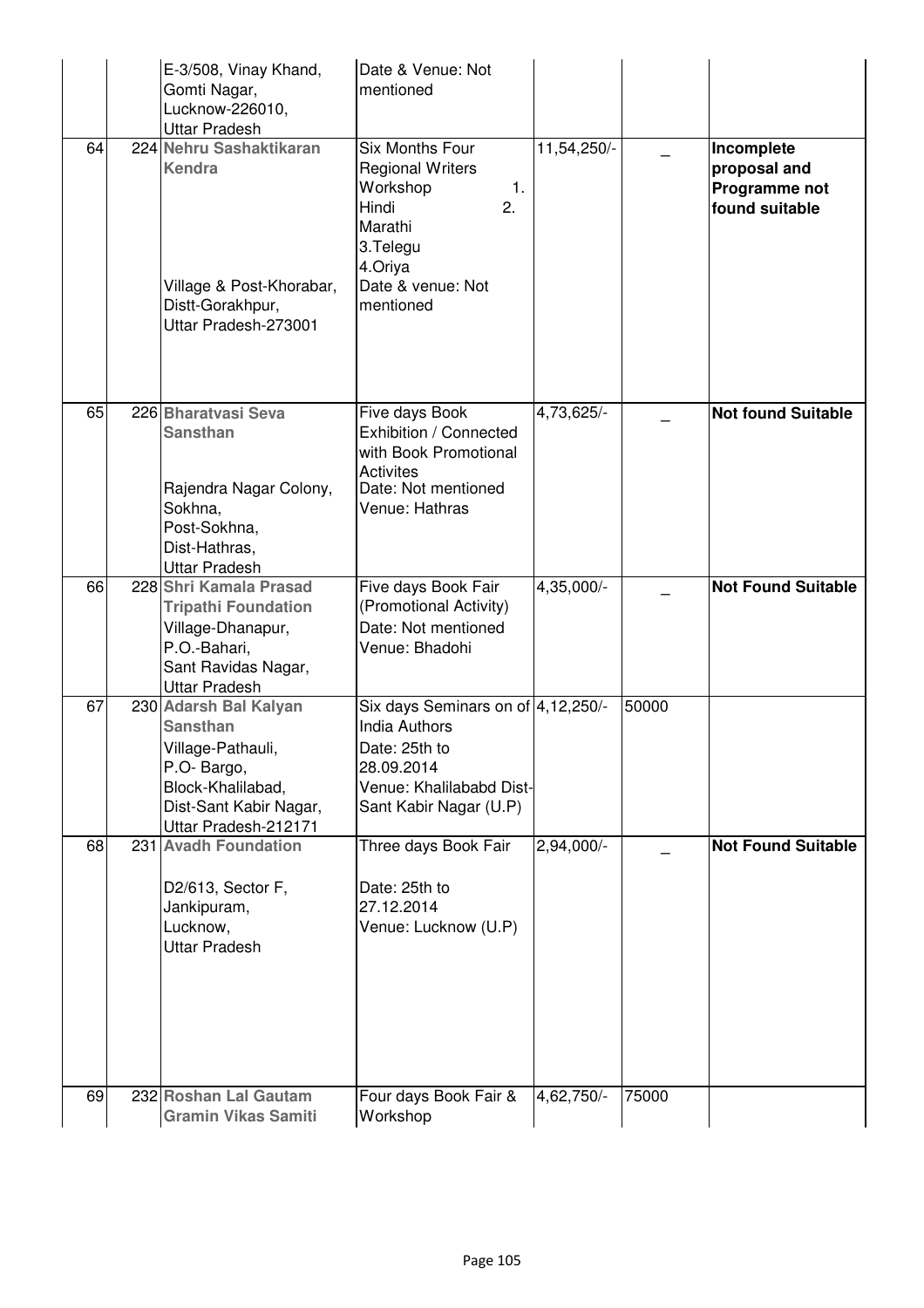|    |     | Gautam Building in Front<br>of Roadways Bus Stand<br>Po.-Sadabad Block-<br>Sadabad<br>Tah.-<br>Sadabad,<br>Distt.-Mahamaya Nagar,<br><b>Uttar Pradesh</b>                         | Date: 07th to<br>10.12.2014<br>Venue: Sadabad &<br><b>Hathras Head Quarters</b>                                                                                                                             |              |        |                           |
|----|-----|-----------------------------------------------------------------------------------------------------------------------------------------------------------------------------------|-------------------------------------------------------------------------------------------------------------------------------------------------------------------------------------------------------------|--------------|--------|---------------------------|
| 70 |     | 237 Dr. Ambedkar Samiti<br>Village Tourh,<br>Post Salempur,<br>District-Hathras,<br><b>Uttar Pradesh</b>                                                                          | Four days Book<br>Exhibition / Connected<br>with Book Promotional<br><b>Activities</b><br>Date: Not mentioned<br>Venue: Rejendra singh<br>Public School,<br>Salempur Block-Sasni,<br>District Hathras (U.P) | 4,73,625/-   | 100000 |                           |
| 71 | 238 | Deep Sewa Samiti,<br>2822, Mohalla-Girijaghar,<br>Bhinga Srawasti,<br><b>Uttar Pradesh</b>                                                                                        | Six days Book Fair &<br>Workshop<br>Date: Not mentioned<br>Venue: Not mentioned                                                                                                                             | $2,37,150/-$ |        | Incomplete<br>Proposal    |
| 72 | 239 | Grameen Mahila<br><b>Audyogik Prashiksan</b><br><b>Kendra</b><br>MO-Molviganj,<br>The-Fatehpur,<br>District-Barabanki,<br><b>Uttar Pradesh</b>                                    | Five days Book Fair<br>Date: 2014-15<br>Venue: Sultanpur (U.P)                                                                                                                                              | $2,85,000/-$ |        | <b>Not Found Suitable</b> |
| 73 | 240 | <b>Mattie Health Care and</b><br><b>Social Welfare Institute</b><br>Sanghatiya Chauraha,<br>Jalalpur Road,<br>Shahzadpur,<br>Akbarpur,<br>Ambedkar Nagar,<br><b>Uttar Pradesh</b> | Five days Book fair<br>/Seminar<br>Date: 5th to 9.11.2014<br>Venue: Not mentioned                                                                                                                           | 5,01,000/-   | 200000 |                           |
| 74 | 242 | Jamia Usmania Girls<br><b>High School Smiti</b><br>Usman Nagar Po.-Dudahi,<br>Dist.-Kushinagar,<br><b>Uttar Pradesh</b>                                                           | Eight days Seminar for<br>Conveying survey on<br><b>Book Industry</b><br>Date: Not mentioned<br>Venue: Not mentioned                                                                                        | 3,79,800/-   |        | Incomplete<br>Proposal    |
| 75 | 243 | Sarv Kalyan Seva Samiti                                                                                                                                                           | Four days Book Fair /<br>Seminar On India<br>Authors/ Publisher &<br><b>Booksellers</b>                                                                                                                     | $2,55,000/-$ |        | <b>Not Found Suitable</b> |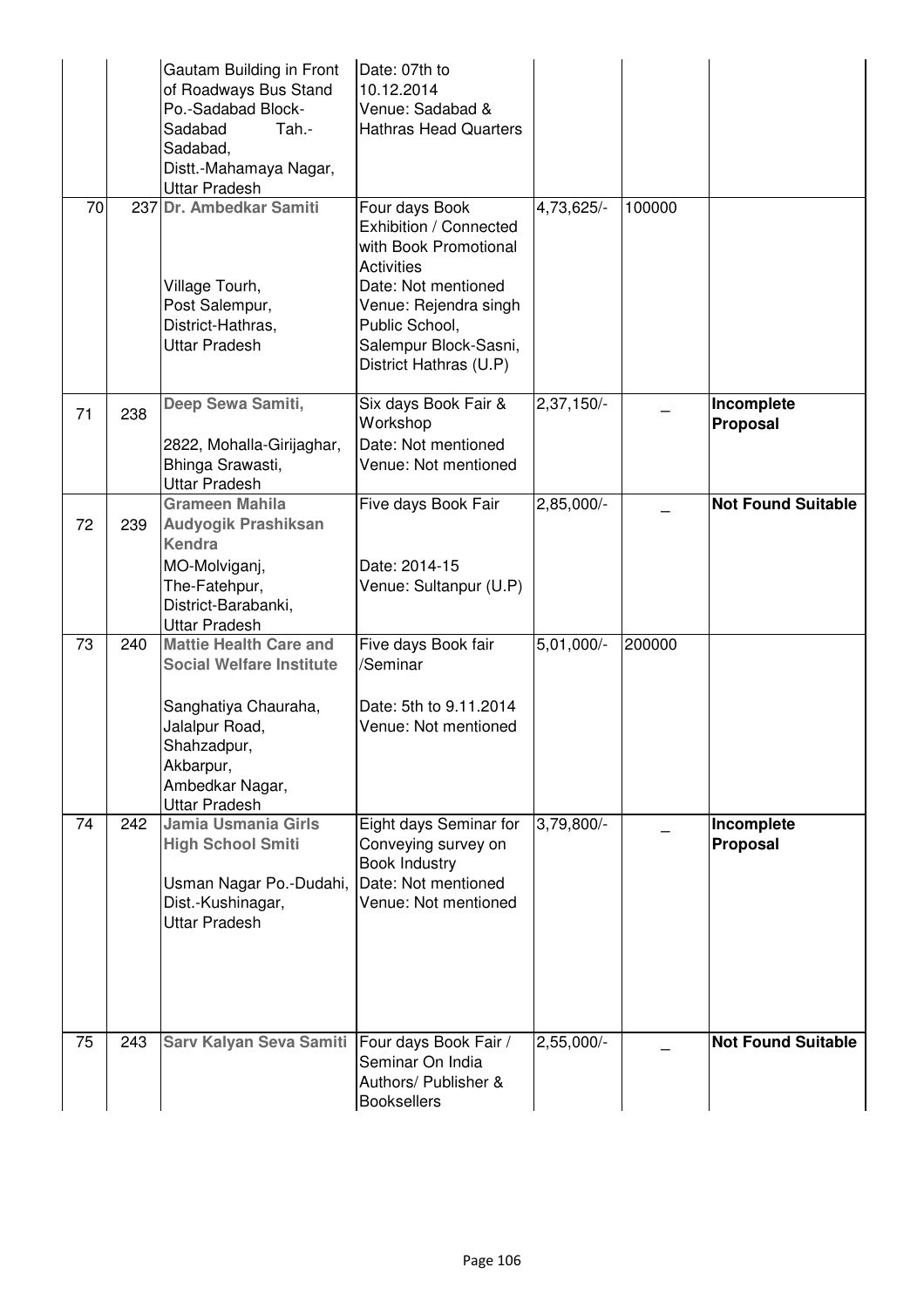|    |     | Indira Nagar,<br>Ward No.10,<br>Maharajganj,<br>Dist-Maharajganj,<br><b>Uttar Pradesh</b>                                                                          | Date: 8th to 11.10.2014<br>Venue: Ghughli,<br>Maharajganj                                                |                         |       |                           |
|----|-----|--------------------------------------------------------------------------------------------------------------------------------------------------------------------|----------------------------------------------------------------------------------------------------------|-------------------------|-------|---------------------------|
| 76 | 246 | Reshuka Jan Sewa<br><b>Samiti</b><br>VPO.-Gurugaon, The.-<br>Bhoginipur (Pukhrayan),<br>Dist.-Kanpur Dehat,<br>(Ramabai Nagar)<br><b>Uttar Pradesh</b>             | Five day Book Fair /<br>Seminar<br>Date: Not mentioned<br>Venue: Kanpur, Dehat                           | $3,27,375/-$            |       | <b>Not Found Suitable</b> |
| 77 |     | 247 Unique Vikas Sansthan<br>2/94-B, Vijay Khand,<br>Gomti Nagar,<br>District-Lucknow-226010,<br><b>Uttar Pradesh</b>                                              | Five days Book Fair<br>Date: 1-5 November<br>2014<br>Venue:<br>Barabanki                                 | 4,80,000/-              |       | <b>Not Found Suitable</b> |
| 78 |     | 259 Shrimati Bheema Bai<br><b>Sewa Sansthan</b><br>E-768, Ashiyana Colony,<br>Kanpur Road,<br>Rikshaw Colony,<br>Lucknow,<br><b>Uttar Pradesh</b>                  | Three days Book Fair<br>Date: 2014-15<br>Venue: Lucknow                                                  | $2,00,000/-$            |       | <b>Not Found Suitable</b> |
| 79 |     | 265 Laxmi Narayan<br><b>Gramodhyog Vikas</b><br><b>Samiti</b><br>Mohalla Thakuran,<br>New Colony Holi Chowk,<br>Bisauli,<br>Budaun-243720,<br><b>Uttar Pradesh</b> | Four days Book<br>Seminar / Workshop<br>Etc.<br>Date: Not mentioned<br>Venue: Not mentioned              | 4,34,250/-              |       | <b>Not Found Suitable</b> |
| 80 |     | 274 Anjali Mahila Sewa<br><b>Sansthan</b><br>Regd Off. Mohalla Khalwa<br>Near Chittragupta,<br>Mandir,<br>Balrampur,<br><b>Uttar Pradesh</b>                       | Six days Book Fair &<br>Workshop<br>Date: Not mentioned<br>Venue: Balrampur                              | $2,37,150/-$            | 50000 |                           |
| 81 |     | 275 Subhash Saroj Siksha<br><b>Samiti</b><br>Vill. Hasanpur PO.<br>Majhara,<br>Badaun,<br>Uttar Pradesh                                                            | Four days Book<br>Seminar / Workshop<br>Etc.<br>Date: During the year<br>2014-15<br>Venue: Badaun (U.P.) | $4,05,750$ <sup>-</sup> |       | Incomplete<br>Proposal    |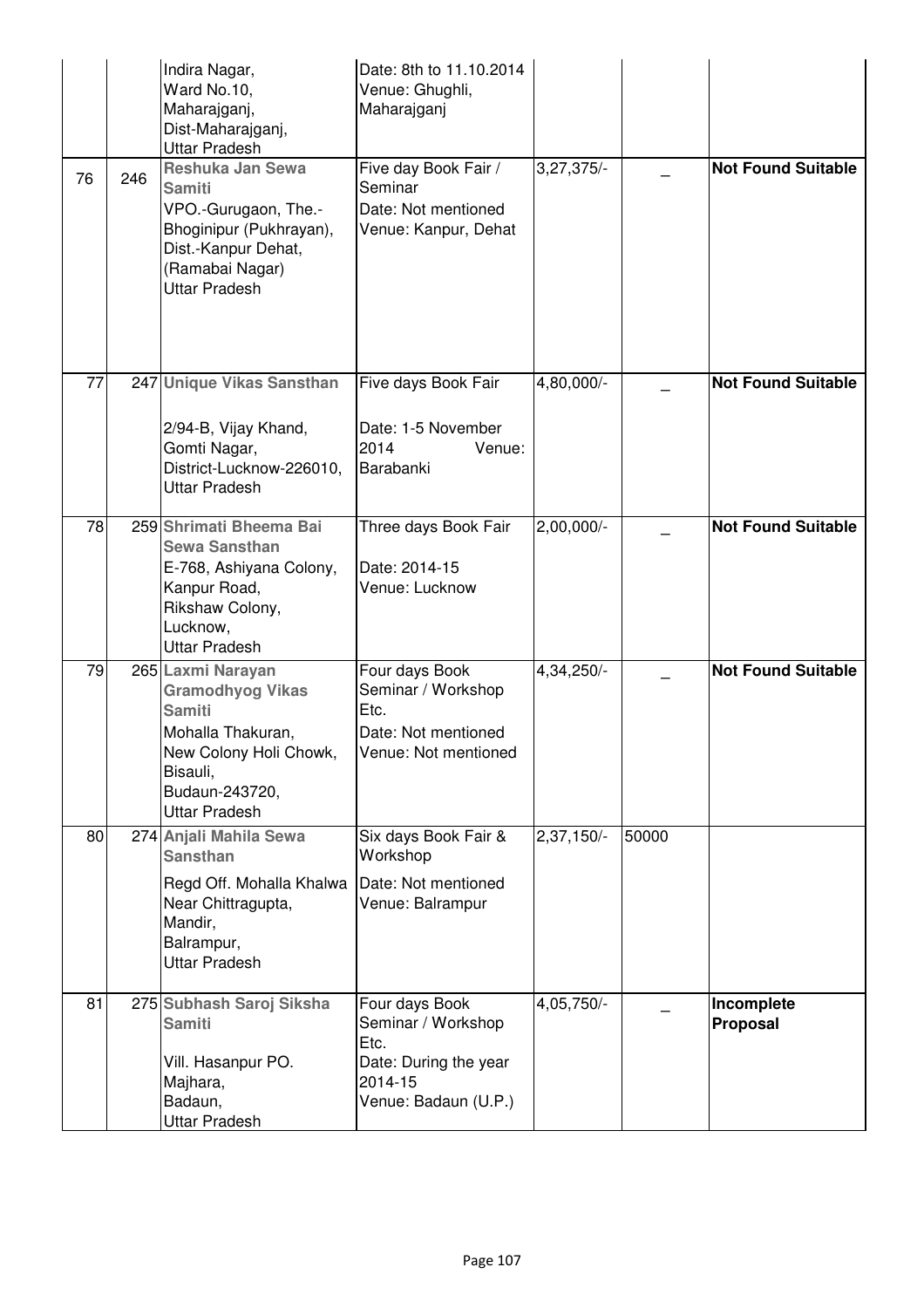| 82<br>83 | 282 Viklang Kalyan Seva<br><b>Sansthan</b><br>Vill.-Senduri,<br>Po.-Udayrajganj,<br>Block-Naugarh,<br>The.-Shoratgarh,<br>Distt.-Sidharthnagar,<br><b>Uttar Pradesh</b><br>284 Rajapur Gramya Vikas<br><b>Evam Prashikshan</b><br><b>Sansthan</b> | Three days Book Fair<br>Date: 1st to 3.06.2014<br>Venue: Not mentioned<br>Three days Book Fair /<br>Seminar | $1,00,000/-$<br>4,87,500/- |          | Incomplete<br>Proposal<br><b>Not Found Suitable</b> |
|----------|---------------------------------------------------------------------------------------------------------------------------------------------------------------------------------------------------------------------------------------------------|-------------------------------------------------------------------------------------------------------------|----------------------------|----------|-----------------------------------------------------|
|          | G-5-6, New National<br>Complex,<br>Near New Tempo Stand<br>Raiiipuram.                                                                                                                                                                            | Date: 2014-15<br>Venue: Lucknow                                                                             |                            |          |                                                     |
| 84       | 285 Dr. B.R.Ambedkar<br><b>Educational &amp; Social</b><br><b>Welfare Society</b><br>Vill Bhudiya,<br>Distt Hardoi,<br>Uttar Pradesh                                                                                                              | Five days Book Fair /<br>Seminar<br>Date: 20th to<br>24.06.2014<br>Venue: Not mentioned                     | $3,75,000/-$               |          | <b>Not Found Suitable</b>                           |
| 85       | 287 Vimarsh Vikas Sansthan<br>S.S.-170, Sector-H,<br>L.D.A., Colony,<br>Kanpur Road,<br>Lucknow-226005,<br><b>Uttar Pradesh</b>                                                                                                                   | Five days Book<br>Date: Not mentioned<br>Venue: Sidhauli, Sitapur<br>(U.P)                                  | $3,27,375/-$               | 50,000   |                                                     |
| 86       | 288 Kitsa Welfare Society<br>536Ka/115,<br>Sitapur Road,<br>Lucknow-226020,<br><b>Uttar Pradesh</b>                                                                                                                                               | Four days Book Fair/<br>Seminar<br>Date: 2014-15<br>Venue: Ramabai Nagar<br>(Kanpur Dehat)                  | $3,30,000/-$               |          | <b>Not Found Suitable</b>                           |
| 87       | 290 Sanskritik Samajik<br><b>Samiti</b><br>Vill. & Post-Tari<br>Badagaon,<br>Tehsil-Rasra,<br>Distt.Ballia-221711,<br><b>Uttar Pradesh</b>                                                                                                        | Three days Level Book<br>Fair & Seminar<br>Date: 2014<br>Venue: Ballia (U.P)                                | 4,87,500/-                 | 50,000   |                                                     |
| 88       | 291 Surya Vikas Samiti<br>09, Nagar Nigam Market,<br>Opp. Darulshafa,<br>Hazratganj,<br>Lucknow,<br><b>Uttar Pradesh</b>                                                                                                                          | Five days Book Fair /<br>Seminar<br>Date: 2014-15<br>Venue: Maharajganj,<br><b>Rural Area</b>               | $3,45,000/-$               | 1,00,000 |                                                     |
| 89       | 292 Kashi Darshan Research<br><b>Foundation</b>                                                                                                                                                                                                   | Three days Book<br>Seminar                                                                                  | 2,40,000/-                 |          | Incomplete<br>Proposal                              |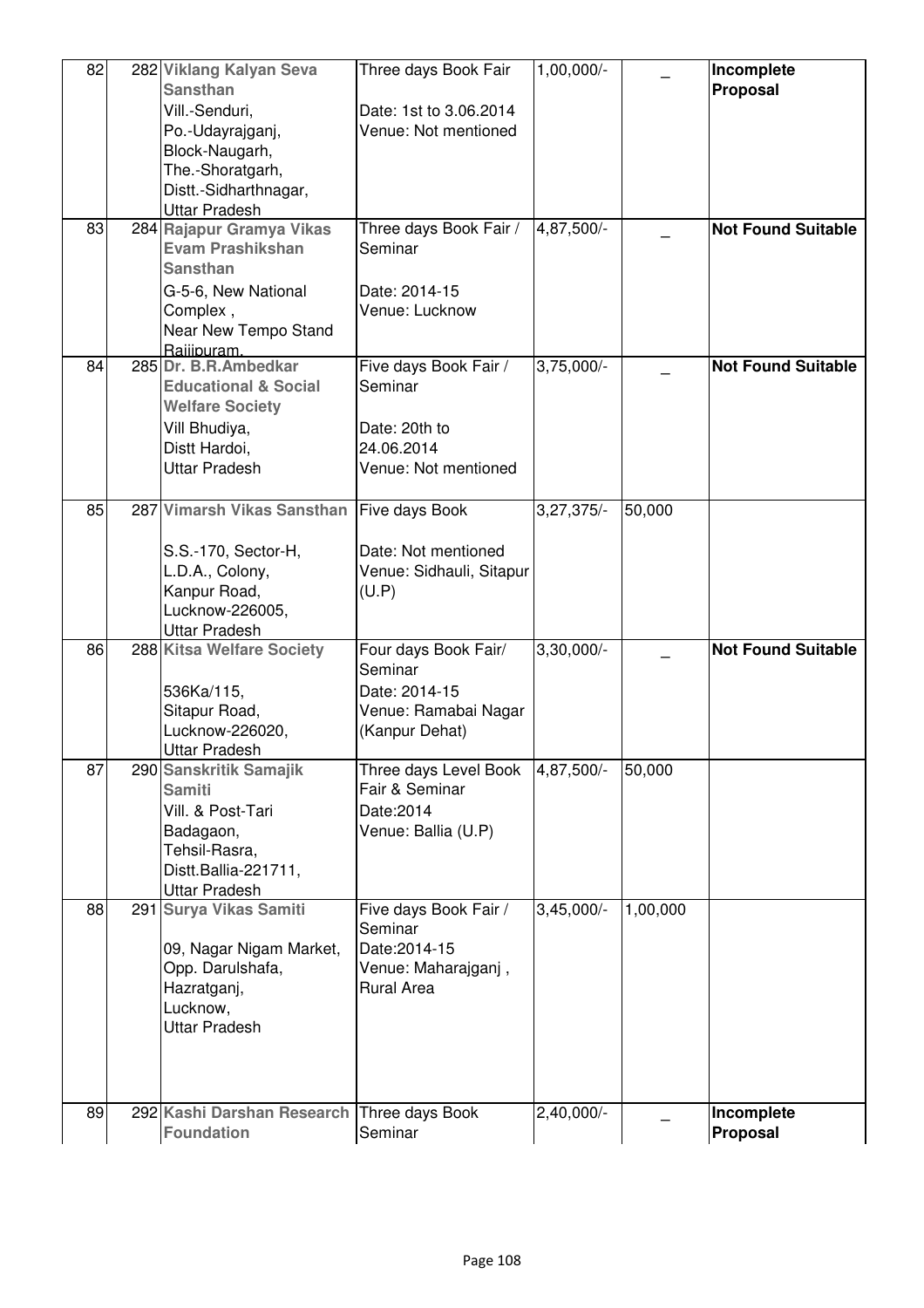|    | Lane No.-7,<br>Plot No.-147,<br>Shri Ram Nagar Colony,<br>District-Varanasi,<br>Uttar Pradesh-221009                                                                | Date: 21st to<br>23.01.2015<br>Venue: Baliya, (U.P)                                                                                |              |        |                                                                               |
|----|---------------------------------------------------------------------------------------------------------------------------------------------------------------------|------------------------------------------------------------------------------------------------------------------------------------|--------------|--------|-------------------------------------------------------------------------------|
| 90 | 294 Srajan Samaj Sevi<br><b>Sanstha</b><br>Bheem Complex Near of<br><b>Jila Parishad Civil Line</b><br>Lalitpur,                                                    | Five days Book Fair &<br>Conference on Book<br><b>Promotion Activities</b><br>Date: 19th to<br>23.10.2014<br>Venue: Lalitpur (U.P) | $3,31,875/-$ | 75,000 |                                                                               |
| 91 | 300 J.M.Education Social<br><b>Work Too Research</b><br><b>Institute</b><br>457/135, Dailatganj,<br>Chowk, Lucknow,<br><b>Uttar Pradesh</b>                         | Four days Book Fair /<br>Seminar<br>Date: 17th to<br>20.09.2014<br>Venue: Dailat Ganj,<br>Chowk, Lucknow                           | 2,62,500/-   |        | <b>Not Found Suitable</b>                                                     |
| 92 | 302 Mother Teresa<br><b>Foundation</b><br>304C, Prem Nagar Colony,<br>Suva Bazar,<br>Near Khorabar Thana,<br>Gorakhpur,<br>Uttar Pradesh-273010                     | Five days Seminar on<br><b>Book Promotional</b><br><b>Activities</b><br>Date: Not mentioned<br>Venue: Gorakhpur                    | $2,62,500/-$ |        | <b>Not Found Suitable</b>                                                     |
| 93 | 303 Astha Jan Kalyan<br><b>Sansthan</b><br>403/195, Katra Vision Veg, Date: 28th to 1.12.2014<br>Chaupatia,<br>Lucknow,<br><b>Uttar Pradesh</b>                     | Five days Book Fair<br>Venue: Lucknow                                                                                              | $4,92,750/-$ |        | <b>Unrealistic budget</b><br>estimate on Higher<br>side not found<br>suitable |
| 94 | 305 Thakur Ramnaresh<br><b>Singh Manav Kalyan</b><br><b>Samiti</b><br>H-5, South City, Shaheed<br>Path, Raibareily Road,<br>Distt.-Lucknow,<br><b>Uttar Pradesh</b> | Seven days Book Fair & 3,20,775/-<br>Seminar cum Workshop<br>Date: Not mentioned<br>Venue: Lucknow                                 |              |        | Incomplete<br><b>Proposal</b>                                                 |
| 95 | 306 National Public School<br><b>Samiti</b>                                                                                                                         | Four days Book Fair &<br>Seminar                                                                                                   | 2,62,500/-   |        | <b>Not Found Suitable</b>                                                     |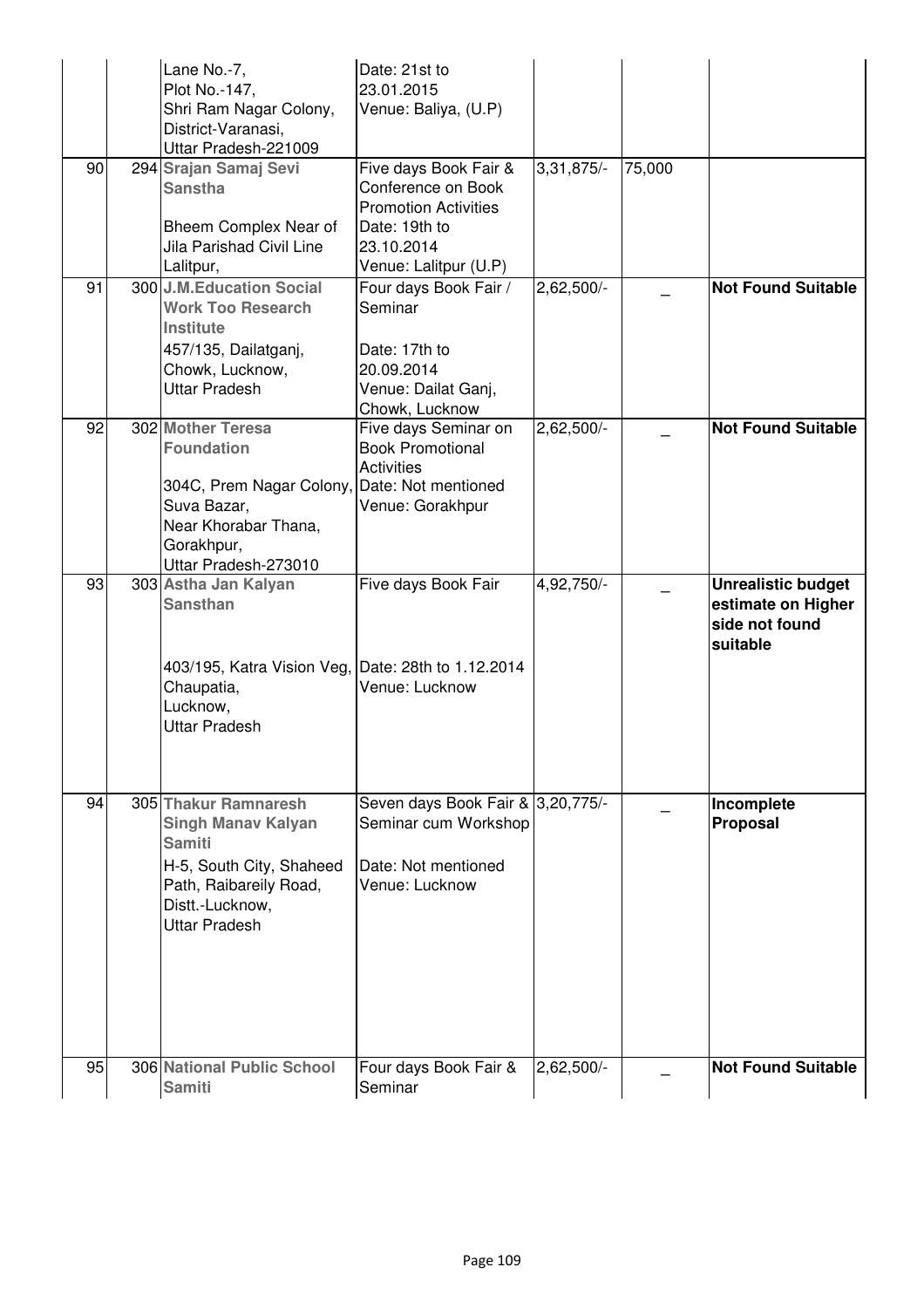|     | 476/14, Purani Bans<br>Mandi,<br>Sitapur Road,<br>Lucknow,<br><b>Uttar Pradesh</b>                                                                                                                                                       | Date: 13th to<br>16.09.2014<br>Venue: Lucknow                                                                                                                                 |              |        |                           |
|-----|------------------------------------------------------------------------------------------------------------------------------------------------------------------------------------------------------------------------------------------|-------------------------------------------------------------------------------------------------------------------------------------------------------------------------------|--------------|--------|---------------------------|
| 96  | 308 Gram Vikas Sewa Samiti<br>23/5-B/Ramanand Nagar<br>Allapur,<br>Allahabad-211006<br><b>Uttar Pradesh</b>                                                                                                                              | Five days Book Fair &<br>Seminar<br>Date: Not mentioned<br>Venue: Sant Ravidas<br>Nagar Bhadohi                                                                               | $6,00,000/-$ |        | <b>Not Found Suitable</b> |
| 97  | 311 Mahila Vikas Samiti<br>VPO.-Bhatni,<br>District-Deoria,<br><b>Uttar Pradesh</b>                                                                                                                                                      | Five days Seminar on<br><b>Book Promotional</b><br><b>Activities</b><br>Date: Not mentioned<br>Venue: Kushinagar<br>(U.P)                                                     | 2,02,500/-   |        | <b>Not Found Suitable</b> |
| 98  | 314 Gramin Vikas Evam<br><b>Shikshan Sansthan</b><br>Vill.-Khijirpur,<br>Post-Sarai Mamrej,<br>Dist.-Allahabad<br>Uttar Pradesh-212403<br>NGO has already<br>submitted the another<br>proposal at Proposal<br><b>No.20 for Allahabad</b> | Five days Book Fair &<br>Seminar of Indian<br>Authors/ Publisher &<br><b>Book Sellers on Book</b><br>Promotion<br>Date: Not mentioned<br>Venue: Sant Ravidas<br>Nagar Bhadohi | $5,25,000/-$ |        | <b>Not Found Suitable</b> |
| 99  | 316 Shiv Sai Vriddha Ashram<br><b>Seva Sansthan</b><br>H.No.-551K/502B/5,<br>Baba Ki Kutiya,<br>Azadnagar,<br>Alambagh,<br>Lucknow-226005,<br>Uttar Pradesh                                                                              | Three days Book Fair/<br>Seminar<br>Date: Not mentioned<br>Venue: Lucknow                                                                                                     | 1,77,700/-   |        | <b>Not Found Suitable</b> |
| 100 | 322 Purvanchal Utthan<br><b>Samiti</b><br>Jarwa Road, Tulsipur,<br>Dist.-Balrampur,<br>Uttar Pradesh-271208                                                                                                                              | Seven days Book Fair & 3,78,750/-<br>Seminar cum Workshop<br>Date: Not mentioned<br>Venue: Balrampur                                                                          |              |        | <b>Not Found Suitable</b> |
| 101 | 324 Raj Kishori Devi<br><b>Shikshan Prashikshan</b><br><b>Sewa Sansthan</b>                                                                                                                                                              | Seven days Book Fair & 2,77,950/-<br><b>Book Promotion</b>                                                                                                                    |              | 50,000 |                           |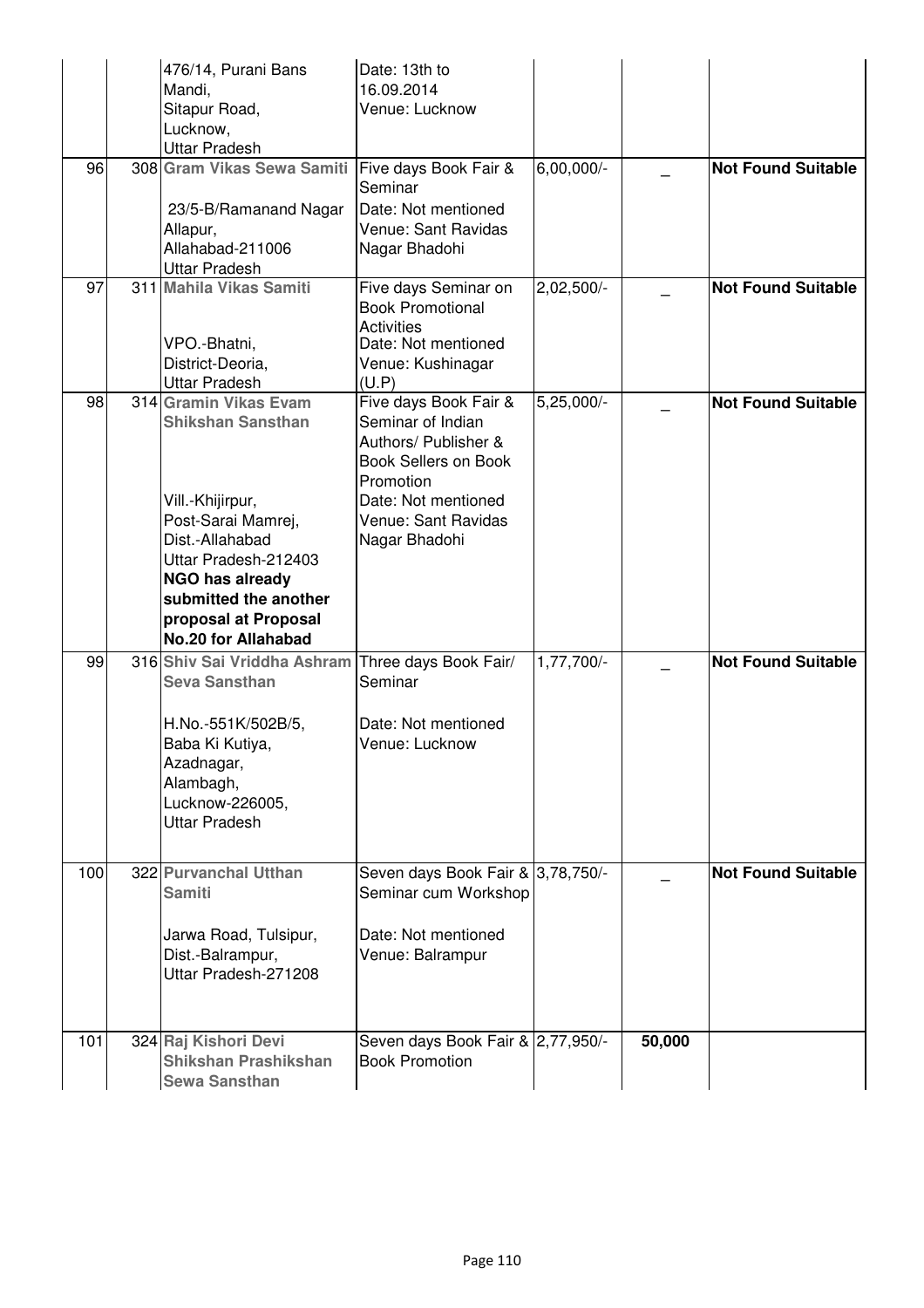|     | Vill.-Babhnauli,<br>Po.-Garwar<br>Distt.-Ballia,<br>Uttar Pradesh-277001                                                                                           | Date: 10th to 16.07.204<br>Venue: Town Hall Ballia<br>(U.P)                                                                        |              |        |                                                                                                |
|-----|--------------------------------------------------------------------------------------------------------------------------------------------------------------------|------------------------------------------------------------------------------------------------------------------------------------|--------------|--------|------------------------------------------------------------------------------------------------|
| 102 | 327 Shri Satya Sai Shiksha<br><b>Evam Gramya Vikas</b><br><b>Sansthan</b><br>B-48, Moti Kunj Extension,<br>Fareh Block,<br>Mathura,<br>Uttar Pradesh-281001        | Three days Book Fair /<br>Seminar<br>Date: 19th to<br>21.08.2014<br>Venue: Moti Kunj<br>Extension, Mathura<br>District, (U.P)      | 3,40,500/-   |        | <b>Not Found Suitable</b>                                                                      |
| 103 | 329 Sewa Sansthan<br>185-A, Tara Kutir Road,<br>Lukerganj,<br>Allahabad-211001,<br><b>Uttar Pradesh</b>                                                            | Five days Book Fair<br>Date: Not mentioned<br>Venue: Urban Area<br>Kaushambi                                                       | 4,46,250/-   | 75,000 | Subject to book fair<br>organize in<br>Kaushambi Rural<br>Area instead of<br><b>Urban Area</b> |
| 104 | 340 Anshika Gramodyog<br><b>Sewa Sansthan</b><br>315, Anandpuram,<br>Shahjahanpur,<br>Uttar Pradesh-242001                                                         | Three days Book Fair<br>and Seminar-cum-<br>Workshop<br>Date: 20th to<br>22.09.2014<br>Venue: Shahjahanpur<br>(U.P)                | $2,57,400/-$ |        | <b>Not Found Suitable</b>                                                                      |
| 105 | 347 Sarvodaya Gram Vikas<br><b>Sansthan</b><br>Vill.-Pure Molvi Khurd,<br>Post-Jais<br>Block-Bahadurpur<br>District-Amethi<br>(Raebareli)<br><b>Uttar Pradesh</b>  | Three days Seminars-<br>cum-conference<br>Date: 20th to<br>22.09.2014<br>Venue: Raebareli (U.P)                                    | 16,95,000    |        | <b>Not Found Suitable</b>                                                                      |
| 106 | 350 Research &<br><b>Development Institute</b><br>541-A/191, Aman Vihar<br>Colony Behind Iram<br>School,<br>Post-Rajaji Puram,<br>Lucknow,<br><b>Uttar Pradesh</b> | Four days Seminar<br><b>Indian Authorised</b><br>Publishers & Book<br>Sellers promotion<br>Date: Not mentioned &<br>Venue: Lucknow | $2,46,000/-$ |        | <b>Not Found Suitable</b>                                                                      |
| 107 | 352 Ujjwal Mahila Kalyan                                                                                                                                           | Four days Book<br>Seminar / Workshop<br>Etc.                                                                                       | 4,34,250/-   |        | <b>Unrealistic budget</b><br>estimate on Higher<br>side not found<br>suitable                  |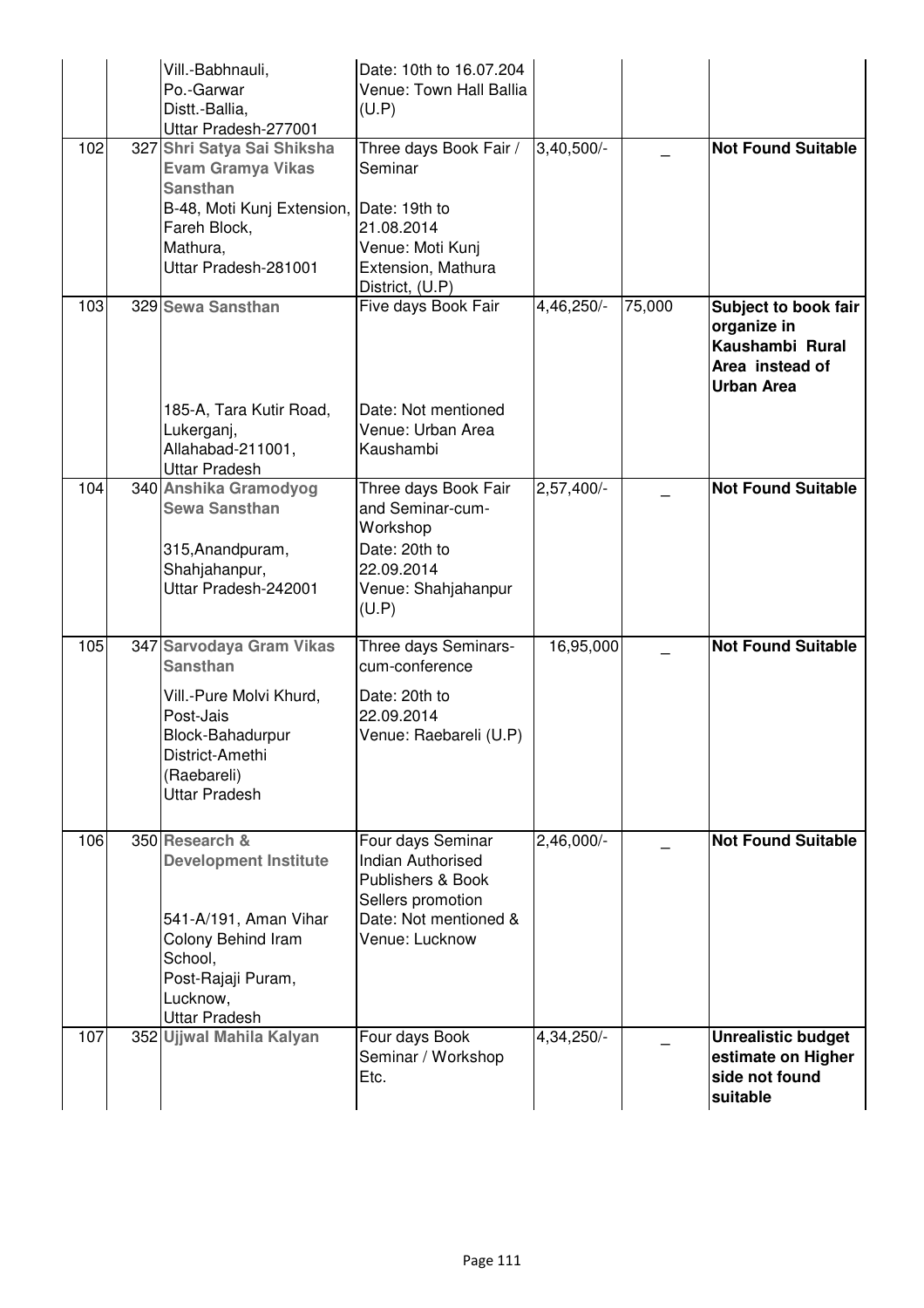|     | 196-A, Prem Nagar,<br>Goal Building,<br>Bareilly,<br><b>Uttar Pradesh</b>                                                                                                    | Date: 2014-15 &<br>Venue: Bareilly                                                                                             |              |        |                                                                               |
|-----|------------------------------------------------------------------------------------------------------------------------------------------------------------------------------|--------------------------------------------------------------------------------------------------------------------------------|--------------|--------|-------------------------------------------------------------------------------|
| 108 | 359 New Prashant Public<br><b>School Samiti</b>                                                                                                                              | One week Seminar on<br>Indian Authors /<br>Publishers / &<br><b>Booksellers for Book</b><br>لمستلفات والقمار المستنقط ومستمردا | 4,32,750/-   |        | <b>Not Found Suitable</b>                                                     |
|     | Vill.-& Post-Bhadrukh,<br>Jail Road<br>Lucknow,<br><b>Uttar Pradesh</b>                                                                                                      | Date: Not mentioned &<br>Venue: Barabanki                                                                                      |              |        |                                                                               |
| 109 | 360 Janta Vikas Sewa Samiti Five days Book Fair                                                                                                                              |                                                                                                                                | $3,03,750/-$ |        | <b>Not Found Suitable</b>                                                     |
|     | Dak Bungalow<br><b>Block-Rampur</b><br>Sangramgarh,<br>District-Pratapgarh,<br>Uttar Pradesh-230141                                                                          | Date: Not mentioned &<br>Venue: G.I.C. Ground<br>Pratapgarh (U.P)                                                              |              |        |                                                                               |
| 110 | 363 United Mission Society                                                                                                                                                   | Four days Book Fair &<br>Seminar                                                                                               | 7,70,000/-   |        | <b>Unrealistic budget</b><br>estimate on Higher<br>side not found<br>suitable |
|     | (U.M.S.) Taj Bhawan Kazi<br>Company Police Line, Civil Venue: Hata, Kushi<br>Lines, Gorakhpur-273001, Nagar, (U.P)<br><b>Httar Pradech</b>                                   | Date: Not mentioned &                                                                                                          |              |        |                                                                               |
| 111 | 364 Dr. Ambedkar Samaj<br><b>Kalyan Sansthan</b><br>Vill. & Po.-Jahanaganj,<br><b>Tehsil-Sadar</b><br>Distt.-Azamgarh,<br><b>Uttar Pradesh</b>                               | Three days Seminar /<br><b>Book Exhibition</b><br>Date: 21st to<br>23.10.2014 & Venue:<br>Azamgarh (U.P)                       | 3,87,750/-   |        | Incomplete<br><b>Proposal</b>                                                 |
| 112 | 365 Bazme Gausiya Burhane Three days Book<br><b>Millat Society</b><br>Vill.-Nasopur,<br>P.O.-Dhaaurhara,<br>Tehsil-Mohammadabad<br>Gohana,<br>District Mau,<br>Uttar Pradesh | Exhibition<br>Date: 21st to<br>23.10.2014 & Venue:<br>Mau District (U.P)                                                       | 3,87,750/-   |        | Incomplete<br>Proposal                                                        |
| 113 | 368 Shakila Shilp kala<br><b>Shikshan Samiti</b><br>Bhagwant Nagar,<br>Neelmatha,<br>Lucknow,<br><b>Uttar Pradesh</b>                                                        | Four days Seminar<br>Date: 12th to<br>15.10.2014<br>Venue:<br>Bhagwant Nagar,<br>Neelmatha, Lucknow<br>(U.P)                   | $2,40,000/-$ |        | <b>Not Found Suitable</b>                                                     |
| 114 | 369 Ravindra Nath Tagore<br><b>Gramothan Evam</b><br><b>Shiksha Prasar</b><br>Sansthan,                                                                                      | Four days Seminar<br><b>Indian Authorised</b><br>Publishers & Book<br>Sellers promotion                                        | 2,70,000/-   | 50,000 |                                                                               |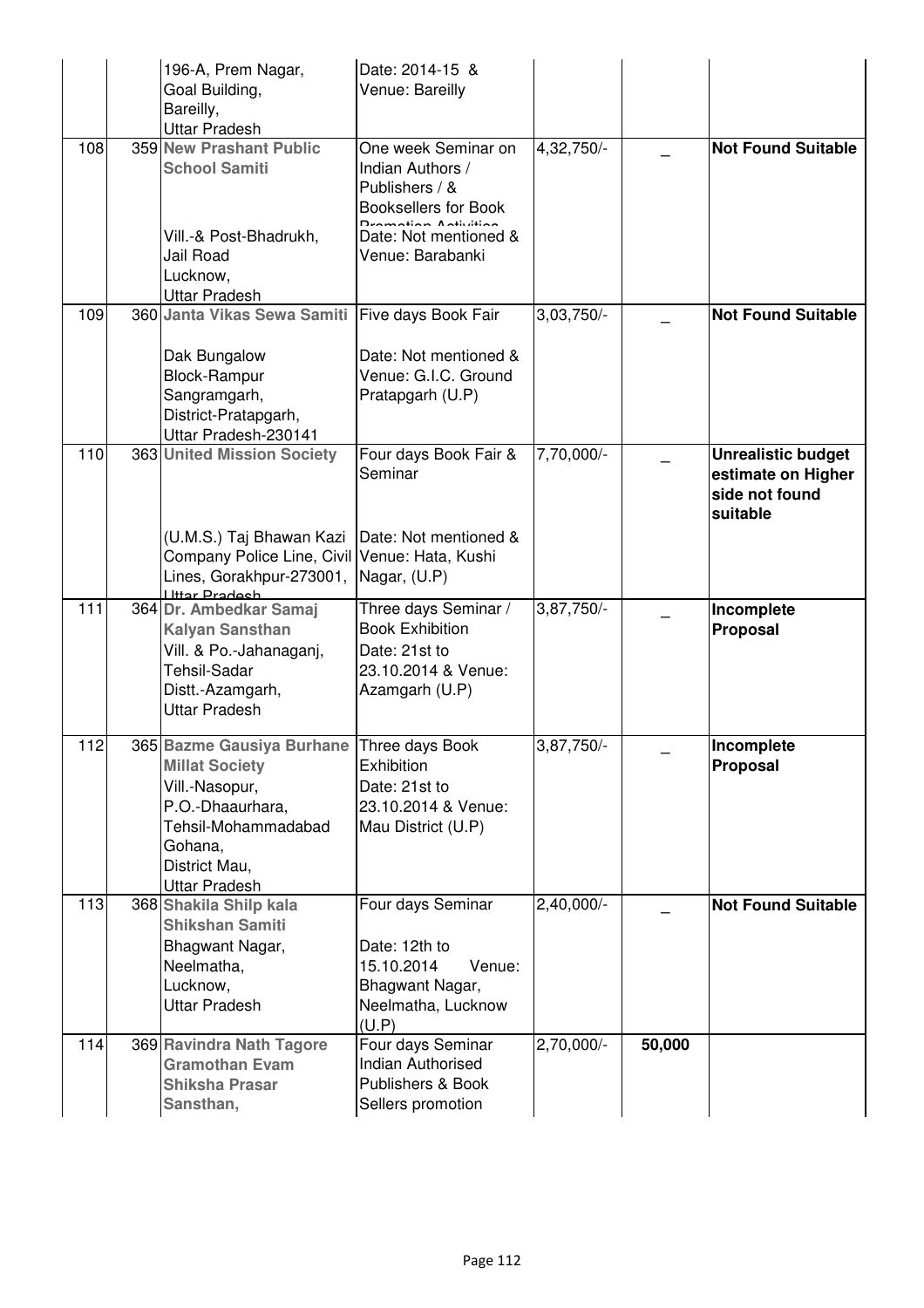|     | Plot No.-Hanumant Nagar, Date: 11th to<br>Triveni Nagar-3 Near<br>Newton Public School,<br>Sitapur Road,<br>Lucknow,<br><b>Uttar Pradesh</b>                 | 04.11.2014 & Venue:<br>Sidhauli, Sitapur (U.P)                                                                                                 |              |        |                           |
|-----|--------------------------------------------------------------------------------------------------------------------------------------------------------------|------------------------------------------------------------------------------------------------------------------------------------------------|--------------|--------|---------------------------|
| 115 | 370 Bapu Khadi Gramodyog<br><b>Sansthan</b><br>C/o Mr. Rajendra Tiwari,<br>Shanti Lodge,<br>New market,<br>Banda,<br>District Banda,<br>Uttar Pradesh-210001 | Three days Book Fair & 2,70,000/-<br><b>Seminar Connected</b><br>with Book Pormotional<br>Date: 21st to<br>23.11.2014 & Venue:<br>Mahoba (U.P) |              |        | <b>Not Found Suitable</b> |
| 116 | 371 Maitreyee Sahityik,<br><b>Sanskritik Evam Samajik</b><br>Sanstha,<br>40/1, Motilal Nehro Road,<br>Prayag,<br>Allahabad,<br><b>Uttar Pradesh</b>          | Five days Book Fair<br>Date: Not mentioned &<br>Venue: Allahabad (U.P)                                                                         | $3,07,500/-$ | 50,000 |                           |
| 117 | 377 Satvik Welfare<br><b>Foundation</b><br>15/212, Indira Nagar<br>Lucknow,<br><b>Uttar Pradesh</b>                                                          | Four days Book Fair &<br>Seminar<br>Date: 25th to<br>28.09.2014 & Venue:<br>Lucknow (U.P)                                                      | $2,22,500/-$ |        | <b>Not Found Suitable</b> |
| 118 | 378 Jan Kalyan Foundation<br>Vill.-Sahijadpur,<br>Po.-Barahata,<br>Block-Machlishahr,<br>District-Jaunpur,<br>Uttar Pradesh-222144                           | Four days Book Fair &<br>Seminar<br>Date: Not mentioned &<br>Venue: Jaunpur (U.P)                                                              | $3,00,000/-$ |        | <b>Not Found Suitable</b> |
| 119 | 390 Gram Vikash Krishi<br><b>Paryavarn Seva</b><br><b>Sansthan</b><br>Vill.-Bansgaon,<br>Po.-Gorakhpur<br>Distt.-Gorakhpur,<br><b>Uttar Pradesh</b>          | Seven days Book Fair &<br>one day Seminar<br>Date: Not mentioned &<br>Venue: Gorakhpur                                                         |              |        | <b>Not Found Suitable</b> |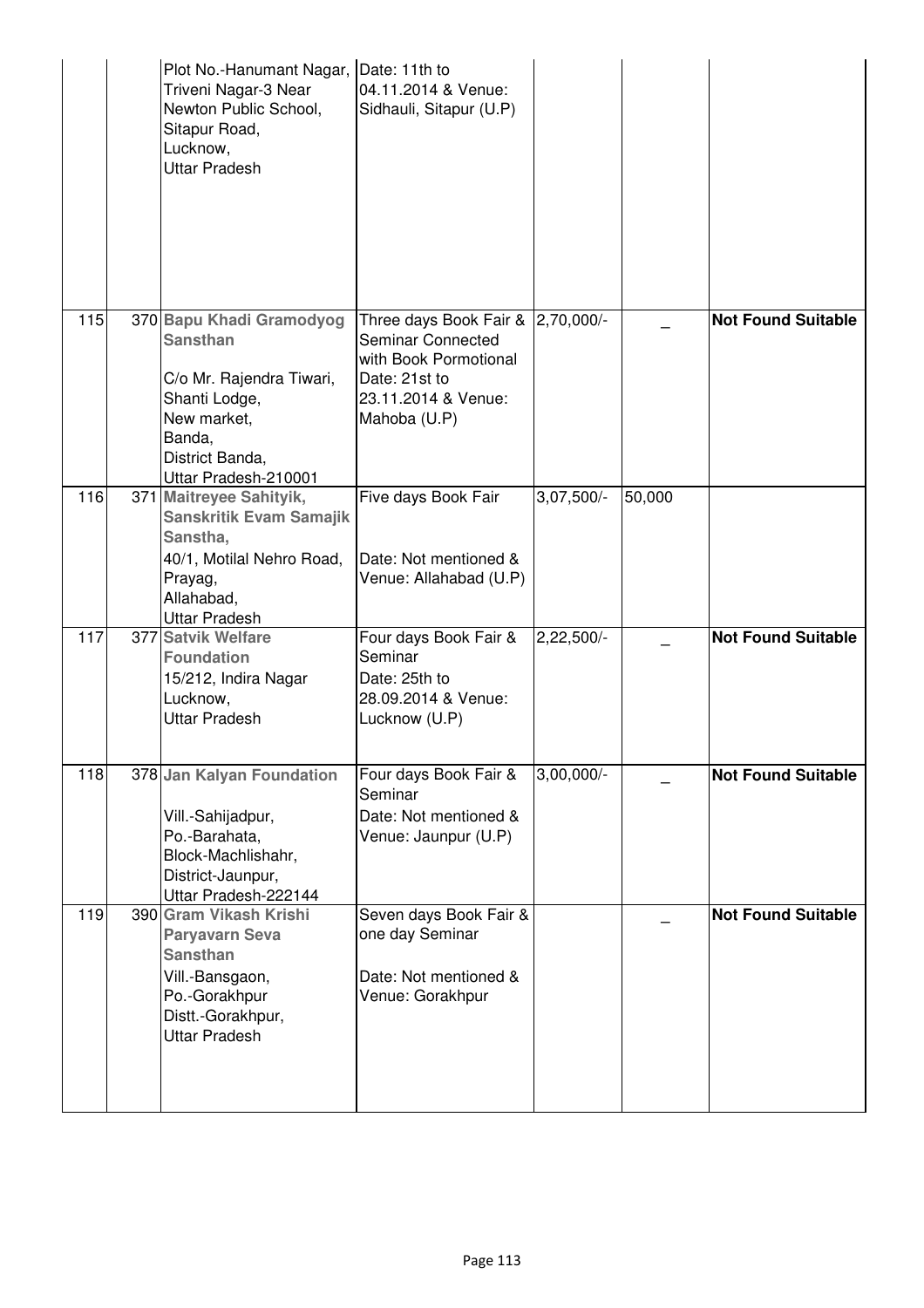| 120 | 393 Unique Welfare<br><b>Foundation</b>                                                                               | Five days Book Fair &<br>Seminar Cum<br>Workshop                            | 3,30,000/-   | <b>Not Found Suitable</b>                                                     |
|-----|-----------------------------------------------------------------------------------------------------------------------|-----------------------------------------------------------------------------|--------------|-------------------------------------------------------------------------------|
|     | Reg Off.- Vill.-Doudpur,<br>Post-Saraymadhi,<br>Sistt.-Pratapgarh,<br>Uttra Pradesh-230135                            | Date: Not mentioned &<br>Venue: Patti Block,<br>Pratapgarh                  |              |                                                                               |
|     |                                                                                                                       |                                                                             |              |                                                                               |
| 121 | 399 Jan jagriti Seva<br><b>Sansthan</b>                                                                               | Five days Book Fair &<br>Seminar Cum<br>Workshop                            | 3,43,875/-   | Incomplete<br>Proposal                                                        |
|     | Ramjanki Nagar,<br>(West) Basharatpur,<br>Distt.-Gorakhpur,<br><b>Uttar Pradesh</b>                                   | Date: 21th to<br>25.08.2014<br>Venue: Basharatpur,<br>Distt-Gorakhpur (U.P) |              |                                                                               |
| 122 | 403 Mahila Utthan                                                                                                     | Six days Book Fair &<br>Workshop                                            | 1,90,000/-   | Incomplete<br>Proposal                                                        |
|     | VPO.-Katrari,<br>Block-Deoria Sadar,<br>Distt.-Deoria-274001<br><b>Uttar Pradesh</b>                                  | Date: Not mentioned<br>Venue: Deoria (U.P)                                  |              |                                                                               |
| 123 | 404 Lakshya Sewa Sansthan                                                                                             | Six days Book Fair &<br>Workshop                                            | 1,50,000/-   | Incomplete<br>Proposal                                                        |
|     | Ambedkar Nagar,<br>Ward No.-02,<br>Post & District-Kushinagar, (U.P)<br><b>Uttar Pradesh</b>                          | Date: Not mentioned<br>Venue: Kushinagar                                    |              |                                                                               |
| 124 | 405 Goodwill For People                                                                                               | Five days Book Fair                                                         | 2,28,750/-   | <b>Not Found Suitable</b>                                                     |
|     | 366, D-7 Sector-6,<br>Rohini,<br>New Delhi-85                                                                         | Date: Not mentioned &<br>Venue: Distt.-<br>Saharanpur, (U.P)                |              |                                                                               |
| 125 | 406 Swargiya Ram Sewak<br><b>Sewa Samiti</b><br>4/478 Awas Vikas Colony<br>Distt.-Barabanki<br>Uttar Pradesh, -225001 | Five days Book Fair &<br>Seminar<br>Date: 2014-15<br>Venue: Barabanki (U.P) | 4,50,000/-   | <b>Not Found Suitable</b>                                                     |
| 126 | 407 Jan Jagran Shiksha<br><b>Sewa Sansthan</b>                                                                        | Five days Book Fair &<br>Seminar                                            | 3,64,219/-   | <b>Unrealistic budget</b><br>estimate on Higher<br>side not found<br>suitable |
|     | F-320, Deepshiksha<br>Apartment,<br>Patrika Chauraha,<br>Civill Line Allahabad,<br><b>Uttar Pradesh</b>               | Date: 2014-15 & Venue:<br>Allahabad (U.P)                                   |              |                                                                               |
| 127 | 409 Sankalp Sewa Sansthan                                                                                             | Five days Book Fair &<br>Seminar                                            | $3,41,250/-$ | <b>Not Found Suitable</b>                                                     |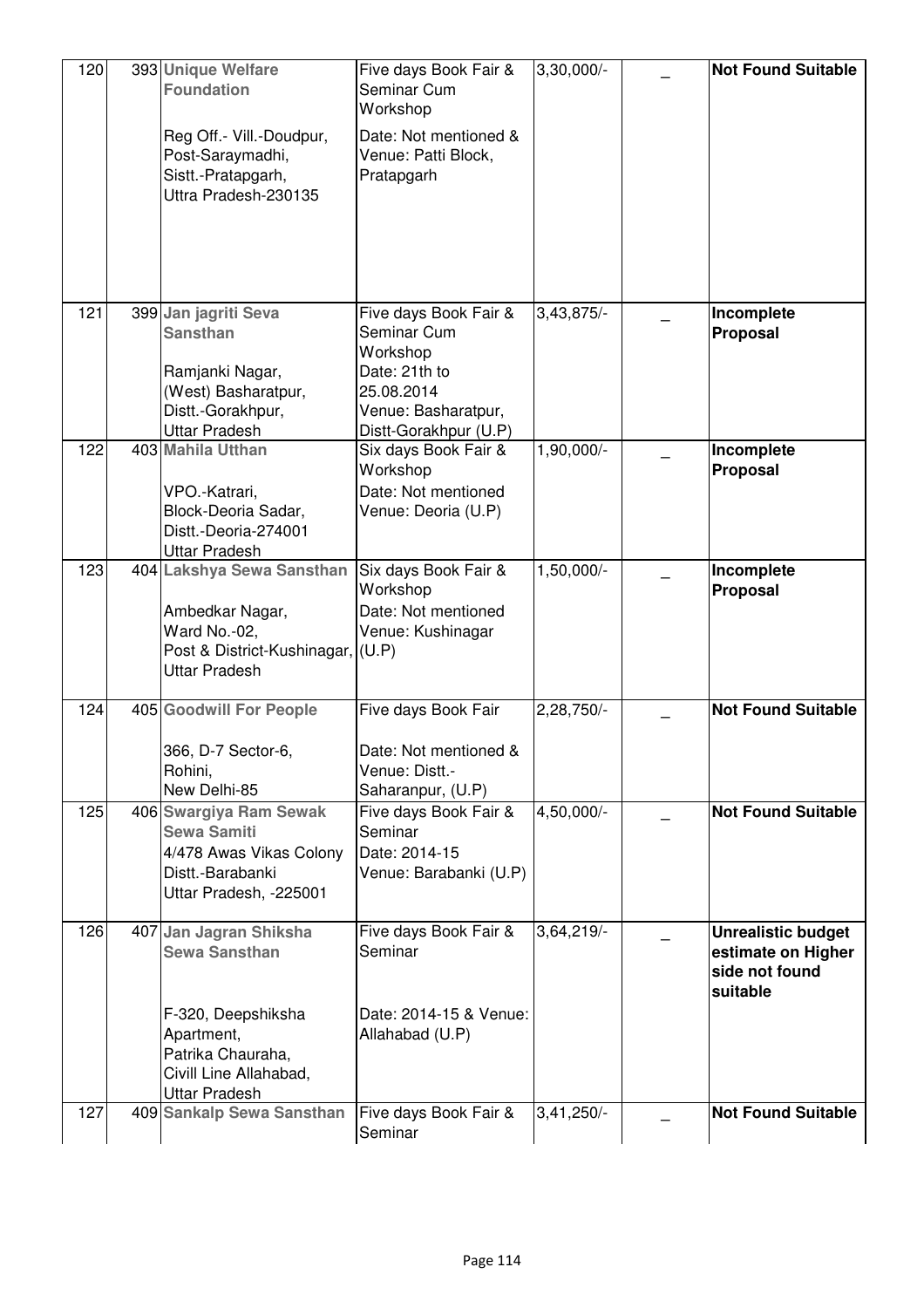|     | Mohall-Pachghra,<br>Teh.-Fatehpur,<br>Dist.-Barabanki,<br>Uttar Pradesh-225305                             | Date: Not mentioned &<br>Venue: Srawasti                                                                                                        |              |                                                                               |
|-----|------------------------------------------------------------------------------------------------------------|-------------------------------------------------------------------------------------------------------------------------------------------------|--------------|-------------------------------------------------------------------------------|
| 128 | 410 Saran Welfare Society<br>Ishwari Dayal Complex,<br>91,92 Gautam Buddh                                  | Four days Book Fair &<br>one day Seminar<br>Date: Not mentioned &<br>Venue: Lucknow (U.P)                                                       | 3,50,250/-   | <b>Unrealistic budget</b><br>estimate on Higher<br>side not found<br>suitable |
|     | Marg,<br>Dist. Lucknow -226001,<br><b>Uttar Pradesh</b>                                                    |                                                                                                                                                 |              |                                                                               |
| 129 | 411 Indo-Development-<br><b>Education Society</b>                                                          | Five days Book Fair &<br>Seminar                                                                                                                | 4,50,000/-   | <b>Unrealistic budget</b><br>estimate on Higher<br>side not found<br>suitable |
|     | Sitkahan, Tanda,<br>Ambedkar Nagar-224190,<br><b>Uttar Pradesh</b>                                         | Date: Not mentioned &<br>Venue: Ambedkar<br>Nagar (U.P)                                                                                         |              |                                                                               |
| 130 | 412 Prayag Gramin Vikas<br><b>Samiti</b><br>175K/2K, Rajrooppur,<br>Allahabad,<br><b>Uttar Pradesh</b>     | Five days Book Fair &<br>Seminar<br>Date: Not mentioned &<br>Venue: Not mentioned                                                               | $2,25,000/-$ | Incomplete<br>Proposal                                                        |
| 131 | 418 Swarnim Sansthan                                                                                       | Five days Book Fair                                                                                                                             | 3,02,250/-   | <b>Not Found Suitable</b>                                                     |
|     | 568/14 cha-7,<br>Kailaspuri,<br>Alambagh<br>Lucknow-226005,<br>Uttar Pradesh                               | Date: Not mentioned &<br>Venue: Lucknow (U.P)                                                                                                   |              |                                                                               |
| 132 | 419 Tirupati Sai Samiti<br>568/14, Cha-7,<br>Kailashpuri,<br>Alambagh,<br>Lucknow,<br><b>Uttar Pradesh</b> | Three days Book Fair/<br>Seminar of Authors/<br>Publishers &<br><b>Booksellers</b><br>Date: Not mentioned &<br>Venue: Aliganj,<br>Lucknow (U.P) | $3,51,000/-$ | <b>Not Found Suitable</b>                                                     |
| 133 | 420 Vikalp                                                                                                 | Three days Book Fair                                                                                                                            | 5,00,000/-   | <b>Not Found Suitable</b>                                                     |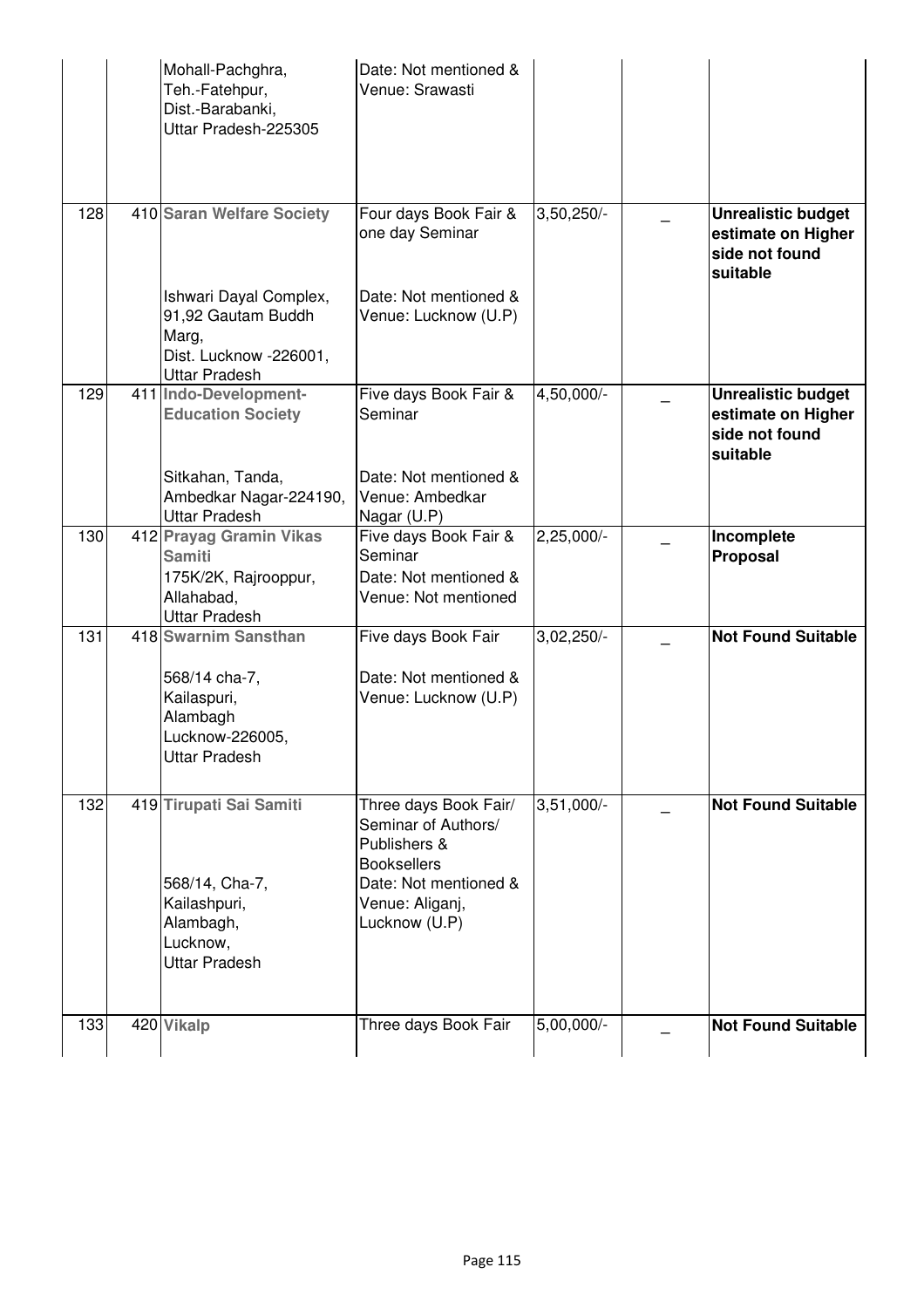|     | 4 Ram Bihar Colony,<br>Para Road Rajajipuram,<br>Lucknow,<br><b>Uttar Pradesh</b>                                                                                                                 | Date: Not mentioned &<br>Venue: Raibarely (U.P)                                                                                                     |              |                                                                               |
|-----|---------------------------------------------------------------------------------------------------------------------------------------------------------------------------------------------------|-----------------------------------------------------------------------------------------------------------------------------------------------------|--------------|-------------------------------------------------------------------------------|
| 134 | 421 Naveen Mahila Shilp<br><b>Kala Gramodhyog</b><br><b>Prashikshan Kendra</b><br>Mai Kharagpur<br>Po. Ubarpur,<br>Azamgarh,<br>Uttar Pradesh                                                     | Four days Book<br>Seminar / Workshop<br>Etc.<br>Date: 2014-15 & Venue:<br>Azamgarh (U.P)                                                            | 4,36,500/-   | Incomplete<br><b>Proposal</b>                                                 |
| 135 | 422 Gauri Sarvodyay Samajik Four days Seminar<br><b>Sanskritik Utthan Samiti</b><br>Sri Ram Shukla New<br>Shivpuri Colony,<br>Purvi Daudpur,<br>Gopalapur, Near<br>Community Centre,<br>Gorakhpur | <b>Indian Authorised</b><br>Publishers & Book<br>Sellers promotion<br>Date: 15th to<br>18.10.2014 & Venue:<br>Sarla International<br>College, Basti | 2,40,000/-   | <b>Not Found Suitable</b>                                                     |
| 136 | 429 Saraswati Shishu Mandir<br><b>Samiti</b><br>Malik House Mohalla-Nai<br>Basti Vill-Husainpur,<br>Post-Dhampur,<br>Tehsil-Dhampur,<br>Distt.-Bijnor,<br><b>Uttar Pradesh</b>                    | Eight days Seminar for<br>Conveying survey on<br><b>Book Industry</b><br>Date: Not mentioned &<br>Venue: Bijnor District.                           | 3,79,800/-   | Incomplete<br><b>Proposal</b>                                                 |
| 137 | 430 Gyan Jan Kalyan Sewa<br><b>Samiti</b><br>Vill.-Isrouli Seth,<br>Po.-Bhanmou,<br>Distt.-Barabanki,<br><b>Uttar Pradesh</b>                                                                     | Five days Book Fair /<br>Seminar<br>Date: Not mentioned &<br>Venue: Chatrapati<br>Sahoji Maharaj,                                                   | $2,62,500/-$ | Incomplete<br><b>Proposal</b>                                                 |
| 138 | 432 New Rainbow Welfare<br><b>Society</b><br>775, Abhay Nagar,<br>Dewa Road,<br>Distt.-Barabanki-225001,<br><b>Uttar Pradesh</b>                                                                  | Five days Book Fair /<br>Seminar<br>Date: 2014-15 & Venue:<br>Barabanki (U.P)                                                                       | 3,20,250/-   | <b>Unrealistic budget</b><br>estimate on Higher<br>side not found<br>suitable |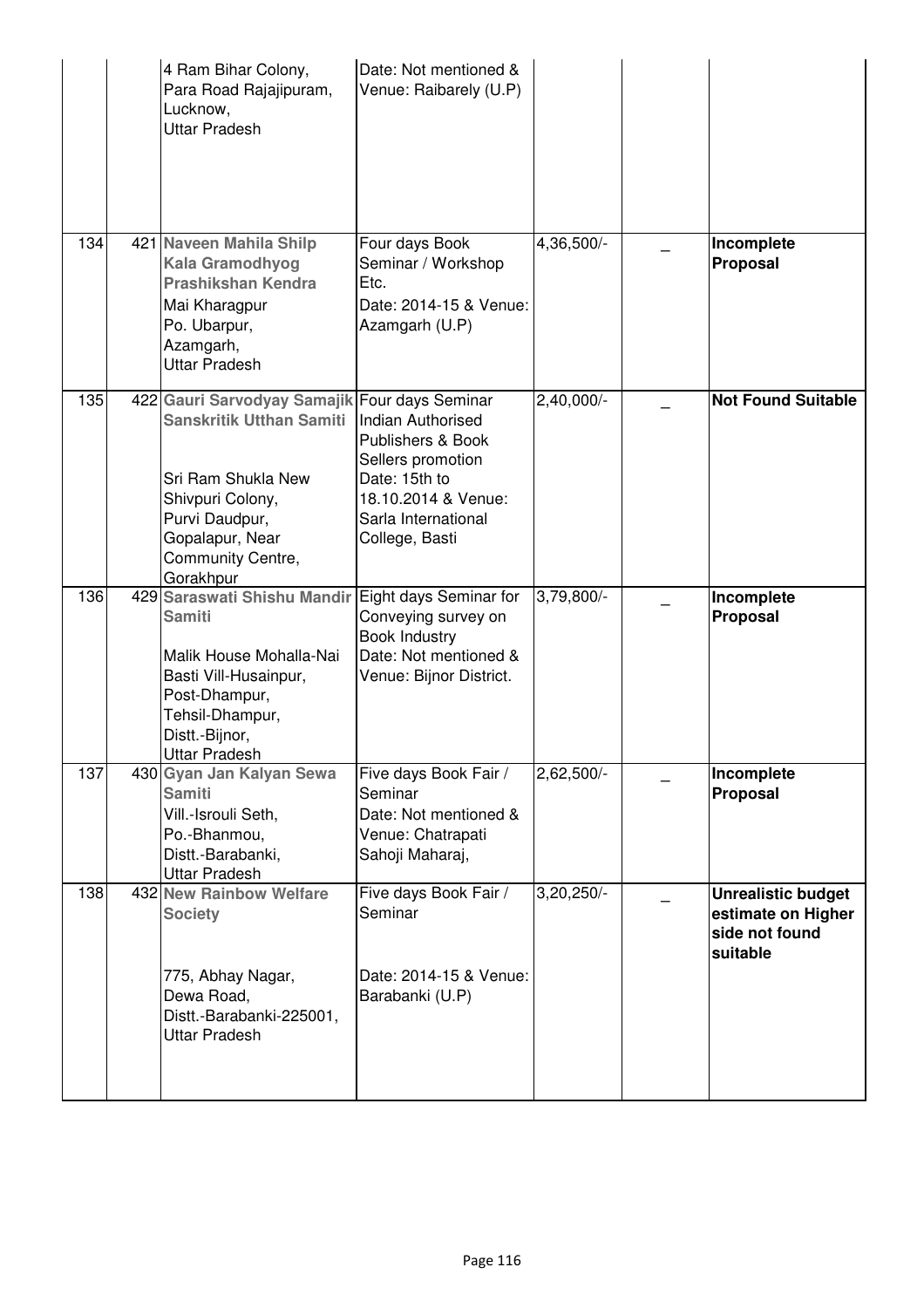| 139 | 437 Gramin Seva Sansthan<br>19, Ist Floor Opp-Nurses,<br>Hostel Townhall,<br>Gorakhpur,<br><b>Uttar Pradesh</b>                           | Five days Book Fair /<br>Seminar<br>Date: 2014-15 & Venue:<br>Maharajganj/ Gorakhpur<br>Dist. $(U.P)$                                       | 5,37,000/-                           |        | <b>Unrealistic budget</b><br>estimate on Higher<br>side not found<br>suitable |
|-----|-------------------------------------------------------------------------------------------------------------------------------------------|---------------------------------------------------------------------------------------------------------------------------------------------|--------------------------------------|--------|-------------------------------------------------------------------------------|
| 140 | 438 Deep Shiksha Samiti<br>Ram Nagar Noorpur,<br>Bijnor 246 701<br><b>Uttar Pradesh</b>                                                   | Five days Book Fair /<br>Seminar<br>Date: 2014-15 & Venue:<br><b>Bijnor District.</b>                                                       | $4,50,000$ <sup><math>-</math></sup> |        | Incomplete<br>Proposal                                                        |
| 141 | 441 Gramya Vikas Seva<br><b>Sansthan</b><br>Vill. Duboli (Sothiya)<br>Po.-Sumeripur<br>District Gonda,<br><b>Uttar Pradesh</b>            | Four days Book Fair<br>Date: Not mentioned &<br>Venue: Gonda                                                                                | 2,98,875/-                           | 50,000 |                                                                               |
| 142 | 444 Gram Vikas Samiti<br>VPO.-Bdosarai<br>Tehsil Sirauligauspur,<br>Distt.-Barabanki,                                                     | Five days Book Fair /<br>Seminar<br>Date: 2014-15 & Venue:<br>Barabanki (U.P)                                                               | 4,59,000/-                           |        | <b>Unrealistic budget</b><br>estimate on Higher<br>side not found<br>suitable |
| 143 | Uttar Pradesh-225305<br>449 Sumangalam Sansthan<br>VPO.-Bhiti Rawat,<br>Sahjanwa-Gorakhpur,<br>Uttar Pradesh-273209                       | Five days National<br>Level Seminar<br>Date: Not mentioned &<br>Venue: Not mentioned                                                        | 4,59,000/-                           |        | Incomplete<br>Proposal                                                        |
| 144 | 454 Gramin Mahila Shilp<br><b>Kala Kendra</b><br>Bramhani Tola,<br>Fatehpur,<br>Barabanki,<br>Uttar Pradesh-225305                        | Five days Book Fair /<br>Seminar<br>Date: 2014-15 & Venue:<br>Barabanki (U.P)                                                               | $3,01,500/-$                         |        | Incomplete<br>Proposal                                                        |
| 145 | 455 Sai Viklang Sewa Samiti<br>Rama Pharmacy,<br>In Front of Naar,<br>Palika,<br>Station Road,<br>Jaunpur-222001,<br><b>Uttar Pradesh</b> | Four days Book Fair /<br>Seminar On India<br>Authors/ Publisher &<br><b>Booksellers</b><br>Date: 5th to 8.10.2014 &<br>Venue: Jaunpur (U.P) | 2,55,000/-                           |        | Incomplete<br>Proposal                                                        |
| 146 | 457 Yuva Sahayata Samiti                                                                                                                  | Four days Book Fair /<br>Seminar                                                                                                            | $2,62,500/-$                         |        | Incomplete<br>Proposal                                                        |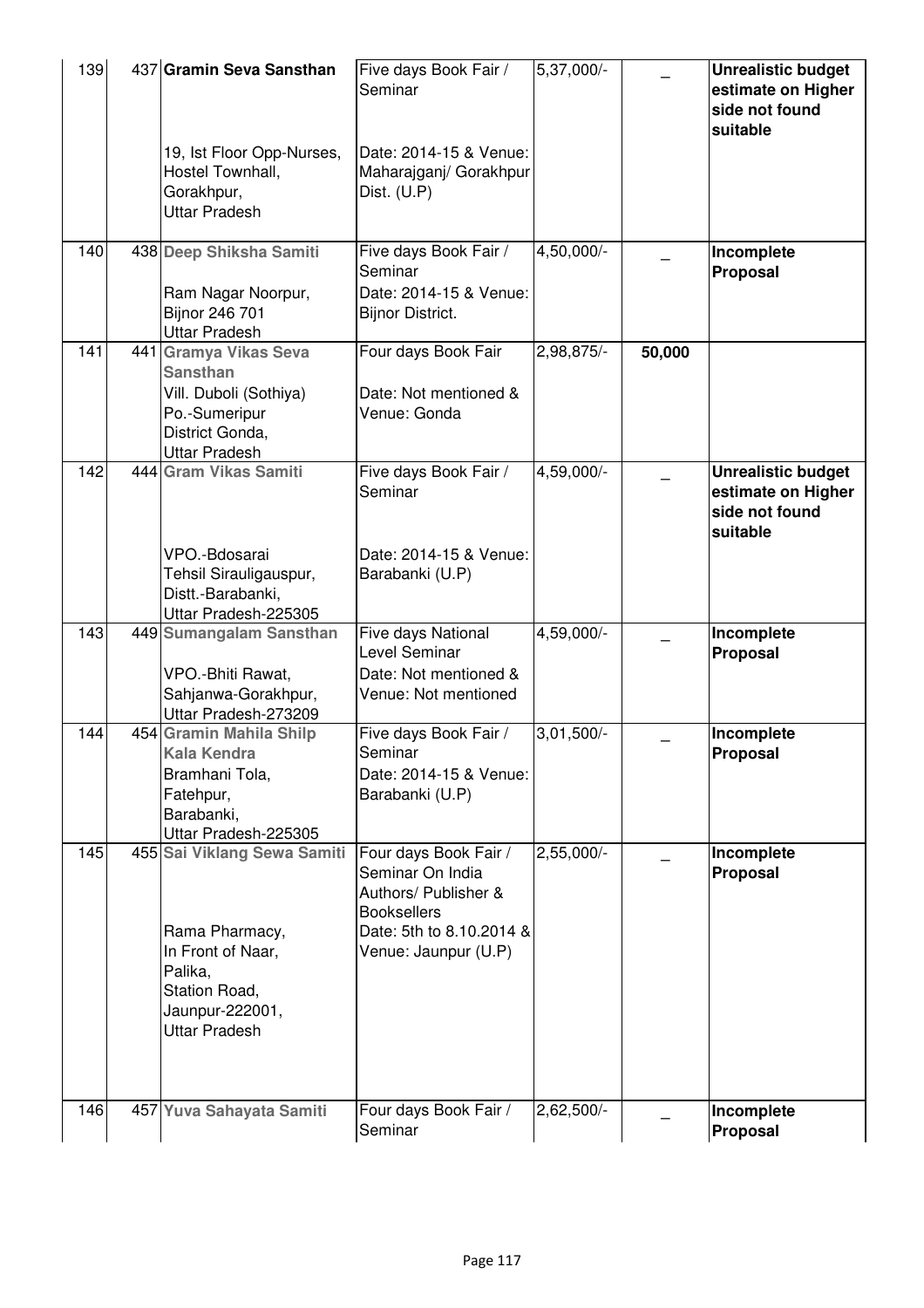|     | 569 Cha/414,<br>Prem Nagar,<br>Alambagh,<br>Lucknow,<br><b>Uttar Pradesh</b>                                                                                                            | Date: 21st to<br>24.09.2014 & Venue:<br>Lucknow (U.P)                                       |              |        |                                                                               |
|-----|-----------------------------------------------------------------------------------------------------------------------------------------------------------------------------------------|---------------------------------------------------------------------------------------------|--------------|--------|-------------------------------------------------------------------------------|
| 147 | 463 Brij Kshetra Vikash<br>Kendra (Regd.)<br>Mitthauli Managarhi<br>Tehsi-Mant,                                                                                                         | Six days Seminar &<br><b>Book Fair</b><br>Date: 21st to<br>24.09.2014 & Venue:              | 4,87,500/-   |        | <b>Unrealistic budget</b><br>estimate on Higher<br>side not found<br>suitable |
|     | Distt-Mathura-281201,<br><b>Uttar Pradesh</b>                                                                                                                                           | Mathura (U.P)                                                                               |              |        |                                                                               |
| 148 | 469 Maa Savitri Foundation<br>C/o Gyanesh Shanker<br>Pandey,<br>Moh.-Khalwa,<br>Rana Pratap Marg,<br>Distt.-Balrampur,<br><b>Uttar Pradesh</b>                                          | Five days Book Fair &<br>Workshop<br>Date: Not mentioned &<br>Venue: Balrampur (U.P)        | $2,10,000/-$ | 50,000 |                                                                               |
| 149 | 472 Bhagwan Krishna<br>Shiksha & Samaj Kalyan<br><b>Samiti</b><br>Vill.-D.S. Nagar,<br>Nagla Sadasukh,<br>Po.-Roopaspur,<br>Distt.-Firozabad,<br><b>Uttar Pradesh</b>                   | Four days Mega Book<br>Exhibition<br>Date: Not mentioned &<br>Venue: Firozabad (U.P)        | 4,60,237/-   |        | <b>Not Found Suitable</b>                                                     |
| 150 | 475 Grameen Mahila Evam<br><b>Bal Utthan Sewa Samiti</b><br>VPO.-Bheemapar, Railway Date: Not mentioned &<br>Crossing bansi Road<br>janpad,<br>Siddharth Nagar,<br>Uttar Pradesh-272207 | Five days Seminar<br>Venue: Siddharth Nagar                                                 | 2,85,000/-   |        | <b>Not Found Suitable</b>                                                     |
| 151 | 478 Sad Guru Kabir Smarak<br>Sansthan,<br>Post.-Maghar,<br>Dist.-Sant Kabir Nagar,<br>Uttar Pradesh-272173,                                                                             | Five days Book Fair /<br>Seminar<br>Date: Not mentioned<br>Venue: Sant Kabir<br>Nagar (U.P) | $3,75,000/-$ |        | <b>Not Found Suitable</b>                                                     |
| 152 | 483 Social Development<br><b>Alternate</b>                                                                                                                                              | Seven days Book<br>Exhibition                                                               | $3,94,125/-$ | 75,000 |                                                                               |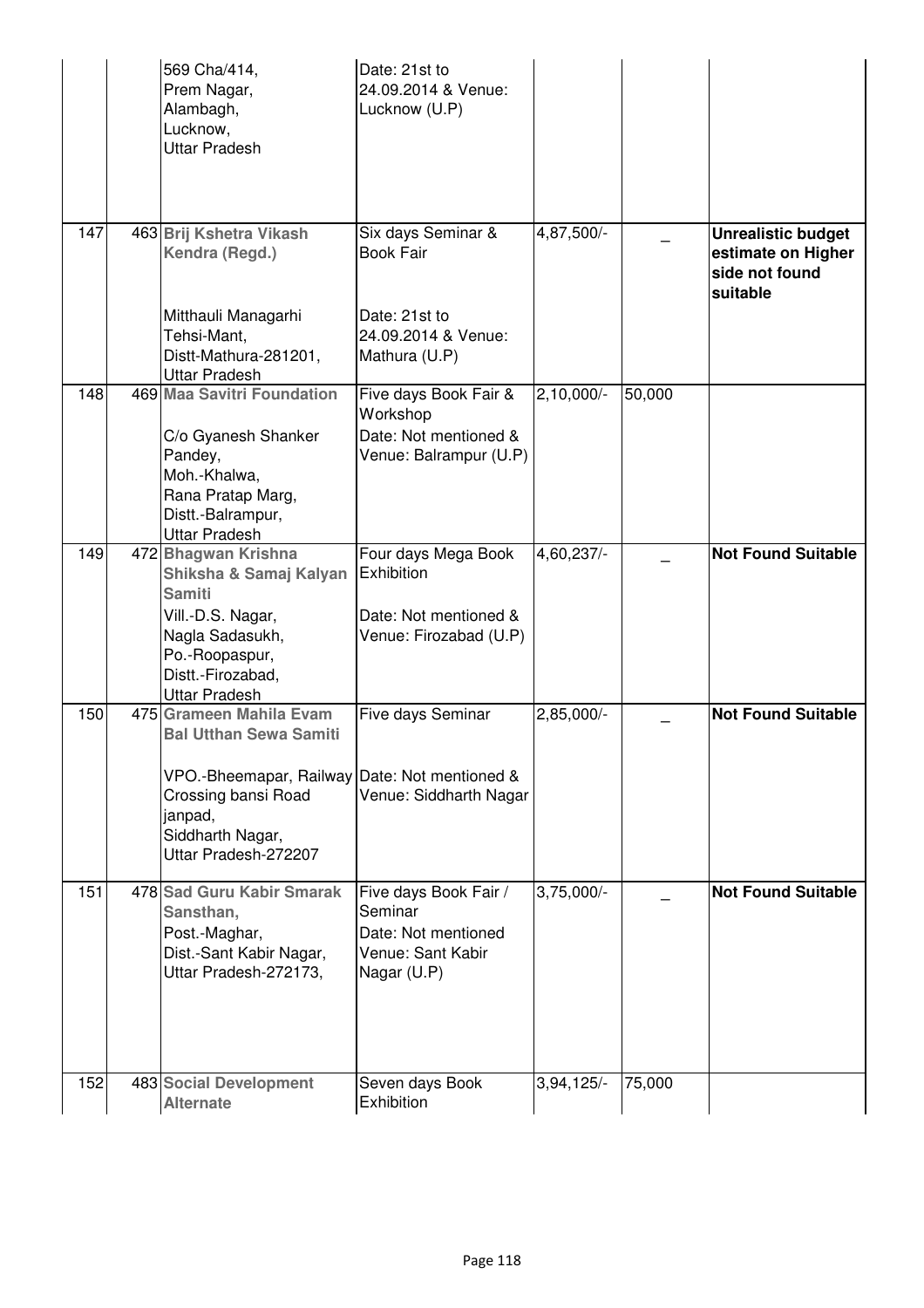|     | Garhiya Road,<br>Firoz Nagar,<br>Post-Ajitmal,<br>Distt.-Auraiya,<br>Uttar Pradesh-206121                                                                                  | Date: 16th to<br>22.12.2014 & Venue:<br>Auraiya (U.P)                                                                         |              |        |                                                                               |
|-----|----------------------------------------------------------------------------------------------------------------------------------------------------------------------------|-------------------------------------------------------------------------------------------------------------------------------|--------------|--------|-------------------------------------------------------------------------------|
| 153 | 484 Swami Gram Samaj<br><b>Sewa Sansthan (SGSSS)</b>                                                                                                                       | Three days National<br>Level Seminar of Indian<br>Authors / Publishers &<br>Bookseller on Book<br><b>Promotion Activities</b> | $3,60,000/-$ |        | <b>Not Found Suitable</b>                                                     |
|     | Shanti Mill Gharipura,<br>Etawah,<br><b>Uttar Pradesh</b>                                                                                                                  | Date: 03rd to 5.10.2014<br>& Venue: Auraiya (U.P)                                                                             |              |        |                                                                               |
| 154 | 485 Maa Shanti Shiksha<br>Prasar Samiti,<br>Vill. & Po.-Jagmmanpur,<br>Block-RamPura<br>Tehsil.-Madhogarh,<br>Distt.-Jalaun,<br><b>Uttar Pradesh</b>                       | Five days Book Fair /<br>Seminar<br>Date: 2nd to 06.10.2014<br>& Venue: Jalaun (U.P)                                          | 1,68,750/-   |        | <b>Not Found Suitable</b>                                                     |
| 155 | 487 Janta Seva Sansthan<br>Vill. Sundri Teh.<br>Nawabganj,<br>Bareilly,                                                                                                    | Four days Book<br>Seminar / Workshop<br>Etc.<br>Date: 2014-15 &<br>Venue: Bareilly (U.P)                                      | 4,34,250/-   |        | <b>Unrealistic budget</b><br>estimate on Higher<br>side not found<br>suitable |
| 156 | 489 Amar Shaheed<br>Paramveer Chakra Nayak Seminar Cum<br><b>Jadunath Singh Jan</b><br>Kalyan Sewa Sansthan<br>VPO.-Kalan,<br>Distt.-Shahjahanpur,<br><b>Uttar Pradesh</b> | Two days Book Fair &<br>Workshop<br>Date: 25th to<br>26.09.2014 & Venue:<br>Shahjahanpur (U.P)                                | 1,18,221/-   |        | <b>Not Found Suitable</b>                                                     |
| 157 | 490 Sharda Devi Welfare<br><b>Society</b><br>186/C, Biland Pur<br>(East of Shiv Mandir)<br>Distt.-Gorakhpur,<br><b>Uttar Pradesh</b>                                       | Seven days Book fair<br>Date: 05th to<br>12.09.2014 & Venue:<br>Sant Kabir Nagar (U.P)                                        | 5,35,500/-   | 50,000 |                                                                               |
| 158 | 497 Jan kalyan Evam Vikas<br><b>Samiti</b>                                                                                                                                 | Three days Book Fair /<br>Seminar of Indian<br>Authors / Publishers /<br>Book sellers for Book<br>Promotion                   | $3,51,000/-$ |        | <b>Not Found Suitable</b>                                                     |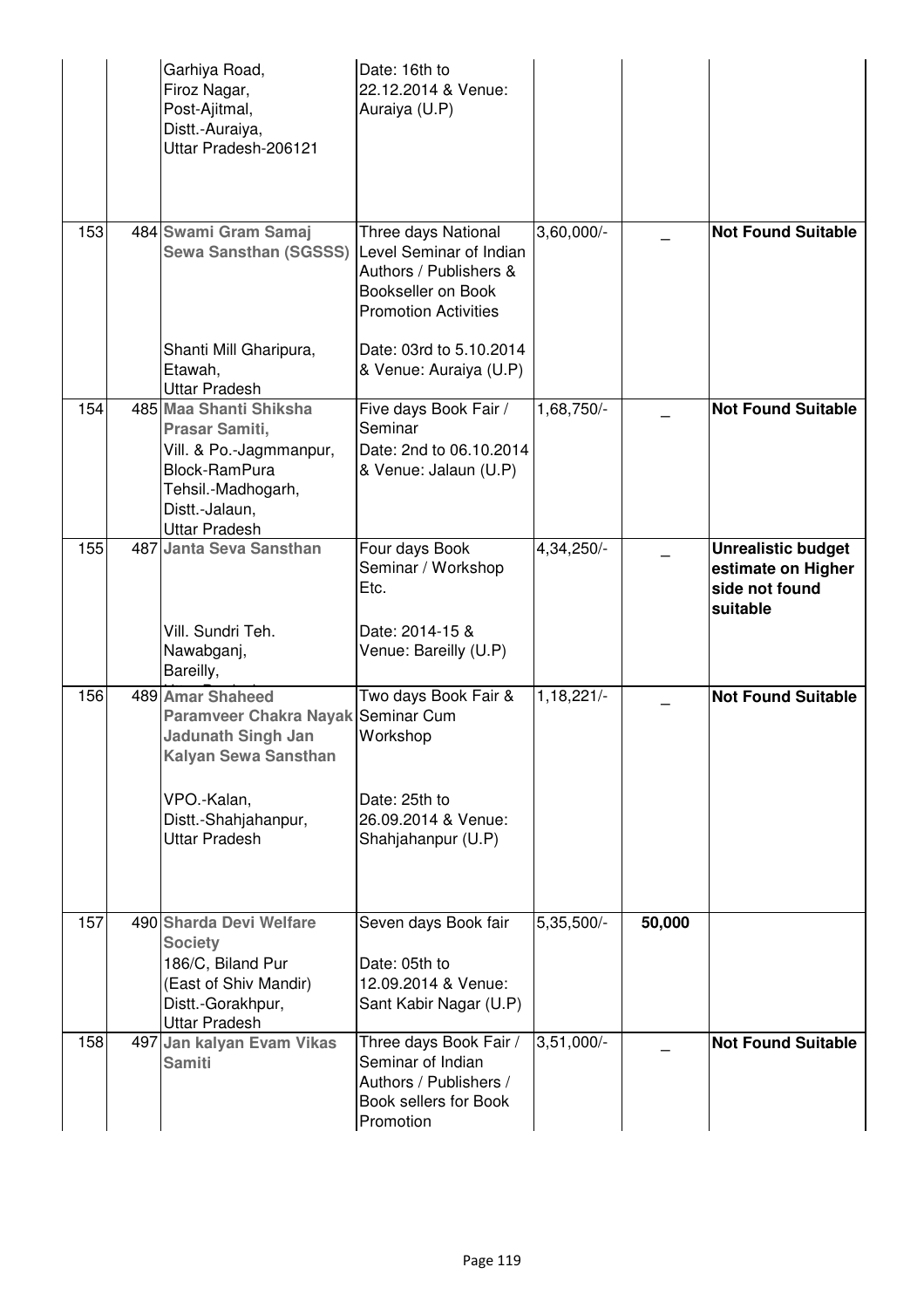|     | Es-1/654,<br>Sector-A,<br>Aliganj,<br>Lucknow-226024                                         | Date: 20th to 22,08,2014<br>& Venue: Aliganj,<br>Lucknow (U.P)                                              |            |                                                                               |
|-----|----------------------------------------------------------------------------------------------|-------------------------------------------------------------------------------------------------------------|------------|-------------------------------------------------------------------------------|
| 159 | 498 Mata Rampyari Shiksha<br><b>Niketan</b>                                                  | Three days Book Fair /<br>Seminar of Indian<br>Authors / Publishers /<br>Book sellers for Book<br>Promotion | 3,43,875/- | <b>Not Found Suitable</b>                                                     |
|     | Satya Niwas,<br>Kalaktarghat,<br>Distt.-Gazipur,<br><b>Uttar Pradesh</b>                     | Date:21st to 25.08.2014<br>& Venue: Kalaktarghat,<br>Distt-Gazipur (U.P)                                    |            |                                                                               |
| 160 | 501 Adhhar<br>117/507, 'Q' Block,<br>Sharda Nagar,<br>Kanpur-208025,<br><b>Uttar Pradesh</b> | Three days Book Fair &<br>Seminar<br>Date: Not mentioned &<br>Venue: Kanpur (U.P)                           | 1,35,000/- | Incomplete<br>Proposal                                                        |
| 161 | 502 Adhhar<br>117/507, 'Q' Block,<br>Sharda Nagar,<br>Kanpur-208025,<br><b>Uttar Pradesh</b> | Eights days Book Fair & 3,50,000/-<br>Seminar<br>Date: Not mentioned &<br>Venue: Kanpur (U.P)               |            | Incomplete<br>Proposal                                                        |
| 162 | 503 Kumar Seva Sansthan<br>512, Jawhar nagar,<br>Unnav,<br><b>Uttar Pradesh</b>              | Eights days Book Fair & 5,34,150/-<br>one day Seminar<br>Date: Not mentioned &<br>Venue: Unnao              |            | <b>Unrealistic budget</b><br>estimate on Higher<br>side not found<br>suitable |
| 163 | 505 Madad<br>Madhuwan Vihar Colony,<br>IIM Road,<br>Lucknow-226013,<br><b>Uttar Pradesh</b>  | Five days Book Fair &<br>Seminar<br>Date: Not mentioned &<br>Venue: Hardoi (U.P)                            | 4,01,250/- | <b>Not Found Suitable</b>                                                     |
| 164 | 508 Astha Foundation                                                                         | Four days Book Fair &<br>One day Book<br><b>Promotion Seminar</b>                                           | 4,59,000/- | <b>Unrealistic budget</b><br>estimate on Higher<br>side not found<br>suitable |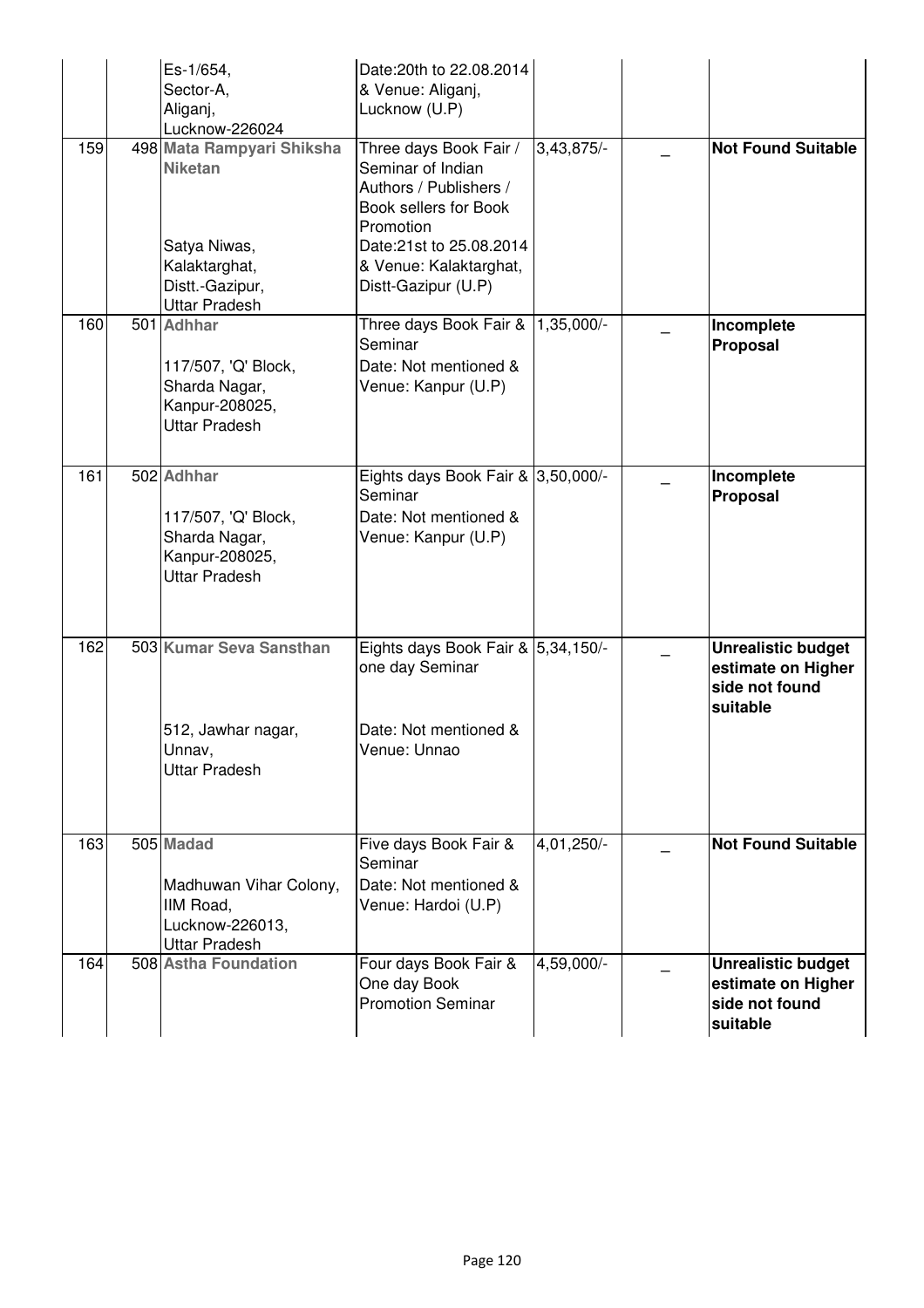|     | Vill & Post - Suratganj,<br>Teh. Ramnagar<br>Distt. Barabanki,<br>Uttar Pradesh-225305                    | Date: 2014-2015 &<br>Venue: Faizabad (U.P)                                                |              |        |                           |
|-----|-----------------------------------------------------------------------------------------------------------|-------------------------------------------------------------------------------------------|--------------|--------|---------------------------|
| 165 | 509 Jan Prerna Samaj kalyan Three days Book Fair & 2,05,500/-<br><b>Samiti</b><br>H.N.-379/57,            | Seminar of Authors /<br>Publishers & Book<br><b>Sellers</b><br>Date: Not mentioned &      |              |        | <b>Not Found Suitable</b> |
|     | Mohall-Purana Pan<br>Dariba,<br>Po.-Saadatganj,<br>Distt.-Lucknow-226003,<br><b>Uttar Pradesh</b>         | Venue: Lucknow (U.P)                                                                      |              |        |                           |
| 166 | 510 Dr. Bhim Rao Ambedkar<br><b>Shodh Sansthan</b>                                                        | Five days Book Fair &<br>Seminar                                                          | $3,37,500/-$ | 50,000 |                           |
|     | 108, G=Hindi Midea<br>Centre, Vinit Khand-1,<br>Gomti Nagar, Distt.-<br>Lucknow, Uttar Pradesh-<br>226010 | Date: 2014-2015 &<br>Venue: Faizabad (U.P)                                                |              |        |                           |
| 167 | 511 Sadhana Vikas Sansthan<br>15/250, Nai Basti,<br>Sitapur, Uttar Pradesh                                | Four days Book Fair &<br>Seminar<br>Date: 10th to<br>13.10.2014 & Venue:<br>Lucknow (U.P) | 2,40,000/-   |        | <b>Not Found Suitable</b> |
| 168 | 512 Shri Ganesh Prasad<br><b>Smarak Sewa Sansthan</b>                                                     | Five days Book Fair                                                                       | $3,18,000/-$ |        | <b>Not Found Suitable</b> |
|     | 330/148, Adarsh Vihar<br>Colony Kalyanpur,<br>Lucknow,<br><b>Uttar Pradesh</b>                            | Date: 2014-2015 &<br>Venue: Sitapur (U.P)                                                 |              |        |                           |
| 169 | 515 Human Social & Rural<br><b>Development Institute</b>                                                  | 1. Two days Workshop<br><b>Book Promotional</b>                                           | 1,70,500/-   |        | Incomplete<br>Proposal    |
|     | 95 K/7 K New Chakiya,<br>Post: G.T.B. Nagar,<br>Kareli,<br>Allahabad,                                     | 2. Two days Workshop<br><b>Book Promotional</b>                                           | 1,70,500/-   |        |                           |
|     |                                                                                                           | Date: 2014-2015 &<br>Venue: 1. Allahabad<br>2. Aligarh                                    |              |        |                           |
| 170 | 516 Amita Mahila Vikas Sewa<br><b>Sansthan</b>                                                            |                                                                                           |              |        | Incomplete<br>Proposal    |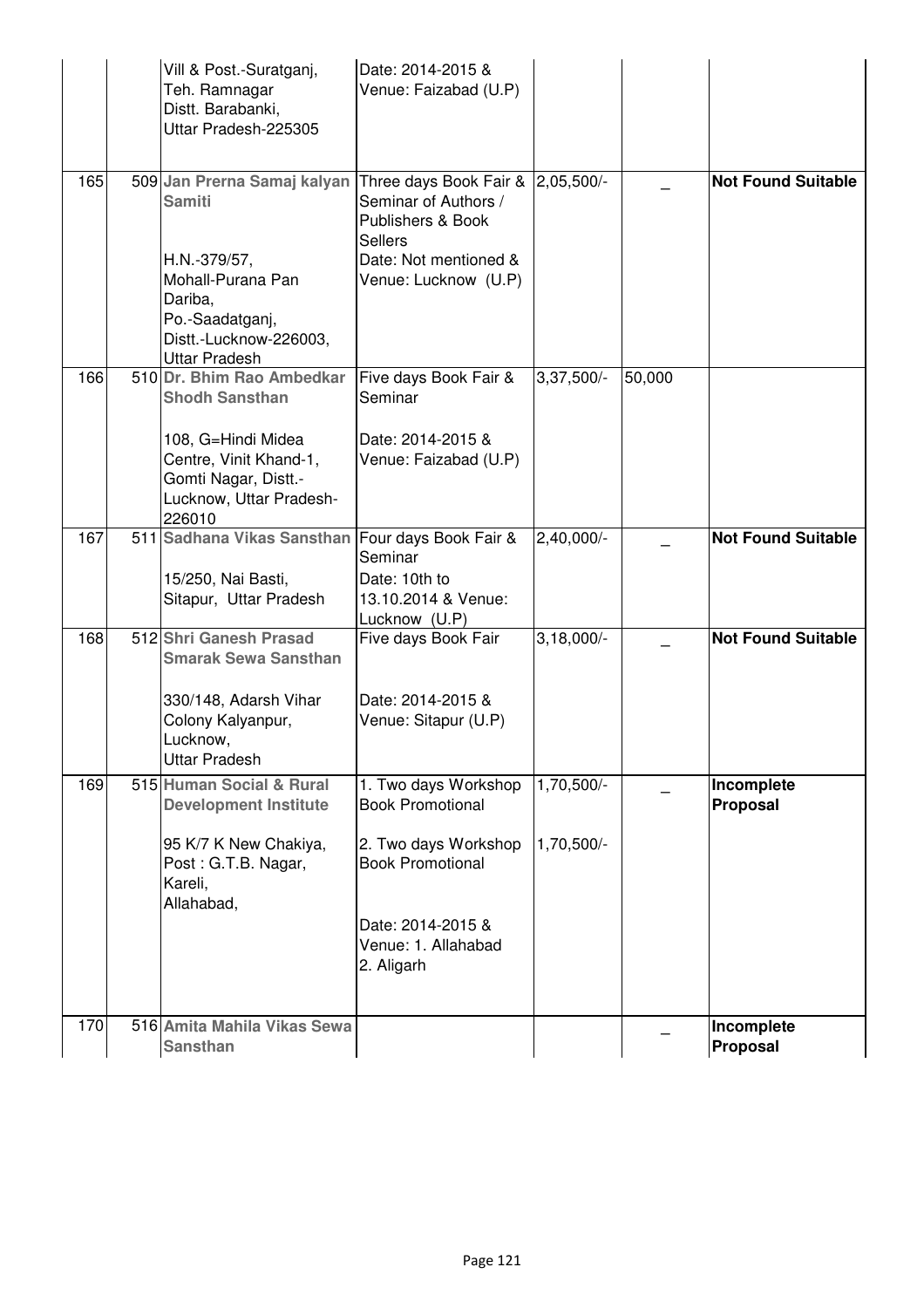|     | VPO.-Khiro,<br>Distt.-Raibareli,<br><b>Uttar Pradesh</b>                                                                                                     | Date: & Venue:                                                                                                                    |                         |        |                           |
|-----|--------------------------------------------------------------------------------------------------------------------------------------------------------------|-----------------------------------------------------------------------------------------------------------------------------------|-------------------------|--------|---------------------------|
| 171 | 517 Sudhar Sewa Evam<br><b>Kalyan Samiti</b><br>S-4, Basement Vikas<br>DeepBuilding, 22,<br>Station Road,<br>Distt.-Lucknow,<br><b>Uttar Pradesh</b>         | Four days Seminar for<br>Coneying Survey in<br><b>Connection with Book</b><br>Industry<br>Date: 2014-15 & Venue:<br>Lucknow (U.P) | 2,70,000/-              |        | Incomplete<br>Proposal    |
| 172 | 522 Siddharth Gramin Seva<br><b>Sansthan</b><br>Vill.-Netwar<br>Po.-Ekdengva,<br>Siddharth Nagar,<br><b>Uttar Pradesh</b>                                    | Seven days Book Fair & 1,84,125/-<br>One day Seminar<br>Date: Not mentioned &<br>Venue: Not mentioned                             | 51,375/-                |        | <b>Not Found Suitable</b> |
| 173 | 534 Rural And Health Care<br><b>Development Society</b><br>Add. 149/1A, C.P,<br>Mission Compound,<br>Distt.-Jhansi,<br><b>Uttar Pradesh</b>                  | Five days Book Fair<br>Date: Not mentioned &<br>Venue: Jhansi (U.P)                                                               | 4,50,000/-              |        | <b>Not Found Suitable</b> |
| 174 | 536 Iftekharahmad Kajmi<br><b>Memorial Sewa</b><br><b>Sansthan</b><br>E111/3G.T.B. Nagar,<br>Distt. Allahabad,<br><b>Uttar Pradesh</b>                       | Five days Book Fair<br>Date: Not mentioned<br>Venue: Allahabad (U.P)                                                              | 4,28,250/-              |        | <b>Not Found Suitable</b> |
| 175 | 541 Shubham Vikas<br><b>Sansthan</b><br>E-1288, Rajajupuram,<br>Lucknow,<br>Uttar Pradesh-226017                                                             | Five days Book Fair &<br>Seminar-Cum-<br>Workshop<br>Date: 27th to<br>31.08.2014 & Venue:<br>Lucknow (U.P)                        | $3,43,\overline{875/-}$ |        | <b>Not Found Suitable</b> |
| 176 | 542 Jan Sahyog Ewam Bal<br><b>Vikash Sansthan</b><br>Meerapur Post Sahson,<br>Allahabad, 221507<br>45/1A Tikoniya Chauraha<br>Madhwapur Allahabad-<br>211003 | Five days Book Fair<br>Date: Not mentioned<br>Venue: Allahabad (U.P)                                                              | $2,77,500/-$            |        | <b>Not Found Suitable</b> |
| 177 | 545 Chand Talimi Society                                                                                                                                     | Seven days Book Fair & 3,20,775/-<br>Seminar Cum<br>Workshop                                                                      |                         | 75,000 |                           |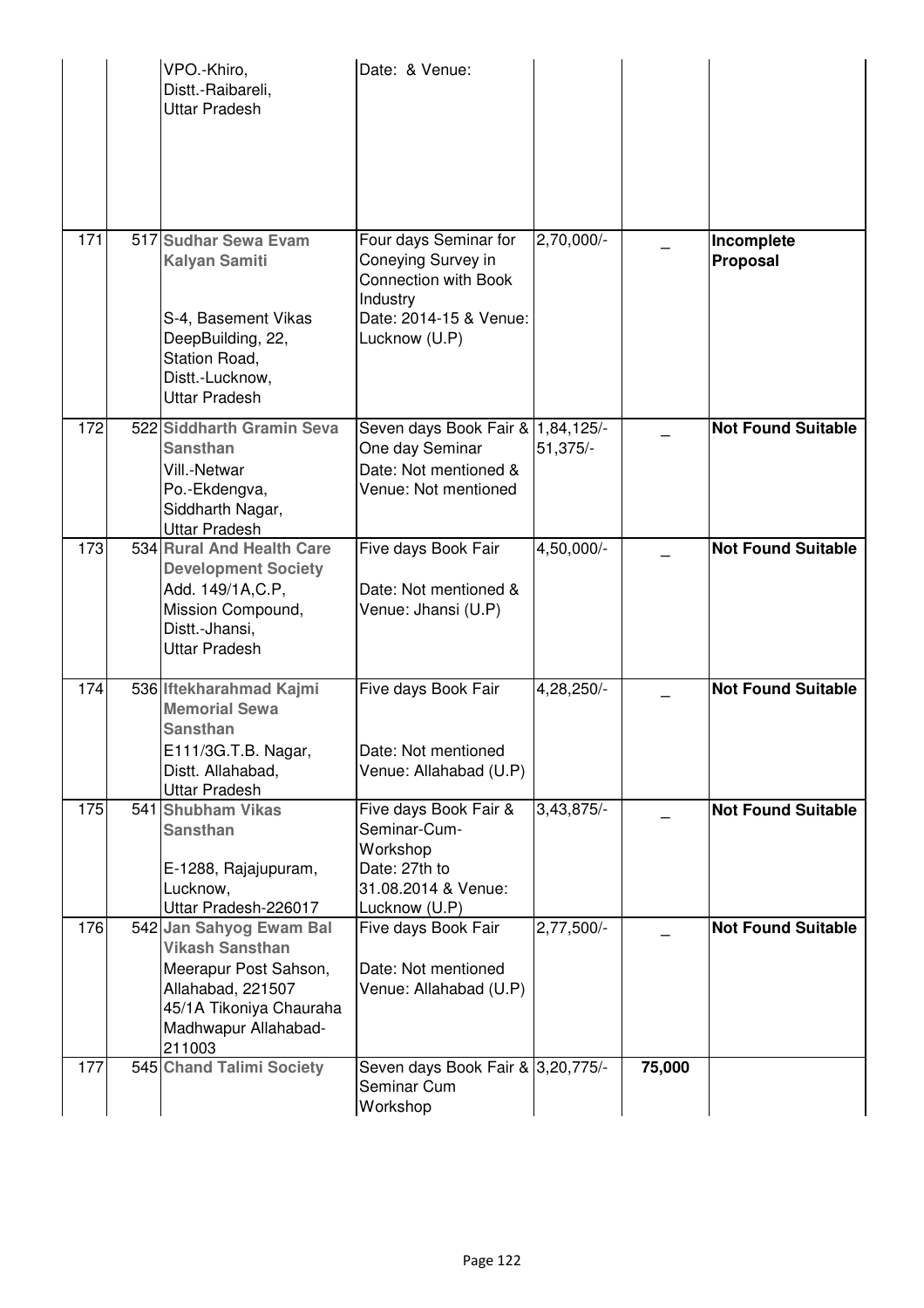|     | Upper 4A/58,<br>Vishal Khand-4,<br>Gomti Nagar,<br>Lucknow-226010,<br><b>Uttar Pradesh</b>                                                                                                                                   | Date: 11th to<br>17.07.2014                                                                                                        |              |        |                           |
|-----|------------------------------------------------------------------------------------------------------------------------------------------------------------------------------------------------------------------------------|------------------------------------------------------------------------------------------------------------------------------------|--------------|--------|---------------------------|
| 178 | 546 Women & Rural<br><b>Development For</b><br><b>Education &amp; Nutrition</b><br><b>Society</b><br>Vill.-Gausaiganj,<br>Post-Moosa Nagar,<br>Dist.-Kanpur Dehat,<br>Uttar Pradesh-209208                                   | Five days Book Fair &<br>Seminar<br>Date: Not mentioned &<br>Venue: Kanpur Dehat<br>(U.P)                                          | 2,66,625/-   |        | <b>Not Found Suitable</b> |
| 179 | 547 Aarzoo Prashikshan<br><b>Kendra</b><br>E-77, Gayatri Kunj,<br>Bank Colony,<br><b>Uttar Pradesh</b>                                                                                                                       | Seven days Book Fair & 4,35,000/-<br>Seminar of Book<br>Promotion<br>Date: 1st to 7.11.2014 &<br>Venue: Raza PG<br>college, Rampur |              |        | <b>Not Found Suitable</b> |
| 180 | 548 Purvanchal Environment Five days Book Fair &<br><b>Action Society</b><br>Arsai Kast Hari Prasad,<br>Urf kusfara,<br>Post-Pathkhuli,<br>Tehshil.-Khajni,<br>P.S.-Sikariganj,<br>Distt.-Gorakhpur,<br><b>Uttar Pradesh</b> | Seminar Cum<br>Workshop<br>Date: 21st to<br>25.07.2014 & Venue:<br>Basharatpur, Distt-<br>Gorakhpur, (U.P)                         | 3,43,875/-   |        | Incomplete<br>Proposal    |
| 181 | 549 Nai Kiran Vishwa<br><b>Bandhu Sewa Samiti</b><br>VPO.-Asadhia,<br>Handia Allahabad,<br><b>Uttar Pradesh</b>                                                                                                              | Five days Book Fair<br>Date: Not mentioned &<br>Venue: Not mentioned                                                               | 2,70,000/-   |        | <b>Not Found Suitable</b> |
| 182 | 553 Sangharsotthan<br>Old Beej Godam,<br>Near Temple,<br>Jaleshar, Road,<br>Manikpur Hathras,<br><b>Uttar Pradesh</b>                                                                                                        | Five days Book Fair<br>Date: 15th to<br>19.11.2014 & Venue:<br>Hathras (U.P)                                                       | 1,00,000/-   |        | <b>Not Found Suitable</b> |
| 183 | 554 Sarswati Gramin Vikas<br><b>Sanstha</b>                                                                                                                                                                                  | Five days Book Fair                                                                                                                | $3,75,000/-$ | 75,000 |                           |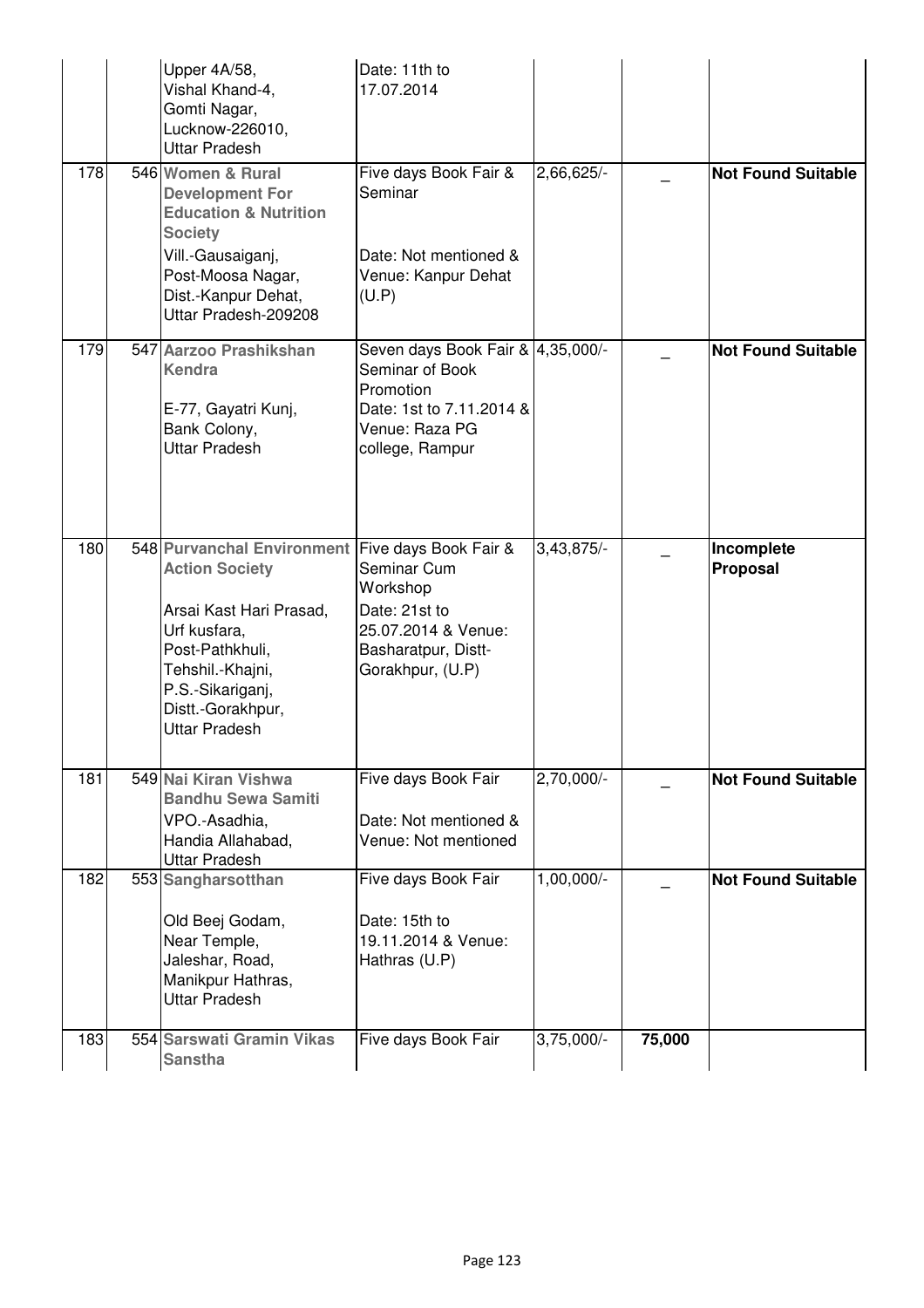|     | Vill.-Shekhwaa, Takipur,<br>P.O.-Sherpur Khana<br>Jaadpur,<br>Distt.-Saharanpur<br><b>Uttar Pradesh</b>                                                                                          | Date: Not mentioned &<br>Venue: Not mentioned                                                                 |              |                               |
|-----|--------------------------------------------------------------------------------------------------------------------------------------------------------------------------------------------------|---------------------------------------------------------------------------------------------------------------|--------------|-------------------------------|
| 184 | 556 K.P. Rai Shiksha Prasar<br><b>Samiti</b><br>830, Old Katra,<br>Allahabad,<br><b>Uttar Pradesh</b>                                                                                            | Five days Book Fair<br>Date: Not mentioned &<br>Venue: Not mentioned                                          | $3,75,000/-$ | Incomplete<br>Proposal        |
| 185 | 559 Hazi Ibrahim Khan<br><b>Memorial Educational</b><br><b>And Welfare Society</b><br>Vill.-Rayapur<br>(Saraiya Pure Bisen),<br>Post-Aliganj Bazar,<br>Distt.-Sultanpur,<br><b>Uttar Pradesh</b> | Five days Book Fair &<br>Seminar Cum<br>Workshop<br>Date: 21st to<br>25.08.2014 & Venue:<br>Sultanpur, (U.P)  | 3,43,875/-   | <b>Not Found Suitable</b>     |
| 186 | 561 Lok Sanskriti Sewa<br><b>Sansthan</b><br>Sec-10/274/1,<br>Indira Nagar,<br>Lucknow,<br><b>Uttar Pradesh</b>                                                                                  | Four days Book Fair &<br>Seminar<br>Date: 15th to<br>18.10.2014 & Venue:<br>Gorakhpur (U.P)                   | $2,43,750/-$ | Incomplete<br><b>Proposal</b> |
| 187 | 562 Agaaz Welfare<br><b>Foundation</b><br>66-A/5, Pokherpur,<br>Jajmau,<br>Kanpur,<br>Uttar Pradesh-208010                                                                                       | Three days Book Fair<br>for Book Promotion<br>Date: Not mentioned &<br>Venue: Kanpur (U.P)                    | $3,90,000/-$ | Incomplete<br>Proposal        |
| 188 | 568 Zaidi Educational<br><b>Society</b><br>Regd. Bijnor Road,<br>Amroha-244221<br>(J.P.Nagar)<br><b>Uttar Pradesh</b>                                                                            | Seven days Book Fair & 3,67,627/-<br>Seminar Cum<br>Workshop<br>Date: Not mentioned &<br>Venue: Amaroha (U.P) |              | Incomplete<br>Proposal        |
| 189 | 571 Narayan Jan Sewa<br><b>Sansthan</b>                                                                                                                                                          | Five days Book Fair                                                                                           | 4,35,000/-   | Incomplete<br>Proposal        |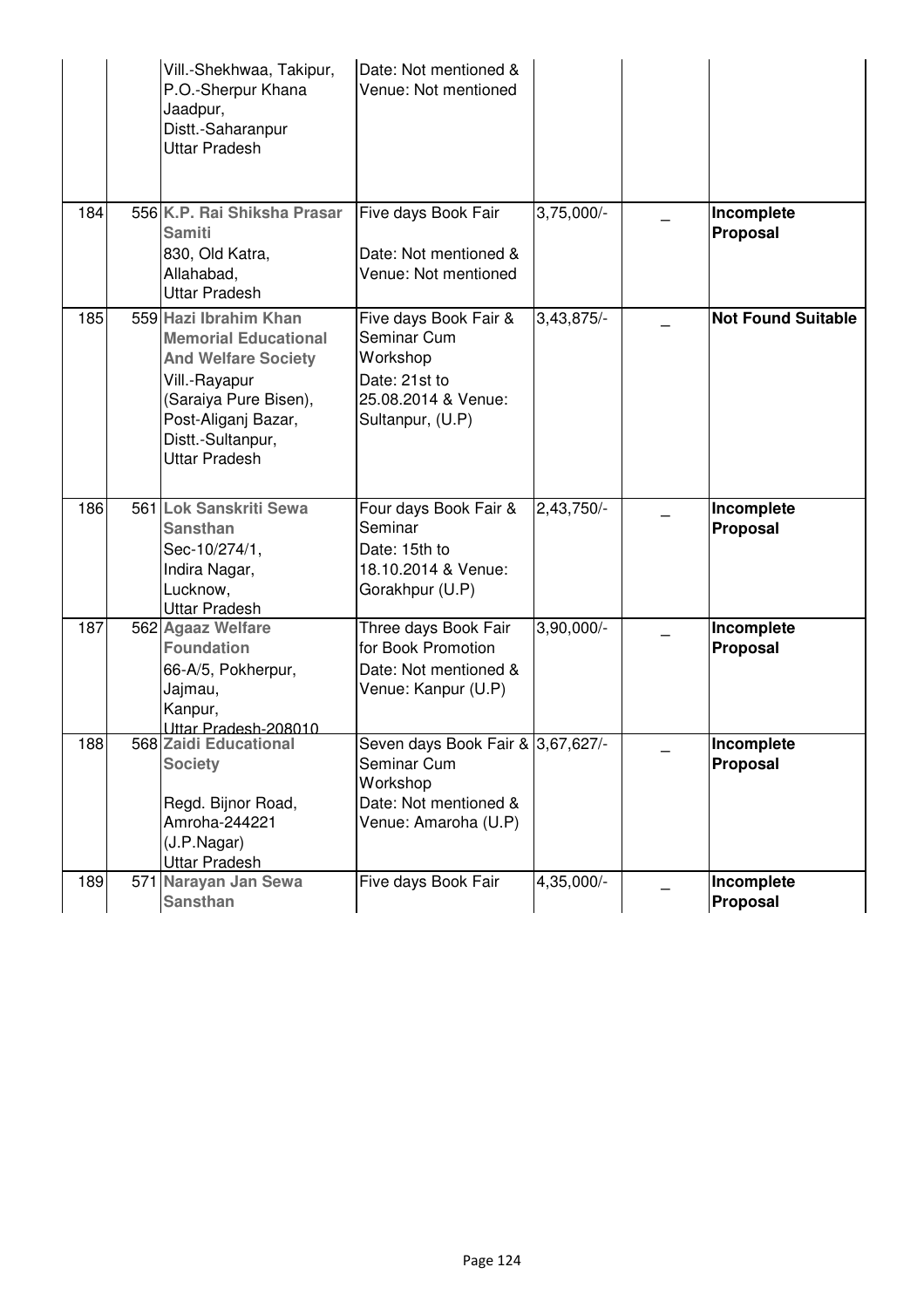|     | Vill.-A-2, New Colony,<br>Babaganj,<br>Pratapgarh,<br>Uttar Pradesh                                                                                          | Date: Not mentioned &<br>Venue: Not mentioned                                                                                                              |            |          |                           |
|-----|--------------------------------------------------------------------------------------------------------------------------------------------------------------|------------------------------------------------------------------------------------------------------------------------------------------------------------|------------|----------|---------------------------|
| 190 | 575 R.M.E. Samudai Bal<br><b>Vikas Society,</b><br>Basti Vikas Kendra<br>(M.C.D.),<br>B.I.W Colony, N.T.P.C.<br>Gate No.-1,<br>Badarpur,<br>New Delhi-110044 | Five days Book Fair /<br>Seminar<br>Date: 1st to 5.12.2014 &<br>Venue: Bagpat (U.P)                                                                        | 7,20,225/- |          | Incomplete<br>Proposal    |
| 191 | 578 S.Q. Children<br><b>Educational Society</b><br>Vill.-Khaiya Mafi,<br>Post-Patai Khalsa,<br>Amroha,<br><b>Uttar Pradesh</b>                               | Five days Book Fair<br>Date: Not mentioned &<br>Venue: Amroha (U.P)                                                                                        | 4,28,250/- |          | <b>Not Found Suitable</b> |
| 192 | 579 Akhil Bhartiya Gramin<br><b>Vikas Sansthan</b><br>Moh.-Vishnupuri<br>Gali No.-3,<br>Distt.-Hathras,<br>Uttar Pradesh-204101                              | Five days Mega Books<br><b>Exhibition connected</b><br>with Book Promotional<br><b>Activities</b><br>Date: 10th to<br>14.02.2015 & Venue:<br>Hathras (U.P) | 4,39,536/- | 1,00,000 |                           |
| 193 | 580 Kiran Mahila Vikas<br><b>Samiti</b>                                                                                                                      | Four days National<br>Level Seminar of Indian<br>Authors / Publisher &<br>Booksellers on Book<br><b>Promotion Activities</b>                               | 2,46,000/- |          | Incomplete<br>Proposal    |
|     | 450, C-Block,<br>Indiranagar,<br>Distt.-Lucknow<br>Uttar Pradesh                                                                                             | Date: 09th to<br>12.09.2014 Venue:<br>Bahraich (U.P.)                                                                                                      |            |          |                           |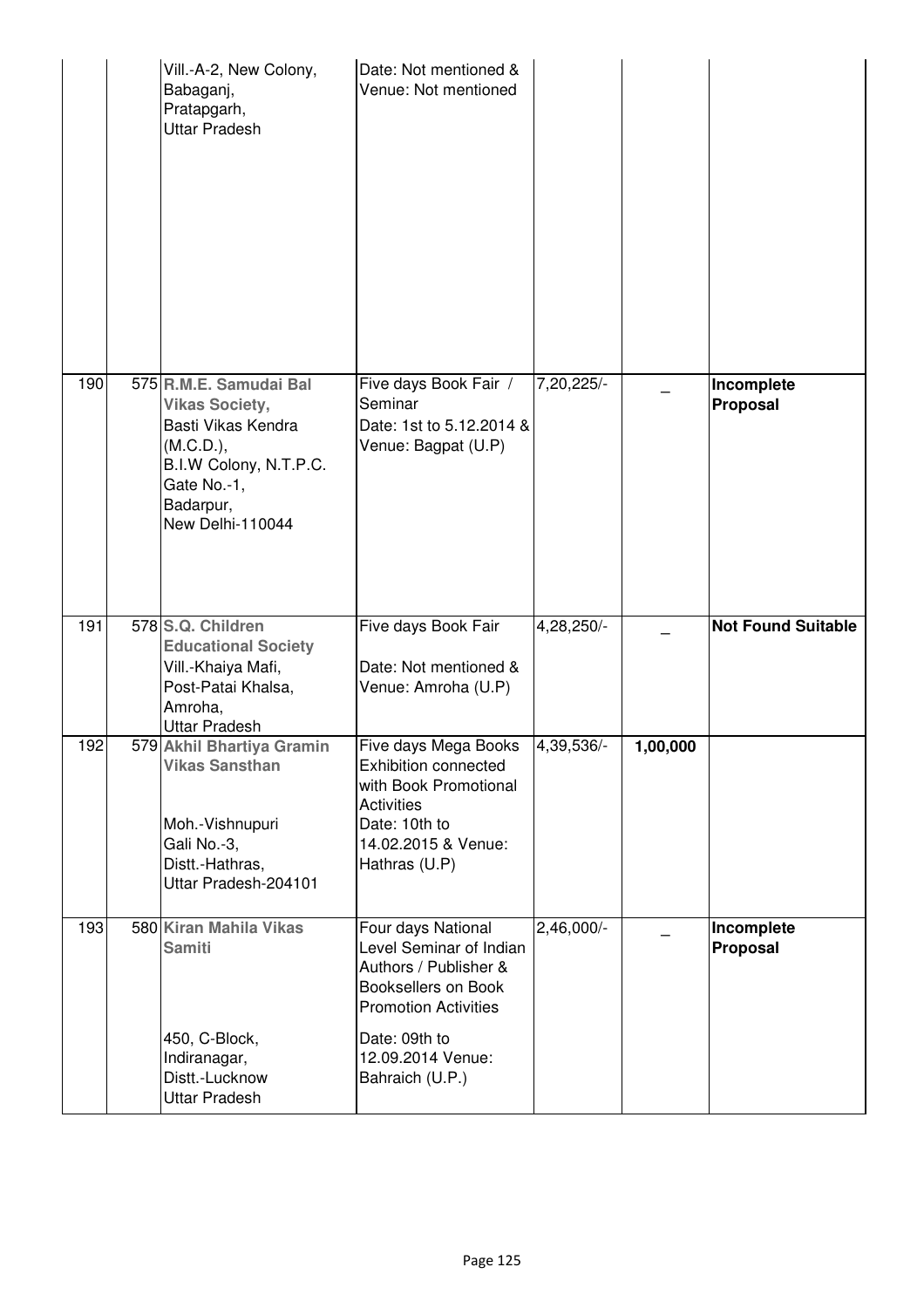| 194 |     | 582 Sarvotthan Sewa<br><b>Sansthan</b><br>Kerariya Po. Betaura<br>Distt.-Raibareli,<br>Uttar Pradesh-229001                                                                      | Five days Book Fair<br>Date: Not mentioned<br>Venue: Allahabad<br>(U.P)                                   | 4,34,250/-   |          | Incomplete<br>Proposal                                                        |
|-----|-----|----------------------------------------------------------------------------------------------------------------------------------------------------------------------------------|-----------------------------------------------------------------------------------------------------------|--------------|----------|-------------------------------------------------------------------------------|
| 195 |     | 583 Tasmiya Social Welfare<br><b>Education Society</b><br><b>Bharat Gas Godown</b><br>Sarai Road,<br>Opp.-Samadhi Noor Basti<br>Saharanpur,<br>Uttar Pradesh-247231              | Four days Book<br>Exhibition<br>Date: 9th to 12.11.2014<br>& Venue: Saharanpur<br>(U.P)                   | 1,38,300/-   |          | <b>Not Found Suitable</b>                                                     |
| 196 |     | 584 Shri Subedar Kashyap<br><b>Samajik Sewa Sansthan</b><br>Vill.-Bhanapur,<br>Post-Bamtapur,<br>Tahsil-Savayajpur,<br>Distt.-Hardoi,<br><b>Uttar Pradesh</b>                    | Three days Book Fair<br>with Reading Promotion<br>Training<br>Date: 2014-15 & Venue:<br>Not mentioned     | 4,87,500/-   |          | <b>Unrealistic budget</b><br>estimate on Higher<br>side not found<br>suitable |
| 197 |     | 433 Shri Hans Shaikshanik<br><b>Evam Seva Sansthan</b><br>Plot No 52, Kailashpuri,<br>Geeta Palli Road,<br>Alambagh,<br>Lucknow-226005, Uttar<br>Pradesh                         | Five days book fair &<br>seminar<br>Date: 2014-15 Venue:<br>Banda (U.P.) & Venue:<br>Faizabad (U.P.)      | 3,04,690/-   | 1,00,000 |                                                                               |
| 198 | 588 | Ujala Shehri Grameen<br><b>Welfare Society</b><br>Malik House Mohalla-Nai<br>Basti Vill.-Husainpur,<br>Post-Dhampur,<br>Tehsil-Dhampur<br>Distt.-Bijnor,<br><b>Uttar Pradesh</b> | Eight days Seminar for<br>Conveying survey on<br>Book Industry<br>Date: 2014-15 & Venue:<br>Not mentioned | 3,79,800/-   |          | Incomplete<br>Proposal                                                        |
| 199 |     | 589 Gulab Mahila Seva<br><b>Sansthan</b><br>90, Anand Vihar colony,<br>Rampur Road,<br>P.O.-Swaley Nagar<br>Bareilly-243003,<br><b>Uttar Pradesh</b>                             | Four days Book<br>Seminar / Workshop<br>Etc.<br>Date: 2014-15 & Venue:<br>Aligarh (U.P)                   | $4,34,750/-$ |          | <b>Unrealistic budget</b><br>estimate on Higher<br>side not found<br>suitable |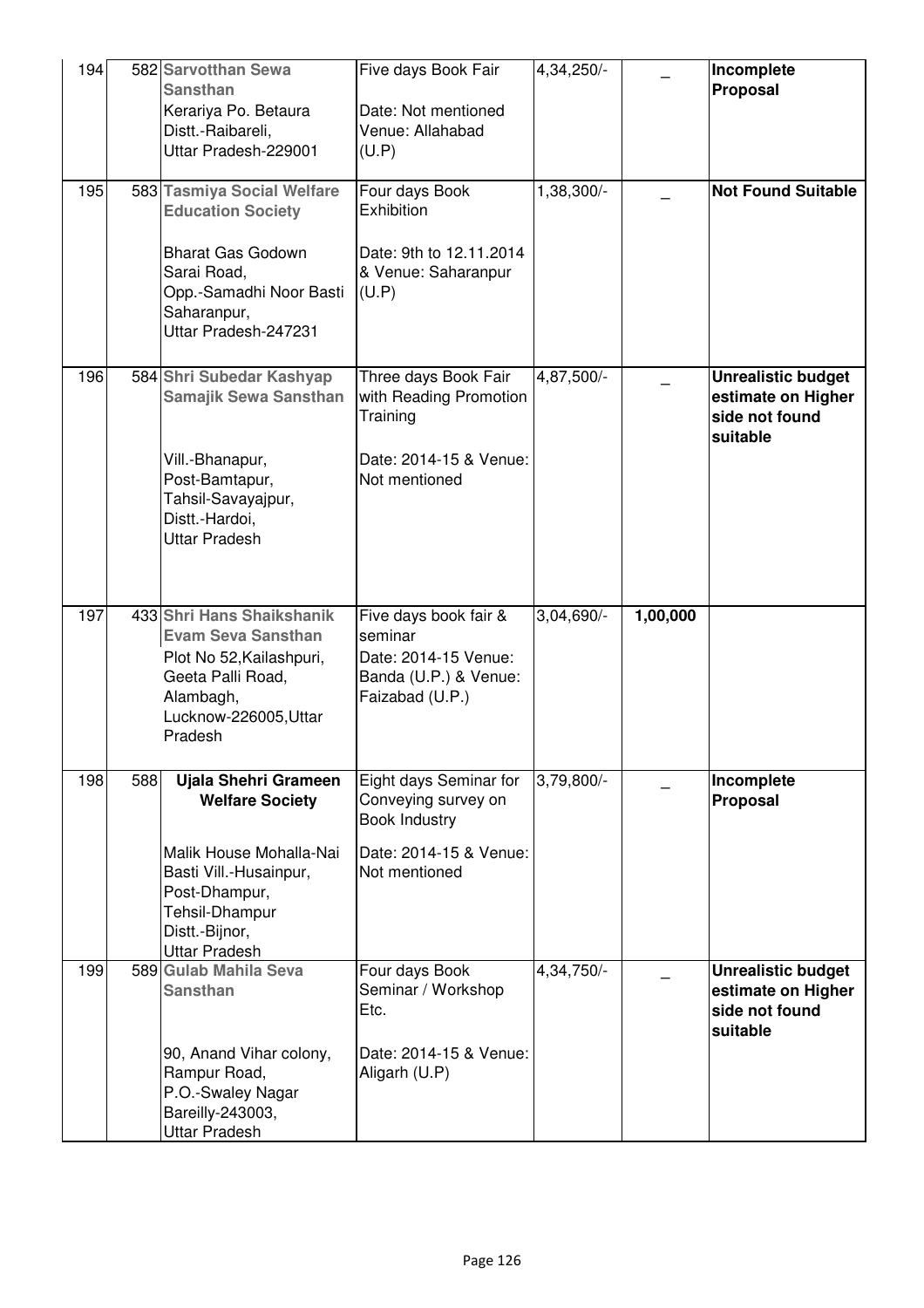| 200 | 590 Institute of Social<br><b>Welfare and Action</b><br>Research,<br>LC-9, Chandanvan,<br>Phase-1,<br>Mathura-281001,<br>Block-Mathura Baldeo and<br>Farah,<br>Distt.-Mathura,<br><b>Uttar Pradesh</b> | Five days Book<br><b>Exhibitions</b><br>Date: Not mentioned &<br>Venue: Mathura (U.P)                      | $6,14,060/-$ |        | <b>Not Found Suitable</b> |
|-----|--------------------------------------------------------------------------------------------------------------------------------------------------------------------------------------------------------|------------------------------------------------------------------------------------------------------------|--------------|--------|---------------------------|
| 201 | 592 Dr. Ambedkar Janchetna<br><b>Sansthan</b><br>Vill.-Kohdi Khurd,<br>Post-Jairajpur,<br>Distt.-Azamgarh,<br><b>Uttar Pradesh</b>                                                                     | Five days Book Fair &<br>Seminar Cum<br>Workshop<br>Date: 21 to 25 Aug.<br>2014 & Venue:<br>Azamgarh (U.P) | 3,43,875/-   |        | Incomplete<br>Proposal    |
| 202 | 593 Jeevan Jyoti Shiksha<br><b>Samiti</b><br>Ramaipur Sarai Inayat<br>Allahabad,<br><b>Uttar Pradesh</b>                                                                                               | Three days Annual<br>Meet of Book Writers<br>Date: Not mentioned &<br>Venue: Sant Ravidas<br>Nagar (U.P)   | 2,49,375/-   |        | Incomplete<br>Proposal    |
| 203 | 596 Choudhary Siksha<br><b>Prachar Avam Prasar</b><br><b>Samiti</b><br>Village Mankua<br>Maksoodpur,<br>Block-Dilari,<br>Distt. Muradabad-244401,<br><b>Uttar Pradesh</b>                              | Five days National<br>Level Seminar<br>Date: 21st to<br>25.05.2014 & Venue:<br>Sant Ravidas Nagar<br>(U.P) | 3,56,750/-   |        | Incomplete<br>Proposal    |
| 204 | 599 Om Sankalp Sewa<br><b>Sansthan</b><br>Vill.-544, Sataya nagar,<br>Raibareli-229001,<br><b>Uttar Pradesh</b>                                                                                        | Five days Book Fair<br>Date: 21st to<br>25.05.2014 & Venue:<br>Raibareli                                   | 4,50,000/-   |        | Incomplete<br>Proposal    |
| 205 | 610 Payal Social Welfare<br><b>Society</b><br>543/100, K-Block,<br>Kidwai Nagar,<br>Kanpur-208011,<br><b>Uttar Pradesh</b>                                                                             | Five days Book Fair<br>Date: 21st to<br>25.05.2014 & Venue:<br>Kanpur (U.P)                                | 2,85,000/-   | 50,000 |                           |
| 206 | 615 Nav Sanchit Sewa Samiti Two days Seminar of                                                                                                                                                        | India Authors /<br>Publishers &<br>Booksellers & etc On<br><b>Book Promotion</b><br><b>Activities</b>      | 1,00,000/-   |        | Incomplete<br>Proposal    |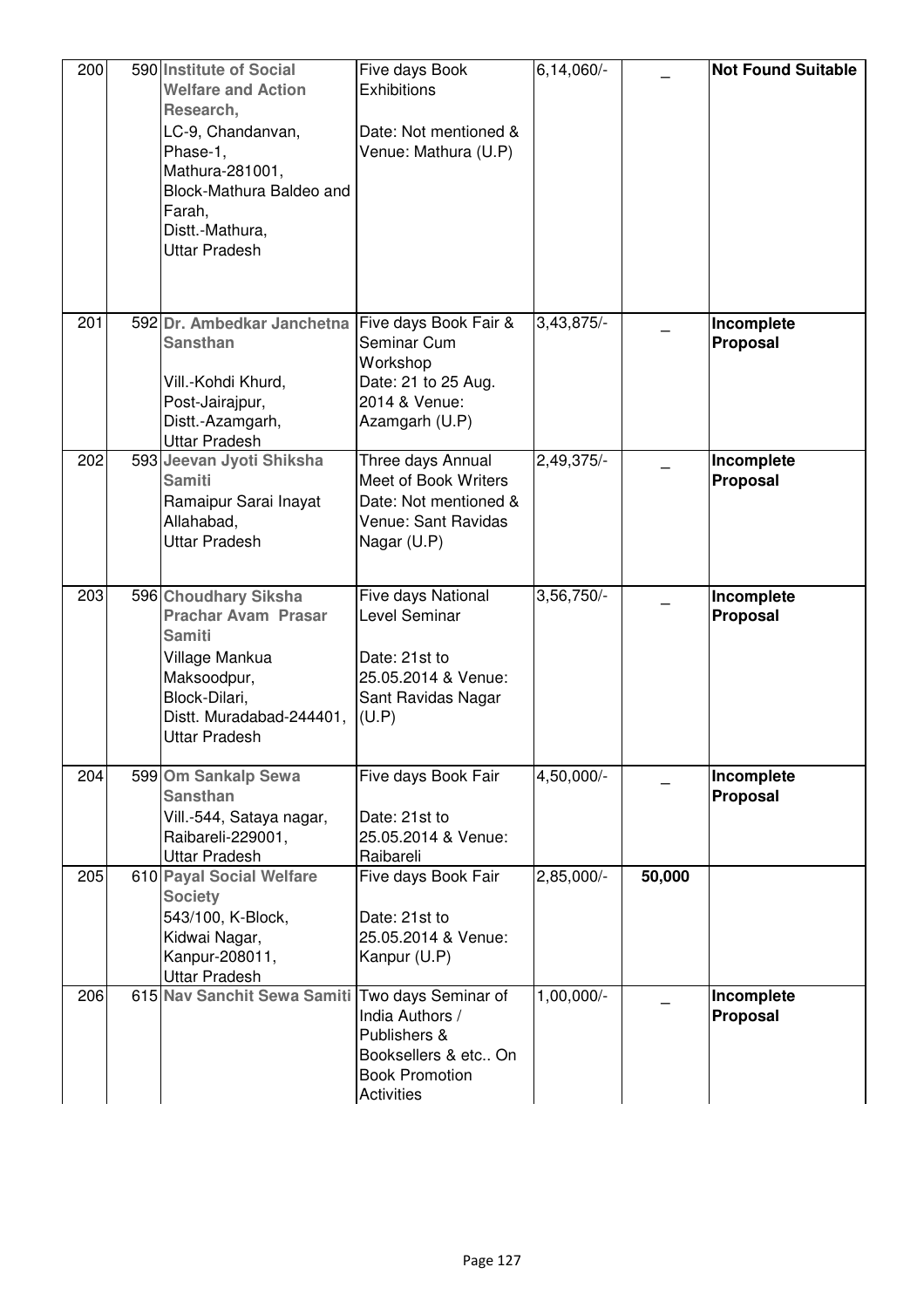|     | No.-9, 3rd Floor,<br>Kilokari,<br>Ring Road,<br>Maharani Bagh-110014,<br>New Delhi                                                                          | Date: Not mentioned &<br>Venue: Varanasi (U.P)                                                                                                                                  |              |                                                                               |
|-----|-------------------------------------------------------------------------------------------------------------------------------------------------------------|---------------------------------------------------------------------------------------------------------------------------------------------------------------------------------|--------------|-------------------------------------------------------------------------------|
| 207 | 616 Sri Anil Kumar Ojha<br><b>Memorial Educational</b><br><b>Trust</b><br>324/K, Rajendra Nagar<br>(W), Gorakhnath,<br>Gorakhpur,                           | Four days National<br>Level Seminar of Indian<br>Authors / Publisher &<br>Booksellers on Book<br><b>Promotion Activities</b><br>Date: 5th to 8.9.2014 &<br>Venue: Baghpat (U.P) | 2,37,000/-   | Incomplete<br>Proposal                                                        |
| 208 | <b>Uttar Pradesh</b><br>618 Bhartiya Gramin Utthan<br><b>Sewa Samiti</b><br>Irshad Colony,<br>Bakshiwala Road,<br>Bijnor-246701,<br><b>Uttar Pradesh</b>    | Three days Book Fair<br>Date: 17th to<br>19.12.2014 & Venue:<br>Bijnor (U.P)                                                                                                    | 4,38,850/-   | <b>Unrealistic budget</b><br>estimate on Higher<br>side not found<br>suitable |
| 209 | 624 Hakeem Abdul-Majeed<br><b>Educational Welfare</b><br><b>Society</b><br>Kasba Sultanpur,<br>Post Chilkana,<br>Distt. Saharanpur,<br>Uttar Pradesh-247231 | Four days Book<br><b>Exhibition Connected</b><br>with Book Promotional<br><b>Activites</b><br>Date: 12th to<br>15.01.2015 & Venue:<br>Saharanpur (U.P)                          | 1,57,050/-   | <b>Not Found Suitable</b>                                                     |
| 210 | 625 Sehyog Vikas Samiti,<br>118, Amatawali Gali<br>Meethapur,<br>Vill.-Badarpur,<br>New Delhi-110044                                                        | Five days Book Fair<br>Date: 2014-15 Venue:<br>Pratapgarh (U.P)                                                                                                                 | $9,23,250/-$ | Incomplete<br>Proposal                                                        |
| 211 | 628 Karmyog Sewa Samiti<br>331/3, Chaupri Tola,<br>Phoolwali Gali Chowk,<br>Lucknow,<br><b>Uttar Pradesh</b>                                                | Three days Book Fair<br>with Reading Promotion<br>Training<br>Date: 2014-15 Venue:<br>Pratapgarh (U.P)                                                                          | 4,87,500/-   | <b>Unrealistic budget</b><br>estimate on Higher<br>side not found<br>suitable |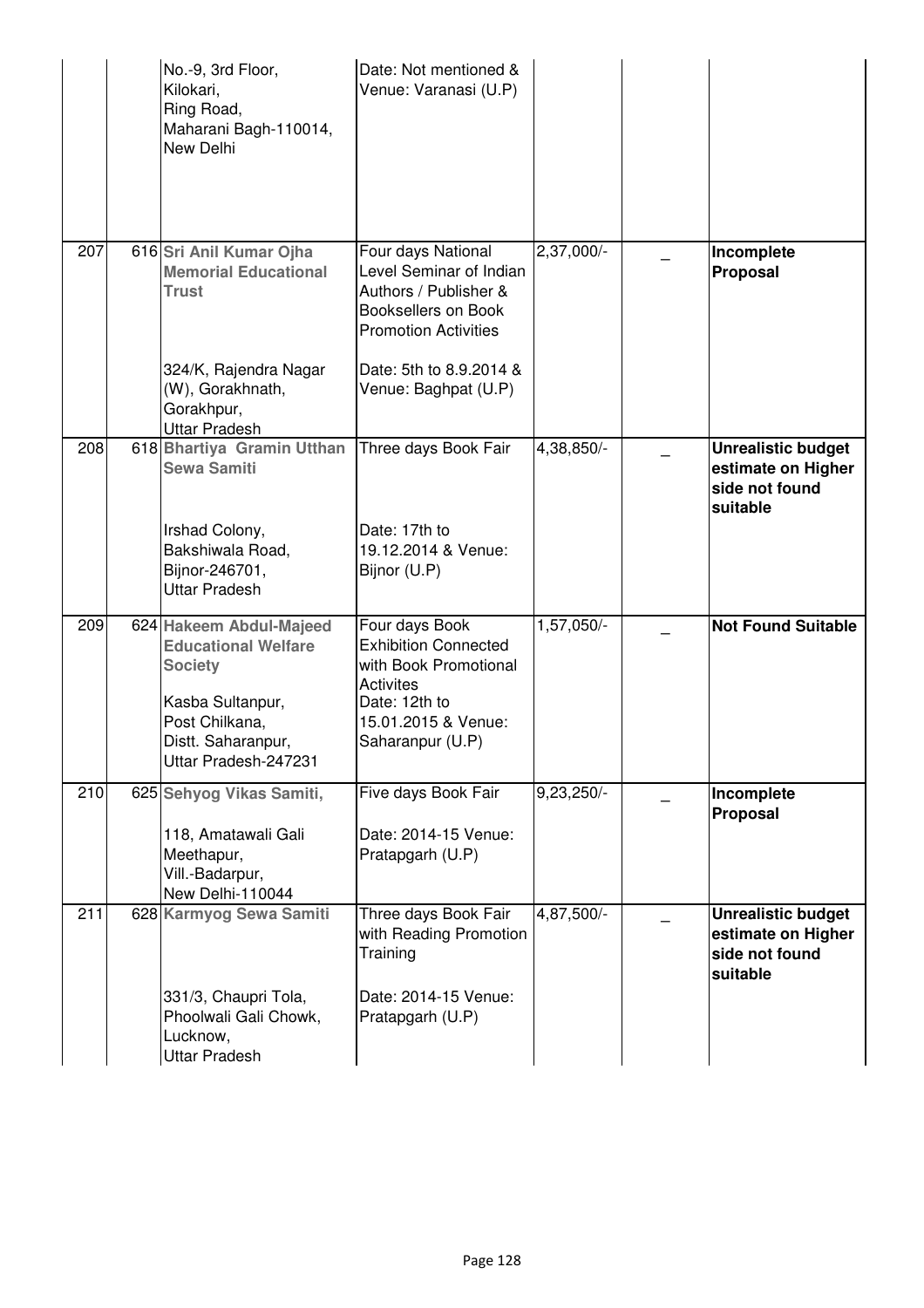| 212 | 629 Modern Education &<br><b>Technical Society</b><br>Vill.-Aurangabad,<br>Distt.-J.P. Nagar (Almora),<br>Uttar Pradesh                                           | Five days Book<br><b>Promotional Activity</b><br>Date: Not mentioned &<br>Venue: Amroha (U.P)                                                                                           | 4,28,250/-   | <b>Unrealistic budget</b><br>estimate on Higher<br>side not found<br>suitable |
|-----|-------------------------------------------------------------------------------------------------------------------------------------------------------------------|-----------------------------------------------------------------------------------------------------------------------------------------------------------------------------------------|--------------|-------------------------------------------------------------------------------|
| 213 | 634 Social Development And<br><b>Educational Society</b><br>293/914, Old Hider Ganj,<br>Joshi Tola,<br>Lucknow-226003,<br><b>Uttar Pradesh</b>                    | Three days Book Fair<br>Date: 2014 & Venue:<br>Auraiya (U.P)                                                                                                                            | 5,32,000/-   | Incomplete<br>Proposal                                                        |
| 214 | 635 Maa Bhagyawati Ball<br><b>Kalyan Samiti</b><br>Mohalla- Garhi Ashraf Ali,<br>Distt-Farrukhabad,<br><b>Uttar Pradesh</b>                                       | Five days Book Fair &<br>Seminar Cum<br>Workshop<br>Date: 21th to<br>25.08.2014 & Venue:<br>Farrukhabad (U.P)                                                                           | $3,43,875/-$ | Incomplete<br>Proposal                                                        |
| 215 | 636 Ajay Gramudyog Sewa<br><b>Samiti</b><br>Vill.-Ramgarh,<br>Po.-Imliya,<br>Distt.-Firozabad,<br><b>Uttar Pradesh</b>                                            | Four days Book<br>Exhibition<br>Date: Not mentioned &<br>Venue: Firozabad (U.P)                                                                                                         | 4,54,445/-   | <b>Not Found Suitable</b>                                                     |
| 216 | 645 Lok Sewa Sanstha (LSS)<br>VPO.-Gopalapur<br>(Kalinjara),<br>Koirauna,<br>District-S.R.N. Bhadohi,<br>Uttar Pradesh-221309                                     | Three days Book Fair /<br>Seminar of Indian<br>Authors / Publishers /<br>Book sellers for Book<br>Promotion<br>Date: 20th to<br>22.08.2014 & Venue:<br>S.R.N. Bhadohi District<br>of UP | $3,51,000/-$ | <b>Not Found Suitable</b>                                                     |
| 217 | 646 Aanchal Women's<br><b>Welfare Society</b><br>2/462, 1st Floor,<br>Block-A,<br>Vivek Khand,<br>Gomti Nagar,<br>Lucknow-226010<br><b>Uttar Pradesh</b>          | Six days Seminar /<br>Workshop<br>Date: Not mentioned &<br>Venue: Not mentioned                                                                                                         | 8,50,000/-   | Incomplete<br>Proposal                                                        |
| 218 | 647 Kidwai Educational &<br><b>Cultural Society</b><br>643A/68, Paltan Chhawani<br>(Katara) Near-Musa<br>Masjid,<br>Sitapur Road Lucknow,<br>Uttar Pradesh-226021 | Five days Book Fair and 3,03,750/-<br>Seminar<br>Date: Not mentioned &<br>Venue: Shahjahanpur,<br>U.P                                                                                   |              | <b>Not Found Suitable</b>                                                     |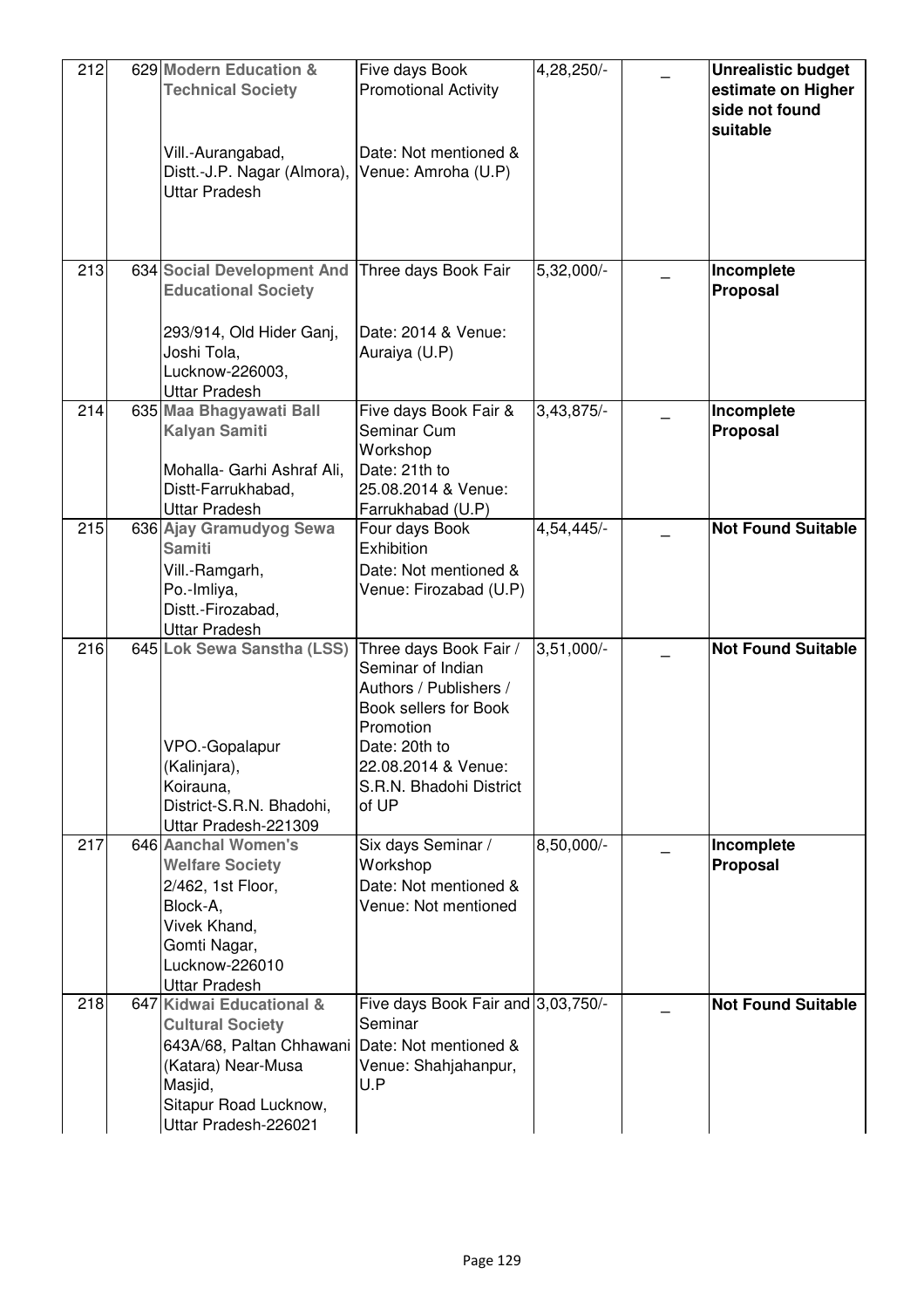| 219 | 650 Sanjeevani Welfare<br><b>Foundation</b><br>S-41, Gol Market,<br>Mahanagar,<br>Lucknow,<br><b>Uttar Pradesh</b>                                                    | Four days Book Fair &<br>Seminar<br>Date: 5th to 08.11.2014<br>& Venue: Lucknow                       | $2,47,500/-$                      |        | Incomplete<br>Proposal                                                                                 |
|-----|-----------------------------------------------------------------------------------------------------------------------------------------------------------------------|-------------------------------------------------------------------------------------------------------|-----------------------------------|--------|--------------------------------------------------------------------------------------------------------|
| 220 | 652 Jan Vikas Sansthan<br>Mohalla-Babhangawana<br>Near Arya Kanya Inter<br>College,<br>Post.-Gandhinagar<br>Distt.-Basti<br>Uttar Pradesh-272001                      | Seven days Book Fair<br>and one day seminar<br>Date: 5th to 08.11.2014<br>& Venue: Lucknow            | 1,84,125/-<br>$51,375/-$          |        | Incomplete<br>Proposal                                                                                 |
| 221 | 654 Mahila Baal Kalyan Ve<br><b>Samajik Sewa Sansthan</b><br>C-1631/121,<br>Near Green Field School,<br>Rajajipuram<br>Lucknow,<br>Uttar Pradess-226017               | Five days Book Fair &<br>Seminar of Indian<br>Authors<br>Date: 2014-15 Venue:<br>Saharanpur, U.P      | 4,87,500/-                        |        | Incomplete<br>Proposal                                                                                 |
| 222 | 655 Ample Educational<br><b>Society</b><br>5/101, Awas Vikas Colony, Date & Venue: Not<br>Amrapali Youjana Hardoe<br>Road,<br>Lucknow-226003,<br><b>Uttar Pradesh</b> | Three days Conference<br>mentioned                                                                    | 10,17,500/-                       |        | Incomplete<br>Proposal                                                                                 |
| 223 | 658 Shri Saryu Ji Manav<br><b>Sewa Sansthan</b><br>Vill.-Mehdiya Khurd,<br>Post-Uska Bazar Sidharth<br>Nagar                                                          | Seven days Book Fair<br>and one day seminar<br>Date: Not mentioned &<br>Venue: Siddarth Nagar,<br>U.P | $1,84,125$ <sup>-</sup><br>51,375 | 75,000 | Provide free stall to<br><b>National Book</b><br>Trust, (NRO)<br>participation during<br>the Book Fair |
| 224 | 663 IRAM Educational<br><b>Cultural And Social</b><br><b>Welfare Society</b>                                                                                          | Four days Seminar                                                                                     | 4,27,500/-                        |        | <b>Not Found Suitable</b>                                                                              |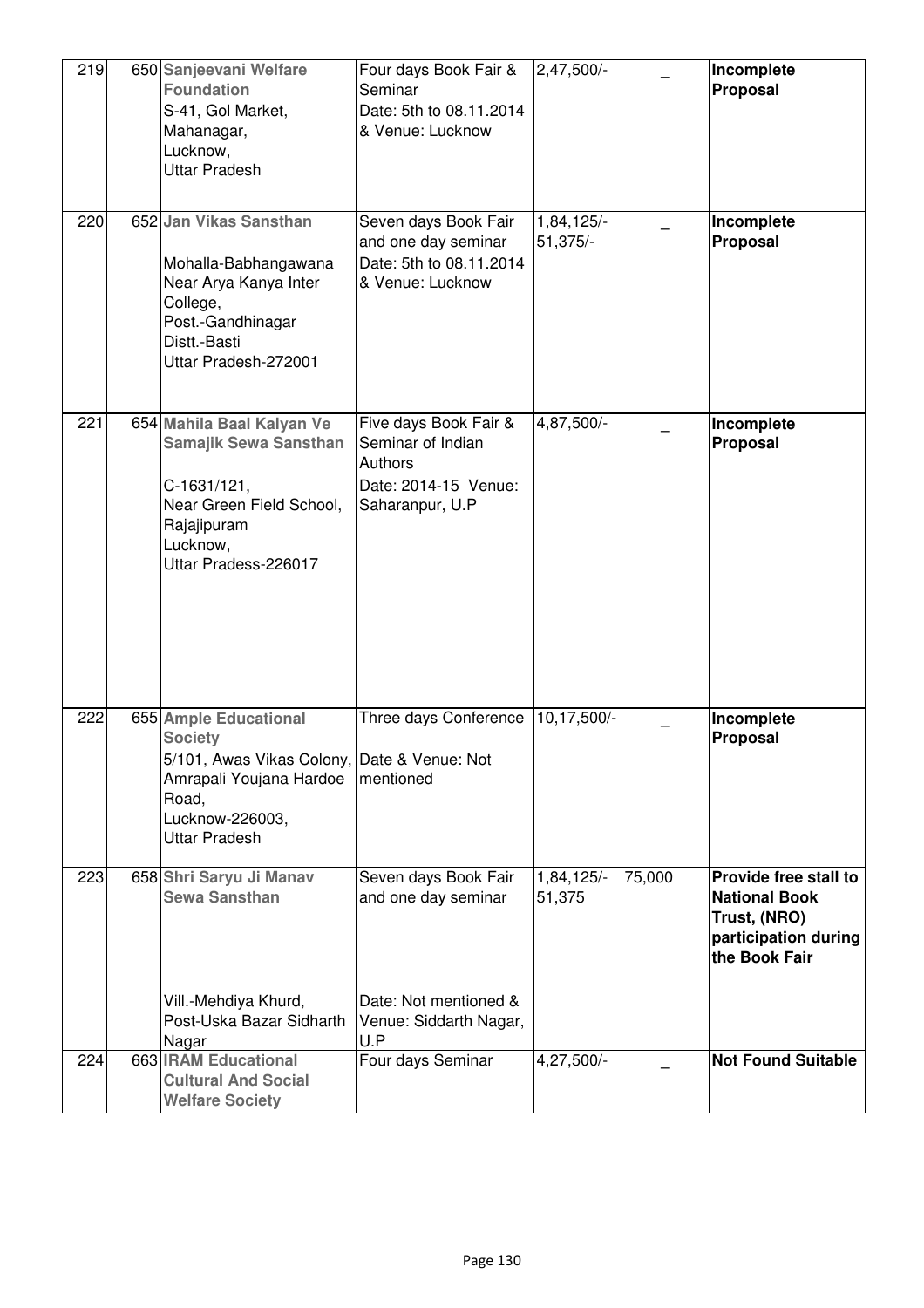|     | Post Tambore,<br>Distt.-Sitapur,<br><b>Uttar Pradesh</b>                                                                                                                       | Date: Not mentioned &<br>Venue: Sitapur (U.P)                                                                                                 |              |        |                                                                                                        |
|-----|--------------------------------------------------------------------------------------------------------------------------------------------------------------------------------|-----------------------------------------------------------------------------------------------------------------------------------------------|--------------|--------|--------------------------------------------------------------------------------------------------------|
| 225 | 664 Bharti Sikhasha Samiti,<br>Agra                                                                                                                                            | Five days Voluntary /<br><b>Private Organisations</b><br>for Organising Seminars<br>/ Training Courses /<br>Workshops / Annual<br>Conventions | 1,16,250/-   |        | <b>Not Found Suitable</b>                                                                              |
|     | 90.8 Aap Ki Awaz<br>(Community Radio Station) Venue: Not mentioned<br>J.P. Nagar Mau Road<br>Khandari,<br>Agra,<br><b>Uttar Pradesh</b>                                        | Date: July & August &                                                                                                                         |              |        |                                                                                                        |
| 226 | 665 Maulana Fateh Ullah<br><b>Abbasi Educational And</b><br><b>Welfare Society</b><br>VPO.- Gram & Post-<br>Mahrauda,<br>Mauaima,<br>Distt.-Allahabad,<br><b>Uttar Pradesh</b> | Eight days Seminar for<br>Conveying survey on<br><b>Book Industry</b><br>Date: Not mentioned &<br>Venue: Allahabad (U.P)                      | 3,79,800/-   |        | <b>Not Found Suitable</b>                                                                              |
| 227 | 666 Akhil Bhartiya Shaswat<br>Jan kalyan Samiti<br>2/2, MIG Awas Vikas<br>Colony,<br>Yojana-3,<br>Jhunsi,<br>Allahabad,<br><b>Uttar Pradesh</b>                                | Five days Book Fair<br>Date: Not mentioned &<br>Venue: Jaunpur (U.P)                                                                          | 4,85,625/-   |        | <b>Not Found Suitable</b>                                                                              |
| 228 | 667 Jeevan Jyoti Samaj<br><b>Sewa Sansthan</b>                                                                                                                                 | Three days Book Fair & 1,50,000/-<br>Seminar                                                                                                  |              | 50,000 | Provide free stall to<br><b>National Book</b><br>Trust, (NRO)<br>participation during<br>the Book Fair |
|     | D-3/560 Ruchikhand-1,<br>Sharda Nagar,<br>Lucknow,<br>Uttar Pradesh-226002                                                                                                     | Date: 10th to<br>12.06.2014 & Venue:<br>Jaunpur (U.P)                                                                                         |              |        |                                                                                                        |
| 229 | 668 World Welfare<br>Organization<br>Vill.-Ramchandrapur,<br>Po.-Bhilampur,<br>Distt.-Raebareli,<br><b>Uttar Pradesh</b>                                                       | Three days Annual<br>Meet of Book Writers<br>Date: Not mentioned &<br>Venue: Raibareli                                                        | 3,64,219/    |        | <b>Not Found Suitable</b>                                                                              |
| 230 | 669 Adarsh Mahila<br><b>Gramodyog Seva</b><br><b>Sansthan</b>                                                                                                                  | Four days Seminar on<br>Indian Authors /<br>Publishers & Book<br><b>Sellers</b>                                                               | $2,52,000/-$ |        | Incomplete<br>Proposal                                                                                 |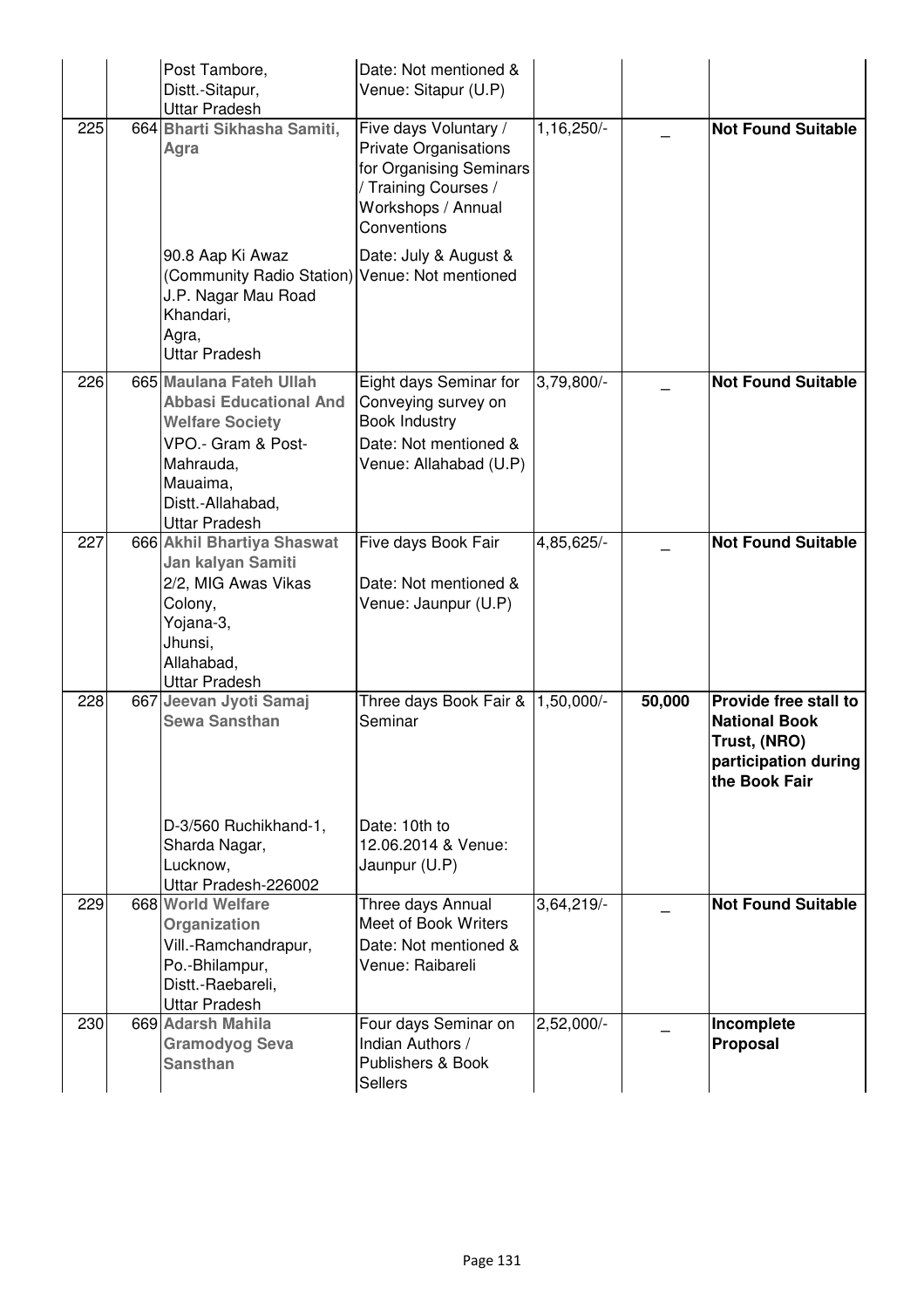|     | G-21, B Block,<br>Darulshafa,<br>Lucknow,<br>Uttar Pradesh-226001                                                                                  | Date: Not mentioned &<br>Venue: Not mentioned                                                                                                                                                                           |              |                                                                               |
|-----|----------------------------------------------------------------------------------------------------------------------------------------------------|-------------------------------------------------------------------------------------------------------------------------------------------------------------------------------------------------------------------------|--------------|-------------------------------------------------------------------------------|
| 231 | 670 Maa Ambay Shiksha<br><b>Samiti</b><br>555KHA/31,<br>Bhola Khera,<br>Alambagh,<br>Lucknow-226005                                                | Four days Seminar on<br>Indian Authors /<br>Publishers & Book<br><b>Sellers</b><br>Date: Month of<br>November 2014c &<br>Venue: Not mentioned                                                                           | 91,500/-     | <b>Not Found Suitable</b>                                                     |
| 232 | 671 Bhartiya Gramin Vikas<br>Samiti (Regd.)<br>261, New Civil Lines,<br>(Ambedkar Nagar)<br>Hardoi,<br><b>Uttar Pradesh</b>                        | Seven days Book Fair & 6,80,625/-<br>One day Special<br>Seminar on Indian<br>Authors / Publishers /<br><b>Booksellers</b><br>Date: 09th to<br>15.08.2014 & Venue:<br>Pt. Jawahar Lal Nehru<br>Litreture at Hardoi (U.P) |              | <b>Not Found Suitable</b>                                                     |
| 233 | 676 Society for Voluntry<br><b>Action &amp; Research</b><br>E-309, Sector-I,<br>L.D.A. Colony,<br>Kanpur Road,<br>Lucknow,<br><b>Uttar Pradesh</b> | Seven days Book Fair<br>Date: Not mentioned &<br>Venue: Unnao (U.P)                                                                                                                                                     | 4,01,775/-   | <b>Not Found Suitable</b>                                                     |
| 234 | 678 Rashtriya Asahaya<br><b>Sewashram Parishad</b><br>(RASEP)<br>62F/14A, Rajapur,<br>Allahabad,<br>Uttar Pradesh-211001                           | Three days Book Fair & 1,73,250/-<br>Seminar cum workshop<br>Date: Not mentioned &<br>Venue: Chitrakoot (U.P)                                                                                                           |              | <b>Not Found Suitable</b>                                                     |
| 235 | 679 Tarai Khadi Gramodyog<br><b>Sansthan</b><br>H.N. 247, Manas<br>Enclave-CIMAP,<br>Faridi Nagar,<br>Lucknow-226015<br><b>Uttar Pradesh</b>       | Three days Seminar of<br>Indian Authors /<br>Publishers & Book<br>Sellers on Book<br><b>Promotional activities</b><br>Date: 12th to<br>14.07.2014 & Venue:<br>Jaunpur (U.P)                                             | $3,41,250/-$ | <b>Unrealistic budget</b><br>estimate on Higher<br>side not found<br>suitable |
| 236 | 681 Sagar Sewa Samiti                                                                                                                              | Three days Book<br>Exhibition                                                                                                                                                                                           | 2,82,750/-   | Incomplete<br>Proposal                                                        |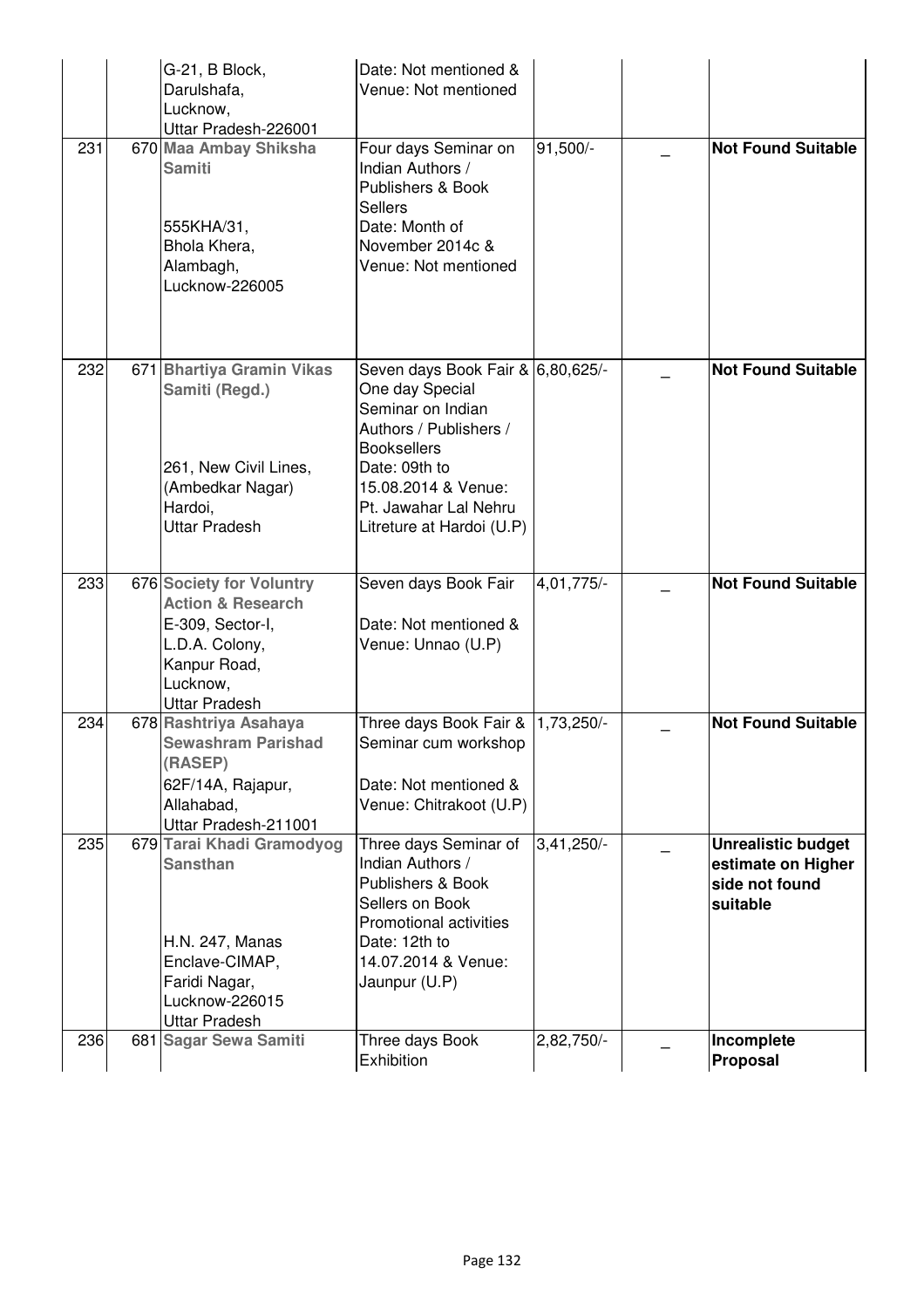|     | 951, Manas Nagar,<br>Krishana Nagar,<br>Lucknow,<br>Uttar Pradesh-226023                                                                                       | Date: Not mentioned &<br>Venue: Bangarmau<br>Unnao (U.P)                                                                                      |                      |                           |
|-----|----------------------------------------------------------------------------------------------------------------------------------------------------------------|-----------------------------------------------------------------------------------------------------------------------------------------------|----------------------|---------------------------|
| 237 | 687 Bharati Kala Niketan<br><b>Shiksha Samiti</b><br>951, Manas Nagar,<br>Krishana Nagar,<br>Lucknow,<br>Uttar Pradesh-226023                                  | Five days Book Fair &<br>Seminar<br>Date: 2014-15 & Venue:<br>Deoria (U.P)                                                                    | 4,50,000/-           | <b>Not Found Suitable</b> |
| 238 | 689 Hindustan Chaturdic<br>Vikas Samiti,<br>Mu. Indiranagar,<br>Po.-Tetri Bazar,<br>Sidharthnagar-272207                                                       | Date: Not mentioned &<br>Venue: Not mentioned                                                                                                 | 1,84,125/-<br>51,375 | <b>Not Found Suitable</b> |
| 239 | 690 Nitai Gaur For Education<br><b>And Development</b><br><b>Society</b><br>2/168, Vishal Khand,<br>Gomti Nagar,<br>Lucknow-10,<br><b>Uttar Pradesh</b>        | Six days Book Fair &<br>Workshop<br>Date: Not mentioned &<br>Venue: Barabanki<br>(U.P)                                                        | 2,96,025/-           | <b>Not Found Suitable</b> |
| 240 | 691 Nav Chetna Mahila<br><b>Kalyan Samiti</b><br>529-A/1149/12,                                                                                                | Four days National<br>Level Seminar of Indian<br>Authors / Publisher &<br>Booksellers on Book<br><b>Promotion Activities</b><br>Date: 10th to | $2,62,500/-$         | <b>Not Found Suitable</b> |
|     | Pantnagar,<br>Khurram Nagar,<br>Lucknow-226022,<br><b>Uttar Pradesh</b>                                                                                        | 13.11.2014 & Venue:<br>Bijnor (U.P)                                                                                                           |                      |                           |
| 241 | 693 Samajik Anusandhan<br><b>Evam Manav Vikash</b><br>Sansthan,<br>Ward No.-10,<br>Shakti Nagar,<br>Ramkola Road,<br>Kasia-Kushinagar,<br><b>Uttar Pradesh</b> | Five days Book Fair &<br>Seminar<br>Date: 10 to 15.06.2014<br>& Venue: Kushinagar<br>(U.P)                                                    | 5,37,000/-           | Incomplete<br>Proposal    |
| 242 | 701 Jan Kalyan Shikshan<br><b>Shikshan Prashikshan</b><br><b>Samiti</b>                                                                                        | Four days Seminar on<br>Indian Authors /<br>Publishers & Book<br><b>Sellers</b>                                                               | $2,51,400/-$         | Incomplete<br>Proposal    |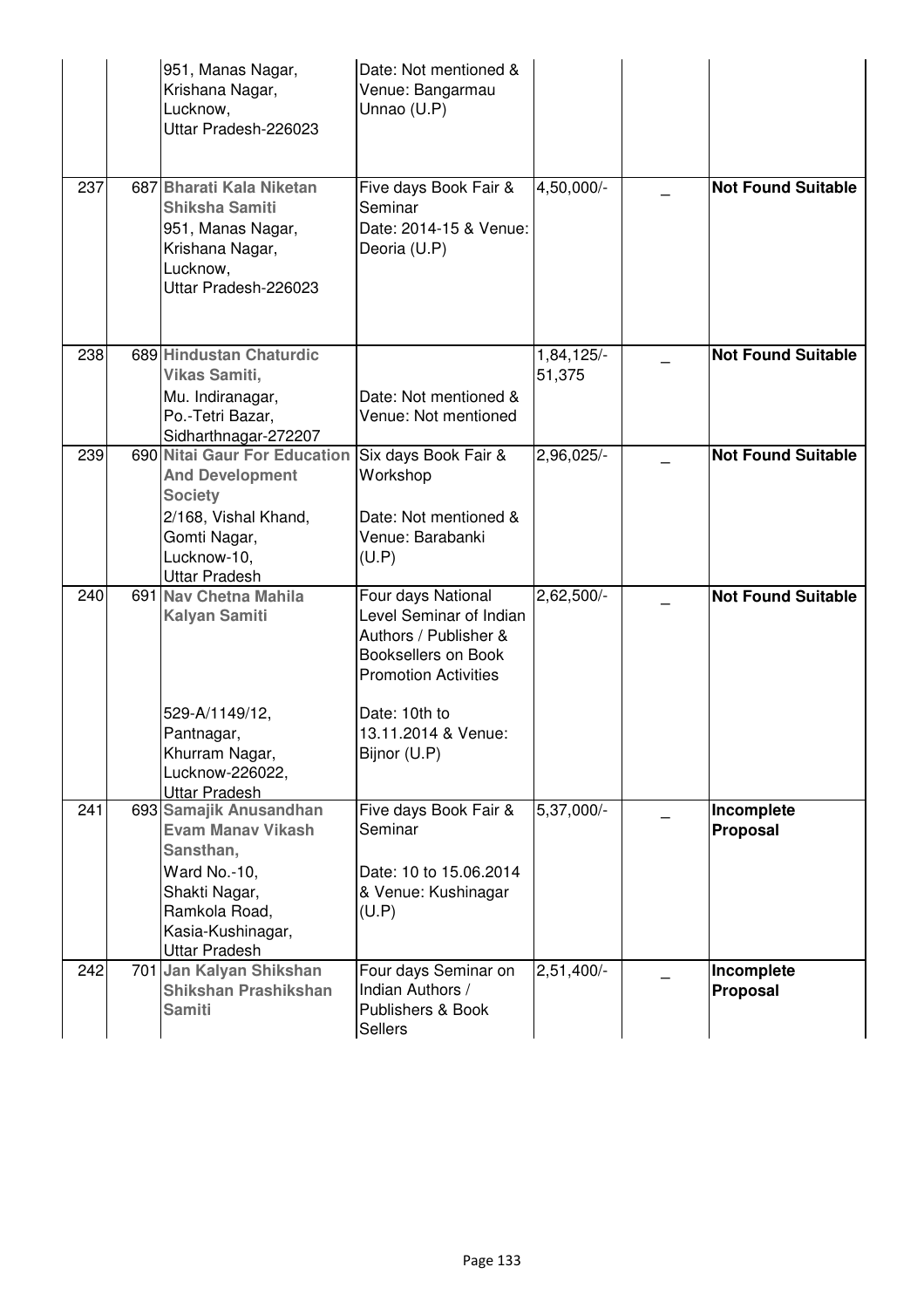|     | Mohalla-Dalchand Near<br>Ayurvedic College<br>Pilibheet-262001,<br><b>Uttar Pradesh</b>                                                               | Date: Not mentioned &<br>Venue: Shahjahanpur<br>(U.P)                                                                                      |              |                           |
|-----|-------------------------------------------------------------------------------------------------------------------------------------------------------|--------------------------------------------------------------------------------------------------------------------------------------------|--------------|---------------------------|
| 243 | 703 Ashirwad Social Welfare<br><b>Sansthan (ASWS)</b><br>VPO.-Motigang,<br>Mankapur,<br>Gonda,<br>Uttar Pradesh-271001                                | Three days Seminar on<br>Indian Authors /<br>Publishers & Book<br><b>Sellers</b><br>Date: Month of July<br>2014 & Venue: Gonda<br>(U.P)    | 2,85,000/-   | <b>Not Found Suitable</b> |
| 244 | 704 Manav Sahayta Sewa<br><b>Sansthan</b><br>268,<br>Awas Vikas Colony,<br>Gonda,<br>Uttar Pradesh-271002                                             | Four days Seminar on<br>Indian Authors /<br>Publishers & Book<br><b>Sellers Promotion</b><br>Date: Not mentioned &<br>Venue: Not mentioned | 3,14,813/    | <b>Not Found Suitable</b> |
| 245 | 705 Jyoti Vidya Mandir<br>Anandpuri, Jail Road<br>Gonda                                                                                               | Four days Seminar<br>Date: Not mentioned &<br>Venue: Not mentioned                                                                         | 3,14,813/    | <b>Not Found Suitable</b> |
| 246 | 706 Swablamban Jan Kalyan<br><b>Shikchan Sansthan</b><br>(SJKSS)<br>chawani<br>Sarkar,<br>Gonda-271001                                                | Three days Seminar on<br>Green Environment.<br>Date: Not mentioned &<br>Venue: Shrawasti (U.P.)                                            | $2,70,450/-$ | <b>Not Found Suitable</b> |
| 247 | 715 Shanti Shaikshik Evam<br>Samajik Kalyan<br><b>Sansthan</b><br>645A/134,<br>Janki Vihar,<br>Jankipuram,<br>Lucknow-226021,<br><b>Uttar Pradesh</b> | Seven days Book Fair<br>for Book Promotion<br>Date: 2nd to 08.09.2014<br>& Venue: BKT Inter<br>College, BKT, Distt.-<br>Lucknow            | 4,17,000/-   | Incomplete<br>Proposal    |
| 248 | 716 Nisharg<br>VPO.-Sehmalpur,<br>Jaunpur-222145,<br><b>Uttar Pradesh</b>                                                                             | Seven days Workshop<br>and Book Fair<br>Date: 23rd to<br>29.09.2014 & Venue:<br>Bayalsi Inter College,<br>Jalalpur, Jaunpur                | 4,68,750/-   | Incomplete<br>Proposal    |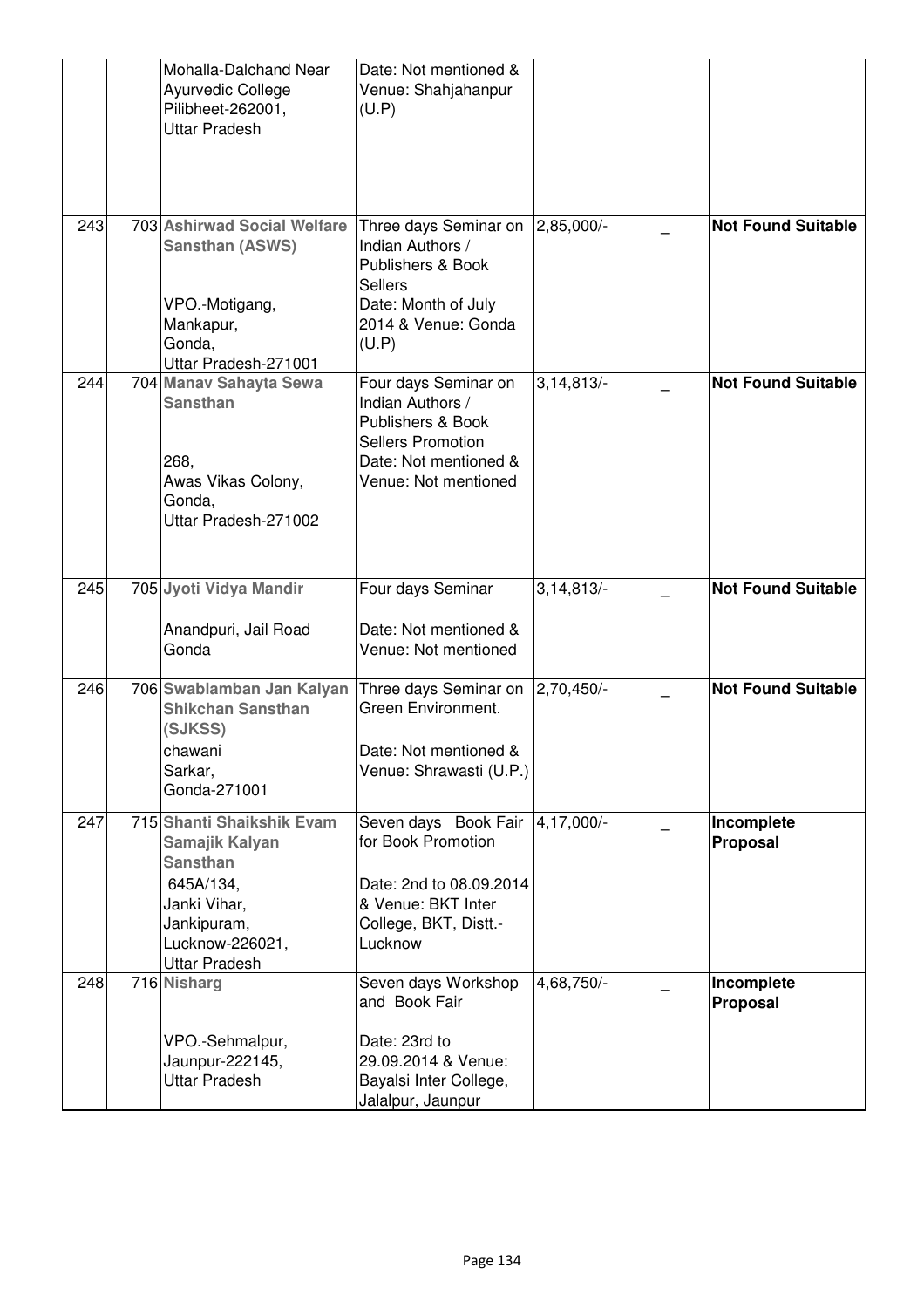| 249 | 717 Prag Sarvodaya Samiti                                                                                                              | Seven days Workshop<br>and Book Fair                                                                                   | 4,68,750/-   |        | Incomplete<br>Proposal                                                                                 |
|-----|----------------------------------------------------------------------------------------------------------------------------------------|------------------------------------------------------------------------------------------------------------------------|--------------|--------|--------------------------------------------------------------------------------------------------------|
|     | Vill.-Delhupur,<br>P.O.-Sheetalganj,<br>Distt.-Jaunpur-222165,<br>Uttar Pradesh                                                        | Date: 23rd to<br>29.09.2014 & Venue:<br>Bayalsi Inter College,<br>Jalalpur, Jaunpur                                    |              |        |                                                                                                        |
| 250 | 718 The Federation of<br><b>Educational Publishers</b><br>in India,<br>$X-39$ ,<br>Institutional Area,<br>Karkardooma,<br>Delhi-110092 | One day seminar on<br>book piracy<br>Date: 31st May, 2014 &<br>Venue: Agra                                             | 1,11,182/-   |        | <b>Not Found Suitable</b>                                                                              |
| 251 | 733 Geeta Mahila Samti                                                                                                                 | Four days Book<br>Fair/Seminar on<br>Mahadevi Varma                                                                    | 2,33,250/-   | 75,000 | Provide free stall to<br><b>National Book</b><br>Trust, (NRO)<br>participation during<br>the Book Fair |
|     | 47/3,<br>Vidhya Nagar,<br>Shastri Nagar,<br>Meerut Pin-250004,<br>Uttar Pradesh                                                        | Date: Not mentioned &<br>Venue: Distt.-Meerut<br>(U.P.)                                                                |              |        |                                                                                                        |
| 252 | 735 Gramin Vikas Sansthan<br>172, Awas Vikas Colony<br>Distt.-Gonda,<br>Uttar Pradesh-271002                                           | Six days Book Fair &<br>Workshop on<br>development of books<br>Date: Month of<br>November 2014 &<br>Venue: Basti/Gonda | $3,45,000/-$ |        | <b>Not Found Suitable</b>                                                                              |
| 253 | 736 Gramin Abhudaya Sewa<br><b>Samiti</b><br>Pakri Mafi,<br>Po.-Bahlolpur,<br>Distt.-Gonda,<br>Uttar Pradesh-271002                    | Five days Book Fair &<br>Seminar<br>Date: Month of October<br>2014 & Venue:<br>Manakpur/ Gonda                         | $3,71,250/-$ |        | <b>Not Found Suitable</b>                                                                              |
| 254 | 739 Shakuntala Devi Jan<br>Kalyan Shiksha Samiti<br>VPO.-Sithaura<br>Distt-Fatehpur,<br>Uttar Pradesh                                  | Three days Book<br>Fair/Exhibition<br>Date:<br>Not mentioned &<br>Venue:<br>Fatehpur (U.P.)                            | 1,96,500/-   |        | Incomplete<br>Proposal                                                                                 |
| 255 | 741 Indian Concil For<br><b>Scietific Research &amp;</b><br><b>Social Development</b>                                                  | Three days Book Fair                                                                                                   | 2,96,250/-   |        | Incomplete<br>Proposal                                                                                 |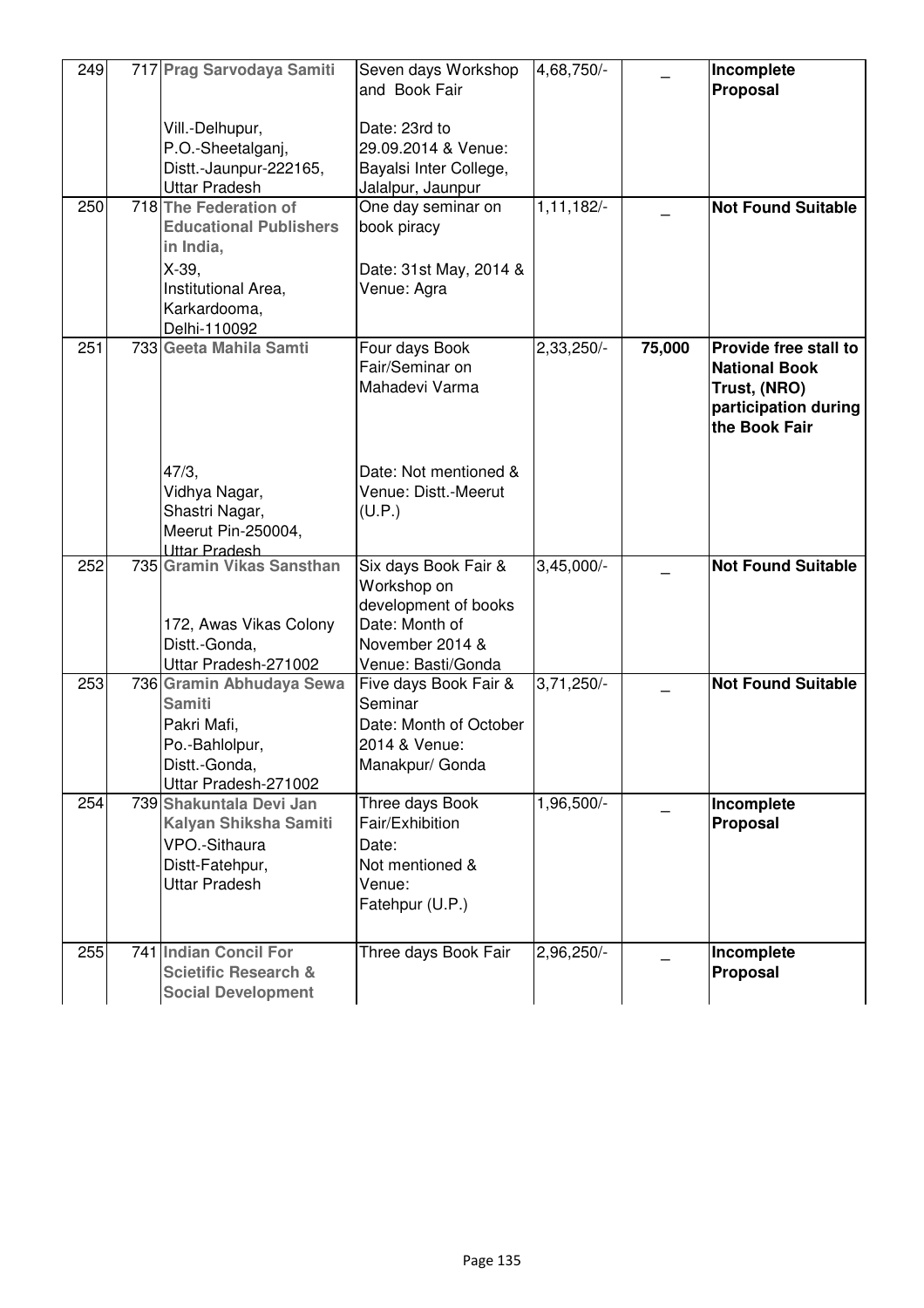|     | S.-9/193,<br>A.K. Pandeypur<br>Nai Basti,<br>Varansi,<br>Uttar pradesh-221002                                                                     | Date: 17th to 19January<br>2015 & Venue: Campus<br>of Govt. College<br>Chandauli (U.P)                                                              |                            |                           |
|-----|---------------------------------------------------------------------------------------------------------------------------------------------------|-----------------------------------------------------------------------------------------------------------------------------------------------------|----------------------------|---------------------------|
| 256 | 744 Vishnu Dayal Shiksha<br><b>Samiti</b><br>H.No.-529K/197<br>Sant Kabir Lane,<br>Khurram Nagar,<br>Lucknow-226022,                              | Five days book fair and<br>Seminar<br>Date:<br>Between 5-15 Oct. 2014<br>& Venue:<br>Lucknow U.P.                                                   | 4,27,162/-                 | Incomplete<br>Proposal    |
| 257 | 745 Kabir Shikshan Sewa<br><b>Sansthan</b><br>Khajanchi Chowraha,<br>Padri Bazar Road,<br>Distt.-Gorakhpur,<br><b>Uttar Pradesh</b>               | Five days Book Fair and 3,43,875/-<br>Seminar Cum<br>Workshop<br>Date: 21 to 25 July 2014<br>& Venue: Gorakhpur<br>(U.P)                            |                            | <b>Not Found Suitable</b> |
| 258 | 746 Gramya Vikas Samiti<br><b>VPO.-Lotan Bazar</b><br>Teh.-Naugarh,<br>Distt.-Sidharth Nagar,<br>Uttar Pradesh-272206                             | 1. Seven days Book<br>Exhibition/Book Fair<br>2. One day Seminar for<br><b>Booksellers</b><br>Date: Not Mentioned<br>Venue: Sidharth Naga<br>(U.P.) | 1.1,84,125<br>$2.51,375/-$ | <b>Not Found Suitable</b> |
| 259 | 747 Saraswati Bal Viddya<br><b>Mandir Shiksha</b><br><b>Sansthan</b><br>Vill.-Sabalgari,<br>Po.-Aasivan,<br>Distt.-Unnao,<br><b>Uttar Pradesh</b> | Four days Seminar on<br>Indian Authors,<br>publishers &<br><b>Booksellers</b><br>Date:Not Mentioned &<br>Venue: Lucknow,<br>(U.P.)                  | 3,09,375/-                 | <b>Not Found Suitable</b> |
| 260 | 748 Shri Sai Aruna Samajik<br><b>Vikas Avam Gramodyog</b><br><b>Prashikhan Sansthan</b><br>$S.8/108$ ,<br>DIG Colony Prashantpuri,<br>Varanasi    | Three days Book<br>Seminar<br>Date: 21 to 23.12.2014 &<br>Venue: Sant Ravidas<br>Nagar Bhadohi                                                      | $2,40,000/-$               | Incomplete<br>Proposal    |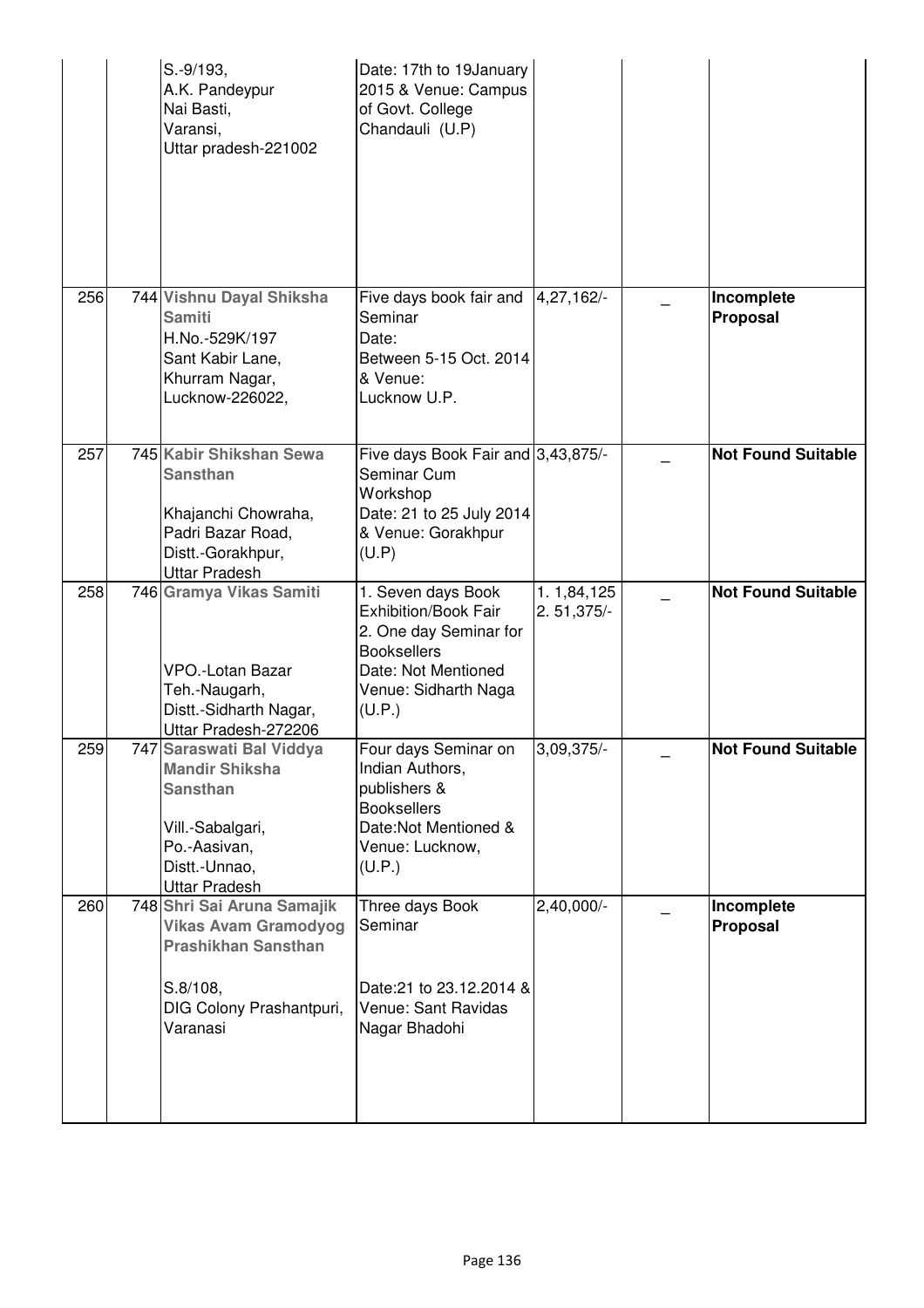| 261 | 749 Preeti Mahila Evam Bal<br><b>Vikas Sewa Sansthan</b>                                                                                                                                   | Four days Bookfair and  75,000/-<br>Seminar                                                                                      |              |        | <b>Not Found Suitable</b>                                                                              |
|-----|--------------------------------------------------------------------------------------------------------------------------------------------------------------------------------------------|----------------------------------------------------------------------------------------------------------------------------------|--------------|--------|--------------------------------------------------------------------------------------------------------|
|     | Vill.-Bantala,<br>Po.-Waltarganj Vikas<br>Khand Basti Sadar,<br>Distt.-Basti,<br><b>Uttar Pradesh</b>                                                                                      | Date:Not Mentioned &<br>Venue: Basti,<br>(U.P.)                                                                                  |              |        |                                                                                                        |
| 262 | 751 Jan Vikas Avam Kalyan<br><b>Samiti</b>                                                                                                                                                 | Five days Book<br><b>Exhibition and Seminar</b>                                                                                  | $3,07,500/-$ |        | <b>Not Found Suitable</b>                                                                              |
|     | C-19/40A,<br>Fatman Road,<br>Varanasi,<br>Uttar Pradesh-221002                                                                                                                             | Date: 21 to 25<br>December 2014 &<br>Venue: Varanasi<br>(U.P)                                                                    |              |        |                                                                                                        |
| 263 | 756 Srijan Foundation                                                                                                                                                                      | Four days Book Fair &<br>Seminar                                                                                                 | $2,22,500/-$ | 75,000 | Provide free stall to<br><b>National Book</b><br>Trust, (NRO)<br>participation during<br>the Book Fair |
|     | Near-Baltra Aara Machine, Date: 18 to 21.9.2014 &<br>Station road,<br>Mainpuri,<br><b>Uttar Pradesh</b>                                                                                    | Venue: Aligarh<br>(U.P)                                                                                                          |              |        |                                                                                                        |
| 264 | 757 Navjagrati Sewa Samiti                                                                                                                                                                 | Three Days Book Fair&<br>one day seminar                                                                                         | 4,87,500/-   |        | Incomplete<br><b>Proposal</b>                                                                          |
|     | 205, Kausahlpuri,<br>Paschimi,<br>Bhathhapurwa,<br>Hardoi,<br><b>Uttar Pradesh</b>                                                                                                         | Date: Last Week of July<br>2014 Venue:<br>Hardoi<br>(U.P)                                                                        |              |        |                                                                                                        |
| 265 | 758 Gramin Bharat Jagrati<br><b>Evam Sudhar Samiti</b>                                                                                                                                     | Three days Fiesta of<br>Books in City of<br>Fragrances                                                                           | 4,87,500/-   |        | <b>Not Found Suitable</b>                                                                              |
|     | Vill.-Dhirapur,<br>Post-Vishnunagarh,<br>Distt.-Kannauj,<br><b>Uttar Pradesh</b>                                                                                                           | Date: Last Week of July<br>2014 & Venue: Kannauj<br>(U.P)                                                                        |              |        |                                                                                                        |
| 266 | <b>766 Women Self Dependent</b><br><b>Society &amp; Handicraft</b><br><b>Centre</b><br>C-20, Sanjay Vihar<br>Colony, Sector-11,<br>Vikas Nagar,<br>Lucknow-226022,<br><b>Uttar Pradesh</b> | Four days Seminar on<br>Indian Authors,<br>publishers &<br><b>Booksellers</b><br>Date: 28 to 31.8.2014 &<br>Venue: Lucknow (U.P) | 2,37,000/-   |        | Incomplete<br>Proposal                                                                                 |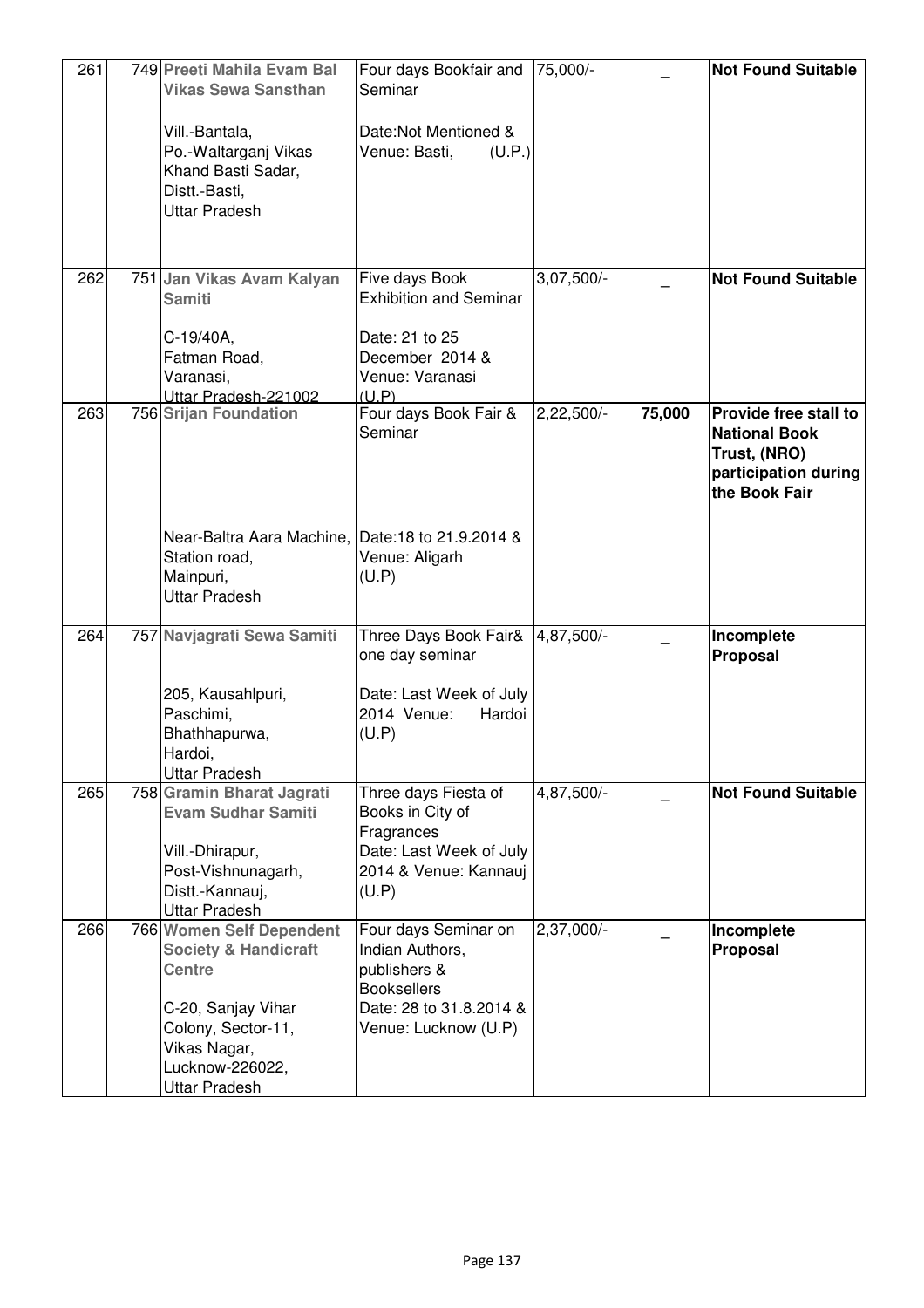| 267 | 767 Samvedna Sarvodaya<br><b>Sansthan</b><br>MDH-4/48,<br>Sector-H,<br>Jankipuram,<br>Lucknow-226021                                           | Four days Seminar on<br>Indian Authors,<br>publishers &<br><b>Booksellers</b><br>Date: 20 to 23.8.2014 &<br>Venue: Unnao (U.P)                          | 2,37,000/-   |        | Incomplete<br>Proposal                                                                                 |
|-----|------------------------------------------------------------------------------------------------------------------------------------------------|---------------------------------------------------------------------------------------------------------------------------------------------------------|--------------|--------|--------------------------------------------------------------------------------------------------------|
| 268 | 768 Subham Kalyan Samiti<br>Mohalla-Lakhped Colony<br>District-Barabanki,<br><b>Uttar Pradesh</b>                                              | Four days Seminar on<br><b>Indian Authors &amp;</b><br><b>Booksellers</b><br>Date: 9th to 12.09.2014<br>& Venue: Sitapur (U.P)                          | $2,46,000/-$ |        | Incomplete<br>Proposal                                                                                 |
| 269 | 769 Omkar Sewa Sansthan<br>VPO.-Katari Block-Jamon,<br>The.-Gauriganj,<br>Distt.-Amethi-227801                                                 | Four days Book Fair<br><b>And Seminar</b><br>Date: 18 to 21.10.14 &<br>Venue: Amethi (U.P)                                                              | $3,41,250/-$ |        | Incomplete<br>Proposal                                                                                 |
| 270 | 770 Amrita Mahila Kalyan<br>Samiti (AMKS)<br>H.No.-79 K,<br>Nai Basti Babuganj,<br>Lucknow,<br>Uttar Pradesh-226020                            | Three days Book<br>Fair/Seminar of<br>Authors/Publishers/Boo<br>k Sellers for Book<br>Promotion<br>Date: 7,8,9 August 2014<br>& Venue: Lucknow<br>(U.P) | $3,56,250/-$ |        | <b>Not Found Suitable</b>                                                                              |
| 271 | 771 Jeevan Jyoti Sansthan<br>1640/5,<br>Behind Badshah Talkies,<br>Mohalla-Routapar,<br>Gandhi Nagar,<br>Distt.-Basti,<br><b>Uttar Pradesh</b> | Five days Book Fair and 3,43,875/-<br>Seminar Cum<br>Workshop<br>Date: 21 to 25.8.2014 &<br>Venue:<br>Siddharth<br>Nagar<br>(U.P)                       |              |        | <b>Not Found Suitable</b>                                                                              |
| 272 | 772 Heman Global Society<br>23, Palika Super Market<br>Aurriya,                                                                                | Four days Bookfair and<br>Seminar<br>Date: 25 to 28.10.2014<br>& Venue: Aurriya (U.P)                                                                   | 2,47,500/-   | 50,000 | Provide free stall to<br><b>National Book</b><br>Trust, (NRO)<br>participation during<br>the Book Fair |
| 273 | <b>Uttar Pradesh</b><br>773 Narayan Jan Hit<br><b>Sansthan</b>                                                                                 | Five days Book Fair                                                                                                                                     | $3,56,250/-$ |        | <b>Not Found Suitable</b>                                                                              |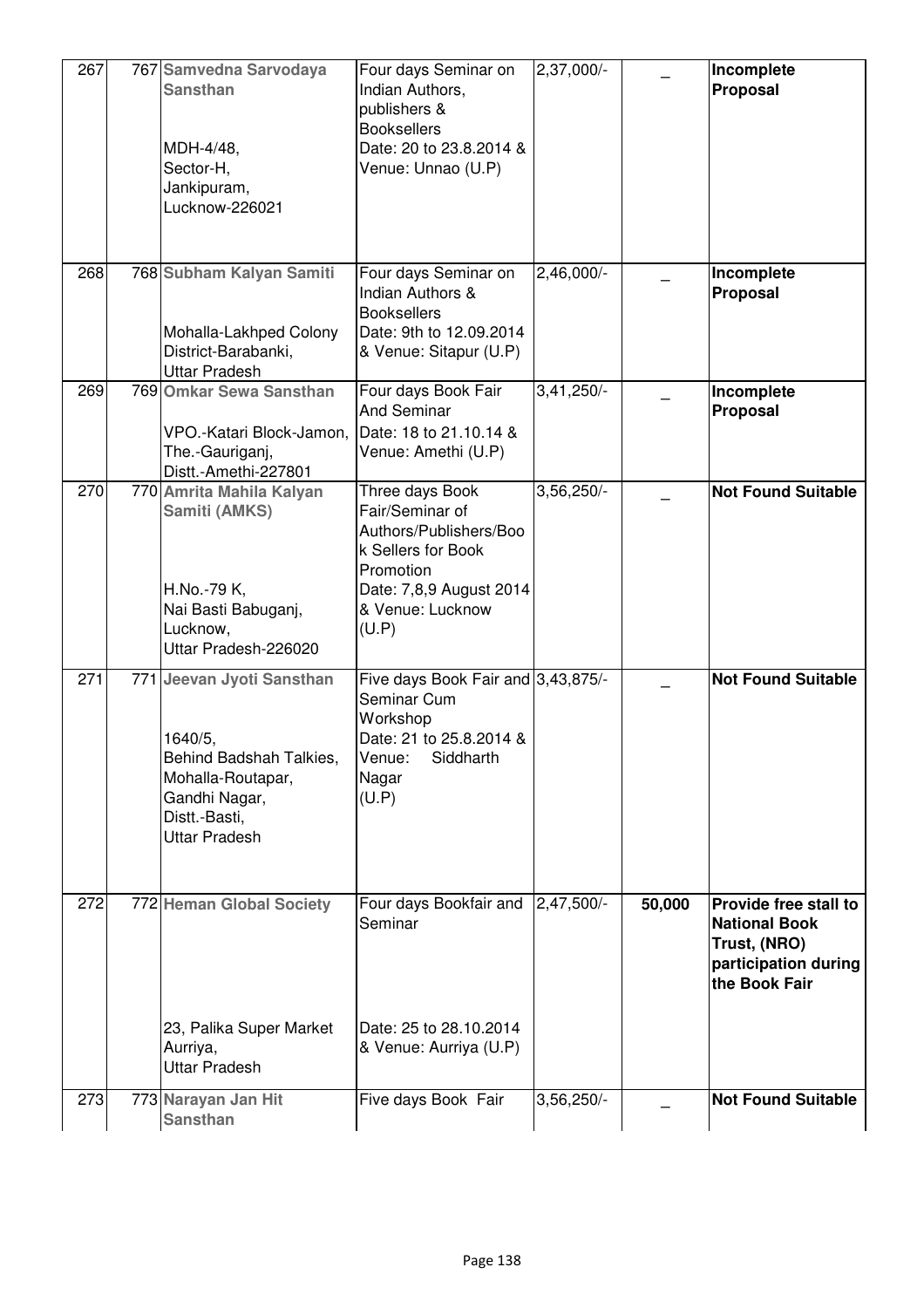|     | Vill.-Uno<br>Post-Sarsawan<br>Distt.-Kaushambi,<br><b>Uttar Pradesh</b>                                      | Date: Not mentioned &<br>Venue: Shonbhadra<br>(U.P)                                                                                    |              |        |                                                                                                        |
|-----|--------------------------------------------------------------------------------------------------------------|----------------------------------------------------------------------------------------------------------------------------------------|--------------|--------|--------------------------------------------------------------------------------------------------------|
| 274 | 775 National Welfare<br><b>Gramodyog Sansthan</b>                                                            | Five days book Fair &<br>Seminar of Indian<br>Authors                                                                                  | 5,06,250/-   | 75,000 | Provide free stall to<br><b>National Book</b><br>Trust, (NRO)<br>participation during<br>the Book Fair |
|     | 116, Qila Street,<br>Deoband,<br>Saharanpur,<br>Uttar Pradesh-247554                                         | Date: Not mentioned &<br>Venue: Saharanpur<br>(U.P)                                                                                    |              |        |                                                                                                        |
| 275 | 776 Sri Munwwar Hussain<br><b>Muslim Shiksha Vikas</b><br><b>Samiti Aminpur Samron</b>                       | Two days book<br>promotional workshop                                                                                                  | $2,25,500/-$ |        | Incomplete<br>Proposal                                                                                 |
|     | Post-Karari,<br>Tehsil Manjhanpur,<br>Block-Manjhanpur,<br>Kaushambi                                         | Date: 6 to 7.11.2014<br>Venue: Kaushambi<br>(U.P)                                                                                      |              |        |                                                                                                        |
| 276 | 777 Tara Rasheed Sherwani<br><b>Girls High School</b><br><b>Educational Society</b><br>Regd. Off.-Korali,    | 8 days Seminars for<br>Conveying survey on<br><b>Book Industry</b><br>Date: Not mentioned &                                            | 3,79,800/-   |        | <b>Not Found Suitable</b>                                                                              |
|     | Anapur,<br>Sistt.-Allahabad,<br><b>Uttar Pradesh</b>                                                         | Venue: Allahabad (U.P)                                                                                                                 |              |        |                                                                                                        |
| 277 | 780 Manas Utthan Sewa<br><b>Sansthan</b><br>VPO.-Beeghapur,<br>Distt.-Unnao,<br><b>Uttar Pradesh</b>         | Four days Seminar on<br>Indian Authors,<br>publishers &<br><b>Booksellers</b><br>Date: Not mentioned &<br>Venue: Shahjahanpur<br>(U.P) | 2,46,000/-   |        | Incomplete<br>Proposal                                                                                 |
| 278 | 782 Gangotri Foundation<br>539k/100k/150,<br>Sanjay Gandhi Puram,<br>Lucknow-226016,<br><b>Uttar Pradesh</b> | Six days Books Fair &<br>Exhibition<br>Date: 15 to 20.01.2015<br>& Venue: Lucknow<br>(U.P)                                             | 2,55,937.50  |        | <b>Not Found Suitable</b>                                                                              |
| 279 | 783 Om Sain Nath Human<br><b>Health &amp; Welfare Society</b>                                                | Three days Annual<br>Meet of Book Writers                                                                                              | 3,56,250/-   |        | <b>Not Found Suitable</b>                                                                              |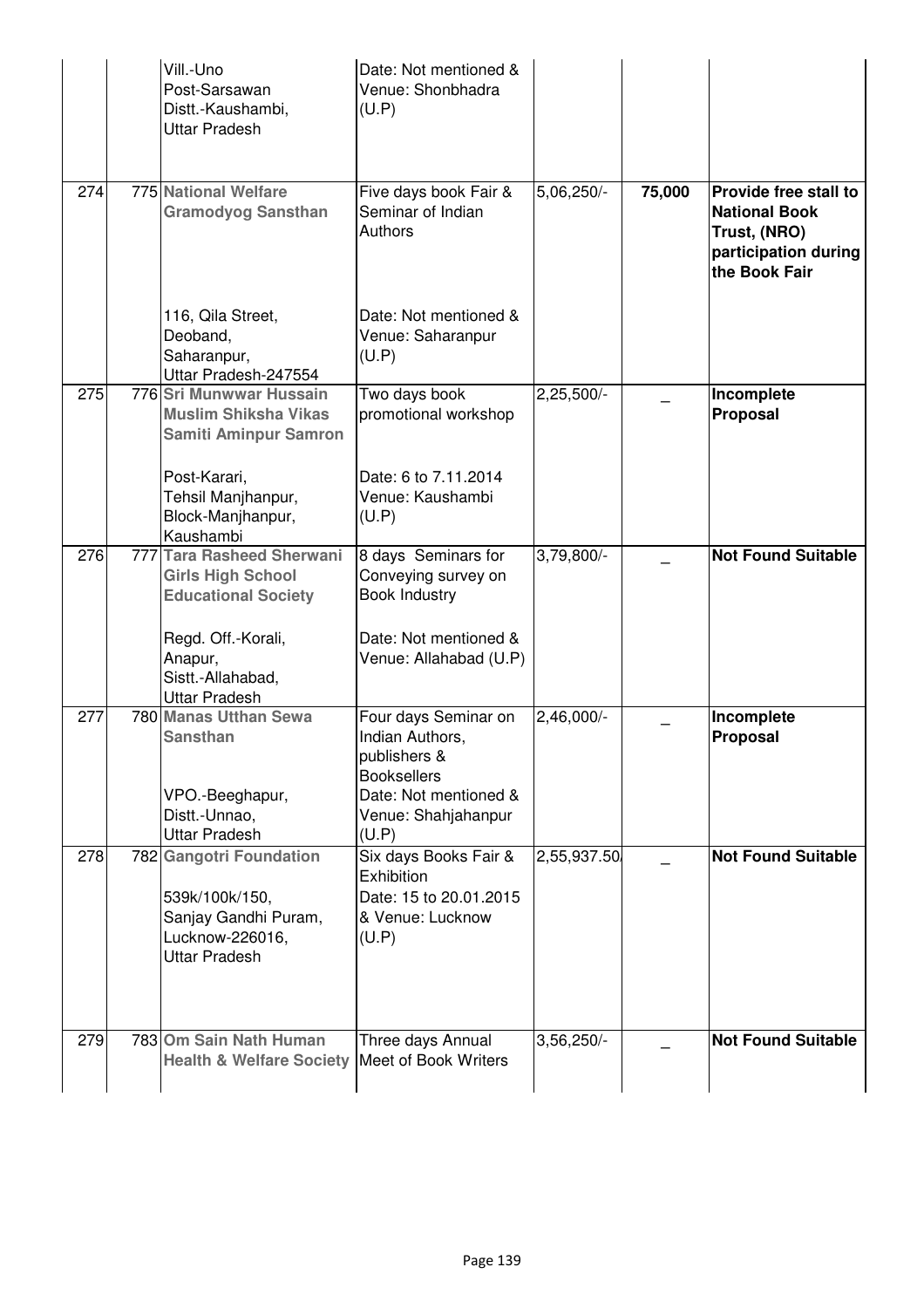|     | 237 Colonelganj,<br>Allahabad, Uttar Pradesh                                                                                        | Date: Not mentioned &<br>Venue: Allahabad<br>(U.P)                                                                                    |              |        |                                                                                                               |
|-----|-------------------------------------------------------------------------------------------------------------------------------------|---------------------------------------------------------------------------------------------------------------------------------------|--------------|--------|---------------------------------------------------------------------------------------------------------------|
| 280 | 784 Caring of People And<br><b>Advancing Life Society</b><br>Vill.-Bargaon,<br>Tiwaripur,<br>Post-Garhi,<br>Manikpur,<br>Pratapgarh | Seven days Books Fair<br>Date: Not mentioned &<br>Venue: Pratapgarh<br>(U.P)                                                          | 4,81,500/-   |        | <b>Not Found Suitable</b>                                                                                     |
| 281 | 785 Dashmesh Seva<br><b>Sansthan</b><br>19/423,<br>Govind nagar Uttari<br>Dibiyapur Road Auraiya<br>Uttar Pradesh-206122,           | Four days Book<br>Seminar/Workshop<br>Date: Not mentioned &<br>Venue: Auraiya<br>(U.P)                                                | 4,36,500/-   |        | Incomplete<br>Proposal                                                                                        |
| 282 | 786 Gyan Vigyan Samiti<br>Pratapgarh<br>55, Nandan Kutir,<br>Balipur,<br>Pratapgarh,<br>Uttar Pradesh-230001                        | Five days Seminar<br>Avam Book<br><b>Exhibition/Book Fair</b><br>Date: Not mentioned &<br>Venue: Pratapgarh<br>(U.P)                  | 2,41,725/-   |        | <b>Not Found Suitable</b>                                                                                     |
| 283 | 787 Aas Foundation,<br>529-A/1149/12,<br>Ashokvihar Pant Nagar,<br>Khurram Nagar,<br>Lucknow-226022                                 | Four days Seminar on<br>Indian Authors,<br>publishers &<br><b>Booksellers</b><br>Date: 24 to 27.11.2014<br>& Venue: Faizabad<br>(U.P) | $2,58,750/-$ |        | <b>Not Found Suitable</b>                                                                                     |
| 284 | 788 Bhartiya Vikas Trust<br>A-109-110,<br>Jahangir Puri,                                                                            | Five days Book Fair and 3,38,250/-<br>Seminar<br>Date: Not mentioned &<br>Venue: Mathura                                              |              | 75,000 | <b>Provide free stall to</b><br><b>National Book</b><br>Trust, (NRO)<br>participation during<br>the Book Fair |
| 285 | Delhi-110033<br>789 Bhawa Gramin Evam<br><b>Naree Vikas Sansthan</b>                                                                | (U.P)<br>Five days Book<br><b>Promotional Activity</b><br>(Book Fair)                                                                 | 4,28,250/-   |        | <b>Not Found Suitable</b>                                                                                     |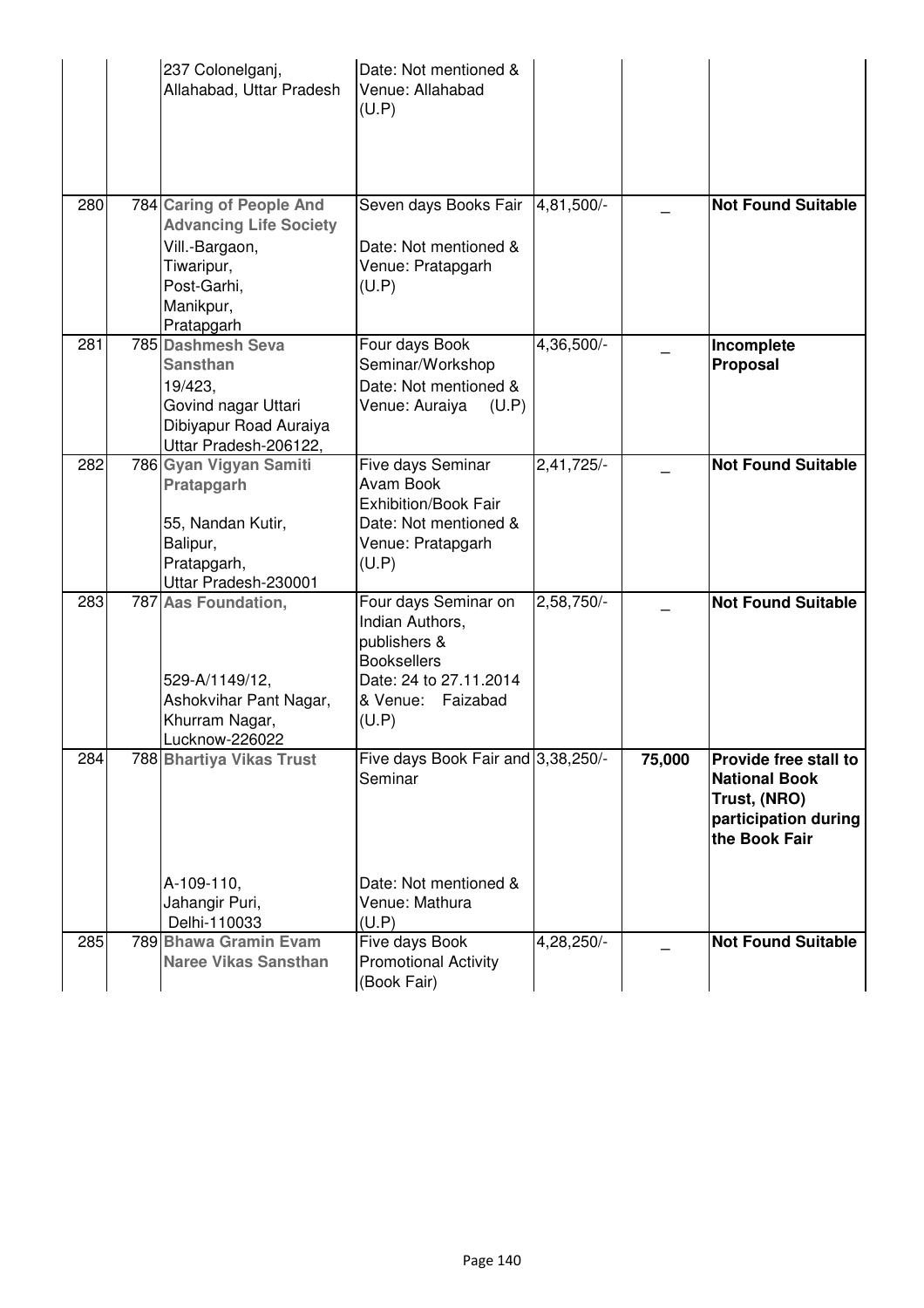|     | VPO.-Akhtiyar Pur,<br>Thilupura, Sambhal,<br>Distt.-Moradabad,<br><b>Uttar Pradesh</b>                                                       | Date: Not mentioned &<br>Venue: Sambhal (U.P)                                                                                                         |                        |                           |
|-----|----------------------------------------------------------------------------------------------------------------------------------------------|-------------------------------------------------------------------------------------------------------------------------------------------------------|------------------------|---------------------------|
| 286 | 791 Bhartiya Sanskritk<br><b>Unnayan Sansthan</b><br>First Floor Roop Bhawan,<br>Jail Garden Road,<br>Raibareilly-229001                     | Three days Book<br>Seminar<br>Date: 21 to 23<br>December 2014 &<br>Venue: Raibareilly (U.P)                                                           | 2,40,000/-             | <b>Not Found Suitable</b> |
| 287 | 792 Yuva Vikas Samity<br>Vill.-Tharauli, P.O. - Gaura<br>Uppadhaya, Dist. Basti,<br><b>Uttar Pradesh</b>                                     | Seven days Book<br>Exhibition/Fair & One<br>day Workshop for<br><b>Booksellers</b><br>Date: Not mentioned &<br>Venue:<br>Sant Kabir<br>(U.P)<br>Nagar | 1,26,750/-<br>38,625/- | <b>Not Found Suitable</b> |
| 288 | 798 Dhrub Sansthan,<br>VPO-Thoolai,<br>Distt.-Hathras,<br>Uttar Pradesh-204102                                                               | Four days Book<br>Exhibition<br>Date: Not mentioned &<br>Venue: Hathras<br>(U.P)                                                                      | $4,33,500/-$           | Incomplete<br>Proposal    |
| 289 | 801 Nagrik Vikas Samiti,<br>Rajpoot Bhavan Chawuk<br>Amethi<br>Distt.-Amethi<br>Uttar Pradesh                                                | Four days Book<br>Seminar / Workshop<br>Etc.<br>Date: Not mentioned &<br>(U.P)<br>Venue: Amethi                                                       | 4,36,250/-             | Incomplete<br>Proposal    |
| 290 | 803 Sri Chaitanya<br><b>Mahaprabhu Vikas</b><br><b>Sansthan</b><br>Vill.-Sarailoka,<br>Post-Beerbhanpur,<br>Jaunpur,<br><b>Uttar Pradesh</b> | Four days Book Fair &<br>Seminar<br>Date: 1st to 4.11.2014 &<br>Venue:<br>Jaunur<br>(U.P)                                                             | 2,47,500/-             | <b>Not Found Suitable</b> |
| 291 | 804 Suman Shiksha Samiti<br><b>VPO-Shadipur</b><br>(Kedarnagar)<br>The.-Tanda,<br>Distt.-Ambedkar Nagar,<br>Uttar Pradesh                    | Seven days Book Fair<br>Date: Not mentioned &<br>Venue: Ambedkar<br>Nagar (U.P)                                                                       | 4,01,775/-             | <b>Not Found Suitable</b> |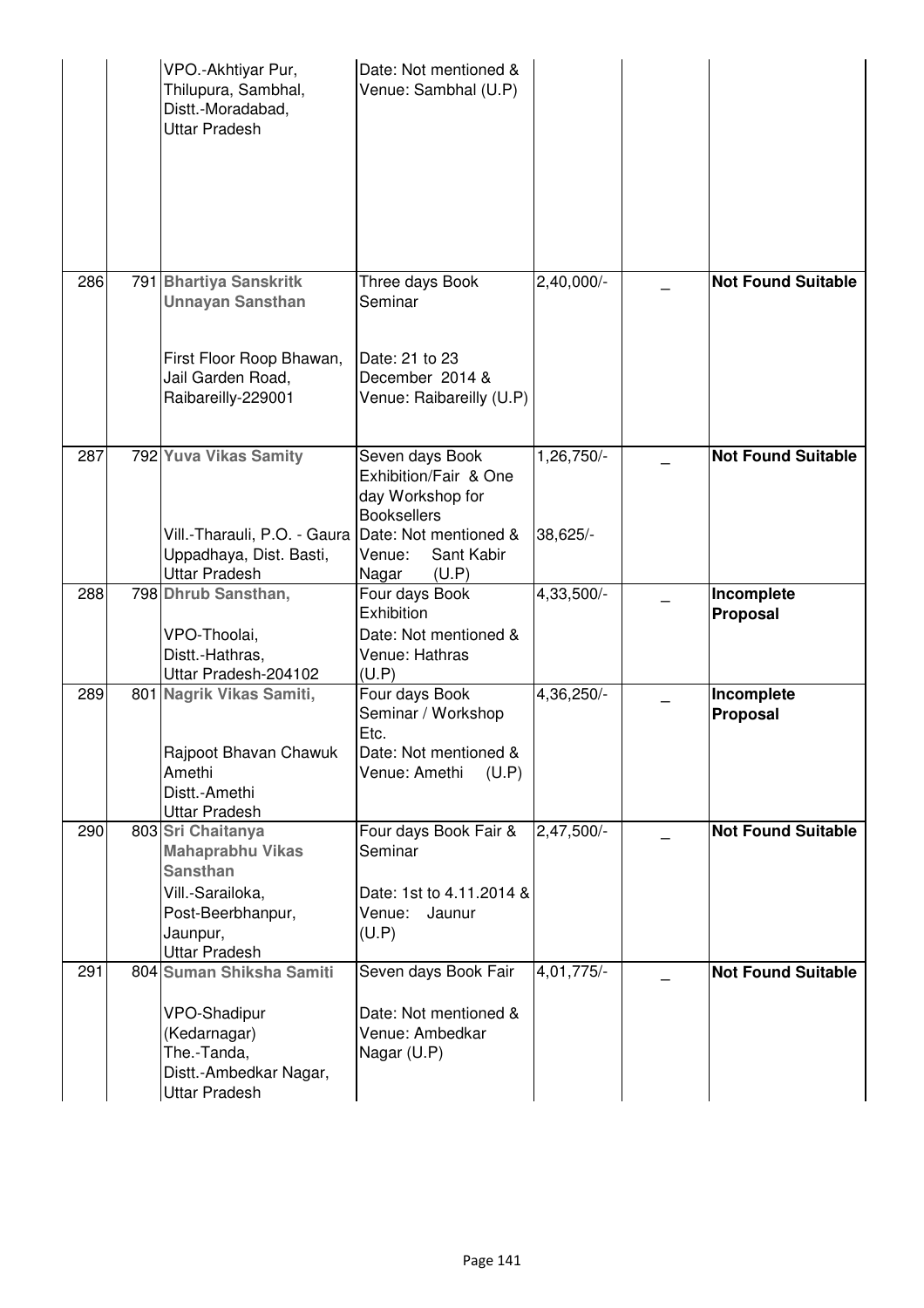| 292 | 806 Hari Sewa Sansthan<br>House No.-1362,<br>Sector-1,<br>L.D.A. Colony,<br>Kanpur Road,                                          | Five days Book Fair and 3,43,875/-<br>Seminar Cum<br>Workshop<br>Date: 21 to 25 July 2014<br>& Venue: Lucknow<br>(U.P)          |                         |        | <b>Not Found Suitable</b>                                                                              |
|-----|-----------------------------------------------------------------------------------------------------------------------------------|---------------------------------------------------------------------------------------------------------------------------------|-------------------------|--------|--------------------------------------------------------------------------------------------------------|
|     | Distt-Lucknow,<br><b>Uttar Pradesh</b>                                                                                            |                                                                                                                                 |                         |        |                                                                                                        |
| 293 | 808 Pratap Samajik Sewa<br><b>Sansthan</b><br>5/185,<br>Ruchi Khand-1,<br>Sharda Nagar,<br>Lucknow,<br><b>Uttar Pradesh</b>       | Four days Seminaron<br>Indian Authors,<br>Publishers &<br><b>Booksellers</b><br>Date: 18 to 21.11.2014<br>& Venue: Gonda (U.P)  | 3,82,500/-              |        | <b>Not Found Suitable</b>                                                                              |
| 294 | 813 Natural Touch Welfare<br><b>Society</b><br>55A,<br>Old Badshah Nagar,<br>Lucknow,<br><b>Uttar Pradesh</b>                     | Four days Seminar on<br>Indian Authors,<br>publishers &<br><b>Booksellers</b><br>Date: 5 to 8.10.2014 &<br>Venue: Lucknow (U.P) | 2,55,000/-              |        | <b>Not Found Suitable</b>                                                                              |
| 295 | 816 Janhit Sewa Sansthan<br>Mohalla-Pachghara,<br>The.-Fatehpur,<br>Distt.-Barabanki-225305,<br><b>Uttar Pradesh</b>              | Three days Book Fair<br>and one day Seminar<br>Date: Not mentioned &<br>Venue: Barabanki<br>(U.P)                               | $3,01,500/-$            |        | <b>Not Found Suitable</b>                                                                              |
| 296 | 817 Bhartia Janhit Kalyan<br><b>Samiti</b><br>Vill.-Shaha Alias Pipal<br>Gaon<br>Distt. Allahabad,<br><b>Uttar Pradesh</b>        | Five days Book Fair<br>Date: Not mentioned<br>Venue: Allahabad<br>(U.P)                                                         | $3,07,\overline{500/-}$ |        | <b>Not Found Suitable</b>                                                                              |
| 297 | 820 Adarsh Aruna Vidya<br><b>Mandir Samiti</b>                                                                                    | Four days Bookfair and<br>one day Seminar on<br>Book fair activities                                                            | 4,12,500/-              | 50,000 | Provide free stall to<br><b>National Book</b><br>Trust, (NRO)<br>participation during<br>the Book Fair |
|     | VPO-Kothawan,<br>Distt.-Hardoi,<br>Uttar Pradesh-241304                                                                           | Date: Not mentioned &<br>Venue: Hardoi<br>(U.P)                                                                                 |                         |        |                                                                                                        |
| 298 | 823 Babu Ram Gramotthan<br>Sansthan,<br>Vill.-Parmi,<br>Post-Phulai,<br>Block-Mallawan,<br>Distt.-Hardoi,<br>Uttar Pradesh-241303 | Three days Book<br>Exhibition<br>Date: Not mentioned &<br>Venue: Hardoi (U.P)                                                   | 2,61,000/-              | 50,000 |                                                                                                        |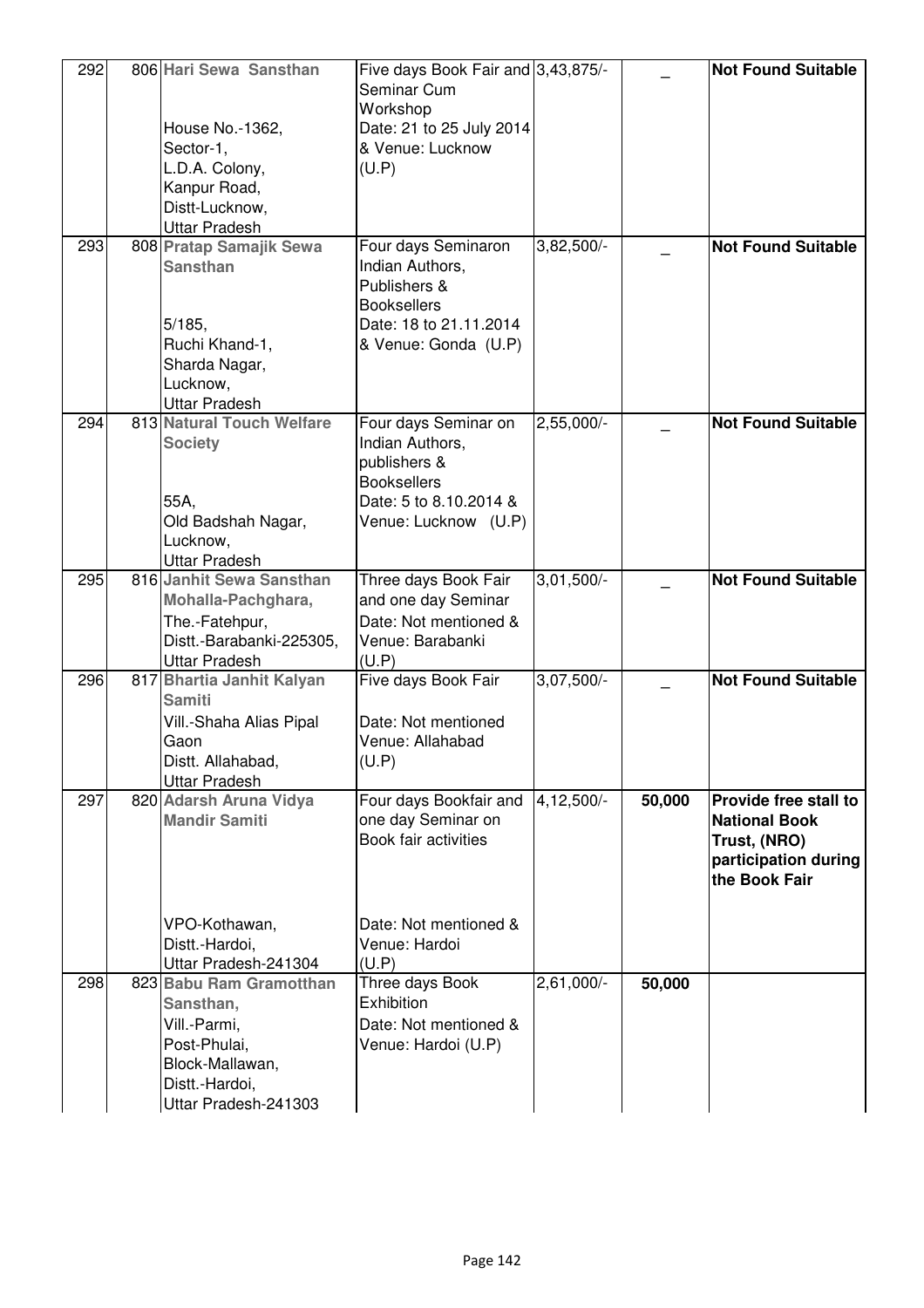| 299 | 831 World Welfare<br>Organization<br>Vill.-Ramchandrapur,<br>Po.-Bhilampur,<br>Distt.-Raebareli,<br>Uttar Pradesh                            | Three days Annual<br>Meet of Book Writers<br>Date: Not mentioned &<br>Venue: Raibareli<br>(U.P)                                                               | 2,33,250/-              | <b>Not Found Suitable</b>     |
|-----|----------------------------------------------------------------------------------------------------------------------------------------------|---------------------------------------------------------------------------------------------------------------------------------------------------------------|-------------------------|-------------------------------|
| 300 | 832 Anuragini<br>273, Patel Nagar,<br>Urai, (Jaloun),<br>Uttar Pradesh-285001                                                                | Five days Book<br><b>Promotional Activity</b><br>(Book Fair)<br>Date: Not mentioned &<br>Venue:Jalaun<br>(U.P)                                                | $3,00,000/-$            | <b>Not Found Suitable</b>     |
| 301 | 833 Shri Nath Samaj Seva<br><b>Sansthan</b><br>Bharti Nagar,<br>Kotwa Sadak,<br>Post-Hathondha,<br>Distt.-Barabanki,<br>Uttar Pradesh-225405 | Five days Boookfair &<br>Seminar on Indian<br>Authous, Publishers &<br>Booksellers on Book<br>Promotion<br>Date: Not mentioned &<br>Venue: Barabanki<br>(U.P) | 4,67,250/-              | <b>Not Found Suitable</b>     |
| 302 | 840 Bhartiya Nav Nirman<br><b>Sansthan</b><br>VPO-Mau<br>Chitrakoot-210209                                                                   | Three days Annual<br>Meet of Book Writers<br>Date: Not mentioned &<br>Venue: Chitrakoot (U.P)                                                                 | $2,33,250$ <sup>-</sup> | <b>Not Found Suitable</b>     |
| 303 | 842 P.S. Sewa Samiti<br>$L-2/128$ ,<br>Vineet Khand,<br>Gomti Nagar,<br>Lucknow,<br><b>Uttar Pradesh</b>                                     | Seven days Book<br>Exhibition for book<br>promotional activities<br>Date: Not mentioned &<br>Venue: Lucknow<br>(U.P)                                          | $4,01,775/-$            | <b>Not Found Suitable</b>     |
| 304 | 843 Purvanchal Vikas<br><b>Sansthan</b><br>H.No.-281/42,<br>Mavaiya,<br>Lucknow,<br>Uttar Pradesh-226004                                     | Seven days Book<br>Exhibition for book<br>promotional activities<br>Date: Not mentioned &<br>Venue: Balrampur<br>(U.P)                                        | 4,01,775/-              | Incomplete<br><b>Proposal</b> |
| 305 | 844 Kartavya Shikhan &<br>Sewa Samiti,<br>Gagan Vihar,<br>Distt.-Shamli-247776,<br><b>Uttar Pradesh</b>                                      | Three day Book Fair<br>Date:<br>October<br>2014 & Venue: Shamli<br>(U.P)                                                                                      | $3,75,000$ <sup>-</sup> | <b>Not Found Suitable</b>     |
| 306 | 846 Khadi Gramody Ashram                                                                                                                     | Five days Book Fair and 3,43,875/-<br>Seminar Cum<br>Workshop                                                                                                 |                         | Incomplete<br>Proposal        |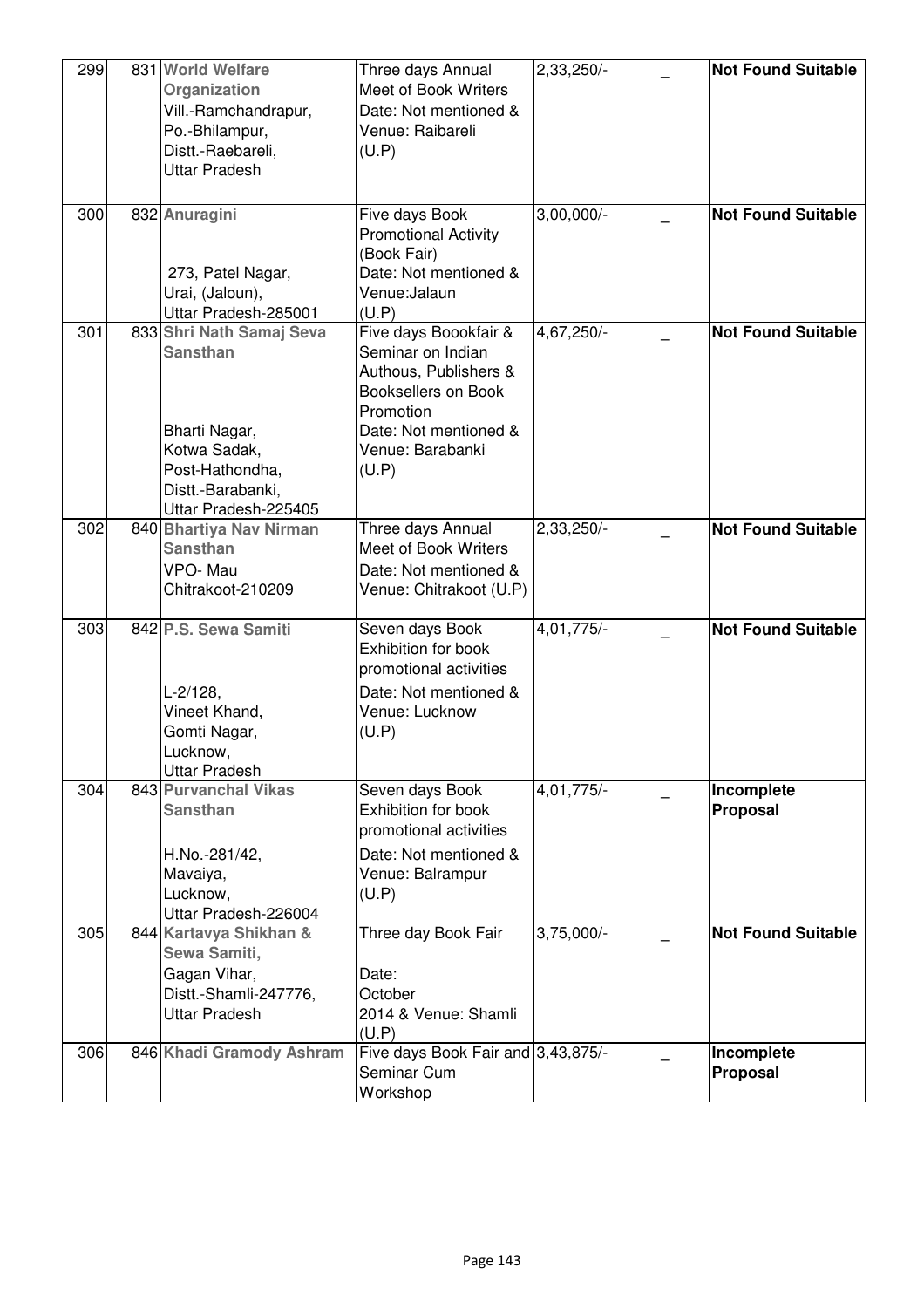|     | Mohalla Kote East,<br>Near Kalki Vishnu Mandir,<br>Sambhal,<br>Distt.-Moradabad,<br><b>Uttar Pradesh</b>                            | Date: Not mentioned &<br>Venue: Sambhal<br>(U.P)                                                      |                                        |          |                                                                                                        |
|-----|-------------------------------------------------------------------------------------------------------------------------------------|-------------------------------------------------------------------------------------------------------|----------------------------------------|----------|--------------------------------------------------------------------------------------------------------|
| 307 | 854 Vivekanand Lok Vikas<br><b>Sansthan</b>                                                                                         | 1. Seven days Book<br>Exhibition/ Book Fair<br>2. Seminar for<br>Booksellers 3.One day<br>workshop    | $1, 11, 000/-$<br>21,800/-<br>99,600/- |          | <b>Not Found Suitable</b>                                                                              |
|     | Vill.-Amroli Shumali,<br>Tola-Chiriayadad,<br>Po.-Teliyadih,<br>Distt.-Basti,<br>Uttar Pradesh-272190                               | Date: Not mentioned &<br>Venue:<br>1. Basti,<br>2. Press Club Basti                                   |                                        |          |                                                                                                        |
| 308 | 855 Jagriti Mahila Sewa<br><b>Sansthan</b>                                                                                          | Five days Book<br><b>Promotional Activity</b><br>(Book Fair)                                          | $3,56,250/-$                           | 1,00,000 | Provide free stall to<br><b>National Book</b><br>Trust, (NRO)<br>participation during<br>the Book Fair |
|     | 133 ABC, Railway Colony<br>Allahabad,<br><b>Uttar Pradesh</b>                                                                       | Date: Not mentioned<br>Venue: Shonbhadra<br>(U.P)                                                     |                                        |          |                                                                                                        |
| 309 | 858 Jan Sahyog Avam Vikas<br><b>Sansthan</b><br>Chandpur Bigahiya,<br>Po.-Karaudi,<br>Soraon,<br>Allahabad,<br><b>Uttar Pradesh</b> | Five days Book Fair<br>Date: Not mentioned &<br>Venue: Jaunpur<br>(U.P)                               | $2,77,500/-$                           |          | Incomplete<br>Proposal                                                                                 |
| 310 | 860 Uttar Pradesh Vigyan<br><b>Manch</b>                                                                                            | Five days Bookfair &<br>Seminarof Indian<br>Authors, Publishers &<br>Booksellers on Book<br>Promotion | 4,12,500/-                             |          | Incomplete<br>Proposal                                                                                 |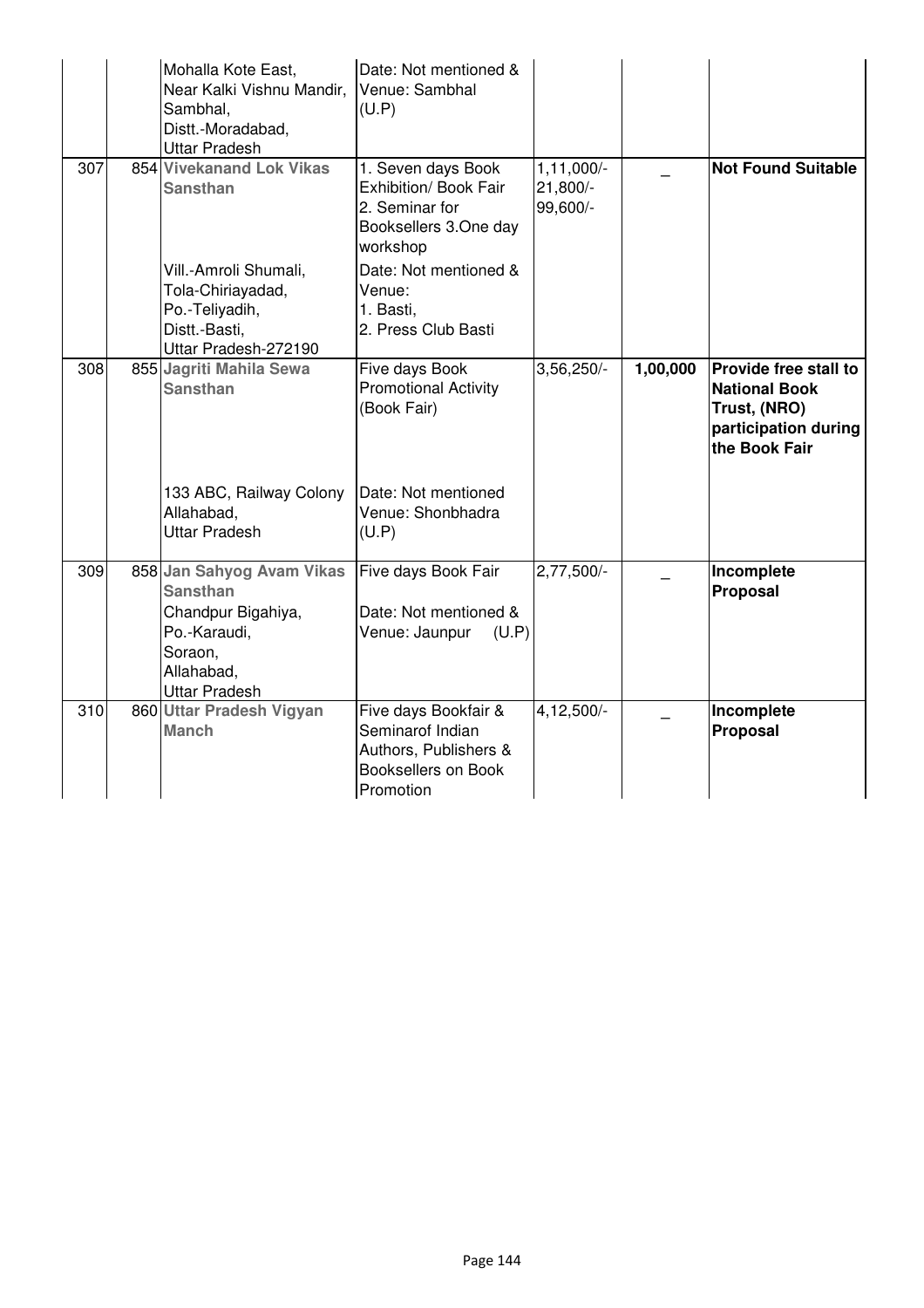|     | 382, Old Tikait Ganj,<br>Lucknow,<br>Uttar Pradesh-226004                                                                             | Date: Not mentioned &<br>Venue: Faizabad (U.P)                                                                                                           |              |                           |
|-----|---------------------------------------------------------------------------------------------------------------------------------------|----------------------------------------------------------------------------------------------------------------------------------------------------------|--------------|---------------------------|
| 311 | 865 Akhil Bhartiya Manav<br>Kalyan Samiti (Regd.)<br>VPO-Bhadeora,<br>Distt.-Hardoi,<br><b>Uttar Pradesh</b>                          | Three days Book Fair &<br>Annual Convention on<br>Children Books<br>Date: 14 to 16.11.14 &<br>Venue:<br>Shahjahanpur(U.P)                                | $3,72,750/-$ | <b>Not Found Suitable</b> |
| 312 | 871 Shiv Gramodyog Vikas<br><b>Samiti</b><br>1/144,<br>Sect.-L,<br>LDA Colony Kanpur Road,<br>Lucknow-226012,<br><b>Uttar Pradesh</b> | Four days Book Fair on  2,21,625/-<br>Indian Authors,<br>Publishers &<br><b>Pookeollore</b><br>Date: 25 to 28.11.2014<br>& Venue: Shahjahan<br>Pur (U.P) |              | <b>Not Found Suitable</b> |
| 313 | 875 Sri Mata Deen Memorial<br><b>Samiti</b><br>Mohalla - Khanjanpurwa<br>(Kumharan Tola), Hardoi                                      | Four days Book Fair &<br>Seminar<br>Date: 15 to 18.11.2014<br>& Venue: Hardoi (U.P)                                                                      | 2,47,500/-   | <b>Not Found Suitable</b> |
| 314 | 878 Sri. D.N. Singh Manav<br><b>Sewa Sansthan</b>                                                                                     | Four days Bookfair &<br>One day Seminar                                                                                                                  | 3,30,000/-   | Incomplete<br>Proposal    |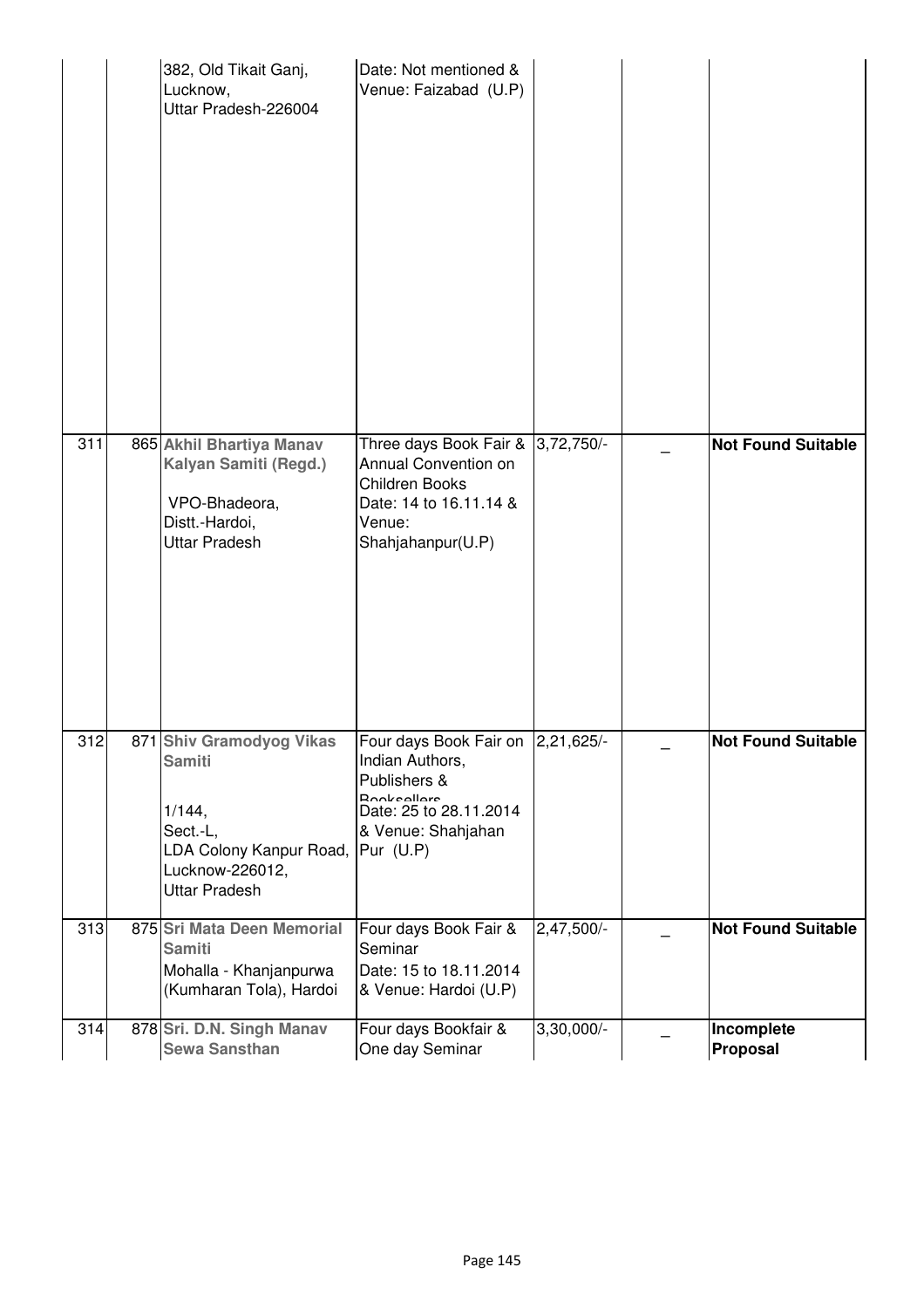|     | Vill.-Sardiha,<br>Tola-Tulasipur,<br>Post-Mahuawa,<br>Distt.-Maharajganj-273303                                                                                                                         | Date: Not mentioned &<br>Venue: Sidharth Nagar<br>(U.P)                                              |              |        |                                                                                                        |
|-----|---------------------------------------------------------------------------------------------------------------------------------------------------------------------------------------------------------|------------------------------------------------------------------------------------------------------|--------------|--------|--------------------------------------------------------------------------------------------------------|
| 315 | 889 Rajapur Gramya Vikas<br><b>Evam Prashikshan</b><br><b>Sansthan</b><br>G-5-6, New National<br><b>Complex Near New</b><br>Tempo Stand Rajjipuram<br>Lucknow                                           | Three days Lucknow<br>Pustakotsava-2014<br>Date: Last Week of July<br>2014 & Venue: Lucknow<br>(U.P) | 4,87,500/-   |        | <b>Not Found Suitable</b>                                                                              |
| 316 | 894 Astral Educational &<br><b>Welfare Society</b><br>C/o Ghufran Kidwai,<br>Masauli House,<br>64, Aasra Colony,<br>Malhowr,<br>Chinhut,<br>Lucknow.<br><b>Uttar Pradesh</b>                            | Five days Book<br><b>Exhibition &amp; Seminar</b><br>Date: Not mentioned &<br>Venue: Not mentioned   | 50,000/-     |        | Incomplete<br>Proposal                                                                                 |
| 317 | 895 Nav Jeevan Gramodhyog Three days Book Fair/<br><b>Samiti</b><br>Vill.-Parwat Ka Pura-<br>Basoni,<br>Bah-Agra,<br>Pin-283123                                                                         | Seminar of Authors/<br>Publishers &<br><b>Booksellers</b><br>Date: June 2014 &<br>Venue: Agra (U.P)  | 1,18,750/-   |        | <b>Not Found Suitable</b>                                                                              |
| 318 | 897 International Foundation of Eight days Book<br><b>Cultural &amp; Social Services</b><br>Samadpur Gaon, Near<br>Matlabpur Railway Station, 2014 & Venue:<br>Haridwar Road, Dist. -<br>Moradabad, U.P | Fair/Exhibition<br>Date: 16 to 23 Oct.<br>Moradabad<br>(U.P)                                         | $3,00,000/-$ |        | Incomplete<br>Proposal                                                                                 |
| 319 | 899 Social Welfare Society<br>Vill. Parwati Niwas<br>Post. Sadar<br>Disst. Ballia,<br>Uttar Pradesh-277001                                                                                              | Five days Book<br><b>Promotional Activity</b><br>Date:Not Mentioned &<br>Venue: Ballia (U.P)         | 4,50,000/-   |        | Incomplete<br>Proposal                                                                                 |
| 320 | 903 Jyoti Gramodyog Sewa<br><b>Sansthan</b>                                                                                                                                                             | Five days Book<br><b>Promotional Activity</b><br><b>Book Fair</b>                                    | 4,50,000/-   | 50,000 | Provide free stall to<br><b>National Book</b><br>Trust, (NRO)<br>participation during<br>the Book Fair |
|     | Vill.-Dhaurahara<br>Post-Cunar,<br>Dist.-Sonbhadra,<br><b>Uttar Pradesh</b>                                                                                                                             | Date: Not Mentioned &<br>Venue: Sonbhadra,<br>(U.P)                                                  |              |        |                                                                                                        |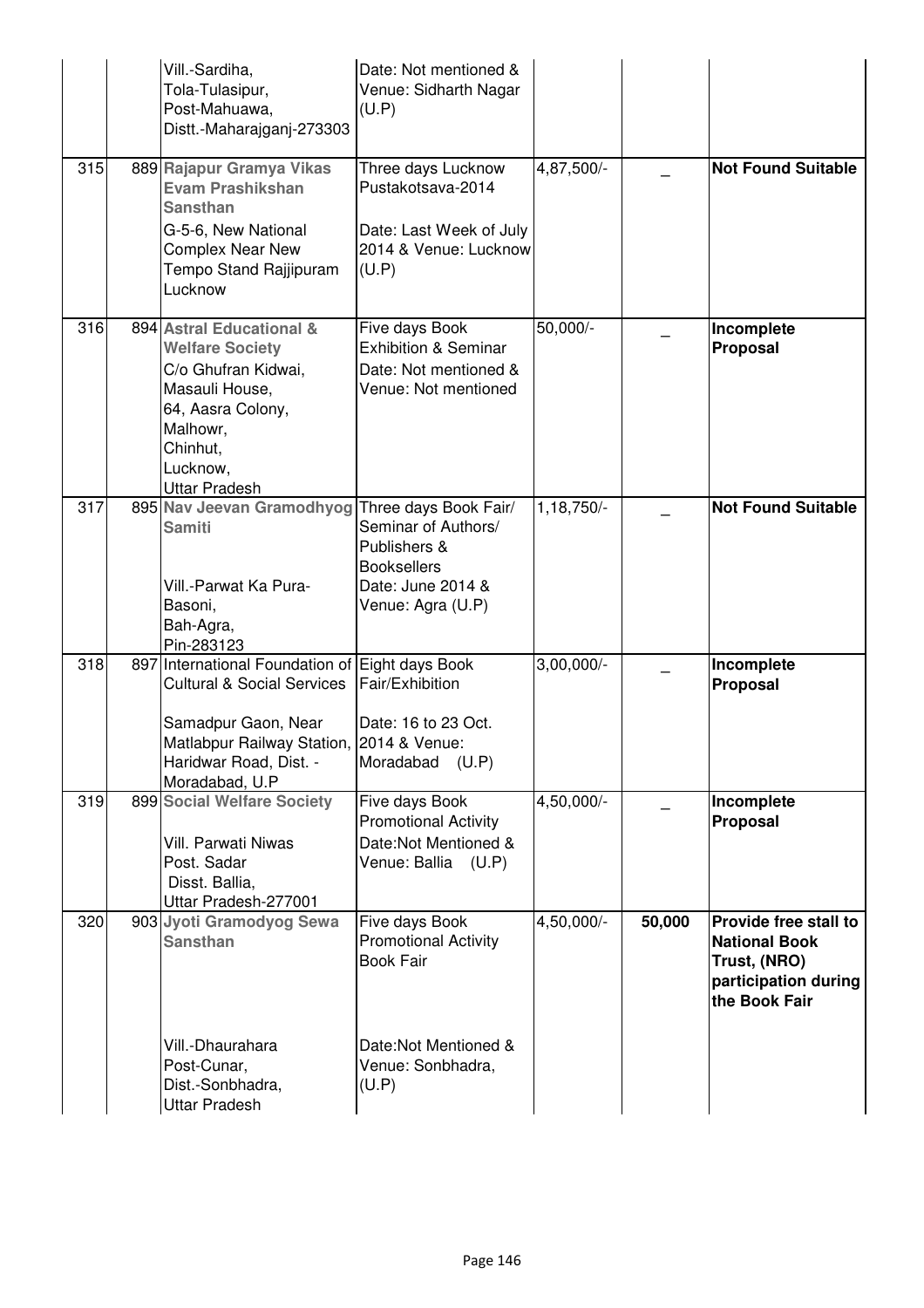| 321 | 904 Samaj Sewa Sansthan<br>Dr. B.R. Ambedkar Hostel<br>Naka Paisar<br><b>Faizabad Road</b><br>Brabanki,                                        | Three days Barabanki<br><b>Books Fair and Fiesta</b><br>Date: Last Week of July<br>2014 & Venue:<br>Barabanki, (U.P)       | 4,87,500/-              | <b>Not Found Suitable</b> |
|-----|------------------------------------------------------------------------------------------------------------------------------------------------|----------------------------------------------------------------------------------------------------------------------------|-------------------------|---------------------------|
|     | Uttar Pradesh-225001                                                                                                                           |                                                                                                                            |                         |                           |
| 322 | 905 Triveni Manav Udyamita<br><b>Vikas Sansthan</b><br>Shivjipuram,<br>Sadar,<br>Pratapgarh,<br><b>Uttar Pradesh</b>                           | Five days Book<br>promotion activity (Book<br>Fair)<br>Date: Last Week of July<br>2014 & Venue:<br>Barabanki, (U.P)        | $4,87,\overline{500/-}$ | <b>Not Found Suitable</b> |
| 323 | 906 Dr. Ambedkar Shikasha                                                                                                                      | Five days Book Fair,                                                                                                       | 1,61,250/-              | <b>Not Found Suitable</b> |
|     | Prasar Avam Seva Samiti Seminar & Workshop<br>Rendhar,<br>The.-Madhogarh,<br>Distt.-Jalaun,<br><b>Uttar Pradesh</b>                            | Date: 10th to<br>14.10.2014 &<br>Venue: Jalaun, (U.P)                                                                      |                         |                           |
| 324 | 907 Maa Purna Jan Kalyan<br><b>Sewa Sansthan</b>                                                                                               | Two days Workshop                                                                                                          | 1,87,500                | <b>Not Found Suitable</b> |
|     | <b>New Civil Lines</b><br>Near Pihani Chungi<br>Hardoi,<br>Uttar Pradesh-241001                                                                | Date: Not mentioned &<br>Venue: Hardoi                                                                                     |                         |                           |
| 325 | 910 Abhilasha Lok Kalyan                                                                                                                       | Six days Book Fair &                                                                                                       | $3,45,000/-$            | <b>Not Found Suitable</b> |
|     | <b>Sansthan</b><br>Vill.-Chandpara<br>Post & The. Mehsi<br>Distt. Bahraich.<br>Uttar Pradesh-271801                                            | Workshop on<br>development of books<br>Date: Month of<br>November 2014 &<br>Venue: Bahraich (U.P)                          |                         |                           |
| 326 | 911 Prerna Samajik<br>Sanskritik Evam Sahityik Seminar<br><b>Samiti</b><br>Mohalla-Vaidon Tola,                                                | Six days Book Fair &<br>Date: 15th to                                                                                      | 4,06,215/-              | <b>Not Found Suitable</b> |
|     | Near Meeraji Ki Choky,<br>Budaun,                                                                                                              | 20.11.2014 & Venue:<br>Badaun (U.P)                                                                                        |                         |                           |
|     | <b>Uttar Pradesh</b>                                                                                                                           |                                                                                                                            |                         |                           |
| 327 | 913 Ambey Gramodyog<br><b>Sewa Sansthan</b><br>Vill.-Sisai Joga,<br>Post-Katrta Bazar,<br>Colonalganj<br>Distt.-Gonda,<br>Uttar Pradesh-271503 | Six days Book Fair &<br>Workshoop on<br>development of books<br>Date: Month of<br>November 2014 &<br>Venue: Bahraich (U.P) | $3,45,000$ <sup>-</sup> | <b>Not Found Suitable</b> |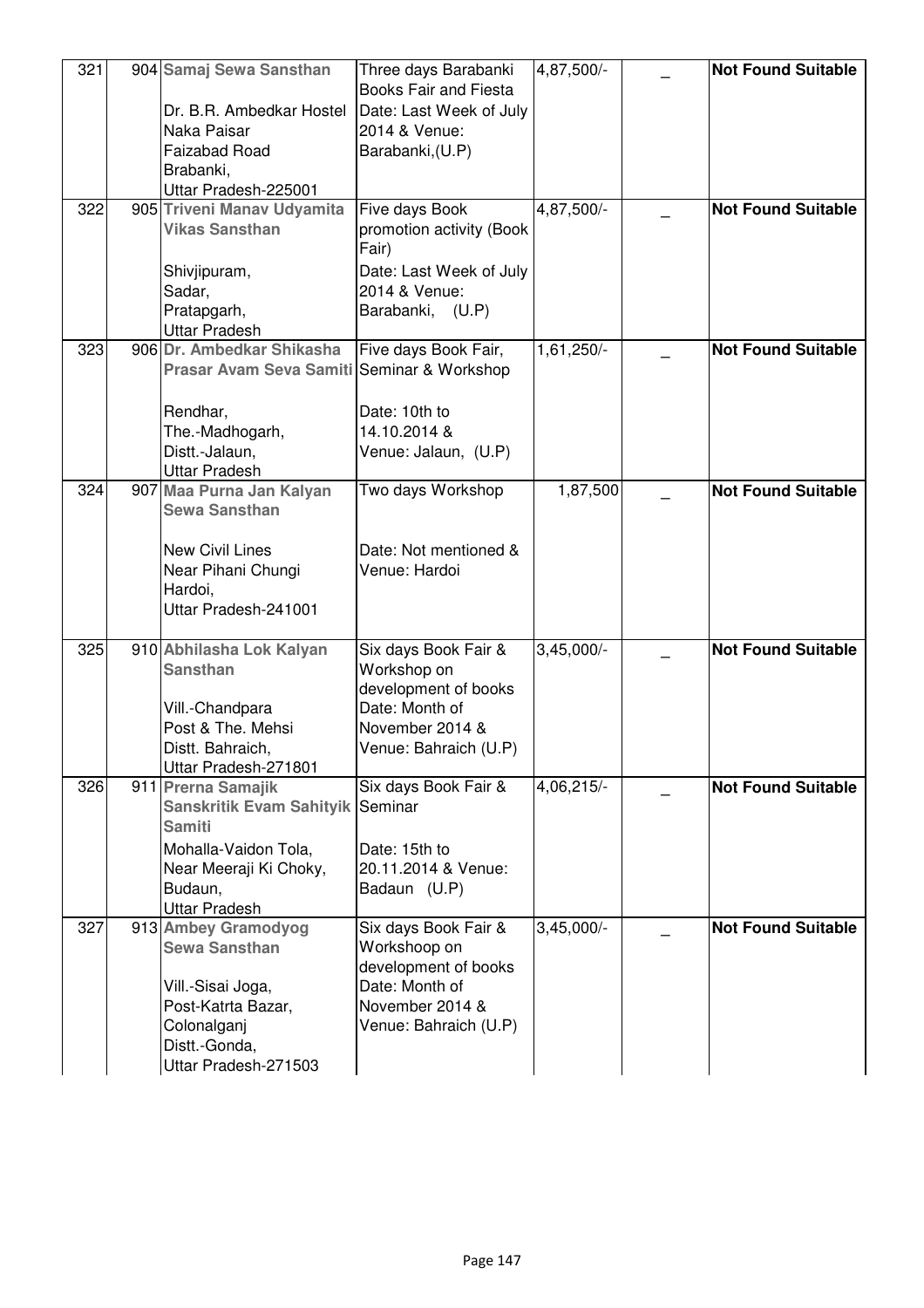| 328 | 915 Shanti Mahila & Bal<br><b>Vikas Sansthan</b>                                                                                                         | Seven days Book Fair & 1,84,125/-<br>Exhibition in Distt.<br>Kushinagar 2. One<br>day seminar in<br>kushinagar             |              | 50,000 | Provide free stall to<br><b>National Book</b><br>Trust, (NRO)<br>participation during<br>the Book Fair |
|-----|----------------------------------------------------------------------------------------------------------------------------------------------------------|----------------------------------------------------------------------------------------------------------------------------|--------------|--------|--------------------------------------------------------------------------------------------------------|
|     | Senduar,<br>Post-Ahirouli Bazar<br>(Bodarwar)<br>Kushinagar,<br><b>Uttar Pradesh</b>                                                                     | Date: Not mentioned &<br>Venue: Kushinagar<br>(U.P)                                                                        |              |        |                                                                                                        |
| 329 | 917 Chandra Bhaga<br>Gramodyog Sewa Samiti                                                                                                               | Seven days Book Fair & 3,37,500/-<br>Seminar                                                                               |              |        | <b>Not Found Suitable</b>                                                                              |
|     | VPO.-Madhavpur,<br>Distt.-Gonda,<br><b>Uttar Pradesh</b>                                                                                                 | Date: Not mentioned &<br>Venue:<br>Gonda/Balrampur/Faiza<br>bad (U.P)                                                      |              |        |                                                                                                        |
| 330 | 918 Navneet Foundation                                                                                                                                   | Five days Book<br><b>Promotional Activity</b>                                                                              | 4,13,000/-   | 75,000 | Provide free stall to<br><b>National Book</b><br>Trust, (NRO)<br>participation during<br>the Book Fair |
|     | 215/5, Shri Negar Kallu Ka Date: Not mentioned &<br>Purwa<br>P.O.-Ratapur<br>Distt.-Raibareli,<br>Uttar Pradesh-229001                                   | Venue: Raibareli (U.P)                                                                                                     |              |        |                                                                                                        |
| 331 | 922 Fatima Gramodog<br><b>Sansthan</b>                                                                                                                   | Six days Book Fair &<br>Workshop                                                                                           | $3,45,000/-$ | 50,000 | Provide free stall to<br><b>National Book</b><br>Trust, (NRO)<br>participation during<br>the Book Fair |
|     | Vill.-Rajneetpur,<br>Katrta Bazar<br>Distt.-Gonda,<br>Uttar Pradesh-271503                                                                               | Date: Month of October<br>2014 & Venue:<br>Balrampur, (U.P.)                                                               |              |        |                                                                                                        |
| 332 | 923 Atul Gramin Vikas Seva<br><b>Sansthan</b><br>Vill.-Jahandriya<br>Post Vishunpur Sangam<br>Block-Intiyathok,<br>Distt.-Gonda,<br><b>Uttar Pradesh</b> | Six days Book Fair &<br>Workshoop on<br>development of books<br>Date: Month of October<br>2014 & Venue:<br>Balrampur (U.P) | $3,45,000/-$ |        | <b>Not Found Suitable</b>                                                                              |
| 333 | 925 Akhil Bharat Dalit Vikas<br><b>Parishad</b>                                                                                                          | Three days U.P. Book<br>Fair Fiesta, (Book Fair &<br>Seminar)                                                              | 4,87,500/-   |        | <b>Not Found Suitable</b>                                                                              |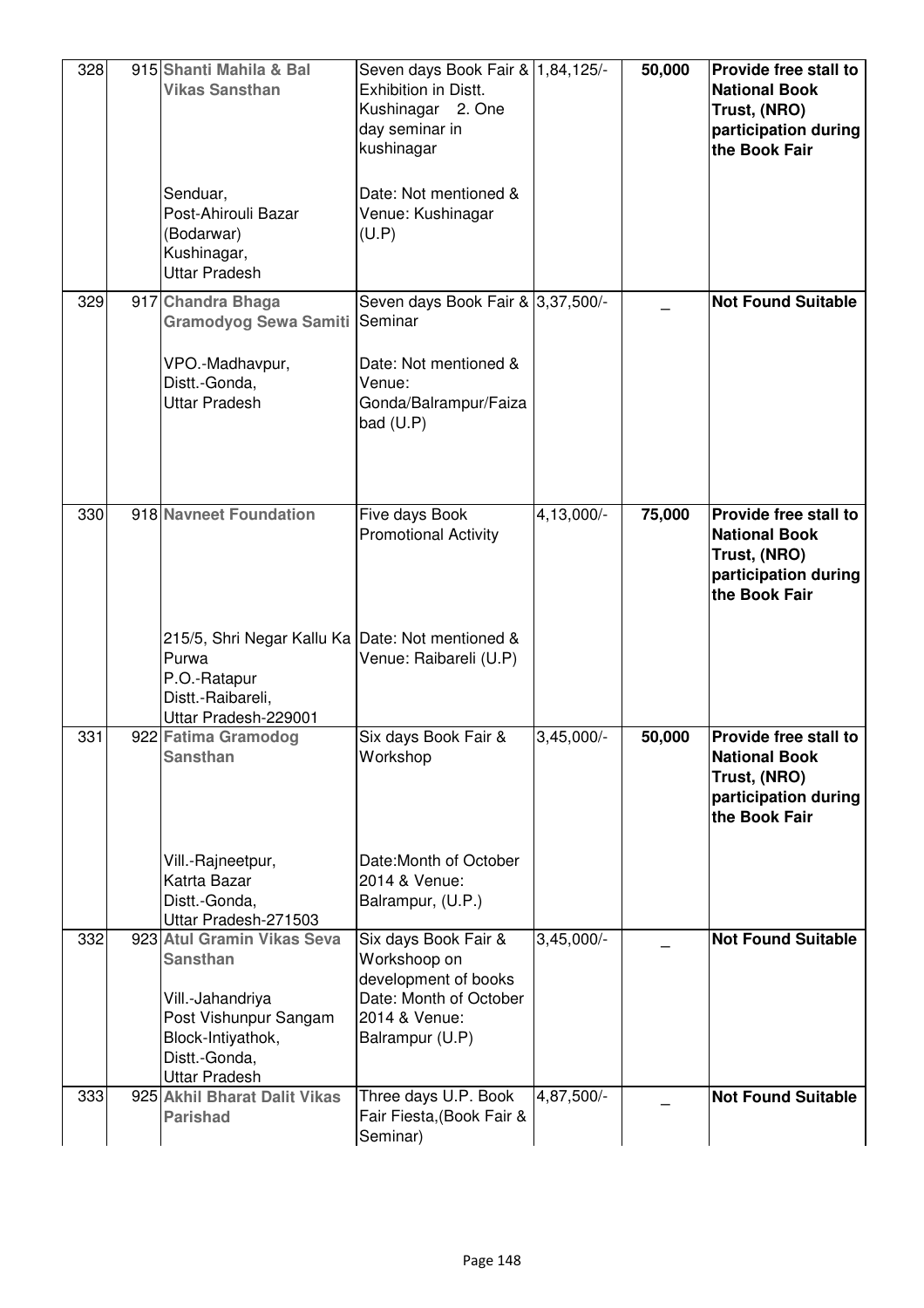|     | B-35, Rajajipuram<br>Distt.-Lucknow,<br><b>Uttar Pradesh</b>                                                                                         | Date: Month of July<br>2014 & Venue: Lucknow<br>(U.P)                                                               |              |        |                                                                                                        |
|-----|------------------------------------------------------------------------------------------------------------------------------------------------------|---------------------------------------------------------------------------------------------------------------------|--------------|--------|--------------------------------------------------------------------------------------------------------|
| 334 | 929 Pratapgarh Mahila<br>Kalyan Avam Shiksha<br><b>Samiti</b><br>Vill.-Deokali,<br>Infront of Planing Office,<br>Pratapgarh,<br><b>Uttar Pradesh</b> | Five days Book<br><b>Promotional Activity</b><br>(Book Fair)<br>Date: Not mentioned &<br>Venue: Pratapgarh<br>(U.P) | $3,00,000/-$ |        | <b>Not Found Suitable</b>                                                                              |
| 335 | 933 Maa Ramna Devi Seva<br><b>Sansthan</b><br>1501/9, Kidwainagar,<br>Allapur,<br>Allahabad<br><b>Uttar Pradesh</b>                                  | Date: Not mentioned &<br>Venue: Not Mentioned                                                                       |              |        | Incomplete<br>Proposal                                                                                 |
| 336 | 934 Shiv Shakti Gramodyog<br><b>Sansthan</b>                                                                                                         | Four days Bookfair and<br>Seminar                                                                                   | 2,47,500/-   | 75,000 | Provide free stall to<br><b>National Book</b><br>Trust, (NRO)<br>participation during<br>the Book Fair |
|     | Main Road, Bus Stand,<br>Muradnagar,<br>Ghaziabad,<br><b>Uttar Pradesh</b>                                                                           | Date: 15 to 18.11.2014 &<br>Venue:<br>Muradnagar,<br>Ghaziabad, (U.P.)                                              |              |        |                                                                                                        |
| 337 | 935 Pulse Welfare Society                                                                                                                            | Five days Bookfair and<br>Seminat for Book<br>promotion Activities                                                  | 5,33,250/-   | 75,000 | Provide free stall to<br><b>National Book</b><br>Trust, (NRO)<br>participation during<br>the Book Fair |
|     | 78 B, DDA Flats,<br>Mata Sundari Road,<br>New Delhi-110002                                                                                           | Date: 15 to 18.11.2014 &<br>Venue:<br>Budaun,<br>(U.P.)                                                             |              |        |                                                                                                        |
| 338 | 200 Great Samaj Sevi<br><b>Sanstha</b><br>18, Avas Vikas Colony,<br>Shahjahanpur, Uttar<br>Pradesh                                                   | Four days Book<br>Seminar/Workshop<br>Date:Not Mentioned &<br>Venue: Not mentioned                                  | 4,31,250     |        | <b>Not Found Suitable</b>                                                                              |
| 339 | 367 Environ Friend Institute<br>C-604, Silver Tower,<br>Thakur Complex, Kandivli,<br>(East) Mumbai 400 101                                           | Three days Book Fair<br>and Seminar<br>Date: 17 to 19.9.2014<br>Venue: Banda (U.P.)                                 | 4,28,250     |        | <b>Not Found Suitable</b>                                                                              |
| 340 | 147 Nehru Yuva Mahila<br><b>Samiti</b>                                                                                                               | Seven days Book Fair &<br>Seminar of Book<br>Promotion                                                              | 4,38,000     |        | <b>Not Found Suitable</b>                                                                              |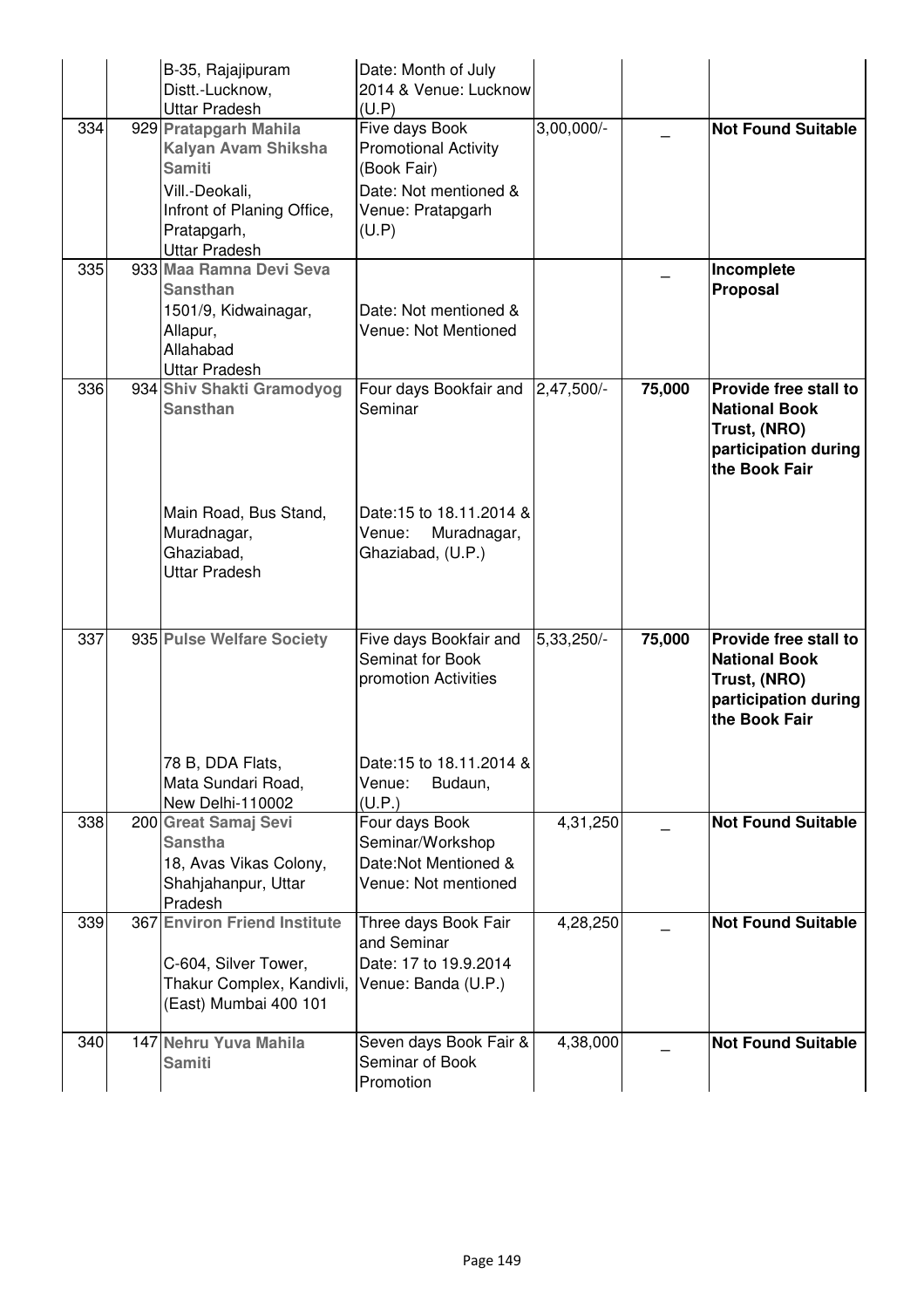|                |                   | Village & P.O. Hathipur<br>Chittu,<br>Block Kunderki,<br>Distt. Moradabad,<br>Uttar Pradesh-202413                                                  | Date: 1st to 07.12.2014<br>& Venue : Moh. Hayat<br>Nagar, Distt. Sambhal<br>Date: 17th to<br>19.09.2014 & Venue:<br>Banda (U.P)                                                                                                             |              |        |                        |  |  |  |
|----------------|-------------------|-----------------------------------------------------------------------------------------------------------------------------------------------------|---------------------------------------------------------------------------------------------------------------------------------------------------------------------------------------------------------------------------------------------|--------------|--------|------------------------|--|--|--|
|                | <b>Uttrakhand</b> |                                                                                                                                                     |                                                                                                                                                                                                                                             |              |        |                        |  |  |  |
| 1              |                   | 14 Surbhi Gramin Vikas<br>Samiti,<br>Village - Chek Anu Patti,<br>P.O.-Bhimtal,<br>Block-Bhimtal,<br>Dist.-Nainital,<br>Uttarakhand                 | Five days Book Fair and 4,30,125/-<br>Two days seminar of<br>Indian Author/ Publisher<br>And Book Seller on<br><b>Book Promotion</b><br><b>Activites</b><br>Date: 10th to<br>14.06.2014 Venue:<br>Bhowali, Distt. Nainital<br>(Uttarakhand) |              |        | Not found suitable     |  |  |  |
| $\overline{c}$ |                   | 76 Kumauni Bhasha,<br>Sahitya Evam Sanskriti<br><b>Prachar Samiti</b><br>Kasar Devi,<br>PO-Dinapani,<br>District-Almora-263601<br><b>Uttrakhand</b> | Three days Book Fair<br>Date: During the Year<br>2014-15<br>Venue: Not Mentioned                                                                                                                                                            | $2,00,000/-$ |        | Incomplete<br>proposal |  |  |  |
| 3              |                   | 92 Lok Sandharb Adhyan<br><b>Samiti</b><br>Vill. Champanagar,<br>P.O.-Shyalde Almora,<br>Uttarkhand-263661                                          | Four days Book Fair &<br>Seminar<br>Date: 20th to<br>23.04.2014<br>Venue: Almora                                                                                                                                                            | 1,38,800/-   | 50,000 |                        |  |  |  |
| $\overline{4}$ |                   | 106 Nagbhumi Chetna Samiti<br>Naya Bazar Berinag,<br>P.O.-Berinag<br>Dist.-Pithoragarh,<br>Uttarakhand                                              | Four days Book Fair &<br>Seminar<br>Date: not mentioned<br>Venue: Pithoragarh<br>(Uttarakhand)                                                                                                                                              | 2,04,740     | 50,000 |                        |  |  |  |
| 5              |                   | 113 Saraswati Gramouday<br><b>Sansthan</b>                                                                                                          | Five days Book<br>Fair/Seminar/<br>Educational/ Cultural/<br><b>Activities</b>                                                                                                                                                              | 3,33,750/-   |        | Incomplete<br>proposal |  |  |  |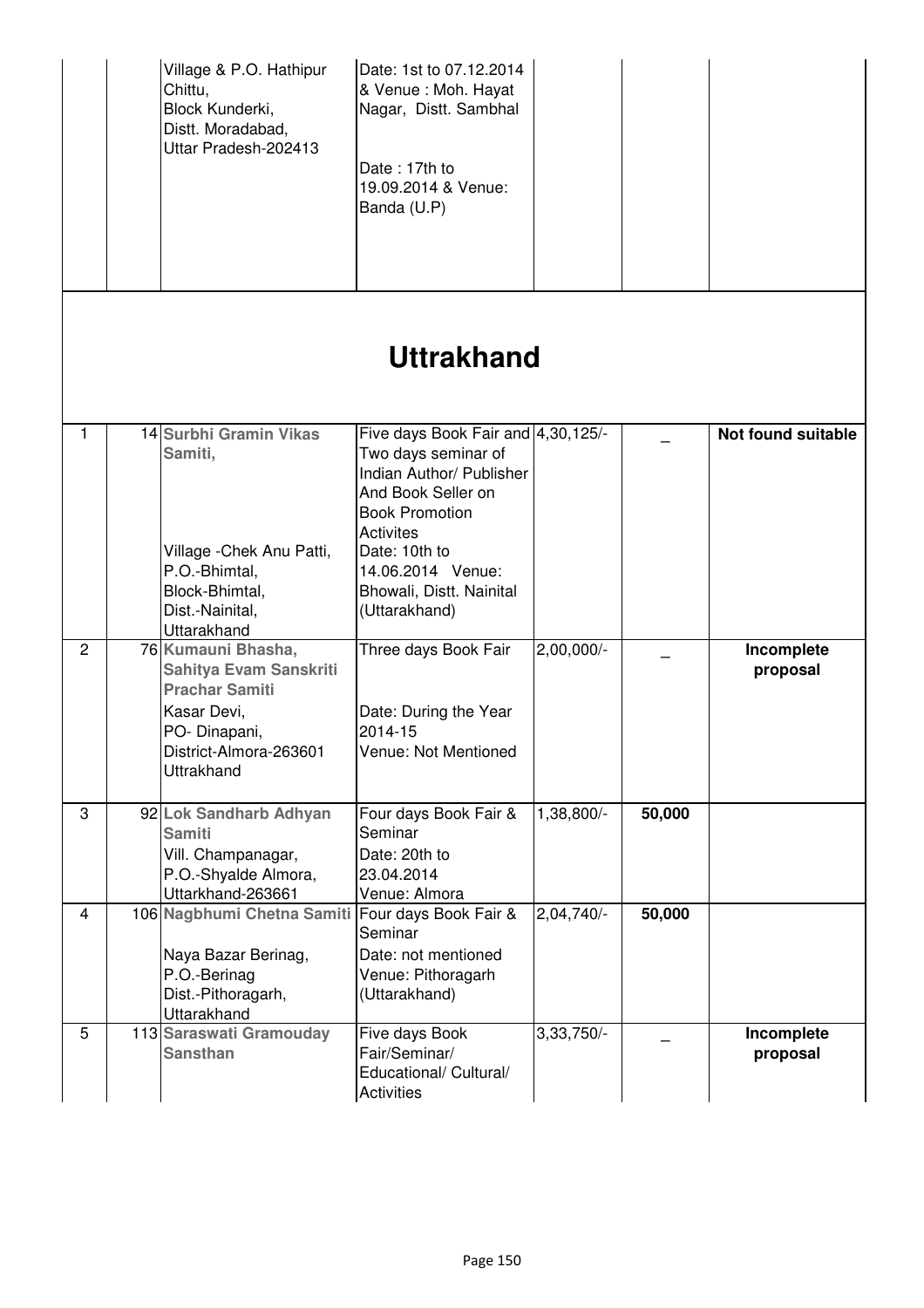|                | 182/5 (New No. 433),<br>Nehru Nagar,<br>Roorkee,<br>Dist. Haridwar,<br><b>Uttarakhand</b>                                                                                  | Date: 15th to<br>18.11.2014<br>Venue: Chakrala Dist-<br>Dehradun                                                                                                      |                         |        |                           |
|----------------|----------------------------------------------------------------------------------------------------------------------------------------------------------------------------|-----------------------------------------------------------------------------------------------------------------------------------------------------------------------|-------------------------|--------|---------------------------|
| 6              | 144 Jan Chetna Computer<br><b>Education Society</b><br>128, Dharmapur Chowk,<br>Dist.-Dehradun-248001,<br><b>Uttarakhand</b>                                               | Seven days Book Fair & 4,98,750/-<br>Seminar Cum<br>Workshop<br>Date: 22 to 28.05.2014<br>Venue: District<br>Dehradun, Uttarakhand                                    |                         |        | <b>Not found suitable</b> |
| $\overline{7}$ | 158 Ishwar Jyoti Parvatiya<br>Mahila Gramodyog Vikas Fair & Seminar of Indian<br><b>Sansthan</b><br>Village - Gorakhpur,<br>P.o.-Bhimtal,<br>Dist.-Nanital,<br>Uttarakhand | Five days Level Book<br>Author/ Publisher &<br>Book Seller on Book<br>Date: 5 to 09.05.2014<br>Venue: Bhimtal, Nainital                                               | $5,62,500/-$            | 75,000 |                           |
| 8              | 281 Himalayan Region Study Three days Seminar<br>and Research Institute<br>B-256, East of Loni Road,<br>(Chitrakoot),<br>Delhi-110093                                      | Date: - Not intimated<br>Venue: Dehradun,<br>Uttarakhand                                                                                                              | 4,95,000                |        | <b>Not found suitable</b> |
| 9              | 283 Samaj Srajan Sanstha<br>Gayatri Vatika, Srajan<br>Kunj, Naya Gaon,<br>Chouhan Ramnagar,<br>Nanital                                                                     | Seven Days Book Fair<br>and one day seminar<br><b>Date:</b> 2 to 8 June 2014<br>16 to 22 June 2014 25<br>to 31 December 2014<br>Venue: Kaladhungee,<br>Jaspur, Bajpur | 5,23,350                | 50,000 |                           |
| 10             | 286 Jalagam Samiti Sajgouri<br>Village-Sajgori,<br>P.O. Devli Khet,                                                                                                        | Five days Indian<br>Authors/ Publishers &<br>Booksellers/ Students/<br>Teachers/ Local People<br>of the Area<br>Date: 15th to<br>19.12.2014                           | $2,34,375$ <sup>-</sup> |        | <b>Not found suitable</b> |
| 11             | District-Almora,<br>297 Adarsh Shikshan Avam<br>Samaj Seva Samiti                                                                                                          | Venue: Almora,<br>Seven days Book Fair & 4,38,750/-<br>Seminar                                                                                                        |                         | 75,000 |                           |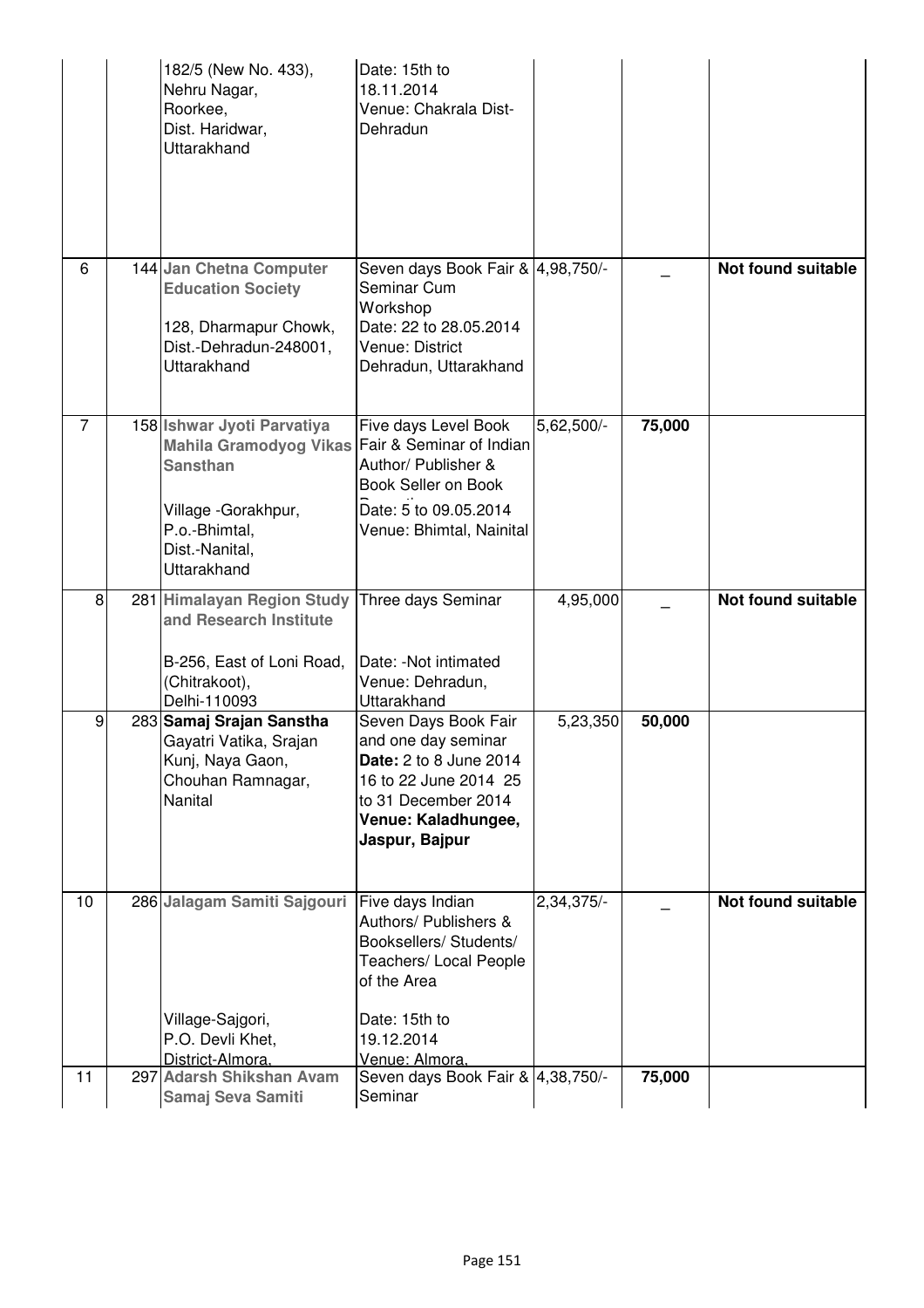|    | Village-Tanda Mallu,<br>Post. Chilkiya,<br>Tehsil Ramnagar,<br>Dist.-Nainital, Uttarakhand                                                                            | Date: 25th to<br>28.12.2014<br>Venue: District of U.S.<br>Nagar, Tehsil-Kashpur<br>(Uttarakhand)                |             |        |                           |
|----|-----------------------------------------------------------------------------------------------------------------------------------------------------------------------|-----------------------------------------------------------------------------------------------------------------|-------------|--------|---------------------------|
| 12 | 312 Sahyog Samajotthan<br><b>Samiti</b><br>Village-Bhawanipur<br>Khulwe,<br>Peerunadara,<br>Block &<br>Tehsil-Ramnagar,<br><b>Nainital</b>                            | Four days Book Fair &<br>Seminar<br>Date: Not mentioned<br>Post-Venue: Ramnagar (U.K)                           | 2,70,000/-  | 50,000 |                           |
| 13 | 354 Unique Vikas Sansthan<br>2/94-B, Vijay Khand,<br>Gomti Nagar,<br>District- Lucknow-226010,<br><b>Uttar Pradesh</b>                                                | Five days Book Fair<br>Date: 10 to 14<br>December 2014 &<br>Venue: Haridwar<br>(Uttarakhand)                    | 4,80,000/-  |        | <b>Not found suitable</b> |
| 14 | 380 Burans Samajik<br><b>Sanskritik Sanstha</b><br><b>Office</b><br>At- Badola Sadan,<br>Vill.-ManpurChowk,<br>Kotdwara-246149<br>Distt.-Pauri Garhwal,<br>Uttrakhand | Three days Book Fair &<br>Seminar<br>Date: 10th to<br>14.02.2014<br>Venue: Kotdwara, Pauri<br>& Lansdowne       | 12,75,750/- | 75,000 |                           |
| 15 | 389 NIDHI Neo Integrated<br>Development of<br>Himalaya<br>Pilkha Sadan,<br>Chimsya Naula,<br>College Road Pithoragarh,<br>Uttarakhand-262501                          | Five days Seminar /<br><b>Book Fair</b><br>Date: 10th to<br>14.02.2014<br>Venue: Kotdwara, Pauri<br>& Lansdowne | 1,38,750/-  |        | <b>Not found suitable</b> |
| 16 | 392 Paridhee Sewa Sansthan Four days Book Fair<br>Indra Collony Street No. 2<br>Rudrapur-263153,<br>Udham Singh Nagar,<br>Uttrakhand                                  | Date: 13th to<br>16.09.2014<br>Venue: Udham Singh<br>Nagar                                                      | 3,39,000/-  | 50,000 |                           |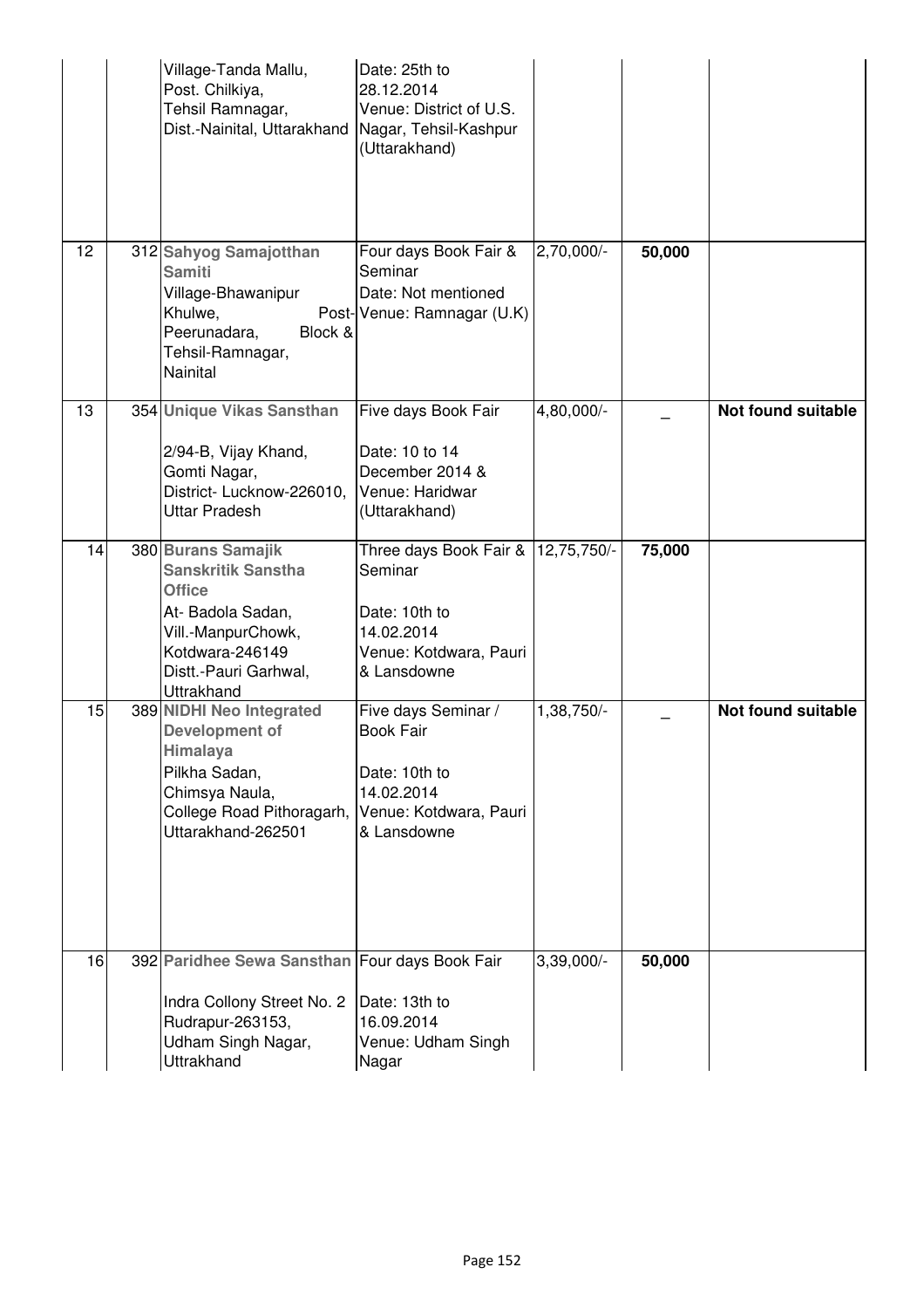| 17 | 416 Gram Swarajya Mandal<br>Someshwar,<br>Vill-Jal. P.o.-<br>Someshwar-263637,<br>Uttarakhand                                                        | Three days Book Fair & 3,39,000/-<br>Seminar Connected<br>with Book Promotional<br><b>Activities</b><br>Date: 13th to<br>16.09.2014<br>Venue: Almora District<br>of Uttarakhand                  |              |        | Not found suitable                                                            |
|----|------------------------------------------------------------------------------------------------------------------------------------------------------|--------------------------------------------------------------------------------------------------------------------------------------------------------------------------------------------------|--------------|--------|-------------------------------------------------------------------------------|
| 18 | 495 Jyotsana Gram Vikas<br><b>Udyog Samiti</b><br>House No.-119,<br>Vikas Nagar,<br>Garighat Kotdwara,<br>Distt.-Pauri Garhwal<br>Uttarakhand-246149 | Five days Book Fair<br>Date: 2014-15<br>Venue: Kotdwara, Pauri<br>& Lansdowne                                                                                                                    | 1,98,750/-   | 50,000 |                                                                               |
| 19 | 530 I.P. Arts Society<br>17/99, Gali No.3,<br>Than Singh Nagar,<br>Anand Parbat,<br>Distt.-karol Bagh,<br>New Delhi-110005                           | Five days Book Fair<br>Date: 18th to<br>22.09.2014<br>Venue: Dehradun,<br>Uttarakhand                                                                                                            | $5,88,750/-$ |        | Not found suitable                                                            |
| 20 | 539 Samajik Avam Arthik<br>Nirbal Kalyan Samiti<br>Vill.-Bhagwanpur<br>Po.-Danpur,<br>Udham Singh Nagar,<br>Uttrakhand-263153                        | Five days Book Fair &<br>Seminar<br>Date: Not mentioned<br>Distt- Venue: Udham Singh<br>Nagar                                                                                                    | $3,39,000/-$ | 50,000 |                                                                               |
| 21 | 540 Sethu Sanstha<br>45/3, Teg Bahadur Road,<br>Dehradun,<br>Uttarkhand-248001                                                                       | Three days National<br>Level Seminar of Indian<br>Authors / Publishers /<br><b>Book Sellers on Book</b><br><b>Promotion Activities</b><br>Date: Not mentioned<br>Venue: Dehradun,<br>Uttarakhand | 4, 18, 125/- |        | <b>Unrealistic budget</b><br>estimate on higher<br>side not found<br>suitable |
| 22 | 926 Sarvodya Sewa Samiti                                                                                                                             | Five days Book Fair                                                                                                                                                                              | $2,41,500/-$ |        | Not found suitable                                                            |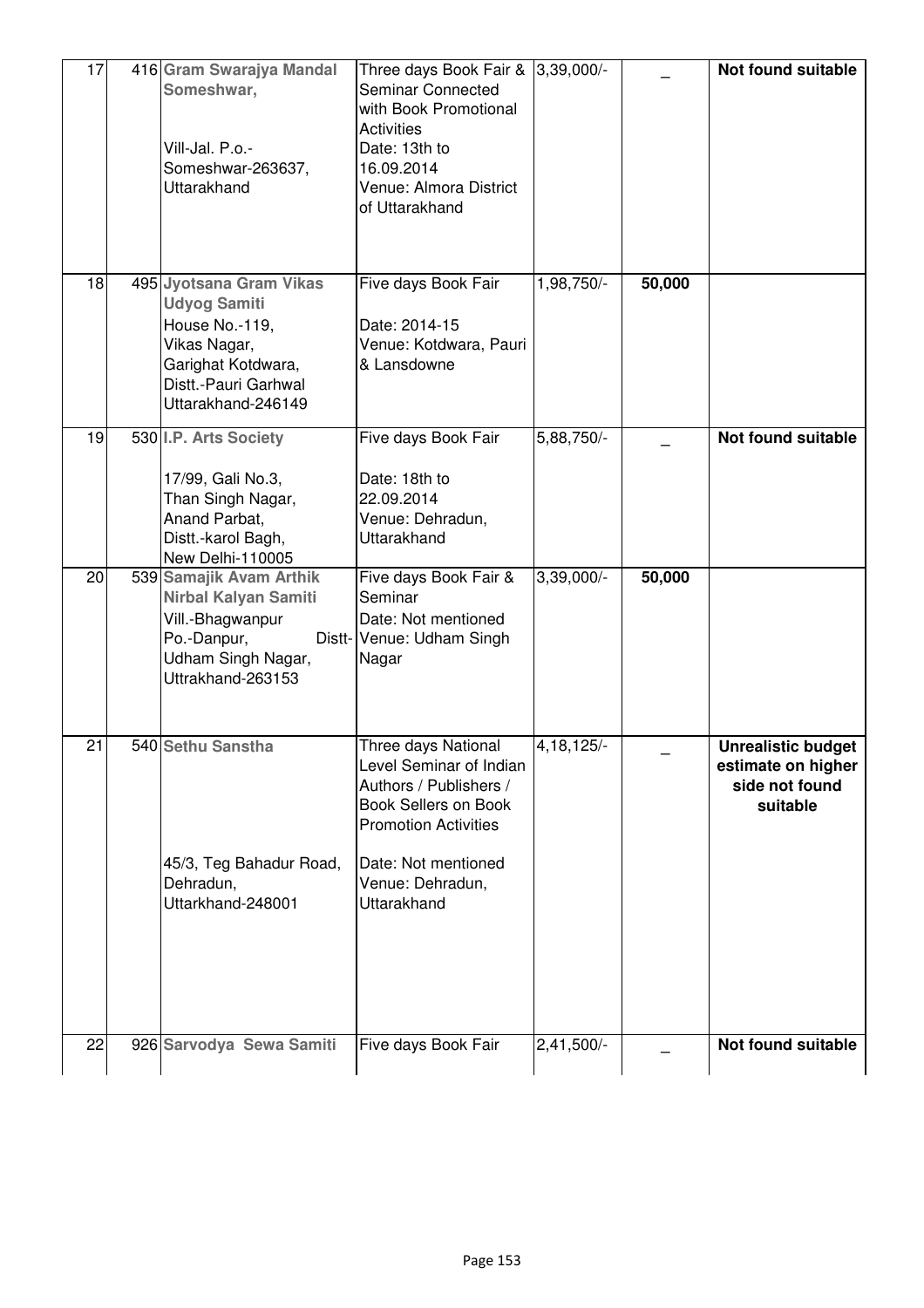|                |       | VPO.-Pyura, Block-<br>Ramgarh, Distt.-Nainital<br>(Uttrakhand)                                                                                       | Date:<br>28-06-2014 to<br>02-07-2014<br>Venue: Haldwani City,<br>District-Nainital<br>Uttarakhand                                                 |              |                           |
|----------------|-------|------------------------------------------------------------------------------------------------------------------------------------------------------|---------------------------------------------------------------------------------------------------------------------------------------------------|--------------|---------------------------|
|                |       |                                                                                                                                                      | West Bengal                                                                                                                                       |              |                           |
| 1              | 7     | <b>Bagnan Human Rural</b><br><b>Devlopment Society</b><br>Vill.Bearl,<br>P.O. Chitnan,<br>Distt-Howrah-711303,<br>West Bengal                        | One day Book Fair<br>"A Book Fair cum<br>Seminar on Sarat<br>Chandra<br>Chattopadhyay,<br>Renowned Novelist in<br>Bengal"<br>Venue: Not mentioned | 1,50,750/-   | <b>Not found suitable</b> |
| $\overline{2}$ | 23    | <b>Rupamari Rural</b><br><b>Development Society,</b><br>Village-P.O.-Rupamari,<br>Block-Hingalganj,<br>Dist-North 24 Parganas,<br>West Bengal-743435 | Six days Indian Authors<br>& Publishers/<br>Publishers &<br><b>Booksellers</b><br>Date: Not mentioned<br>Venue: Not mentioned                     | $2,02,250/-$ | Incomplete<br>proposal    |
| 3              | 103   | <b>Malipukur Samaj</b><br><b>Unnayan Samity</b><br>VPO. Jujersa,<br>P.S.- Panchla,<br>Dist-Howrah-711302,<br>West Bengal                             | Seven days Seminars/<br>Connected with Book<br><b>Promotional Activites</b><br>Date: Not mentioned<br>Venue: Not mentioned                        | $5,00,400/-$ | <b>Not found suitable</b> |
| 4              | $111$ | Joyenpur Women<br>Development society &<br>Library<br>Village & P.O. Joyenpur,<br>Ps. Baishnabnagar,<br>Dist-Malda-732201,<br>West Bengal            | Two days Seminers<br>Date: Not mentioned<br>Venue: Not mentioned                                                                                  | 1,32,938/-   | <b>Not found suitable</b> |
| 5              | 115   | <b>16 Mile Mohammad Rafi</b><br><b>Grammyo Kalyan Samity</b>                                                                                         | Two days Seminers                                                                                                                                 | 1,32,938/    | <b>Not found suitable</b> |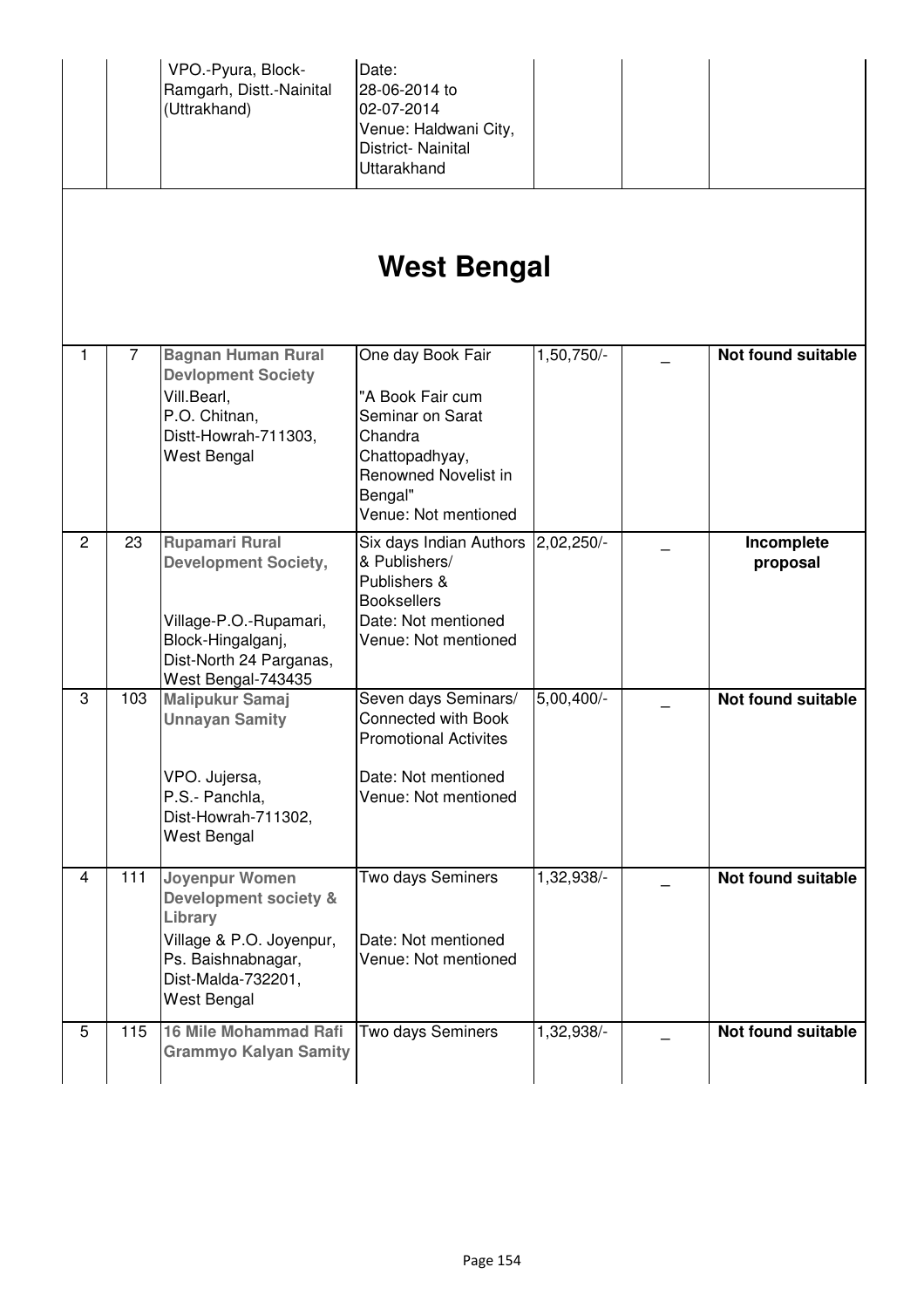|    |     | Village-16Mile,<br>Po.Gurutola,<br>Ps. Kaliachak,<br>Block-Kaliachak-III,<br>Dist-Malda-732127,<br>West Bengal                                                                                                                         | Date: Not mentioned<br>Venue: Not mentioned                                                                                                                                             |              |                           |
|----|-----|----------------------------------------------------------------------------------------------------------------------------------------------------------------------------------------------------------------------------------------|-----------------------------------------------------------------------------------------------------------------------------------------------------------------------------------------|--------------|---------------------------|
| 6  | 123 | <b>The Young Explores'</b><br>Intitute for Social Service in six venues<br>C 2/8, Karunamoyee<br>Housing Estate,<br>Salt Lake Sector-III,<br>Kolkata-700091<br>Dist-North 24 Parganas,<br>Sub Division-Bidhan<br>Nagar,<br>West Bengal | Four days Programme<br>Date: Not mentioned<br>Venue: Not mentioned                                                                                                                      |              | Incomplete<br>proposal    |
| 7  | 133 | <b>Sonarpur Club</b><br><b>Samannay Sammilani</b><br>Samannay Bhawan,<br>Rail Quarter Park,<br>Sonarpur,<br>Kolkata-700150,<br>West Bengal                                                                                             | Ten days Programme<br>Date: Not mentioned<br>Venue: Rail Quarter<br>Park, Sonarpur,                                                                                                     | $3,28,500/-$ | <b>Not found suitable</b> |
| 8  | 157 | Purbadwarakapur Moon<br><b>Star Sangha</b><br>Village & P.O. Purba<br>Dwarakapur,<br>Block-Pathar Pratima,<br>Dist-South 24 Parganas,<br>West Bengal-743383                                                                            | Seven days Book Fair<br>and seminar for<br>promotion of Books<br>Date: Not mentioned<br>Venue: South 24<br>Parganas, Sundarban,<br>W.B                                                  | $1,41,000/-$ | <b>Not found suitable</b> |
| 9  | 163 | Jadupur Manav Kalyan<br><b>Samity &amp; Library</b><br>Village-P.O. Jadupur,<br>PS. Kaliachak,<br>Dt. Malda,<br>Block-Kaliachak-I,<br>Dist-Malda,<br>West Bengal                                                                       | 1). Two days Seminar in 2,77,500/-<br>two places<br>Date: 1). 10th to<br>11.08.2014 2). 22th to<br>23.10.2014<br>Venue: 1). Jadupur<br>Hospital Ground, Malda<br>2). Kaliachak-I, Malda |              | Incomplete<br>proposal    |
| 10 | 170 | <b>South Malda Bidrohi</b><br><b>Club and Library</b>                                                                                                                                                                                  | 1). Two days Seminar in $3,00,000/$ -<br>two places                                                                                                                                     |              | Not found suitable        |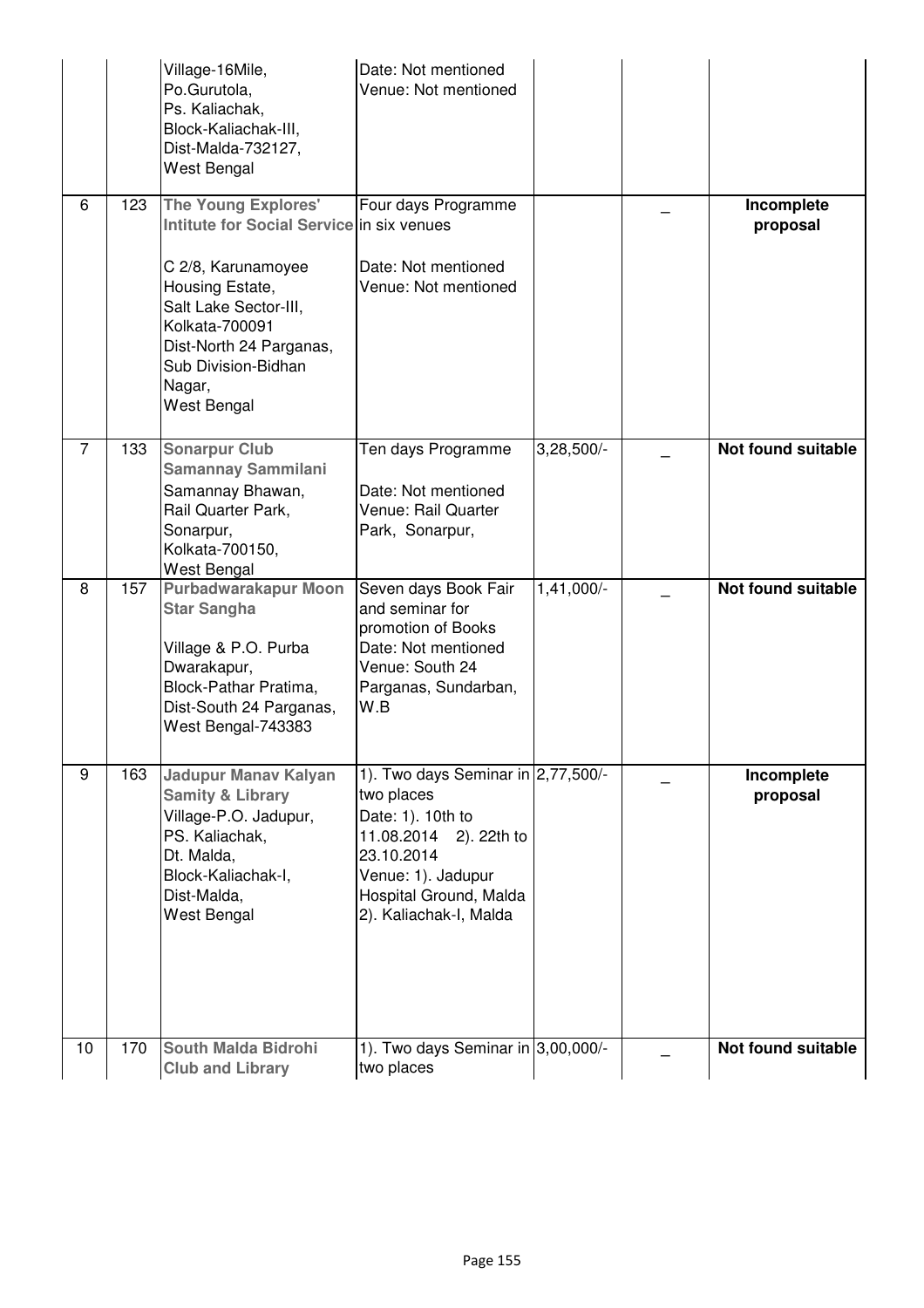|    |     | Village-Old 16 Mile,<br>P.O.-Gurutola,<br>Taluk-Birnagar-II G.P,<br>P.S- Kaliachak,<br>Block-Kaliachak-III,<br>Malda,<br>West Bengal                                                   | Date: 04th to<br>05.06.2014<br>Venue: 16Mile, P.O.<br>Gurutola, Malda                                                                                                                    |              |          |                           |
|----|-----|----------------------------------------------------------------------------------------------------------------------------------------------------------------------------------------|------------------------------------------------------------------------------------------------------------------------------------------------------------------------------------------|--------------|----------|---------------------------|
| 11 | 177 | <b>Thakurnagar Book Fair</b><br>P.O. & Village-<br>Thakurnagar,<br>Block-Gaighata,<br>Sub-Division-Bongaon,<br>Dist-North 24 Parganas,<br>West Bengal-743287                           | Ten days Book fair/<br><b>Exhibitions/ Seminars</b><br>On Book Promotions /<br>Conference of Writers/<br><b>Publishers</b><br>Date: 12th to<br>21.12.2014<br>Venue: North 24<br>Parganas | 5,55,750/-   | 1,50,000 |                           |
| 12 | 201 | <b>Malda Art of Gitanjali</b><br><b>Integrated Community</b><br>Organization<br>Buraburi Tala Po & Dist.<br>Malda-732101,<br><b>West Bengal</b>                                        | Two days Workshop<br>Date: Not mentioned<br>Venue: Not mentioned                                                                                                                         | 75,600/-     |          | <b>Not found suitable</b> |
| 13 |     | 215 Sobratitol Minority<br><b>Welfare Society</b><br>Village-Sobratitola,<br>P.O.- Krishnapur,<br>P.S- Baishnab Nagar,<br>Block-Kaliachak-III,<br>Dist-Malda,<br>West Bengal-732210    | Three days Book Fair<br>for Book Promotion<br>Date: Not mentioned<br>Venue: Malda, West<br>Bengal                                                                                        | $3,19,500/-$ | 50,000   |                           |
| 14 |     | 225 Chandpur International<br><b>Club &amp; Library</b><br>Village-Kahala,<br>P.O. Uttar Laxmipur,<br>PS Kaliachak,<br>Dt. Malda,<br>Block-Kaliachak-II,<br>Dist-Malda,<br>West Bengal | 1) Two days Seminar<br>Date: 1). 06th to<br>07.08.2014 2). 25th to<br>26.10.2014<br>Venue: 1). MMM<br>Shiksha Kendra, Malda,<br>2). Kaliachak-II, Malda                                  | $3,00,000/-$ |          | Not found suitable        |
| 15 |     | 278 Lokamata Rani<br><b>Rashmoni Mission</b>                                                                                                                                           | Five days Rural Book &<br>Little Magazine Fairs &<br><b>Convention of Poets</b><br>and Writers                                                                                           | $1,50,000/-$ |          | Incomplete<br>proposal    |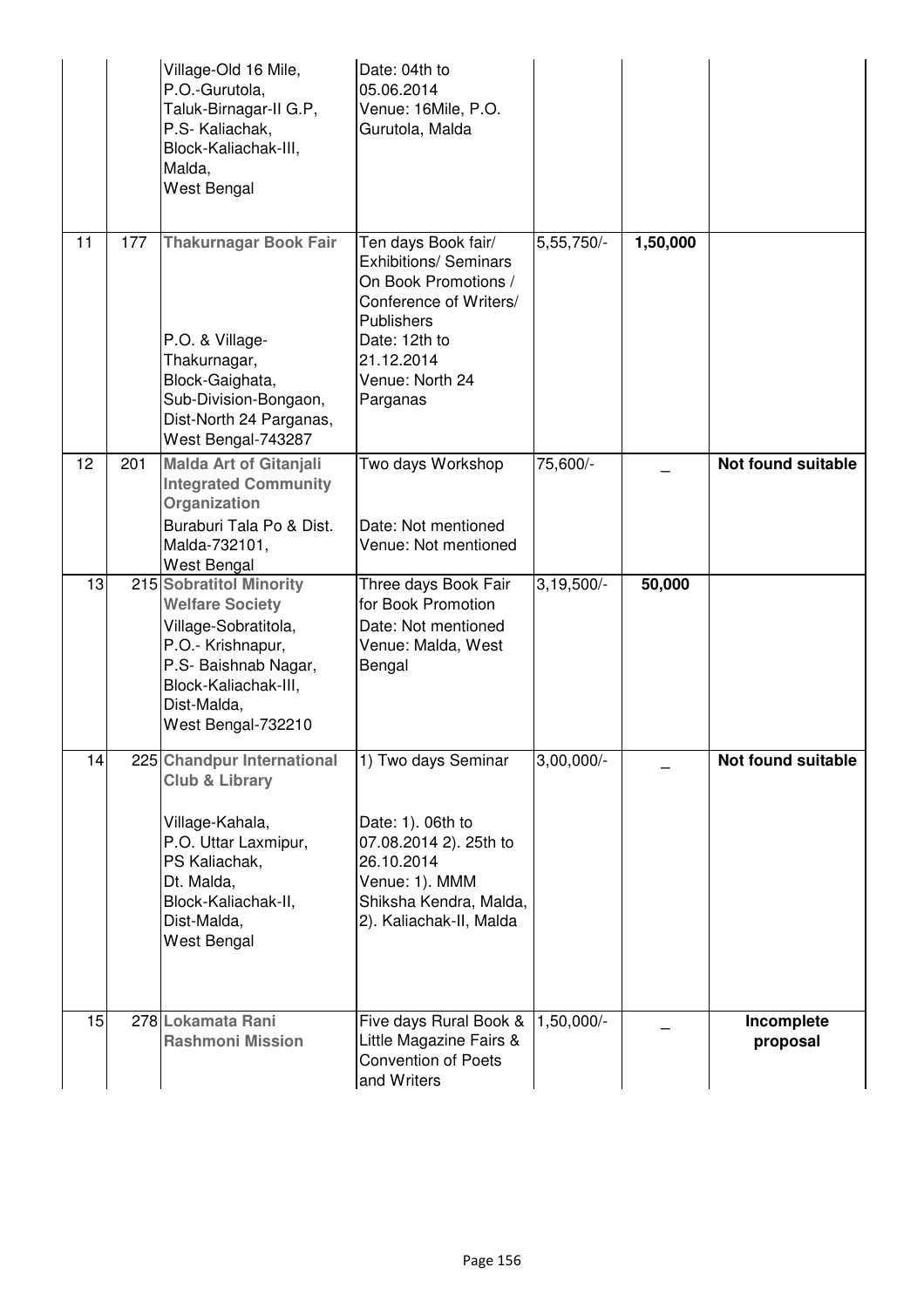|    | Village-Nimpith,<br>P.O.-Nimpith Ashram,<br>Block Jaynagar II,<br>Subdivision; Baruipur,<br>District-South 24<br>Parganas,<br>West Bengal-743338                                              | Date: Not mentioned<br>Venue: South 24<br>Parganas                                                                                                                                      |              |          |                                    |
|----|-----------------------------------------------------------------------------------------------------------------------------------------------------------------------------------------------|-----------------------------------------------------------------------------------------------------------------------------------------------------------------------------------------|--------------|----------|------------------------------------|
| 16 | 310 Bankshimul Gramin<br><b>Unnayan Samiti</b><br>Village & Post-Kamalpur,<br>Block & P.S-Chhatna,<br>Dist-Bankura-722137,<br>West Bengal                                                     | Two days Seminar<br>Date: Not mentioned<br>Venue: Not mentioned                                                                                                                         | 98,250/-     |          | Incomplete<br>proposal             |
| 17 | 343 Nutan Alo<br>Flat-A, 16/4,<br>Central Park,<br>Kolkata-70032                                                                                                                              | Two days Seminar and<br><b>Cultural Programmes</b><br>Date: Not mentioned<br>Venue: Not mentioned                                                                                       | $3,00,000/-$ | 1,00,000 | For three days<br><b>Book Fair</b> |
| 18 | 381 Bamongram Mosimpur<br><b>Welfare Society</b><br>VPO.-Mosimpur,<br>P.S.-Kaliachak,<br>Distt.-Malda,<br>West Bengal-732206                                                                  | Three days Book Fair<br>for Book Promotion<br>Date: Not mentioned &<br>Venue: Malda, West<br>Bengal                                                                                     | $3,19,500/-$ |          | <b>Not found suitable</b>          |
| 19 | 400 Motherchak Naboday<br><b>Kishalay Sangha</b><br>Vill.-Motherchak,<br>P.O.-Bargokulpur,<br>Block-Kharagpur-II,<br>Taluk-Kharagpur,<br>District-Paschim<br>Medinipur,<br>West Bengal-721301 | Two days Book Level<br>Seminar of Indian<br>Authors, Publishers and<br><b>Book Sellers on Book</b><br>Promotion<br>Date: 2nd to 3.06.2014<br>& Venue: Campus of<br><b>MNKS Gokulpur</b> | 51,750/-     |          | Incomplete<br>proposal             |
| 20 | 435 Publishers &<br><b>Booksellers Guild</b><br>House 2B, Jhamapukur<br>Lane,<br>Kolkata-700009<br>West Bengal                                                                                | Book Fair all over India<br>in the Year<br>Date: 2014-15 & Venue:<br>Not mentioned                                                                                                      |              | 5,00,000 |                                    |
| 21 | 436 Paschimbanga Prakasak Five days Seminar<br><b>Sabha</b>                                                                                                                                   |                                                                                                                                                                                         | 4,00,000/-   |          | Incomplete<br>proposal             |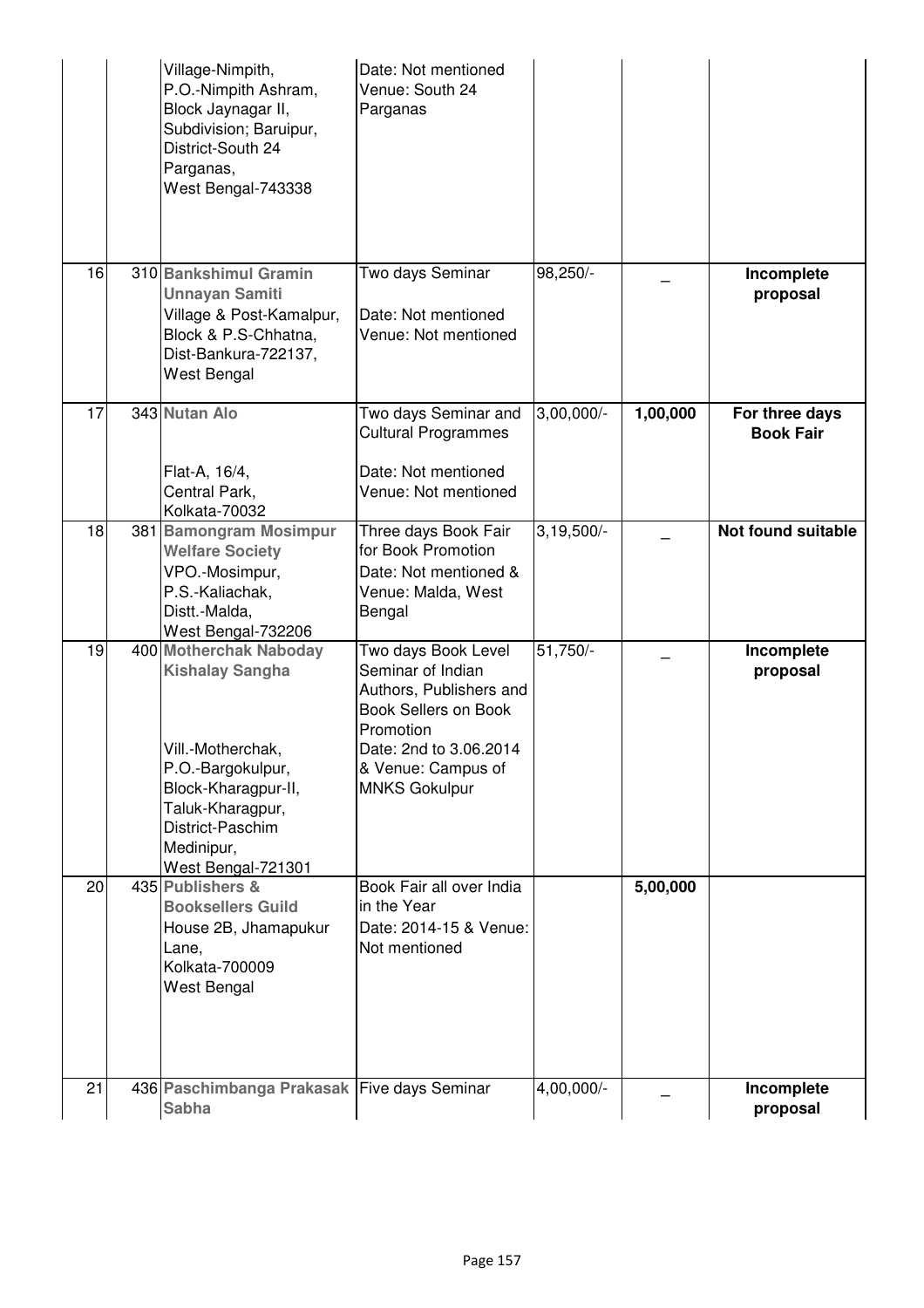|    | 23, Dr. kartick Bose<br>Street,<br>Kolkata-700009,<br>West Bengal                                                                                                                                                         | Date: 29th to 3.10.2014<br>& Venue: Not<br>mentioned                                                                                          |                         |                           |
|----|---------------------------------------------------------------------------------------------------------------------------------------------------------------------------------------------------------------------------|-----------------------------------------------------------------------------------------------------------------------------------------------|-------------------------|---------------------------|
| 22 | 451 Yuba Unnayan Seba<br><b>Samity</b>                                                                                                                                                                                    | Three days Seminar &<br><b>Book Utsav</b>                                                                                                     | 3,37,500/-              | <b>Not found suitable</b> |
|    | VPO.-Tehatta VIA<br>Panchla,<br>P.S.: Uluberia Block:<br>Uluberia-II,<br>District: Howrah-711322,<br>West Bengal                                                                                                          | Date: 12th to<br>16.12.2014 & Venue:<br>Dumurjala Indoor<br>Stadium Howarh                                                                    |                         |                           |
| 23 | 598 Bongo Development<br><b>Centre</b><br>Vill-Panapukur,<br>P.O.-Bhangar,<br>P.S.-Kashipur,<br>Distt.-South 24 Praganas,<br>West Bengal-743502                                                                           | Seven days Book Fair & 9,26,250/-<br>Seminar cum Workshop<br>Date: 22th to<br>28.12.2014 & Venue:<br>South 24 Praganas,<br><b>West Bengal</b> |                         | Incomplete<br>proposal    |
| 24 | 621 Suchetana Mahila<br><b>Samity</b><br>VPO.-Shalipur Bazar,<br>P.S.-Horoa,<br>Distt.-North 24 Parganas,<br><b>West Bengal</b>                                                                                           | Seven days Book Fair & 4,98,750/-<br>Seminar cum Workshop<br>Date: Not mentioned &<br>Venue: Not mentioned                                    |                         | Incomplete<br>proposal    |
| 25 | 656 Rangeeni Educational<br>Society,<br>C/o-RES School of<br>Education, Vill.-Gour<br>Road, Taltala, Opposite of<br>Apsara Decorator, P.O.-<br>Mokdompur, P.S.-<br>Englishbazar, Distt.-Malda,<br>West Bengal, Pin-732101 | Three days Book Fair<br>for Book Promotion<br>Date: & Venue: District<br>of Malda, W.B                                                        | $3,19,500/-$            | Incomplete<br>proposal    |
| 26 | 659 labpur Bus Stand<br>Nabadiganta Rural<br><b>Development Welfare</b><br><b>Society</b>                                                                                                                                 | Five days Exhibition-<br>cum-Seminar on book<br>promotional activities                                                                        | $4,65,375$ <sup>-</sup> | <b>Not found suitable</b> |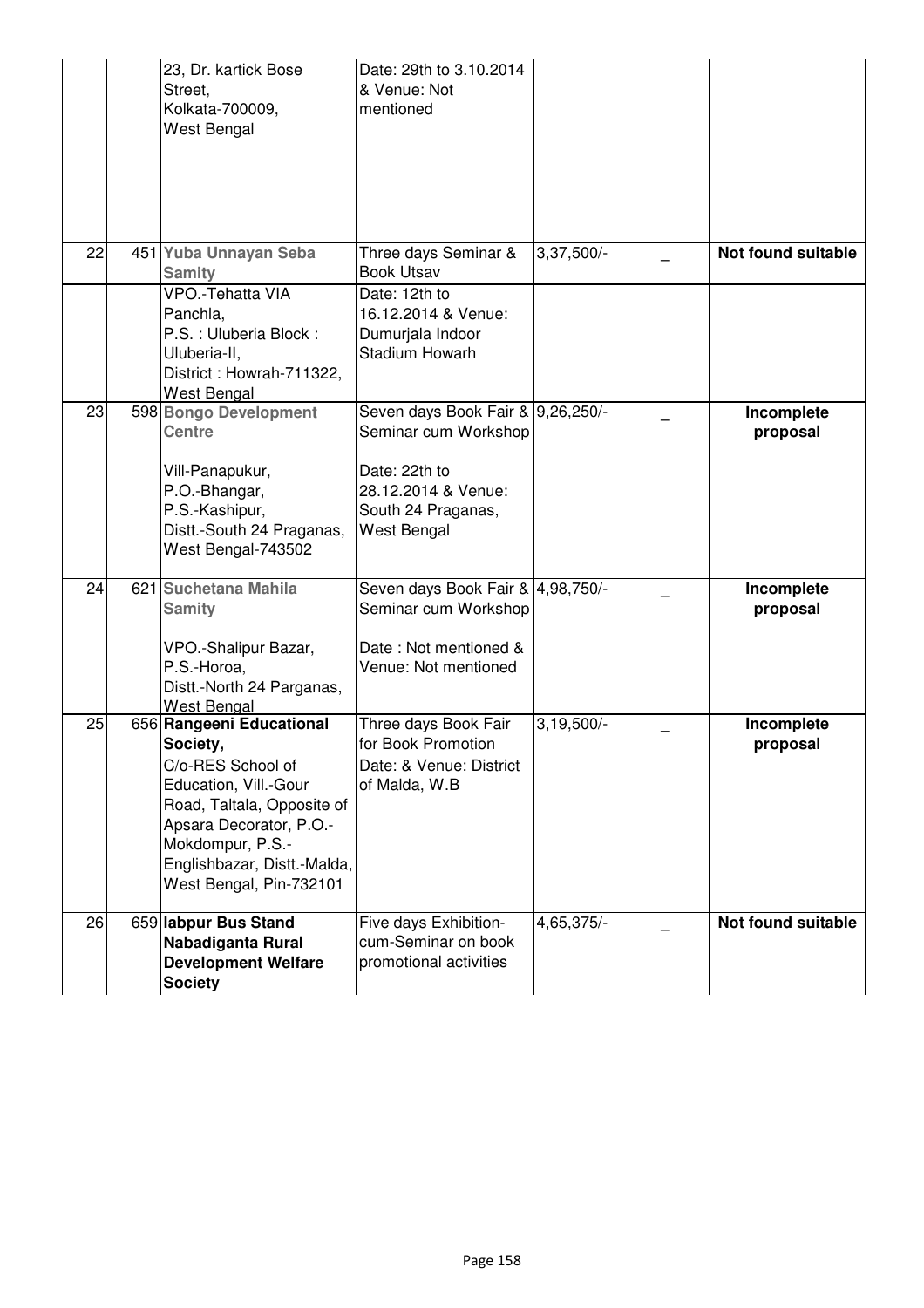|    |                                                                                                                                                                      | Venue:<br>School School Boimela -<br>Book Exhibition in                                                                                         |            |                           |
|----|----------------------------------------------------------------------------------------------------------------------------------------------------------------------|-------------------------------------------------------------------------------------------------------------------------------------------------|------------|---------------------------|
|    |                                                                                                                                                                      | Venue:<br>Seminar<br>Date: Sep. and Oct.<br>2014                                                                                                |            |                           |
| 29 | 700 Paschimbanga Prakasak Shardadiya Book<br><b>Sabha</b><br>23, Dr. kartick Bose<br>Street, Kolkata-700009,<br>West Bengal                                          | Festival<br>Date: 29 Sep. to 3 Oct.<br>2014                                                                                                     | 4,00,000/- | Incomplete<br>proposal    |
| 28 | 675 Mallarpur Purvanchal<br><b>Manav Seva Kendra</b><br>V&O.-Mallrpur, Block-<br>Mayureswer No.-1, Taluk-<br>Rampurhat, Dist.-Birbhum,<br>West Bengal, Pin-731216    | Four days Children<br><b>Book Exhibition for</b><br>promotion of books<br>Date: 13 to 16 Dec.<br>2014 & Venue:<br>Mallarpur, W.B                | 2,92,500/- | <b>Not found suitable</b> |
| 27 | 662 Bangaljhi Child Care<br><b>Centre</b><br>Ghurni Adityapara, O.O.<br>Ghurni, Block-<br>KrishnaNagar-I, P.S.<br>Kotwali, Distt.-Nadia, Pin-<br>741103, West Bengal | Seven days Riral Book<br>Mela with Book<br><b>Promotional Activities</b><br>Date: 21 to 27 Nov.<br>2014 & Venue:<br>Krishnanagar, Nadia,<br>W.B | 4,42,500/- | Incomplete<br>proposal    |
|    | V&O.-Labpur (Bus Stand),<br>Distt.-Birbhum, West<br>Bengal, Pin-731303                                                                                               | Date: 26-30 July 2014 &<br>Venue : Birbhum District<br>of W.B                                                                                   |            |                           |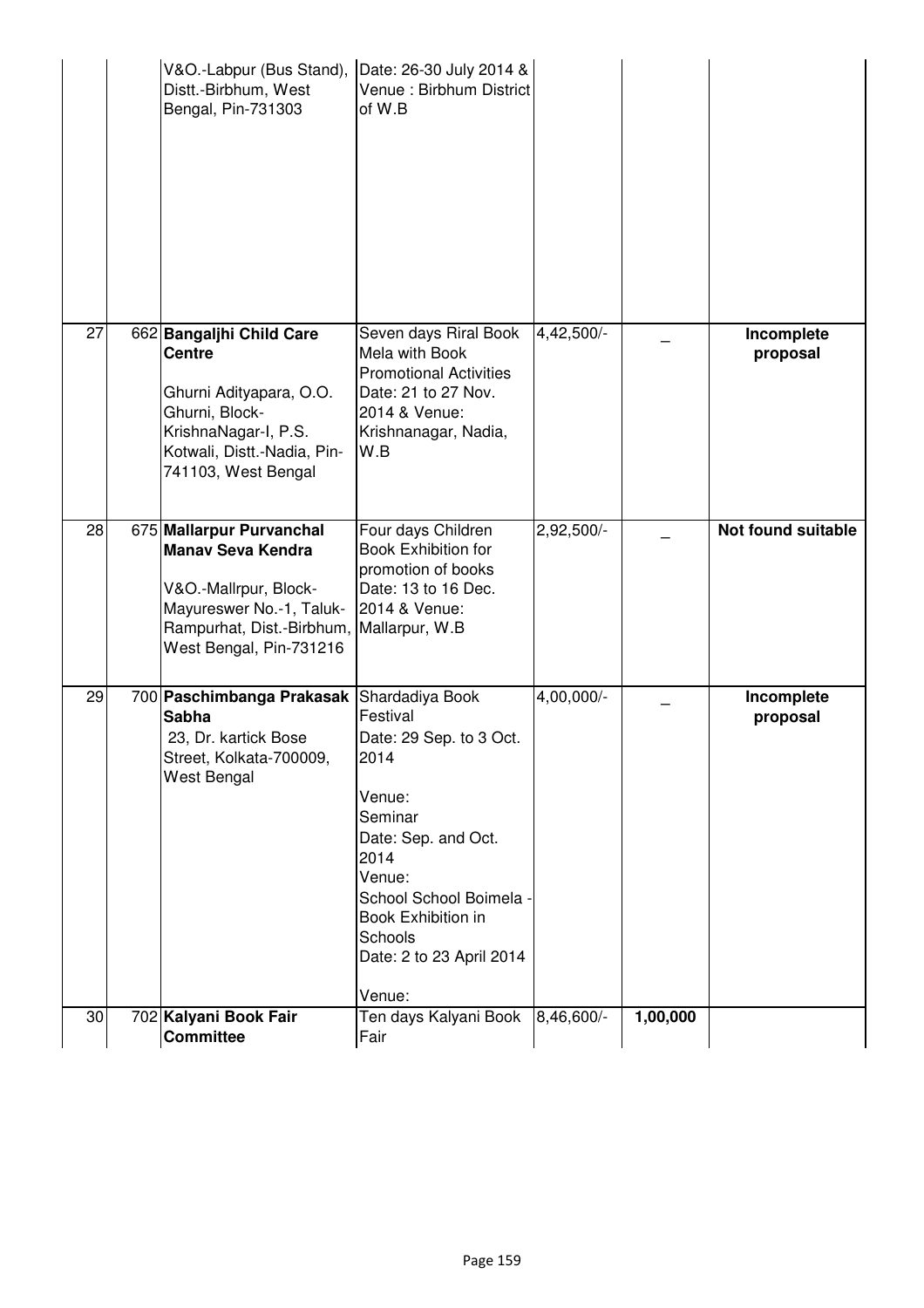|    | B-12/53(S), P.O.-Kalyani,<br>Block-Chakdaha, Taluk-<br>Kalyani, Dist.-Nadia, West<br>Bengal, Pin-741235                             | Date: 06 to 15 Dec.<br>2014 & Venue: Kalyani,<br>W.B                                                                                                                                                           |              |                                                                               |
|----|-------------------------------------------------------------------------------------------------------------------------------------|----------------------------------------------------------------------------------------------------------------------------------------------------------------------------------------------------------------|--------------|-------------------------------------------------------------------------------|
| 31 | 719 The Federation of<br><b>Educational Publishers</b><br>in India<br>X-39, Institutional Area,<br>Karkardooma, Delhi-<br>110092    | One day seminar on<br>role of Publishers in<br>education<br>Date: 10 Jan 2014 &<br>Venue: Kolkata                                                                                                              | 2,64,103/-   | <b>Not found suitable</b>                                                     |
| 32 | 734 Techno India<br>EM 4/1, Sector V, Salt<br>Lake, Kolkata-700091,<br>District-North 24 Pargana,<br>West Bengal                    | Two Days Book<br>Fair/Seminar at<br>Kolkata, Jan 2015<br>Two Days Book<br>Fair/Seminar at<br>Shantiniketan, Dec<br>2014<br>Three Days Book<br>Fair/Seminar at Siliguri<br>& Darjeeling, Oct. 2014              | 8,73,750/-   | Incomplete<br>proposal                                                        |
| 33 | 738 Tamralipta Pratick<br><b>Welfare Mission</b><br>Fancy Market, Township,<br>Haldia, Purbamedinipur,<br>West Bengal-721607        | Five days Seminar-cum- 4,50,000/-<br>workshop on book<br>promotional activities<br>Date: Not mentioned<br>Venue: Not mentioned                                                                                 |              | Incomplete<br>proposal                                                        |
| 34 | 743 Burddhaman Al Ameen<br><b>Mission</b><br>Village - Mulkati, P. O. -<br>Machkhanda, PS - Raina,<br>Dist. Burdwan, West<br>Bengal | Three days Book Fair<br>and Seminar connected<br>with book promotional<br>activities<br>Date: Not mentioned &<br>Venue: Village - Mulkati,<br>P. O. - Machkhanda, PS<br>- Raina, Dist. Burdwan,<br>West Bengal | 4,43,250/-   | <b>Unrealistic budget</b><br>estimate on higher<br>side not found<br>suitable |
| 35 | 750 South 24 Parganas<br><b>Bharat Bikash Kendra</b>                                                                                | Three days Book Fair<br>for Book Promotion                                                                                                                                                                     | $2,21,250/-$ | Incomplete<br>proposal                                                        |